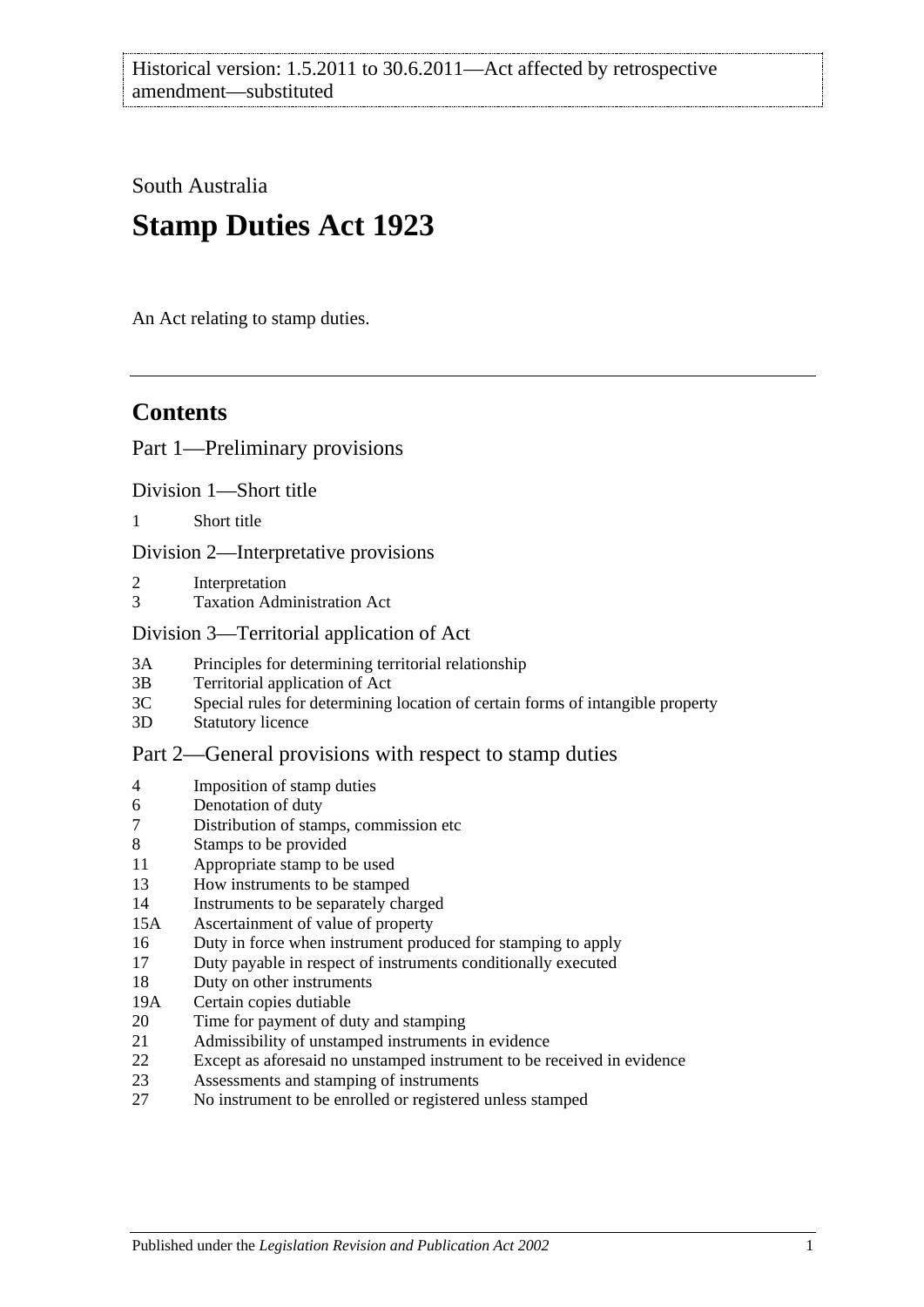## [Part 3—Special provisions with respect to certain stamp duties](#page-18-0)

#### [Division 1—Agreements](#page-18-1)

- 30 [When agreement comprised of several letters](#page-18-2)
- 31 [Certain contracts to be chargeable as conveyances on sale](#page-18-3)
- 31A [Duty on agreements for "walk in walk out" sales of land used for primary production](#page-19-0)

#### [Division 2—Rental business](#page-19-1)

- 31B [Interpretation](#page-19-2)
- 31C [Jurisdictional nexus](#page-21-0)
- 31D [Obligation to be registered](#page-21-1)
- 31E [Registration](#page-21-2)
- 31F [Lodgement of statement and payment of duty](#page-21-3)
- 31H [Manner of denoting duty on statement](#page-23-0)
- 31I [Matter not to be included in statement](#page-23-1)
- 31K [Calculation by other methods](#page-25-0)
- 31L [Passing on a rental duty](#page-25-1)
- 31M [Ascertainment and disclosure of place of use of goods](#page-26-0)
- 31N [Repeal of Division](#page-26-1)

Division [3—Insurance](#page-26-2)

Subdivision [1—Interpretation](#page-26-3)

32 [Interpretation](#page-26-4)

#### Subdivision [2—Registration and payment of duty](#page-28-0)

- 33 [Registration](#page-28-1)
- 34 [Lodgement of statement and payment of duty—general insurance](#page-28-2)
- 35 [Lodgement of statement and payment of duty—life insurance](#page-29-0)

Subdivision [3—Exempt insurance](#page-31-0)

36 [Certain premiums exempt from duty](#page-31-1)

[Subdivision](#page-31-2) 4—General

- 37 [Denoting of duty](#page-31-3)
- 38 [Duty in respect of policies effected outside South Australia](#page-32-0)
- 39 [Insurers not required to be registered](#page-32-1)
- 40 [Duty payable on acquisition of insurance business](#page-33-0)
- 41 [Refunds](#page-33-1)

#### [Division 4—Application for motor vehicle registration](#page-33-2)

- 42A [Interpretation](#page-33-3)
- 42B [Duty on applications for motor vehicle registration or transfer of registration](#page-34-0)
- 42BA [Concessional rate of duty on some applications to transfer registration](#page-36-0)
- 42C [Refund of duty where vehicle returned or registration or transfer in error](#page-37-0)
- 42CA [Refund of duty on eligibility for reduced fee](#page-37-1)
- 42D [Taxation Administration Act and functions of Registrar](#page-37-2)
- 42E [Regulations](#page-37-3)

[Division 6—Conveyances and conveyances on sale](#page-38-0)

60 [Interpretation](#page-38-1)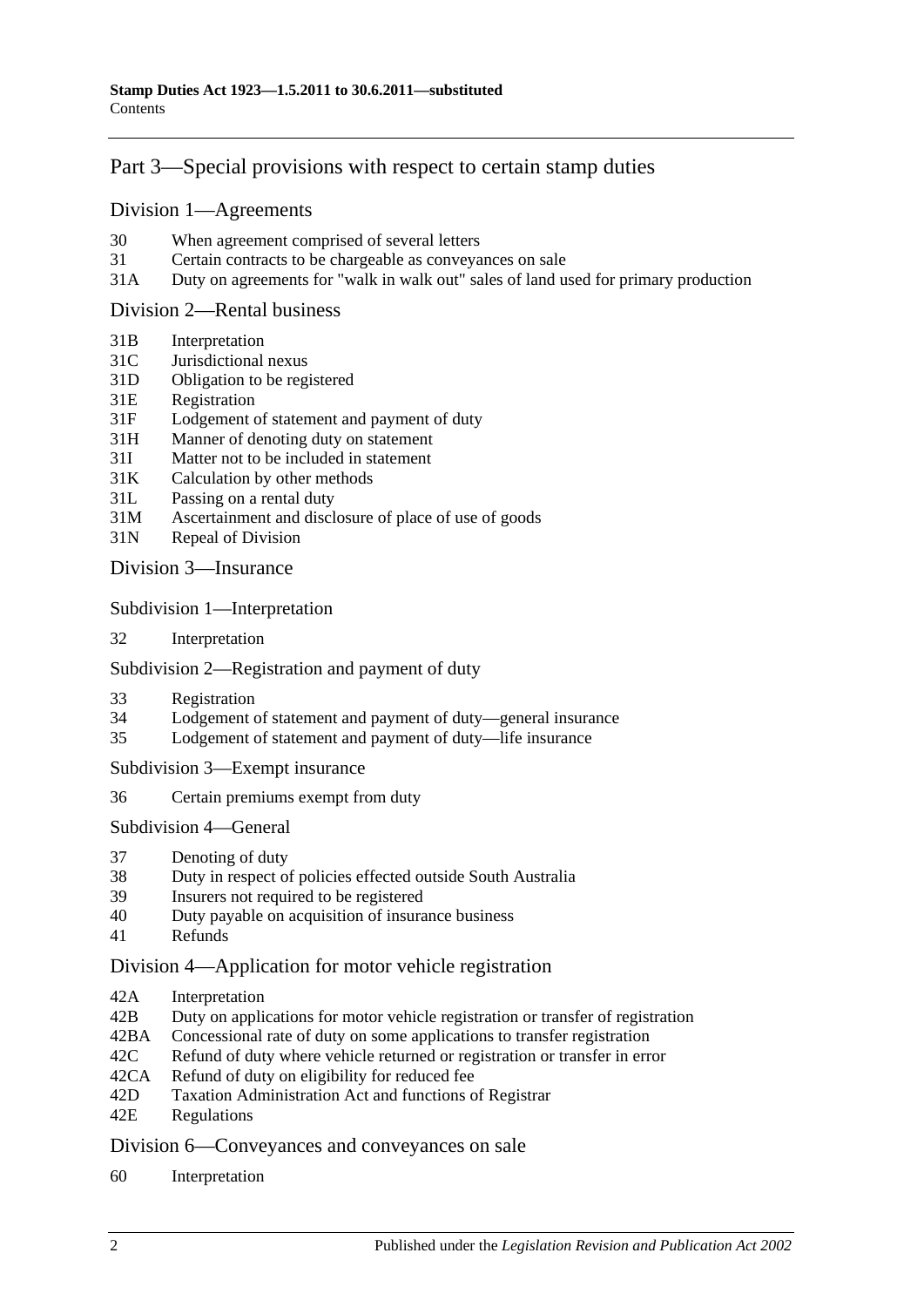- 60A [Value of property conveyed or transferred](#page-38-2)
- 60B [Refund of duty where transaction is rescinded or annulled](#page-40-0)
- 60C [Refund of duty on reconveyance of property subject to a common law mortgage](#page-40-1)
- 61 [Method or estimating value of consideration where consideration consists of shares](#page-41-0)
- 62 [Land use entitlements](#page-41-1)
- 64 [Consideration in case of lease](#page-42-0)
- 65 [Where consideration consists of real or personal property](#page-42-1)
- 66 [Where consideration is payable in instalments](#page-42-2)
- 67 [Computation of duty where instruments are interrelated](#page-42-3)
- 68 [Duty in certain cases](#page-43-0)
- 70 [Evasion of duty](#page-43-1)
- 71 [Instruments chargeable as conveyances](#page-44-0)
- 71AA [Instruments disclaiming etc an interest in the estate of a deceased person](#page-49-0)
- 71A [Provision where trust property distributed](#page-49-1) *in specie*
- 71B [Partition or division of property](#page-49-2)
- 71C [Concessional rates of duty in respect of purchase of first home etc](#page-50-0)
- 71CA [Exemption from duty in respect of Family Law instruments](#page-54-0)
- 71CB [Exemption from duty in respect of certain transfers between spouses etc or former spouses](#page-56-0)  [etc](#page-56-0)
- 71CBA [Exemption from duty in respect of domestic partnership agreements or property](#page-57-0)  [adjustment orders](#page-57-0)
- 71CC [Interfamilial transfer of farming property](#page-59-0)
- 71CD [Duty on conveyances by Official Trustee etc](#page-61-0)
- 71D [Concessional duty to encourage resource exploration activity](#page-61-1)
- 71DA [Duty on certain conveyances between superannuation funds etc](#page-62-0)

#### [Division 7—Gaming machine surcharge](#page-64-0)

- 71EA [Interpretation](#page-64-1)
- 71EB [Direct interests](#page-65-0)
- 71EC [Related entities](#page-66-0)
- 71ED [Indirect interests](#page-66-1)
- 71EE [Notional interests](#page-66-2)
- 71EF [Application of this Division](#page-67-0)
- 71EG [Imposition of surcharge](#page-67-1)<br>71EH Exempt transactions
- [Exempt transactions](#page-68-0)
- 71EI [Notice of transaction to which this Division applies](#page-68-1)
- 71EJ [Recovery of duty](#page-68-2)

#### [Division 8—Transactions effected without creating dutiable instrument](#page-69-0)

- 71E [Transactions otherwise than by dutiable instrument](#page-69-1)
- 71F [Statutory transfers](#page-70-0)

#### [Division 10—Mortgages](#page-71-0)

- 76 [Interpretation](#page-71-1)
- 77 [Where mortgage consists of several instruments](#page-72-0)
- 78 [Security for stock, how to be charged](#page-72-1)<br>79 Mortgage securing future and conting
- [Mortgage securing future and contingent liabilities](#page-72-2)
- 80 [Security for repayment by periodical payments, how to be charged](#page-74-0)
- 81 [Transfers and further charges](#page-74-1)
- 81B [Duty chargeable proportioned to value of South Australian property](#page-74-2)
- 81C [Duty paid on one mortgage may be denoted as having been paid on another mortgage](#page-75-0)
- 82 [Unregistered mortgages protected by caveats](#page-75-1)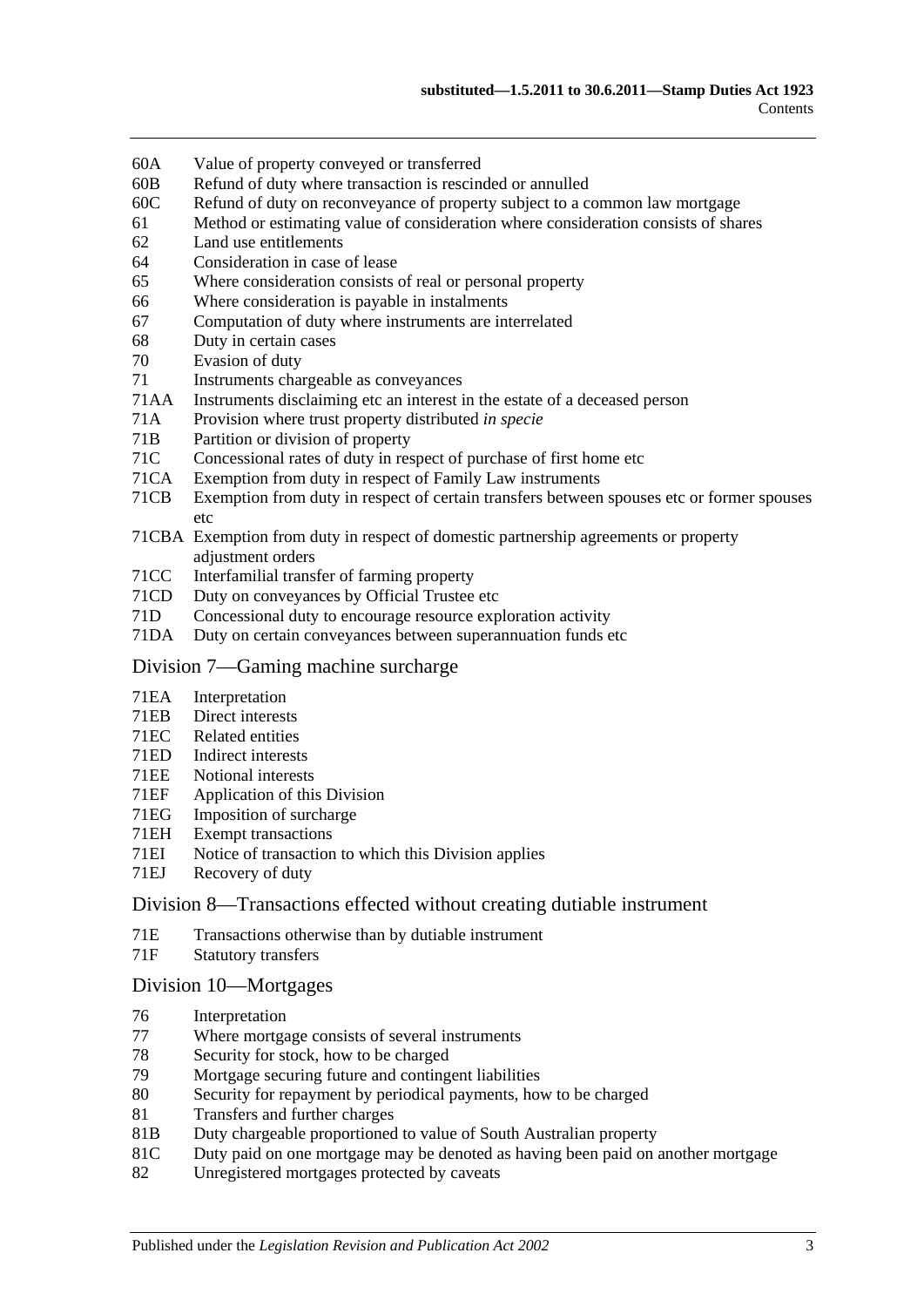#### 82A [Repeal of Division](#page-76-0)

#### [Part 3A—Special provisions relating to financial products](#page-78-0)

- 83 [Interpretation](#page-78-1)
- 84 [Share buy-back](#page-78-2)
- 85 [Exempt transactions](#page-78-3)
- 86 [Financial products liable to duty](#page-78-4)
- 87 [Proclaimed countries](#page-79-0)
- 88 [Transfer of financial products not to be registered unless duly stamped](#page-79-1)
- [Part 4—Land rich entities](#page-82-0)

#### [Division 1—Preliminary](#page-82-1)

- 91 [Interpretation](#page-82-2)
- 91A [Land assets](#page-84-0)
- 92 [Direct interests](#page-85-0)
- 92A [Related entities](#page-85-1)
- 92B [Indirect interests](#page-86-0)
- 93 [Notional interest in assets of related entity](#page-86-1)

#### [Division 2—Land rich entity](#page-86-2)

94 [Land rich entity](#page-86-3)

#### [Division 3—Dutiable transactions](#page-87-0)

- 95 [General principle of liability to duty](#page-87-1)
- 95A [Aggregation of interests](#page-88-0)
- 95B [Primary production entities](#page-88-1)
- 96 [Value of notional interest acquired as a result of dutiable transaction](#page-89-0)
- 97 [Calculation of duty](#page-89-1)

#### [Division 4—Payment and recovery of duty](#page-90-0)

- 98 [Acquisition statement](#page-90-1)
- 99 [Recovery from entity](#page-91-0)

### [Division 5—Miscellaneous](#page-92-0)

- 100 [Valuation of interest under contract or option to purchase land](#page-92-1)
- 101 [Exempt transactions](#page-92-2)<br>102 Multiple incidences
- [Multiple incidences of duty](#page-92-3)

## [Part 4A—Abolition of various duties](#page-94-0)

#### [Division 1—Abolition of duty on rental business](#page-94-1)

103 [Abolition of duty on rental business \(1](#page-94-2) July 2009)

#### [Division 2—Abolition of duty on mortgages](#page-94-3)

104 [Abolition of duty on mortgages \(1 July 2009\)](#page-94-4)

#### [Part 5—Miscellaneous provisions](#page-96-0)

- 106 [Spoiled or unused stamps](#page-96-1)
- 107 [Transfer of property to correct error](#page-96-2)
- 108 [Penalties for certain offences](#page-96-3)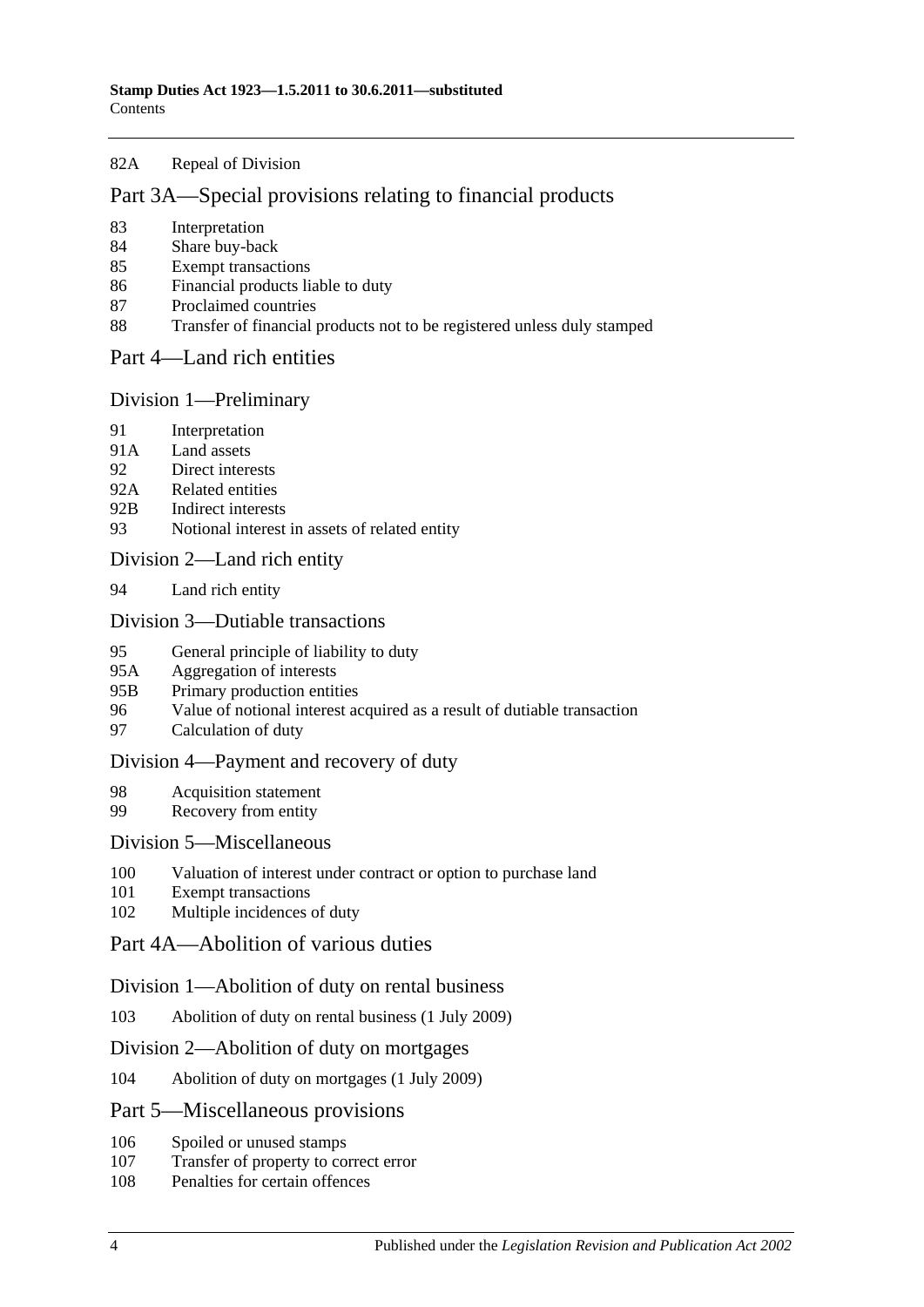- 111 [Remedy for misappropriation](#page-97-0)<br>112 Regulations
- 112 [Regulations](#page-97-1)<br>114 Exemption f
- [Exemption from stamp duty](#page-98-0)

### [Schedule 1—Transitional provisions](#page-100-0)

- 1 [Commencement of consequential regulations](#page-100-1)<br>2 No refund of duty on cheque forms
- [No refund of duty on cheque forms](#page-100-2)

[Schedule 2—Stamp duties and exemptions](#page-100-3)

Part 1—Specified instruments

## Part 2—General exemptions from all stamp duties

16 [General exemptions](#page-109-0)

[Legislative history](#page-114-0)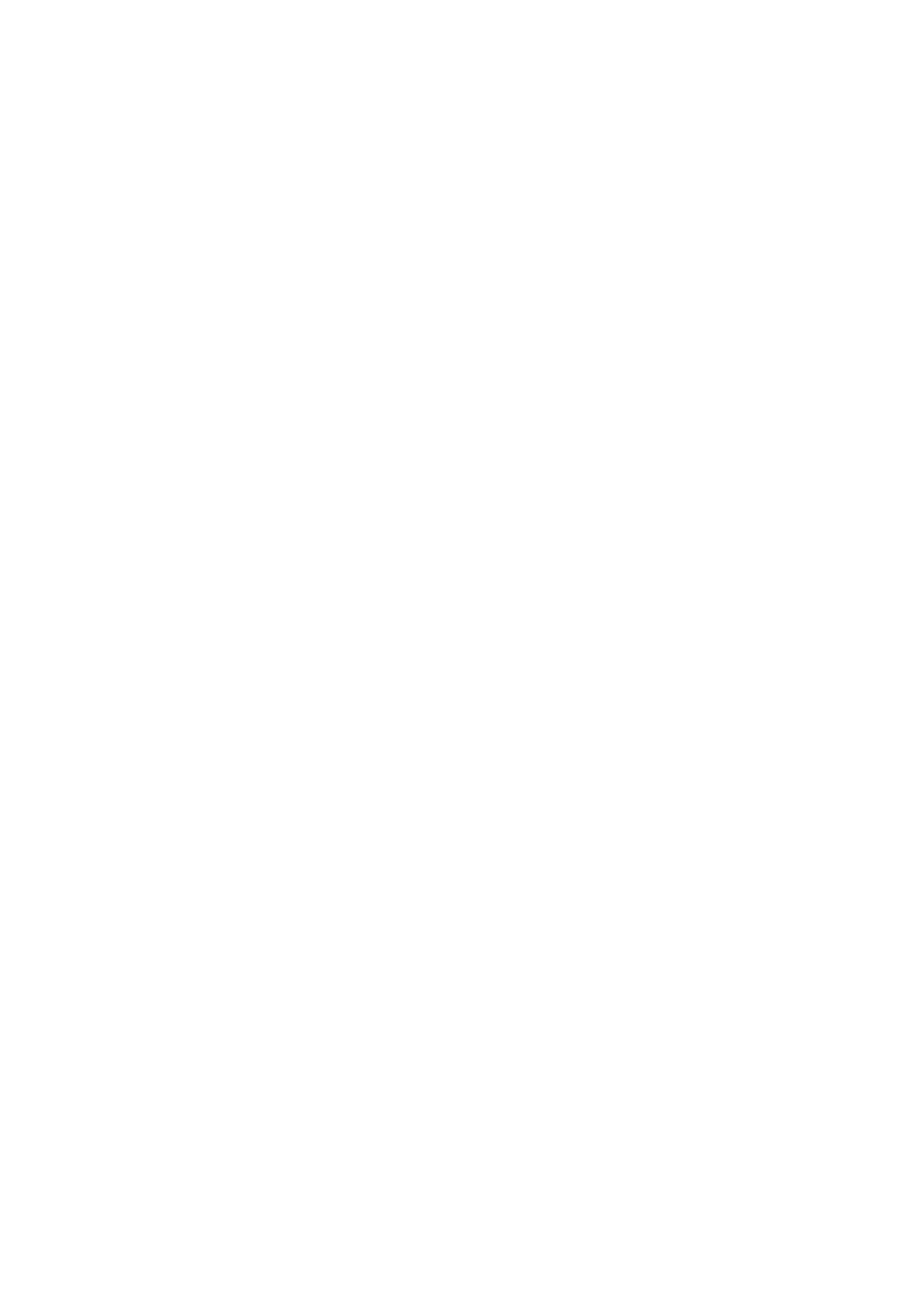### <span id="page-6-0"></span>**The Parliament of South Australia enacts as follows:**

## **Part 1—Preliminary provisions**

## <span id="page-6-1"></span>**Division 1—Short title**

#### <span id="page-6-2"></span>**1—Short title**

This Act may be cited as the *Stamp Duties Act 1923*.

## <span id="page-6-3"></span>**Division 2—Interpretative provisions**

#### <span id="page-6-4"></span>**2—Interpretation**

(1) In this Act, unless it is otherwise provided or there is something in the context repugnant thereto—

*approved form* means a form approved by the Commissioner;

*assessment* means an assessment or reassessment by the Commissioner under Part 3 of the *[Taxation Administration Act](http://www.legislation.sa.gov.au/index.aspx?action=legref&type=act&legtitle=Taxation%20Administration%20Act%201996) 1996*, and *assess* and *assessed* have corresponding meanings;

*beneficial interest* means an equitable interest or an interest vested both at law and in equity in the holder of the interest and includes a potential beneficial interest;

*business of primary production* means the business of agriculture, pasturage, horticulture, viticulture, apiculture, poultry farming, dairy farming, forestry or any other business consisting of the cultivation of soils, the gathering in of crops, the rearing of livestock or the propagation and harvesting of fish or other aquatic organisms;

*Commissioner* means the person appointed or acting as the Commissioner of State Taxation, and includes a person appointed or acting as a Deputy Commissioner of State Taxation (see Part 9 of the *[Taxation Administration Act](http://www.legislation.sa.gov.au/index.aspx?action=legref&type=act&legtitle=Taxation%20Administration%20Act%201996) 1996*);

*die* means die or other machine or implement used for impressing or imprinting stamps upon documents;

*discretionary trust* means an arrangement, however made, under which a person holds property, and the beneficial interest in all or any part of that property may be vested in a person (in this Act referred to as an *object* of the discretionary trust) on the exercise of a discretion, whether subject to any other contingency or not and whether the exercise of the discretion is obligatory or optional;

*domestic partner* means a person who is a domestic partner within the meaning of the *[Family Relationships Act](http://www.legislation.sa.gov.au/index.aspx?action=legref&type=act&legtitle=Family%20Relationships%20Act%201975) 1975*, whether declared as such under that Act or not;

*duty* means duty charged under this Act, and includes penalty tax and interest payable under Part 5 of the *[Taxation Administration Act](http://www.legislation.sa.gov.au/index.aspx?action=legref&type=act&legtitle=Taxation%20Administration%20Act%201996) 1996* in relation to duty under this Act;

*executed* and *execution*, with reference to instruments not under seal, mean signed and signature;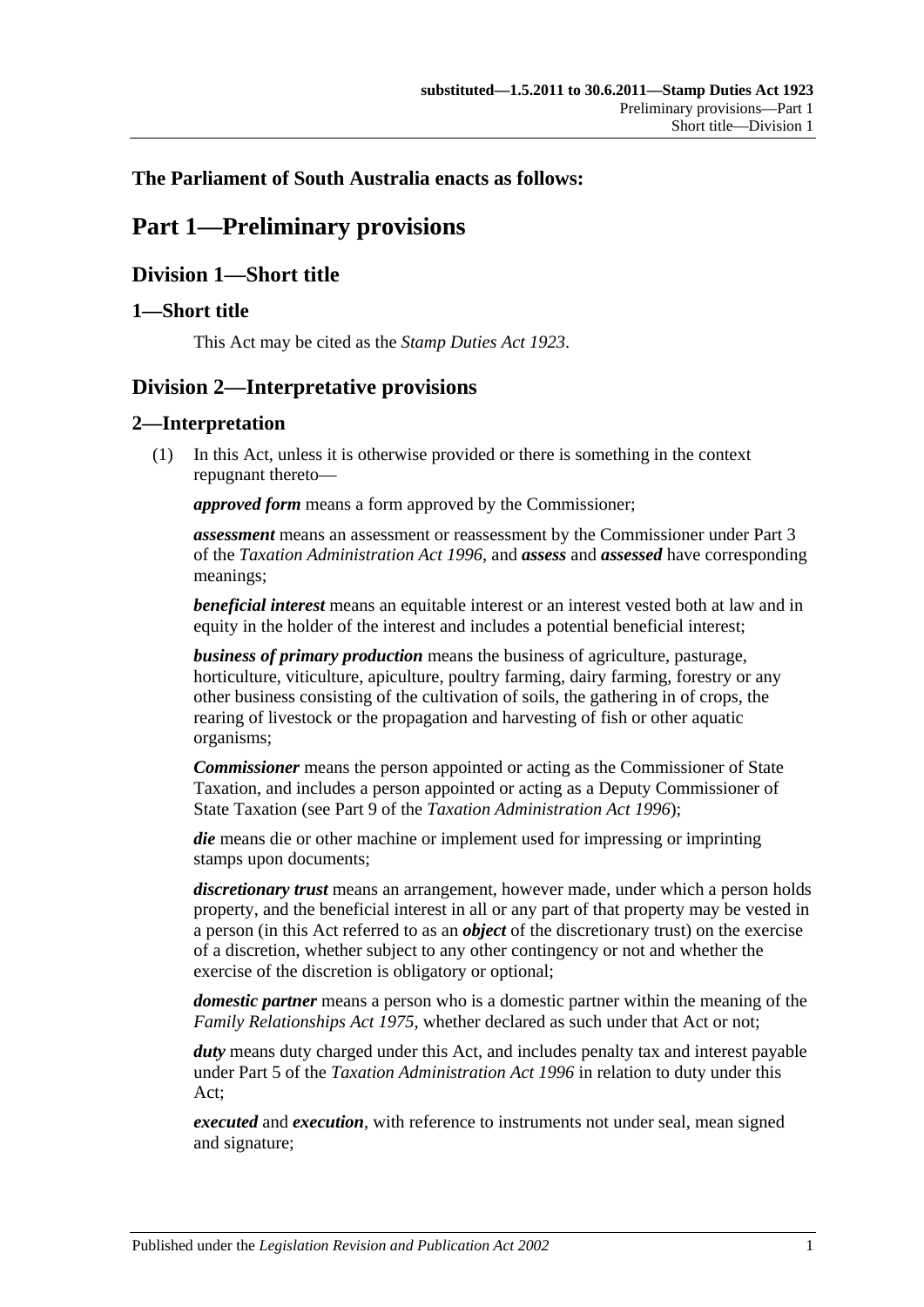#### *financial product* means—

- (a) any stock, share or other similar security of a corporation (including a government, semi-government or municipal corporation), company or society; or
- (b) any debenture, debenture stock, bond, note or other similar security of a corporation (including a government, semi-government or municipal corporation), company or society (whether constituting a charge on the assets of the corporation, company or society or not); or
- (c) any interest in a managed investment scheme registered under Chapter 5C of the *Corporations Act 2001* of the Commonwealth; or
- (f) any other stock, security or interest brought within the ambit of this definition by the regulations,

and includes a right in respect of a financial product but does not include any stock, security or interest excluded from the ambit of this definition by the regulations;

*forge* includes counterfeit;

*GST* means the tax payable under the GST law;

*GST law* means—

- (a) A *New Tax System (Goods and Services Tax) Act 1999* (Cwth); and
- (b) the related legislation of the Commonwealth dealing with the imposition of a tax on the supply of goods and services;

*impressed stamp* means—

- (a) a stamp impressed or imprinted by means of a die; or
- (b) a record imprinted or made by means of any machine or implement,

under the direction of the Commissioner in pursuance of this Act;

*instrument* includes every written document;

*intellectual property* includes—

- (a) a registered patent, circuit layout, or design;
- (b) a right under the *Plant Breeder's Rights Act 1994* (Cwth);
- (c) a trade mark;
- (d) a copyright;

*interest* in property means a legal or equitable interest and includes a potential, contingent, expectant or inchoate interest;

#### *jurisdiction* means—

- (a) a State or Territory of Australia; or
- (b) a country or place subject to the laws of a particular legislative authority;

*material* means any sort of material upon which words or figures can be expressed;

*money* includes all sums expressed in Australian or foreign currency;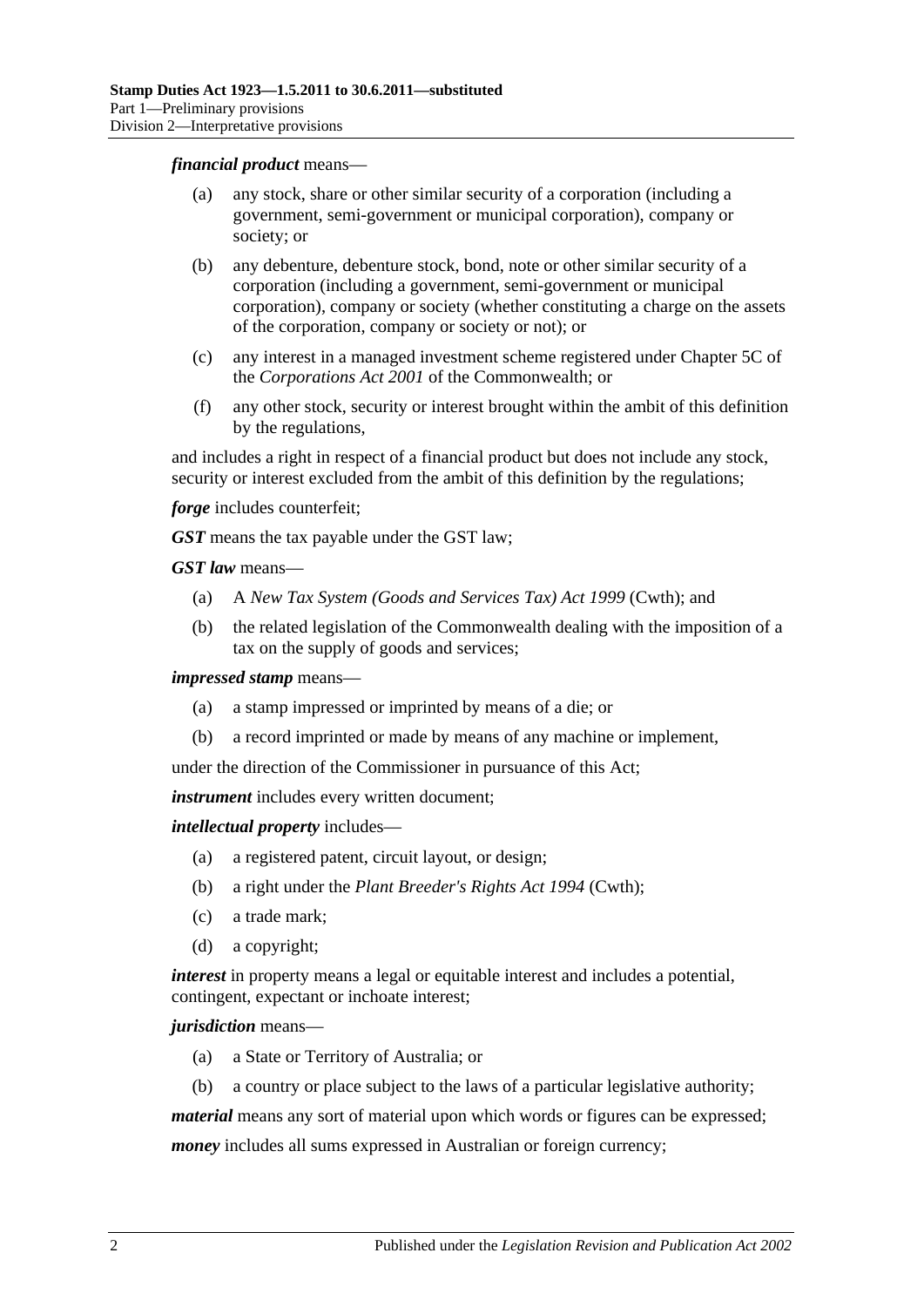*potential beneficial interest* means the rights, expectancies or possibilities of an object of a discretionary trust in, or in relation to, property subject to the discretionary trust;

*property* means real or personal property and includes—

- (a) intellectual property (except know-how and confidential information); and
- (b) an interest in property;

*recognised financial market* means—

- (a) a financial market operated by the Australian Stock Exchange Limited; or
- (b) a financial market of a stock exchange brought within the ambit of this definition by the regulations;

*records* means records of any kind (whether in documentary or other form);

*rent* includes an amount (however it may be described in a lease) to be paid by a lessee to a lessor to reimburse, offset or defray the lessor's liability to GST;

*right in respect of a financial product* means a right, whether actual, prospective or contingent, of any person to have issued to him or her a financial product, whether or not on payment of any money or other consideration for the financial product;

*sale* of property includes any transaction under which the property is converted into money;

*spouse*—a person is the spouse of another if they are legally married;

*stamp* means an impressed stamp;

*stamped* means bearing an impressed stamp;

*State* includes the Australian Capital Territory and the Northern Territory;

*stock* means any share in the stocks or funds of any State or government, or in the capital stock or funded debt of any company, corporation or society (whether incorporated under a law of this or any other State, a law of the Commonwealth, or a law of any other place);

*transfer*, in relation to property, means transfer, assure or vest at law or in equity (whether or not the transfer, assurance or vesting is subject to registration, the issue of a certificate of title or some other similar requirement);

*unit* in relation to a unit trust scheme means a right or interest (however described) of a beneficiary under a unit trust scheme;

*unit trust scheme* means an arrangement made for the purpose, or having the effect, of providing for persons having funds available for investment facilities for the participation by them, as beneficiaries under a trust, in any profits or income arising from the acquisition, holding, management or disposal of any property subject to the trust;

*write*, *written* and *writing* include every mode in which words or figures can be expressed upon material.

(2) An interest of a particular kind in the proceeds of the sale of property is, until the property is sold, taken to be an interest of the same kind in the property.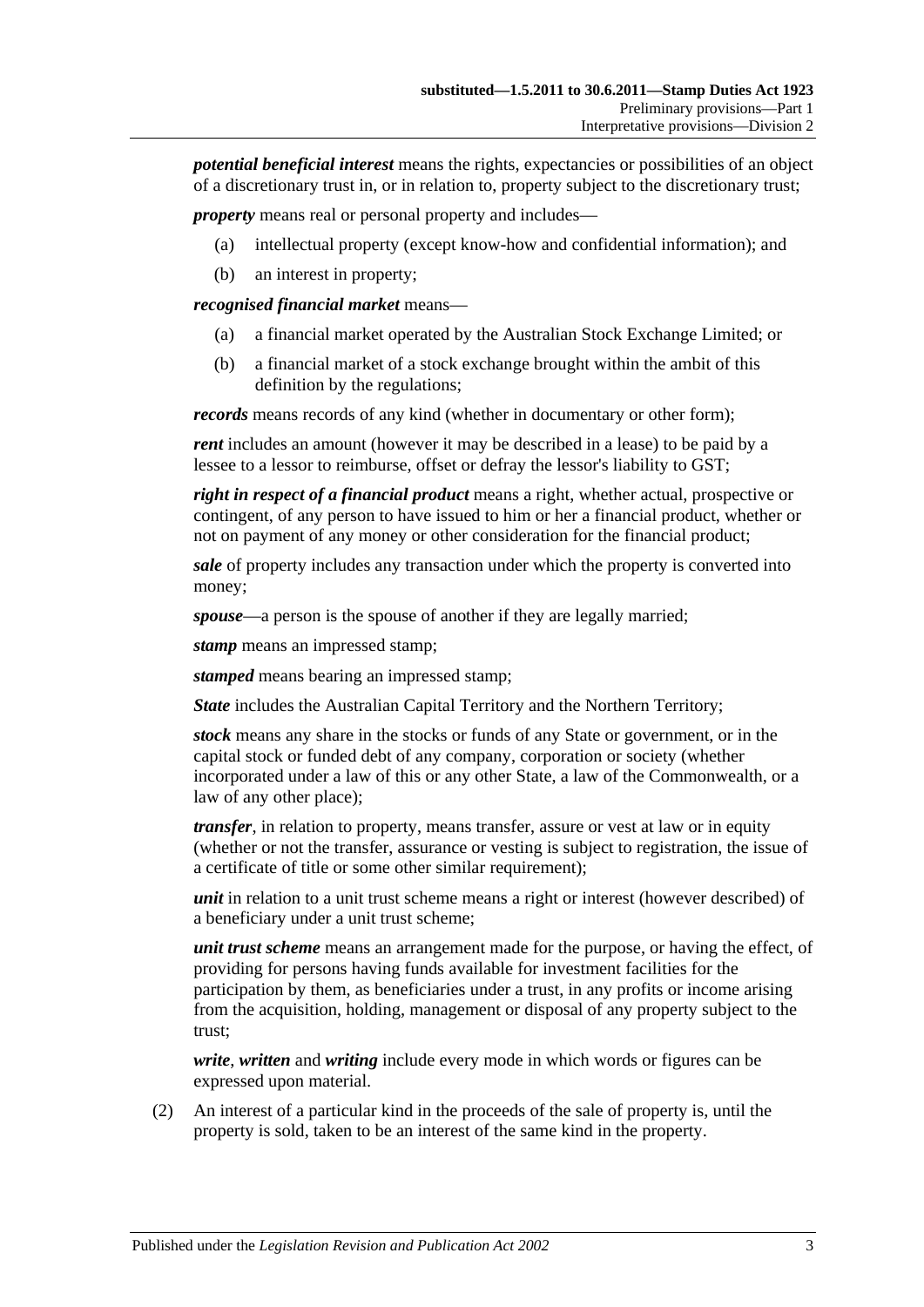#### **Example—**

A beneficial interest in the proceeds of the sale of property is, until the property is sold, taken to be a beneficial interest in the property.

(3) A person is taken to transfer a leasehold or other interest in land held from the Crown if the person surrenders the interest so that the Crown may grant to a person other than the surrenderor a leasehold or other interest in the land.

#### <span id="page-9-0"></span>**3—Taxation Administration Act**

This Act should be read together with the *[Taxation Administration Act](http://www.legislation.sa.gov.au/index.aspx?action=legref&type=act&legtitle=Taxation%20Administration%20Act%201996) 1996* which makes provision for the administration and enforcement of this Act and other taxation laws.

## <span id="page-9-1"></span>**Division 3—Territorial application of Act**

#### <span id="page-9-2"></span>**3A—Principles for determining territorial relationship**

- <span id="page-9-5"></span><span id="page-9-4"></span>(1) An instrument relates to property situated in a particular jurisdiction if it—
	- (a) creates, transfers, redeems, renounces, surrenders, cancels or extinguishes an interest in property situated in the relevant jurisdiction; or
	- (b) deals with an interest in property situated in the relevant jurisdiction in any other way; or
	- (c) acknowledges, evidences or records a transaction to which [paragraph](#page-9-4) (a) or [\(b\)](#page-9-5) refers.
- (2) A potential, contingent, expectant or other inchoate interest is to be regarded as an interest in property in a particular jurisdiction if the realisation of the potentiality, contingency or expectancy, or the occurrence of any act or event necessary to perfect the interest could result in—
	- (a) an interest in property situated in that jurisdiction; or
	- (b) an interest in the proceeds of the sale of property situated in that jurisdiction.
- (3) For the purpose of calculating duty on an instrument that relates to a potential, contingent, expectant or other inchoate interest-
	- (a) the interest is to be treated as an actual interest ie as if the potentiality, contingency or expectancy had been realised or anything necessary to perfect the interest had occurred; and
	- (b) if the interest is dependent in any way on the exercise of a discretion or any other contingency, it will be presumed that the discretion has been exercised, or the contingency has been realised, so as to give rise to the greatest possible liability to duty in this State.
- (4) An interest in property is taken to be situated in the jurisdiction in which the property to which the interest relates is situated.

#### <span id="page-9-3"></span>**3B—Territorial application of Act**

- (1) This Act applies in respect of an instrument that relates to property situated, or a matter or thing to be done, in South Australia irrespective of whether—
	- (a) the instrument is within or outside South Australia; or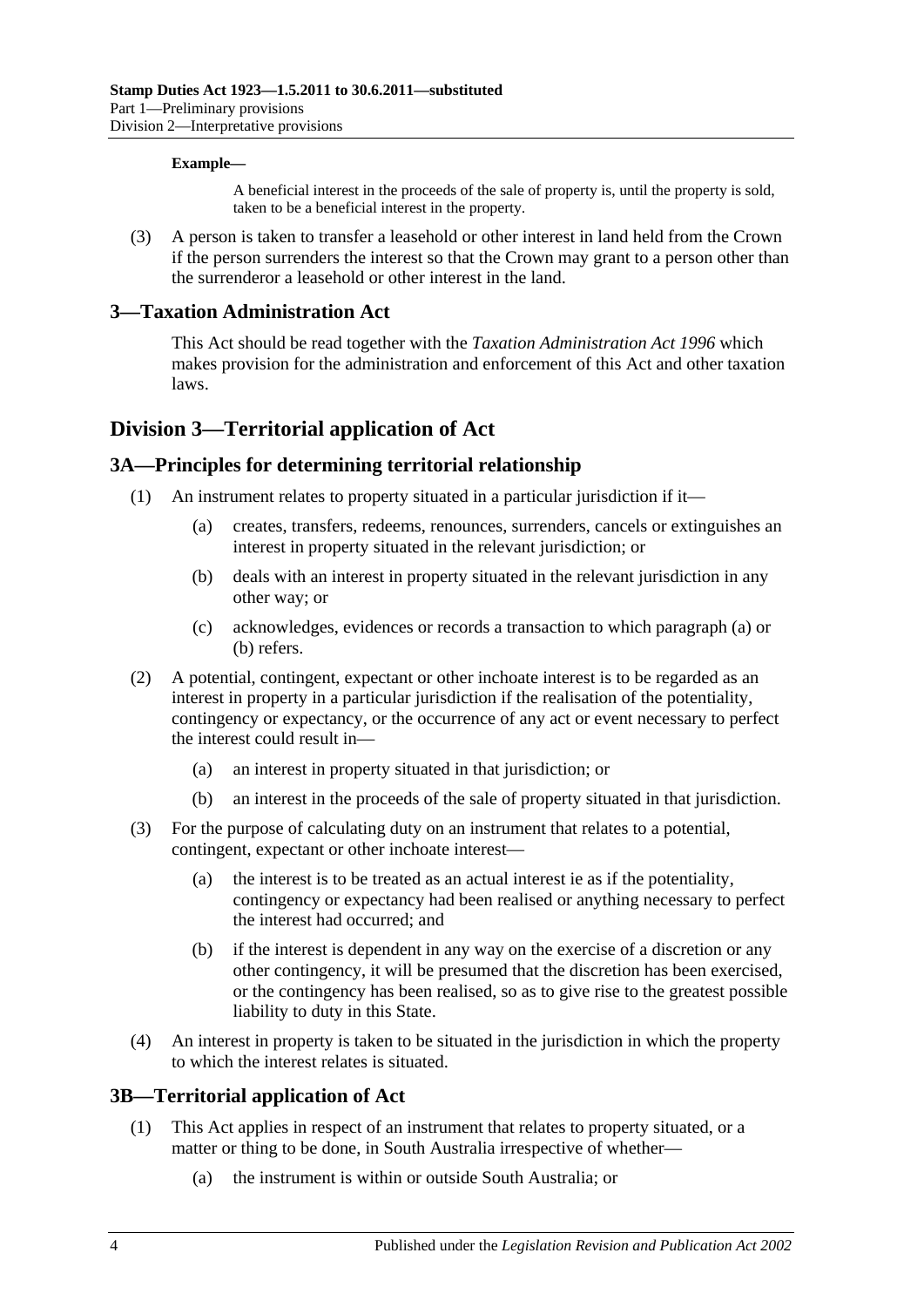- (b) the instrument was executed within or outside South Australia.
- (2) If an instrument relates to property situated in part in South Australia and in part outside South Australia, duty is to be calculated as if the instrument related only to the property situated in South Australia.
- (3) This section operates subject to any other specific provision dealing with how duty is to be calculated on an instrument that relates to property within and outside South Australia.<sup>1</sup>

#### **Note—**

1 [Section](#page-74-2) 81B deals with the duty payable on a mortgage over property within and outside the State.

#### <span id="page-10-0"></span>**3C—Special rules for determining location of certain forms of intangible property**

- (1) This section applies to intangible property of the following kinds—
	- (a) business or product goodwill;
	- (b) intellectual property (except know-how and confidential information);
	- (c) rights conferred under a franchise agreement or licence (including a statutory licence granted under the law of the Commonwealth but not a statutory licence granted under the law of the State).
- <span id="page-10-1"></span>(2) If intangible property to which this section applies is a business asset, it is taken to be wholly situated in South Australia if the business is carried on wholly in South Australia and, if not, is taken to be situated in the various jurisdictions in which the business is carried on in proportion to the volume of business carried on in each.
- (3) The Commissioner is to determine proportions for the purposes of [subsection](#page-10-1) (2) having regard to—
	- (a) the turnover of the business; and
	- (b) the relative extent of income generated by the business in each jurisdiction in which the business is carried on; and
	- (c) the relative extent of the work carried on in each of the relevant jurisdictions; and
	- (d) any other relevant factors.
- (4) If intangible property to which this section applies is not a business asset, it is taken to be situated in the jurisdiction in which the owner—
	- (a) if a company—
		- (i) in the case of a company incorporated or taken to be incorporated under the *Corporations Act 2001* of the Commonwealth—is taken, under that Act, to be registered;
		- (ii) in any other case—is incorporated; or
	- (b) if a natural person—is ordinarily resident.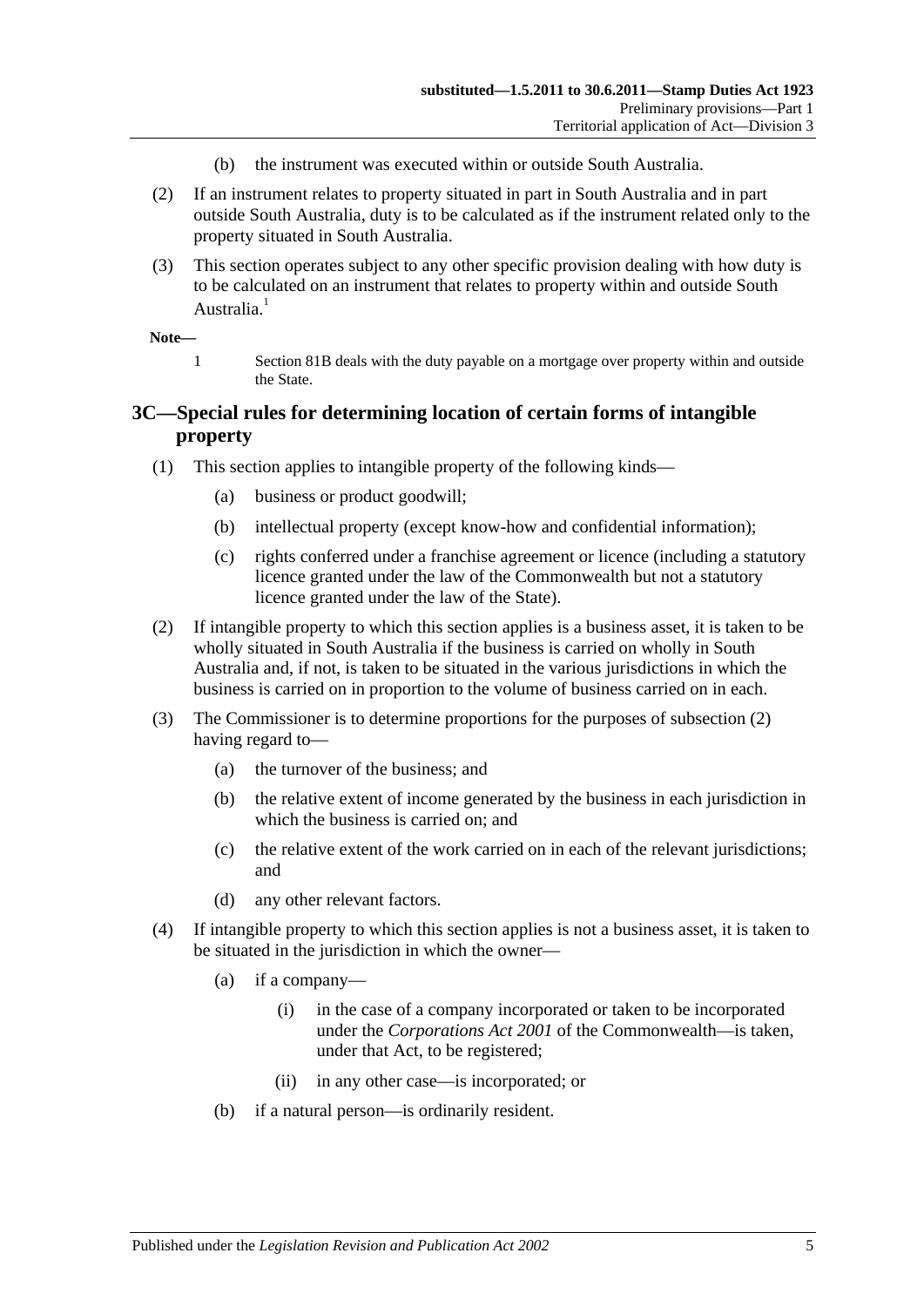### <span id="page-11-0"></span>**3D—Statutory licence**

The property in a statutory licence granted under the law of South Australia, and in any rights deriving from such a licence, is taken to be situated in South Australia.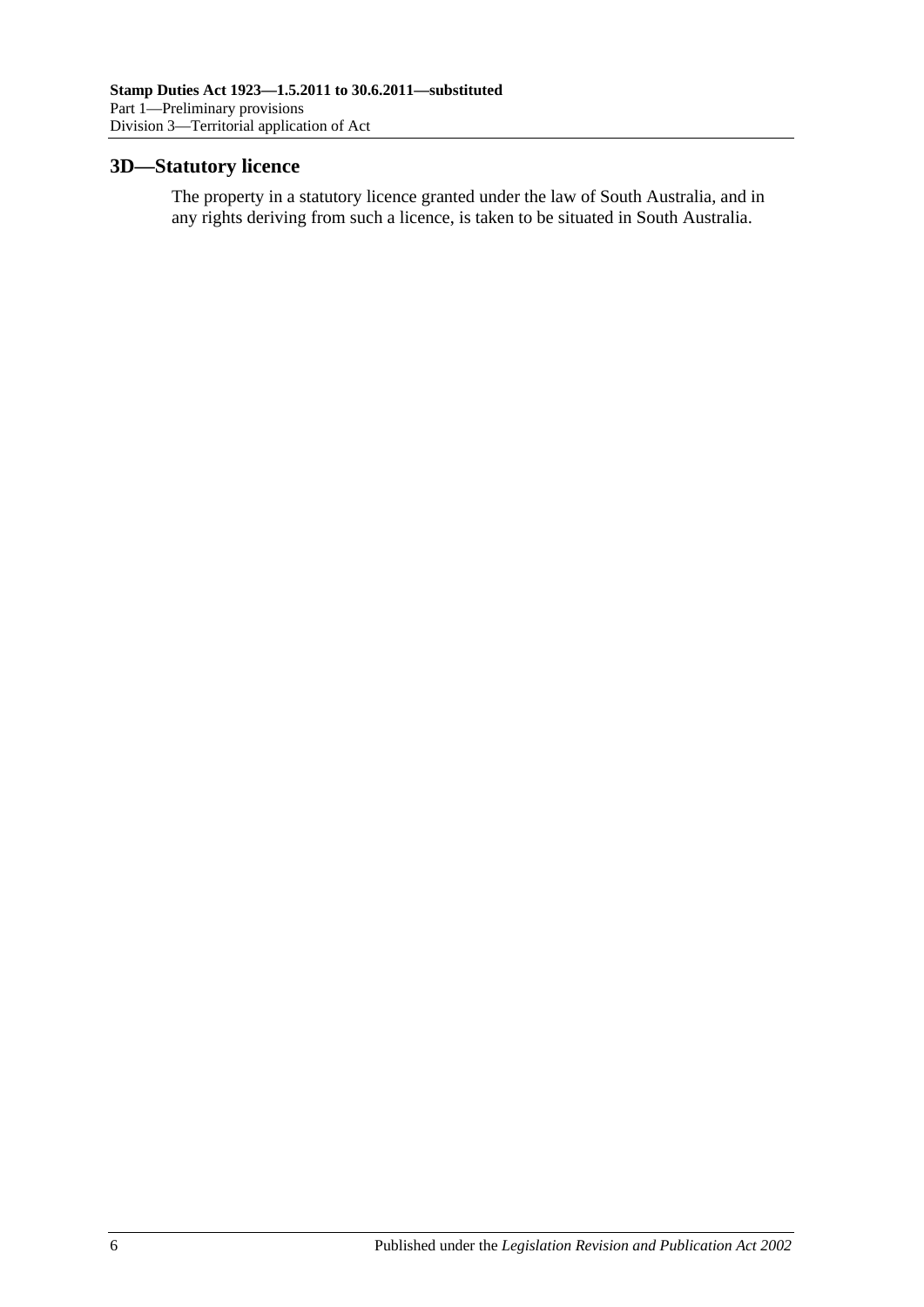## <span id="page-12-0"></span>**Part 2—General provisions with respect to stamp duties**

#### <span id="page-12-1"></span>**4—Imposition of stamp duties**

- (1) Subject to the exemptions contained in [Schedule 2](#page-100-3) and the other provisions of this Act, the stamp duties specified in that Schedule are charged in respect of the instruments specified in that Schedule.
- (2) The parties who executed an instrument are jointly and severally liable to pay the duty charged in respect of the instrument.

#### <span id="page-12-2"></span>**6—Denotation of duty**

(1) Subject to any express provision to the contrary, the payment of duty on an instrument is to be denoted on the instrument by an impressed stamp.

#### <span id="page-12-3"></span>**7—Distribution of stamps, commission etc**

- (1) The Governor may appoint any person a distributor of stamps.
- (2) Any such distributor may be remunerated by a commission upon the value of stamps purchased for disposal by him, or by salary, or by any other allowance, and upon the sale of stamps to any such distributor such discount may be allowed as may be authorised by regulations made under this Act.

#### <span id="page-12-4"></span>**8—Stamps to be provided**

The Treasurer shall, for denoting the several duties chargeable under this Act, provide such stamps or dies as may be required for the purposes of this Act, and may do any other act which may be necessary for effectually collecting the duties.

#### <span id="page-12-5"></span>**11—Appropriate stamp to be used**

- (1) A stamp which, by any word or words on the face of it, is appropriated to any particular description of instrument shall not be used for any instrument of another description.
- (2) An instrument falling under the particular description to which any stamp is so appropriated shall not be deemed duly stamped unless it is stamped with the stamp so appropriated.

#### <span id="page-12-6"></span>**13—How instruments to be stamped**

- (1) Every instrument written upon stamped material shall be written in such manner, and every instrument partly or wholly written before being stamped shall be so stamped, that the stamp may appear on the face of the instrument and cannot be used for, or applied to, any other instrument written upon the same piece of material.
- (2) If more than one instrument is written upon the same piece of material, each one of those instruments shall be separately and distinctly stamped with the duty with which it is chargeable.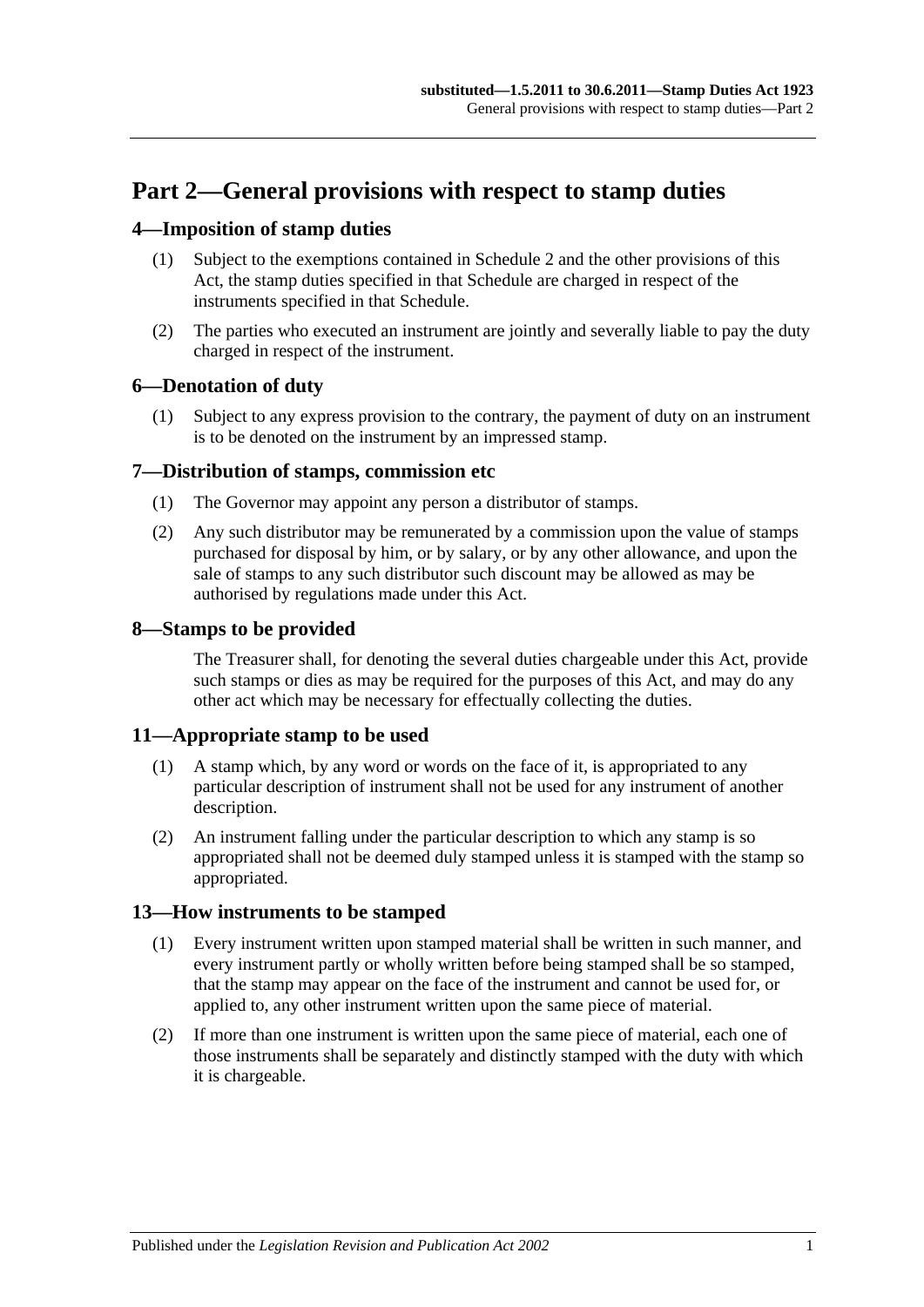#### <span id="page-13-0"></span>**14—Instruments to be separately charged**

Except where express provision is made to the contrary—

- (a) any instrument containing or relating to several distinct matters shall be separately and distinctly charged with duty in respect of each of such matters as if the portion of the instrument containing or relating to each such matter were a separate instrument;
- (b) any instrument made for any consideration in respect of which it is chargeable with *ad valorem* duty, and also for any further or other valuable consideration, shall, in addition to being charged with *ad valorem* duty, be charged with duty in respect of the last mentioned consideration as if it were an instrument made only for that consideration.

#### <span id="page-13-1"></span>**15A—Ascertainment of value of property**

- (1) If the value of property is to be ascertained by reference to an actual or notional cost of acquisition, any component of the cost of acquisition that is referable to GST payable on its sale or supply is to be regarded as a component of its value.
- (2) In ascertaining the value of property for the purpose of assessing *ad valorem* duty on an instrument, the existence of an overriding power of revocation or reconveyance in that or any other instrument may be disregarded.

### <span id="page-13-2"></span>**16—Duty in force when instrument produced for stamping to apply**

Subject to this Act, the duty chargeable upon any instrument shall be calculated according to the rates in force at the time when the instrument is produced to the Commissioner for the purpose of being stamped.

#### <span id="page-13-3"></span>**17—Duty payable in respect of instruments conditionally executed**

- (1) Subject to [subsection](#page-13-5) (2), an instrument that is executed conditionally by one or more parties is liable to duty as if it had been executed unconditionally.
- <span id="page-13-5"></span> $(2)$  If—
	- (a) duty is paid on or in respect of an instrument that was executed conditionally by one or more of the parties;
	- (b) the Commissioner is satisfied that, by reason of non-fulfilment of the condition, or recall of the execution, the instrument will never come into force,

the Commissioner will, on application by a party who paid the duty and production of the instrument, cancel any stamp on the instrument and refund the amount of the duty paid.

#### <span id="page-13-4"></span>**18—Duty on other instruments**

Where the duty with which any instrument is chargeable depends in any manner upon the duty paid upon another instrument, the payment of the last mentioned duty may, on production of both the instruments, be denoted in such manner as the Commissioner thinks fit upon the first mentioned instrument.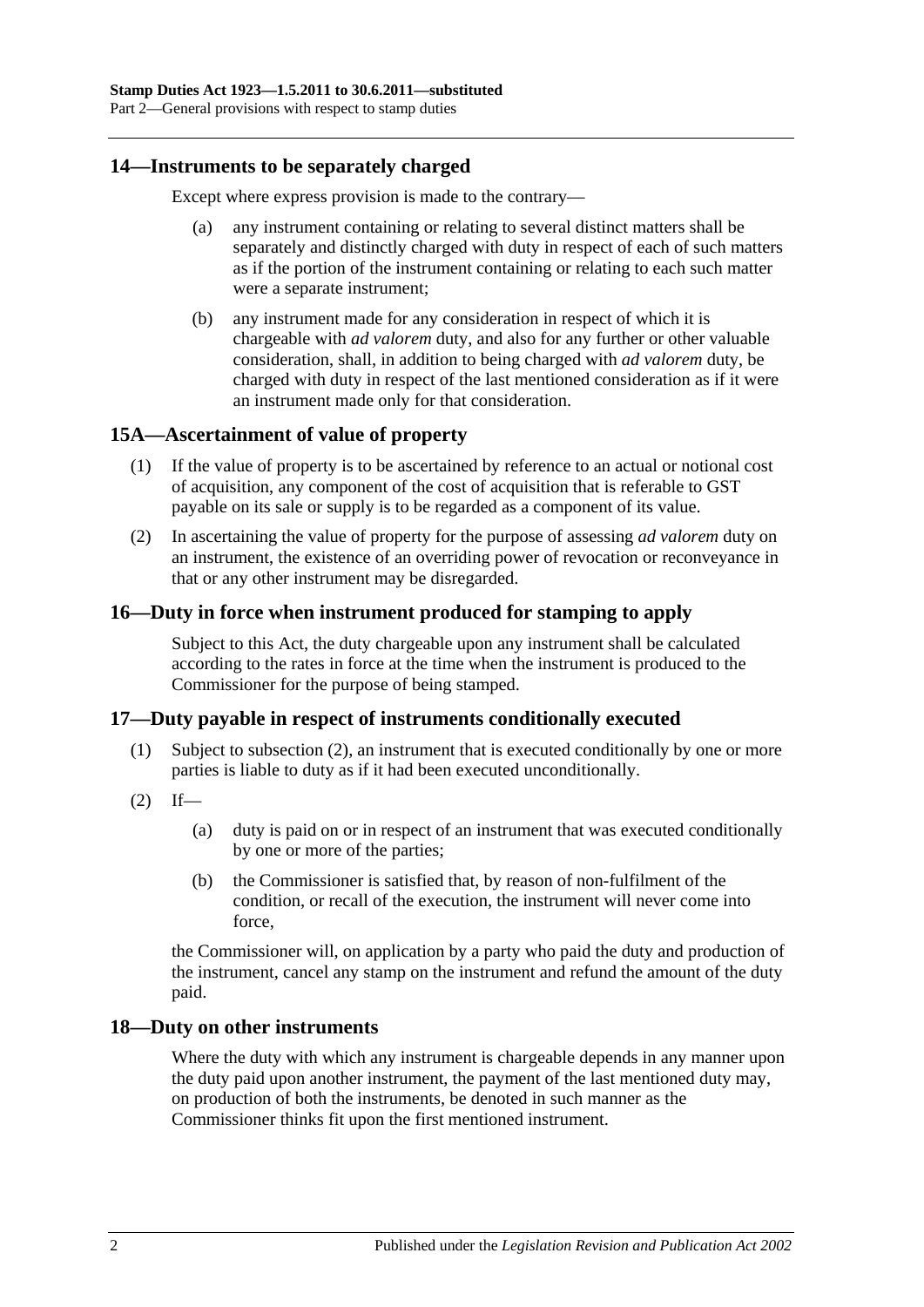### <span id="page-14-0"></span>**19A—Certain copies dutiable**

- (1) Notwithstanding any other provision of this Act, but subject to [subsection](#page-14-2) (2), where an original instrument chargeable with duty under this Act has not been duly stamped or has been destroyed without being duly stamped, any copy of the instrument shall, for the purposes of this Act, be chargeable with duty as if it were the original and be deemed to have been executed by the person or persons who executed the original at the same time as the original was executed.
- <span id="page-14-2"></span>(2) Where an original instrument or a copy of an instrument is duly stamped under this Act, the Commissioner shall, upon application and production of that original or copy, stamp any copy or further copy or the original, as the case may be, with a particular stamp denoting that it is duly stamped.
- (3) In this section—

*copy* includes—

- (a) a duplicate or counterpart of an original instrument; or
- (b) an instrument that acknowledges, evidences or records the existence or terms of an original instrument; or
- (c) an instrument that acknowledges, evidences or records the transaction or a part of the transaction to which an original instrument relates or related.

#### <span id="page-14-1"></span>**20—Time for payment of duty and stamping**

- (1) Subject to any express provision to the contrary, if an instrument is chargeable with duty, the duty must be paid and the instrument stamped—
	- (a) in the case of an instrument executed in South Australia—within two months after its execution; or
	- (b) in the case of an instrument executed outside South Australia—within two months after its receipt in South Australia or within six months after its execution, whichever period first expires.
- (2) If duty or further duty becomes chargeable on an instrument in consequence of an event occurring after its execution, the duty must be paid and the instrument stamped within two months after that event.
- (3) The payment in relation to an instrument of any penalty tax or interest under Part 5 of the *[Taxation Administration Act](http://www.legislation.sa.gov.au/index.aspx?action=legref&type=act&legtitle=Taxation%20Administration%20Act%201996) 1996* must be denoted on the instrument by a particular stamp.
- <span id="page-14-3"></span>(4) If an instrument that is chargeable with stamp duty is not produced to the Commissioner for stamping within the period prescribed by this section, any person who executed the instrument, or on whose behalf it was executed, is guilty of an offence.

Maximum penalty: \$10 000.

(5) [Subsection](#page-14-3) (4) does not apply in relation to an instrument that has been duly stamped in some other manner authorised by this Act within the relevant period.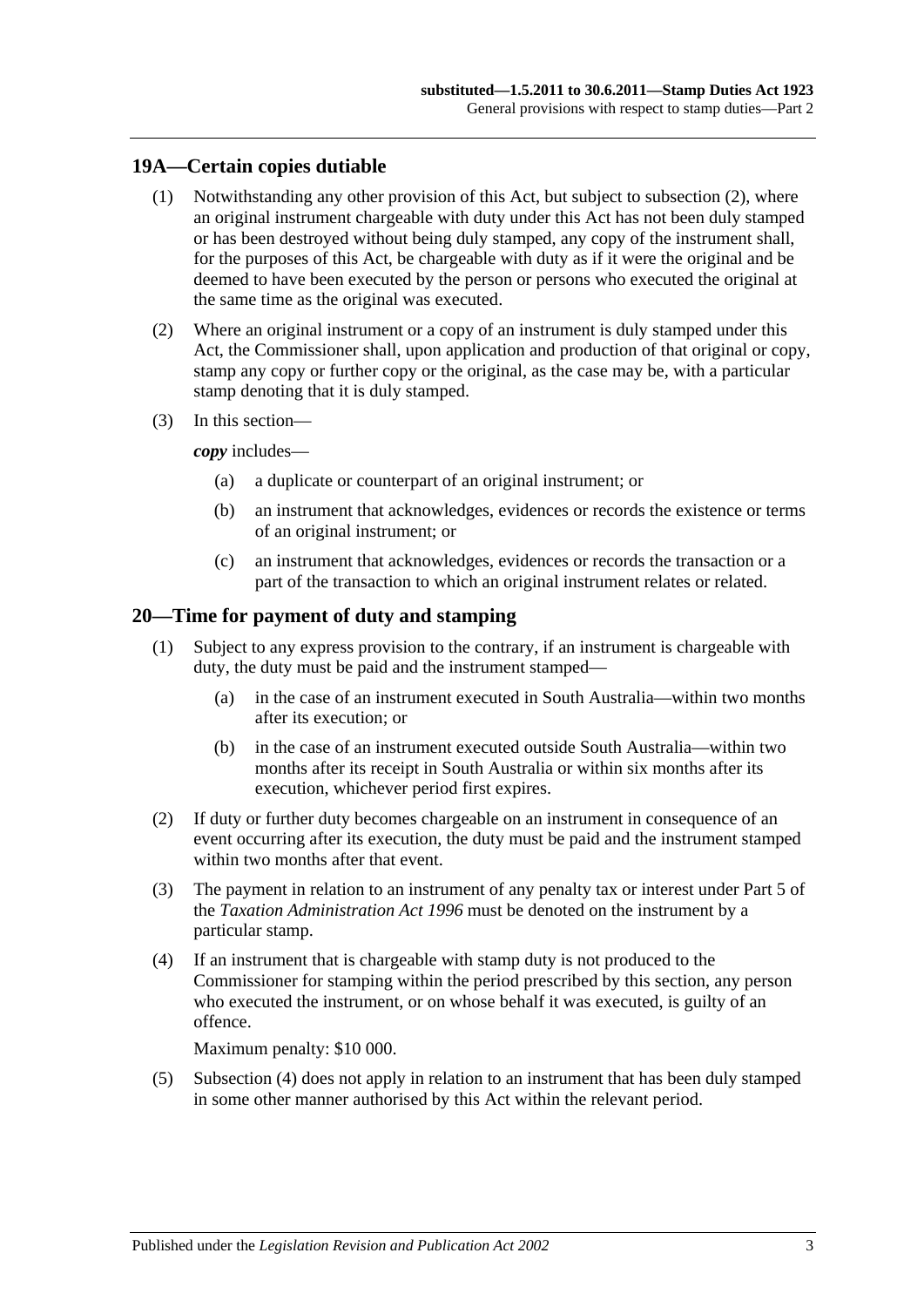- (6) It is a defence to a charge against [subsection](#page-14-3) (4) to prove that the defendant delivered the instrument or had it delivered into the possession of some other party, or an agent for some other party, to the instrument in the reasonable expectation that the other party would have it stamped.
- (7) The commission of an offence against [subsection](#page-14-3) (4) does not affect the validity of the instrument in relation to which the offence was committed.

#### <span id="page-15-0"></span>**21—Admissibility of unstamped instruments in evidence**

Upon the production of any instrument chargeable with duty as evidence in any civil proceedings in any part of South Australia, the officer whose duty it is to read the instrument shall call the attention of the presiding judge, special magistrate or justices to any omission or insufficiency of the stamp thereon.

#### <span id="page-15-1"></span>**22—Except as aforesaid no unstamped instrument to be received in evidence**

No instrument chargeable with duty executed in any part of South Australia, or relating, wherever it was executed, to any property situated, or to any matter or thing done or to be done, in any part of South Australia, shall, except in criminal proceedings, be pleaded or given in evidence, or admitted to be good, useful or available at law or in equity, unless duly stamped.

#### <span id="page-15-2"></span>**23—Assessments and stamping of instruments**

- (1) If the result of an assessment relating to an instrument is that the instrument is not chargeable with duty, the instrument may be stamped by the Commissioner with a particular stamp denoting that it is not chargeable with duty.
- (2) If the result of an assessment relating to an instrument is that the instrument is chargeable with duty or further duty, the instrument is, on payment of any duty or further duty payable in respect of the instrument, to be stamped or further stamped in accordance with the assessment, and, when so stamped, may also be stamped by the Commissioner with a particular stamp denoting that it is duly stamped.
- <span id="page-15-3"></span>(3) If the result of an assessment relating to a stamped instrument is that duty or further duty is chargeable in respect of the instrument, the instrument is, from the date of the assessment until the duty or further duty is paid and the instrument is further stamped, to be taken to be insufficiently stamped, and this subsection applies despite the fact that the instrument has already been stamped, whether under this section or another provision of this Act, with a particular stamp denoting that it is not chargeable with duty or that it is duly stamped.
- (4) Every instrument stamped with the particular stamp denoting either that it is not chargeable with duty or that it is duly stamped shall, subject to [subsection](#page-15-3) (3), be admissible in evidence and shall be available for all purposes, notwithstanding any objection relating to duty.
- (5) An instrument on which duty has been assessed by the Commissioner cannot be stamped except in accordance with that assessment unless the Commissioner reassesses duty on the instrument.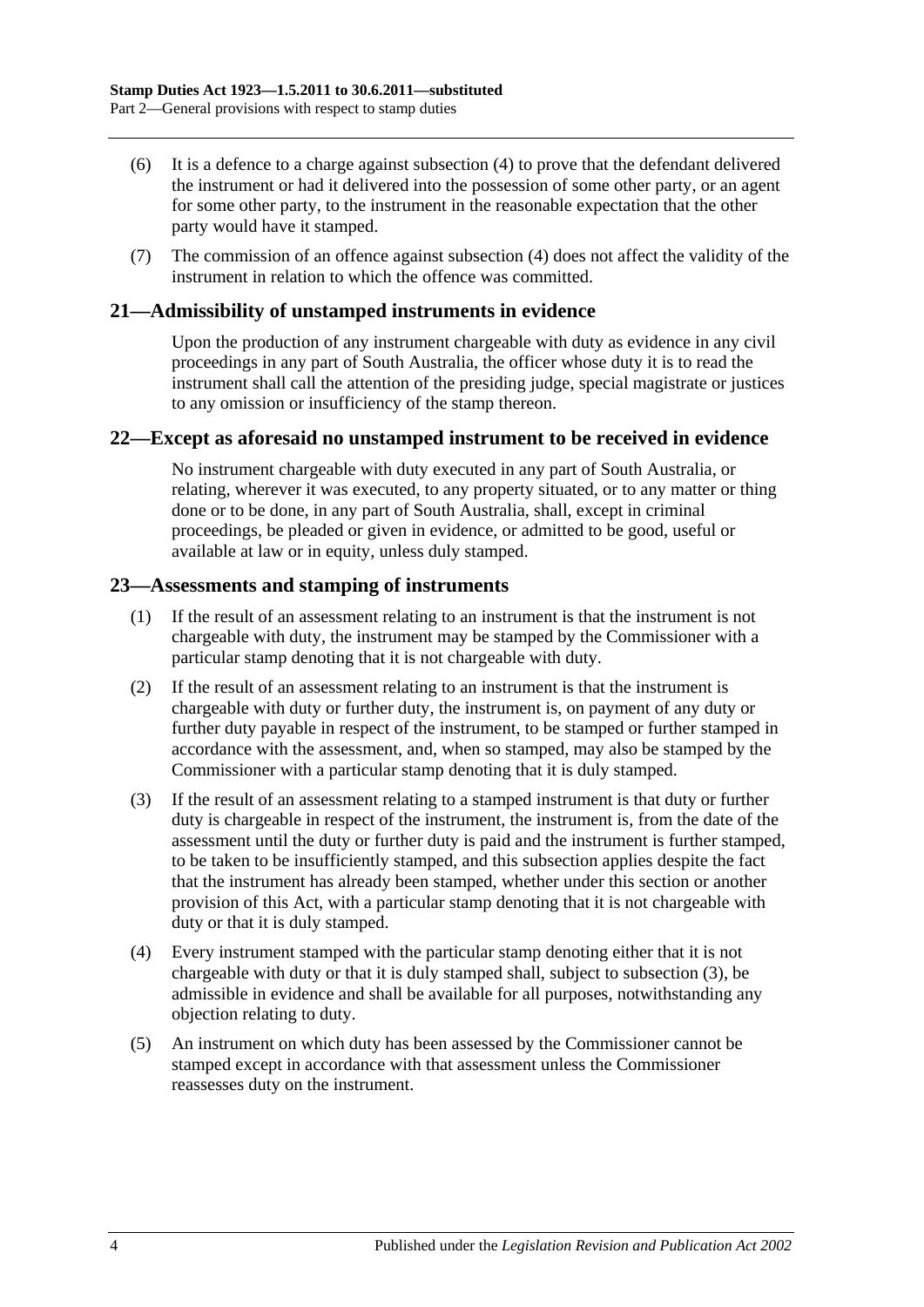## <span id="page-16-0"></span>**27—No instrument to be enrolled or registered unless stamped**

No person whose office it is to enrol, register or enter in or upon any rolls, books or records any instrument chargeable with any duty, or the memorial of any instrument chargeable with any duty, shall enrol, register or enter any such an instrument or memorial unless the instrument is duly stamped.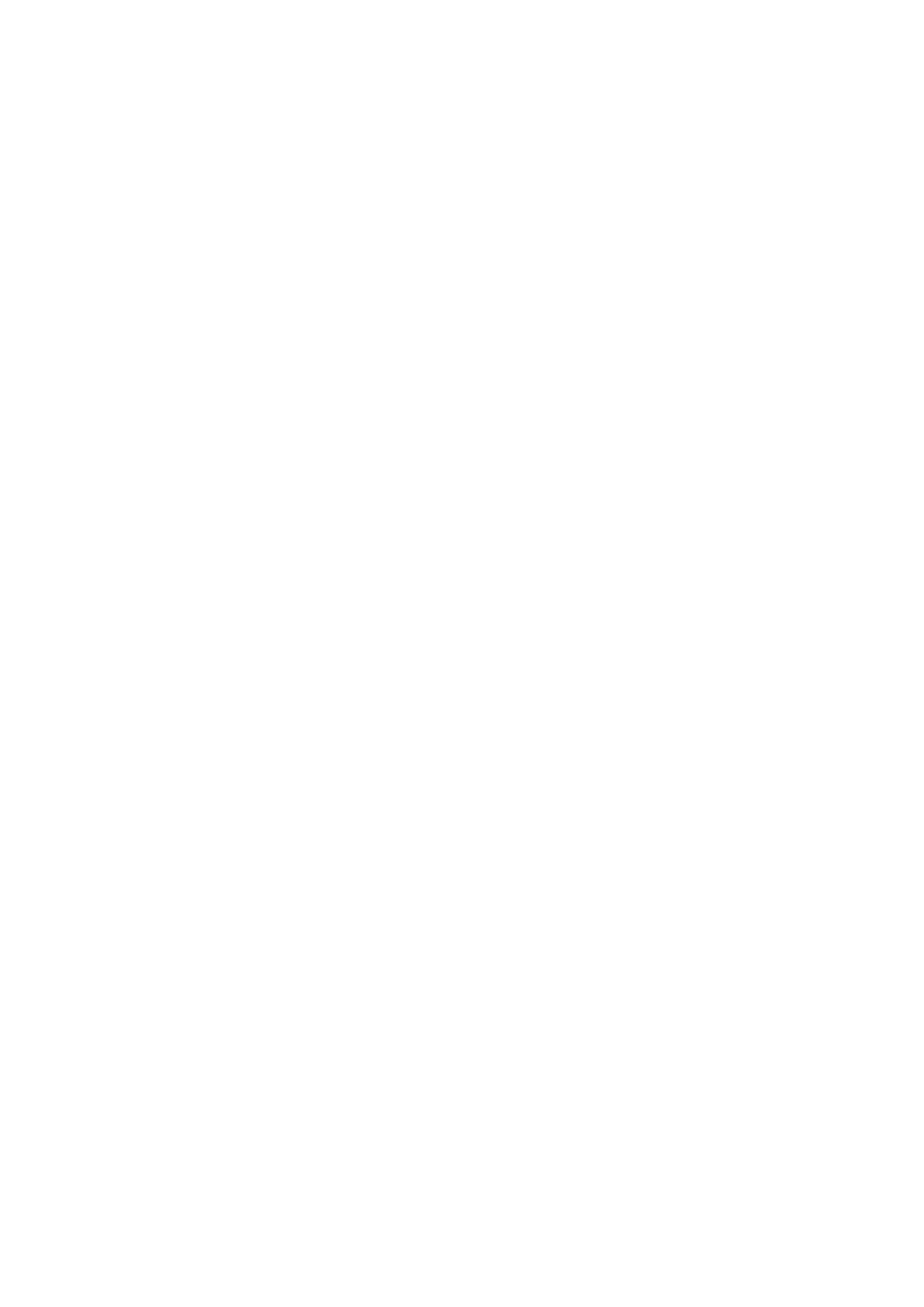## <span id="page-18-0"></span>**Part 3—Special provisions with respect to certain stamp duties**

### <span id="page-18-1"></span>**Division 1—Agreements**

#### <span id="page-18-2"></span>**30—When agreement comprised of several letters**

In any case where an agreement is constituted by two or more letters, the agreement and all the letters shall be deemed to be duly stamped if any one of the letters is duly stamped with the duty payable upon the agreement.

#### <span id="page-18-4"></span><span id="page-18-3"></span>**31—Certain contracts to be chargeable as conveyances on sale**

- (1) Any contract or agreement in writing for the sale of any estate or interest in any property (including goods, wares and merchandise not being goods, wares and merchandise agreed to be sold in the ordinary course of trade by a party whose business is or includes the sale of such goods, wares and merchandise) except—
	- (a) property which cannot vest in the purchaser except upon registration of a conveyance; or
	- (c) stock or financial products or shares in the stock, funds or capital of any corporation, company or society,

shall be charged with the same *ad valorem* duty as if it were an actual conveyance on sale of the estate or interest contracted or agreed to be sold.

- (2) Where duty has been duly paid on a contract or agreement in accordance with [subsection](#page-18-4) (1), any conveyance made to the purchaser in pursuance of the contract or agreement shall not be chargeable with any duty, and the Commissioner, upon application and upon the production of the contract or agreement duly stamped, shall stamp the conveyance with a particular stamp denoting that it is duly stamped.
- (3) For the purposes of this section, a receipt for the payment, in pursuance of any contract or agreement, of any purchase money shall, in the absence of any further or other instrument being or evidencing the contract or agreement, be charged with *ad valorem* duty.
- (4) If any such contract or agreement as is mentioned in [subsection](#page-18-4) (1) is afterwards rescinded or annulled, or for any other reason is not substantially performed or carried into effect so as to operate as, or to be followed by, a conveyance, the person who paid the *ad valorem* duty upon the contract or agreement shall be deemed to be possessed of stamped material rendered useless by being inadvertently spoiled, within the meaning of [section](#page-96-1) 106, and the provisions of that section shall apply accordingly.
- (5) This section shall not apply to, or in respect of, any hire-purchase agreement within the meaning of this Act.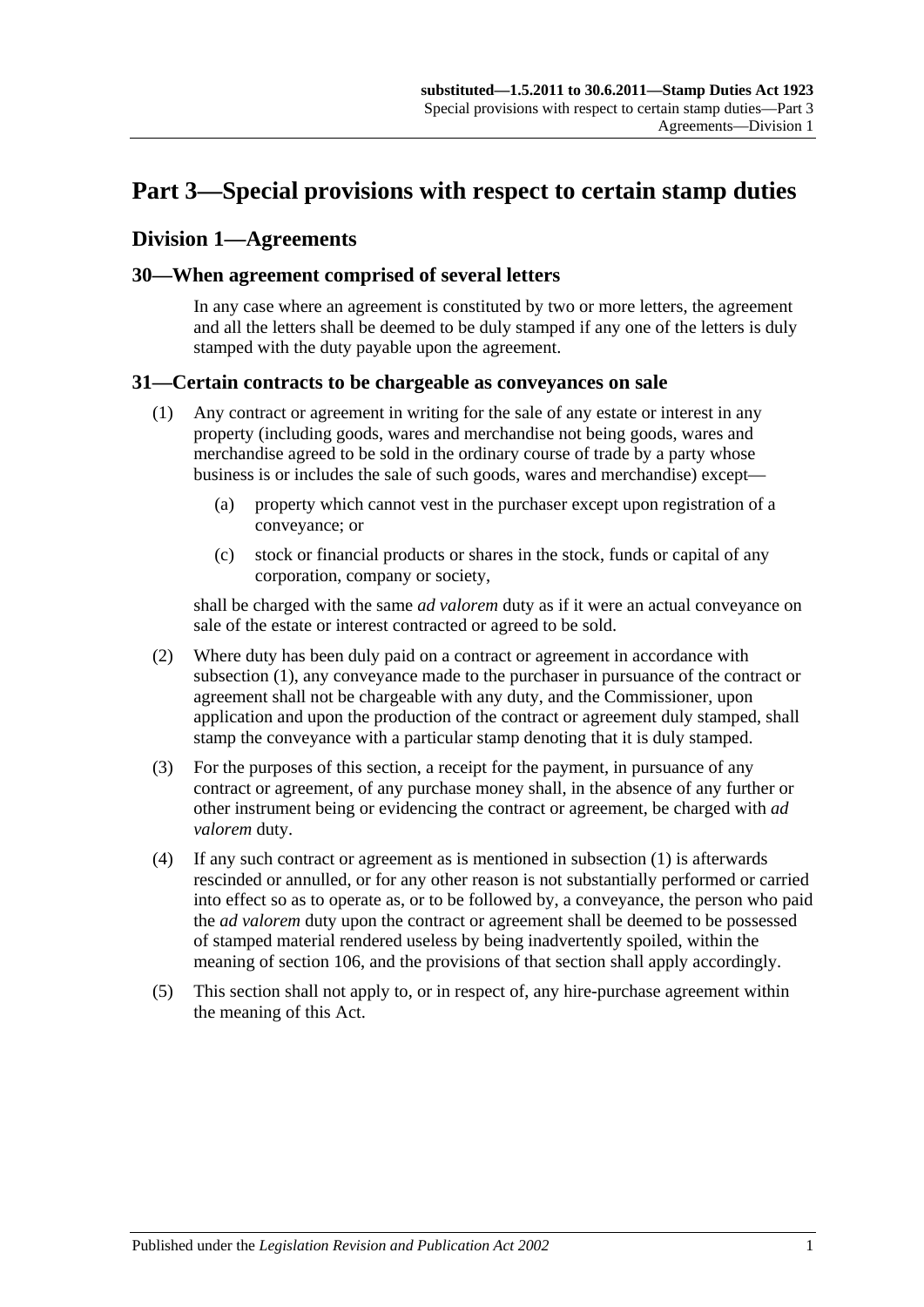## <span id="page-19-0"></span>**31A—Duty on agreements for "walk in walk out" sales of land used for primary production**

Notwithstanding [section](#page-18-3) 31, if—

- (a) a contract or agreement in writing provides for the sale as a going concern of land used wholly or mainly for the business of primary production, together with stock, implements and other chattels held or used in connection therewith; and
- (b) the contract or agreement sets out separately the consideration payable for the land and the consideration payable for stock, implements or other chattels; and
- (c) the Commissioner certifies in writing on the contract or agreement that he is of the opinion that the consideration specified as being payable for the land represents the value of that land,

then the contract or agreement in writing shall be chargeable with stamp duty as if it related solely to the land mentioned therein and not to the stock, implements and other chattels.

## <span id="page-19-1"></span>**Division 2—Rental business**

**Note—**

No liability to duty arises in relation to an amount received in respect of rental business after 30 June 2009—see [Part 4A Division 1.](#page-94-1)

#### <span id="page-19-2"></span>**31B—Interpretation**

In this Division, unless the contrary intention appears—

*bailee* means a person who has, or is entitled to, possession of goods under a contractual or non-contractual bailment;

*bailment plan* means an arrangement under which—

- (a) a financier provides financial accommodation for a business carried on by a trader; and
- (b) the financier retains or acquires title to a trading stock as security for the financial accommodation provided; and
- (c) the trader has possession of the trading stock by virtue of a contractual or non-contractual bailment;

*bailor* means a person who confers a right to possession of goods on another under a contractual or non-contractual bailment;

*contractual bailment* means a contract or agreement under which a person who owns, or is entitled to the possession of, goods confers on another a right to possession or use of the goods, and includes a hire-purchase agreement, but does not include a contract or agreement conferring a right to the possession or use of goods, or providing for the sale of goods, incidentally to a lease of, or licence to occupy, or the sale of, land;

*corresponding law* means a law of the Commonwealth or of another State or of a Territory that imposes duty of a similar nature to the duty imposed under this Division in respect of rental business or hiring arrangements;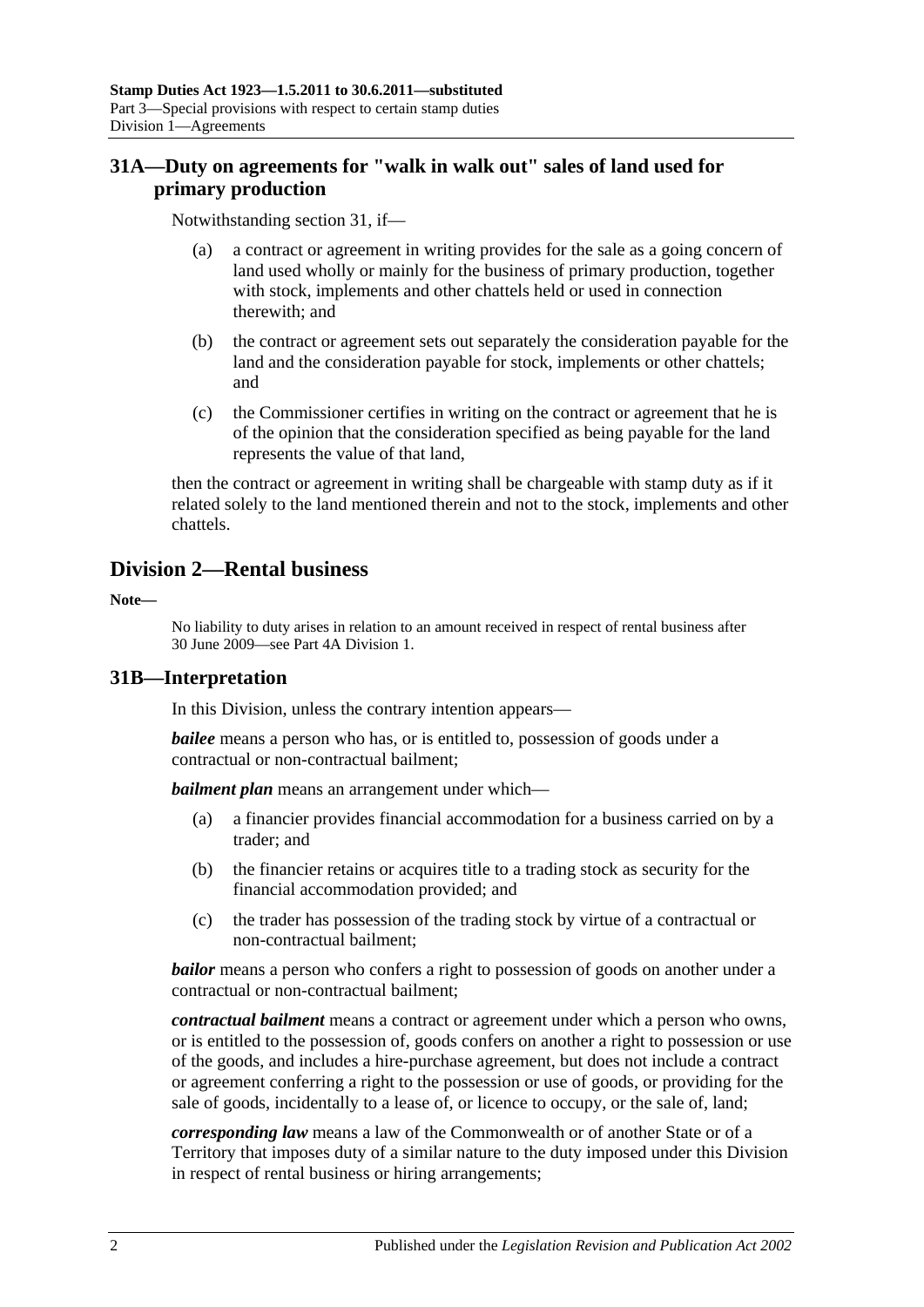*dutiable rental business* means rental business consisting of one or more of the following—

- (a) conferring rights to the possession or use of goods under a contractual bailment to which this Division applies;
- (b) guaranteeing the obligations of the bailee under a contractual bailment to which this Division applies;
- (c) acquiring the rights of the bailor under a contractual bailment to which this Division applies;
- (d) providing financial accommodation under a bailment plan where the trading stock is situated in South Australia;
- (e) guaranteeing the obligations of the bailee under a bailment plan where the trading stock is situated in South Australia;

#### *equipment financing arrangement* means—

- (a) a hire purchase agreement; or
- (b) a contractual bailment for a term of not less than 9 months under which the final payment is not required to be made earlier than 8 months after the agreement is entered into;

*goods* includes all chattels personal and any fixture severable from the realty, but does not include money, livestock , things in action or books;

#### *hire-purchase agreement* means—

- (a) a contract or agreement for the letting of goods with an option to purchase the goods; or
- (b) a contract or agreement for the sale of goods by instalments (whether the contract or agreement describes the instalments as rent or hire or otherwise),

but does not include a contract or agreement under which property in the goods passes on or before delivery of the goods;

*registered* means registered under [section](#page-21-2) 31E;

*related corporation*, in relation to a corporation, means a corporation that is related to the first-mentioned corporation under section 50 of the *Corporations Act 2001* of the Commonwealth;

#### *rental business* means—

- (a) the business of conferring rights to the possession or use of goods under a contractual bailment; or
- (b) the business of acquiring the rights of the bailor under a contractual bailment; or
- (c) the business of providing financial accommodation under a bailment plan; or
- (d) the business of guaranteeing the obligations of a bailee under a contractual bailment or a bailment plan,

but does not include business of a class exempted by regulation from the ambit of this definition.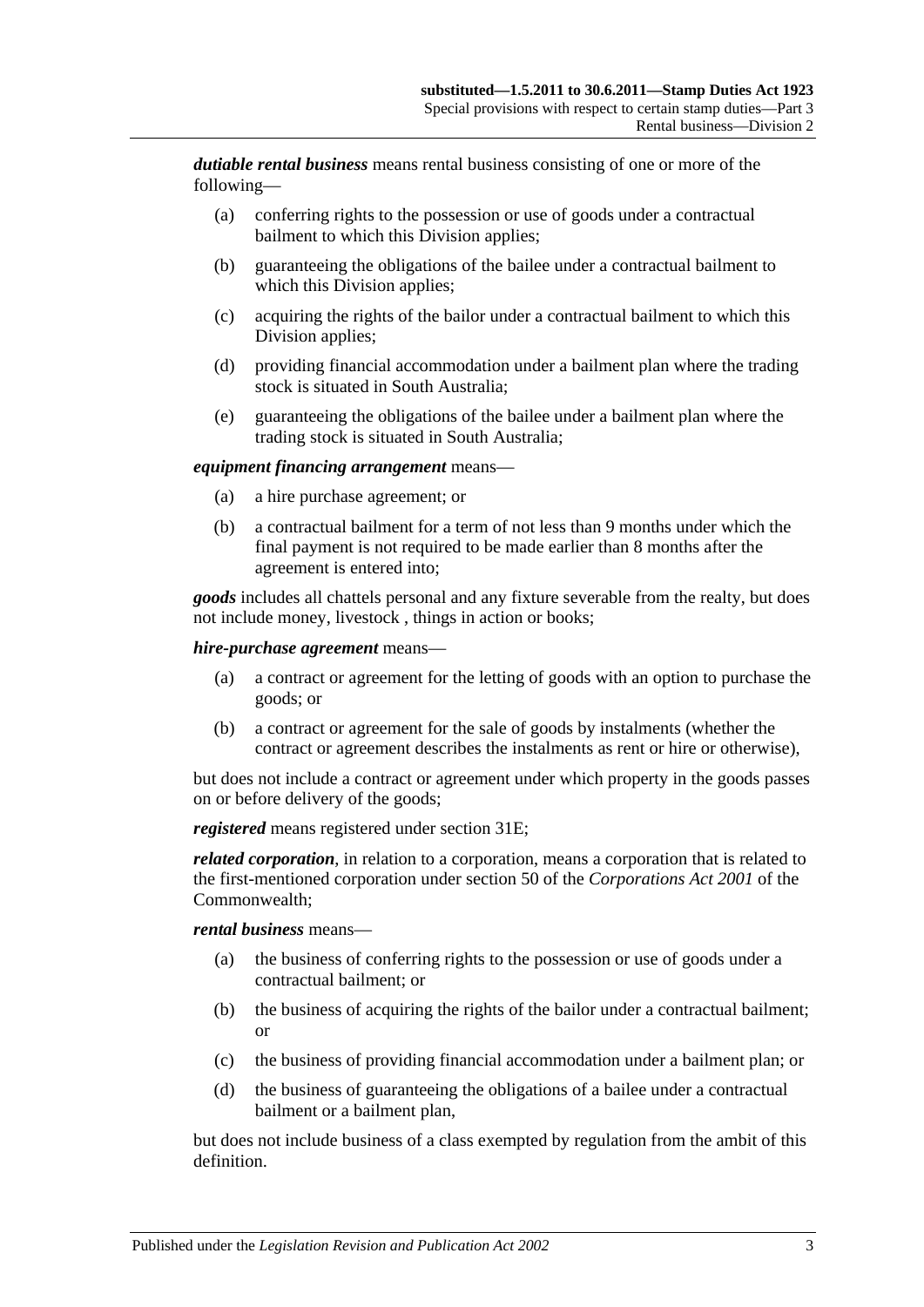#### <span id="page-21-0"></span>**31C—Jurisdictional nexus**

- (1) This Division applies to a contractual bailment if—
	- (a) the goods are, or are to be, used solely or predominantly in South Australia; or
	- (b) the goods are delivered to the bailee in South Australia and—
		- (i) they are to be used outside Australia; or
		- (ii) they are not to be used solely in any one Australian State and it is not possible to determine which Australian State is to be the jurisdiction of predominant use.
- (2) If a motor vehicle is taken on hire under an equipment financing arrangement, and the motor vehicle is, or is to be, registered under the law of a State, the State in which the motor vehicle is registered will be taken to be the jurisdiction of its predominant use.

#### <span id="page-21-1"></span>**31D—Obligation to be registered**

(1) A person who carries on rental business consisting of or involving dutiable rental business must be registered.

Maximum penalty: \$10 000.

- (2) The section applies—
	- (a) irrespective of where the rental business is transacted; and
	- (b) whether or not the person is resident, or has a place of business, within the State.

#### <span id="page-21-2"></span>**31E—Registration**

- (1) The Commissioner shall register any person who applies in the approved form for registration under this section.
- (2) A registered person who is no longer required to be registered may, by notice in the approved form given to the Commissioner, cancel his registration under this section.

#### <span id="page-21-4"></span><span id="page-21-3"></span>**31F—Lodgement of statement and payment of duty**

- (1) A person who is, or ought to be, registered must, not later than the 21st day of each month—
	- (a) lodge with the Commissioner a statement in the approved form setting out—
		- (i) the total amount received during the previous month in respect of dutiable rental business; and
		- (ii) the amount representing the component referable to equipment financing arrangements entered into before 1 October 2003 (the *old equipment financing component*); and
		- (iii) the amount representing the component referable to equipment financing arrangements entered into on or after 1 October 2003 but before 1 July 2007 (*new equipment financing component No 1*); and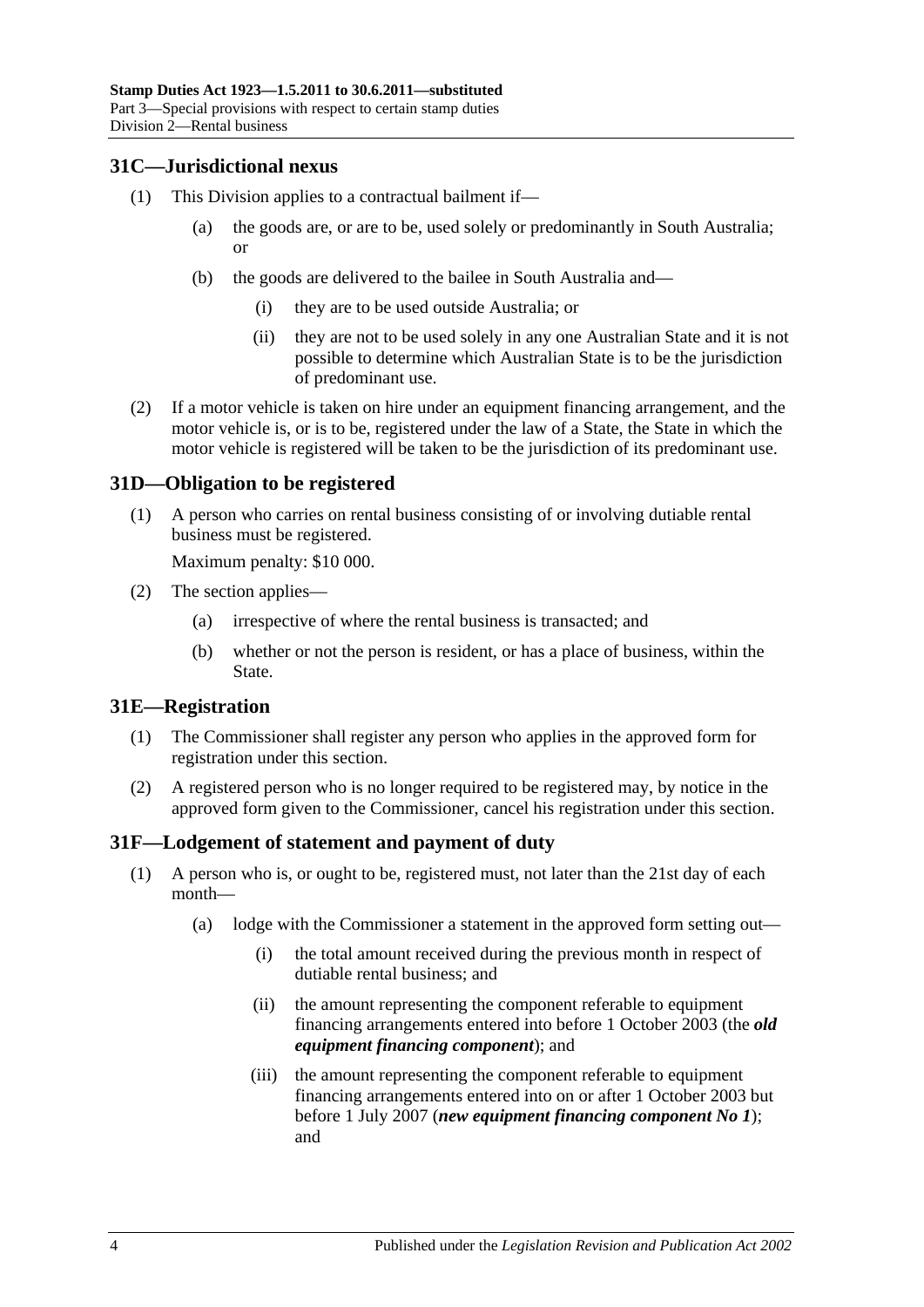- (iv) the amount representing the component referable to equipment financing arrangements entered into on or after 1 July 2007 but before 1 July 2008 (*new equipment financing component No 2*); and
- (v) the amount representing the component referable to equipment financing arrangements entered into on or after 1 July 2008 but before 1 July 2009 (*new equipment financing component No 3*); and
- (vi) the amount representing the component referable to other kinds of rental business based on contracts entered into before 1 July 2007 (*general rental business component No 1*); and
- (vii) the amount representing the component referable to other kinds of rental business based on contracts entered into on or after 1 July 2007 but before 1 July 2008 (*general rental business component No 2*); and
- (viii) the amount representing the component referable to other kinds of rental business based on contracts entered into on or after 1 July 2008 but before 1 July 2009 (*general rental business component No 3*); and

#### **Exception—**

The statement need not include amounts received in respect of hire purchase agreements entered into before 1 January 2003.

- (b) pay to the Commissioner duty equivalent to the aggregate of—
	- (i) 1.8% of the old equipment financing component; and
	- (ii) 0.75% of new equipment financing component No 1; and
	- (iii) 0.5% of new equipment financing component No 2; and
	- (iv) 0.25% of new equipment financing component No 3; and
	- (v) if general rental business component No 1 exceeds a fraction of \$6 000 calculated by dividing general rental business component No 1 by the aggregate of the general rental business components—1.8% of the amount of the excess; and
	- (vi) if general rental business component No 2 exceeds a fraction of \$6 000 calculated by dividing general rental business component No 2 by the aggregate of the general rental business components—1.2% of the amount of the excess; and
	- (vii) if general business component No 3 exceeds a fraction of \$6 000 calculated by dividing general rental business component No 3 by the aggregate of the general rental business components—0.6% of the amount of the excess.
- (2) The amount to be disclosed in respect of dutiable rental business or a particular component of dutiable rental business under [subsection](#page-21-4) (1)—
	- (a) is to include amounts received for services incidental or related to the business or the relevant component of the business; but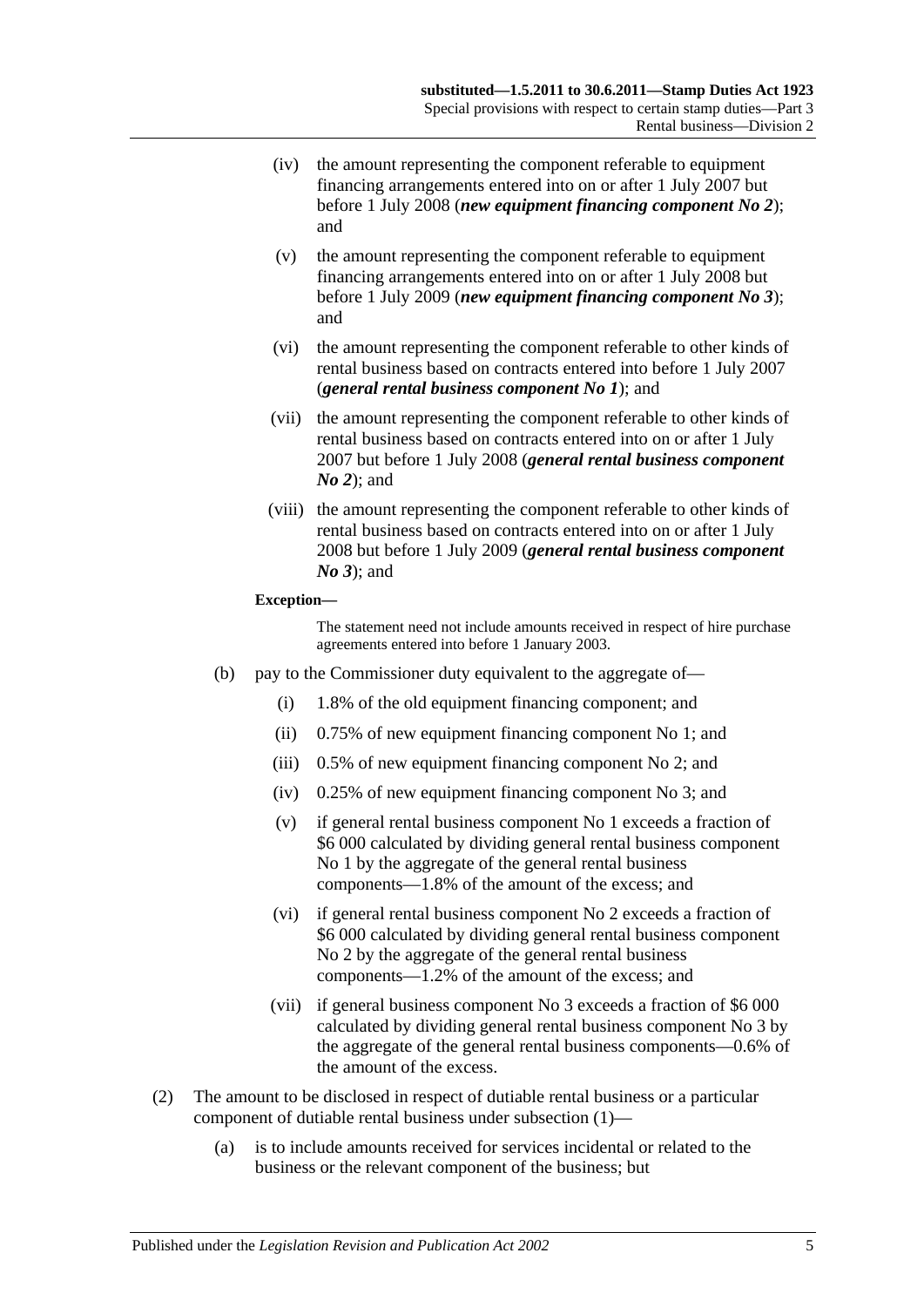(b) is not to include amounts received to reimburse, offset or defray liability to GST.

#### **Exception—**

If an equipment financing arrangement (or a collateral agreement) provides that the financier is to be responsible for servicing the goods—

- (a) the cost of servicing, if separately charged, need not be disclosed and is not liable to duty; or
- (b) if the cost of servicing is not separately charged, a proportion of the consideration received by the financier that the Commissioner considers properly referable to servicing the goods, need not be disclosed and is not liable to duty.
- <span id="page-23-2"></span>(3) If the Commissioner is satisfied, on application in the approved form by a registered person, that the total on which duty is to be calculated for the ensuing 12 months is likely to be less than \$120 000, the Commissioner may permit the person to lodge statements and pay duty on an annual basis.
- (4) A person must comply with any conditions on which the Commissioner grants permission under [subsection](#page-23-2) (3).

Maximum penalty: \$10 000.

(5) The Commissioner may, at any time, revoke a permission granted under [subsection](#page-23-2) (3) for breach of a condition or any other proper reason.

#### <span id="page-23-0"></span>**31H—Manner of denoting duty on statement**

The duty paid by a person on a statement lodged with the Commissioner under [section](#page-21-3) 31F shall be denoted by cash register imprint on the statement or in such other manner approved by the Auditor-General as is notified by the Commissioner in the Gazette.

#### <span id="page-23-1"></span>**31I—Matter not to be included in statement**

- <span id="page-23-3"></span>(1) Nothing contained in [section](#page-21-3) 31F shall require a person to include in a statement required by that section to be lodged with the Commissioner any amount in respect of—
	- (a) a transaction entered into by the person in the course of any business carried on by the person as a pawnbroker; or
	- (b) the sale of any goods (other than under a hire-purchase agreement or where there is an agreement, arrangement or understanding that the person to whom the goods are sold may, at a later time, sell the goods back to the first mentioned person); or
	- (c) business transacted by a registered person in respect of which the registered person has paid duty under a corresponding law if the Commissioner is satisfied, on application by the registered person, that—
		- (i) the duty paid under the corresponding law is not less than would be applicable under this Act; and
		- (ii) it would be reasonable to allow the person the benefit of this subsection in respect of that business; or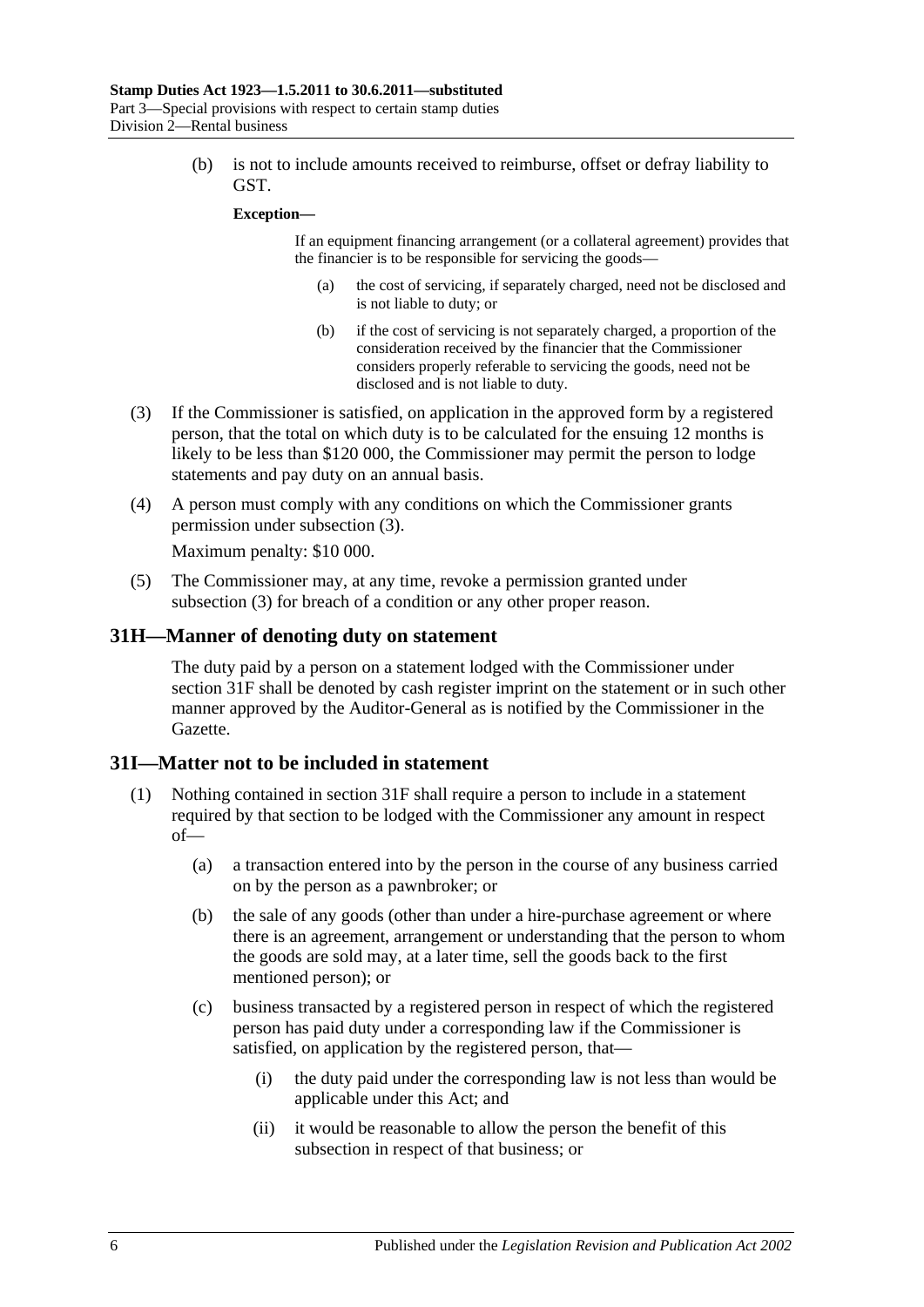- (g) the grant, by a corporation to a related corporation, of the right to the use of goods beneficially owned by that first mentioned corporation.
- $(1a)$  If—
	- (a) a registered person, in respect of any period for which duty is payable under this Division in respect of his or her rental business, pays duty in respect of the same business (including business that involves a hiring arrangement) under a corresponding law; and
	- (b) the duty paid under the corresponding law is less than would be applicable under this Act; and
	- (c) the Commissioner is satisfied, on application made to the Commissioner by the registered person in a manner and form determined by the Commissioner, that it would be reasonable to allow a deduction to be made under this subsection,

<span id="page-24-0"></span>the registered person is entitled to a deduction from the amount of duty that would, apart from this subsection, be payable, the amount of the deduction being equal to the amount of duty paid in respect of the same business under that corresponding law for the corresponding period.

- (1b) The Commissioner may, in making a decision on an application under [subsection](#page-23-3)  $(1)(c)(ii)$  or  $(1a)(c)$ , take into account any of the following:
	- (b) the extent to which the business to which the application relates is connected with the place where the corresponding law applies:
	- (c) the extent (if any) to which it appears to the Commissioner that the registered person has arranged or structured his or her business to avoid the payment of duty under this Division,

and may take into account such other matters (whether similar or dissimilar to those referred to above) as the Commissioner thinks fit.

- (1c) Where a person receives in excess of \$6 000 per month for or in relation to the use of goods under a contractual bailment (other than an equipment financing arrangement) that provides for the person to be responsible for the servicing of those goods, the person may deduct from the excess, on account of the cost of servicing those goods—
	- (a) an amount not exceeding 40 per centum of the excess or such higher proportion of the excess as is fixed by the Commissioner, on the application of the person, in respect of particular goods where, in the opinion of the Commissioner, the higher proportion is properly attributable to the cost of servicing the goods; or
	- (b) the actual cost of servicing the goods,

whichever is the lesser.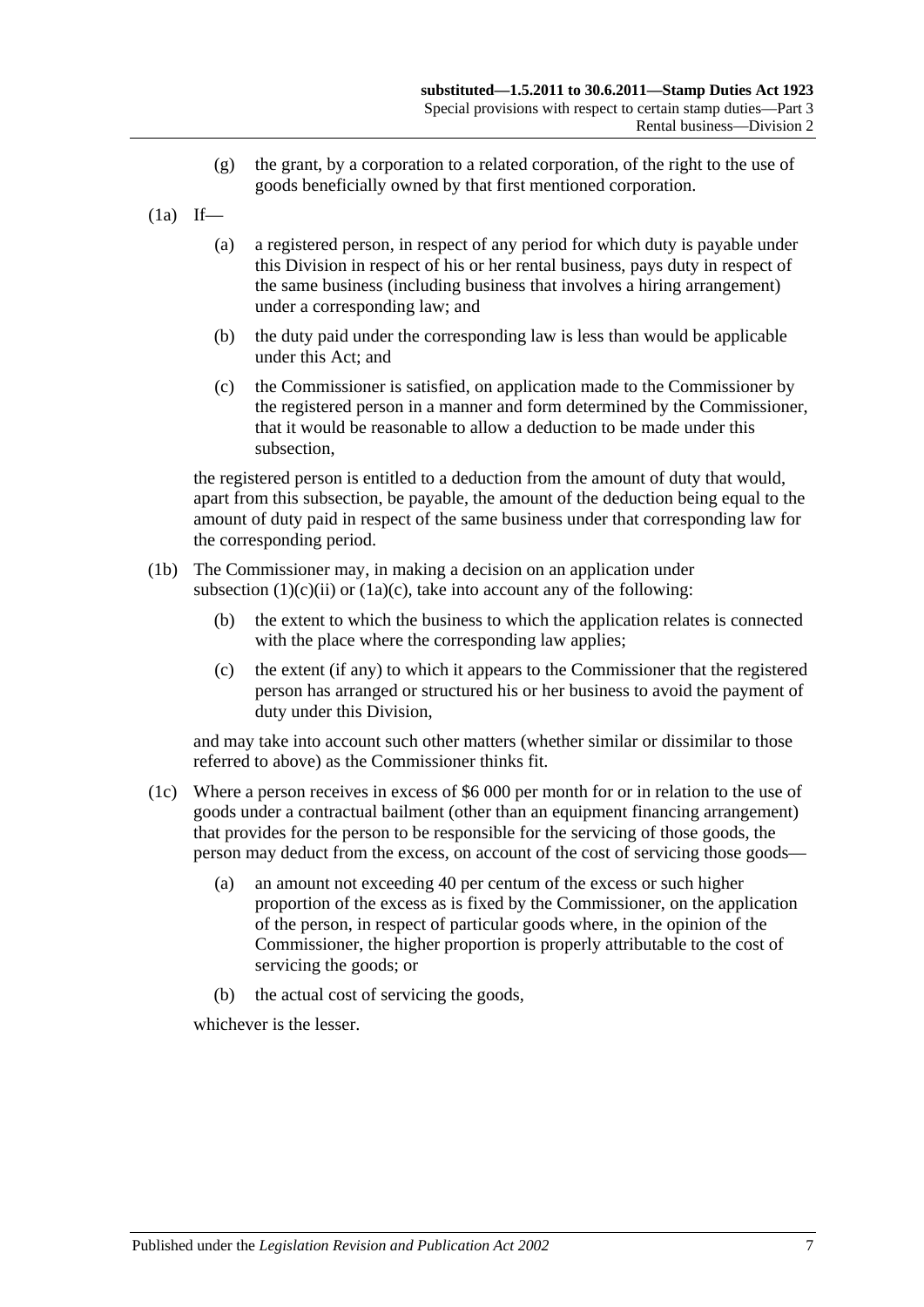#### <span id="page-25-2"></span><span id="page-25-0"></span>**31K—Calculation by other methods**

- (1) Where the Commissioner is satisfied that—
	- (a) it is not reasonably practicable to calculate precisely any amount which is to be set out in the statement of any registered person required to be lodged under [section](#page-21-3) 31F, he may agree to accept from that person statements in which that amount is calculated in such a manner or on such a basis as he thinks fit; or
	- (b) in the circumstances of a particular case, it is not reasonable to require statements to be lodged by the registered person in each month, he may agree to accept statements at such times and relating to such periods as he thinks fit.
- (2) Where, pursuant to [subsection](#page-25-2) (1), the Commissioner agrees to accept from a registered person a statement—
	- (a) in which an amount is calculated in a manner or on a basis different from that required under [section](#page-21-3) 31F; or
	- (b) at a time, or relating to a period, otherwise than in accordance with that section,

the registered person shall, at the time of lodging that statement with the Commissioner, pay to the Commissioner the amount of duty that would be payable on that statement if it were lodged by him with the Commissioner in accordance with that section.

(3) The Commissioner may, by notice in writing served on a registered person, cancel any agreement made pursuant to [subsection](#page-25-2) (1) and, upon the day specified in the notice as the day on which the agreement is cancelled, that agreement shall have no further force or effect in relation to that registered person.

#### <span id="page-25-3"></span><span id="page-25-1"></span>**31L—Passing on a rental duty**

(1) Subject to this section, a registered person or any person acting on his behalf shall not add the amount of any duty or of any part of the duty payable by the registered person as such under this Act to any amount payable by any other person with whom he has entered into or is conducting any rental business, whether by agreement or otherwise, or otherwise demand or recover or seek to recover any such first mentioned amount from that other person.

Maximum penalty: \$250.

Expiation fee: \$80.

- (2) In the event of a contravention of [subsection](#page-25-3)  $(1)$ 
	- (a) the court by which the defendant is convicted shall, in addition to imposing a penalty for the offence, order the defendant to refund to the other person referred to in that subsection any such amount which has been paid by that other person; or
	- (b) the other person referred to in that subsection may recover any such amount from the registered person, or person to whom he paid it, by action in a court of competent jurisdiction as if it were a debt due to him from that person.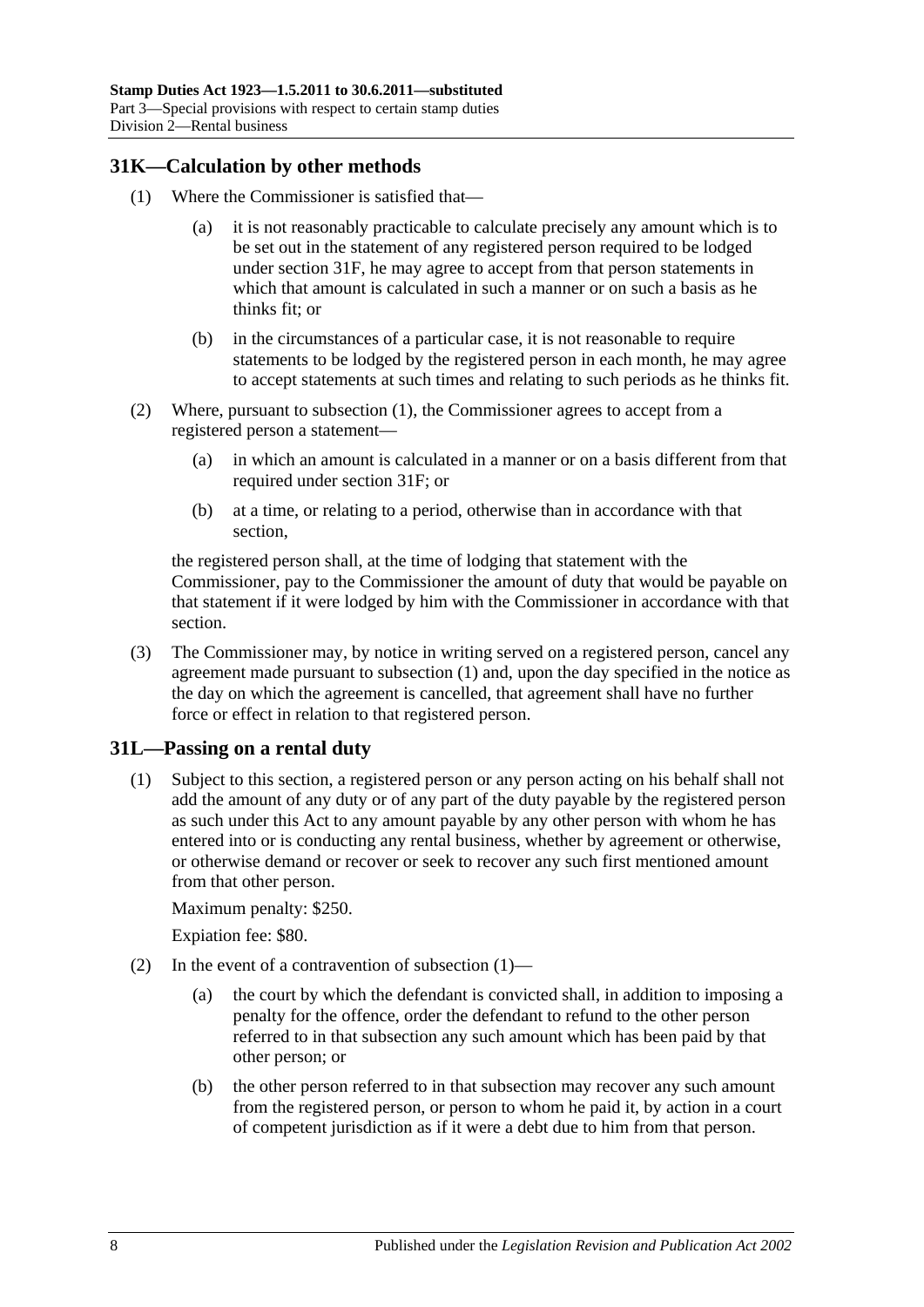- (3) The Governor may by proclamation—
	- (a) exempt a class of transactions from the application of this section; or
	- (b) vary or revoke any such exemption.

#### <span id="page-26-0"></span>**31M—Ascertainment and disclosure of place of use of goods**

- (1) A person who carries on a rental business may rely on a statement of the person who takes goods on hire as to where the goods will be solely or predominantly used during the course of the hire or, in the case of a motor vehicle, where the motor vehicle will be registered, unless the person knows that the statement is false.
- (2) A person who carries on a rental business is not bound to inquire as to any change in the place of use of the goods or, in the case of a motor vehicle, the place of registration.
- (3) If the Commissioner finds that insufficient duty has been paid, the failure to pay the correct amount of duty does not constitute a tax default under the *[Taxation](http://www.legislation.sa.gov.au/index.aspx?action=legref&type=act&legtitle=Taxation%20Administration%20Act%201996)  [Administration Act](http://www.legislation.sa.gov.au/index.aspx?action=legref&type=act&legtitle=Taxation%20Administration%20Act%201996) 1996* if—
	- (a) the failure to pay the correct amount of duty results from reliance on information on which the person liable for the duty was entitled to rely under this section; and
	- (b) the correct amount of duty is paid within 3 months after the issue of a notice of assessment of the duty by the Commissioner.
- (4) A person who falsely represents that the goods that the person takes, or proposes to take, on hire will be used solely or predominantly outside South Australia, is guilty of an offence.

Maximum penalty: \$10 000.

#### <span id="page-26-5"></span><span id="page-26-1"></span>**31N—Repeal of Division**

- (1) After 1 July 2009, the Governor may, by proclamation, fix a date for the repeal of this Division.
- (2) On the date fixed under [subsection](#page-26-5) (1), this Division (including this section) is repealed.

#### <span id="page-26-3"></span><span id="page-26-2"></span>**Division 3—Insurance**

#### **Subdivision 1—Interpretation**

#### <span id="page-26-4"></span>**32—Interpretation**

(1) In this Act—

*company* includes corporation and society (whether incorporated or unincorporated);

*firm* includes an association of underwriters carrying on marine insurance business through a managing underwriter solely;

*general insurer* means an insurer who carries on insurance business in respect of insurance that is not life insurance;

*insurance* includes assurance;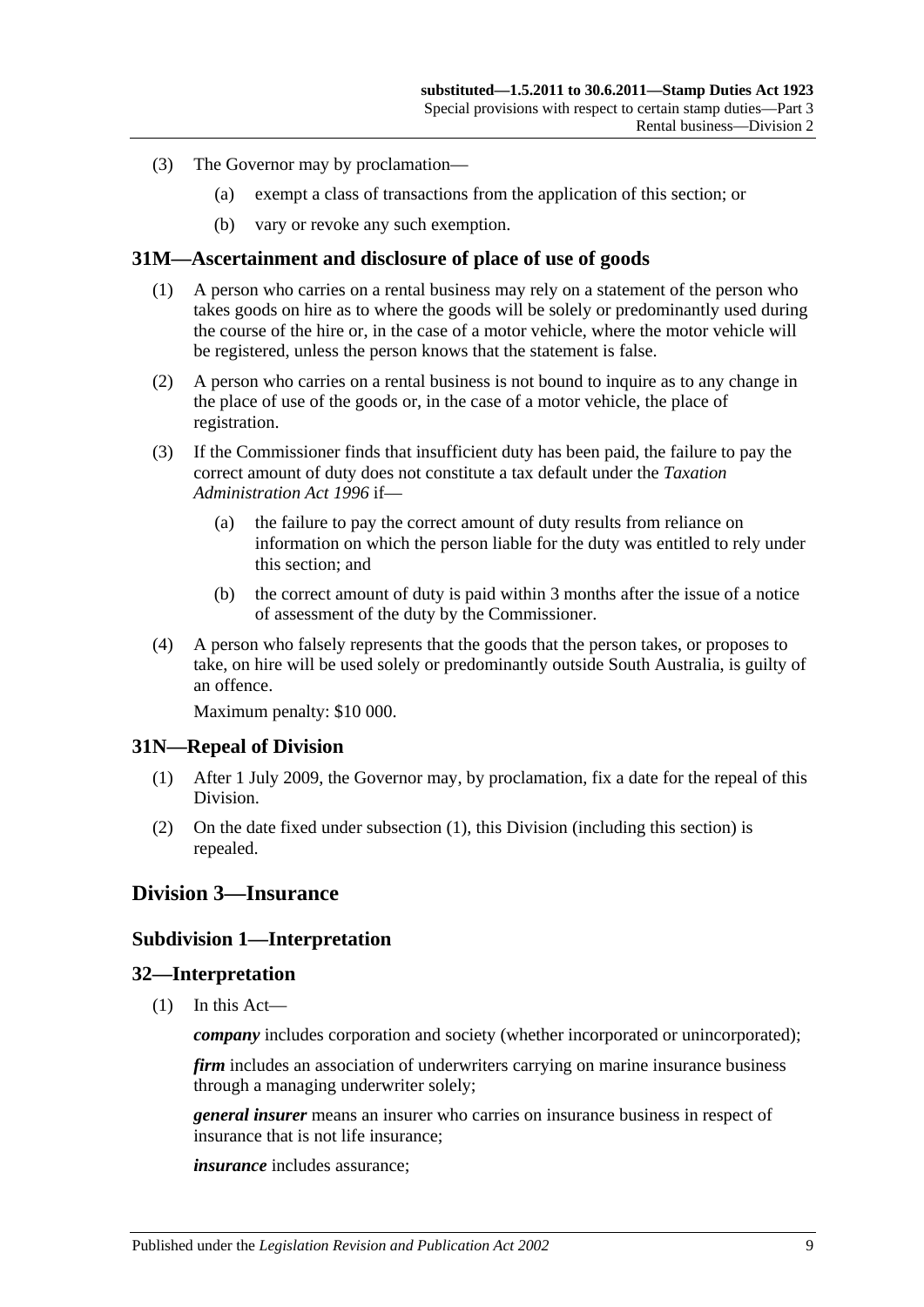#### *insurance business* means—

- (a) the granting or issuing of life, personal accident, fire, fidelity, guarantee, livestock, plate glass, marine or other insurance; or
- (b) the acceptance, either directly or indirectly, of any premium, renewal premium or consideration for, or in respect of, the granting or issuing or keeping alive or in force of life, personal accident, fire, fidelity, guarantee, livestock, plate glass, marine or other insurance; or
- (c) the receiving of a letter or declaration of interest attaching to a policy of insurance issued in this State or elsewhere; or
- (d) the carrying out, by means of insurance effected out of this State, of a contract or undertaking to effect insurance, whether formal or informal and whether express or implied;

*insurer* means a company, person or firm that carries on insurance business;

*life insurance* means insurance of a contingency that is dependent on the duration of human life, but does not include personal accident insurance;

*life insurer* means an insurer who carries on insurance business in respect of life insurance;

#### *personal accident insurance* means—

- (a) insurance covering personal accident or workers compensation; or
- (b) insurance under a policy complying with Part 4 of the *[Motor Vehicles](http://www.legislation.sa.gov.au/index.aspx?action=legref&type=act&legtitle=Motor%20Vehicles%20Act%201959)  Act [1959](http://www.legislation.sa.gov.au/index.aspx?action=legref&type=act&legtitle=Motor%20Vehicles%20Act%201959)*; or
- (c) insurance in respect of trauma or a disabling or incapacitating injury, sickness, condition or disease;

*policy* includes an instrument in the nature of a policy, an open policy, an insurance cover or an instrument in any manner covering insurance;

*premium* means an amount paid or payable for insurance and includes—

- (a) an amount charged to a policy holder to reimburse, offset or defray the insurer's liability for GST in respect of the insurance; and
- (b) a levy charged to a policy holder; and
- (c) an instalment of premium; and
- (d) a part of a premium;

*registered* means registered under this Division.

(2) If a provision of this Division refers to a premium paid, payable, received, charged or credited in relation to life insurance, or in relation to insurance of another kind, the reference is to be taken to be a reference to the premium to the extent that it was or is paid, payable, received, charged or credited in relation to insurance of the kind referred to in the provision.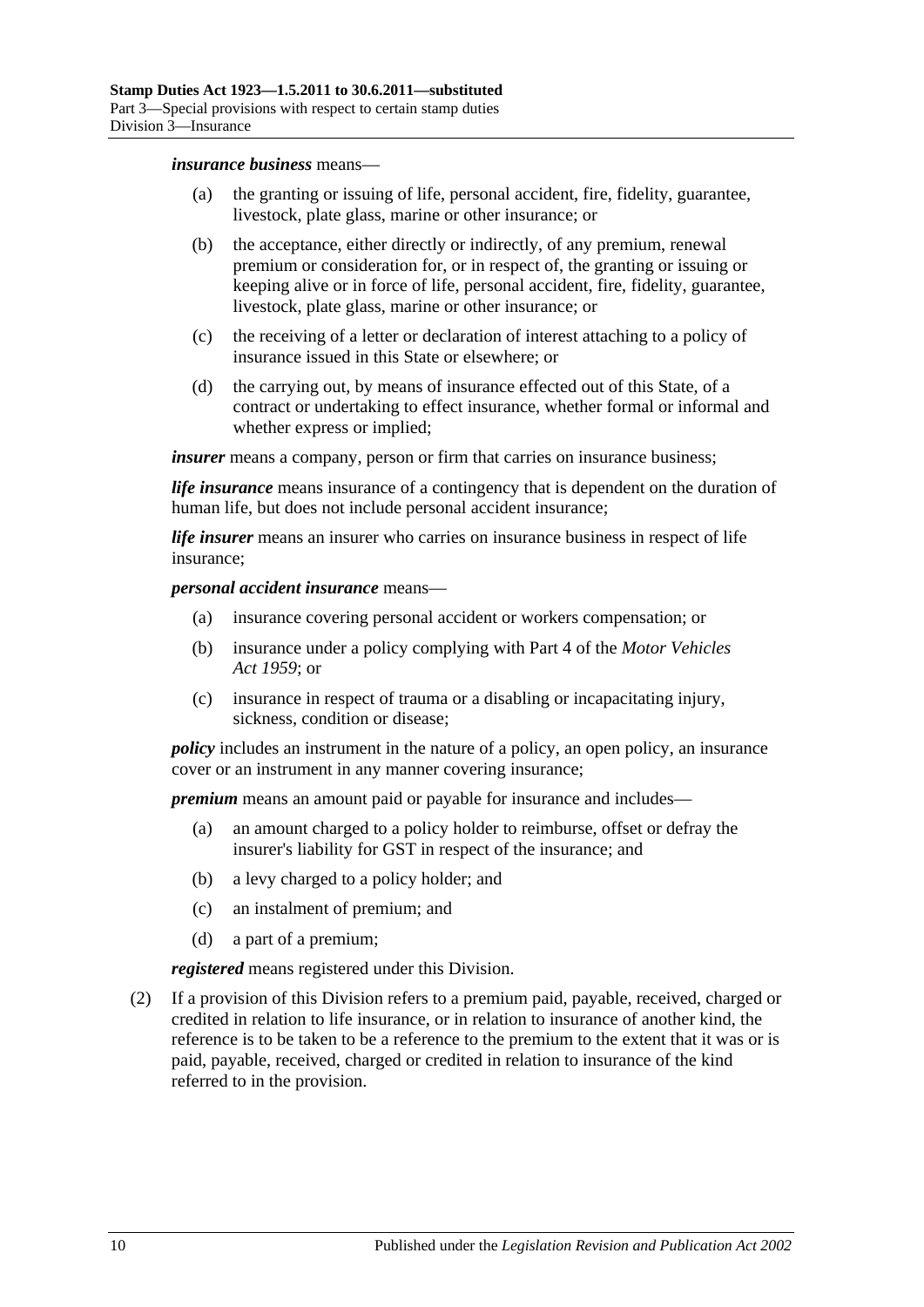### <span id="page-28-0"></span>**Subdivision 2—Registration and payment of duty**

#### <span id="page-28-1"></span>**33—Registration**

(1) An insurer who carries on insurance business in the State must be registered under this Division.

Maximum penalty: \$10 000.

- (2) An application for registration under this Division must be made to the Commissioner in the approved form.
- (3) The Commissioner must register an insurer who applies in the approved form for registration under this Division.
- (4) A registered insurer who is no longer required to be registered may cancel the registration by notice to the Commissioner in the approved form.
- (5) For the purposes of this section, an insurer carries on insurance business in the State if the insurer grants or issues in the State—
	- (a) life insurance or personal accident insurance for a person whose principal place of residence is in the State at the time that the policy providing the insurance is issued; or
	- (b) general insurance for an insurance risk within the State,

(whether the head office or principal place of business of the insurer is in the State or elsewhere).

#### <span id="page-28-3"></span><span id="page-28-2"></span>**34—Lodgement of statement and payment of duty—general insurance**

- (1) A general insurer who is, or is required to be, registered is liable under this section to pay duty in respect of each premium relating to insurance of any kind (other than life insurance) paid to the insurer and must, for that purpose, on or before the 15th day of each month—
	- (a) lodge with the Commissioner a statement in the approved form setting out the total amount of—
		- (i) all such premiums received by the insurer in the previous month; and
		- (ii) any such premiums credited to an account of the insurer (but not received by the insurer) in the previous month that the insurer chooses to include; and
	- (b) pay to the Commissioner duty equivalent to 11% of that amount.
- (2) If a premium that is credited to an account of the insurer but not actually received by the insurer is included in the statement lodged under [subsection](#page-28-3) (1) for the month in which the premium is credited, the insurer need not include the premium in the statement lodged for the month in which the premium is received by the insurer.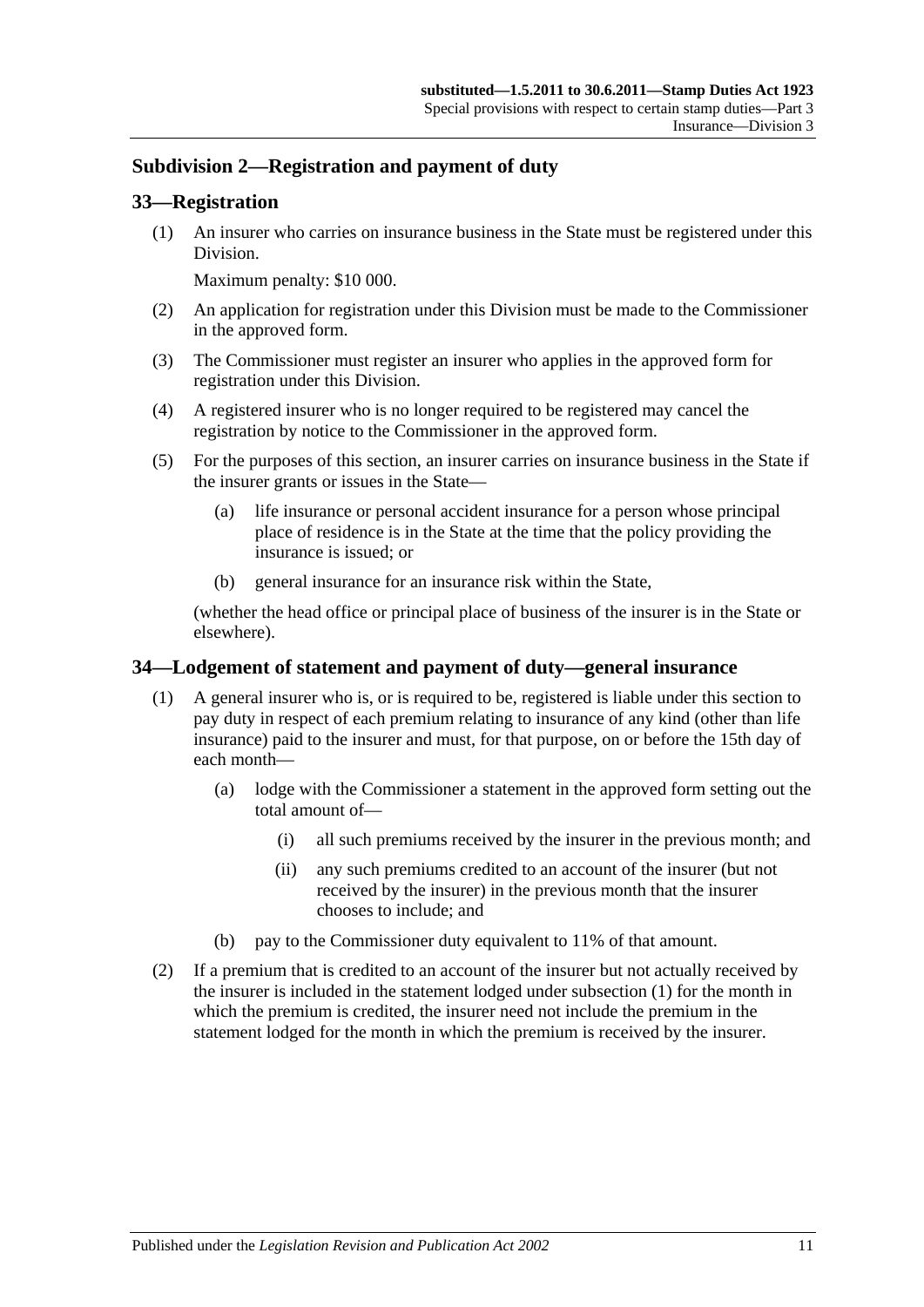- <span id="page-29-3"></span><span id="page-29-2"></span>(3) Subject to [subsection](#page-29-1) (4), if a premium that is credited to an account of the insurer but not actually received by the insurer is not included in the statement lodged under [subsection](#page-28-3) (1) for the month in which the premium is credited, the following provisions apply:
	- (a) if the premium is received by the insurer during the period of 12 months commencing on the day on which the premium was credited to the account of the insurer—the insurer must include the premium in the statement lodged for the month in which the premium is received by the insurer;
	- (b) if the premium is not received by the insurer within the 12 month period referred to in [paragraph](#page-29-2) (a)—
		- (i) the premium will be taken for the purposes of this section to have been received by the insurer in the first complete month following the end of that period; and
		- (ii) the insurer must include the premium in the statement lodged for that month.
- <span id="page-29-1"></span>(4) [Subsection](#page-29-3) (3)(b) does not apply in relation to a premium that is not received by the insurer because the policy in relation to which the premium was credited is cancelled.
- (5) For the purposes of [subsection](#page-28-3) (1)—
	- (a) a reference to a premium does not include an amount in respect of stamp duty received or charged in respect of a premium; and
	- (b) the amount of a premium—
		- (i) refunded during the month to which the statement relates (whether the premium was received during that month or earlier); or
		- (ii) paid for an insurance risk outside the State (other than a personal accident insurance risk); or
		- (iii) paid for personal accident insurance in respect of a person whose principal place of residence was not in the State at the time the policy providing the insurance was issued,

is not to be taken into account.

(6) To avoid doubt, the duty payable under [subsection](#page-28-3) (1) is payable in respect of a premium relating to insurance of any kind (other than life insurance), irrespective of whether the premium is payable under a policy in relation to which premiums are also payable for life insurance.

#### <span id="page-29-4"></span><span id="page-29-0"></span>**35—Lodgement of statement and payment of duty—life insurance**

- (1) A life insurer who is, or is required to be, registered is liable under this section to pay duty in respect of each premium relating to life insurance paid to the insurer and must, for that purpose, on or before 31 January of each year—
	- (a) lodge with the Commissioner a statement in the approved form setting out the total amount of—
		- (i) all such premiums received by the insurer in the preceding calendar year; and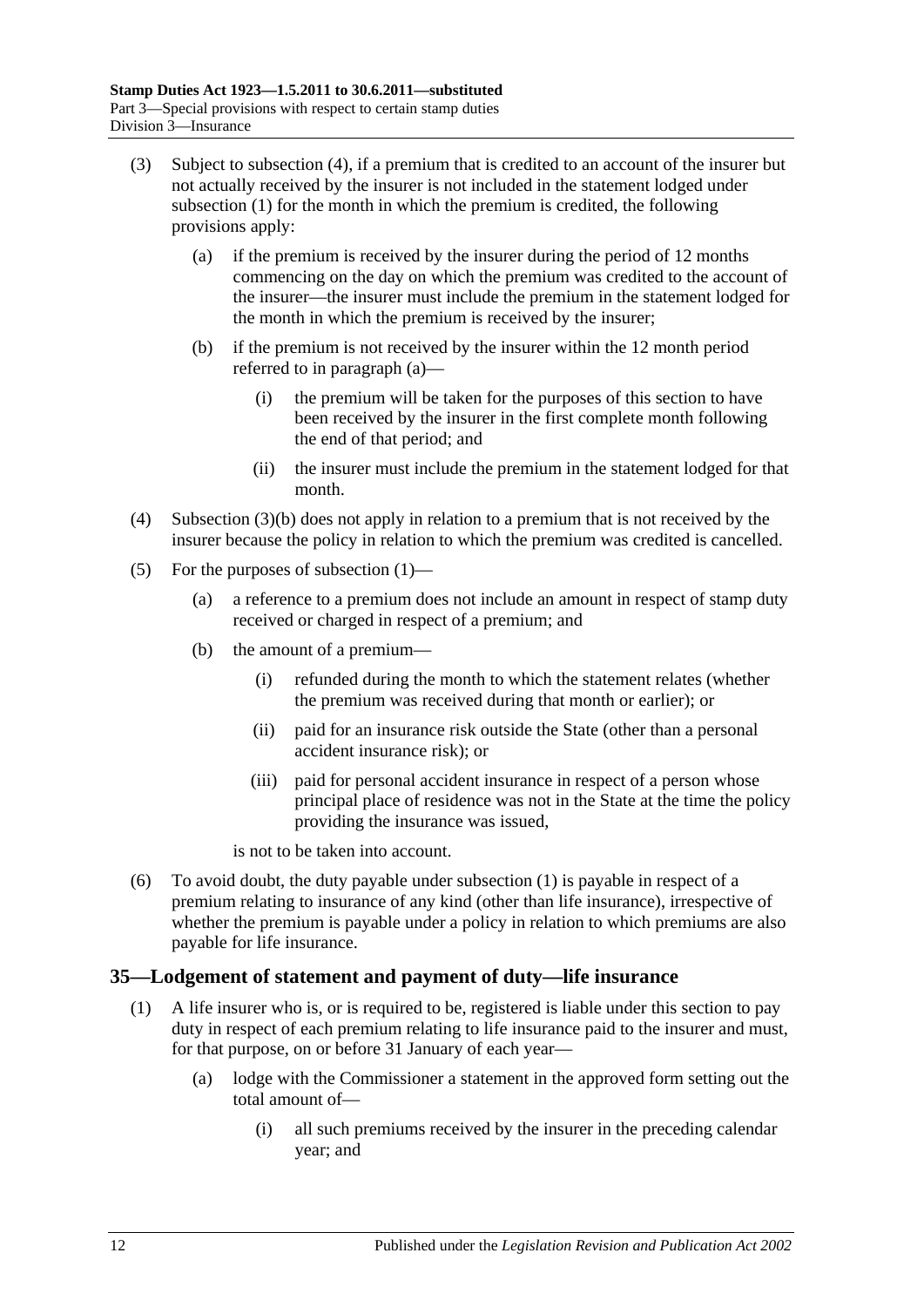- (ii) any such premiums credited to an account of the insurer (but not received by the insurer) in the previous calendar year that the insurer chooses to include; and
- (b) pay to the Commissioner duty equivalent to 1.5% of that amount.
- (2) If a premium that is credited to an account of the insurer but not actually received by the insurer is included in the statement lodged under [subsection](#page-29-4) (1) for the year in which the premium is credited, the insurer need not include the premium in the statement lodged for the year in which the premium is received by the insurer.
- <span id="page-30-1"></span>(3) Subject to [subsection](#page-30-0) (4), if—
	- (a) a premium that is credited to an account of the insurer but not received by the insurer is not included in the statement lodged under [subsection](#page-29-4) (1) for the year in which the premium is credited; and
	- (b) the premium is not received by the insurer in the following calendar year,

the premium will be taken, for the purposes of this section, to have been received by the insurer in that following calendar year and is therefore to be included in the statement for that year.

- <span id="page-30-0"></span>(4) [Subsection](#page-30-1) (3) does not apply in relation to a premium that is not received by the insurer because the policy in relation to which the premium was credited is cancelled.
- (5) For the purposes of [subsection](#page-29-4) (1)—
	- (a) a reference to a premium—
		- (i) does not include an amount in respect of stamp duty received or charged in respect of a premium; and
		- (ii) is a reference to a net premium, and any commission or discount is not to be taken into account; and
	- (b) the amount of a premium paid for life insurance in respect of a person whose principal place of residence was not in the State at the time the policy providing the insurance was issued is not to be taken into account; and
	- (c) the amount of a premium refunded during the year to which the statement relates (whether the premium was received during that year or earlier) is not to be taken into account; and
	- (d) an amount that is paid from an account established for investment to an account established for insurance of a risk under a policy providing life insurance will be taken to be a premium received under that policy for insurance of that risk.
- (6) To avoid doubt, the duty payable under [subsection](#page-29-4) (1) is payable in respect of a premium relating to life insurance, irrespective of whether the premium is payable under a policy in relation to which premiums are also payable for insurance that is not life insurance.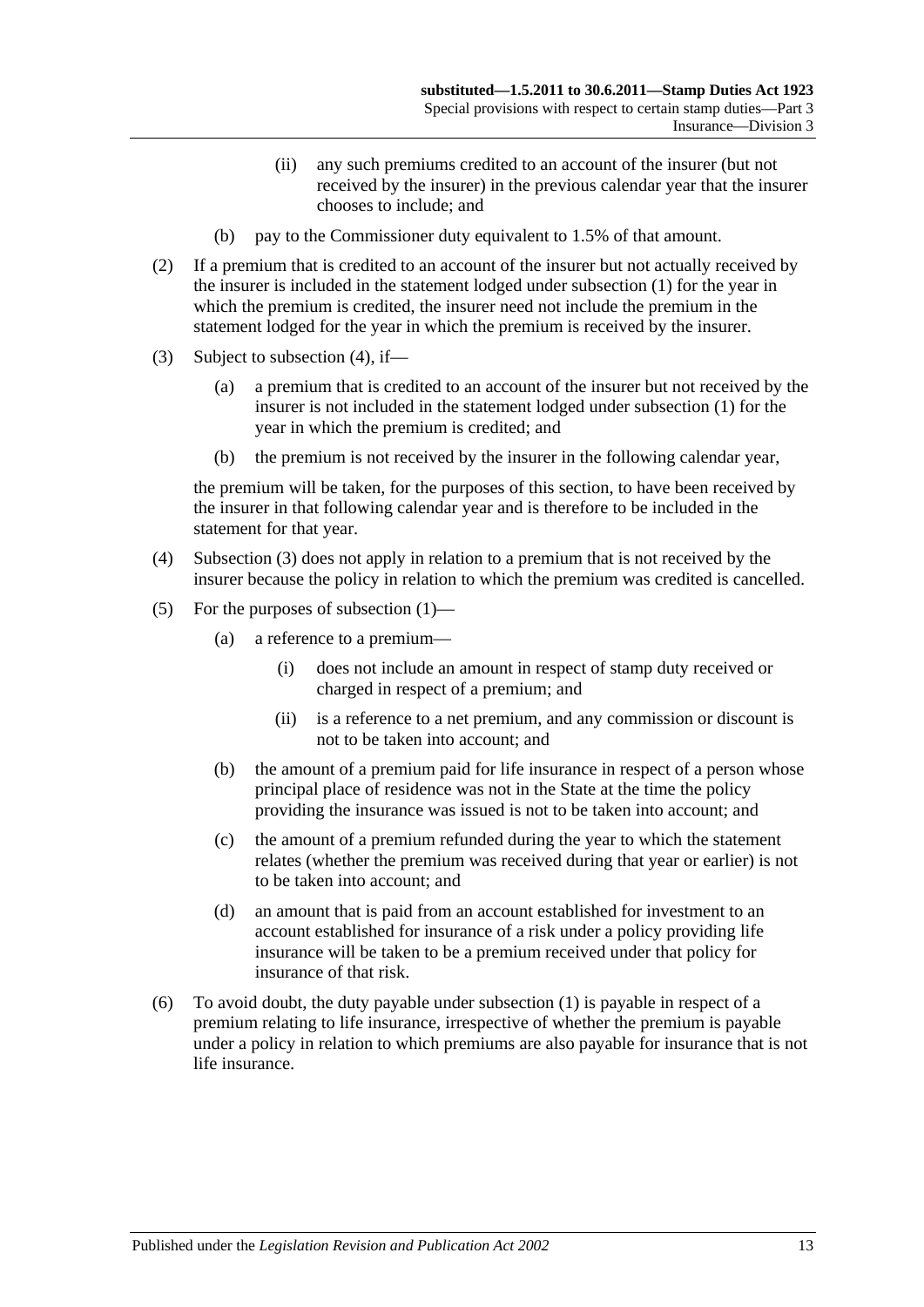#### <span id="page-31-0"></span>**Subdivision 3—Exempt insurance**

#### <span id="page-31-1"></span>**36—Certain premiums exempt from duty**

<span id="page-31-4"></span>The following premiums are exempt from duty under this Division:

- (a) a premium received or charged in respect of reinsurance;
- (b) a premium received or charged under a private guarantee fidelity insurance scheme promoted amongst and sustained solely for the benefit of the officers and servants of a particular public department, company, person or firm and not extended, either directly or indirectly, beyond such officers and servants;
- (c) a premium received or charged under a scheme referred to in [paragraph](#page-31-4) (b) promoted amongst and sustained solely for the benefit of the officers and members of a friendly society or branch thereof and not extended, either directly or indirectly, beyond such officers and members;
- (d) a premium received or charged for life insurance in respect of investment and not in respect of a risk insured by the policy under which the premium is paid;
- (e) a premium received or charged in respect of a life or personal accident insurance risk where the principal place of residence of the insured person is in the Northern Territory and the policy under which the premium is paid is registered in a registry kept in the Northern Territory pursuant to the *Life Insurance Act 1995* of the Commonwealth;
- (f) a premium received or charged under a policy of workers compensation insurance where the premium is referable to insurance against liability to pay workers compensation in respect of workers under the age of 25 years;
- (g) a premium received or charged under a policy of insurance by a body registered under Part 4-3 of the *Private Health Insurance Act 2007* of the Commonwealth where the premium is referable to insurance against medical, dental or hospital expenses;
- (h) a premium received or charged in respect of life insurance providing for the payment of an annuity to the person insured;
- (i) a premium received or charged in respect of the insurance of the hull of a marine craft used primarily for commercial purposes or in respect of the insurance of goods carried by railway, road, air or sea or of the freight on such goods.

## <span id="page-31-2"></span>**Subdivision 4—General**

#### <span id="page-31-3"></span>**37—Denoting of duty**

The duty paid in connection with a statement lodged with the Commissioner under [Subdivision](#page-28-0) 2 must be denoted on the statement.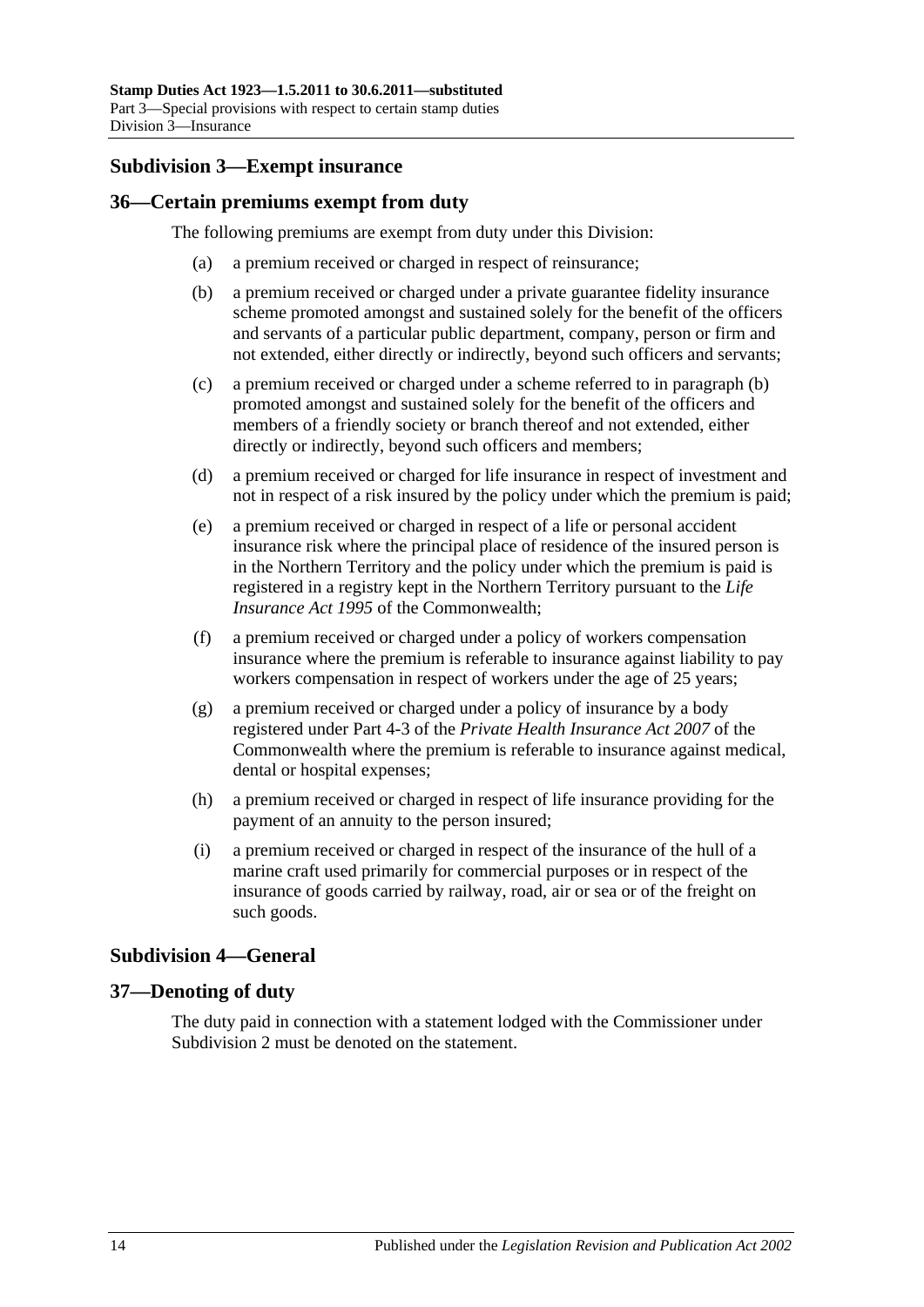#### <span id="page-32-3"></span><span id="page-32-0"></span>**38—Duty in respect of policies effected outside South Australia**

- (1) A company, person or firm that is not required to be registered under [section](#page-28-1) 33 and that obtains, effects or renews, outside the State, a policy of insurance wholly or partly in respect of property in the State, or a risk, contingency or event occurring in the State, must, within 1 month of obtaining, effecting or renewing the policy—
	- (a) lodge with the Commissioner a statement in the approved form containing such particulars of the policy and other information as the Commissioner requires in the particular case; and
	- (b) subject to [subsection](#page-32-2) (2)—pay to the Commissioner duty equivalent to 11% of any premium paid to the insurer in respect of the policy.
- <span id="page-32-2"></span>(2) The Commissioner may allow a rebate of the duty payable on the proportion of a premium that is, in the Commissioner's opinion, properly attributable to the insurance of property outside the State or a risk, contingency or event occurring outside the State.
- (3) Duty paid in accordance with this section must be denoted on the statement lodged under [subsection](#page-32-3) (1).
- (4) A company, person or firm that does not lodge a statement as required under this section is nevertheless liable to pay duty to the Commissioner as if the company, person or firm had lodged the statement required under this section immediately before the end of the period allowed for such lodgement.
- (5) [Subsection](#page-32-3) (1) does not apply to—
	- (a) a policy of insurance under which the only insurance provided is life insurance; or
	- (b) a premium paid to an insurer in respect of life insurance.

#### <span id="page-32-1"></span>**39—Insurers not required to be registered**

- (1) The Commissioner may enter into an agreement with an insurer who is not required to register under this Division under which—
	- (a) the Commissioner approves the insurer for the purposes of this section; and
	- (b) the insurer undertakes to pay duty as if the insurer were required to be registered and were in fact registered under this Division.
- (2) A party to an agreement under this section may, by notice in writing to the other party, terminate the agreement at any time.
- (3) If an insurer is neither required to be registered under this Division nor approved under this section, a person who pays a premium to the insurer must, within 21 days after the end of the month in which the premium was paid—
	- (a) furnish a statement to the Commissioner in the approved form stating the amount of premium; and
	- (b) pay to the Commissioner—
		- (i) if the premium relates to life insurance—duty equivalent to 1.5% of the premium; and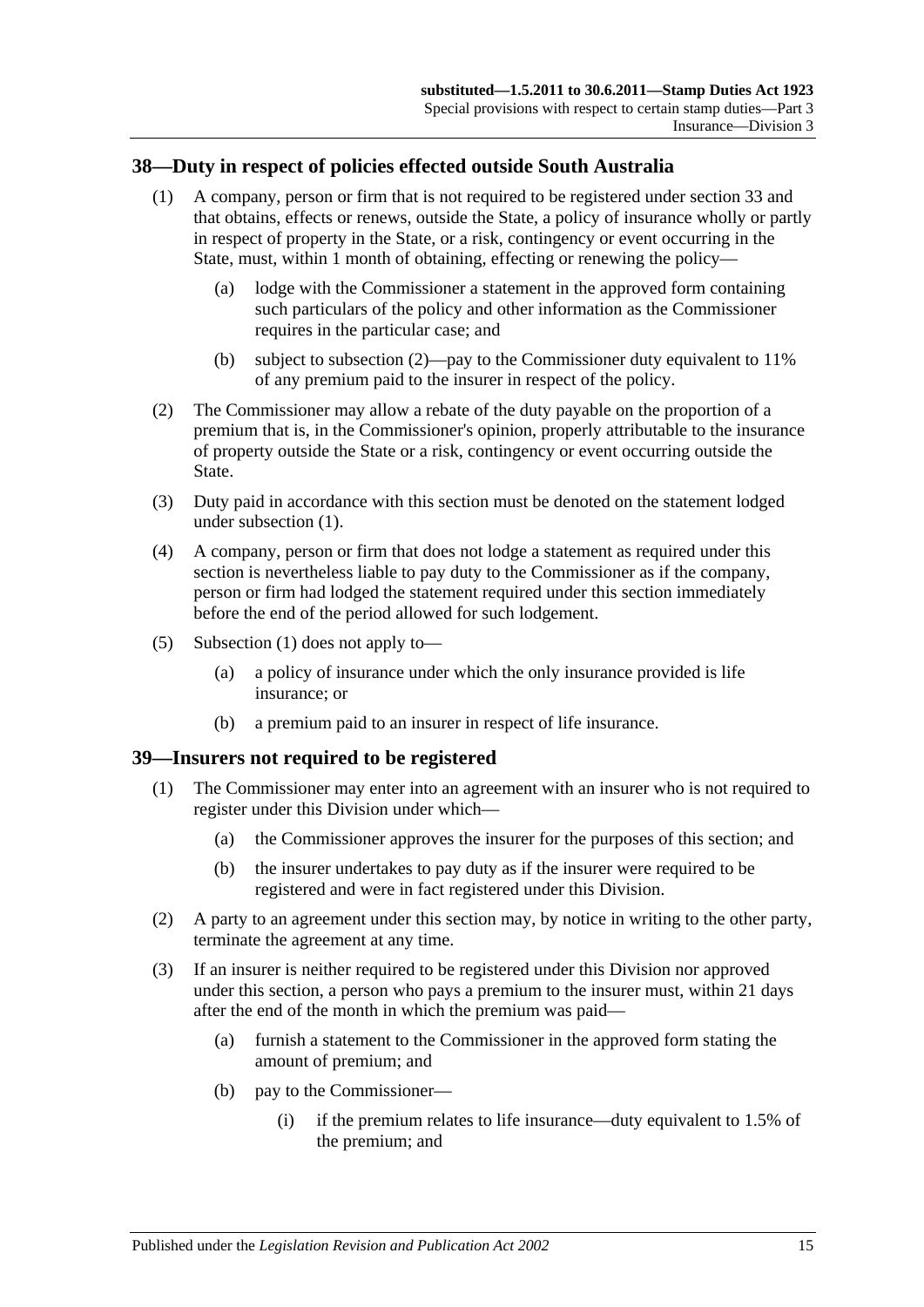- (ii) if the premium relates to any other kind of insurance—11% of the premium.
- (4) This section does not apply in relation to a levy paid under the *[Workers Rehabilitation](http://www.legislation.sa.gov.au/index.aspx?action=legref&type=act&legtitle=Workers%20Rehabilitation%20and%20Compensation%20Act%201986)  [and Compensation Act](http://www.legislation.sa.gov.au/index.aspx?action=legref&type=act&legtitle=Workers%20Rehabilitation%20and%20Compensation%20Act%201986) 1986*.

#### <span id="page-33-0"></span>**40—Duty payable on acquisition of insurance business**

If a company, person or firm acquires contractual rights and obligations of, or in connection with, the insurance business of some other company, person or firm, the acquiring company, person or firm is liable to pay to the Commissioner the amount of any unpaid duty in respect of premiums paid to the other company, person or firm after the end of the period in respect of which such duty was last paid by the other company, person or firm as if those premiums had been paid to the acquiring company, person or firm.

#### <span id="page-33-1"></span>**41—Refunds**

The following are to be taken to be overpayments of tax for the purposes of Part 4 of the *[Taxation Administration Act](http://www.legislation.sa.gov.au/index.aspx?action=legref&type=act&legtitle=Taxation%20Administration%20Act%201996) 1996*:

- (a) duty paid in respect of an amount of premium that has been refunded;
- (b) duty paid in respect of a premium credited to an account of an insurer but not received by the insurer at the time the duty is paid if the policy in respect of which the premium was credited is cancelled before the insurer receives the premium.

## <span id="page-33-2"></span>**Division 4—Application for motor vehicle registration**

#### <span id="page-33-3"></span>**42A—Interpretation**

(1) In this Act—

*applicant* means a person by or on whose behalf an application to register a motor vehicle or an application to transfer the registration of a motor vehicle is made;

*application to register a motor vehicle* means an application to register a motor vehicle made under the *[Motor Vehicles Act](http://www.legislation.sa.gov.au/index.aspx?action=legref&type=act&legtitle=Motor%20Vehicles%20Act%201959) 1959* and includes an application so made to renew the registration of a motor vehicle;

*application to transfer the registration of a motor vehicle* means an application to transfer the registration of a motor vehicle made under the provisions of the *[Motor](http://www.legislation.sa.gov.au/index.aspx?action=legref&type=act&legtitle=Motor%20Vehicles%20Act%201959)  [Vehicles Act](http://www.legislation.sa.gov.au/index.aspx?action=legref&type=act&legtitle=Motor%20Vehicles%20Act%201959) 1959*;

*commercial motor vehicle* has the same meaning as in the *[Motor Vehicles Act](http://www.legislation.sa.gov.au/index.aspx?action=legref&type=act&legtitle=Motor%20Vehicles%20Act%201959) 1959*;

*dealer* means a person licensed as a dealer under the *[Second-hand Motor Vehicles](http://www.legislation.sa.gov.au/index.aspx?action=legref&type=act&legtitle=Second-hand%20Motor%20Vehicles%20Act%201983)  Act [1983](http://www.legislation.sa.gov.au/index.aspx?action=legref&type=act&legtitle=Second-hand%20Motor%20Vehicles%20Act%201983)*;

*list price* means—

- (a) for a motor vehicle—the price (inclusive of GST) fixed by the manufacturer, importer or principal distributor as the retail selling price in the State of a motor vehicle of the relevant make and model;
- (b) for optional equipment—the additional price (inclusive of GST) so fixed if the vehicle is to be sold with the optional equipment;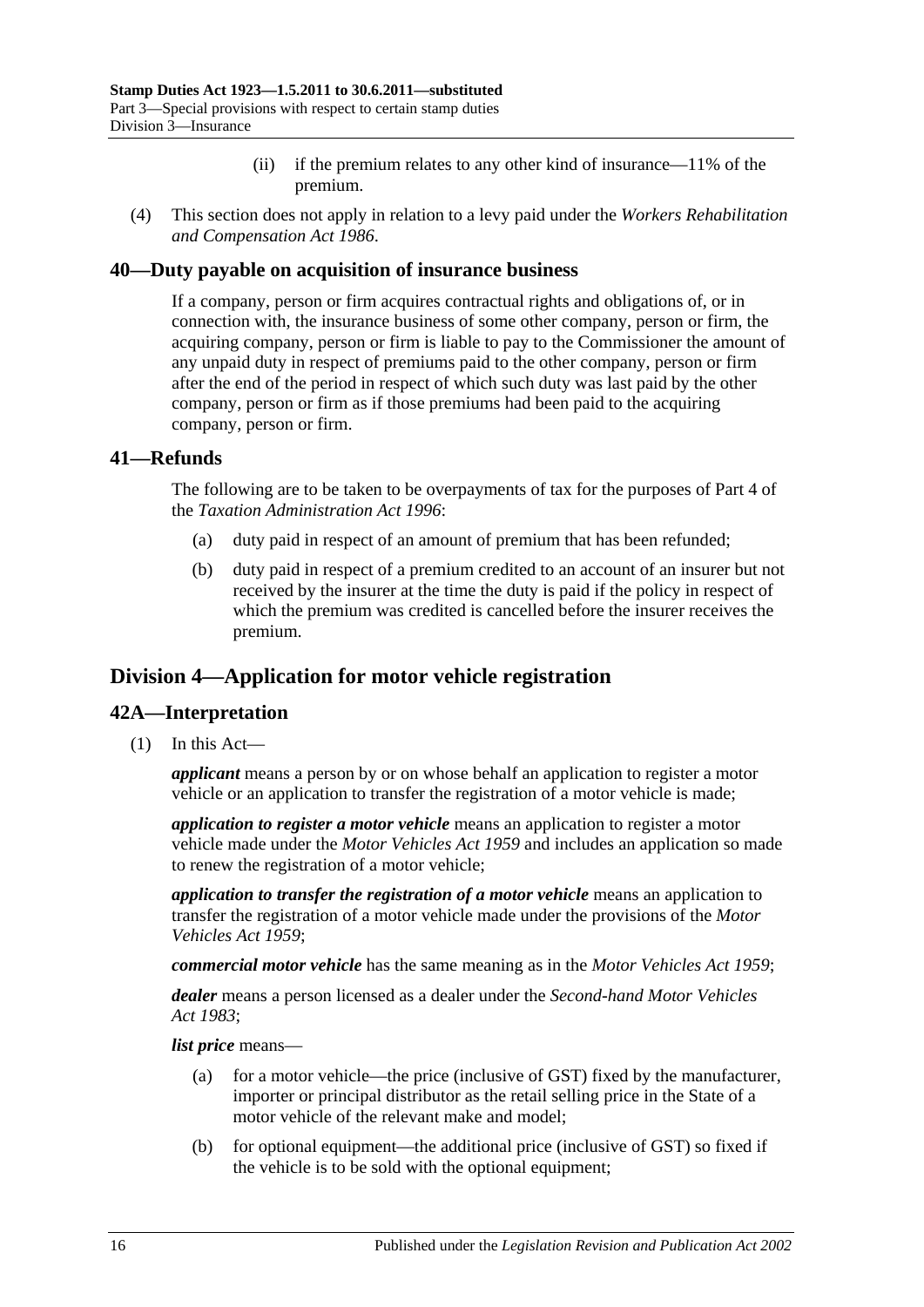*market value*, in relation to a motor vehicle, means the amount (inclusive of GST) for which the motor vehicle might reasonably be sold, free of encumbrances, in the open market;

*motor vehicle* and *trailer* have the same meanings as those expressions respectively have in the *[Motor Vehicles Act](http://www.legislation.sa.gov.au/index.aspx?action=legref&type=act&legtitle=Motor%20Vehicles%20Act%201959) 1959*;

*new motor vehicle* means a motor vehicle not previously registered in this State or elsewhere;

*optional equipment*, in relation to a motor vehicle for which there is a list price, means equipment or a feature of the vehicle that is not covered by that list price, being—

- (a) a particular kind of transmission; or
- (b) power steering; or
- (c) any other prescribed equipment or feature;

*policy of insurance* means a policy of insurance under Part 4 of the *[Motor Vehicles](http://www.legislation.sa.gov.au/index.aspx?action=legref&type=act&legtitle=Motor%20Vehicles%20Act%201959)  Act [1959](http://www.legislation.sa.gov.au/index.aspx?action=legref&type=act&legtitle=Motor%20Vehicles%20Act%201959)*;

*primary producer* has the same meaning as in the *[Motor Vehicles Act](http://www.legislation.sa.gov.au/index.aspx?action=legref&type=act&legtitle=Motor%20Vehicles%20Act%201959) 1959*;

*second-hand motor vehicle* means a motor vehicle previously registered in this State or elsewhere.

(2) For the purposes of this Act, if an applicant for registration, or transfer of registration, of a motor vehicle makes the application by a means of electronic communication approved by the Registrar of Motor Vehicles, the electronic communication is taken to be an instrument executed by the applicant and is chargeable with duty as an application for registration, or transfer of registration, of a motor vehicle (as appropriate).

### <span id="page-34-0"></span>**42B—Duty on applications for motor vehicle registration or transfer of registration**

- (1) For the purposes of this Act, the value of a motor vehicle is—
	- (a) in the case of an application to register a new motor vehicle for which there is a list price—
		- (i) if the motor vehicle has no optional equipment, the list price of the vehicle; or
		- (ii) if the motor vehicle has optional equipment, the list price of the motor vehicle plus the list price or, if there is no list price, the actual price (inclusive of GST) of the equipment; or
	- (b) in the case of an application to transfer the registration of a second-hand motor vehicle upon sale of the vehicle, the consideration for the sale or the market value of the motor vehicle, whichever is the higher; or
	- (c) in any other case, the market value (inclusive of GST) of the motor vehicle.
- (1a) An applicant for registration, or transfer of registration, of a motor vehicle must state in the application the value of the motor vehicle as at the date of the application.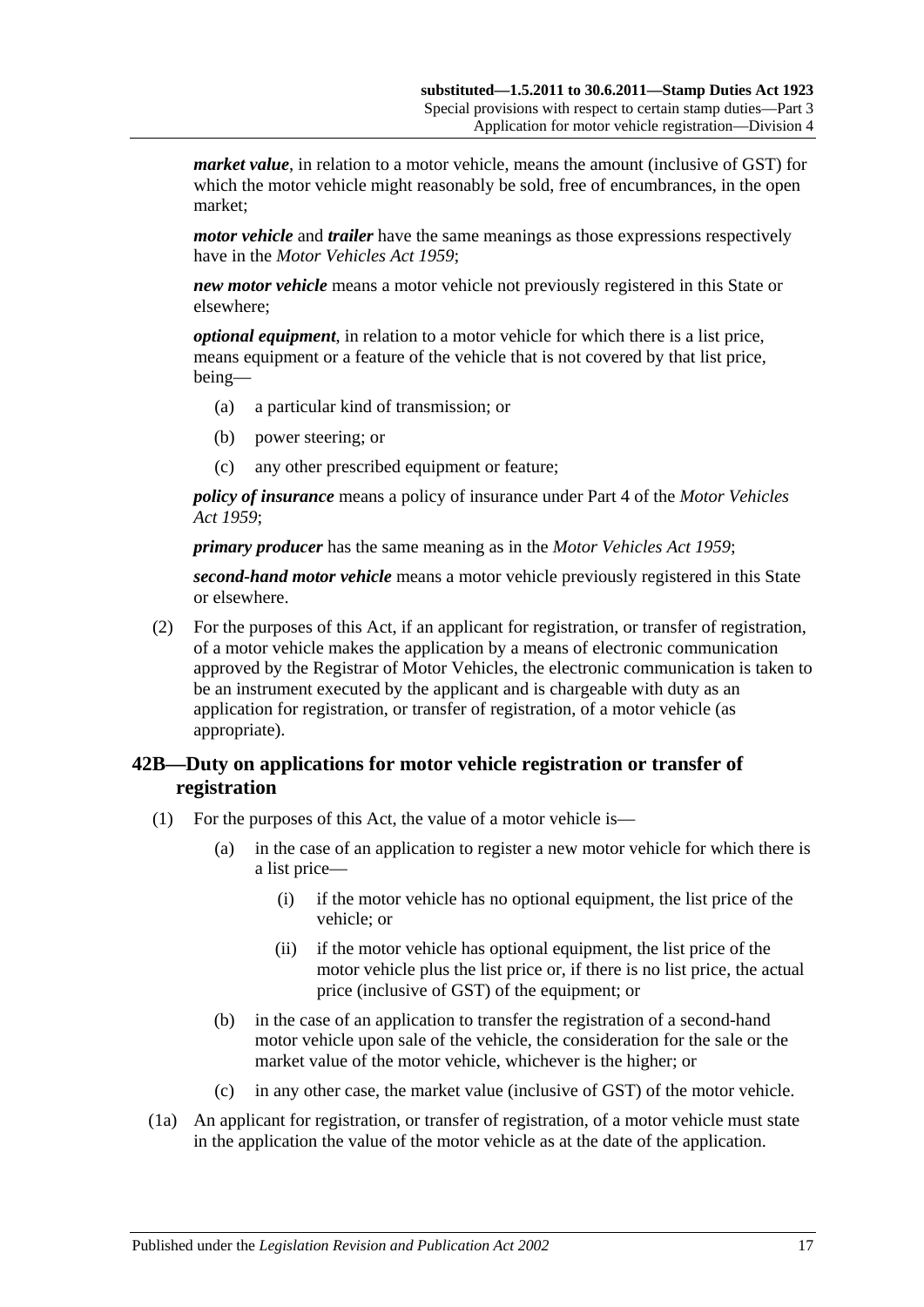- <span id="page-35-0"></span>(1b) If the Commissioner is not satisfied that the amount stated as the value of a motor vehicle in an application for registration, or transfer of registration, of the vehicle reflects the market value of the vehicle, the Commissioner may cause a valuation of the vehicle to be made by a person appointed by the Commissioner and may assess the duty payable by reference to the valuation.
- (1c) The Commissioner may, having regard to the merits of the case, charge the whole or part of the expenses of, or incidental to, the making of a valuation under [subsection](#page-35-0) (1b) to the person liable to pay the duty and may recover the amount charged as a debt due to the Crown.
- <span id="page-35-1"></span>(1d) The amount of stamp duty—
	- (a) payable upon an application to register a motor vehicle shall be an amount calculated by the addition of—
		- (i) the amount prescribed by [Schedule 2](#page-100-3) as the component payable in respect of registration; and
		- (ii) the amount prescribed by [Schedule 2](#page-100-3) as the component payable in respect of a policy of insurance; or
	- (b) payable upon an application to transfer the registration of a motor vehicle shall be the amount prescribed by [Schedule 2](#page-100-3) as the component payable in respect of registration and, in the case of such an application, no additional component shall be payable in respect of a policy of insurance.
- (2) The amount payable upon an application in accordance with [subsection](#page-35-1) (1d) shall be paid by the applicant to the Registrar of Motor Vehicles at the time of making the application.
- (2a) The total amount paid (including stamp duty and any registration fee or premium payable under the *[Motor Vehicles Act](http://www.legislation.sa.gov.au/index.aspx?action=legref&type=act&legtitle=Motor%20Vehicles%20Act%201959) 1959*)—
	- (a) on an application to register a motor vehicle shall be denoted by impressed stamp or cash register imprint, or by both, on the certificate or interim certificate of registration relating to that motor vehicle issued by the Registrar or on such form or forms as may be approved by the Commissioner; and
	- (b) on an application to transfer the registration of a motor vehicle shall be denoted by impressed stamp or cash register imprint, or by both, on such form or forms as may be approved by the Commissioner.
- (2b) Section 6 does not apply in relation to an application to register a motor vehicle or an application to transfer the registration of a motor vehicle.
- (3) The Registrar of Motor Vehicles shall furnish the Commissioner, at least once in every month, with a statement showing details of amounts received by him as stamp duty on applications to register, and to transfer the registration of, motor vehicles, and showing separately the amounts so received upon applications to register motor vehicles in respect of policies of insurance, and shall pay all amounts of stamp duty received by him to the Treasurer who shall—
	- (a) place to the credit of the General Revenue—
		- (i) all amounts representing the stamp duty received by the Registrar on applications to register motor vehicles except amounts paid upon such applications in respect of policies of insurance; and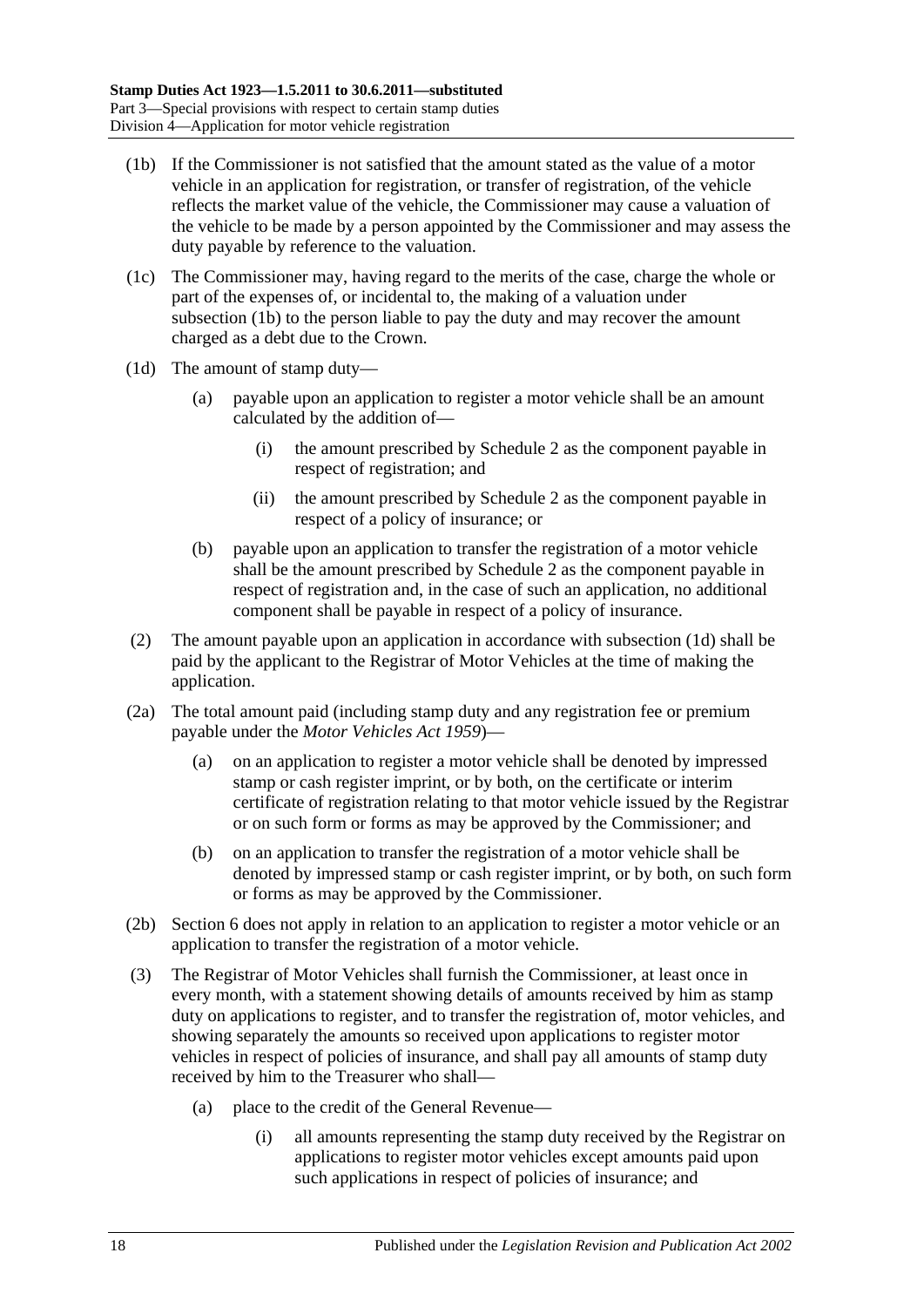- (ii) all amounts representing the stamp duty received by the Registrar upon applications to transfer the registration of motor vehicles; and
- (b) place to the credit of the Hospitals Fund kept at the Treasury all amounts representing stamp duty received by the Registrar upon applications in respect of policies of insurance.
- (4) A person who does not lodge an application to register a motor vehicle, or transfer the registration of a motor vehicle, as required is nevertheless liable to pay duty to the Commissioner as if the person had lodged the required application immediately before the end of the period allowed for making such an application.
- (5) If a person drives a motor vehicle on a road without registration in contravention of the *[Motor Vehicles Act](http://www.legislation.sa.gov.au/index.aspx?action=legref&type=act&legtitle=Motor%20Vehicles%20Act%201959) 1959*, the person is to be taken to have been required by this Act to lodge an application to register the vehicle not later than the day preceding the day on which the vehicle is so driven on a road.
- (6) A person is to be taken to be required by this Act to lodge an application to transfer the registration of a motor vehicle within the period within which such an application is required to be made under the *[Motor Vehicles Act](http://www.legislation.sa.gov.au/index.aspx?action=legref&type=act&legtitle=Motor%20Vehicles%20Act%201959) 1959*.
- (7) The Commissioner or the Registrar of Motor Vehicles may require an applicant who claims to be entitled to an exemption from, or reduction in, stamp duty under this Act—
	- (a) to state that fact on the application; and
	- (b) to provide such information as the Commissioner or Registrar may require for the purpose of determining the applicant's claim.

## <span id="page-36-0"></span>**42BA—Concessional rate of duty on some applications to transfer registration**

(1) The amount of duty payable on an application to transfer the registration of a motor vehicle where a person who is a registered owner of the motor vehicle immediately before the registration is transferred will continue to be a registered owner of the motor vehicle immediately after the registration is transferred is calculated as follows:

$$
D = A \times \frac{B}{C}
$$

where—

*D* is the amount of duty payable

*A* is the amount of duty that would be payable apart from this section

*B* is the number of persons that the application seeks to add to, or remove from, the register as owners of the motor vehicle, whichever is the greater

*C* is—

- (a) the number of persons who are registered owners of the motor vehicle immediately before the registration is transferred; or
- (b) the number of persons who will be registered owners of the motor vehicle immediately after the registration is transferred,

whichever is the greater.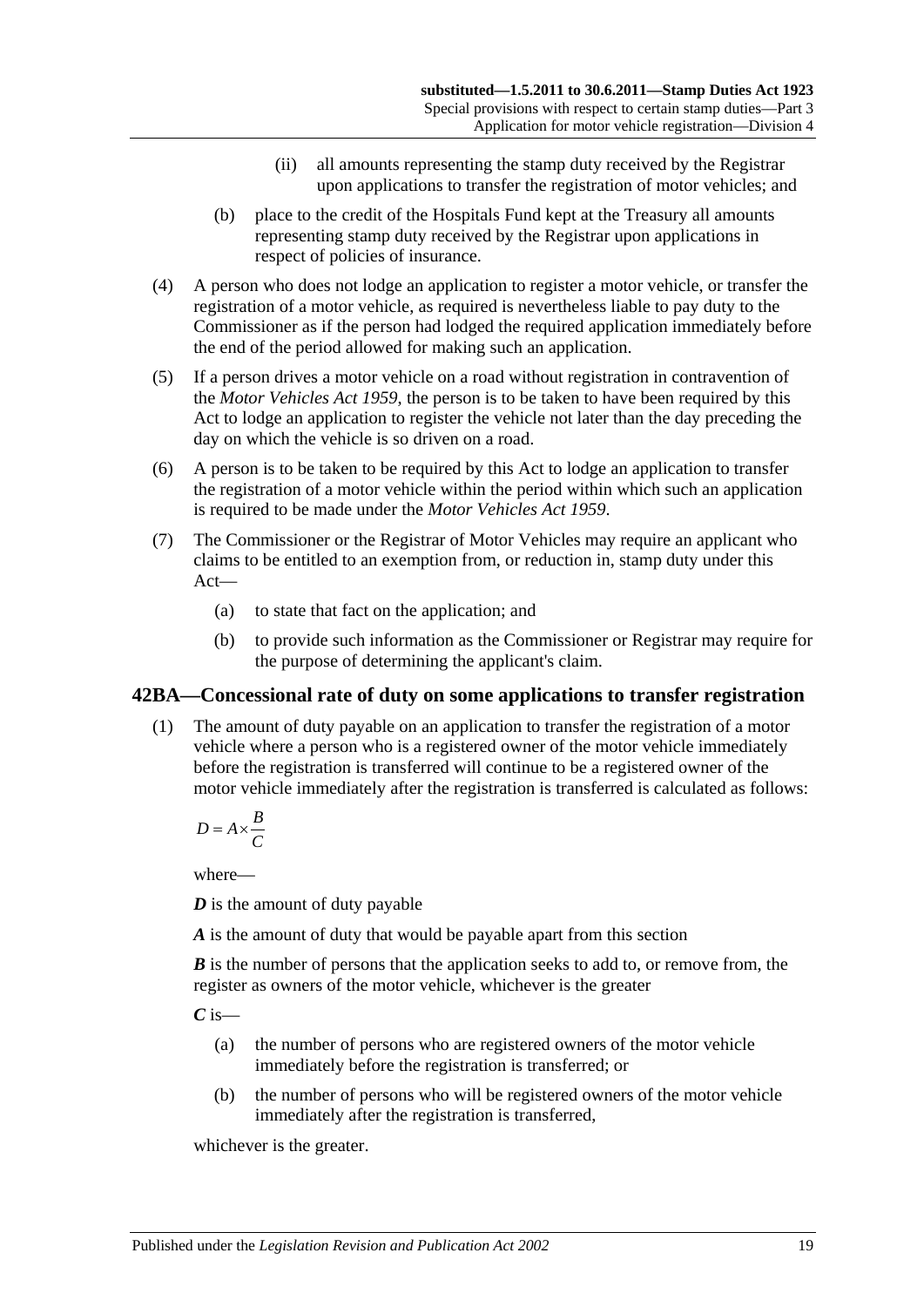- (2) This section does not derogate from any other provision conferring an exemption under this Act.
- (3) This section applies to applications executed after its commencement.

# <span id="page-37-0"></span>**42C—Refund of duty where vehicle returned or registration or transfer in error**

If, on application, the Commissioner is satisfied, in relation to the registration, or transfer of the registration, of a motor vehicle—

- (a) that, within three months after the registration or transfer, the vehicle was returned by the applicant to the person from whom it was acquired and accepted by that person; or
- (b) that the registration or transfer was made in error,

the Commissioner may refund the duty paid in respect of the application for the registration or transfer.

## **42CA—Refund of duty on eligibility for reduced fee**

If, on application, the Commissioner is satisfied, in relation to the registration of a motor vehicle, that the owner of the vehicle has become entitled to an exemption from, or reduction of, registration fees payable under the *[Motor Vehicles Act](http://www.legislation.sa.gov.au/index.aspx?action=legref&type=act&legtitle=Motor%20Vehicles%20Act%201959) 1959* at any time during the period for which the vehicle is registered, the Commissioner has a discretion to refund to the owner of the vehicle such part of the component of the duty paid under section [42B\(1d\)](#page-35-0) on the application for the registration of the vehicle in respect of a policy of insurance as the Commissioner thinks just in the circumstances.

## <span id="page-37-1"></span>**42D—Taxation Administration Act and functions of Registrar**

The *[Taxation Administration Act](http://www.legislation.sa.gov.au/index.aspx?action=legref&type=act&legtitle=Taxation%20Administration%20Act%201996) 1996* applies in relation to—

- (a) the payment of money to the Registrar of Motor Vehicles as duty under this Act; and
- (b) the performance of functions by the Registrar under this Act or the *[Motor](http://www.legislation.sa.gov.au/index.aspx?action=legref&type=act&legtitle=Motor%20Vehicles%20Act%201959)  [Vehicles Act](http://www.legislation.sa.gov.au/index.aspx?action=legref&type=act&legtitle=Motor%20Vehicles%20Act%201959) 1959* in relation to duty under this Act,

as if the Registrar were the Commissioner.

### **42E—Regulations**

In addition to any power by any other section conferred on the Governor to make regulations as to any matter, the Governor may make any regulations which may be necessary or convenient for carrying out any of the provisions of [sections](#page-33-0) 42A, [42B,](#page-34-0) [42BA,](#page-36-0) [42C,](#page-37-0) [42D](#page-37-1) and this section or for better effecting the objects of those sections and in particular (without limiting the effect of this section) for prescribing exemptions additional to or in substitution for or repealing or varying any of the exemptions to clause 2 of [Schedule 2.](#page-100-0)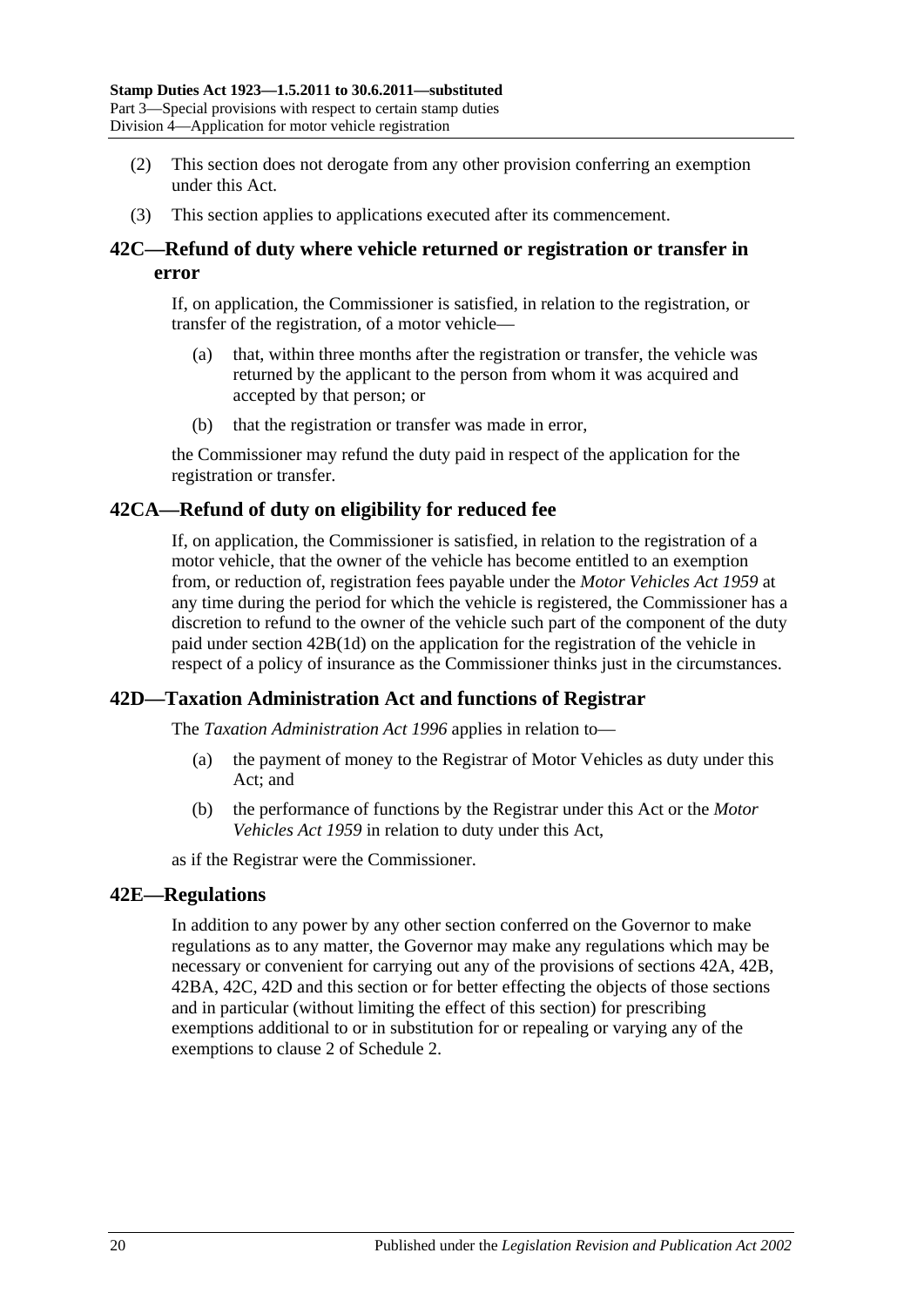# **Division 6—Conveyances and conveyances on sale**

### **60—Interpretation**

In this Act—

*conveyance* includes—

- (a) every conveyance, assignment, transfer or declaration of trust and every application under the *[Real Property Act](http://www.legislation.sa.gov.au/index.aspx?action=legref&type=act&legtitle=Real%20Property%20Act%201886) 1886* or the *[Community Titles](http://www.legislation.sa.gov.au/index.aspx?action=legref&type=act&legtitle=Community%20Titles%20Act%201996)  Act [1996](http://www.legislation.sa.gov.au/index.aspx?action=legref&type=act&legtitle=Community%20Titles%20Act%201996)*; and
- (b) every decree or order of any court, judge or commissioner; and
- (c) every other application or request of any kind; and
- (d) every other assurance or instrument of any kind,

by which or by virtue of which or by the operation of which, whether upon registration or otherwise, or by the issue of a certificate of title in pursuance of which, any real or personal property or any estate or interest in any such property is assured to, or vested in, any person, and *to convey* has a meaning coextensive with the meaning of *conveyance*, as extended by this section;

*conveyance on sale* includes—

- (a) every conveyance, assignment, transfer or application under the *[Real](http://www.legislation.sa.gov.au/index.aspx?action=legref&type=act&legtitle=Real%20Property%20Act%201886)  [Property Act](http://www.legislation.sa.gov.au/index.aspx?action=legref&type=act&legtitle=Real%20Property%20Act%201886) 1886*; and
- (b) every decree or order of any court, judge or commissioner; and
- (c) every other application or request of any kind; and
- (d) every other assurance or instrument,

by which or by virtue of which any real or personal property, upon the sale thereof, is legally or equitably transferred to, or vested in, the purchaser or any other person on his behalf or by his direction, and also includes—

- (e) every application for a foreclosure order under the *[Real Property Act](http://www.legislation.sa.gov.au/index.aspx?action=legref&type=act&legtitle=Real%20Property%20Act%201886) 1886*; and
- (f) every lease for which any consideration other than the rent reserved may be paid or agreed to be paid (but only so far as such consideration is concerned).

## <span id="page-38-0"></span>**60A—Value of property conveyed or transferred**

- (1) Subject to [subsection](#page-39-0) (2), a reference in this Act (other than in [Part 4\)](#page-82-0) to the value of property conveyed or transferred is a reference to the market value of the property—
	- (a) in the case of a conveyance on sale—as at the date of the sale; or
	- (b) in any other case—as at the date of the conveyance,

assuming, in either case, that the property had, at that date, been free from any encumbrances.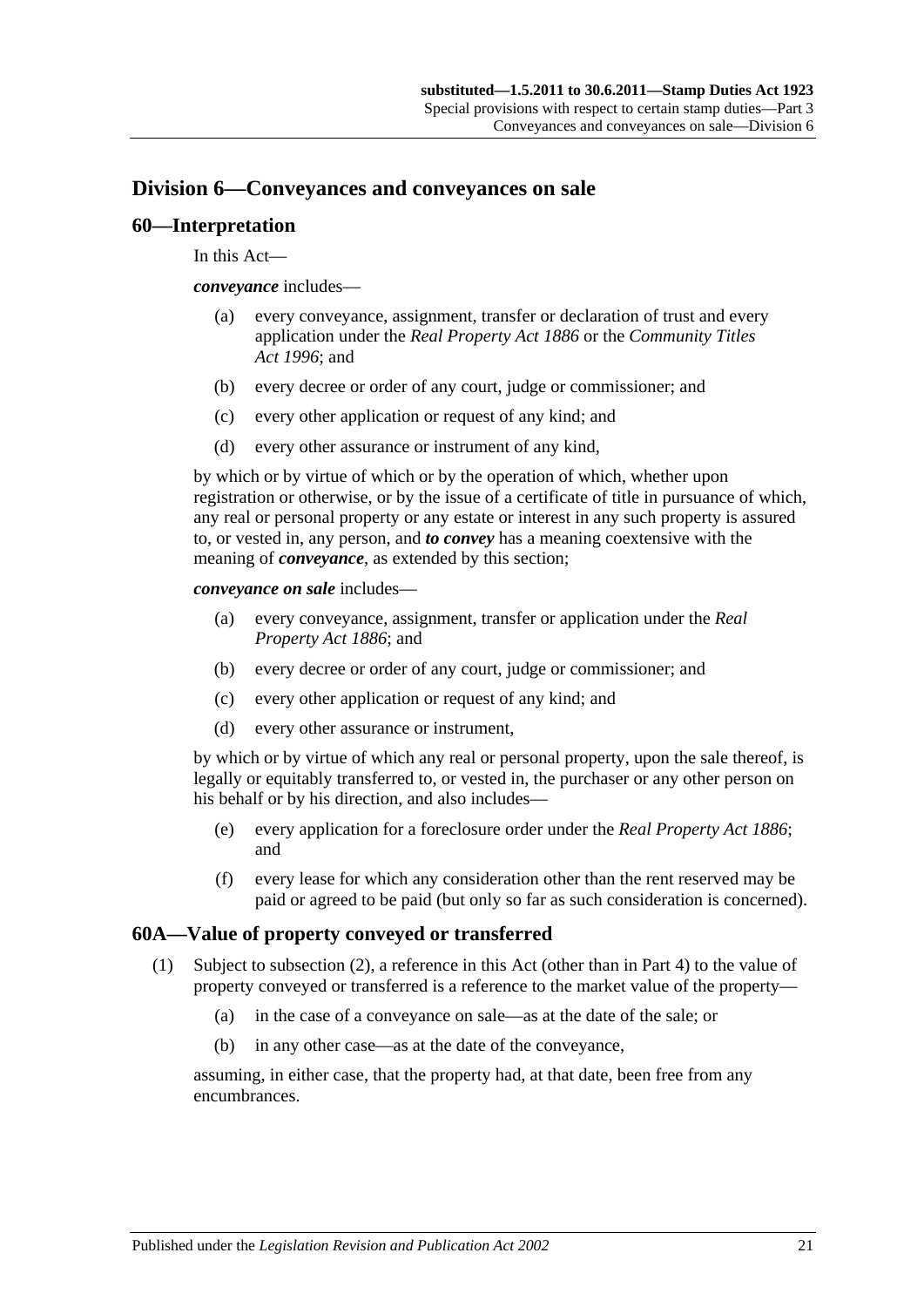- <span id="page-39-0"></span>(2) In the case of a conveyance on sale, the Commissioner may treat the consideration for the sale as being the value of the property conveyed or transferred unless it appears to the Commissioner that the consideration may be less than the value of the property as referred to in [subsection](#page-38-0) (1).
- <span id="page-39-1"></span>(3) Where no evidence of the value of property conveyed or transferred, or comprising or forming part of the consideration for a conveyance, is furnished to the Commissioner, or the evidence so furnished is, in his opinion, unsatisfactory, the Commissioner may cause a valuation of the property to be made by some person appointed by him and may assess the duty payable by reference to that valuation.
- (4) The Commissioner may, having regard to the merits of the case, charge the whole or a part of the expenses of, or incidental to, the making of a valuation pursuant to [subsection](#page-39-1) (3) to the person liable to pay the duty and may recover the amount so charged from him as a debt due to the Crown.
- <span id="page-39-2"></span>(4a) Where an interest, agreement or arrangement (granted or made on or after 7 January 1997) in respect of property has the effect of reducing the value of the property, the Commissioner may, for the purposes of assessing the duty payable on a conveyance of the property, disregard the existence of the interest, agreement or arrangement unless a person liable to pay the duty satisfies the Commissioner that the interest, agreement or arrangement—
	- (a) was granted or made for a purpose other than reducing the value of the property; and
	- (b) was not granted or made in favour of the transferee or a person related to the transferee.
- (4b) Where an estate or interest conveyed or transferred merges with an estate or interest already held by the transferee (the latter having been acquired by the transferee on or after 7 January 1997), the Commissioner may, for the purposes of assessing the duty payable on the conveyance, treat the value of the estate or interest conveyed or transferred as being—
	- (a) where the instrument creating the estate or interest already held was charged with *ad valorem* duty as a conveyance—the value of the estate or interest produced by the merger less the value of the estate or interest already held; or
	- (b) in any other case—the value of the estate or interest produced by the merger.
- (5) In [subsection](#page-38-0)  $(1)$ —

*encumbrance* does not include a prescribed encumbrance or an encumbrance of a prescribed kind.

- <span id="page-39-3"></span>(6) For the purposes of [subsection](#page-40-0)  $(4a)$  (but subject to subsection  $(7)$ )—
	- (a) natural persons are related persons if—
		- (i) they are members of a partnership within the meaning of the *[Partnership Act](http://www.legislation.sa.gov.au/index.aspx?action=legref&type=act&legtitle=Partnership%20Act%201891) 1891*; or
		- (ii) one is the spouse or domestic partner of the other or the relationship between them is that of parent and child; and
	- (b) companies are related persons if they are related bodies corporate within the meaning of the *Corporations Act 2001* of the Commonwealth; and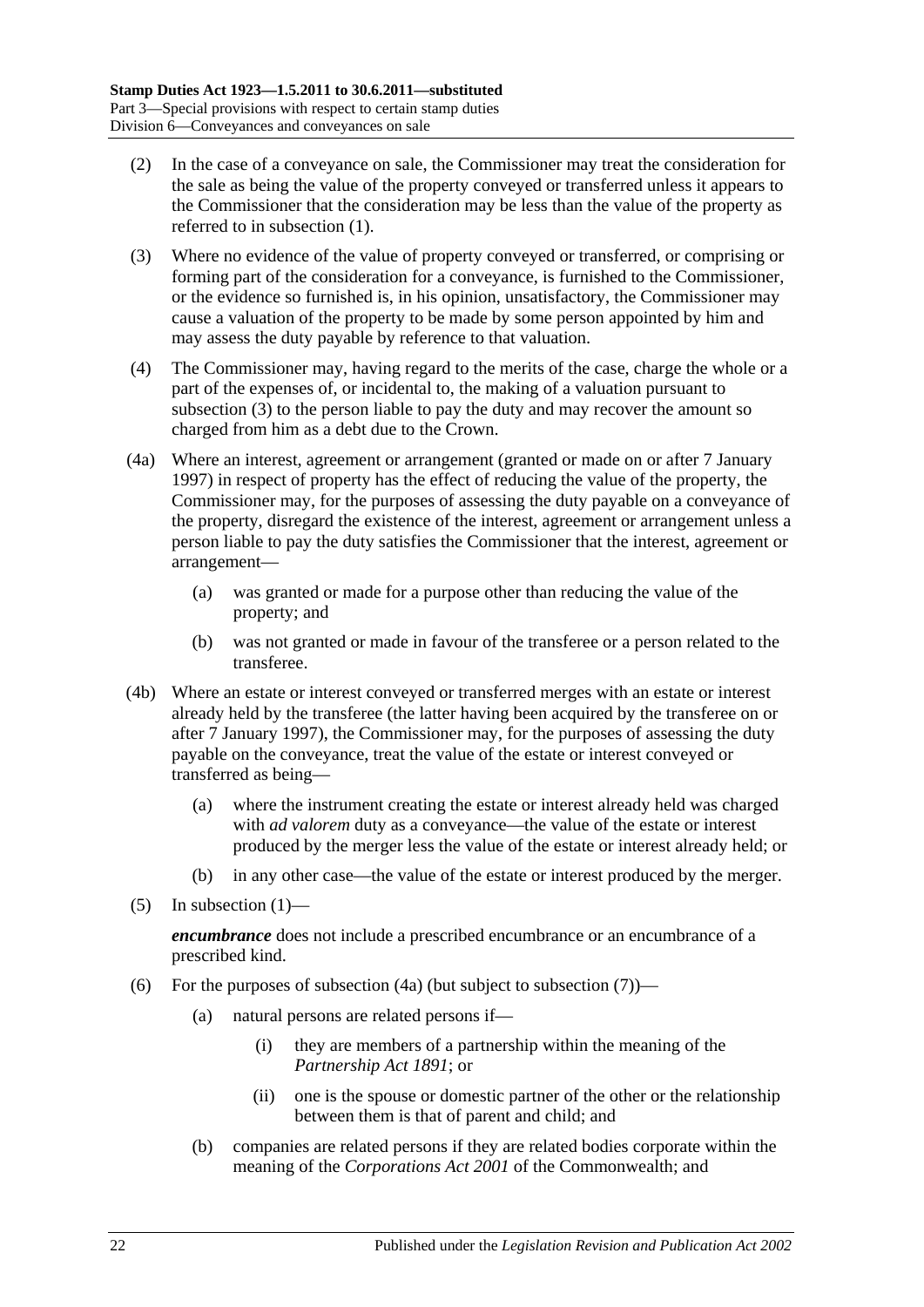- (c) trustees are related persons if any person is a beneficiary common to the trusts of which they are trustees; and
- (d) a natural person and a company are related persons if the natural person is a majority shareholder, director or secretary in or of the company or in or of another company that is a related body corporate of the company within the meaning of the *Corporations Act 2001* of the Commonwealth; and
- (e) a natural person and a trustee are related persons if the natural person is a beneficiary of the trust of which the trustee is a trustee; and
- (f) a company and a trustee are related persons if—
	- (i) the company, or a majority shareholder, director or secretary in or of the company, is a beneficiary of the trust of which the trustee is a trustee; or
	- (ii) a related body corporate of the company (within the meaning of the *Corporations Act 2001* of the Commonwealth) is a beneficiary of the trust of which the trustee is a trustee.
- <span id="page-40-0"></span>(7) For the purposes of [subsection](#page-39-2) (4a), persons are not related persons if the Commissioner is satisfied that the persons were not acting together to achieve a common purpose.
- (8) In [subsection](#page-39-3) (6)—

*majority shareholder*, in relation to a company, means a person who would have a substantial shareholding in the company as defined in section 9 of the *Corporations Act 2001* of the Commonwealth if the reference to 5% in paragraph (a) of the definition of *substantial holding* in that section were replaced by a reference at 50%.

## **60B—Refund of duty where transaction is rescinded or annulled**

- (1) Where a party to an instrument of a kind that is registrable under the *[Real Property](http://www.legislation.sa.gov.au/index.aspx?action=legref&type=act&legtitle=Real%20Property%20Act%201886)  Act [1886](http://www.legislation.sa.gov.au/index.aspx?action=legref&type=act&legtitle=Real%20Property%20Act%201886)* satisfies the Commissioner, upon application made to him not later than 5 years after execution of the instrument—
	- (a) that he has paid duty upon the instrument; and
	- (b) that the transaction in respect of which the instrument was executed has been frustrated or avoided or has miscarried through failure of a party to comply with a condition.

the applicant shall be deemed to be possessed of stamped material rendered useless by being inadvertently spoiled within the meaning of [section](#page-96-0) 106, and the provisions of that section shall apply accordingly.

# **60C—Refund of duty on reconveyance of property subject to a common law mortgage**

- $(1)$  If—
	- (a) *ad valorem* duty is paid on a conveyance of property (the *prior conveyance*); and
	- (b) the sole purpose of the conveyance is to secure a liability under a loan, indemnity or guarantee; and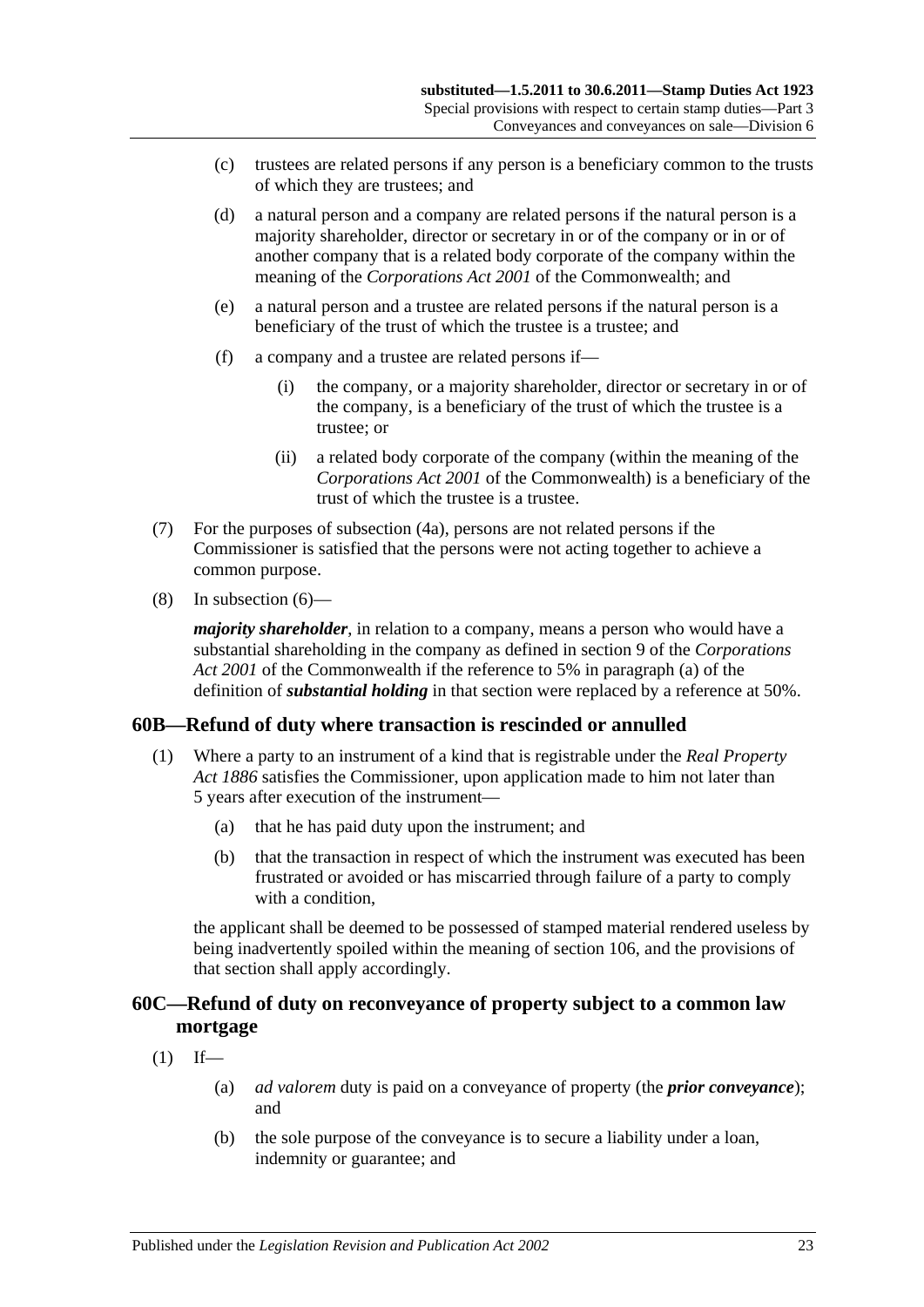(c) a conveyance (the *later conveyance*) reconveys the property to the person by whom the security was given under the terms of the security or on extinguishment or termination of the secured liability,

this section applies to the later conveyance.

- (2) If the Commissioner is satisfied that a conveyance is one to which this section applies—
	- (a) no stamp duty is payable on the conveyance; and
	- (b) the Commissioner must, on application by the person to whom the property is reconveyed, refund the duty paid on the prior conveyance.

# **61—Method or estimating value of consideration where consideration consists of shares**

Where the consideration or part of the consideration for a conveyance chargeable with *ad valorem* duty consists of shares or debentures to be issued by a company, or a contract to issue such shares or debentures, the market value of the shares or debentures shall be taken as the value of the consideration or part.

### **62—Land use entitlements**

- (1) This section applies to a transaction under which a person—
	- (a) acquires a share in a company or an interest under a trust; or
	- (b) becomes entitled, as the owner of a share in a company or an interest under a trust, to the possession of land.
- (2) Subject to the following exceptions, if a person acquires a notional interest in land as a result of a transaction to which this section applies, the transaction is dutiable under this section.

#### **Exceptions—**

- 1 The acquisition of a share in a company or an interest under a trust that confers a right to occupy a dwelling is not dutiable under this section if the dwelling is part of a scheme consisting of two or more dwellings owned and administered by the company or the trustees of the trust.
- 2 The acquisition of a share in a company or an interest under a trust that confers a right to occupy a dwelling is not dutiable under this section if the dwelling is part of a retirement village scheme under the *[Retirement Villages Act](http://www.legislation.sa.gov.au/index.aspx?action=legref&type=act&legtitle=Retirement%20Villages%20Act%201987) 1987*.
- 3 A transaction exempted by the regulations from this section is not dutiable under this section.
- (3) An instrument that gives effect to, or acknowledges, evidences or records a transaction that is dutiable under this section is dutiable as a conveyance of a notional interest in the land.
- (4) The value of the notional interest acquired as a result of the transaction is determined as follows—
	- (a) if the person acquires a right to exclusive possession of land—the value of the notional interest is equivalent to the value of an unencumbered estate in fee simple in the land;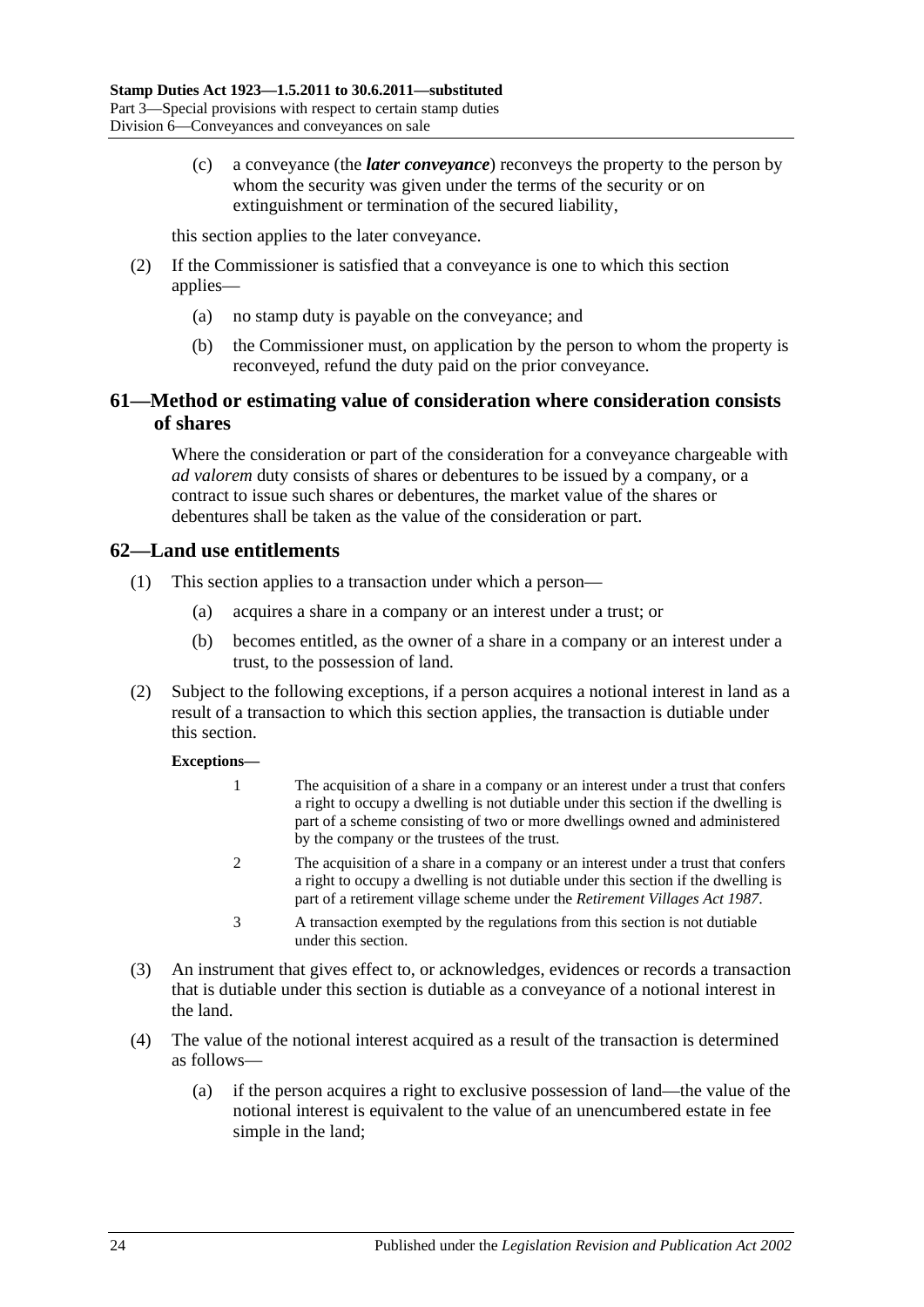(b) in any other case—the value of the notional interest is a proportion of the value of an unencumbered estate in fee simple in the land reflecting the more limited extent of the possessory right.

### **64—Consideration in case of lease**

In the case of a lease for which any consideration other than the rent reserved may be paid or agreed to be paid, the amount of the other consideration shall be deemed the consideration for the conveyance on sale.

### **65—Where consideration consists of real or personal property**

Where the consideration or any part of the consideration for a conveyance on sale consists of any real or personal property other than money, the market value of the real or personal property at the date of the sale shall be taken as the value of the consideration or part of the consideration.

### **66—Where consideration is payable in instalments**

Where the consideration or any part of the consideration for a conveyance on sale consists of money payable periodically for a definite period, so that the total amount to be paid can be previously ascertained, the total amount shall be taken as the consideration or part of the consideration.

### **67—Computation of duty where instruments are interrelated**

- (1) Subject to [subsection](#page-42-0) (2), this section applies to the following instruments:
	- (a) a conveyance on sale; or
	- (b) a conveyance operating as a voluntary disposition *inter vivos*; or
	- (c) an instrument chargeable with duty as if it were a conveyance (including a statement under [section](#page-69-0) 71E).
- <span id="page-42-0"></span>(2) This section does not apply to the following instruments:
	- (a) a conveyance that relates to property that is being conveyed in separate parcels to different persons by separate conveyances where the Commissioner is satisfied that no arrangement or understanding exists between the persons under which the parcels of property conveyed are to be used otherwise than separately and independently from each other;
	- (b) a conveyance of stock, implements or other chattels in a case where [section](#page-19-0) 31A applies;
	- (c) a conveyance on sale of any financial product;
	- (d) an instrument excluded from the operation of this section by the regulations.
- (3) Where two or more instruments to which this section applies—
	- (a) arise from a single contract of sale; or
	- (b) together form, or arise from, substantially one transaction or one series of transactions,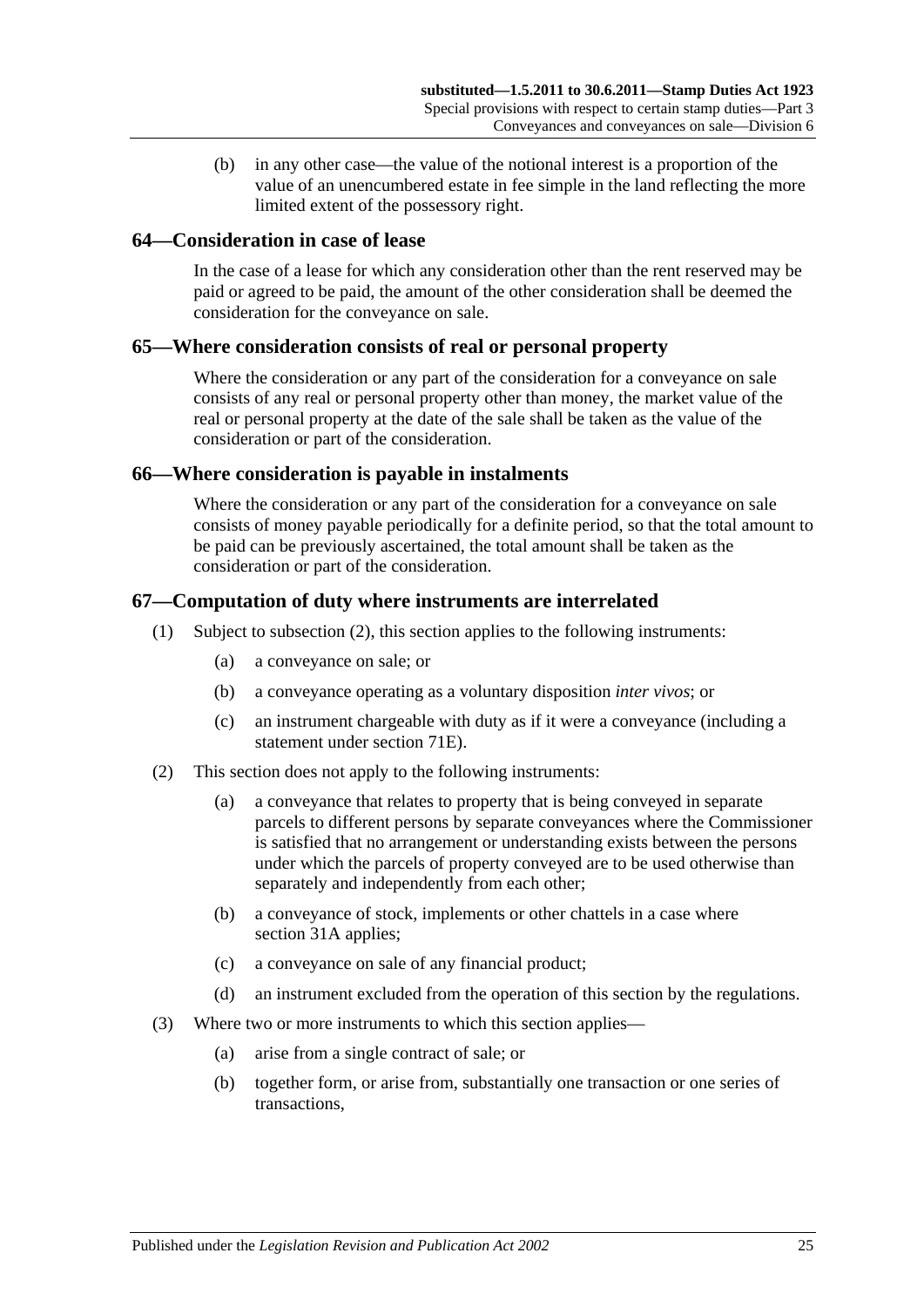the instruments are chargeable with *ad valorem* duty calculated on the sum of the amounts by reference to which *ad valorem* duty on each of the instruments would, but for this subsection, have been calculated, and that duty will be apportioned to the various instruments as determined by the Commissioner.

- (4) Where by instruments that have been, or appear to have been, executed within 12 months of each other a person conveys property or interests in property to the same person (whether that person takes alone or with the same or different persons), it will be presumed, unless the Commissioner is satisfied to the contrary, that the instruments form one transaction or one series of transactions.
- (7) This section does not operate to reduce the duty payable on an instrument.

### **68—Duty in certain cases**

- (3) Where a person, having contracted for the purchase of any property but not having obtained a conveyance, contracts to sell it to any other person and the property is in consequence conveyed immediately to the subpurchaser, the conveyance shall be chargeable with *ad valorem* duty as a conveyance for the consideration for the sale to the original purchaser and also as a conveyance for the consideration for the sale by the original purchaser to the subpurchaser, in the same manner as if the considerations were specified in separate instruments.
- (4) Where a person, having contracted for the purchase of any property but not having obtained a conveyance, contracts to sell the whole or any part or parts thereof to any other person and the property is in consequence conveyed by the original seller to different persons in parts or parcels, the conveyance of each part or parcel shall be chargeable with *ad valorem* duty as a conveyance for the consideration for the sale to the original purchaser and also as a conveyance for the consideration for the sale by the original purchaser to the subpurchaser, in the same manner as if the considerations were specified in separate instruments. The consideration for the sale to the original purchaser in respect of each part or parcel shall, for the purposes of this subsection, be ascertained by determining the ratio which the value of the part or parcel in question bears to the value of the whole property and shall be specified in the instrument of conveyance.
- (5) Where a subpurchaser takes an actual conveyance of the interest of the person immediately selling to him, which is chargeable with *ad valorem* duty as a conveyance for the consideration moving from him and is duly stamped accordingly, any conveyance to be afterwards made to him of the same property by the original seller shall be chargeable with *ad valorem* duty as a conveyance for the consideration for the sale to the original purchaser.

## <span id="page-43-1"></span>**70—Evasion of duty**

- (1) Subject to [subsection](#page-43-0) (2), an instrument executed in order, either directly or indirectly, to avoid or evade the payment of the duty payable upon a conveyance on sale is void.
- <span id="page-43-0"></span>(2) Where a third party relying in good faith on an instrument that is void by virtue of [subsection](#page-43-1) (1) purports to acquire an interest in property subject to the instrument, the instrument shall, for the purposes of that transaction, be treated as valid, provided that it is duly stamped as a conveyance on sale.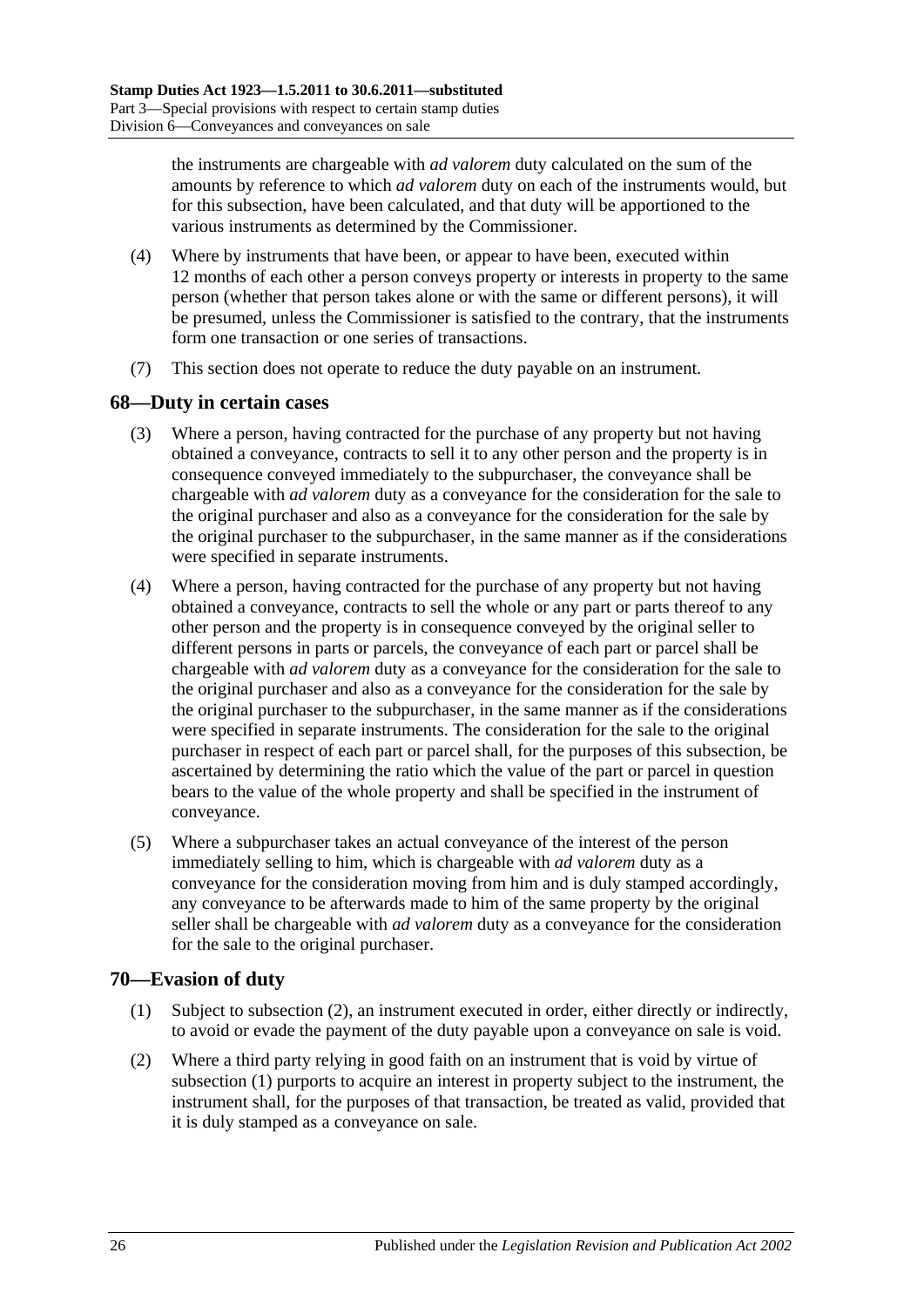### **71—Instruments chargeable as conveyances**

- (1) The value for the purposes of this Act of the property conveyed by any conveyance operating as a voluntary disposition *inter vivos* shall be declared in the conveyance.
- <span id="page-44-1"></span>(3) For the purposes of this Act, the following instruments shall, subject to this section, be deemed to be conveyances operating as voluntary dispositions *inter vivos*:
	- (a) an instrument to which [subsection](#page-44-0) (4) applies effecting or acknowledging, evidencing or recording, any of the following transactions:
		- (i) a transfer of property to a person who takes as trustee; or
		- (ii) a declaration of trust; or
		- (iii) the creation of an interest in property subject to a trust; or
		- (iv) a transfer of an interest in property subject to a trust; or
		- (v) the surrender or renunciation of an interest in property subject to a trust; or
		- (vi) the redemption, cancellation or extinguishment of an interest in property subject to a trust,

whether or not any consideration is given for the transaction; or

- (b) an instrument to which [paragraph](#page-44-1) (a) does not apply, being a conveyance that is not chargeable with duty as a conveyance on sale.
- <span id="page-44-0"></span>(4) This subsection applies to any instrument that relates to land, a financial product or a unit under a unit trust scheme, or an interest in land, a financial product or a unit under a unit trust scheme.
- (4a) A reference in [subsection](#page-44-0) (4) to a unit trust scheme does not include—
	- (a) an arrangement under the constitution of a registered managed investment scheme; or
	- (b) an approved deposit fund or a pooled superannuation trust within the meaning of the *Superannuation Industry (Supervision) Act 1993* (Cwlth).
- <span id="page-44-2"></span>(4b) For the purposes of this Act (other than [Part 4\)](#page-82-0)—
	- (a) property is taken to be held beneficially by a unit trust scheme if it is held by the trustees of the scheme in trust for the unitholders; and
	- (b) the holder of a unit in a unit trust scheme that is taken under [paragraph](#page-44-2) (a) to hold property beneficially is taken to have a beneficial interest in that property; and
	- (c) the transfer, creation, surrender, renunciation, redemption, cancellation or extinguishment of a unit in a unit trust scheme that is taken under [paragraph](#page-44-2) (a) to hold property beneficially is taken to be a transfer, creation, surrender, renunciation, redemption, cancellation or extinguishment (as appropriate) of a beneficial interest in that property.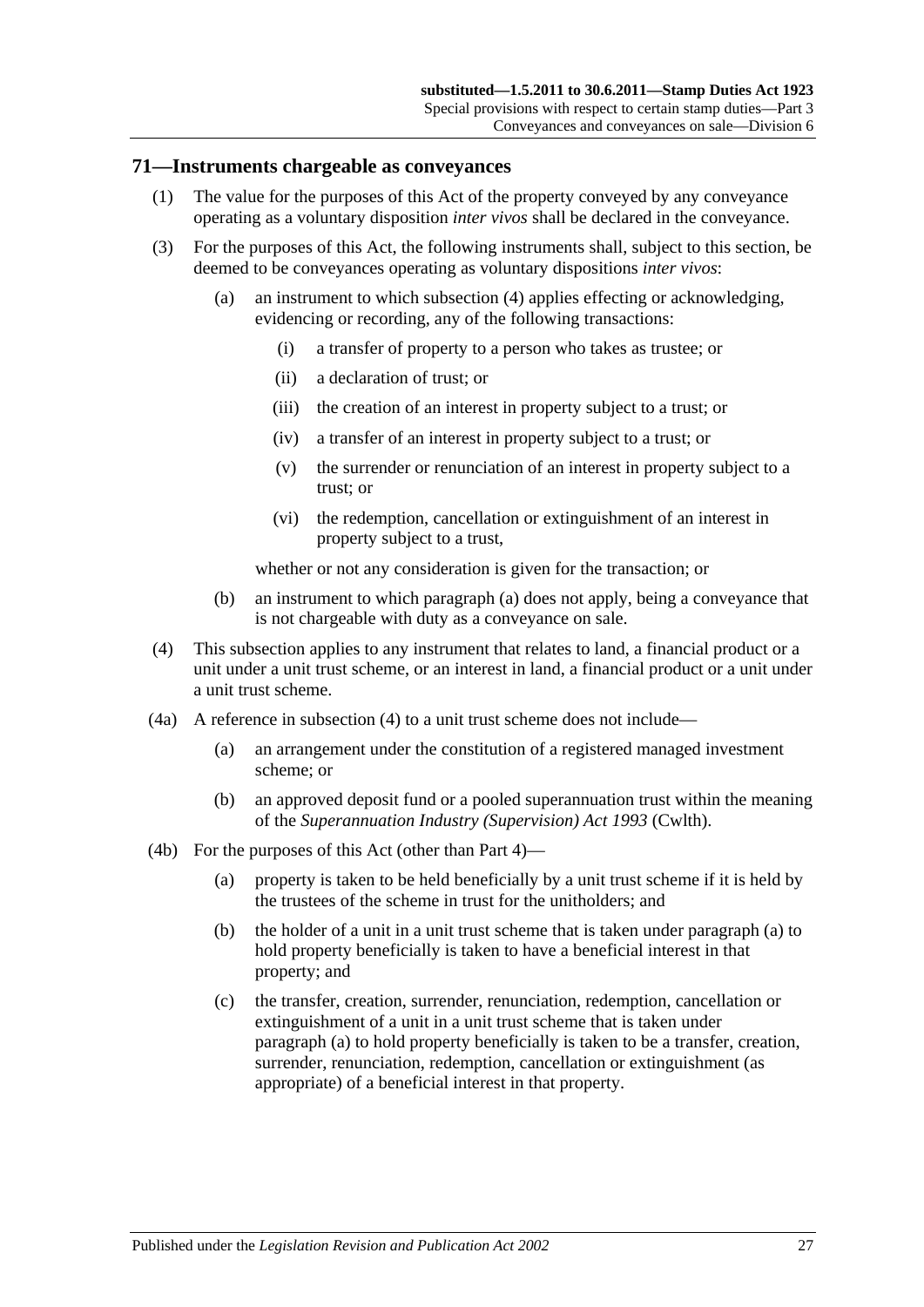- <span id="page-45-1"></span><span id="page-45-0"></span>(5) Subject to [subsection](#page-47-0) (6), an instrument effecting or acknowledging, evidencing or recording, any of the following transactions shall be deemed not to be a conveyance operating as a voluntary disposition *inter vivos*:
	- (b) a transfer *in specie* of property of a company in liquidation made by the liquidator to a shareholder of the company;
	- (c) a transfer of any financial product issued by a public company to a person who takes as trustee, where—
		- (i) the beneficial interest in the property is, upon the transfer, vested in the transferor; and
		- (ii) the transfer is not in pursuance of a sale;
	- (d) a transfer of property for the purpose of effectuating the retirement of a trustee or the appointment of a new trustee, where the Commissioner is satisfied that the transfer is not part of a scheme for conferring a benefit, in relation to the trust property, upon the new trustee or any other person, whether as a beneficiary or otherwise, to the detriment of the beneficial interest of any person;
	- (da) a transfer of property subject to a registered managed investment scheme if the transfer is—
		- (i) from the responsible entity of the scheme to a person as primary custodian for the responsible entity; or
		- (ii) from a person as primary custodian for the responsible entity of the scheme to the responsible entity;

#### **Exception to paragraph (da)—**

Paragraph (da) does not apply to a transfer of property that is part of an arrangement under which—

- (a) the property ceases to be subject to the scheme; or
- (b) the persons who are members of the scheme do not have the same interest in the property after the property is transferred as they had immediately before the arrangement was entered into.
- <span id="page-45-2"></span>(e) a transfer of property by a trustee to a person who has a beneficial interest in the property in the following circumstances:
	- (i) the person has a beneficial interest in the property (other than a potential beneficial interest) by virtue of an instrument that is duly stamped; and
	- (ii) the property was acquired for the trust, or became subject to the trust—
		- (A) by virtue of an instrument duly stamped with *ad valorem* duty; or
		- (B) as a result of a transaction to which section 71E applies in relation to which a statement under that section has been lodged and *ad valorem* duty paid; or
		- (C) under 1 of the other paragraphs of this subsection (except [paragraph](#page-45-0) (d)); and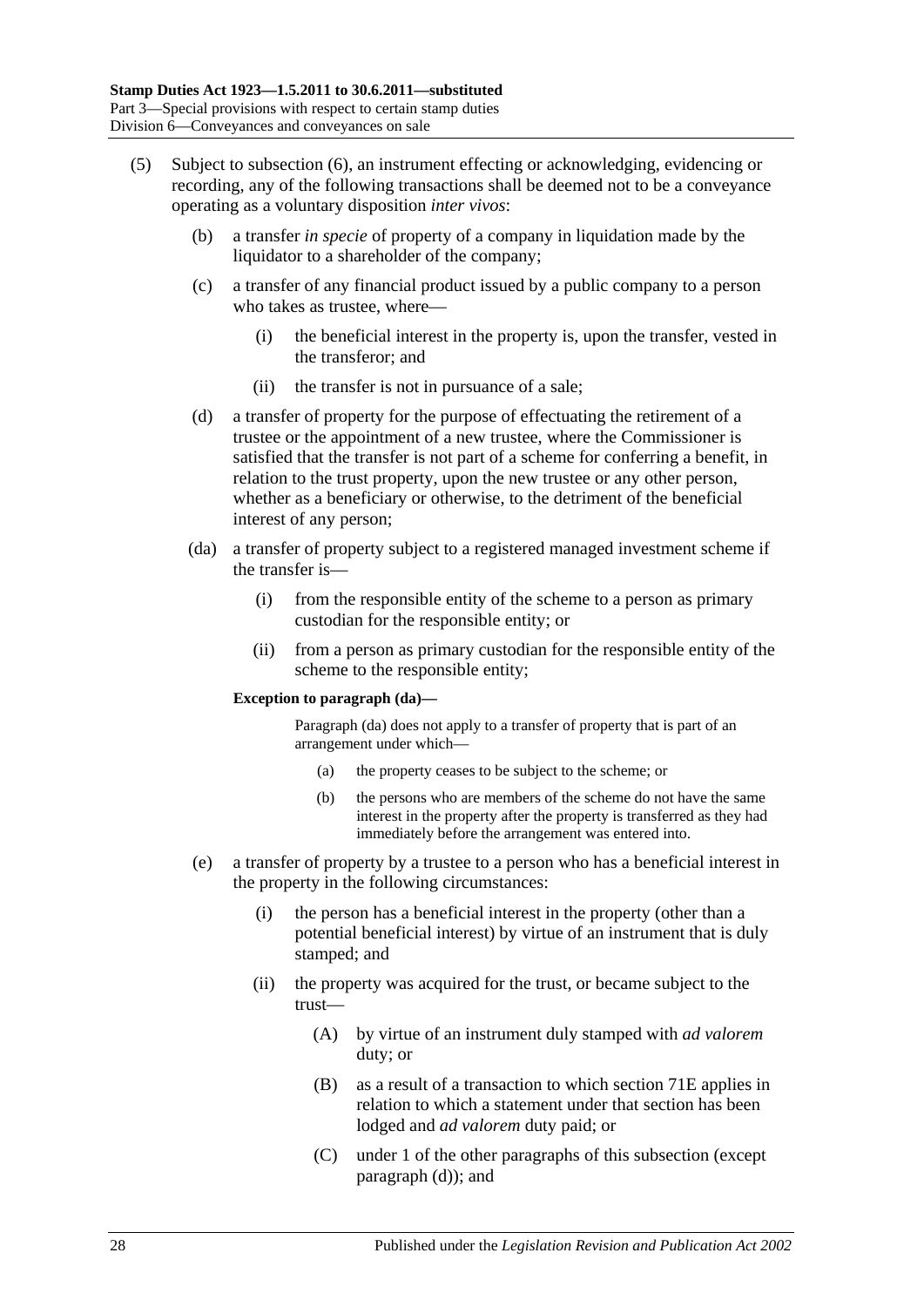(iii) if the trust is a discretionary trust (other than a superannuation fund or a unit trust)—the person acquired the beneficial interest by virtue of a duly stamped instrument that is separate from the instrument under which he or she became an object of the trust;

### **Exception to paragraph (e)—**

If v<sub>1</sub>exceeds [v<sub>2</sub>- v<sub>3</sub>], then the instrument is liable to *ad valorem* duty as if it were a transfer of property with a value equivalent to the excess. In this exception—

 $v_1$  is the net value of the property transferred;

*v2* is the value of the beneficiary's interest in the trust immediately before the transfer takes effect;

 $v_3$  is the value of the beneficiary's interest in the trust immediately after the transfer takes effect.

- (f) a transfer to a natural person who is an object of a discretionary trust of property or a beneficial interest in property subject to the discretionary trust, where—
	- (i) the discretionary trust was created by an instrument that is duly stamped; and
	- (ii) the Commissioner is satisfied that the discretionary trust was created wholly or principally for the benefit of that person or a family group of which that person is a member;
- (g) a transfer of a potential beneficial interest in property subject to a discretionary trust, where—
	- (i) the discretionary trust was created by an instrument that is duly stamped wholly or principally for the benefit of a family group; and
	- (ii) the transfer is made by one member of the family group to another member of the family group, or by a member of the family group by way of surrender or renunciation of the potential beneficial interest and another member of the family group is to continue as an object or beneficiary under the trust;
- (h) a transfer to or by a person in his capacity as the personal representative of a deceased person or the trustee of the estate of a deceased person, being a transfer made in pursuance of the provisions of the will of the deceased person or the laws of intestacy and not being a transfer in pursuance of a sale;
- (i) any variation of the terms of a trust, where the trust was created by an instrument that is duly stamped and the variation does not involve the creation or variation of any beneficial interest in property subject to the trust;
- (ia) a transaction under which there is a *pro rata* increase or diminution of the number of units held by the unitholders in a unit trust so that each unitholder's holding, expressed as a proportion of the aggregate number of units, remains unaffected by the transaction;
- (j) a voluntary disposition of property that is wholly for charitable or religious purposes;
- (k) a transfer of a prescribed class.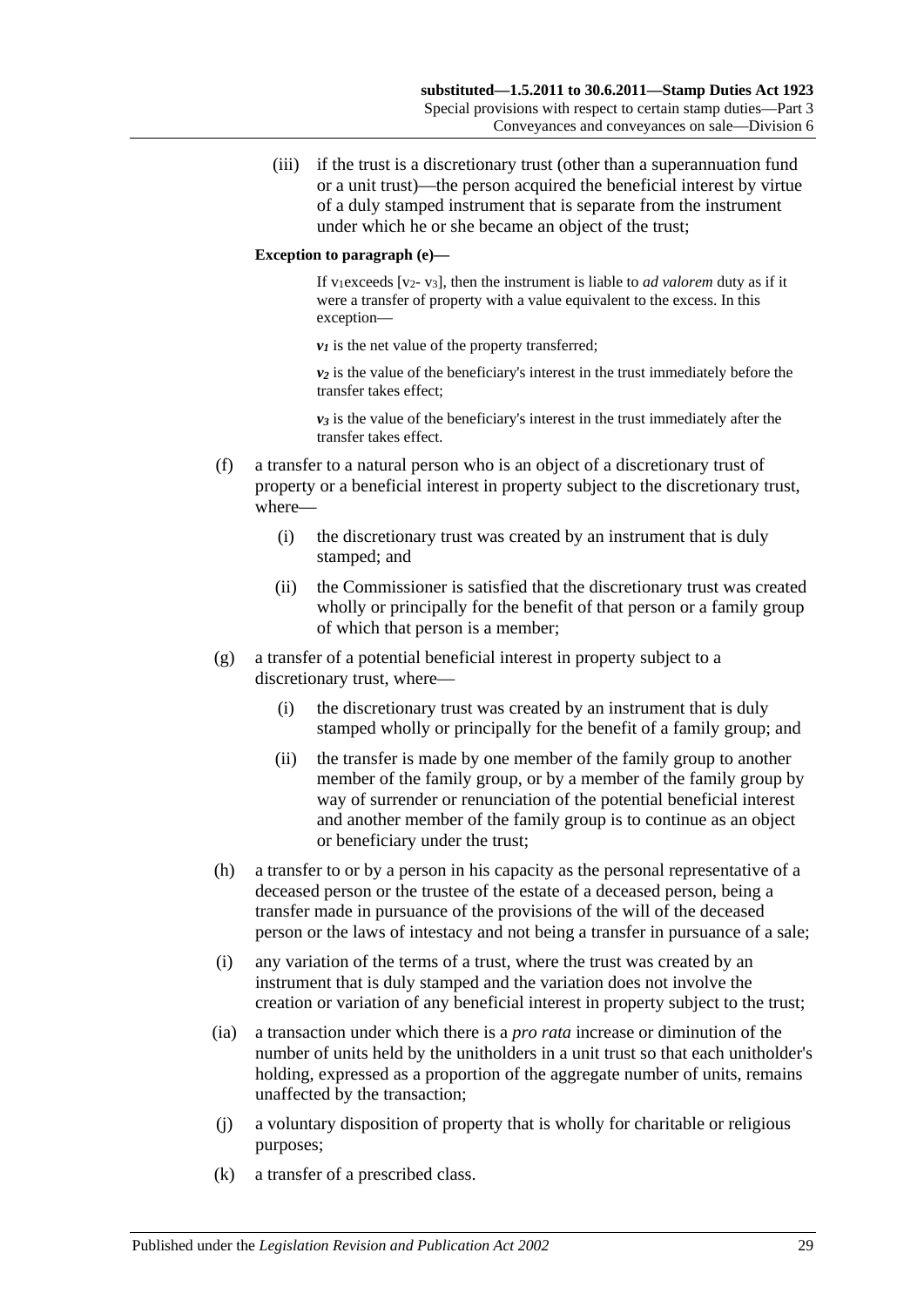- <span id="page-47-0"></span>(6) [Subsection](#page-45-1) (5) does not apply in relation to a transfer of property or a beneficial interest in property to a person who has, prior to the transfer, a beneficial interest in the property but who takes the property or interest transferred to him as trustee under a further trust.
- (7) The following provisions apply for the purposes of [subsection](#page-45-2)  $(5)(e)$  (including the exception to [paragraph](#page-45-2) (e)):
	- (a) the net value of property is calculated by subtracting from its unencumbered value the amount of any liability subject to which the property is transferred (other than a liability that is to be discharged after the transfer takes effect by the trustee or for some other reason is not finally assumed by the transferee);
	- (b) in calculating the value of a beneficiary's interest in a trust, all assets and liabilities of the trust are to be taken into account;
	- (c) a member of a superannuation fund is to be taken to have a beneficial interest in the property of the fund equivalent to the amount to which the member would be entitled on transfer of membership to another fund;
	- $(d)$  if—
		- (i) property of a trust consisting of land is divided by community plan under the *[Community Titles Act](http://www.legislation.sa.gov.au/index.aspx?action=legref&type=act&legtitle=Community%20Titles%20Act%201996) 1996* (including by strata plan under that Act); and
		- (ii) land subject to the division is subsequently transferred to a beneficiary of the trust; and
		- (iii) the Commissioner is satisfied that the land the subject of the transfer was transferred to the beneficiary pursuant to the trust and is identifiable as property in which the beneficiary had a fixed beneficial interest contingent on, and arising from, the division,

the transfer will be taken to have been a transfer to the beneficiary of property in which the beneficiary had a beneficial interest.

- (8) A conveyance operating as a voluntary disposition *inter vivos* that transfers a potential beneficial interest in, or in relation to, property subject to a discretionary trust shall, subject to this Act, be chargeable with duty as if it transferred the beneficial interest in the property that the transferee would have if the discretion under the discretionary trust were so exercised as to confer upon him the greatest benefit in relation to that property that can be conferred upon him under the discretionary trust.
- (9) An instrument that acknowledges, evidences or records a transaction of a kind referred to in [subsection](#page-44-1) (3)(a) (not being a copy within the meaning of [section](#page-14-0) 19A that is duly stamped) shall, for the purposes of this Act, be deemed to have effected the transaction and to have been executed by the parties to the transaction at the same time as the transaction took place.
- (10) For the purposes of this Act, in determining the value of property transferred by a conveyance operating as a voluntary disposition *inter vivos*, no regard shall be had to the fact that the person to whom the property is transferred takes or is to hold the property subject to a trust or has a beneficial interest in the property.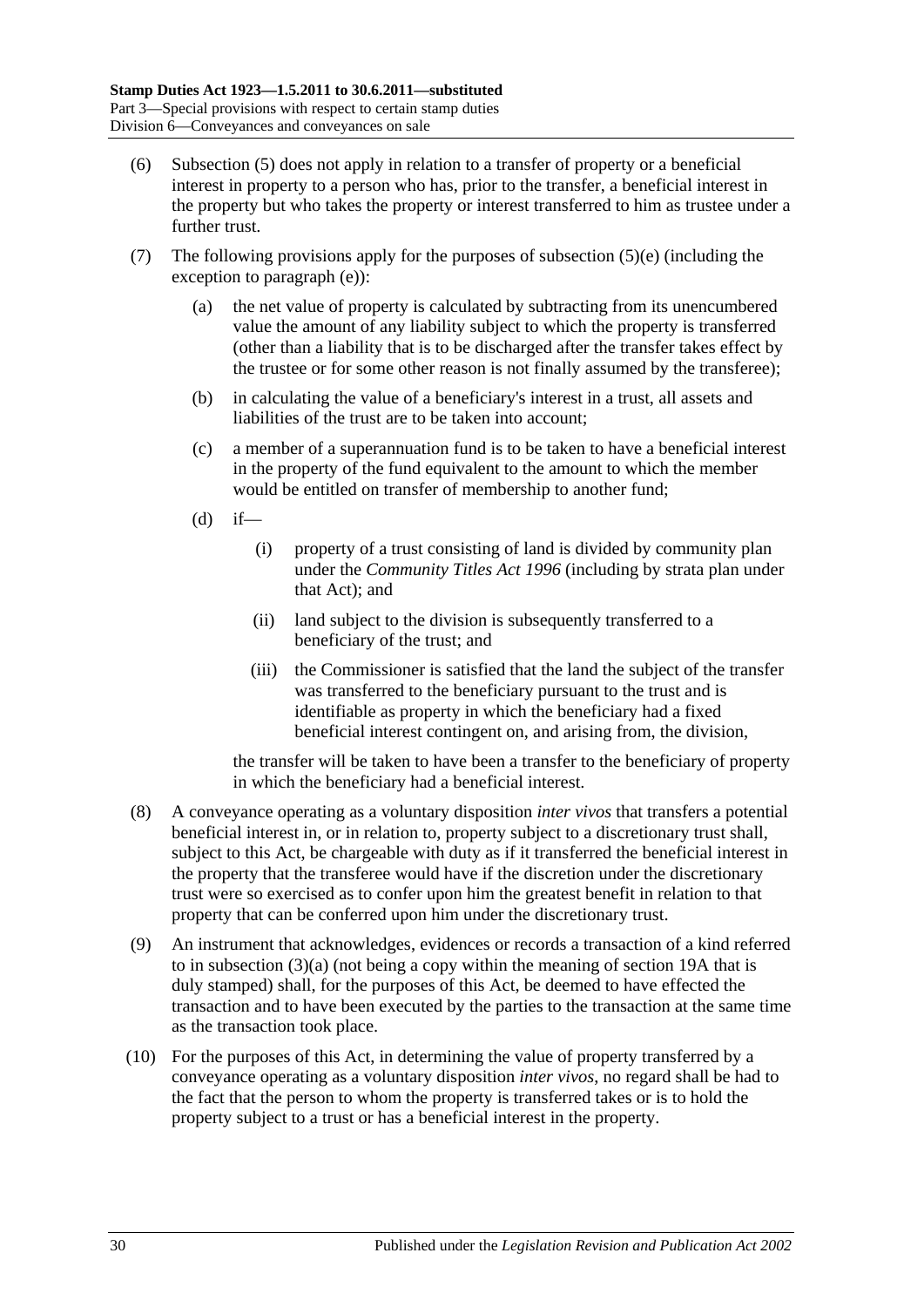- <span id="page-48-1"></span>(11) Notwithstanding any other provisions of this Act but subject to [subsection](#page-48-0) (11a), the rate of duty chargeable in respect of a conveyance operating as a voluntary disposition *inter vivos* of a financial product shall, if that conveyance is made in pursuance of sale, be the rate fixed by [Schedule 2](#page-100-0) in respect of a conveyance or transfer on sale of a financial product.
- <span id="page-48-0"></span>(11a) [Subsection](#page-48-1) (11) does not apply in relation to a statement under [Part 4.](#page-82-0)
- <span id="page-48-2"></span>(12) Where an instrument of a kind referred to in [subsection](#page-44-1) (3)(a) is duly stamped under this Act, the Commissioner shall, upon application and production of that instrument, stamp any other instrument of a kind referred to in [subsection](#page-44-1) (3)(a) that he is satisfied relates to the same transaction with a particular stamp denoting that it is duly stamped.
- (13) Without limiting the generality of [subsection](#page-48-2) (12), where an instrument that is duly stamped transfers or creates, or acknowledges, evidences or records, the transfer or creation of any property or interest in property and the person to or in whom the property or interest in property is transferred or vested takes the property or interest in property as trustee, the Commissioner shall, upon application and production of that instrument, stamp any declaration of trust or other instrument that acknowledges, evidences or records the fact that the person took the property or interest in property as trustee with a particular stamp denoting that it is duly stamped.
- (14) Notwithstanding any other provisions of this Act, where—
	- (a) property has been transferred to a person who took as trustee; and
	- (b) that property is subsequently transferred back to the transferor; and
	- (c) the Commissioner is satisfied that no person other than the transferor under the first transfer has had a beneficial interest in the property during the period elapsing between the transfers,

the Commissioner shall, if *ad valorem* duty was paid in respect of the first transfer, upon application, refund to the person who paid that duty the amount of the duty.

<span id="page-48-3"></span>(15) In this section—

*family group* means a group of persons connected by an unbroken series of relationships of consanguinity or affinity;

*primary custodian* for the responsible entity of a registered managed investment scheme means the person that has been appointed under section 601FB(2) of the *Corporations Act 2001* of the Commonwealth to hold property for the scheme as agent for the responsible entity (but does not include a person who is taken under section 601FB(3) of the *Corporations Act 2001* of the Commonwealth to be an agent appointed by the responsible entity to do something for the purposes of subsection (2) of that section);

*public company* means a public company within the meaning of the *Corporations Act 2001* of the Commonwealth;

*registered managed investment scheme* means a managed investment scheme registered under Chapter 5C of the *Corporations Act 2001* of the Commonwealth;

*responsible entity* for a registered managed investment scheme means the responsible entity for the scheme under the *Corporations Act 2001* of the Commonwealth;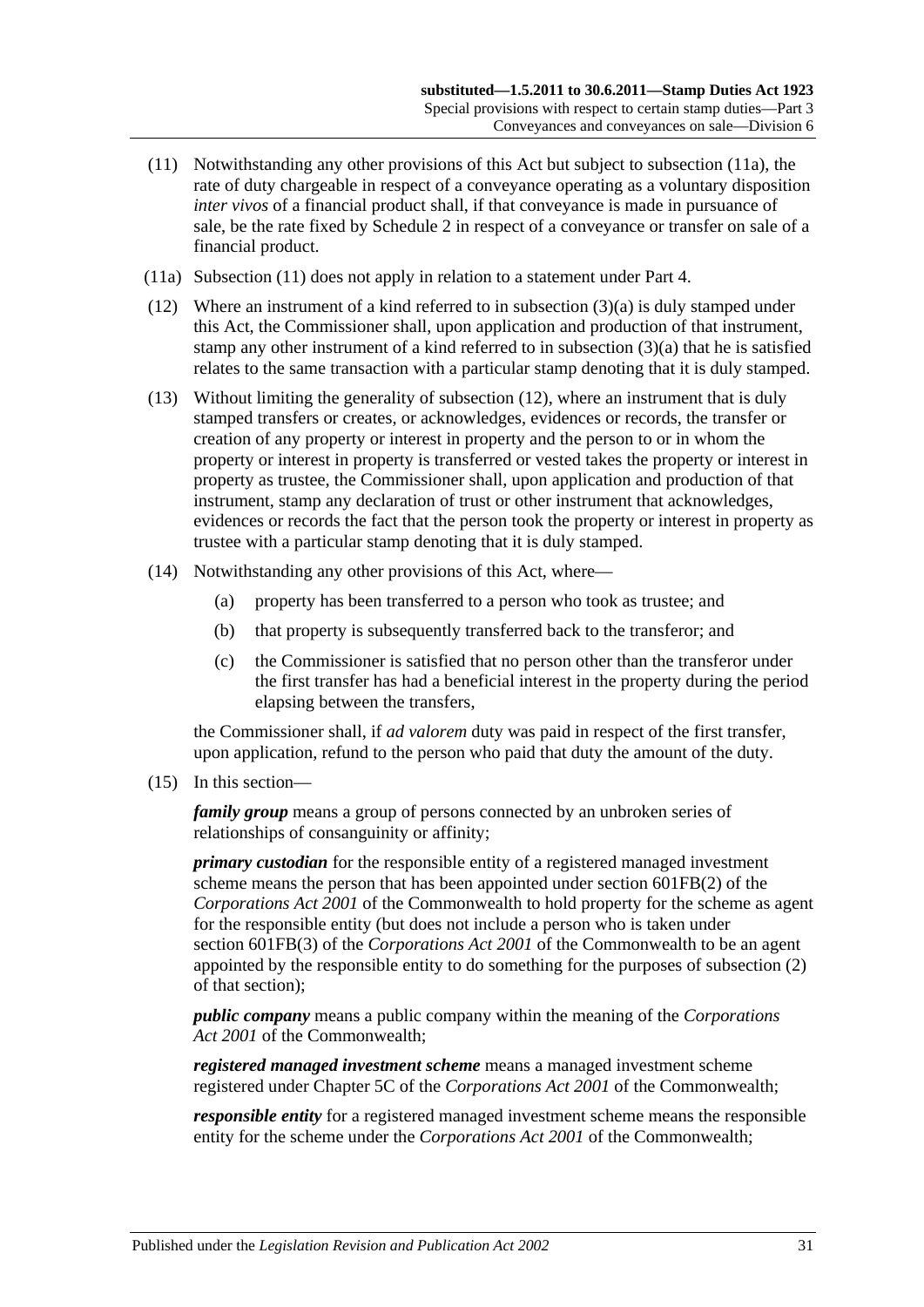*superannuation fund* means a fund that is, under section 45 of the *Superannuation Industry (Supervision) Act 1993* of the Commonwealth, a complying superannuation fund for the purposes of the *Income Tax Assessment Act 1936* or the *Income Tax Assessment Act 1997* of the Commonwealth;

*trust* includes an implied trust or a discretionary trust;

*trustee* includes—

- (a) a trustee under an implied trust; or
- (b) a person who holds property subject to a discretionary trust;

*unit trust* means a trust giving effect to a unit trust scheme.

# **71AA—Instruments disclaiming etc an interest in the estate of a deceased person**

- (1) This section applies to an instrument under which a person who is, or may be, entitled to share in the distribution of the estate of a deceased person—
	- (a) disclaims an interest in the estate; or
	- (b) assigns or transfers an interest in the estate to another.
- (2) An instrument to which this section applies is taken to be a conveyance of property operating as a voluntary disposition *inter vivos* (whether or not consideration is given for the transaction).
- (3) For the purpose of calculating *ad valorem* duty payable on an instrument to which this section applies, the value of the interest subject to the conveyance is to be determined as if the estate had been distributed and the interest were an interest in possession.

## **71A—Provision where trust property distributed** *in specie*

If any will or any instrument by which any trust is declared contains a direction to convert any property into money and to pay the proceeds to any beneficiary and, instead of converting the property into money the executor, administrator or trustee, as the case may be, conveys the property *in specie* to the beneficiary, the conveyance shall not be chargeable with duty as a conveyance on sale or as a conveyance operating as a voluntary disposition *inter vivos* if, in the case of a trust other than a trust declared by a will, the beneficiary is beneficiary by virtue of an instrument that is duly stamped.

## **71B—Partition or division of property**

- (1) Where upon the partition or division of any property any consideration exceeding in amount or value two hundred dollars is paid or given, or agreed to be paid or given, for equality, the instrument by which the partition or division is effected shall be charged with duty as if it were a conveyance on sale and that consideration were equal to the value of the property.
- (2) If the consideration for equality is (in amount or value) two hundred dollars or less, the instrument by which the partition or division is effected is entirely exempt from duty.
- (4) This section applies only in relation to a conveyance for the partition or division of property between members of a family group.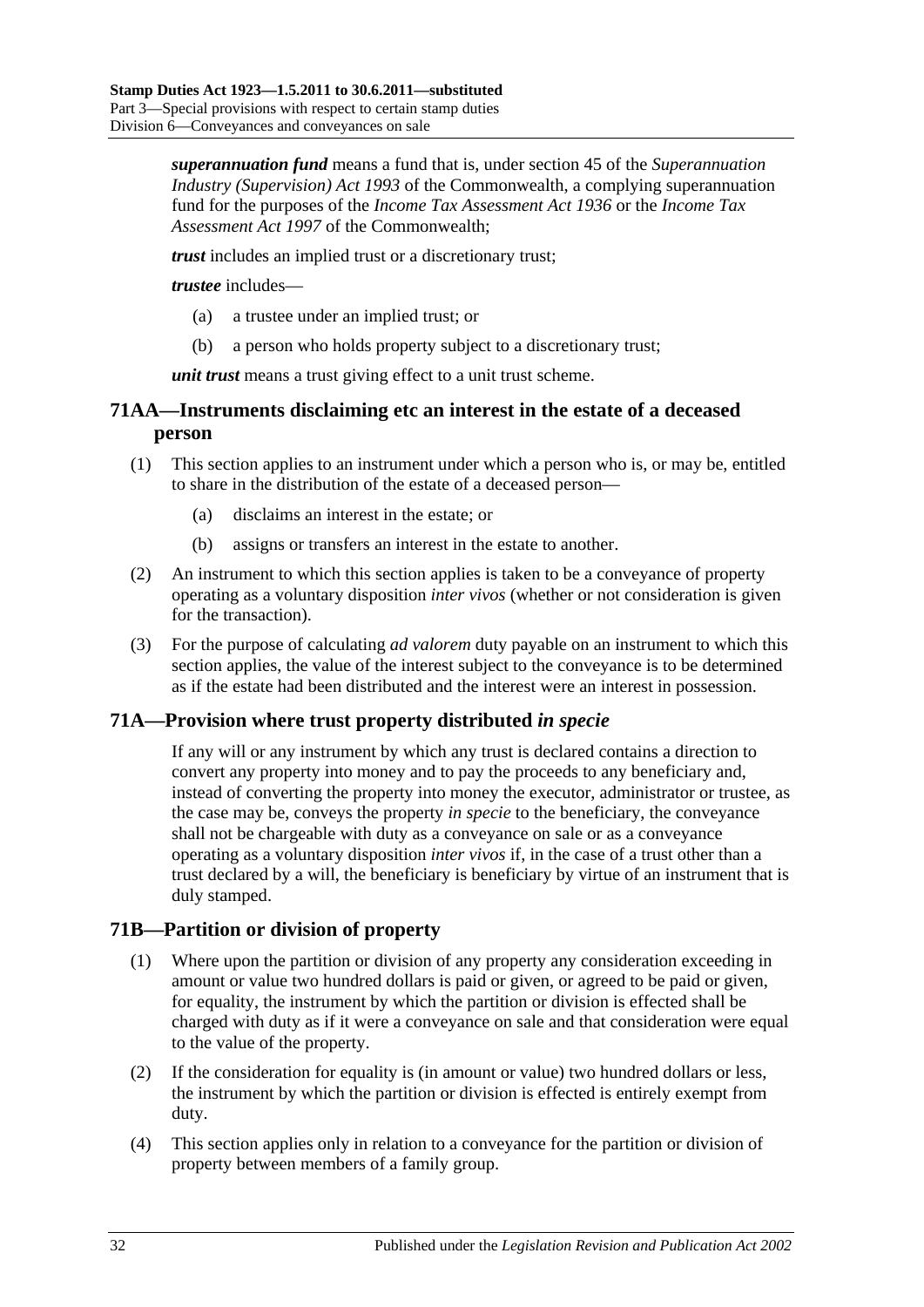(5) In this section—

*family group* has the meaning assigned to that expression by [section](#page-48-3) 71(15).

# **71C—Concessional rates of duty in respect of purchase of first home etc**

- <span id="page-50-2"></span>(1) Where upon an application made on or after 9 August, 1989, in a manner and form determined by the Commissioner and supported by such evidence as he may require the Commissioner is satisfied—
	- (a) that the applicant or applicants—
		- (i) are natural persons; and
		- (ii) on or after the fifteenth day of September, 1979, entered into a contract for the purchase of a relevant interest in land or for the purchase of shares in a company that confer a right to occupy land of the company; and
		- (iii) are the sole purchasers of the land or the shares; and
		- $(iv)$
- <span id="page-50-3"></span><span id="page-50-1"></span>(A) have entered into a contract for the construction of a dwelling house on the land and intend to occupy the dwelling house as their principal place of residence within 12 months of completion of construction; or
- (B) where there is presently a dwelling house on the land—were occupying that dwelling house as their principal place of residence at the date of the conveyance, or intend to so occupy the dwelling house within 12 months of the date of the conveyance; and
- (ab) where the relevant contract is entered into on or after 1 September 1992—that the amount by reference to which duty would, apart from this section, be calculated does not exceed the prescribed maximum; and
- (b) that no party to the application has previously—
	- (i) occupied a dwellinghouse (except as a minor) either in the State or elsewhere in pursuance of a relevant interest of that party in the dwellinghouse (other than an interest arising under an agreement with the South Australian Housing Trust relating to the purchase of the dwelling house to which the application relates) or any interest of that party in shares conferring a right to occupy the dwellinghouse; or
	- (ii) received the benefit of this section,

<span id="page-50-0"></span>this section applies to a conveyance under which the land or shares are conveyed to the purchaser or purchasers.

- (1a) [Subsection](#page-50-0) (1)(b)(ii) does not apply to an applicant who is the occupier of a Housing Trust home and who is purchasing the home under an agreement with the South Australian Housing Trust if the Commissioner is satisfied—
	- (a) that the conveyance to which the application relates arises from that agreement; and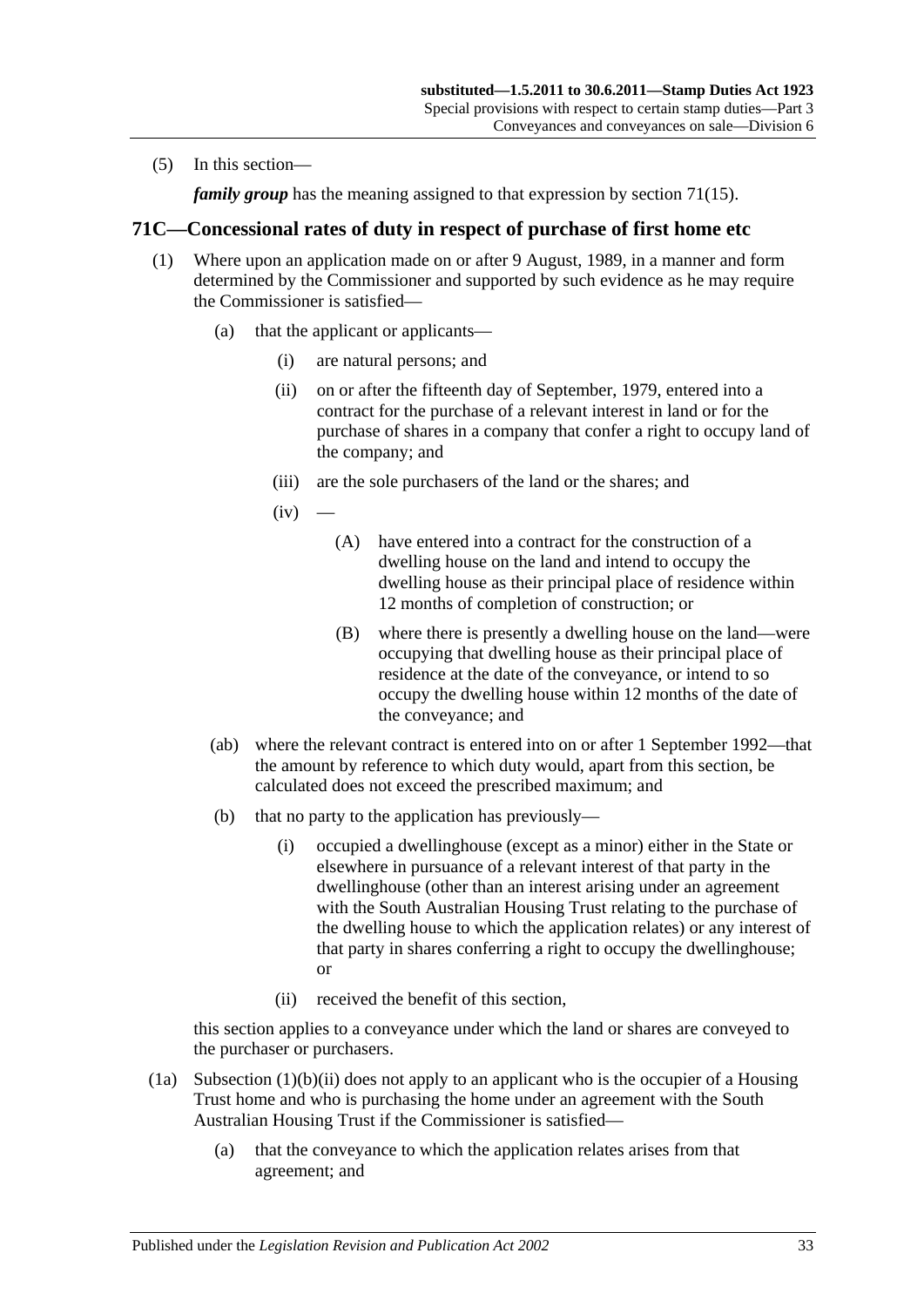- (b) that the applicant previously received the benefit of this section only in relation to another conveyance arising from the same agreement.
- (1b) If the Commissioner is satisfied on an application under this section—
	- (a) that the conveyance relates to a genuine farm; and
	- (b) that the conveyance would be one to which this section applies if it related only to the relevant component of the genuine farm,

this section applies to a notional conveyance of the relevant component of the genuine farm.

- (2) The duty payable upon a conveyance or notional conveyance to which this section applies will, if it gives effect to a relevant contract entered into before 27 May 2004, be as follows:
	- (a) where the amount by reference to which the duty would, apart from this section, be calculated does not exceed the prescribed amount—no duty will be payable; or
	- (b) where the amount by reference to which the duty would, apart from this section, be calculated exceeds the prescribed amount—
		- (i) where the relevant contract was entered into before 1 September 1992—the duty payable will be the amount payable apart from this section less \$2 130;
		- (ii) where the relevant contract is entered into on or after 1 September 1992—the duty payable will be an amount calculated in accordance with the following formula:

$$
A = B - \left(C - D \frac{(E - F)}{1000}\right)
$$

where

*A* is the amount of duty payable

*B* is the amount of duty payable apart from this section

*C* is—

where the relevant contract is entered into during the period commencing on 1 February 1997 and ending on 31 January 1998—\$2 830;

in any other case—\$2 130

 $\overline{D}$  is—

where the relevant contract is entered into during the period commencing on 1 February 1997 and ending on 31 January 1998—56;

in any other case—42

*E* is the amount by reference to which duty would, apart from this section, be calculated (any fractional part of \$1 000 being rounded up to the next multiple of \$1 000)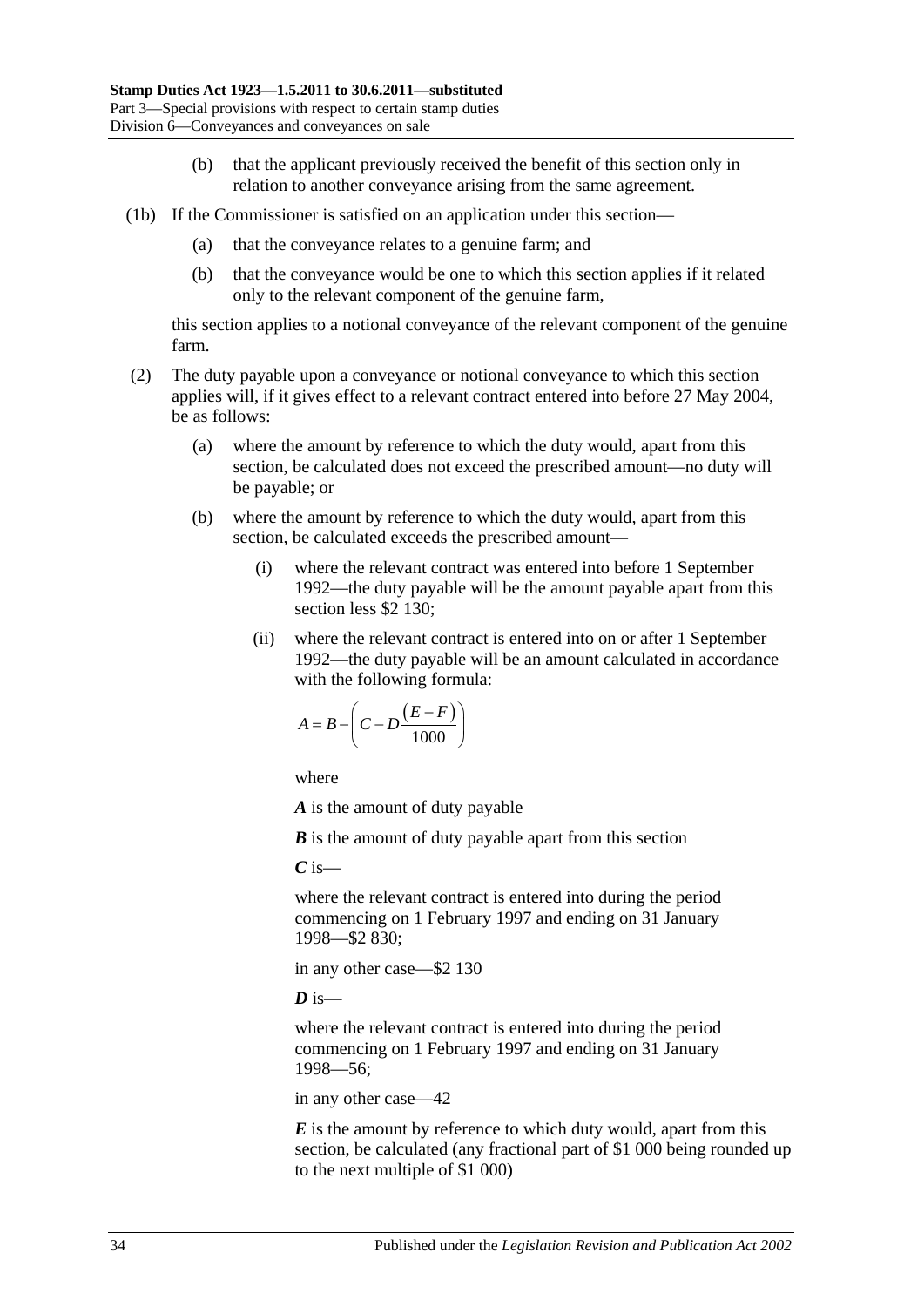*F* is the prescribed amount.

- <span id="page-52-1"></span><span id="page-52-0"></span>(3) The duty payable upon a conveyance or notional conveyance to which this section applies will, if it gives effect to a relevant contract entered into on or after 27 May 2004, be as follows:
	- (a) where the amount by reference to which the duty would, apart from this section, be calculated (the *property value*) does not exceed \$80 000—no duty will be payable;
	- (b) where the property value exceeds \$80 000 but does not exceed \$100 000—the duty payable is the relevant percentage of the duty that would, apart from this section, be payable;

In [paragraph](#page-52-0) (b), the *relevant percentage* is a percentage in a range beginning at 2.5% for a property value of \$81 000, increasing in steps of 2.5% for each additional \$1 000 of property value, and ending at 50% for a property value of \$100 000.

- (c) where the property value exceeds \$100 000 but does not exceed \$150 000—the duty payable will be 50% of the duty that would, apart from this section, be payable;
- (d) the maximum concession under this subsection (\$2 415) is reached at a property value of \$150 000 and where the property value exceeds \$150 000 but does not exceed \$250 000 the amount of duty payable is the amount that would, apart from this section, be payable less a concession calculated by reducing the maximum concession by \$24 for each additional \$1 000 by which the property value exceeds \$150 000;
- (e) where the property value exceeds \$250 000—no concession applies.
- (3a) For the purposes of [subsection](#page-52-1) (3), property values are to be expressed to the nearest multiple of \$1 000 and if a property value lies exactly at the mid point between 2 multiples of \$1 000, the property value is to be rounded down to the lower of those multiples.
- (4) Where the Commissioner is satisfied by such evidence as the Commissioner may require that—
	- (a) a person or persons who have paid stamp duty on a conveyance would have been entitled to the benefit of this section in respect of the conveyance if when it was submitted for stamping the requirements of [subsection](#page-50-1)  $(1)(a)(iv)$ had been satisfied; and
	- (b) the person or persons occupied, as their principal place of residence, a dwelling house constructed subsequent to the conveyance, on the land comprised in the conveyance, or under rights conferred by shares comprised in the conveyance, within 2 years of the date of the conveyance,

the Commissioner must refund to that person or those persons any duty in excess of the amount that would have been payable if the conveyance had been stamped under this section.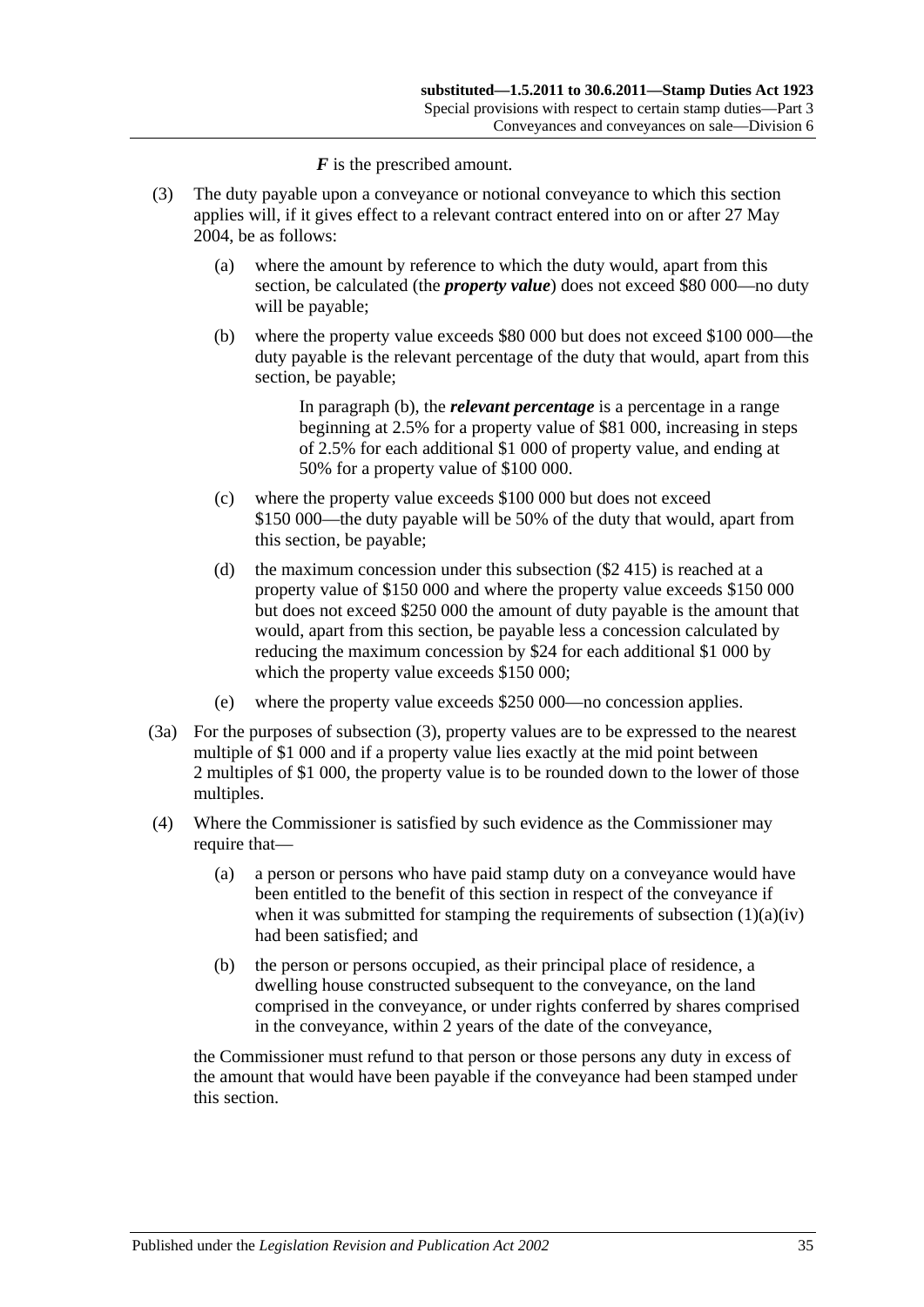- (5) Where, on the conveyance of a genuine farm, the amount by reference to which duty would, apart from this section, be calculated exceeds the prescribed maximum, the duty payable on the conveyance is calculated as follows:
	- (a) first, calculate the duty on the conveyance apart from this section;
	- (b) then, subtract from this amount the duty that would be payable apart from this section on a notional conveyance of the relevant component of the farm;
	- (c) finally, add to this amount the duty calculated on the notional conveyance in accordance with this section.
- (6) In this section—

*dwelling house* does not include residential premises that form part of industrial or commercial premises;

*genuine farm* means land as to which the Commissioner is satisfied—

- (a) the land is to be used for primary production by the person seeking the benefit of this section; and
- (b) the land is, by itself, or in conjunction with other land owned by that person, capable of supporting economically viable primary production operations;

*Housing Trust home* means residential premises owned by the South Australian Housing Trust;

*perpetual lease* means a perpetual lease under the *[Crown Lands Act](http://www.legislation.sa.gov.au/index.aspx?action=legref&type=act&legtitle=Crown%20Lands%20Act%201929) 1929*;

#### *prescribed amount* means—

- (a) where the relevant contract is entered into during the period commencing on 1 February 1997 and ending on 31 January 1998—\$100 000;
- (b) in any other case—\$80 000;

*prescribed maximum* means—

- (a) where the relevant contract is entered into during the period commencing on 1 February 1997 and ending on 31 January 1998—\$150 000;
- (b) in any other case—\$130 000;

*relevant component* of a genuine farm means the part of the farm constituted by the dwelling house and its curtilage, or the part of the land that is to constitute the site and curtilage of a dwelling house that is to be constructed;

*relevant contract* means the contract relied on by an applicant under this section to satisfy the requirements of [subsection](#page-50-2)  $(1)(a)(ii)$ ;

*relevant interest*, in relation to land or a dwelling house, means any estate or interest conferring a right to possession, including any such estate or interest arising under a perpetual lease but not including any other leasehold estate or interest.

- (7) This section applies to a conveyance first lodged with the Commissioner for stamping on or after 9 August, 1989.
- (8) This section does not apply to a conveyance—
	- (a) if the conveyance gives effect to a contract entered into on or after 5 June 2008; or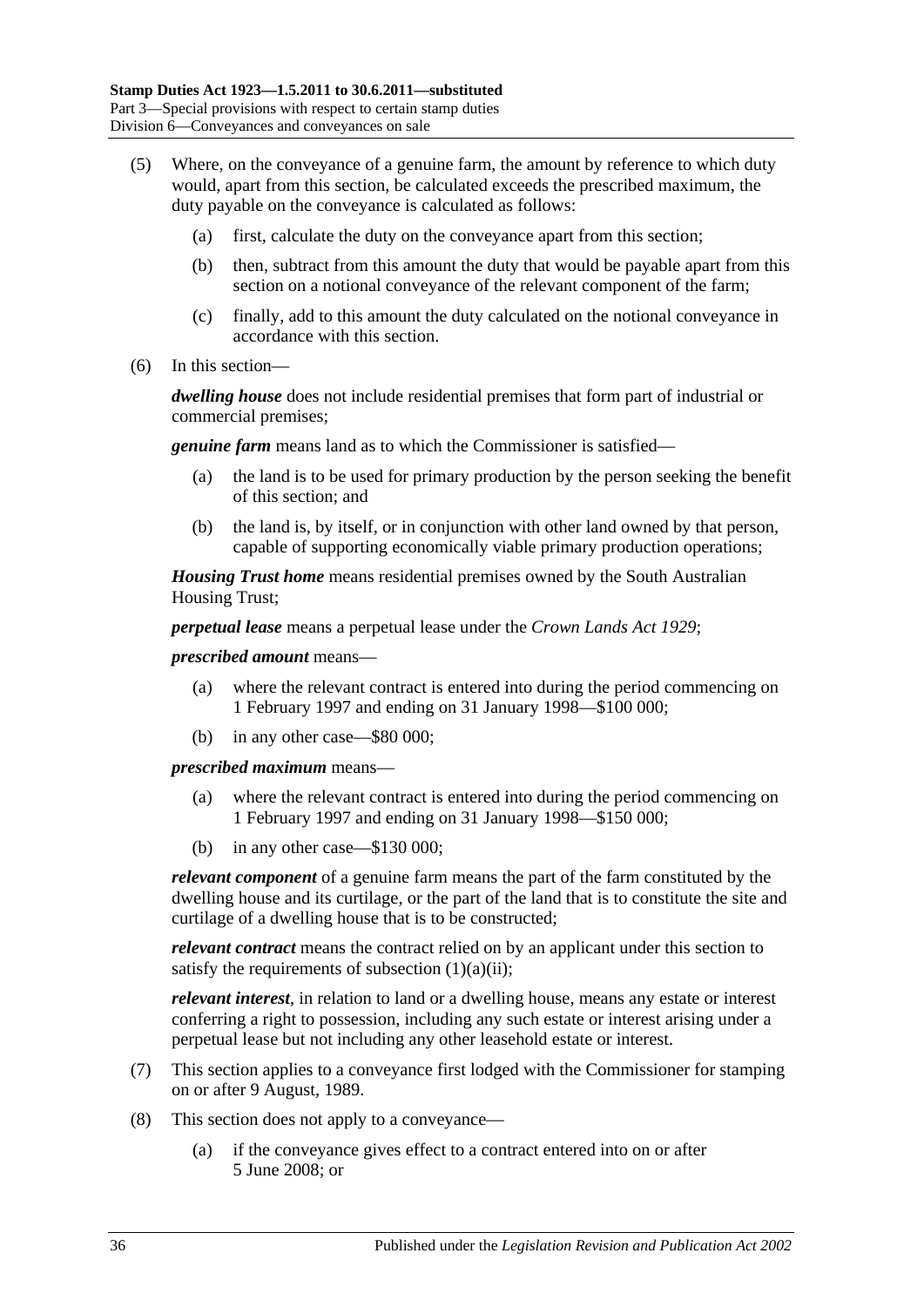- (b) if the conveyance relates to land where a party to the conveyance has, on or after 5 June 2008, entered into a contract for the construction of a dwelling house on the relevant land (as described in subsection  $(1)(a)(iv)(A)$ ); or
- (c) if the conveyance relates to land where the construction of a dwelling house has commenced on or after 5 June 2008.

# **71CA—Exemption from duty in respect of Family Law instruments**

(1) In this section—

*de facto relationship* has the same meaning as in the *Family Law Act 1975* of the Commonwealth;

*Family Law agreement* means—

- (a) a maintenance agreement; or
- (b) a financial agreement; or
- (c) a splitting agreement;

*Family Law order* means an order of a court under Part VIII, VIIIA, VIIIAB or VIIIB of the *Family Law Act 1975* of the Commonwealth;

*flag lifting agreement* has the same meaning as in Part VIIIB of the *Family Law Act 1975* of the Commonwealth;

*financial agreement* means a financial agreement made under Part VIIIA or VIIIAB of the *Family Law Act 1975* of the Commonwealth (or taken to have been made under Part VIIIAB of that Act) that, under that Act, is binding on the parties to the agreement;

#### *maintenance agreement* means—

- (a) a maintenance agreement approved by a court by order under section 87 of the *Family Law Act 1975* of the Commonwealth; or
- (b) a maintenance agreement registered in a court under section 86 of the *Family Law Act 1975* of the Commonwealth or under regulations made pursuant to section 89 of that Act;

*marriage* includes a marriage that is void and thus liable to annulment, and *married* has a corresponding meaning;

*splitting agreement* means—

- (a) a flag lifting agreement; or
- (b) a superannuation agreement,

that has effect under Part VIIIB of the *Family Law Act 1975* of the Commonwealth;

*superannuation agreement* has the same meaning as in Part VIIIB of the *Family Law Act 1975* of the Commonwealth;

#### *superannuation fund* means—

- (a) a superannuation fund within the meaning of the *Superannuation Industry (Supervision) Act 1993* of the Commonwealth; or
- (b) an approved deposit fund within the meaning of the *Superannuation Industry (Supervision) Act 1993* of the Commonwealth; or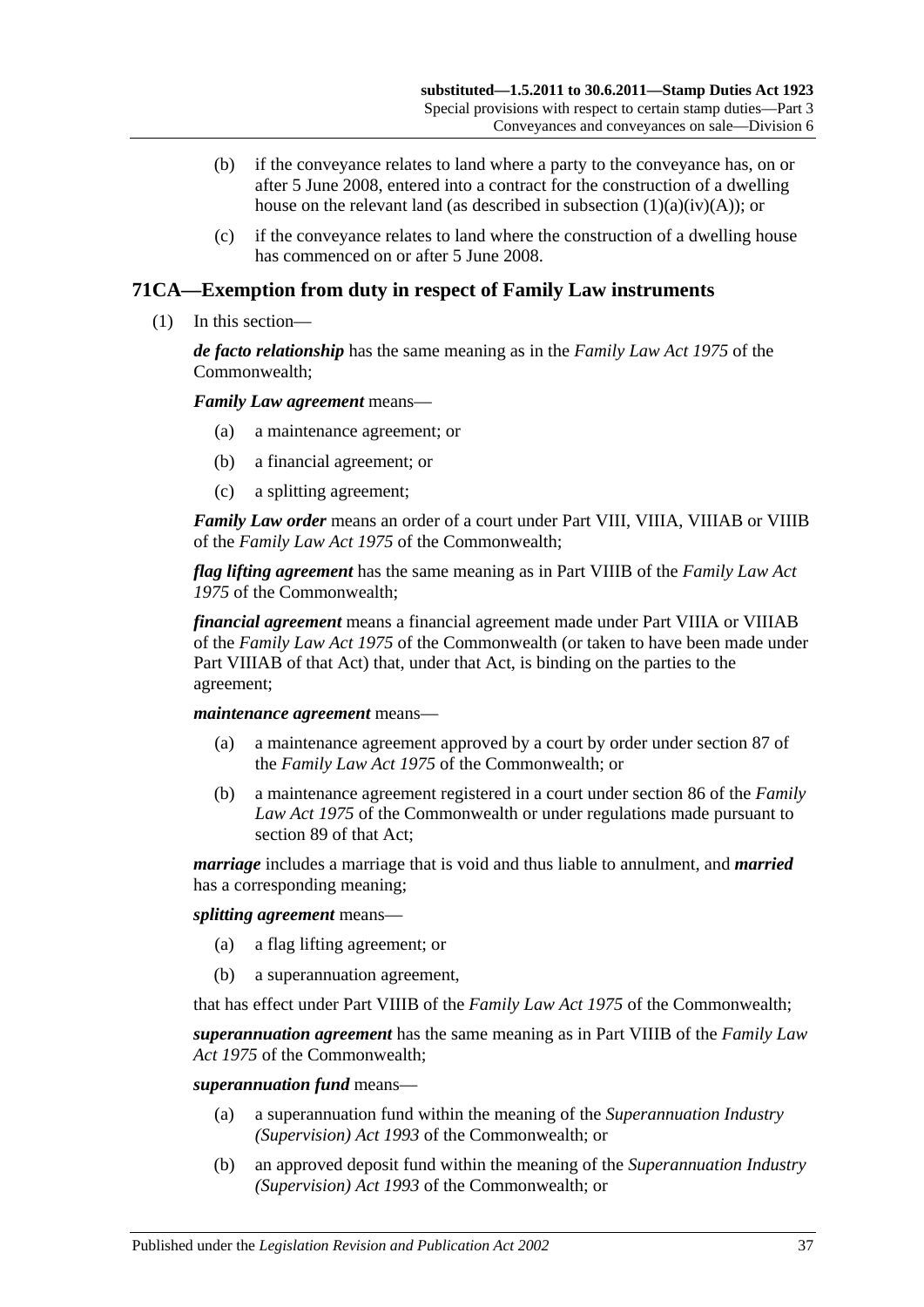- (c) a retirement savings account within the meaning of the *Retirement Savings Accounts Act 1997* of the Commonwealth; or
- (d) an account within the meaning of the *Small Superannuation Accounts Act 1995* of the Commonwealth;

<span id="page-55-0"></span>*trustee* of a superannuation fund means—

- (a) if the fund has a trustee (within the ordinary meaning of that word)—the trustee of the fund; or
- (b) if [paragraph](#page-55-0) (a) does not apply and a person is identified in accordance with the regulations as the trustee of a fund for the purposes of this definition—the person identified in accordance with the regulations; or
- (c) in any other case—the person who manages the fund,

and includes any other person who has power to make payments to the members of a superannuation scheme or plan that is constituted by, or incorporates, a superannuation fund.

- (2) The following instruments are exempt from stamp duty:
	- (a) a Family Law agreement;
	- (b) a deed or other instrument (including an application to transfer registration of a motor vehicle) to give effect to, or consequential on—
		- (i) a Family Law agreement; or
		- (ii) a Family Law order,

if—

- (iii) the agreement or order relates to—
	- (A) a marriage that has been dissolved or annulled; or
	- (B) a marriage or de facto relationship that the Commissioner is satisfied has broken down irretrievably; and
- (iv) the instrument—
	- (A) provides for the disposition of property between the parties to the marriage (or former marriage) or former de facto relationship and no other person, other than a trustee of a superannuation fund (if relevant), takes or is entitled to take an interest in property in pursuance of the instrument; or
	- (B) in the case of an application to transfer registration of a motor vehicle—is consequential on a disposition of property between the parties to the marriage (or former marriage) or former de facto relationship; and
- (v) at the time of the execution of the instrument the parties were, or had been, married to, or in a de facto relationship with, each other;
- (c) a deed or other instrument executed by a trustee of a superannuation fund to give effect to, or consequential on—
	- (i) a Family Law agreement; or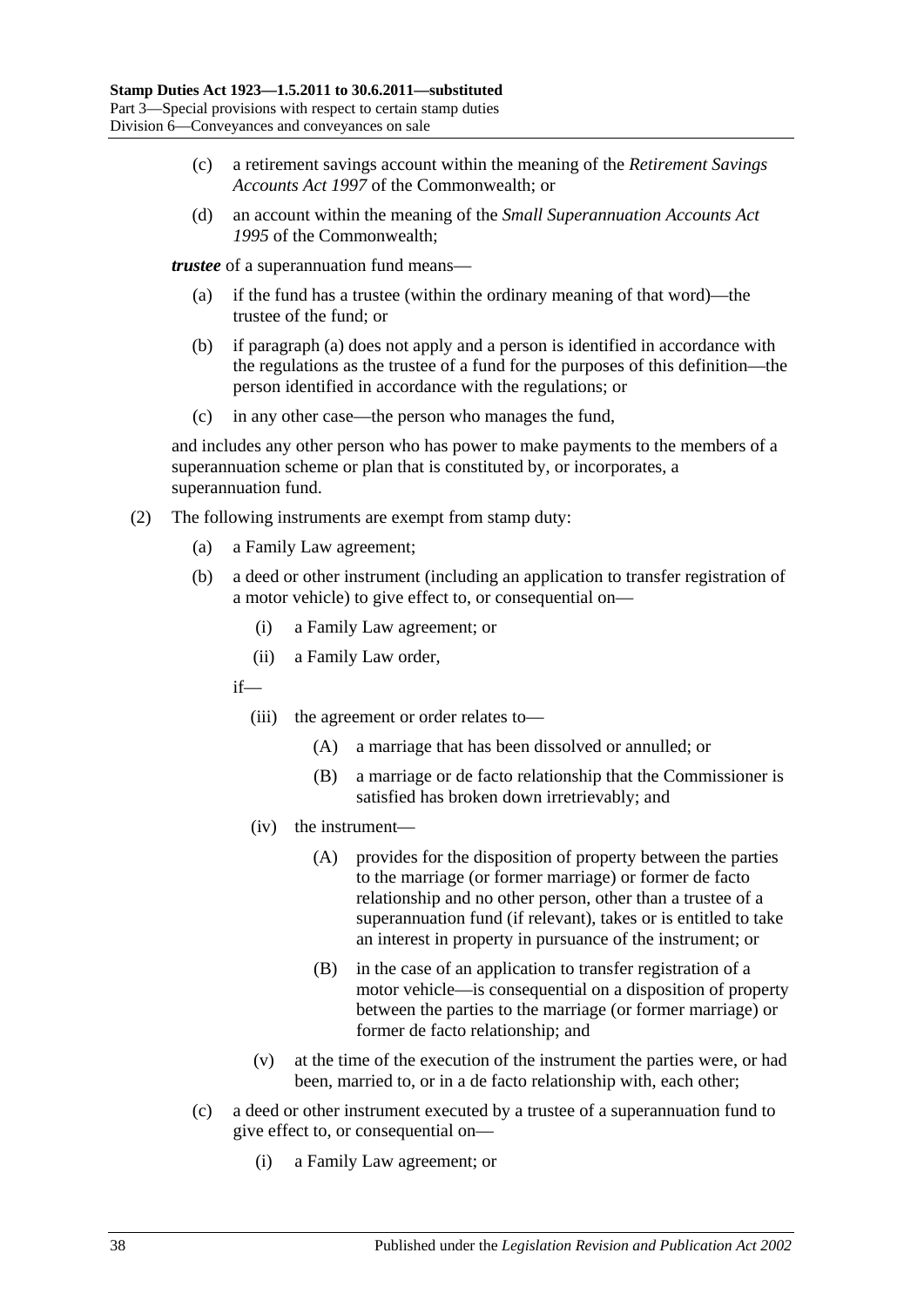- (ii) a Family Law order; or
- (iii) the provisions of any Act or law (including an Act or subordinate legislation of the Commonwealth) relating to the transfer or disposition of property or any entitlements on account of a Family Law agreement or Family Law order.
- (3) If an instrument was not exempt from stamp duty under this section by reason only that—
	- (a) in the case of an instrument relating to a marriage—
		- (i) the marriage of the 2 persons had not been dissolved or annulled; and
		- (ii) the Commissioner was not satisfied that the marriage of the 2 persons had broken down irretrievably; or
	- (b) in the case of an instrument relating to a de facto relationship—the Commissioner was not satisfied that the relationship of the 2 persons had broken down irretrievably,

a party to the marriage or de facto relationship who paid stamp duty on the instrument is entitled to a refund of the duty—

- (c) if the marriage is subsequently dissolved or annulled; or
- (d) if the Commissioner is subsequently satisfied that the marriage or de facto relationship has broken down irretrievably.
- (4) The Commissioner may require a party to an instrument in respect of which an exemption is claimed under this section to provide such evidence (verified, if the Commissioner so requires, by statutory declaration) as the Commissioner may require for the purpose of determining whether the instrument is exempt from duty under this section.
- (5) This section, as re-enacted by the *[Stamp Duties \(Miscellaneous\) Amendment Act 2004](http://www.legislation.sa.gov.au/index.aspx?action=legref&type=act&legtitle=Stamp%20Duties%20(Miscellaneous)%20Amendment%20Act%202004)*, applies—
	- (a) in relation to Family Law agreements—both prospectively and retrospectively;
	- (b) in relation to any other kind of instrument—to instruments executed after the commencement of that Act.

# **71CB—Exemption from duty in respect of certain transfers between spouses etc or former spouses etc**

(1) In this section—

#### *shared residence* means—

- (a) in relation to spouses or domestic partners—their principal place of residence of which both or either of them is owner;
- (b) in relation to former spouses or domestic partners—their last principal place of residence of which both or either of them was owner,

but does not include premises that form part of industrial or commercial premises.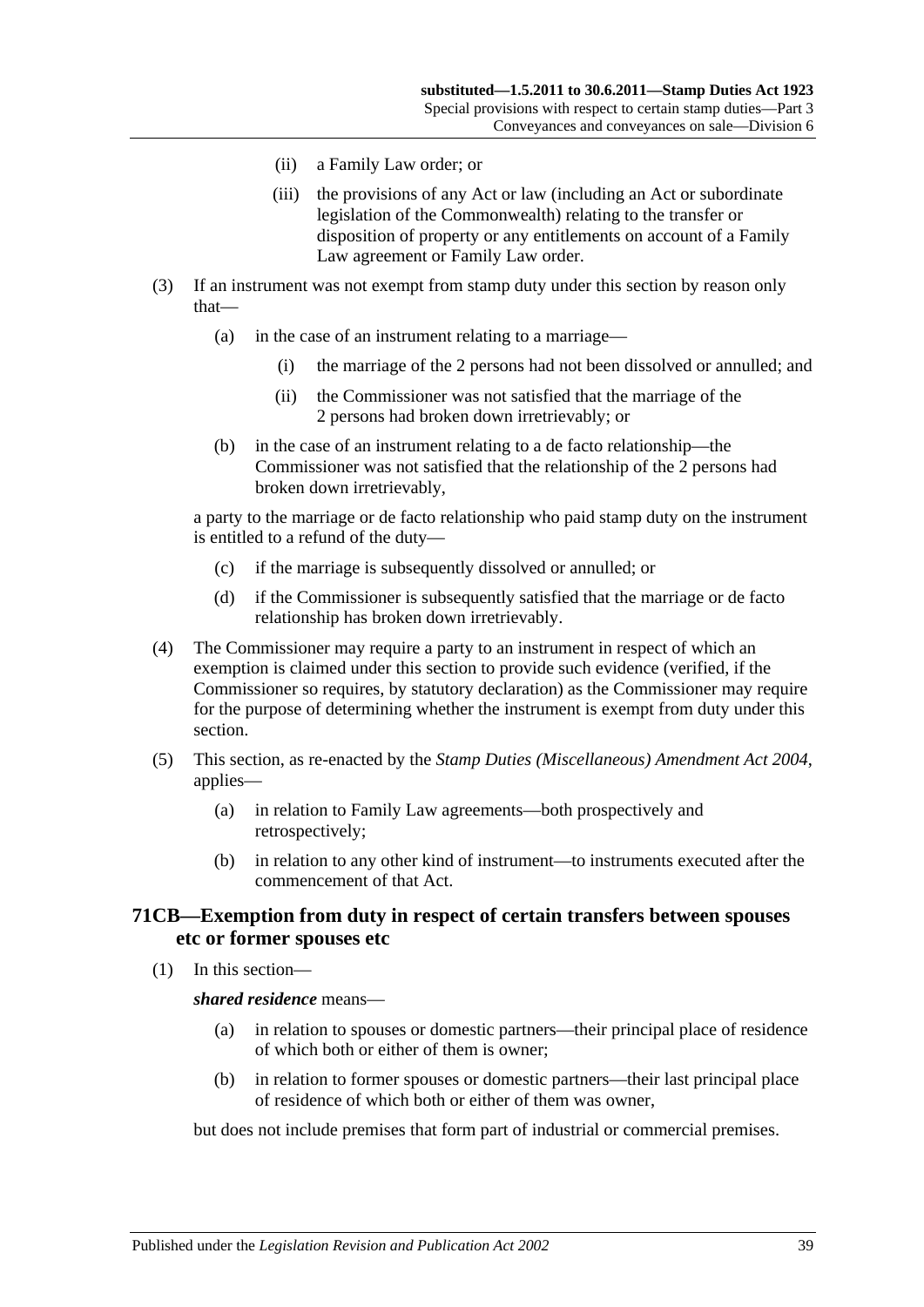- <span id="page-57-1"></span>(2) Subject to [subsection](#page-57-0) (3), an instrument of which the sole effect is—
	- (a) to transfer—
		- (i) an interest in a shared residence; or
		- (ii) registration of a motor vehicle,

between parties who are spouses or former spouses, or domestic partners or former domestic partners; or

(b) to register a motor vehicle in the name of a person whose spouse or former spouse, or domestic partner or former domestic partner, was the last registered owner of the vehicle (either alone or jointly with the person),

is exempt from stamp duty.

- <span id="page-57-0"></span>(3) An instrument described in [subsection](#page-57-1) (2) between parties who are former spouses or former domestic partners is only exempt from stamp duty if the Commissioner is satisfied that the instrument has been executed as a result of the irretrievable breakdown of the parties' marriage or relationship.
- (4) Where an instrument was not exempt from stamp duty under this section by reason only that the Commissioner was not satisfied that the instrument had been executed as a result of the irretrievable breakdown of the parties' marriage or relationship, the party by whom stamp duty was paid on the instrument is entitled to a refund of the duty if the Commissioner is subsequently satisfied that the instrument had been executed as a result of the irretrievable breakdown of the parties' marriage or relationship.
- (5) The Commissioner may require a party to an instrument in respect of which an exemption is claimed under this section to provide such evidence (verified, if the Commissioner so requires, by statutory declaration) as the Commissioner may require for the purpose of determining whether the instrument is exempt from duty under this section.
- (6) This section applies in relation to instruments executed after its commencement.

# **71CBA—Exemption from duty in respect of domestic partnership agreements or property adjustment orders**

(1) In this section—

*certified domestic partnership agreement* has the same meaning as in the *[Domestic](http://www.legislation.sa.gov.au/index.aspx?action=legref&type=act&legtitle=Domestic%20Partners%20Property%20Act%201996)  [Partners Property Act](http://www.legislation.sa.gov.au/index.aspx?action=legref&type=act&legtitle=Domestic%20Partners%20Property%20Act%201996) 1996*;

*domestic partner* has the same meaning as in the *[Domestic Partners Property](http://www.legislation.sa.gov.au/index.aspx?action=legref&type=act&legtitle=Domestic%20Partners%20Property%20Act%201996)  Act [1996](http://www.legislation.sa.gov.au/index.aspx?action=legref&type=act&legtitle=Domestic%20Partners%20Property%20Act%201996)*;

*domestic relationship* means the relationship between domestic partners;

*property adjustment order* means an order of a court under Part 3 or 4 of the *[Domestic](http://www.legislation.sa.gov.au/index.aspx?action=legref&type=act&legtitle=Domestic%20Partners%20Property%20Act%201996)  [Partners Property Act](http://www.legislation.sa.gov.au/index.aspx?action=legref&type=act&legtitle=Domestic%20Partners%20Property%20Act%201996) 1996*;

*superannuation fund* means—

(a) a superannuation fund within the meaning of the *Superannuation Industry (Supervision) Act 1993* of the Commonwealth; or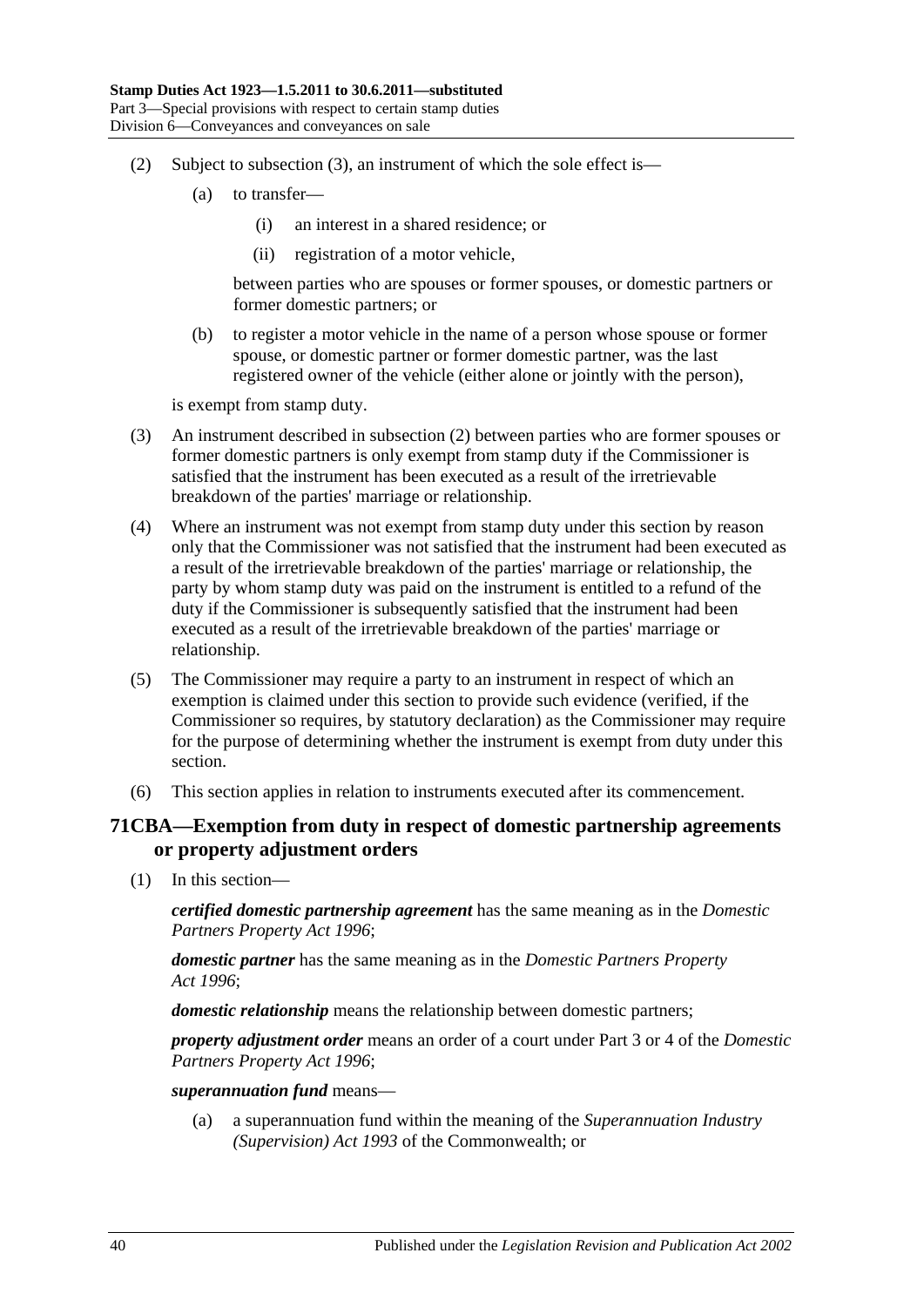- (b) an approved deposit fund within the meaning of the *Superannuation Industry (Supervision) Act 1993* of the Commonwealth; or
- (c) a retirement savings account within the meaning of the *Retirement Savings Accounts Act 1997* of the Commonwealth; or
- (d) an account within the meaning of the *Small Superannuation Accounts Act 1995* of the Commonwealth;

<span id="page-58-0"></span>*trustee* of a superannuation fund means—

- (a) if the fund has a trustee (within the ordinary meaning of that word)—the trustee of the fund; or
- (b) if [paragraph](#page-58-0) (a) does not apply and a person is identified in accordance with the regulations as the trustee of a fund for the purposes of this definition—the person identified in accordance with the regulations; or
- (c) in any other case—the person who manages the fund,

and includes any other person who has power to make payments to the members of a superannuation scheme or plan that is constituted by, or incorporates, a superannuation fund.

- (2) The following instruments are exempt from stamp duty:
	- (a) a certified domestic partnership agreement;
	- (b) a deed or other instrument (including an application to transfer registration of a motor vehicle) to give effect to, or consequential on—
		- (i) a certified domestic partnership agreement; or
		- (ii) a property adjustment order,
		- if—
			- (iii) the Commissioner is satisfied—
				- (A) that the domestic relationship to which the agreement or order relates has broken down irretrievably; and
				- (B) that the domestic partners lived together continuously as domestic partners for at least 3 years; and
			- (iv) the instrument—
				- (A) provides for the disposition of property between the parties to the former domestic relationship and no other person, other than a trustee of a superannuation fund (if relevant), takes or is entitled to take an interest in property in pursuance of the instrument; or
				- (B) in the case of an application to transfer registration of a motor vehicle—is consequential on a disposition of property between the parties to the former domestic relationship; and
			- (v) at the time of the execution of the instrument the parties were, or had been, domestic partners;
	- (c) a deed or other instrument executed by the trustee of a superannuation fund to give effect to, or consequential on—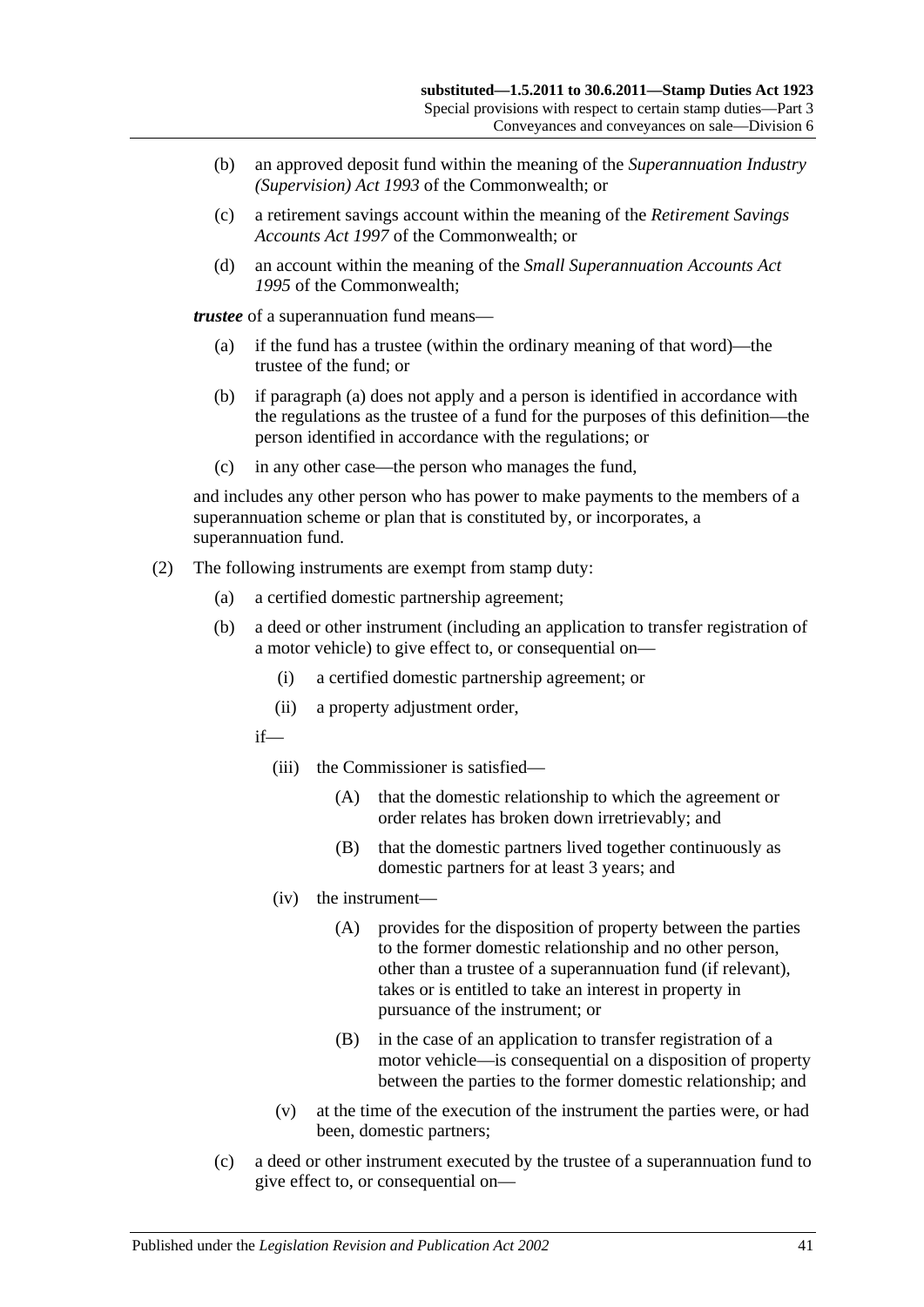- (i) a certified domestic partnership agreement; or
- (ii) a property adjustment order.
- (3) Where an instrument was not exempt from stamp duty under this section by reason only that the Commissioner was not satisfied that a domestic relationship had broken down irretrievably, a party to the relationship who paid stamp duty on the instrument is entitled to a refund of duty if the Commissioner is subsequently satisfied that the domestic relationship has broken down irretrievably.
- (4) The Commissioner may require a party to an instrument in respect of which an exemption is claimed under this section to provide such evidence (verified, if the Commissioner so requires, by statutory declaration) as the Commissioner may require for the purpose of determining whether the instrument is exempt from duty under this section.
- (5) This section applies—
	- (a) in relation to a certified domestic partnership agreement—both prospectively and retrospectively;
	- (b) in relation to any other kind of instrument—to instruments executed after the commencement of this section.

### <span id="page-59-0"></span>**71CC—Interfamilial transfer of farming property**

- (1) A transfer of an interest in land, or land and goods, referred to in [subsection](#page-60-0) (1a) from a natural person, or a trustee for a natural person, to a relative of the natural person, or a trustee for a relative of the natural person, is exempt from stamp duty if the Commissioner is satisfied—
	- (a) that the land to which the transfer relates is used wholly or mainly for the business of primary production and is not less than 0.8 hectares in area; and
	- (ab) that the sole or principal business of the natural person who, or whose trustee, is the transferor is (immediately before the instrument) the business of primary production; and
	- (b) that for a period of 12 months immediately before the instrument there was a business relationship between—
		- (i) the natural person (A) who, or whose trustee, is the transferor; and
		- (ii) the natural person (B) who, or whose trustee, is the transferee, or a lineal ancestor or spouse or domestic partner of B,

<span id="page-59-1"></span>with respect to the use of the property for the business of primary production; and

- (c) in the case of a transfer where either or both parties are trustees, that no person is a beneficiary of the trust or trusts other than—
	- (i) the natural person (A) who, or whose trustee, is transferor;
	- (ii) the natural person (B) who, or whose trustee, is transferee;
	- (iii) a relative (or relatives) of A or B; and
- (d) that the transfer does not arise from arrangements or a scheme devised for the principal purpose of taking advantage of the benefit of this section.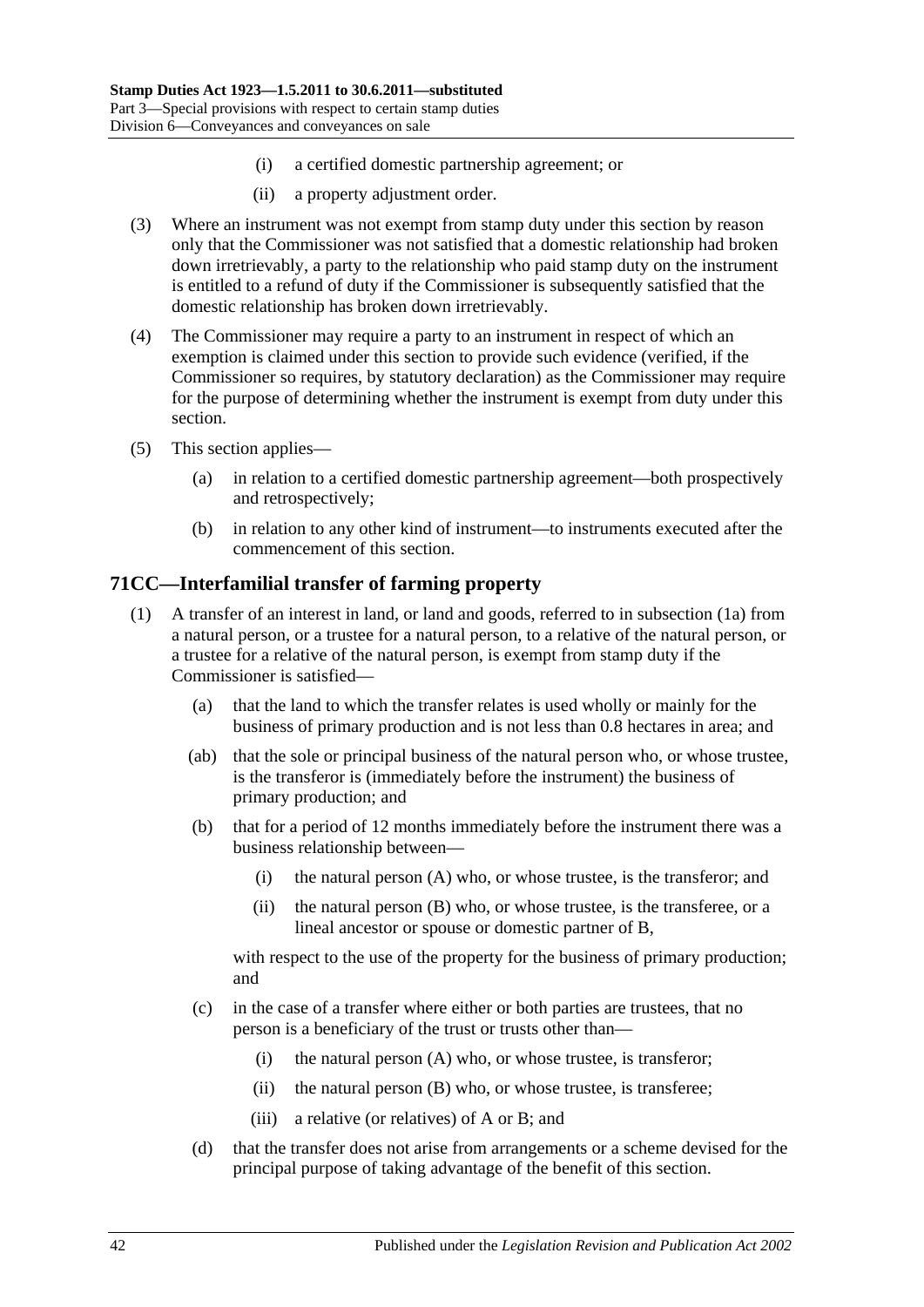- <span id="page-60-1"></span><span id="page-60-0"></span>(1a) [Subsection](#page-59-0) (1) applies to—
	- (a) land used for the business of primary production; and
	- (b) goods comprising livestock, machinery, implements and other goods used or acquired for the business of primary production conducted on the land referred to in [paragraph](#page-60-1) (a).
- (1b) In assessing the duty payable on an instrument, the Commissioner is to apply the following principles:
	- (a) if the instrument gives effect solely to a transaction, or part of a transaction, that is exempt from duty under this section, then no duty is payable on the instrument;
	- (b) if the instrument gives effect to a transaction, or part of a transaction, of which some of the elements are exempt from duty under this section and others not, the instrument will be assessed for duty as if it gave effect only to those elements of the transaction that are not exempt from duty under this section.
- (2) The Commissioner may, in deciding for the purposes of [subsection](#page-59-1) (1)(b) whether a business relationship existed between two persons, take into account any of the following;
	- (a) a previous employment relationship between them (regardless of the amount or form of remuneration);
	- (b) a share-farming arrangement;
	- (c) the provision of assistance in the running of the business;
	- (d) a partnership arrangement,

and may take into account such other matters (whether similar or dissimilar to those referred to above) as the Commissioner thinks fit.

- (3) The Commissioner may require a party to an instrument in respect of which an exemption is claimed under this section to provide such information or evidence as the Commissioner may require for the purpose of determining whether the instrument is exempt from duty under this section.
- (4) The Commissioner may require the information or evidence to be given on oath or verified by statutory declaration.
- (5) In this section—

*natural person* or *person* does not include a person who is deceased (as at the time of execution of the relevant instrument);

<span id="page-60-2"></span>*relative*, in relation to a natural person, means a person who is—

- (a) a child or remoter lineal descendant of the person or of the spouse or domestic partner of the person;
- <span id="page-60-3"></span>(b) a parent or remoter lineal ancestor of the person or of the spouse or domestic partner of the person;
- <span id="page-60-4"></span>(c) a brother or sister of the person or of the spouse or domestic partner of the person;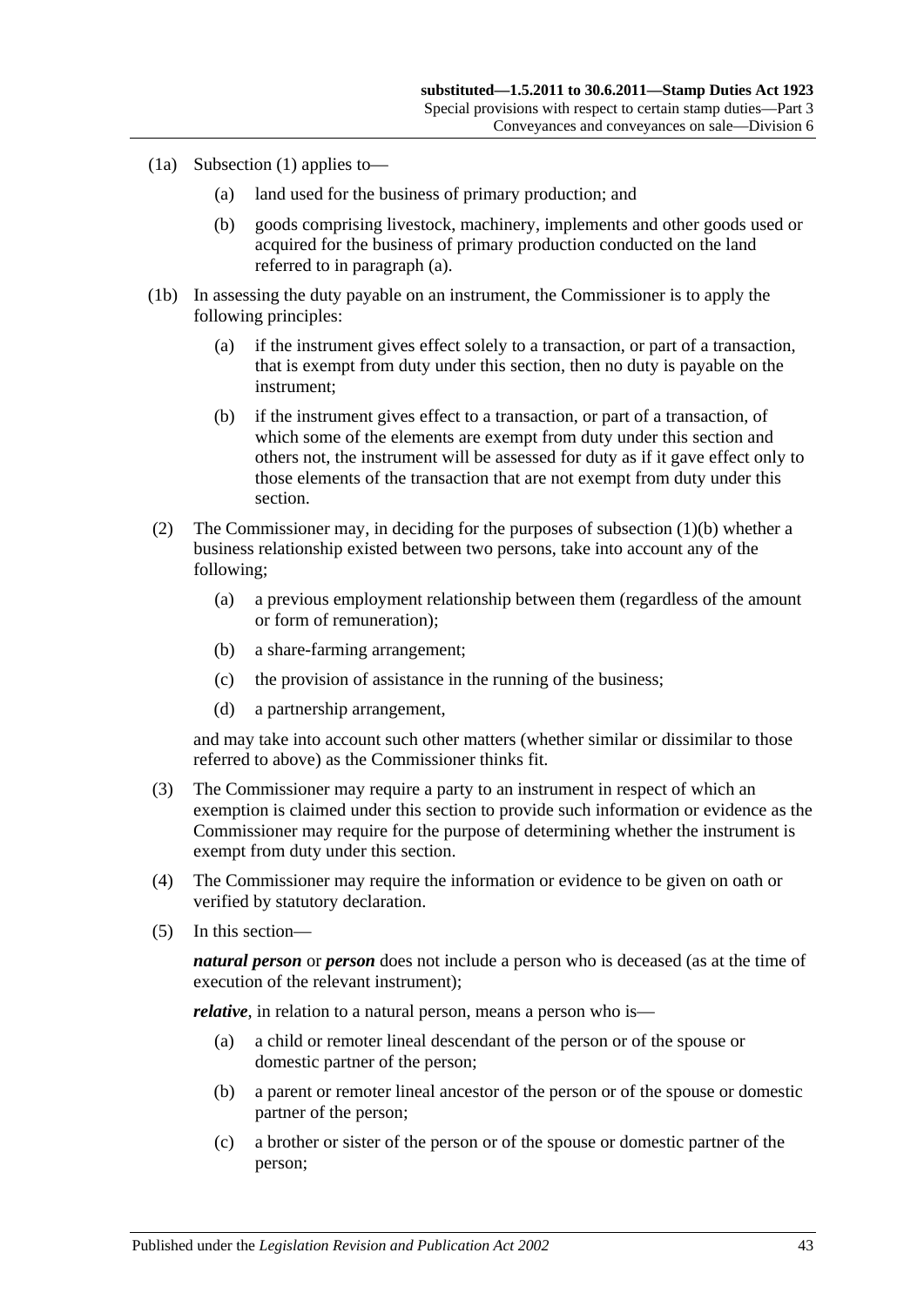- (ca) a child or remoter lineal descendant of the brother or sister of the person or of the spouse or domestic partner of the person;
- (d) the spouse or domestic partner of the person or a spouse or domestic partner of any person referred to in [paragraphs](#page-60-2) (a), [\(b\)](#page-60-3) or [\(c\).](#page-60-4)
- (6) This section applies in relation to instruments executed after its commencement.

### **71CD—Duty on conveyances by Official Trustee etc**

Where, on the bankruptcy of a debtor, property of the debtor is vested in the Official Trustee in Bankruptcy or a registered trustee under the *Bankruptcy Act 1966* of the Commonwealth—

- (a) a subsequent conveyance of the property by the Official Trustee or registered trustee to the bankrupt or former bankrupt is exempt from stamp duty;
- (b) a subsequent conveyance of the property by the Official Trustee or registered trustee to some other person will be assessed for stamp duty as though the conveyance were from the bankrupt or former bankrupt to that person.

### **71D—Concessional duty to encourage resource exploration activity**

- <span id="page-61-0"></span>(1) Where upon an application made under this section the Treasurer, after consultation with the Minister to whom the administration of the *[Mining Act](http://www.legislation.sa.gov.au/index.aspx?action=legref&type=act&legtitle=Mining%20Act%201971) 1971* is committed, is satisfied—
	- (a) that the applicants are parties to a conveyance of an exploration tenement or an interest in an exploration tenement; and
	- (b) that the consideration or a part of the consideration for the conveyance consists of an undertaking on the part of the person or persons acquiring an interest in the tenement by virtue of the conveyance—
		- (i) to engage in exploratory or investigatory operations (to be carried on after the date of the undertaking) within that part of the area of the tenement to which the conveyance relates; or
		- (ii) to contribute to the cost of exploratory or investigatory operations (to be carried on after the date of the undertaking) within that part of the area of the tenement to which the conveyance relates,

this section applies to the conveyance.

- (2) An application under this section must—
	- (a) be made in a manner and form determined by the Treasurer; and
	- (b) set out a statement of—
		- (i) the value of the interest being transferred by the conveyance; and
		- (ii) the value of the undertaking referred to in [subsection](#page-61-0)  $(1)(b)$ ; and
	- (c) be accompanied by such evidence as the Treasurer may require.
- (2a) The duty payable upon a conveyance to which this section applies will be as follows:
	- (a) where the amount by reference to which the duty would, apart from this section, be calculated does not exceed the value of the undertaking referred to in [subsection](#page-61-0)  $(1)(b)$ —the duty will be \$1 000;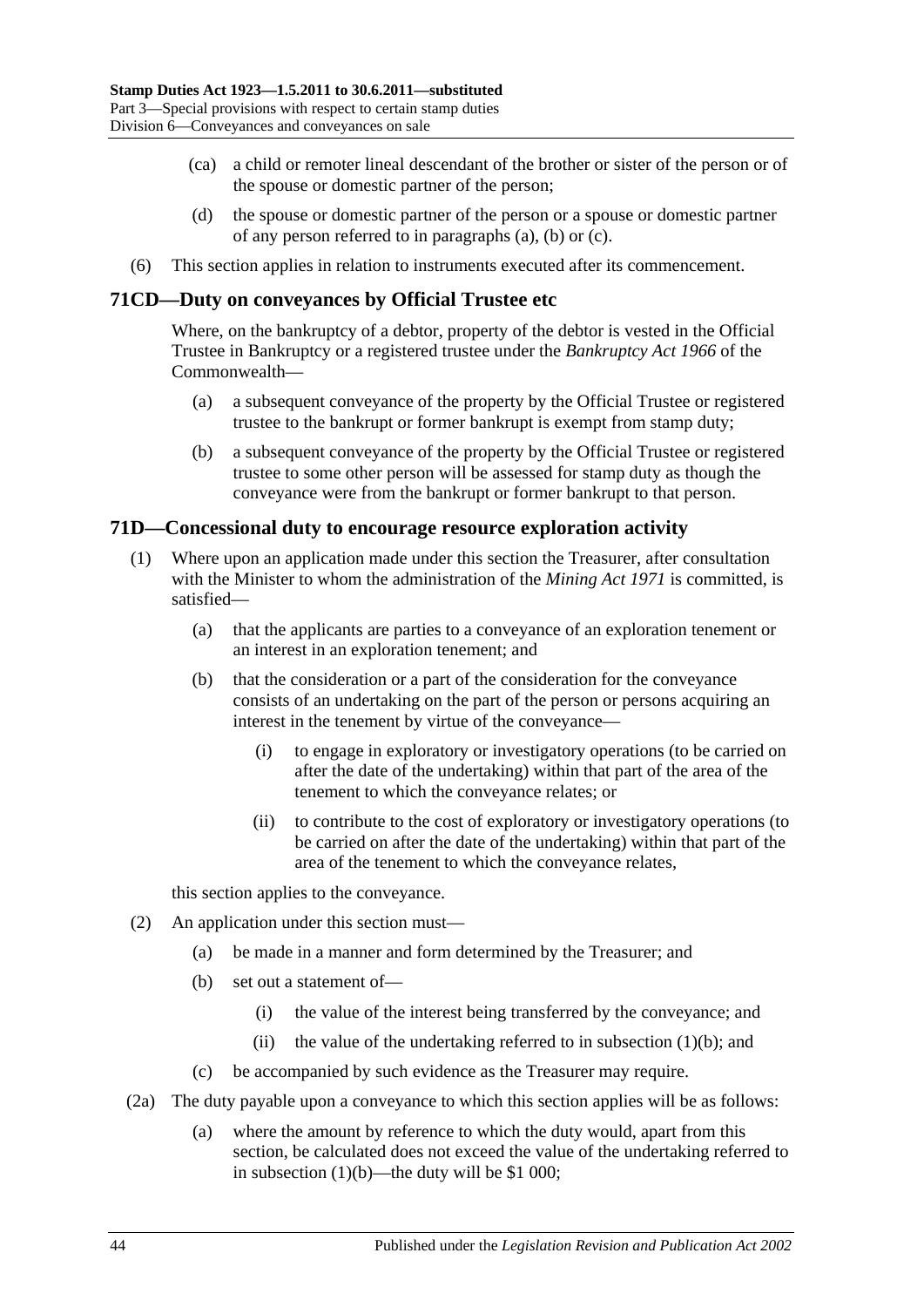(b) where the amount by reference to which the duty would, apart from this section, be calculated exceeds the value of the undertaking referred to in [subsection](#page-61-0)  $(1)(b)$ —the duty will be an amount calculated in accordance with the following formula:

 $D = (A-V) + $1000$ 

where

*D* is the amount payable

*A* is the amount of duty payable apart from this section

*V* is the amount of duty payable on a conveyance of an interest in property the value of which equals the value of the undertaking referred to in [subsection](#page-61-0)  $(1)(b)$ .

(3) In this section—

### *exploration tenement* means—

- (a) an exploration licence granted under the *[Mining Act](http://www.legislation.sa.gov.au/index.aspx?action=legref&type=act&legtitle=Mining%20Act%201971) 1971*; or
- (b) an exploration licence granted under the *[Petroleum Act](http://www.legislation.sa.gov.au/index.aspx?action=legref&type=act&legtitle=Petroleum%20Act%202000) 2000*; or
- (c) an exploration permit for petroleum granted under the *[Petroleum \(Submerged](http://www.legislation.sa.gov.au/index.aspx?action=legref&type=act&legtitle=Petroleum%20(Submerged%20Lands)%20Act%201982)  [Lands\) Act](http://www.legislation.sa.gov.au/index.aspx?action=legref&type=act&legtitle=Petroleum%20(Submerged%20Lands)%20Act%201982) 1982*; or
- (d) an exploration licence granted under the *[Offshore Minerals Act](http://www.legislation.sa.gov.au/index.aspx?action=legref&type=act&legtitle=Offshore%20Minerals%20Act%202000) 2000*.
- (4) A reference in this section to an exploration tenement includes a reference to a portion of an exploration tenement.
- (5) For the purposes of this section, the value of the undertaking referred to in [subsection](#page-61-0) (1)(b) will be taken to be equal to the costs for which the person or persons acquiring an interest in the tenement by virtue of the conveyance become liable, or for which that person or those persons are reasonably expected to become liable, by virtue of the undertaking (assessed as at the time that the undertaking was given).
- (6) This section applies to a conveyance first lodged with the Commissioner for stamping on or after the commencement of the *[Stamp Duties \(Concessional Duty and](http://www.legislation.sa.gov.au/index.aspx?action=legref&type=act&legtitle=Stamp%20Duties%20(Concessional%20Duty%20and%20Exemptions)%20Amendment%20Act%201991)  [Exemptions\) Amendment Act](http://www.legislation.sa.gov.au/index.aspx?action=legref&type=act&legtitle=Stamp%20Duties%20(Concessional%20Duty%20and%20Exemptions)%20Amendment%20Act%201991) 1991*.

## <span id="page-62-0"></span>**71DA—Duty on certain conveyances between superannuation funds etc**

- (1) If on an application made under this section the Commissioner is satisfied—
	- (a) that the applicant is a party to an instrument that constitutes—
		- (i) a conveyance of property between superannuation funds; or
		- (ii) an agreement to convey property between superannuation funds; and
	- (b) that the trustees of the respective funds are of the opinion that the funds will be complying superannuation funds for the year in which the conveyance occurs; and
	- (c) that the conveyance is in connection with a person ceasing to be a member of, or otherwise ceasing to be entitled to benefits in respect of, one superannuation fund and becoming a member of, or otherwise becoming entitled to benefits in respect of, the other superannuation fund,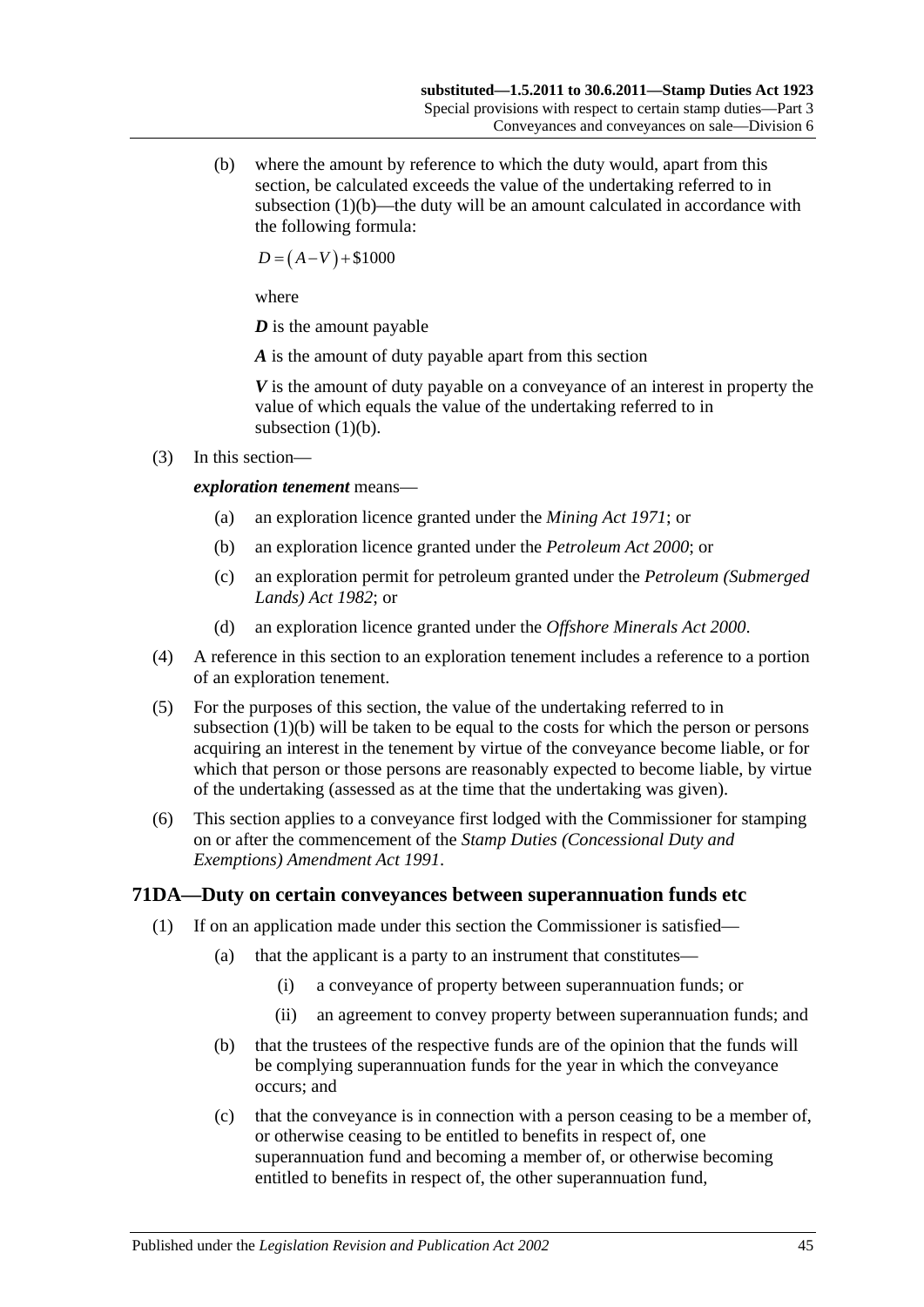this section applies to the instrument.

- <span id="page-63-0"></span>(1a) If on application made under this section the Commissioner is satisfied—
	- (a) that the applicant is a party to an instrument that is a conveyance of property, or an agreement to convey property, from a superannuation fund to a pooled superannuation trust; and
	- (b) that the purpose of the conveyance is to satisfy standards relating to the investment of assets of the superannuation fund prescribed by or under the SIS Act; and
	- (c) that the only consideration for the conveyance is the right to share in the income and assets of the pooled superannuation trust whether that right is in the form of units issued by the trust or some other form,

this section applies to the instrument.

- <span id="page-63-1"></span>(1b) If on application made under this section the Commissioner is satisfied—
	- (a) that the applicant is a party to an instrument that is a conveyance of property, or an agreement to convey property, from a pooled superannuation trust—
		- (i) to a superannuation fund; or
		- (ii) to another pooled superannuation trust at the direction of a superannuation fund; and
	- (b) that the only consideration passing from the superannuation fund to the firstmentioned pooled superannuation trust for the conveyance is the surrender by the superannuation fund of the whole or part of its right to share in the income and assets of the pooled superannuation trust,

this section applies to the instrument.

- (2) The duty payable on an instrument to which this section applies will be—
	- (a) the amount of *ad valorem* duty that would be payable on the instrument as a conveyance apart from this section; or
	- (b) \$200,

whichever is the lesser.

- (3) The Commissioner may require a party to an instrument that may be assessable under this section to provide such information or evidence as the Commissioner may require for the purpose of determining whether this section applies and, if so, the amount of duty payable on the instrument.
- (4) The Commissioner may require the information or evidence to be given on oath or verified by statutory declaration.
- (5) In this section—

*complying superannuation fund* means—

- (a) a fund which is a complying superannuation fund within the meaning of section 267 of the *Income Tax Assessment Act 1936* of the Commonwealth; or
- (b) a fund which is a complying approved deposit fund as defined by section 47 of the SIS Act;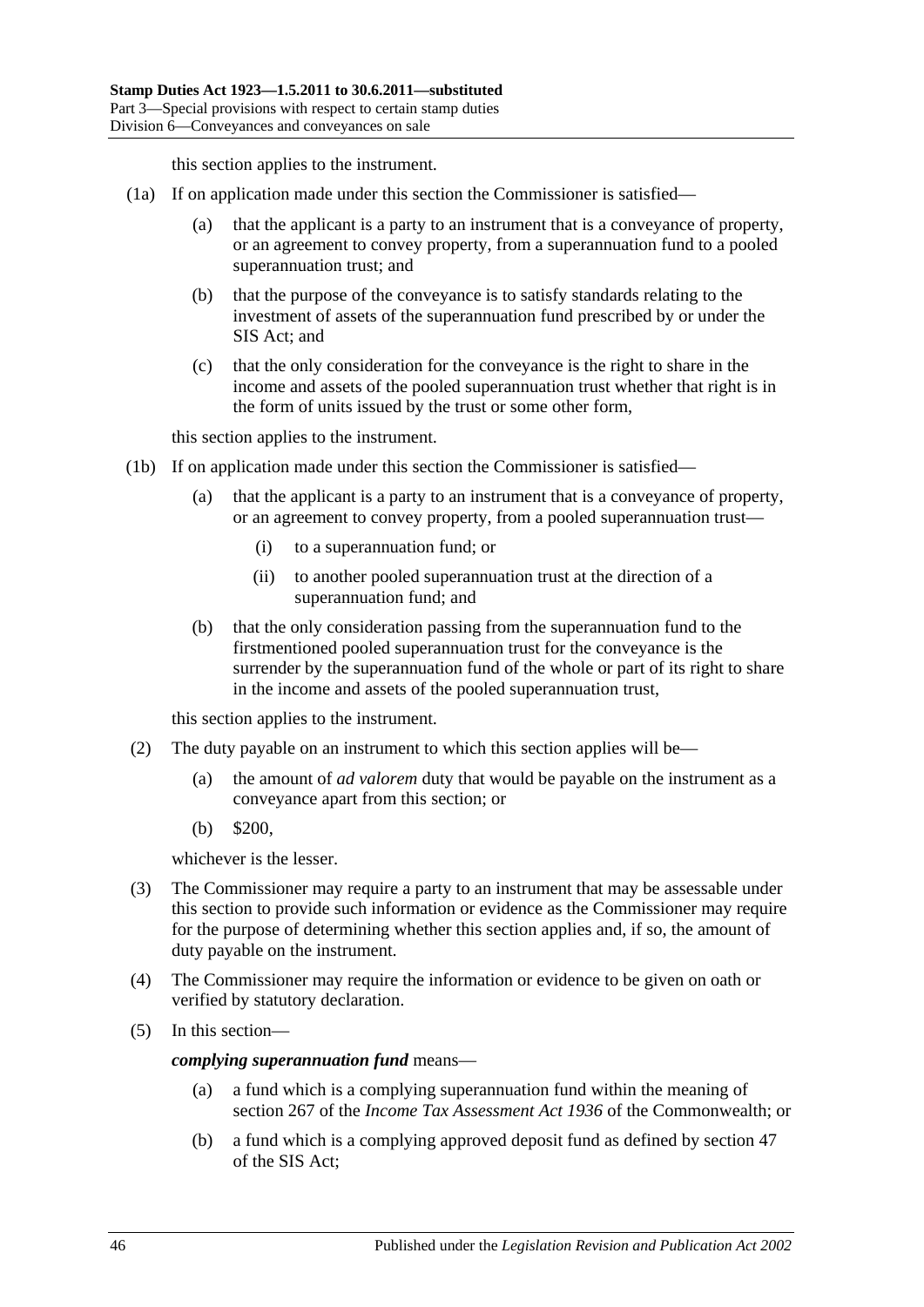*pooled superannuation trust* means a pooled superannuation trust as defined in the SIS Act;

*the SIS Act* means the *Superannuation Industry (Supervision) Act 1993* of the Commonwealth.

(6) This section applies to an instrument of a kind referred to in [subsection](#page-62-0) (1), [\(1a\)](#page-63-0) or [\(1b\)](#page-63-1) if it was first lodged for stamping with the Commissioner on or after the commencement of the subsection concerned.

# **Division 7—Gaming machine surcharge**

## **71EA—Interpretation**

(1) In this Division—

*direct interest*—see section [71EB\(1\);](#page-65-0)

*family group* means a group of persons connected by an unbroken series of relationships of consanguinity or affinity;

*gaming machine business* means a business conducted in pursuance of a gaming machine licence;

*gaming machine licence* means a gaming machine licence under the *[Gaming](http://www.legislation.sa.gov.au/index.aspx?action=legref&type=act&legtitle=Gaming%20Machines%20Act%201992)  [Machines Act](http://www.legislation.sa.gov.au/index.aspx?action=legref&type=act&legtitle=Gaming%20Machines%20Act%201992) 1992*;

*gaming machine surcharge* means the duty imposed under this Division;

*hold*—a person *holds* a share in a private entity if the person—

- (a) is registered as the holder; or
- (b) is beneficially entitled to the share; or
- (c) controls the exercise of rights attached to the share;

*indirect interest*—see section [71ED\(1\);](#page-66-0)

*net gambling revenue* means net gambling revenue as defined for the purposes of section 72 of the *[Gaming Machines Act](http://www.legislation.sa.gov.au/index.aspx?action=legref&type=act&legtitle=Gaming%20Machines%20Act%201992) 1992*;

*person* includes a private entity;

*private company* means—

- (a) a company that is limited by shares but whose shares are not quoted on a recognised financial market; or
- (b) a company that is not limited by shares,

but does not include a company that is excluded from the ambit of this definition by the regulations;

*private entity* means a private company or a private unit trust scheme:

*private unit trust scheme* means—

- (a) a unit trust scheme in which less than 50 persons hold units; or
- (b) a unit trust scheme in which 50 or more persons hold units if 20 or fewer persons hold 75 per cent or more in number or value of the units on issue,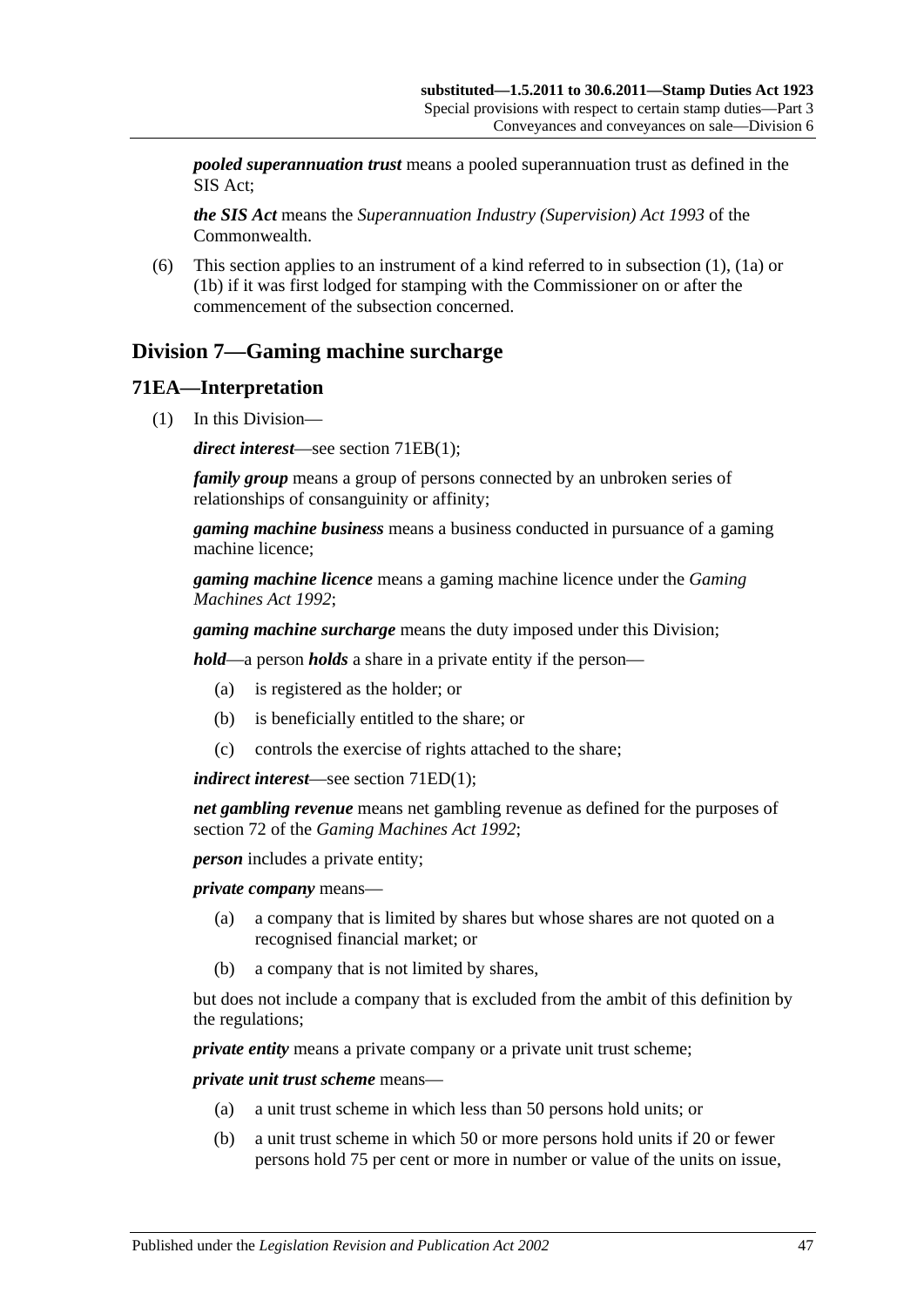but does not include a unit trust scheme that is an approved deposit fund or a pooled superannuation trust within the meaning of the *Superannuation Industry (Supervision) Act 1993* (Cwth);

*proportionate interest*—see sections [71EB\(3\),](#page-65-1) [71EC\(2\)](#page-66-1) and [71ED\(3\);](#page-66-2)

*related entity—see section [71EC\(1\);](#page-66-3)* 

*share* in a private entity means—

- (a) where the private entity is a private company—a share or other interest that—
	- (i) entitles the holder to vote at a general meeting of shareholders of the private company; or
	- (ii) entitles the holder to share in dividends or would entitle the holder to share in dividends assuming that there were profits out of which dividends could be declared; or
	- (iii) entitles the holder to share in the distribution of the assets of the company in the event of a winding up; or
	- (iv) confers entitlements of two or more kinds mentioned above;
- (b) where the private entity is a private unit trust—a unit in the trust.
- (2) Property is taken to be held beneficially by a private unit trust scheme if it is held by the trustees of the scheme in trust for the unitholders.
- (3) If an interest that is to be valued for the purposes of this Division is the potential interest of an object of a discretionary trust, the interest is to be valued as if it were the greatest beneficial interest in the property subject to the trust that could be conferred under the terms of the trust.

## <span id="page-65-0"></span>**71EB—Direct interests**

- (1) A person has a *direct interest* in a private entity if the person holds a share in the private entity.
- (2) A direct interest is to be expressed as a proportionate interest.
- <span id="page-65-1"></span>(3) The *proportionate interest* is the highest of the following:
	- (a) a percentage representing the proportion of votes that the person would be entitled to exercise (or control) at a general meeting of shareholders or unitholders assuming that all shareholders or unitholders exercised their voting rights;
	- (b) a percentage representing the extent the person is entitled to participate in dividends or distributions of income;
	- (c) a percentage representing the extent to which the person would be entitled to participate in distribution of assets on a winding up of the private entity.
- (4) The proportionate interest of a person is to be determined as if any power that the person has to increase the extent of an interest (by varying the constituent documents of the private entity or in any other way) had been exercised so as to maximise the relevant interest in the private entity.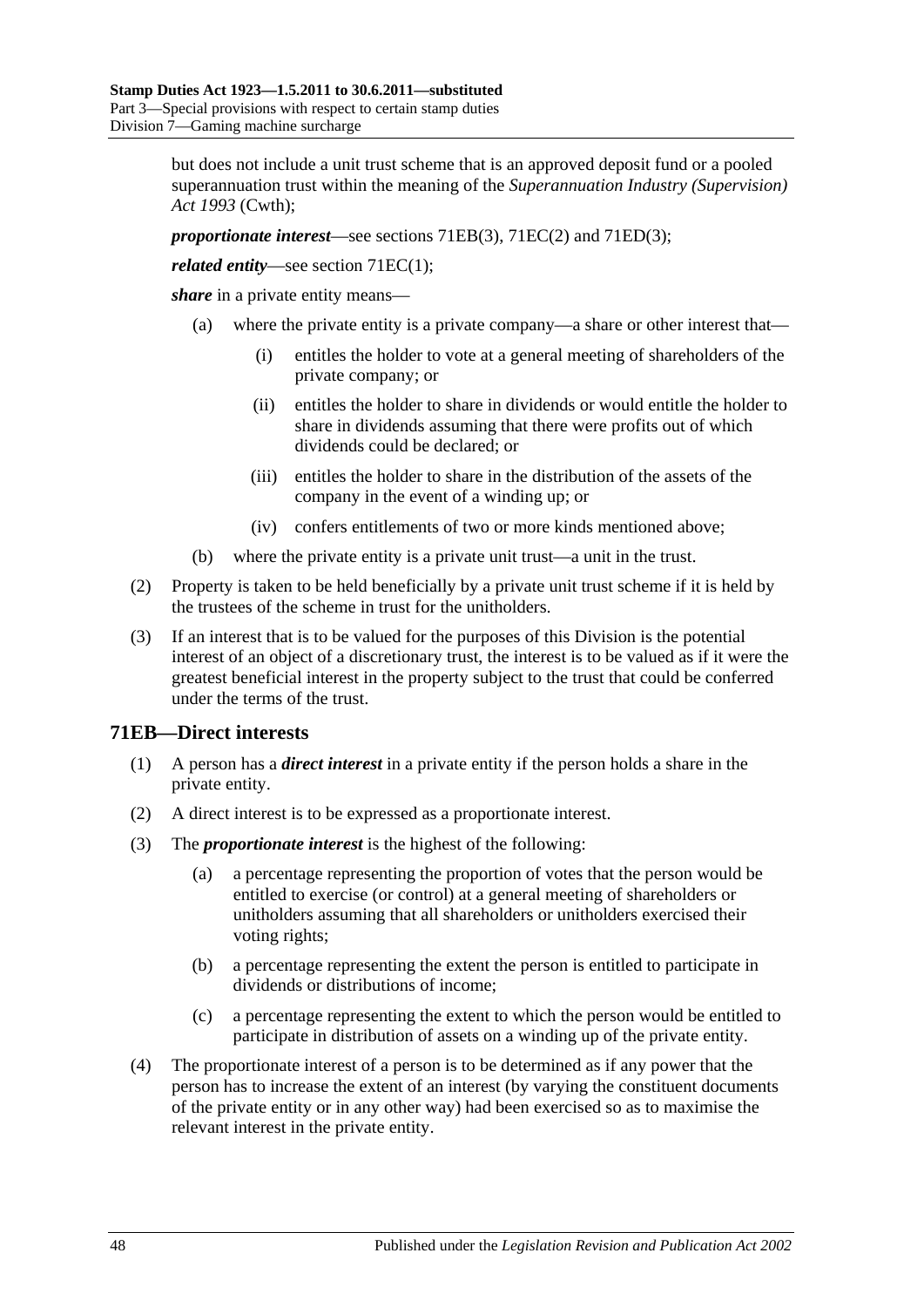### <span id="page-66-3"></span>**71EC—Related entities**

- (1) Two private entities are *related entities* if—
	- (a) one has a direct interest in the other; or
	- (b) a series of such relationships can be traced between them through another or other related entities (*intermediate entities*).
- <span id="page-66-1"></span>(2) If a private entity is related to another private entity by a relationship traced through an intermediate entity or intermediate entities, the private entity's proportionate interest in the other is calculated by multiplying the relevant fractions together and expressing the result as a percentage.

#### **Example—**

Entity A (a private company) holds a 75% proportionate interest in entity B (a private unit trust scheme) which in turn holds a 50% proportionate interest in entity C (a private company). In this case, the proportionate interest of entity A in entity C (insofar as it is traced through entity B) is 37.5%.

## <span id="page-66-0"></span>**71ED—Indirect interests**

- (1) If a person has a direct interest in a private entity (entity A) which is related to another private entity (entity B), the person has an *indirect interest* in entity B.
- (2) An indirect interest is to be expressed as a proportionate interest.
- <span id="page-66-2"></span>(3) The proportionate interest is calculated by multiplying together—
	- (a) a fraction representing the person's proportionate interest in entity A; and
	- (b) a fraction representing entity A's proportionate interest in entity B,

and expressing the result as a percentage.

#### **Example—**

X holds a proportionate interest of 33⅓% in entity A (a private company) which in turn holds a 75% proportionate interest in entity B (a private unit trust scheme) which in turn holds a 50% proportionate interest in entity C (a private company). In this case X's indirect interest in entity C is to be expressed as a proportionate interest of 12.5%

### **71EE—Notional interests**

- (1) If a private entity owns a gaming machine business or an interest in a gaming machine business, a person who holds a direct or indirect interest in the private entity is taken to have a notional interest in the gaming machine business.
- (2) The value of the notional interest is calculated as follows:

 $V = p \times v_1$ 

where—

*p* is a fraction representing the person's proportionate interest in the private entity;

 $v_1$  is the value of the gaming machine business or the interest in the gaming machine business (as the case requires).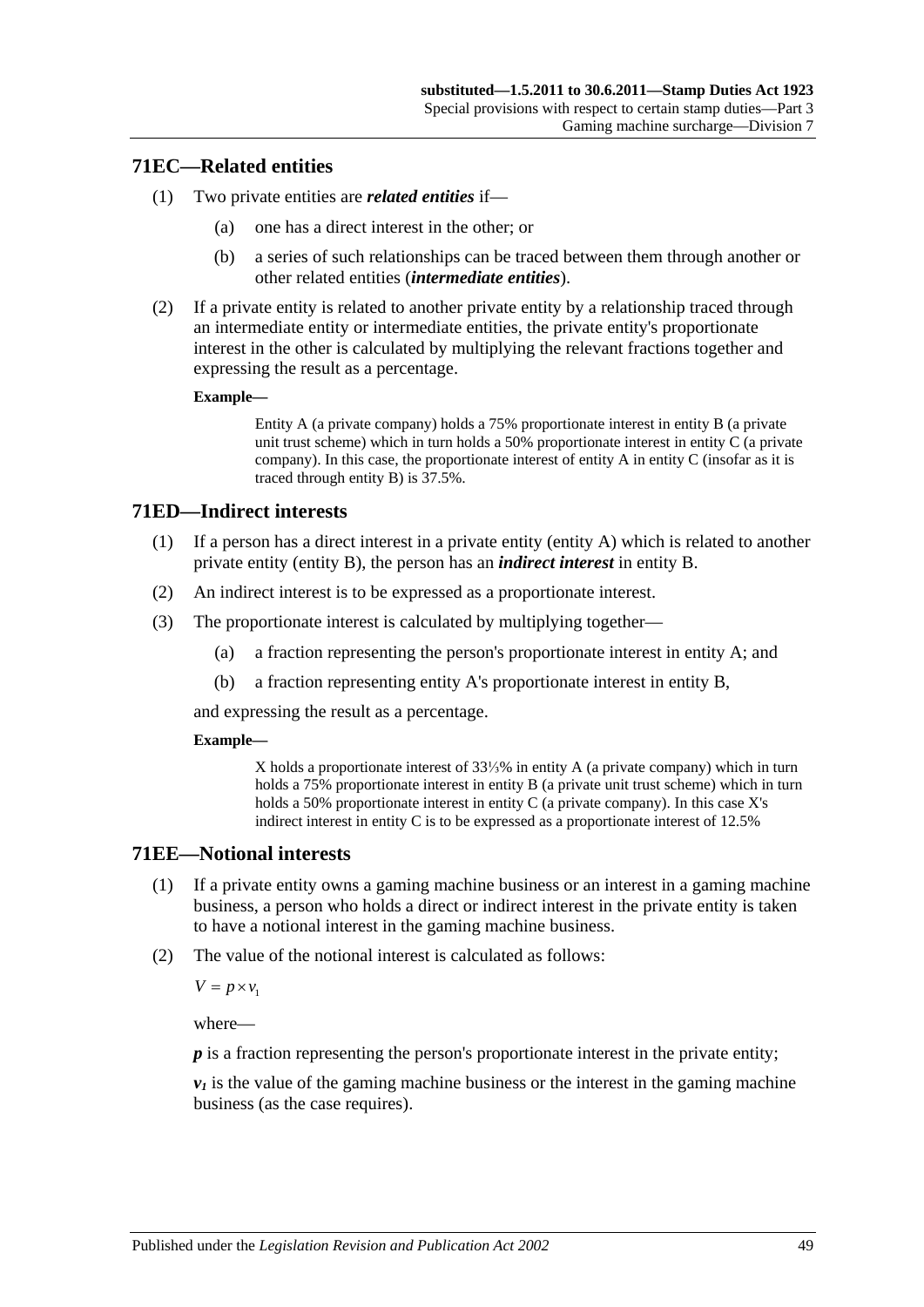# **71EF—Application of this Division**

- (1) This Division applies to the following transactions—
	- (a) the transfer of an interest in a gaming machine business; or
	- (b) the transfer of a notional interest in a gaming machine business.
- (2) A transfer includes any transaction as a result of which the amount or value of the interest or notional interest of a person (the transferor) in a gaming machine business is diminished or extinguished and another person (the transferee) gains an interest or notional interest in the gaming machine business or the transferee's interest or notional interest increases in amount or value.

#### **Example—**

Suppose that a gaming machine business is operated by a private entity. The shares of a particular person in the private entity are redeemed or cancelled. This transaction is to be regarded as a transfer of the shareholder's notional interest to the remaining shareholders because their respective notional interests are increased by the value of the notional interest that has been extinguished by the redemption or cancellation.

- (3) However, a transfer does not include—
	- (a) a transaction by way of mortgage; or
	- (b) a transaction between members of the same family group by way of gift; or
	- (c) a transaction between members of the same family group for which there is no consideration of a commercial nature.

### **71EG—Imposition of surcharge**

- (1) A gaming machine surcharge is imposed on a transaction to which this Division applies.
- (2) The surcharge is in addition to any other duty payable under this Act in respect of the transaction.
- (3) The surcharge is calculated as follows:

 $A = p \times 0.05 \times NGR$ 

where—

*A* is the amount of the surcharge

 $p$  is  $-$ 

- (a) if the whole of the gaming machine business is transferred—1;
- (b) in any other case—a fraction representing the relationship between the value of the interest or notional interest transferred and the value of the gaming machine business

*NGR* is the net gambling revenue derived from the business for the last 12 complete calendar months before the date of the transaction or, if the business was not carried on during that period or for the whole of that period, an amount determined by the Liquor and Gambling Commissioner to be reasonable having regard to net gambling revenue derived during that period from similar businesses.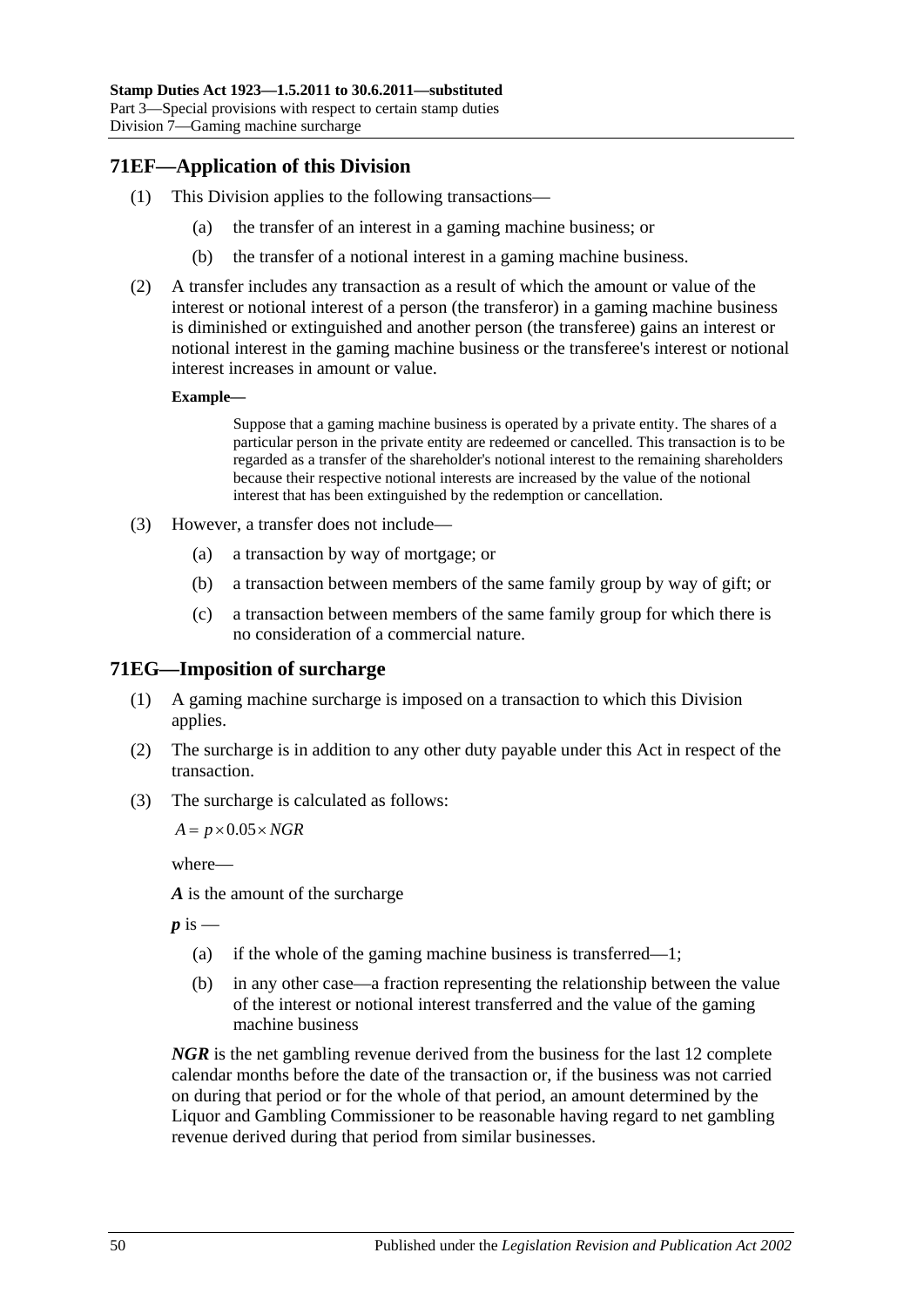### **71EH—Exempt transactions**

- (1) A transaction is exempt from the surcharge if—
	- (a) no liability to duty is imposed (apart from this Division) in respect of the transaction (or an instrument by which it is effected); or
	- (b) the transaction is effected by a conveyance that is exempt from *ad valorem* duty under this Act.
- (2) The regulations may exempt transactions of a specified class from the surcharge.

## **71EI—Notice of transaction to which this Division applies**

- (1) If a transaction to which this Division applies occurs, the parties to the transaction must within 2 months after the date of the transaction—
	- (a) lodge a return with the Commissioner; and
	- (b) pay the relevant amount of the surcharge.

Maximum penalty: \$10 000.

- (2) The return must be in a form approved by the Commissioner and contain the following information—
	- (a) the names and addresses of the parties to the transaction; and
	- (b) the date of the transaction; and
	- (c) particulars of the transaction and the interest or notional interest transferred as a result of the transaction; and
	- (d) sufficient details to enable the calculation of the fraction representing the relationship between the value of the interest or notional interest transferred and the value of the gaming machine business; and
	- (e) details of the net gambling revenue for the last 12 calendar months before the date of the transaction; and
	- (f) other information required by the Commissioner.

### **71EJ—Recovery of duty**

- (1) The Commissioner may recover a surcharge payable on a transaction to which this Division applies as a debt—
	- (a) from a party to the transaction; or
	- (b) if the relevant gaming machine business is owned by a private entity—from the private entity.
- (2) If the Commissioner recovers the surcharge from a private entity, the private entity may recover the relevant amount from the parties to the transaction.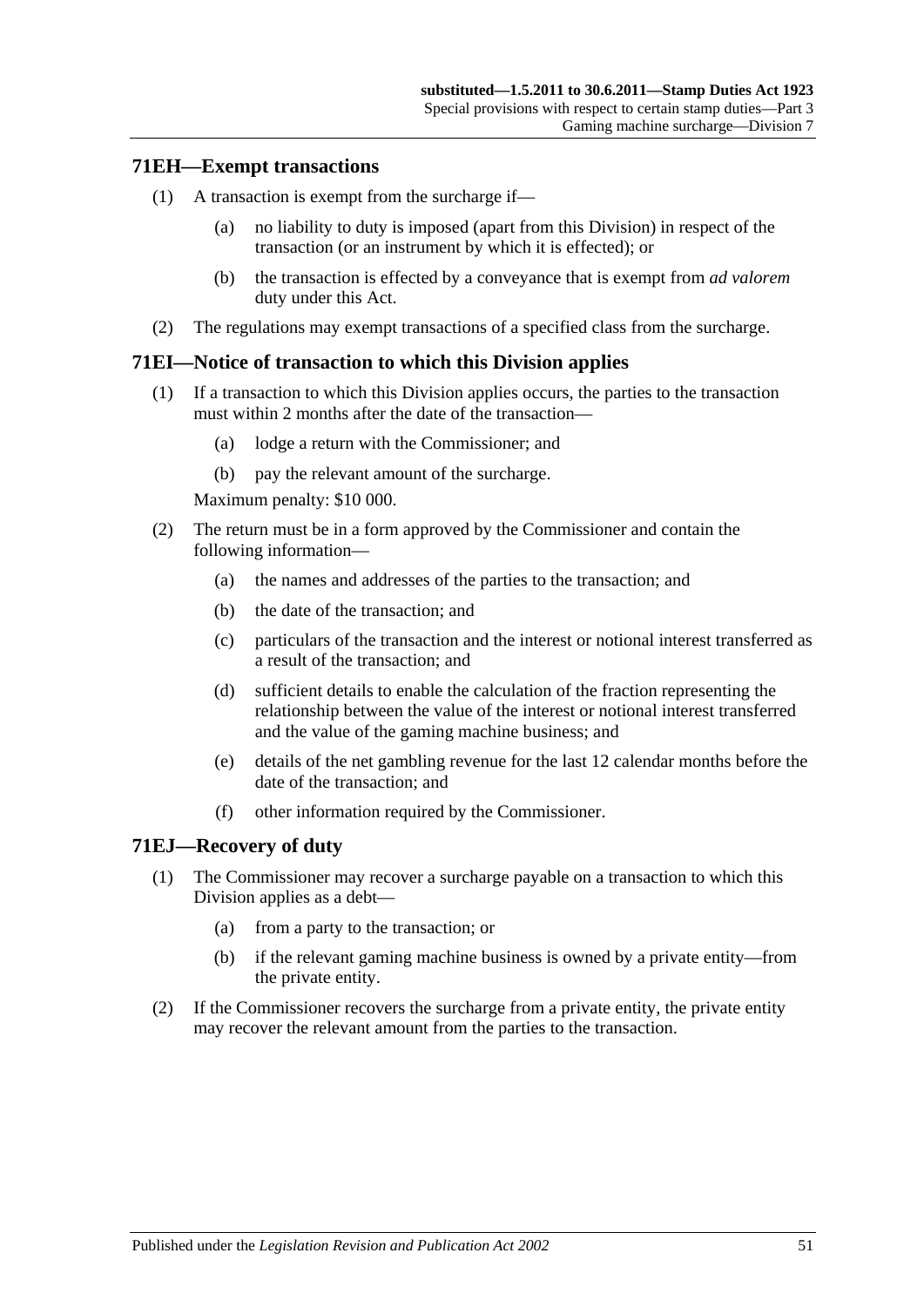# **Division 8—Transactions effected without creating dutiable instrument**

### <span id="page-69-0"></span>**71E—Transactions otherwise than by dutiable instrument**

- (1) Subject to [subsection](#page-69-1) (2), this section applies to a transaction in the following circumstances—
	- (a) the transaction results in a change in the ownership of a legal or equitable interest in—
		- (i) land; or
		- $(ii)$ 
			- (A) a business situated in the State; or
			- (B) a part of a business (being a business situated in the State), excluding goods that are stock-in-trade of a business where the transaction occurs in the ordinary course of business, where the transaction is associated with, or is for the purposes of, a change in the ownership of a legal or equitable interest in the business (including a case where a business is being divided up into separate parts and then those parts are being transferred to one or more persons as part of one transaction or one series of transactions); or
		- (iii) an interest in a partnership; and
	- $(b)$
- (i) the transaction is not effected, or not wholly effected, by an instrument on which *ad valorem* duty is chargeable; but
- (ii) if the transaction had been effected, or wholly effected, by an instrument, the instrument would be chargeable with duty as a conveyance or as if it were a conveyance.
- (1a) For the purposes of this section (and for the calculation of the value of any property), a change in the ownership of a legal or equitable interest in a business will be taken to include a transfer of the goodwill of the business.
- <span id="page-69-1"></span>(2) This section does not apply to any of the following transactions—
	- (a) the appointment of a receiver or trustee in bankruptcy;
	- (b) the appointment of a liquidator;
	- (c) a compromise or arrangement under Part 5.1 of the *Corporations Act 2001* of the Commonwealth;
	- (e) any other transaction of a prescribed class.
- (3) Where a transaction to which this section applies is entered into, a statement in a form approved by the Commissioner must be lodged with the Commissioner setting out—
	- (a) the nature and effect of the transaction;
	- (b) a description of the property affected by the transaction;
	- (c) a statement of the value of any property to which the transaction relates;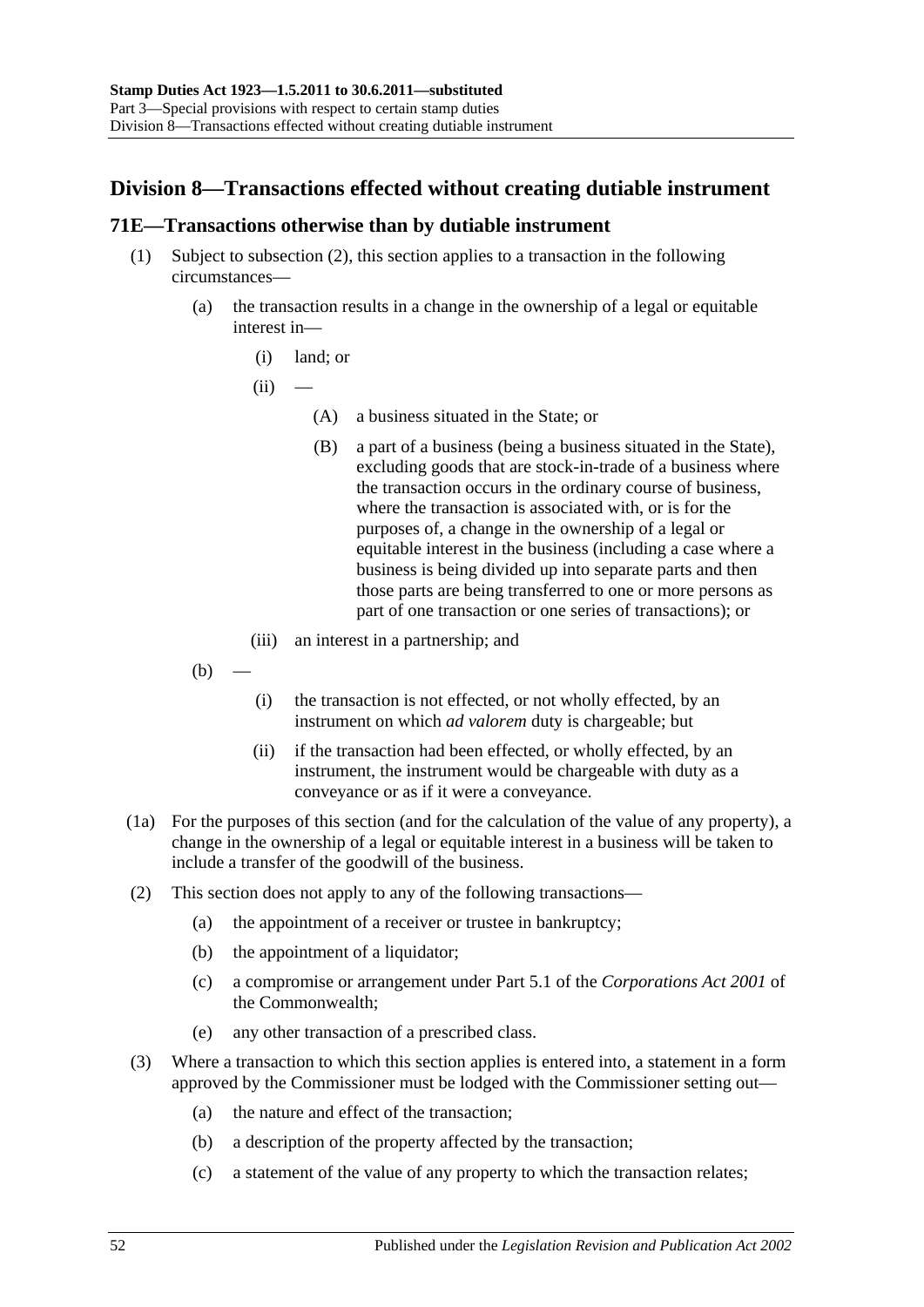- (d) a statement of any consideration that has passed or is to pass between the parties to the transaction.
- (4) Duty is payable on the statement as if it were a conveyance effecting the transaction to which it relates.
- (4a) A statement under this section will, for the purposes of this Act, be taken to be an instrument executed by the person required to lodge the statement on the date of the change in legal or equitable ownership of property effected by the transaction to which the statement relates.
- (5) Where a statement is lodged with the Commissioner under this section—
	- (a) any instrument that relates to the same transaction is not chargeable with duty to the extent to which duty has been paid on the statement; and
	- (b) the statement will not be charged with duty to the extent that duty has been paid on any instrument that relates to the same transaction.
- (6) If a statement relating to a transaction to which this section applies is not lodged with the Commissioner in accordance with this section within two months after a change in legal or equitable ownership of property is effected by the transaction—
	- (a) each party to the transaction is guilty of an offence; and
	- (b) the parties to the transaction are nevertheless jointly and severally liable to pay duty to the Commissioner as if such a statement had been lodged with the Commissioner immediately before the end of that period of two months.
- (7) A person who aids, abets, counsels or procures another person to enter into a transaction to which this section applies knowing that none of the parties to the transaction intends to lodge a statement under this section is guilty of an offence.
- (8) A person who is guilty of an offence against this section is liable to a fine not exceeding \$10 000.
- (9) If a statement relating to a transaction to which this section applies is lodged with the Commissioner but it is subsequently established to the satisfaction of the Commissioner that the transaction is not to be completed, the Commissioner may refund any duty paid on the statement.

## **71F—Statutory transfers**

- (1) A statutory transfer is a transfer or vesting of assets or liabilities that takes effect by or under the provisions of a special Act.
- (2) The parties to a statutory transfer must, within 2 months after a statutory transfer takes effect, lodge with the Commissioner a statement in a form approved by the Commissioner setting out—
	- (a) a description of the property subject to the statutory transfer; and
	- (b) the value of that property; and
	- (c) any other information required by the Commissioner.
- (3) Duty is payable on the statement as if it were a conveyance, executed by the parties to the statutory transfer, operating as a voluntary disposition *inter vivos* of the property subject to the statutory transfer.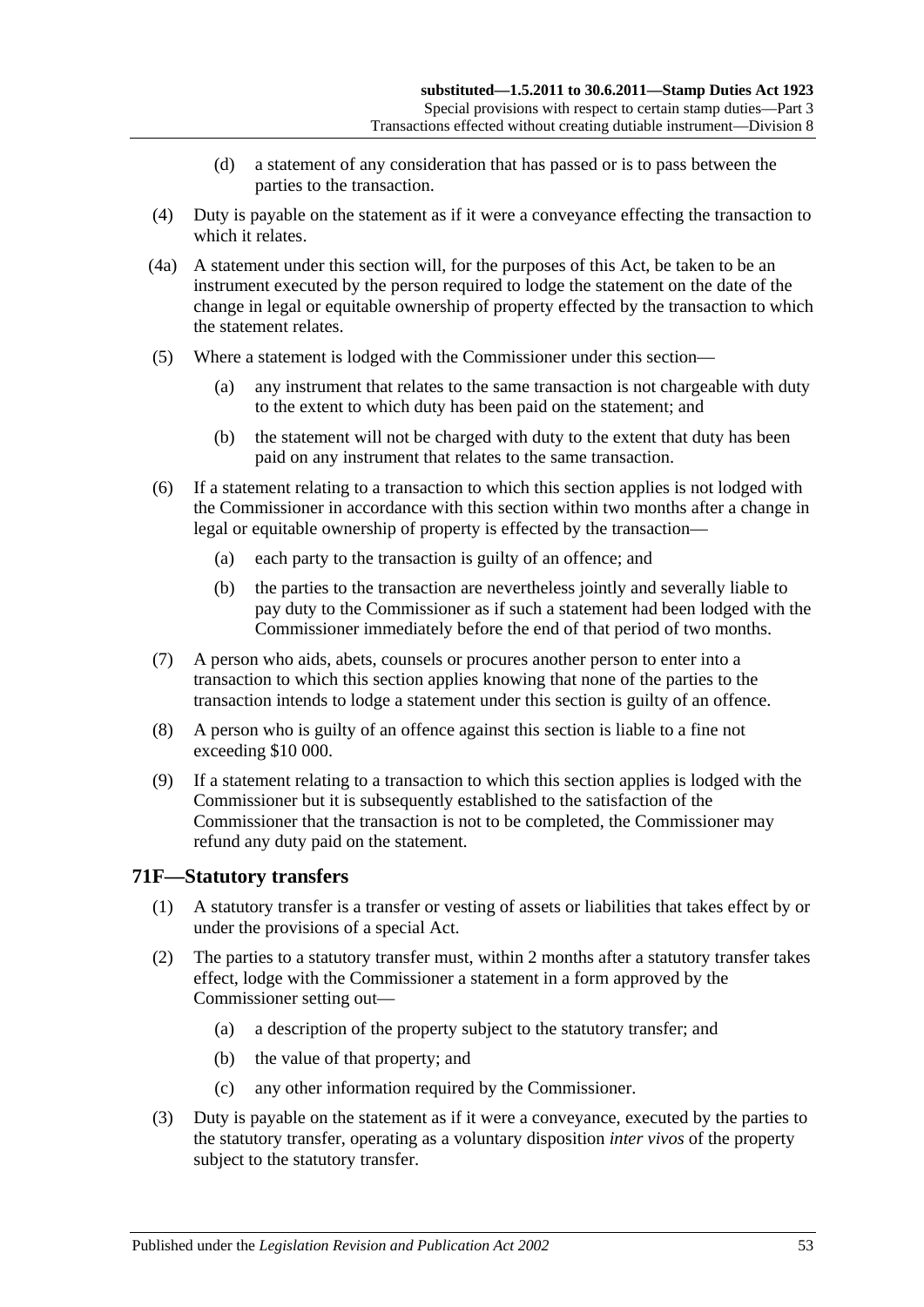- (4) If a statement is not lodged as required by this section within 2 months after the statutory transfer takes effect—
	- (a) each party to the transfer is guilty of an offence and liable to a penalty not exceeding \$10 000; and
	- (b) the parties to the transfer are jointly and severally liable to pay duty to the Commissioner as if such a statement had been lodged with the Commissioner immediately before the end of that period of 2 months.
- (5) A statutory transfer arising from the merger of credit unions, or transferring assets from one credit union to another, is exempt from this section.
- (6) In this section—

*special Act* means—

- (a) the *[Financial Sector \(Transfer of Business\) Act](http://www.legislation.sa.gov.au/index.aspx?action=legref&type=act&legtitle=Financial%20Sector%20(Transfer%20of%20Business)%20Act%201999) 1999*; or
- (b) the *Financial Sector (Transfer of Business) Act 1999* of the Commonwealth; or
- (c) any other Act of the State, another State, or the Commonwealth prescribed by regulation for the purposes of this section.

# **Division 10—Mortgages**

**Note—**

No liability to duty arises in relation to the following:

- a mortgage, bond, debenture, covenant or warrant of attorney executed, or that first affects property in South Australia, on or after 1 July 2009;
- a mortgage executed, or that first affects property in South Australia, before 1 July 2009 if no advance secured under the mortgage is made before that day;
- an advance or further advance on or after 1 July 2009 under a mortgage first executed, or that first affects property in South Australia, before that day.

Se[e Part 4A Division 2.](#page-94-0)

### **76—Interpretation**

In this Act—

*liability* means a present, future or contingent monetary liability;

#### *mortgage* means—

- (a) an instrument creating, acknowledging, evidencing or recording a legal or equitable interest in, or charge over, real or personal property by way of security for a liability; or
- (b) an instrument creating, acknowledging, evidencing or recording a liability in respect of which an instrument of title is or is to be pledged or deposited by way of security.
	- 1 A *mortgage* includes an instrument that would, assuming the fulfilment of a condition to which the instrument is subject, fall into one of the above categories.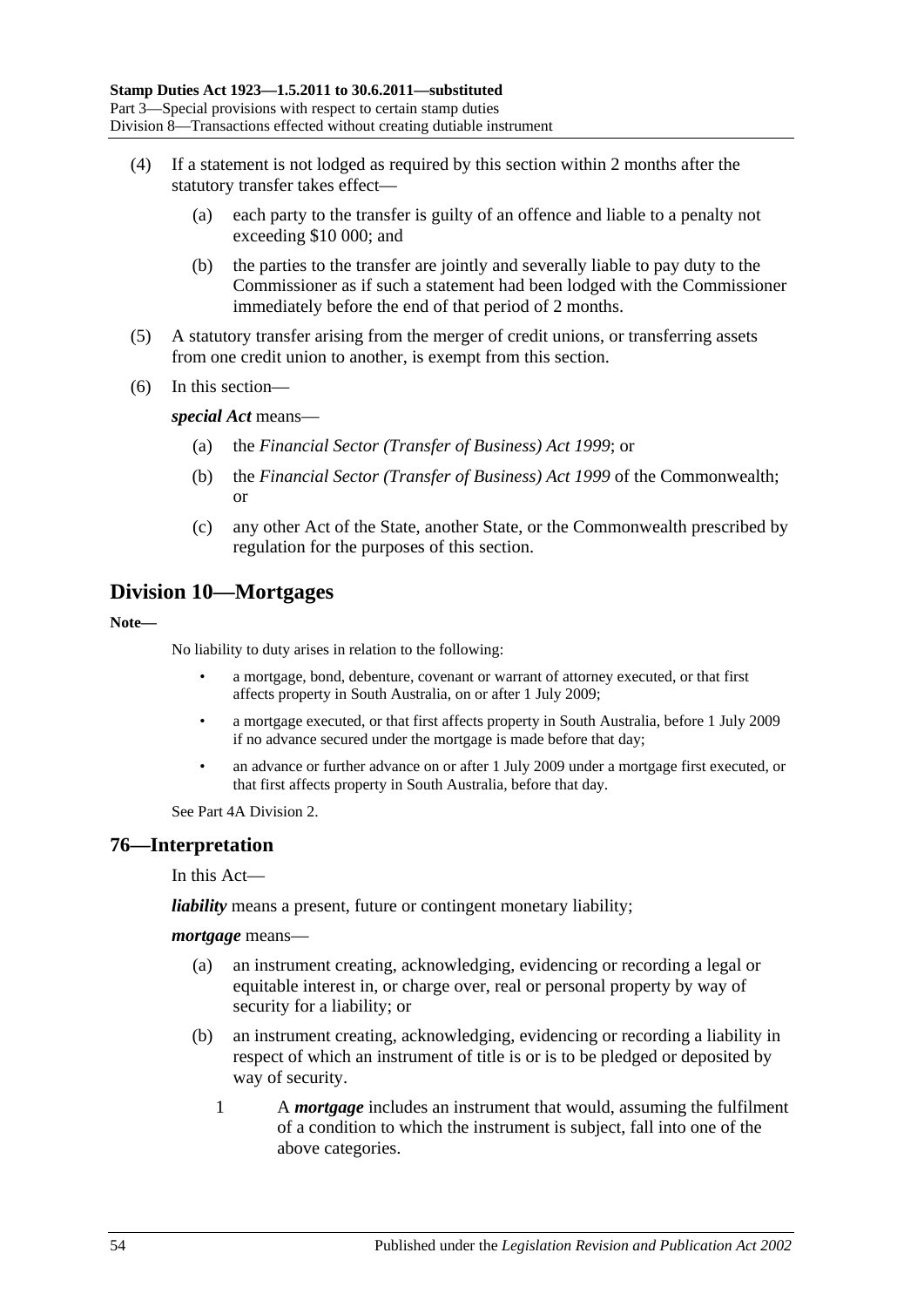2 A *mortgage* includes an agreement that gives rise to a presumptive mortgage under section 9(3) of the *National Credit Code* in Schedule 1 to the *National Consumer Credit Protection Act 2009* of the Commonwealth.

### **77—Where mortgage consists of several instruments**

If several instruments are necessary to make a mortgage and duty would, but for this section, be chargeable on more than one of those instruments, the duty shall be chargeable upon the principal instrument only and the other instruments shall not be liable to any duty, and the parties, with the approval of the Commissioner, may decide which is the principal instrument.

## **78—Security for stock, how to be charged**

A security for the transfer or retransfer of any stock shall be chargeable with the same duty as a similar security for a sum of money equal in amount to the value of the stock; and a transfer or assignment of any such security shall be chargeable with the same duty as an instrument of the same description relating to a sum of money equal in amount to the value of the stock.

## **79—Mortgage securing future and contingent liabilities**

- (1) A mortgage that extends to future or contingent liabilities is, if limited to a particular amount, chargeable with duty as if it were a security for that amount.
- <span id="page-72-2"></span><span id="page-72-1"></span>(2) A mortgage that extends to future or contingent liabilities is, if not limited to a particular amount, chargeable with duty as follows:
	- (a) the mortgage is chargeable, in the first instance, with duty on the basis of an estimate of the highest amount to be secured (to be made on the assumption that all contingencies to which the mortgage or the liability is subject will actually happen); and
	- (b) if the amount of the liability secured by the mortgage subsequently exceeds the amount for which the mortgage has been previously stamped, the mortgage becomes chargeable with further duty as from the date when the liability was first exceeded and the amount of that further duty is to be calculated as follows:
		- (i) a fresh estimate is to be made in accordance with this section of the highest amount to be secured; and
		- (ii) duty is then to be calculated on the basis of that estimate and in all other respects as if the mortgage were a new and separate instrument made on the date when the liability was first exceeded; and
		- (iii) the further duty is then to be calculated by subtracting the amount of duty already paid from the amount of duty calculated under [subparagraph](#page-72-0) (ii).

#### <span id="page-72-0"></span>**Exceptions—**

1 [Paragraph](#page-72-1) (b) does not apply if the liability is wholly or partly denominated in a foreign currency and the amount for which the mortgage has been previously stamped is extended solely because of fluctuations in the rate of exchange.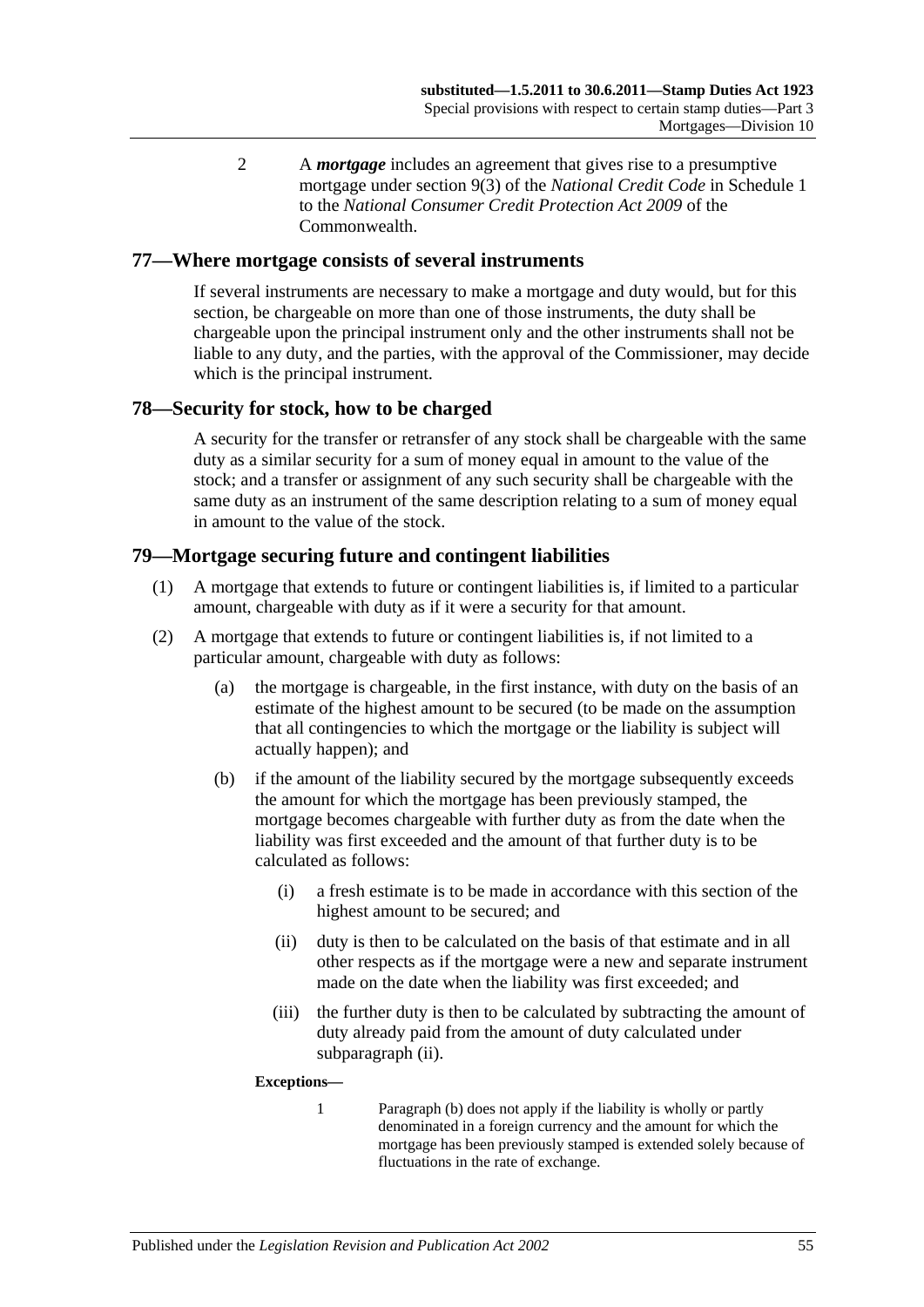2 If a mortgage becomes chargeable with further duty under [paragraph](#page-72-1) (b), and the rate of duty payable on the mortgage has increased since it was previously stamped, then the further duty is to be calculated by subtracting from the amount of duty calculated under [paragraph](#page-72-0) (b)(ii) the amount that would have been already paid if duty had then been calculated and paid at the higher rate.

- 3 If a mortgage becomes chargeable with further duty under [paragraph](#page-72-1) (b), and the rate of duty payable on the mortgage has decreased since it was previously stamped, then the further duty is to be calculated by subtracting from the amount of duty calculated under [paragraph](#page-72-0) (b)(ii) the amount that would have been already paid if duty had then been calculated and paid at the lower rate.
- 4 If—
	- (a) a further advance is made under—
		- (i) a mortgage that is, until the further advance, wholly exempt from duty; or
		- (ii) a mortgage that would, assuming it had been submitted for stamping immediately before the further advance, have been wholly exempt from duty; and
	- (b) in consequence of the further advance, the mortgage ceases to be of a type that is, or has become, wholly exempt from duty,

duty (or further duty) is calculated on the mortgage as if it secured only the further advance and, if duty was paid before the exemption took effect, as if no such payment had been made.

- (3) If a mortgage is chargeable with duty under [subsection](#page-72-2) (2), the parties must, on submitting the mortgage for stamping or further stamping, make a fair estimate of the highest amount to be secured (to be made on the assumption that all contingencies to which the mortgage or the liability is subject will actually happen).
- (4) The Commissioner may accept the parties' estimate of the highest amount to be secured or, if dissatisfied with that estimate, substitute the Commissioner's own estimate of that amount, for the purposes of determining the amount of duty or further duty with which the mortgage is chargeable.
- <span id="page-73-0"></span>(5) The Commissioner has a discretion, in the case of a mortgage securing a contingent liability, to permit the mortgage to be stamped for an amount that is less than the full amount of that liability, but, if the contingency subsequently happens, further duty becomes chargeable on the mortgage as from the date of the happening of the contingency and the amount of that further duty is to be calculated as follows:
	- (a) duty is to be calculated on the mortgage on the basis of the full amount of the liability as if the mortgage were a new and separate instrument made on the date of the happening of the contingency; and
	- (b) the further duty is then to be calculated by subtracting the amount of duty already paid from the amount of duty calculated under [paragraph](#page-73-0) (a).
- (8) In this section references to an amount secured or to be secured by a mortgage are, if the mortgage secures both principal and interest or principal, interest, and rates taxes or other recurrent charges in respect of land, to be read as references to the principal only.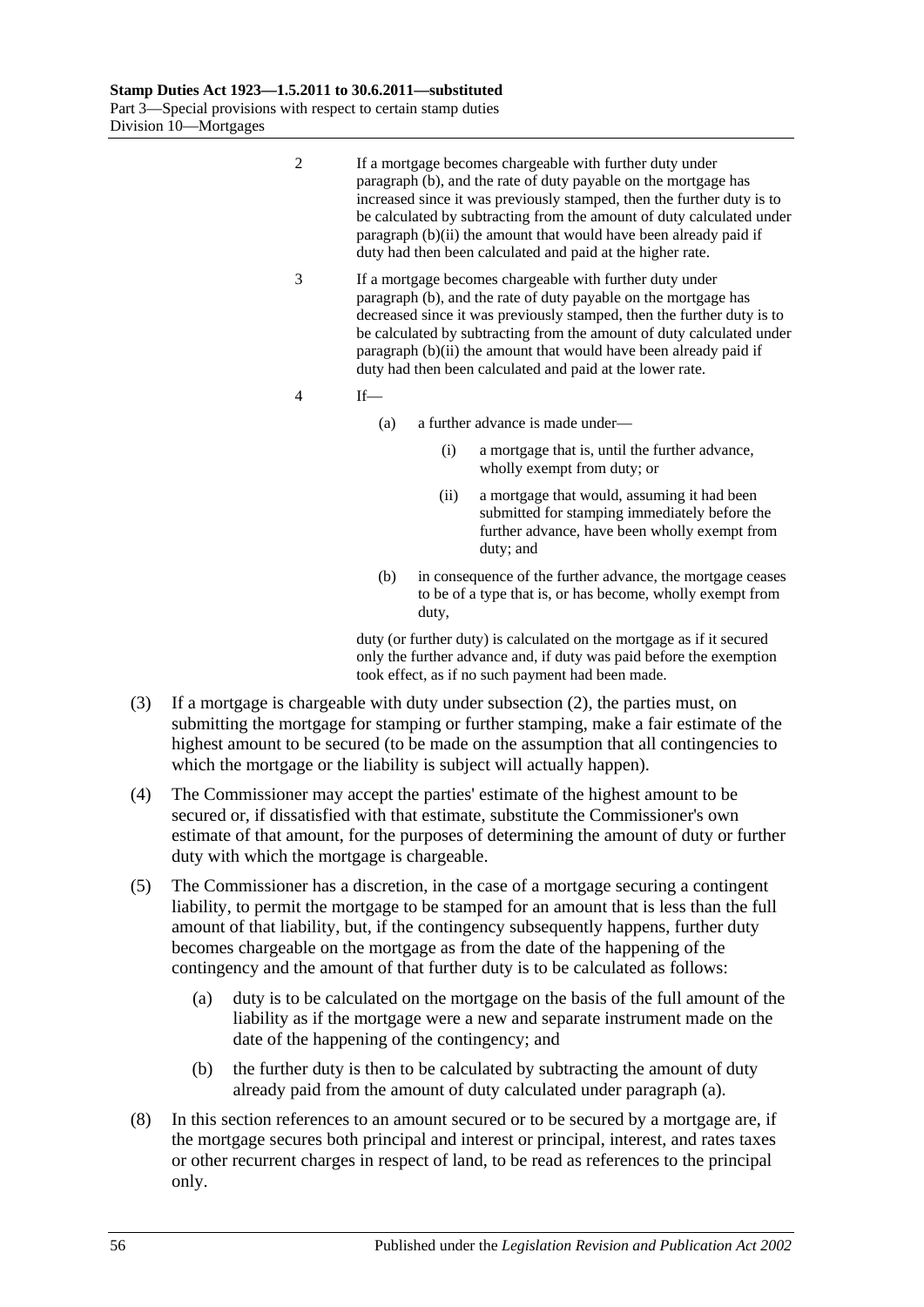### **80—Security for repayment by periodical payments, how to be charged**

A security for the payment of any rentcharge, annuity or other periodical payment, by way of repayment or in satisfaction or discharge of any loan, advance or payment intended to be so repaid, satisfied or discharged, shall be chargeable with the same duty as a similar security for the payment of the sum of money so lent, advanced or paid.

### <span id="page-74-0"></span>**81—Transfers and further charges**

- (1) No transfer of a duly stamped security and no security by way of further charge for money or stock added to money or stock previously secured by a duly stamped instrument shall be chargeable with any duty by reason of containing any further or additional security for the money or stock transferred or previously secured, or the interest or dividends thereon, or any new covenant, proviso, power, stipulation or agreement in relation thereto or any further assurance of the property comprised in the transferred or previous security.
- (2) However, [subsection](#page-74-0) (1) does not apply if the security is over, or relates to, land that is subject to the provisions of the *[Real Property Act](http://www.legislation.sa.gov.au/index.aspx?action=legref&type=act&legtitle=Real%20Property%20Act%201886) 1886*.

## **81B—Duty chargeable proportioned to value of South Australian property**

- (1) A security that creates a charge on property in South Australia and property outside South Australia may, subject to this section, be stamped for less than the full amount *ad valorem* duty otherwise appropriate to the amount secured.
- (2) The amount for which the security is stamped must however be sufficient to satisfy the following formula:

$$
\frac{A_1}{A_2} \ge \frac{V_1}{V_2}
$$

Where

*A1* is the amount for which the security is stamped

*A2* is the amount on which *ad valorem* duty would, apart from this section, be chargeable

 $V_1$  is the value of property situated in South Australia

 $V_2$  is the total value of the property subject to the security.

- (3) A security stamped under this section is available as a security on property situated in South Australia for such amount only as the *ad valorem* duty denoted on the security extends to cover.
- (4) If a security does not create a charge on property in South Australia it may be stamped with a stamp indicating that no *ad valorem* duty is payable.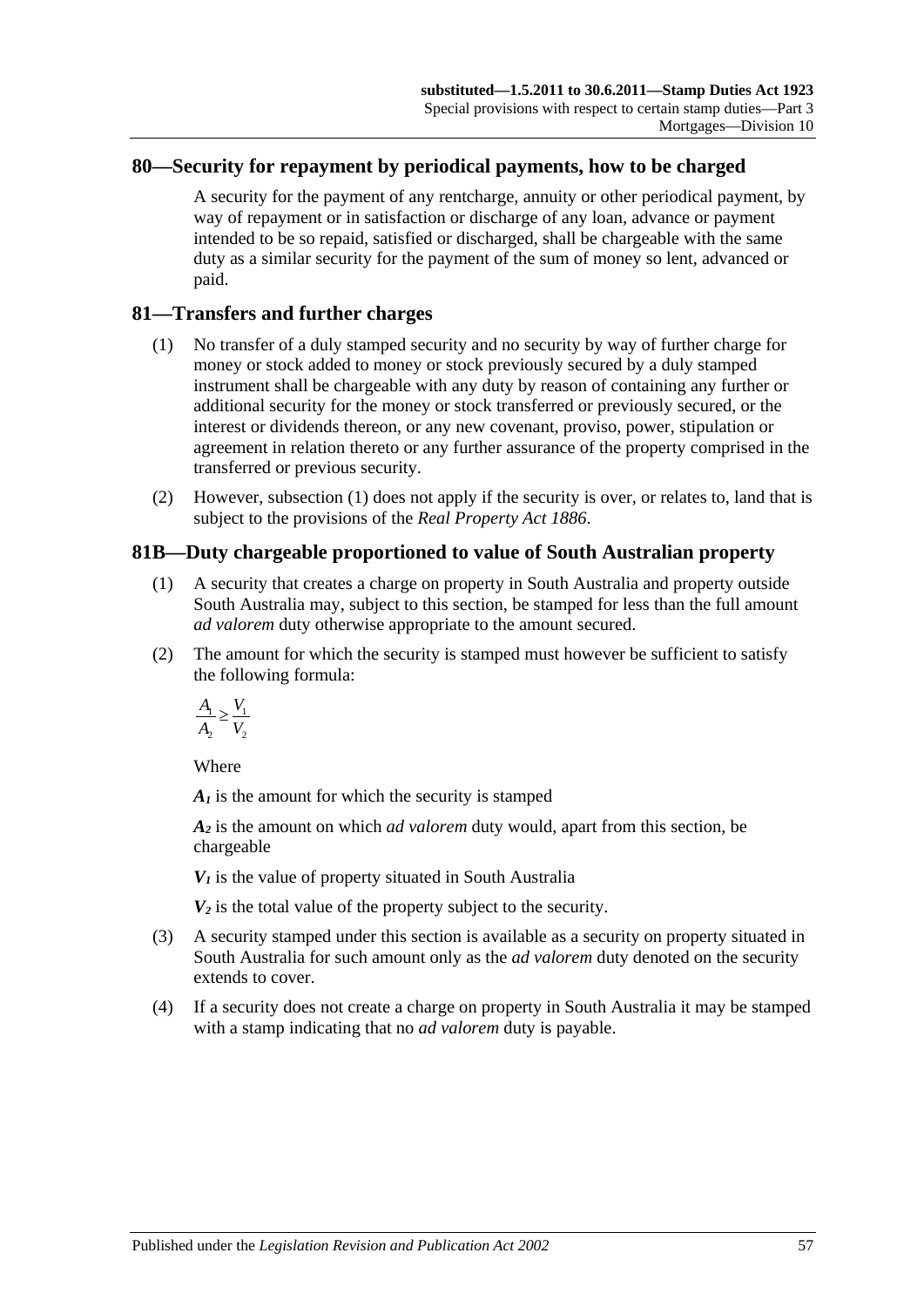## **81C—Duty paid on one mortgage may be denoted as having been paid on another mortgage**

- <span id="page-75-0"></span>(1) The Commissioner may, upon the application of a party to a mortgage upon which duty has been paid, authorise the whole or a part of the duty paid upon the mortgage to be denoted as having been paid upon some other mortgage or mortgages if he is satisfied, upon the basis of such evidence as he may require—
	- (a) that the duty was paid upon the first mentioned mortgage instead of the other mortgage or mortgages as a result of an error on the part of a party to the mortgage or his agent; and
	- (b) that the parties to the first mentioned mortgage are the same as the parties to the other mortgage or mortgages; and
	- (c) that the first mentioned mortgage has not been acted upon or relied upon in any way as a security.
- (2) An application under [subsection](#page-75-0) (1) must—
	- (a) be made in a form approved by the Commissioner; and
	- (b) be made not later than three months after the date on which duty was paid upon the first mentioned mortgage; and
	- (c) be accompanied by the prescribed charge.
- (3) The Commissioner may, upon an application under [subsection](#page-75-0) (1), if he thinks it just to do so, waive payment of the prescribed charge.
- (4) The Commissioner may require any evidence given in support of an application under [subsection](#page-75-0) (1) to be verified by statutory declaration.
- (5) Duty shall not be denoted as having been paid upon the other mortgage or mortgages in pursuance of [subsection](#page-75-0) (1) unless the original and every copy of the first mentioned mortgage stamped under this Act has been produced to the Commissioner and dealt with in accordance with the regulations.
- (6) For the purposes of this section—
	- (a) mortgagees that are related corporations shall be regarded as one and the same person; and
	- (b) corporations are related if they are related for the purposes of the *Corporations Act 2001* of the Commonwealth.

## <span id="page-75-1"></span>**82—Unregistered mortgages protected by caveats**

- (1) A caveat under the *[Real Property Act](http://www.legislation.sa.gov.au/index.aspx?action=legref&type=act&legtitle=Real%20Property%20Act%201886) 1886* to protect an interest arising under an unregistered mortgage is, if the unregistered mortgage is liable to stamp duty and has not been produced for stamping, liable to stamp duty.
- (2) The amount of duty chargeable on a caveat to which [subsection](#page-75-1) (1) applies is the same as would be payable on the mortgage if produced for stamping.
- $(3)$  If—
	- (a) stamp duty is paid on a caveat in respect of a mortgage that has not been stamped; and
	- (b) the mortgage is subsequently produced for stamping,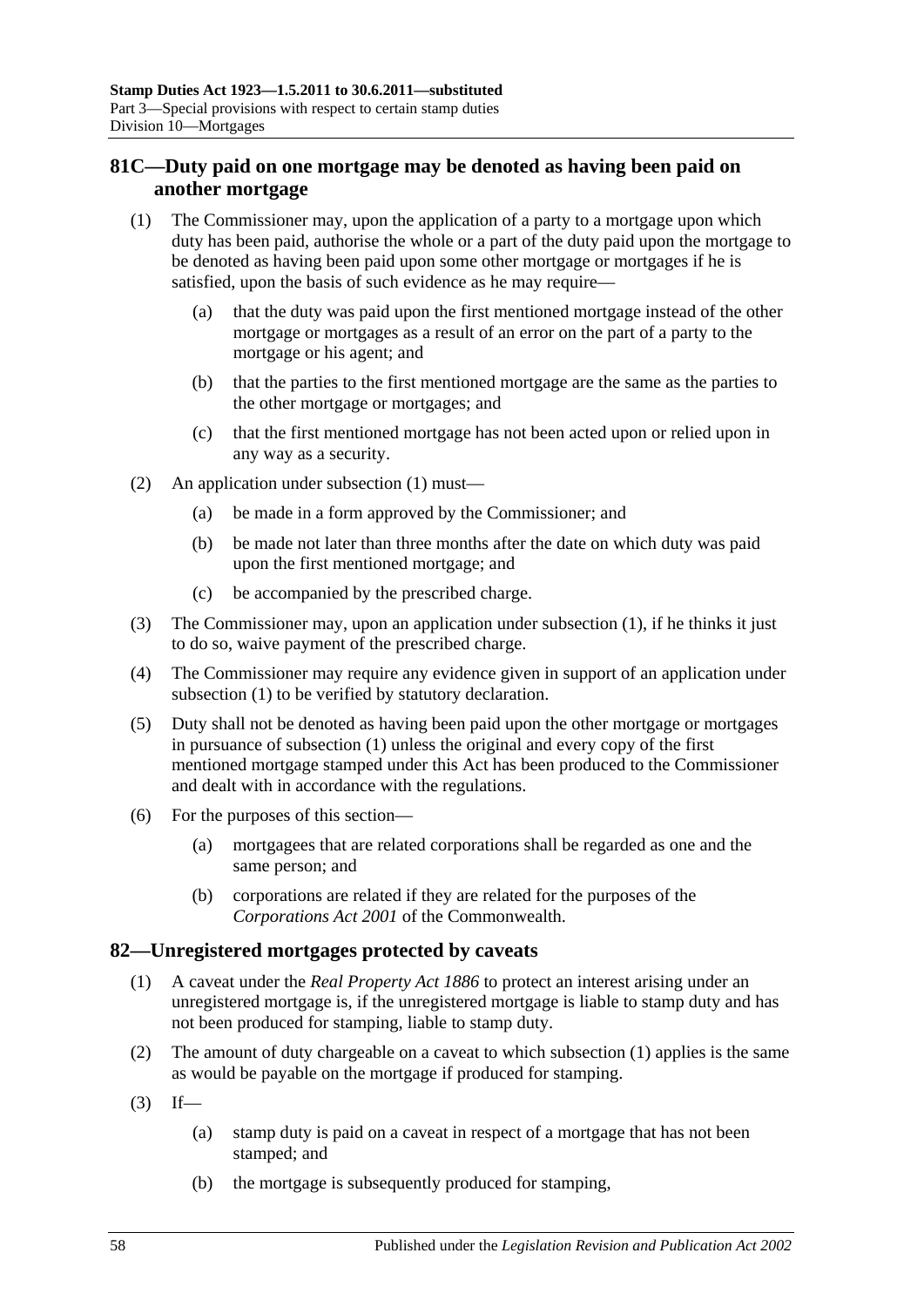the mortgage is not chargeable with duty to the extent to which duty in respect of the mortgage has been paid on the caveat.

## <span id="page-76-0"></span>**82A—Repeal of Division**

- (1) After 1 July 2009, the Governor may, by proclamation, fix a date for the repeal of this Division and Schedule 2 clause 11.
- (2) On the date fixed under [subsection](#page-76-0) (1), this Division (including this section) and Schedule 2 clause 11 are repealed.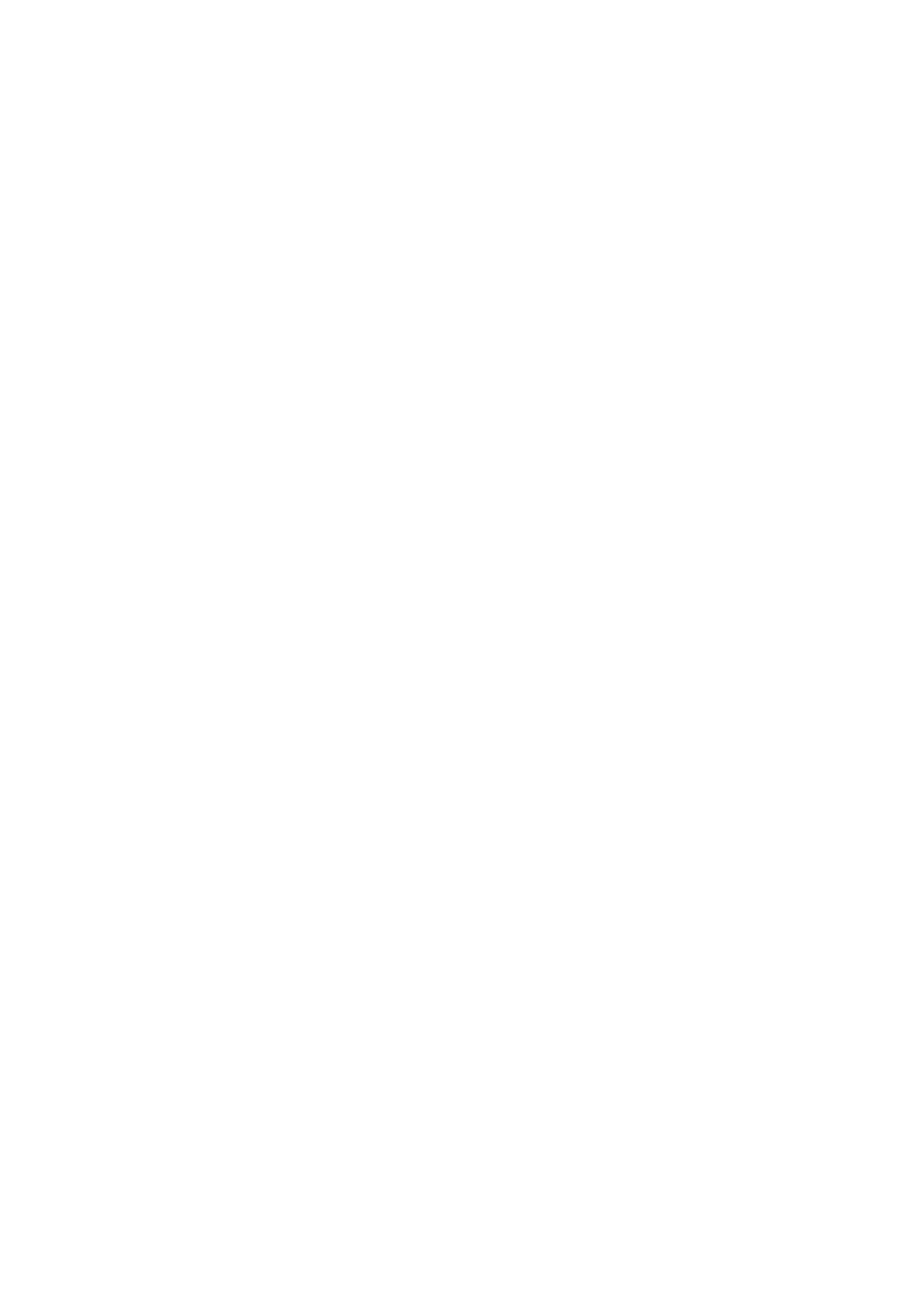# **Part 3A—Special provisions relating to financial products**

### **83—Interpretation**

In this Part, unless the contrary intention appears—

*exempt transaction* means a conveyance (including a sale or purchase) of a quoted financial product made after 30 June 2001;

*foreign company* has the same meaning as is assigned to the term by section 9 of the *Corporations Act 2001* of the Commonwealth;

*quoted financial product* means a financial product that is quoted on a recognised financial market (see [section](#page-6-0) 2);

*relevant company* means—

- (a) a South Australian registered company; or
- (b) a foreign company with a registered office under the *Corporations Act 2001* of the Commonwealth that is situated in this State;

*South Australian registered company* means a company incorporated or taken to be incorporated under the *Corporations Act 2001* of the Commonwealth that is taken to be registered in South Australia for the purposes of that Act.

#### **84—Share buy-back**

- (1) An instrument under which a shareholder transfers or divests shares to give effect to a transaction under which a company buys back its own shares is a conveyance of the shares.
- (2) This section—
	- (a) applies to an instrument whether created or executed before or after the commencement of this section; and
	- (b) applies whether the transfer or divestiture of shares occurred before, or occurs after, the commencement of this section; but
	- (c) does not apply in relation to redeemable preference shares unless they are bought back on terms other than those on which they were on issue.

### **85—Exempt transactions**

No duty is payable under this Act in relation to an exempt transaction.

#### <span id="page-78-0"></span>**86—Financial products liable to duty**

- (1) This section applies to a conveyance or conveyance on sale of a financial product only where—
	- (a) the financial product is—
		- (i) a financial product of a company that, under the *Corporations Act 2001* of the Commonwealth, is taken to be registered in the State; or
		- (ii) a financial product of a foreign company; or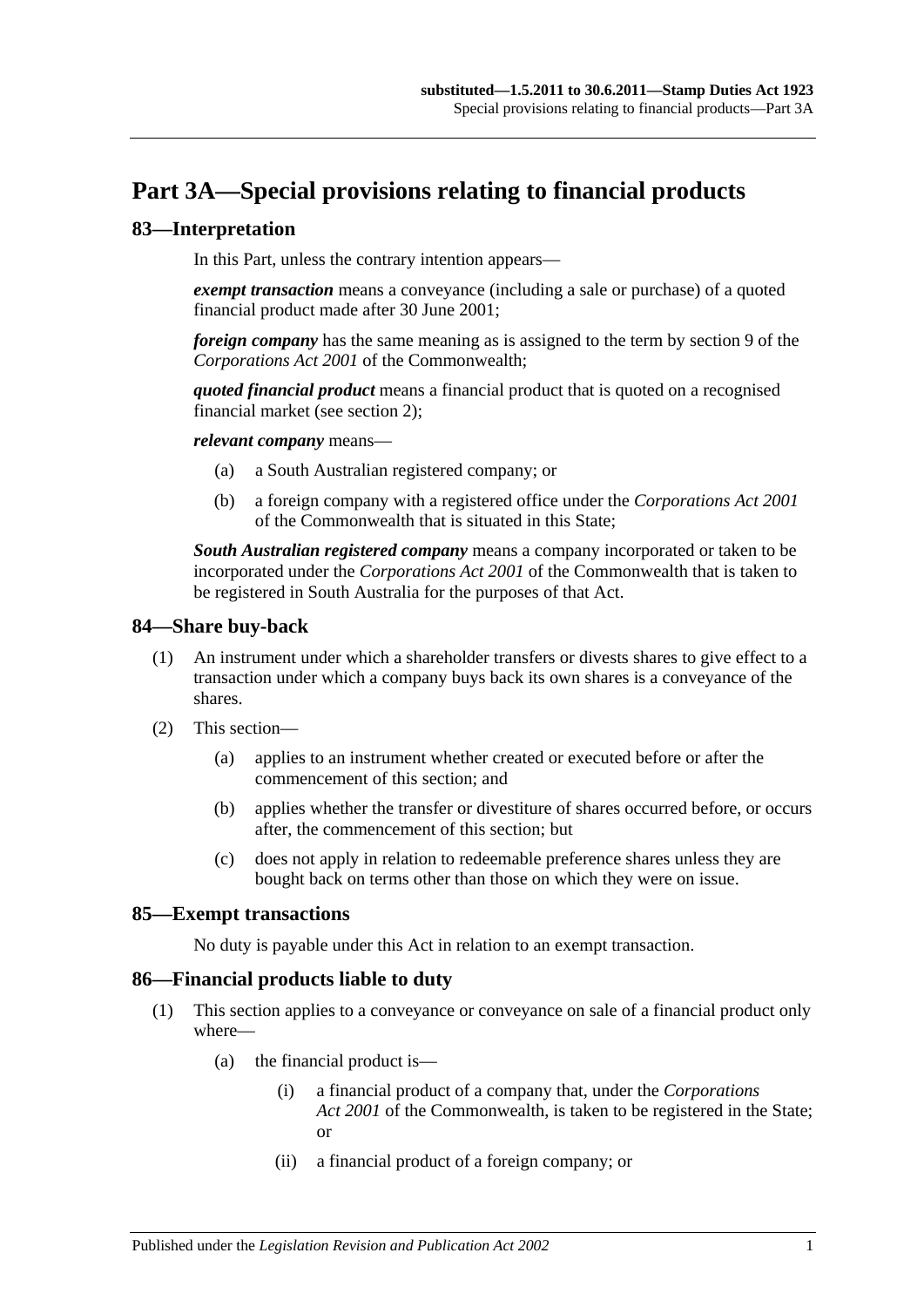- (iii) a unit of a unit trust scheme; and
- (b) the conveyance is not an exempt transaction.
- (2) Subject to [section](#page-79-0) 87, a conveyance or conveyance on sale of a financial product to which this section applies is only liable to duty if the financial product is—
	- (a) a financial product of a relevant company; or
	- (b) a unit of a unit trust scheme the principal register of which is situated in this State; or
	- (c) a unit of a unit trust scheme in relation to which no register exists in Australia and—
		- (i) having as the manager of the scheme a relevant company or a natural person principally resident in this State; or
		- (ii) not having a manager but with a trustee that is a relevant company or a natural person principally resident in this State.

## <span id="page-79-0"></span>**87—Proclaimed countries**

- (1) No duty is payable under this Act in respect of a conveyance or conveyance on sale of a financial product that is registered on a register kept within a proclaimed country.
- (2) The Governor may, by proclamation, declare any country to be a proclaimed country for the purposes of this section and may, by subsequent proclamation, vary or revoke any such proclamation.
- (3) This section does not operate to exempt a transaction from duty under [Part 4.](#page-82-0)

### **88—Transfer of financial products not to be registered unless duly stamped**

- (1) A transfer of a financial product to which [section](#page-78-0) 86 applies must not be registered by the corporation, company or society by which the financial product was issued—
	- (a) unless a proper instrument of transfer has been delivered to the corporation, company or society in which, in the case of a transfer by way of sale, the consideration for the financial product is expressed in terms of money and the actual date of sale and the date or dates of execution by the transferor and transferee are set out; and
	- (b) unless the instrument is duly stamped under this Act or is, under [subsection](#page-79-1) (3), taken to have been duly stamped.
- <span id="page-79-2"></span>(2) Despite any other provision of this Act, if financial products are transferred pursuant to a takeover scheme, the Commissioner may, if the Commissioner thinks it expedient to do so, on payment of the duty payable in respect of the instruments of transfer, denote payment of the duty on a statement in the approved form.
- <span id="page-79-1"></span>(3) If payment of duty is denoted on a statement pursuant to [subsection](#page-79-2) (2), each instrument of transfer to which the statement relates will be taken to have been duly stamped.
- (4) After a transfer of a financial product has been registered by a corporation, company or society in this State, the instrument of transfer must be retained in this State by the corporation, company or society for a period of not less than 5 years.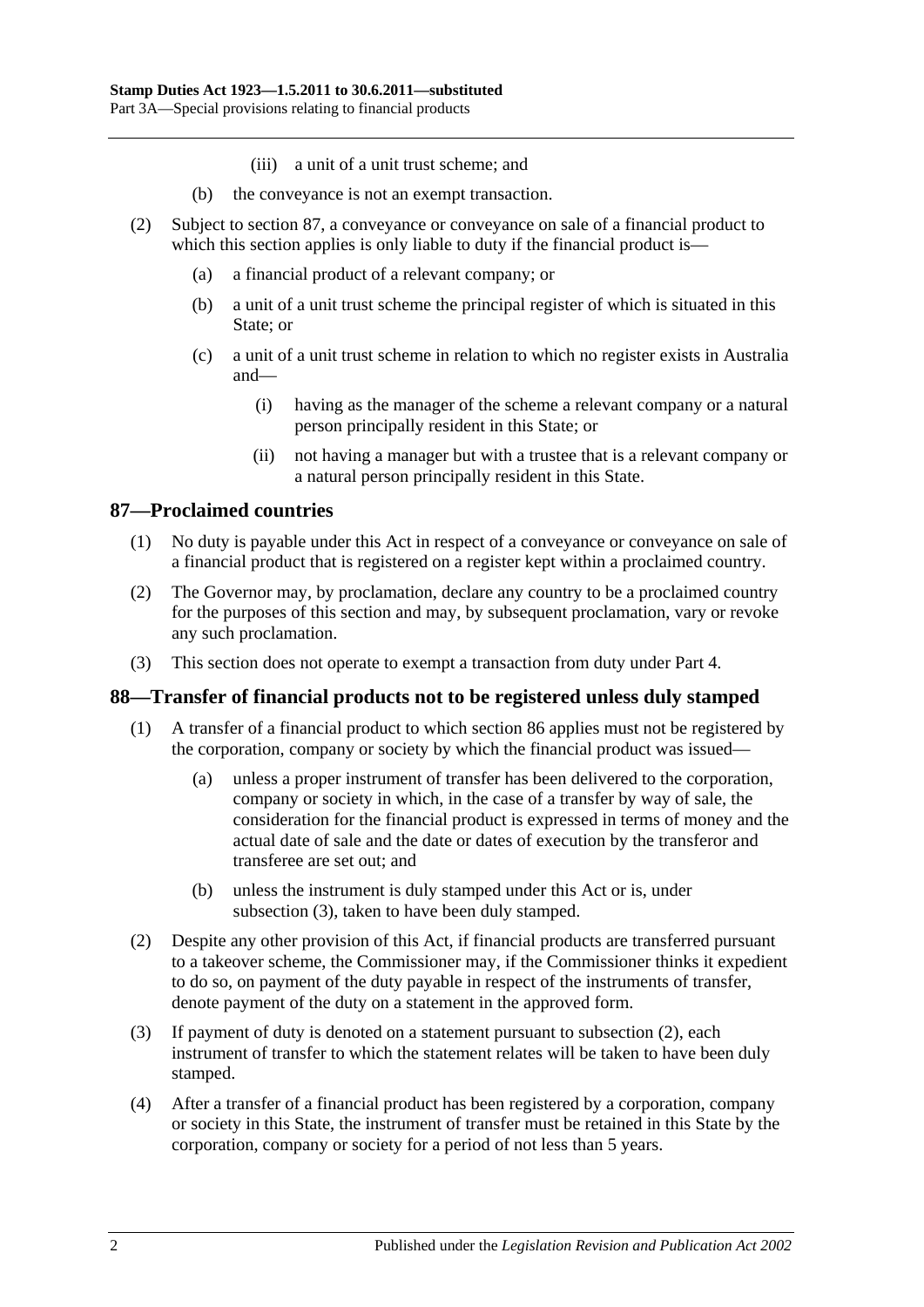- (5) If a corporation, company or society contravenes or fails to comply with any of the provisions of this section, the corporation, company or society is guilty of an offence. Maximum penalty: \$10 000.
- (6) The right or title of a transferee or subsequent holder of a financial product is not invalidated by reason only that the transfer of the financial product was registered by a corporation, company or society in contravention of the provisions of this section.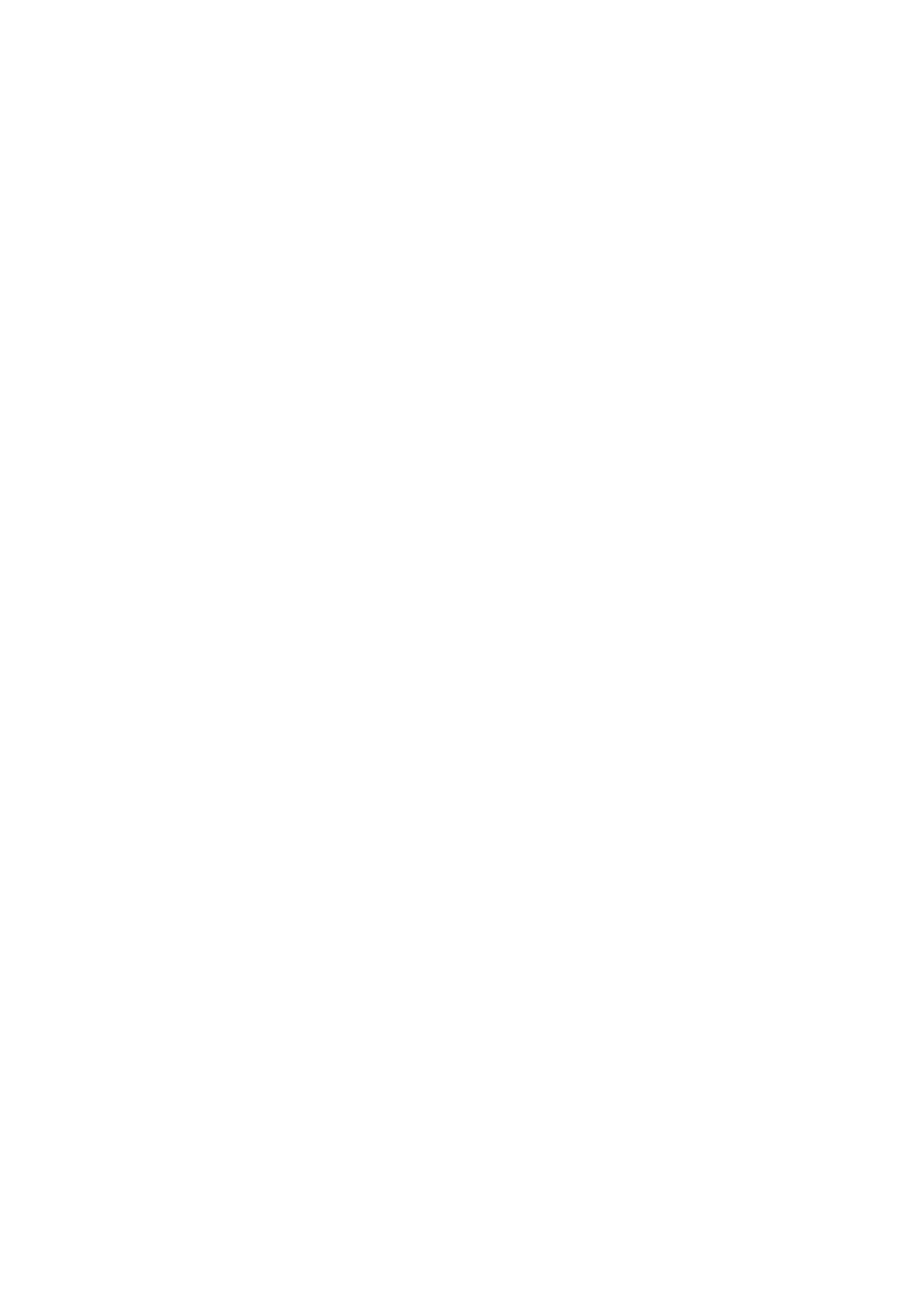# <span id="page-82-0"></span>**Part 4—Land rich entities**

# **Division 1—Preliminary**

## **91—Interpretation**

(1) In this Part—

*asset* includes any form of property;

*associate*—see [subsection](#page-84-0) (4);

*close personal relationship* means the relationship between 2 adult persons (whether or not related by family and irrespective of their gender) who live together as a couple on a genuine domestic basis, but does not include—

- (a) the relationship between a legally married couple; or
- (b) a relationship where 1 of the persons provides the other with domestic support or personal care (or both) for fee or reward, or on behalf of some other person or an organisation of whatever kind;

**Note—**

Two persons may live together as a couple on a genuine domestic basis whether or not a sexual relationship exists, or has ever existed, between them.

*constituent documents* of a private entity means—

- (a) for a private company—its constitution; or
- (b) for a unit trust scheme—the instruments constituting or governing the administration of the scheme;

*corresponding law* means a law of another State, or a Territory, of the Commonwealth that imposes duties corresponding to those imposed by this Act;

*direct interest*—see [section](#page-85-0) 92(1);

*executive officer* of a company has the same meaning as in the *Corporations Act 2001* of the Commonwealth;

*group* means a group of associates;

*hold*—a person *holds* a share or unit in a private entity if the person—

- (a) is registered as the holder; or
- (b) is beneficially entitled to the share or unit; or
- (c) controls the exercise of rights attached to the share or unit;

*indirect interest*—see [section](#page-86-0) 92B;

*land asset* and *local land asset*—see [section](#page-84-1) 91A;

*local primary production land asset* means a local land asset consisting of an interest in land that is used for the business of primary production;

*notional interest*—see [section](#page-86-1) 93;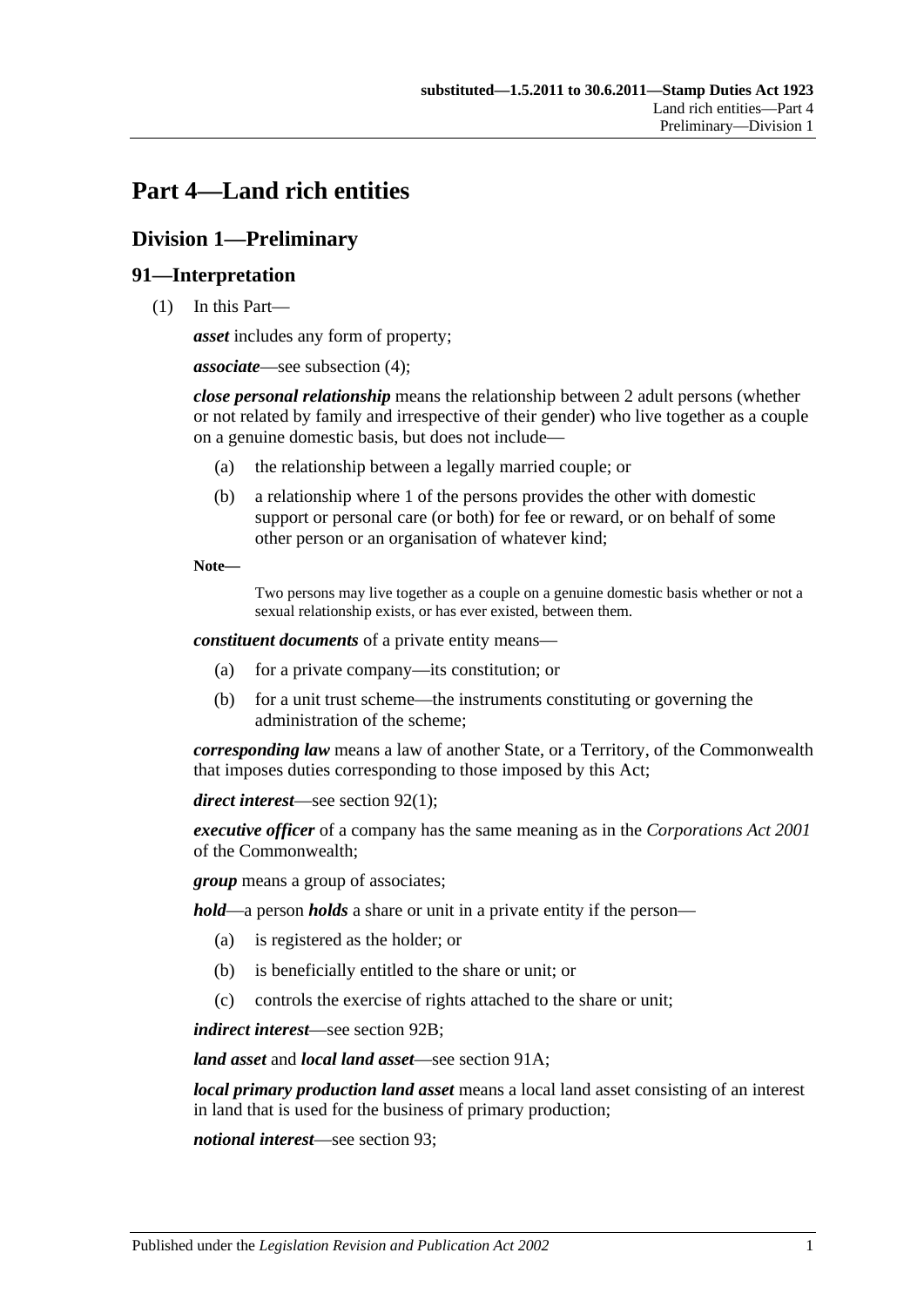*primary production entity*—a private entity is a primary production entity if the unencumbered value of the entity's underlying local primary production land assets exceeds 50 per cent of the unencumbered value of its total underlying local land assets;

#### *private company* means—

- (a) a company that is limited by shares but whose shares are not quoted on a recognised financial market; or
- (b) a company that is not limited by shares,

but does not include a company excluded from the ambit of this definition by the regulations;

*private entity* means a private company or a private unit trust scheme;

*private trust* means a trust other than one in which the public is (or has been) invited to invest;

*private unit trust scheme* means—

- (a) a unit trust scheme in which less than 50 persons hold units; or
- (b) a unit trust scheme in which 50 or more persons hold units if 20 or fewer persons hold 75 per cent or more in number or value of the units on issue,

but does not include a unit trust scheme that is an approved deposit fund or a pooled superannuation trust within the meaning of the *Superannuation Industry (Supervision) Act 1993* (Cwth);

*proportionate interest* in a private entity means—

- (a) for a person or group that has a direct or indirect interest in the entity—the percentage representing the extent of that interest; or
- (b) for a person or group that has both a direct and an indirect interest in the entity—an aggregate percentage representing the extent of both those interests;

*related*—see [section](#page-85-1) 92A;

*relative* of a person means a spouse, domestic partner, brother, sister, parent or child of the person;

*significant interest* in a private entity means a proportionate interest in the entity of 50 per cent or more;

*underlying*—the underlying assets (or a particular class of underlying assets) of a private entity include both the assets (or assets of the relevant class) held beneficially by the private entity and its notional interests in the assets (or assets of the relevant class) of related entities;

*unit* in a unit trust scheme means—

- (a) a right to participate in profits, income or distribution of assets under the scheme; or
- (b) a right to any such right of participation;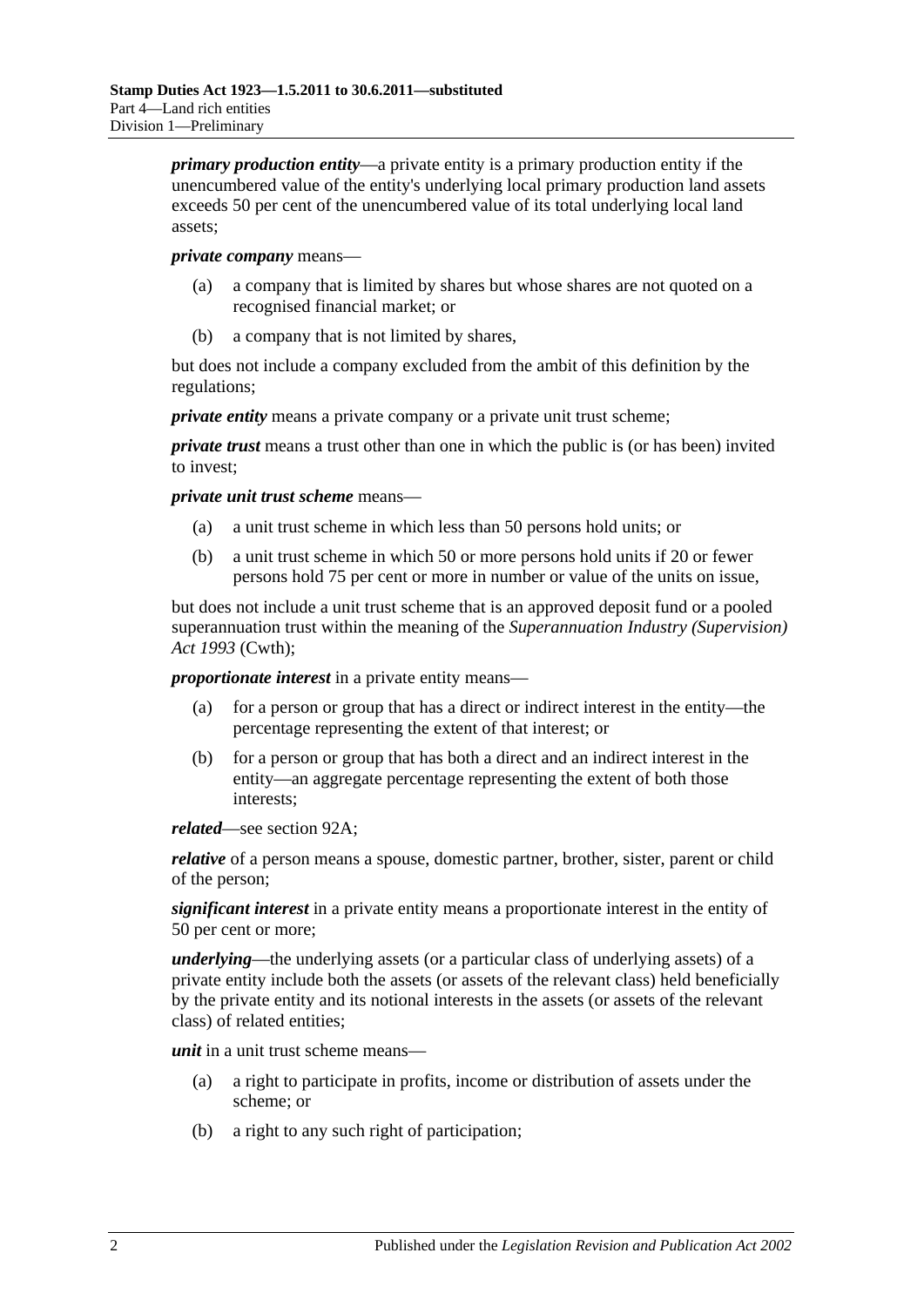*unit trust scheme* means an arrangement under which investors may acquire rights to participate, as beneficiaries under a trust, in profits, income or distribution of assets arising from the acquisition, holding, management, use or disposal of property;

*winding up*—a unit trust scheme is wound up if the assets subject to the scheme are distributed in their entirety.

- (2) Property is taken to be held beneficially by a unit trust scheme if it is held by the trustees of the scheme in trust for the unitholders.
- (3) A private entity or other person that is an object of a discretionary trust is to be regarded, for the purposes of this Part, as beneficially entitled to the trust property unless—
	- (a) the private entity or other person satisfies the Commissioner that this subsection operates unreasonably in the circumstances of the particular case; and
	- (b) the Commissioner determines that the private entity or other person is not, in the circumstances of the particular case, to be regarded as beneficially entitled to the trust property.
- <span id="page-84-0"></span>(4) A person is an *associate* of, or *associated* with, another if—
	- (a) they are married or in a close personal relationship; or
	- (b) one is the parent, child, brother or sister of the other; or
	- (c) they are in partnership; or
	- (d) they are private companies which are related bodies corporate for the purposes of the *Corporations Act 2001* of the Commonwealth; or
	- (e) one is a private company and the other is a director or executive officer of, or shareholder in, the company; or
	- (f) they are both trustees of a private trust or one is a trustee of a private trust and the other is a beneficiary of the private trust; or
	- (g) a chain of relationships can be traced between them under one or more of the above paragraphs,

(but a person is not to be regarded as an associate of another if the Commissioner is satisfied that the association has not arisen as a result of a common commercial interest or purpose and they will act entirely independently of each other).

- (5) An obligation or liability imposed under this Part on a unit trust scheme attaches to the trustees for the time being of the scheme jointly and severally.
- (6) An obligation or liability imposed under this Part on a group attaches to the members of the group jointly and severally.

#### <span id="page-84-1"></span>**91A—Land assets**

- (1) A *land asset* is an interest in land (including a right to explore for minerals, petroleum or other substances on land or to recover minerals, petroleum or any other substance from land), other than—
	- (a) a mortgage, lien or charge; or
	- (b) an interest under a warrant or writ.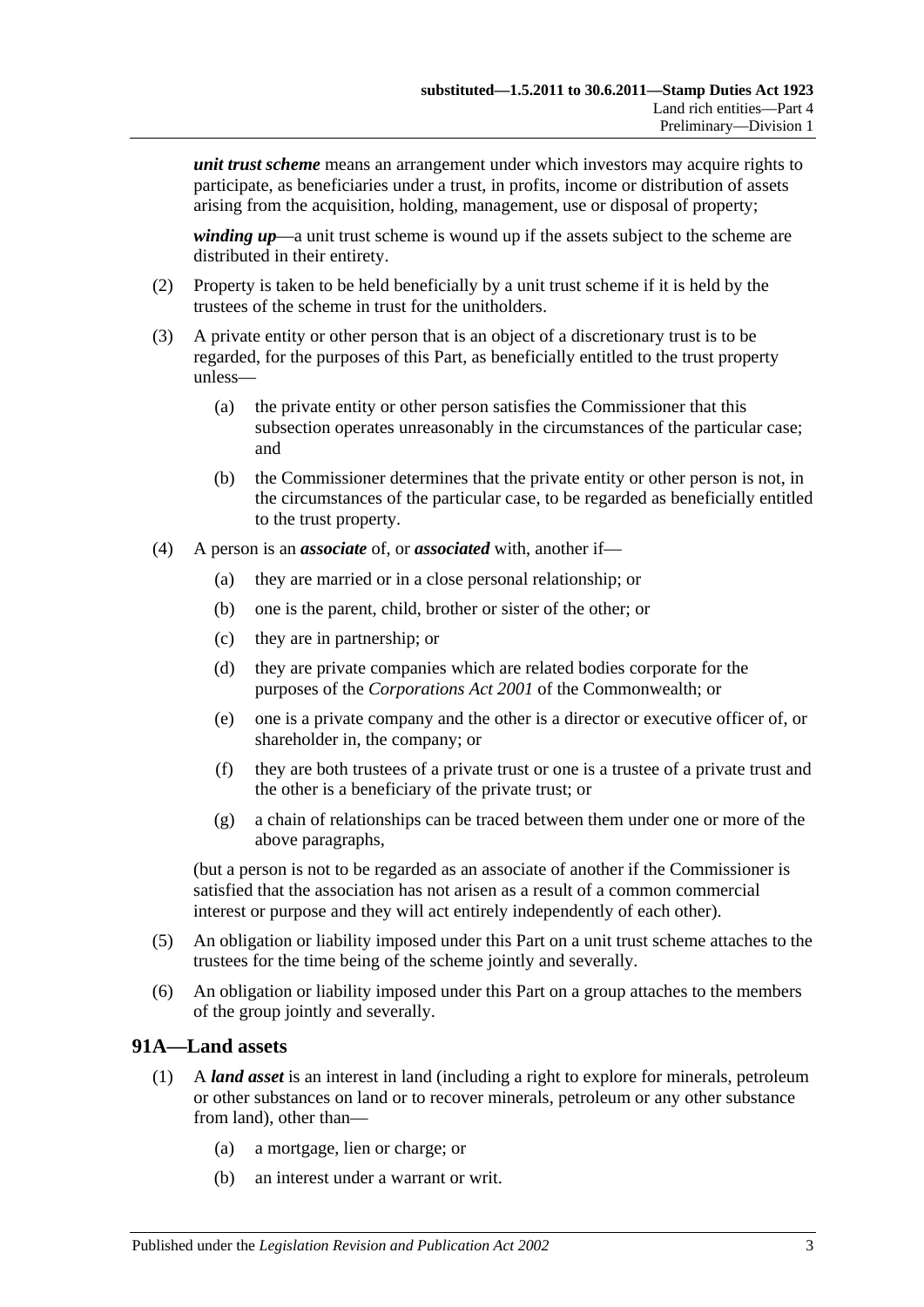- (2) A *local land asset* is a land asset consisting of an interest in land in South Australia.
- (3) A private entity's interest in land will be taken to include an interest in anything fixed to the land, including anything separately owned from the land.
- (4) However, if the Commissioner is satisfied that, at a relevant time, it was not part of an arrangement to avoid duty under this Part that property was separately owned from the land, the Commissioner may determine that a private entity's interest in the land did not include an interest in the property.

#### <span id="page-85-0"></span>**92—Direct interests**

- (1) A person has a *direct interest* in a private entity if the person holds a share or unit in the private entity.
- (2) A direct interest that a person or group has in a private entity is to be expressed as a proportionate interest.
- (3) The *proportionate interest* is the highest of the following:
	- (a) a percentage representing the proportion of votes that the person or members of the group would be entitled to exercise (or control) at a general meeting of shareholders or unitholders assuming that all shareholders or unitholders exercised their voting rights;
	- (b) a percentage representing the extent the person or members of the group are entitled to participate in dividends or distributions of income;
	- (c) a percentage representing the extent to which the person or members of the group would be entitled to participate in the distribution of assets on a winding up of the private entity.
- (4) The proportionate interest of a person or group in a private entity is to be determined as if any power that the person has, or the members of the group or any of them have, to increase the extent of an interest (by varying the constituent documents of the private entity or in any other way) had been exercised so as to maximise the relevant interest in the private entity.

### <span id="page-85-1"></span>**92A—Related entities**

- (1) Two private entities are *related entities* if—
	- (a) one has a direct interest in the other; or
	- (b) a series of such relationships can be traced between them through another or other related entities (*intermediate entities*).
- (2) If a private entity is related to another private entity by a relationship traced through an intermediate entity or intermediate entities, the private entity's proportionate interest in the other is calculated by multiplying the relevant fractions together and expressing the result as a percentage.

#### **Example—**

Entity A (a private company) holds a 75 per cent proportionate interest in entity B (a private unit trust scheme) which in turn holds a 50% proportionate interest in entity C (a private company). In this case the proportionate interest of entity A in entity C (insofar as it is traced through entity B) is 37.5 per cent.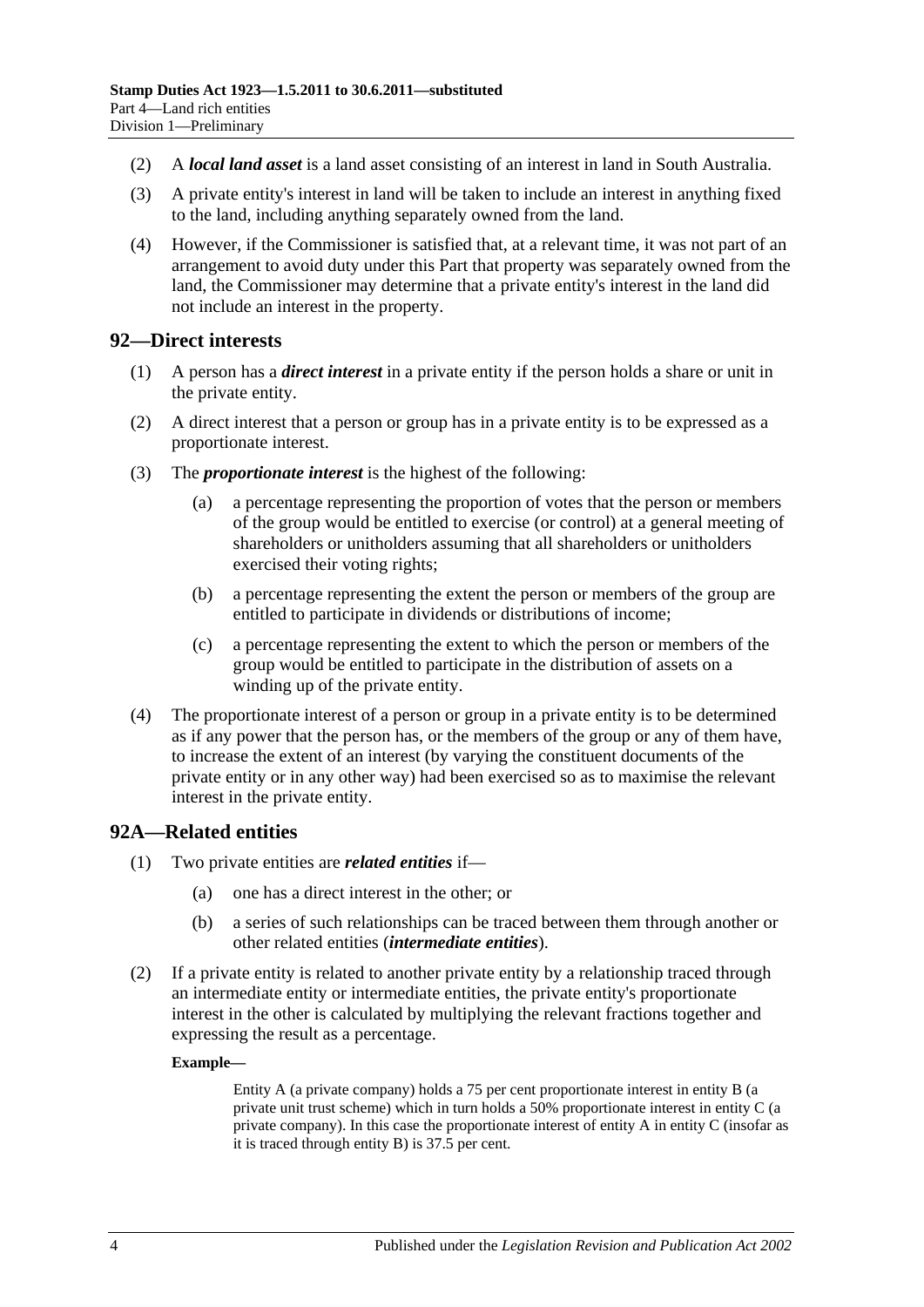### <span id="page-86-0"></span>**92B—Indirect interests**

- (1) If a person or group has a direct interest in a private entity (entity A) which is related to another private entity (entity B), the person or group has an *indirect interest* in entity B.
- (2) An indirect interest that a person or group has in a private entity is to be expressed as a proportionate interest.
- (3) The proportionate interest is calculated by multiplying together—
	- (a) a fraction representing the proportionate interest of the person or group in entity A; and
	- (b) a fraction representing entity A's proportionate interest in entity B,

and expressing the result as a percentage.

#### **Example—**

X holds a proportionate interest of 33⅓% in entity A (a private company) which in turn holds a 75% proportionate interest in entity B (a private unit trust scheme) which in turn holds a 50% proportionate interest in entity C (a private company). In this case the X's indirect interest in entity C is to be expressed as a proportionate interest of 12.5%.

## <span id="page-86-1"></span>**93—Notional interest in assets of related entity**

- (1) A private entity has a notional interest in an asset held beneficially by a related entity if—
	- (a) the private entity holds a significant interest in the related entity; or
	- (b) a chain of significant interests can be traced between the private entity and the related entity.

#### **Example—**

Entity A holds a 75% proportionate interest in entity B which in turn holds a 60% proportionate interest in entity C which in turn holds a 40% proportionate interest in entity D. In this case entity A has a notional interest in the assets held beneficially by entity B and entity C but not in the assets held by entity D.

(2) The value of the notional interest is calculated as follows:

 $V = V_1 \times P$ 

Where—

 $V_1$  is the unencumbered value of the asset:

*P* is a fraction representing the proportionate interest of the private entity in the related entity.

# **Division 2—Land rich entity**

## <span id="page-86-2"></span>**94—Land rich entity**

- (1) A private entity is a *land rich entity* if—
	- (a) the unencumbered value of the underlying local land assets of the private entity and associated private entities is \$1m or more; and
	- (b) the unencumbered value of the entity's underlying land assets comprises—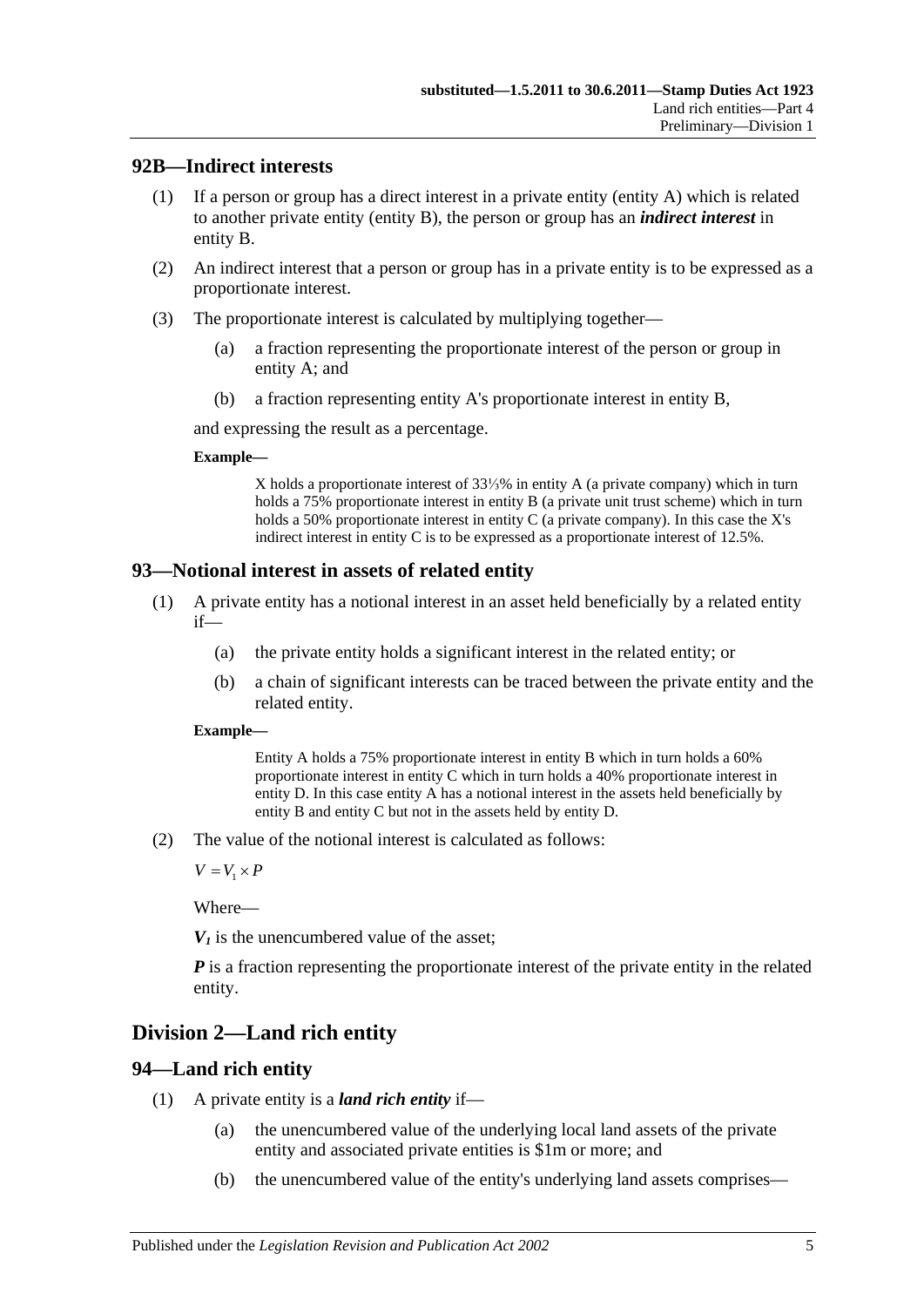- (i) in the case of a primary production entity—80 per cent or more; and
- (ii) in any other case—60 per cent or more,

of the unencumbered value of the entity's total underlying assets.

- <span id="page-87-2"></span>(2) In determining the unencumbered value of a private entity's total underlying assets, assets of the following classes are to be excluded from consideration—
	- (a) money in cash or on deposit with a financial institution;
	- (b) negotiable instruments;
	- (c) shares or units in a related private entity;
	- (d) contractual rights or interests other than—
		- (i) an interest in land arising from a contract or option to purchase the land; or
		- (ii) a right or interest under a loan transaction that is to be taken into account under [subsection](#page-87-0) (4); or
		- (iii) a right or interest that is to be taken into account under [subsection](#page-87-1) (5);
	- (e) monetary entitlements from shareholders or unitholders under the terms on which shares or units were issued;
	- (f) an asset of a class that is, under the regulations, to be excluded from consideration.
- <span id="page-87-3"></span>(3) Further, in determining the value of a private entity's total underlying assets as at a particular time, any asset (other than a land asset) acquired by the entity or a related entity within the previous 2 years is to be excluded from consideration unless the private entity satisfies the Commissioner that the asset was not acquired solely or mainly for the purpose of avoiding duty under this Part.
- <span id="page-87-0"></span>(4) A loan transaction is to be taken into account for the purposes of [subsection](#page-87-2)  $(2)(d)(ii)$ unless—
	- (a) the loan is repayable on demand or within 12 months of the date of the loan; or
	- (b) the loan is to a director, shareholder, trustee or beneficiary, or a relative of a director, shareholder, trustee or beneficiary, of the private entity or an associated private entity.
- <span id="page-87-1"></span>(5) A right or interest is to be taken into account for the purposes of [subsection](#page-87-3)  $(2)(d)(iii)$ if the Commissioner is satisfied that it was acquired in the course of the normal business of the entity and not as part of an arrangement to avoid duty under this Part.

## **Division 3—Dutiable transactions**

### **95—General principle of liability to duty**

(1) A person or group that acquires a significant interest, or increases its significant interest, in a land rich entity notionally acquires an interest in the underlying local land assets of the entity and is liable to duty in respect of the notional acquisition.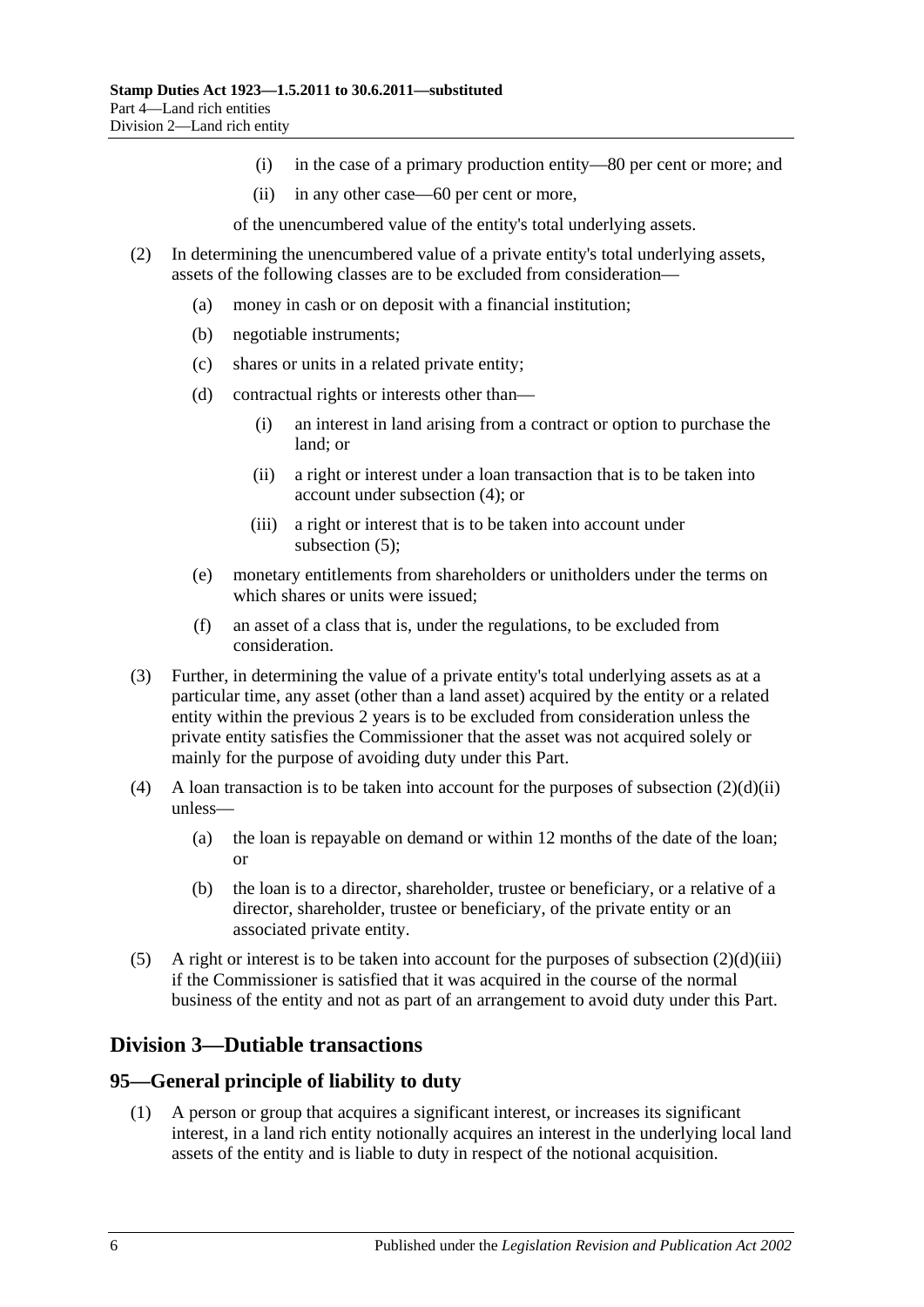- (2) The following transactions are therefore dutiable:
	- (a) a transaction as a result of which a person or group has a significant interest in a land rich entity; or
	- (b) a transaction as a result of which a person or group that has a significant interest in a land rich entity increases its significant interest in the entity.
- (3) A transaction is dutiable under this Part even though the person or group that has a significant interest, or increases its significant interest, in the land rich entity as a result of the transaction—
	- (a) is not a party to the transaction; or
	- (b) has a passive role in the transaction.
- (4) For example, any of the following is capable of being a dutiable transaction:
	- (a) an allotment of shares in a company or units in a unit trust scheme; or
	- (b) the variation or abrogation of rights attaching to shares in a company or units in a unit trust scheme; or
	- (c) the redemption, surrender or cancellation of shares in a company or units in a unit trust scheme.
- (5) However, if a private entity acquires a local land asset and, as a result of the acquisition, becomes a land rich entity, and conveyance duty is paid in respect of the transaction, the transaction is not dutiable under this Part.

### **95A—Aggregation of interests**

- (1) If a person or group acquires an interest in a land rich entity that, when aggregated with an interest in the entity acquired by another person as a result of an associated transaction on the same day or within the preceding 3 years, amounts to a significant interest in the entity, then for the purposes of this Part—
	- (a) the person or group acquires that significant interest in the entity; and
	- (b) the person or group and any other person acquiring an interest in the entity as a result of the associated transaction are jointly and severally liable for the payment of duty in respect of the acquisition.
- (2) In this section—

*associated transaction*, in relation to the acquisition of an interest in a land rich entity by a person or group, means an acquisition of an interest in the entity by another person in circumstances in which—

- (a) those persons are acting in concert; or
- (b) the acquisitions form, evidence, give effect to or arise from substantially 1 arrangement, 1 transaction or 1 series of transactions.

#### <span id="page-88-0"></span>**95B—Primary production entities**

(1) This section applies to a transaction whereby a person or group acquires a significant interest, or increases its significant interest, in a relevant primary production entity if the entity ceases within the period of 3 years following the acquisition or increase to be a primary production entity.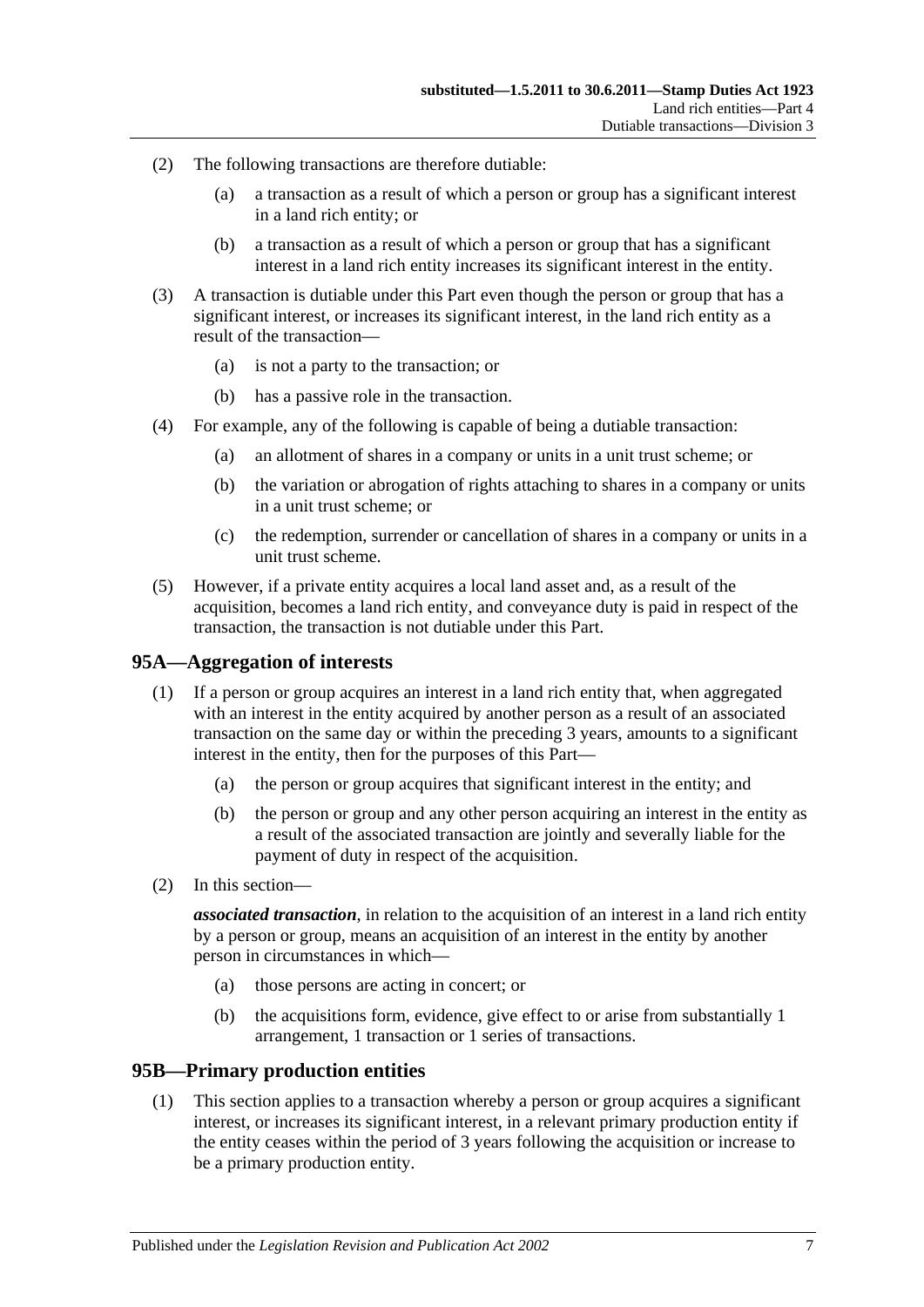- (2) Duty is payable under this Part in respect of a transaction to which this section applies as if the entity had not been a primary production entity at the time at which the person or group acquired or increased the interest in the entity.
- (3) In this section—

*relevant primary production entity* means a primary production entity that is not a land rich entity under [section](#page-86-2) 94(1) only because the unencumbered value of the entity's underlying land assets comprises less than 80 per cent of the unencumbered value of the entity's total underlying assets.

#### **96—Value of notional interest acquired as a result of dutiable transaction**

(1) If a person or group has, as a result of a dutiable transaction, a significant interest in a land rich entity the value of the notional interest acquired in the entity's underlying local land assets is determined as follows:

 $\overline{AV} = \overline{TV} \times \overline{P}$ 

Where—

*NV* is the value to be of the notional interest acquired.

*TV* is the total unencumbered value of all the entity's underlying local land assets.

*P* is the fraction representing the proportionate interest of the person or group in the entity.

(2) If a person or group that has a significant interest in a land rich entity increases its significant interest as a result of a dutiable transaction the value of the notional interest acquired in the entity's underlying local land assets is determined as follows:

 $NV = TV \times (P_2 - P_1)$ 

Where—

*NV* is the value to be ascertained.

*TV* is the total unencumbered value of all the entity's underlying local land assets.

 $P_1$  is the fraction representing the proportionate interest in the entity before the increase.

 $P_2$  is the fraction representing the proportionate interest in the entity after the increase.

### <span id="page-89-0"></span>**97—Calculation of duty**

- (1) If the total unencumbered value of the entity's underlying local land assets is \$1.5m or more, duty in respect of a transaction under which a person or group acquires a significant interest in a land rich entity is to be equivalent to the duty payable on a conveyance of land with an unencumbered value equivalent to the value of the acquirer's notional interest in the entity's underlying local land assets.
- (2) If the total unencumbered value of the entity's underlying local land assets is less than \$1.5m, duty is to be calculated in accordance with the following formula:

$$
D = \left[ \frac{(TV - $1m)}{$30.5m} \times d_1 \right] + \left[ \left( 1 - \frac{(TV - $1m)}{$30.5m} \right) \times d_2 \right]
$$

Where—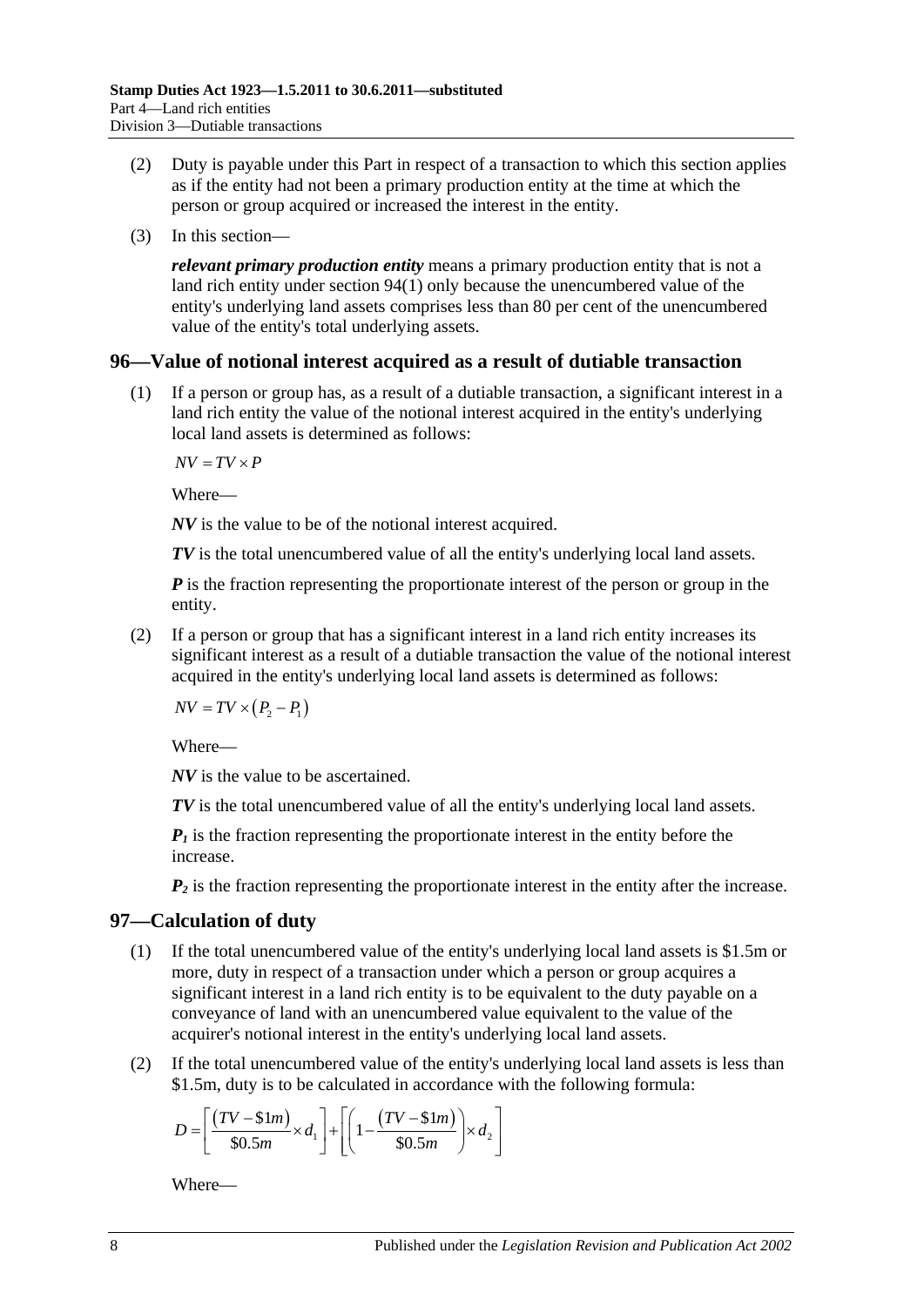*D* is the amount of the duty.

*TV* is the total unencumbered value of all the entity's underlying local land assets.

 $d_1$  is the duty that would be payable if [subsection](#page-89-0) (1) were applicable.

*d2* is the duty that would be payable in respect of a transaction for the acquisition of financial products with a dutiable value equivalent to the value of the notional interest.

(3) Duty on a dutiable transaction under which a person or group increases its significant interest in a land rich entity is to be calculated as follows:

 $D = d_1 - d_2$ 

Where—

*D* is the amount of the duty.

 $d_1$  is the amount that would have been payable if the person or group had acquired the whole of its interest in a single transaction at the time of the increase.

*d2* is the amount that would have been payable if the person or group had acquired its pre-existing interest in a single transaction at the time of the increase.

- (4) However, if any part of a significant interest in a land rich entity was acquired by the relevant person or group more than 3 years before the date of a dutiable transaction (the *earlier acquisition*), the duty calculated under the above provisions is to be rebated by a percentage representing the extent of the earlier acquisition as a proportion of the significant interest as a whole.
- (5) If a person or group acquires or increases a significant interest in a land rich entity through the acquisition of financial products or units in a private unit trust scheme and duty has been paid under this Act or a corresponding law in respect of the transaction for the acquisition of the financial products or units, the duty calculated under this section is to be reduced by the amount of the duty paid.

# **Division 4—Payment and recovery of duty**

### **98—Acquisition statement**

- (1) Subject to [subsection](#page-90-0) (1a), if a dutiable transaction occurs, the person or group that acquires or increases its significant interest in the land rich entity must, within 2 months after the date of the dutiable transaction—
	- (a) lodge a return with the Commissioner; and
	- (b) pay the relevant amount of duty.

Maximum penalty: \$10 000.

- <span id="page-90-0"></span>(1a) A person or group that acquires or increases an interest in an entity by virtue of a transaction to which [section](#page-88-0) 95B applies must, within 2 months after the date on which the entity ceases to be a primary production entity—
	- (a) lodge a return with the Commissioner that specifies, in addition to the information required by [subsection](#page-91-0) (2)—
		- (i) that the entity has ceased to be a primary production entity; and
		- (ii) the date on which the cessation occurred; and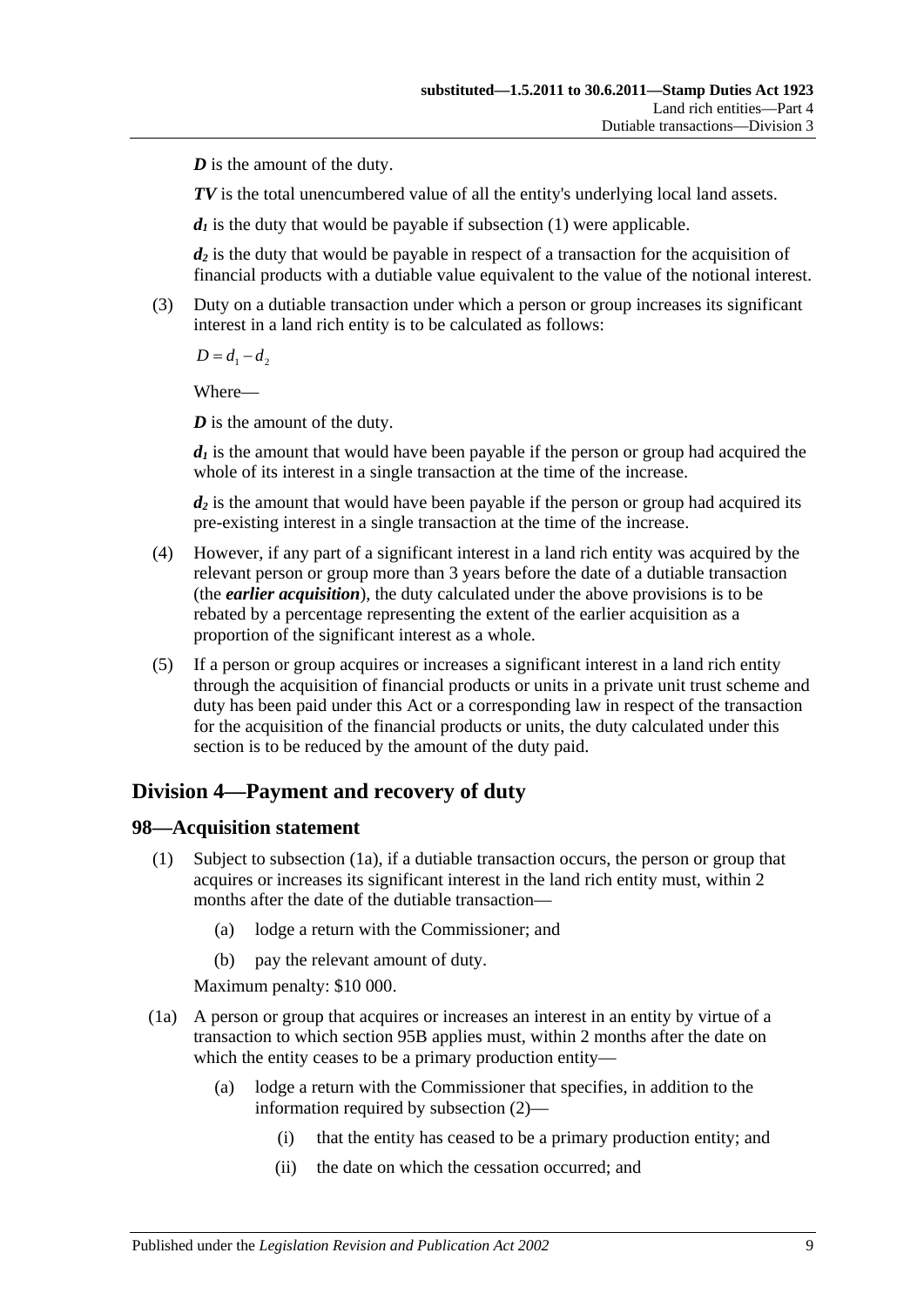(b) pay the relevant amount of duty.

Maximum penalty: \$10 000.

- <span id="page-91-0"></span>(2) The return must contain the following information:
	- (a) the name and address of the person, or the name and address of each member of the group, that has the significant interest or has increased its significant interest as a result of the transaction; and
	- (b) the date of the transaction; and
	- (c) particulars of—
		- (i) the interest acquired as a result of the transaction; and
		- (ii) any other interests held and the dates and circumstances of their acquisition; and
		- (iii) the underlying land assets and the underlying local land assets of the land rich entity as at the date of the transaction; and
		- (iv) the underlying assets of the land rich entity as at the date of the transaction; and
		- (v) amounts of duty paid under this Act or a corresponding law in relation to the acquisition of the significant interest in the land rich entity; and
	- (d) other information required by the Commissioner.

#### **99—Recovery from entity**

- (1) If a person or group fails to pay duty as required under this Part, the Commissioner may recover the duty, as a debt, from the relevant private entity.
- (2) Instead of, or as well as, proceeding against the private entity for recovery of duty as a debt, the Commissioner may register a charge on any of its land for the amount of the unpaid duty.
- (3) The Commissioner must give written notice of the registration of a charge under this section to—
	- (a) the registered proprietor of the land; and
	- (b) the person in default, or each member of the group in default.
- <span id="page-91-1"></span>(4) If the duty remains unpaid 6 months after the registration of the charge, the Commissioner may apply to the District Court for an order for the sale of the land.
- (5) On an application under [subsection](#page-91-1) (4), the Court may make an order for sale of the land by public auction and, in that event, the proceeds of sale are to be applied as follows:
	- (a) firstly—in payment of the costs of the sale and other costs of proceeding under this section; and
	- (b) secondly—in discharging liabilities secured by an instrument registered in priority to the registered charge; and
	- (c) thirdly—in discharging the liability to duty; and
	- (d) fourthly—in discharging other liabilities as directed by the Court; and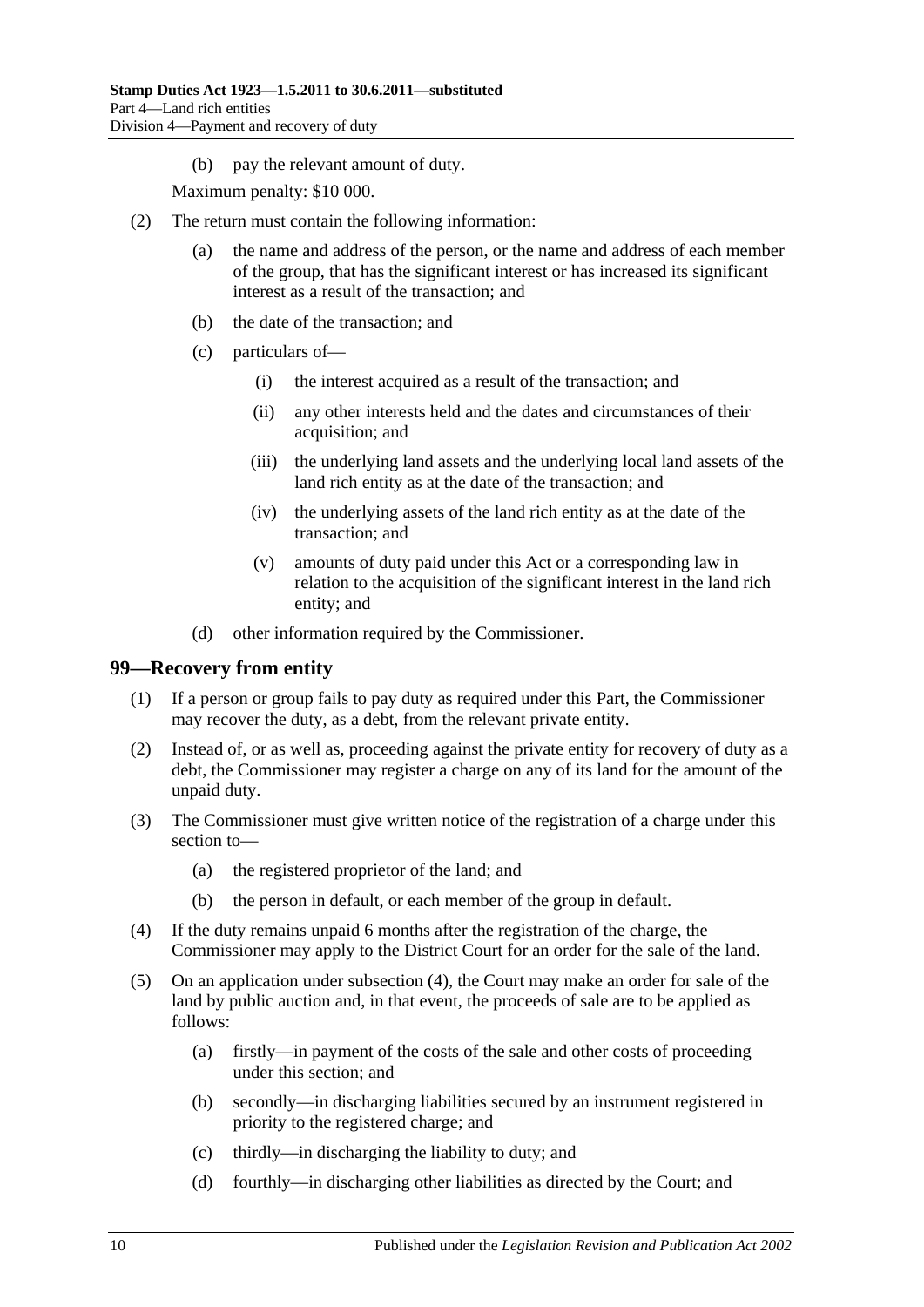- (e) fifthly—in payment to the registered proprietor of the land immediately before the completion of the sale.
- (6) If the Commissioner recovers duty under this section, the private entity may recover the amount paid to, or recovered from, the entity from the person or persons principally liable for the payment of the duty.

## **Division 5—Miscellaneous**

### **100—Valuation of interest under contract or option to purchase land**

If an interest in land consists of an interest arising under a contract or option to purchase the land, the interest is to be valued, for the purposes of this Part, by subtracting from the market value of the land the amount that the purchaser under the contract or the holder of the option would be required to pay in order to complete the purchase.

### **101—Exempt transactions**

(1) A transaction under which a person or a group acquires an interest in a land rich entity is exempt from duty under this Part if it takes place in circumstances in which a conveyance of an interest in the underlying local land assets would not attract *ad valorem* duty.

#### **Example—**

Suppose that A is entitled under the will of B to 60% of the shares in X Pty Ltd, a land rich entity, owning land in the State valued at \$2m. A's acquisition of the shares on distribution of the estate is exempt from duty because a conveyance of the land itself would, if it occurred in these circumstances (ie on distribution of the estate), be exempt from *ad valorem* duty.

- (2) The following transactions are exempt from duty under this Part:
	- (a) an acquisition of an interest in a land rich entity that takes place under a compromise or arrangement approved by a court under Part 5.1 of the *Corporations Act 2001* of the Commonwealth;
	- (b) a transaction exempted by regulation from duty under this Part.

## **102—Multiple incidences of duty**

- (1) If it is possible under this Part to assess the incidence of duty in different ways in respect of the same transaction, duty will be assessed so as to maximise the return to the revenue but not so as to extend the incidence of duty beyond a single person or group identified in the assessment.
- (2) If a person or a group acquires a significant interest in a land rich entity, and another person or group later acquires a significant interest in the land rich entity without diminishing the former significant interest, the Commissioner may, if satisfied that it is just and equitable to do so, exempt the later acquisition, wholly or partly, from duty under this Part.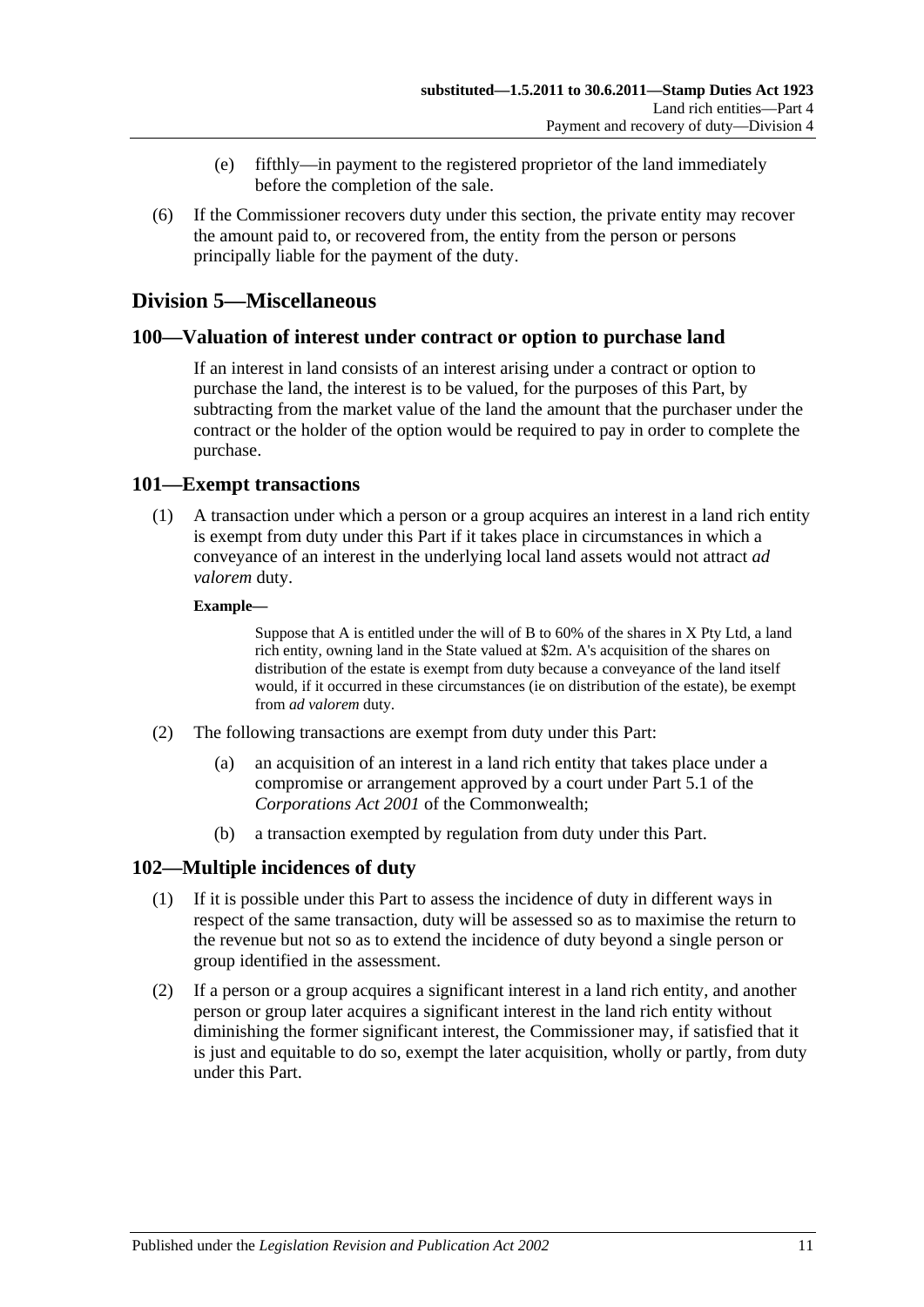#### **Example—**

Suppose the shares of X Pty Ltd, a land rich entity, are divided into Class A and Class B. The Class A shares confer rights to dividends but no rights to share in the distribution of assets on winding up of the company. The Class B shares confer no rights to dividends but do confer rights to share in the distribution of assets on the winding up of the company. Suppose that A acquires all the Class A shares and pays duty under this Part on the acquisition of a significant interest in the company. Suppose that B then acquires all the Class B shares. In this case, the Commissioner could, if satisfied that it would be just and equitable to do so, grant relief under the above subsection.

(3) If a group acquires a significant interest in a land rich entity as a result of a dutiable transaction, and a person or group that is a member or subgroup of the group acquires that significant interest from the group, the Commissioner may, if satisfied that it is just and equitable to do so, exempt the later acquisition, wholly or partly, from duty under this Part.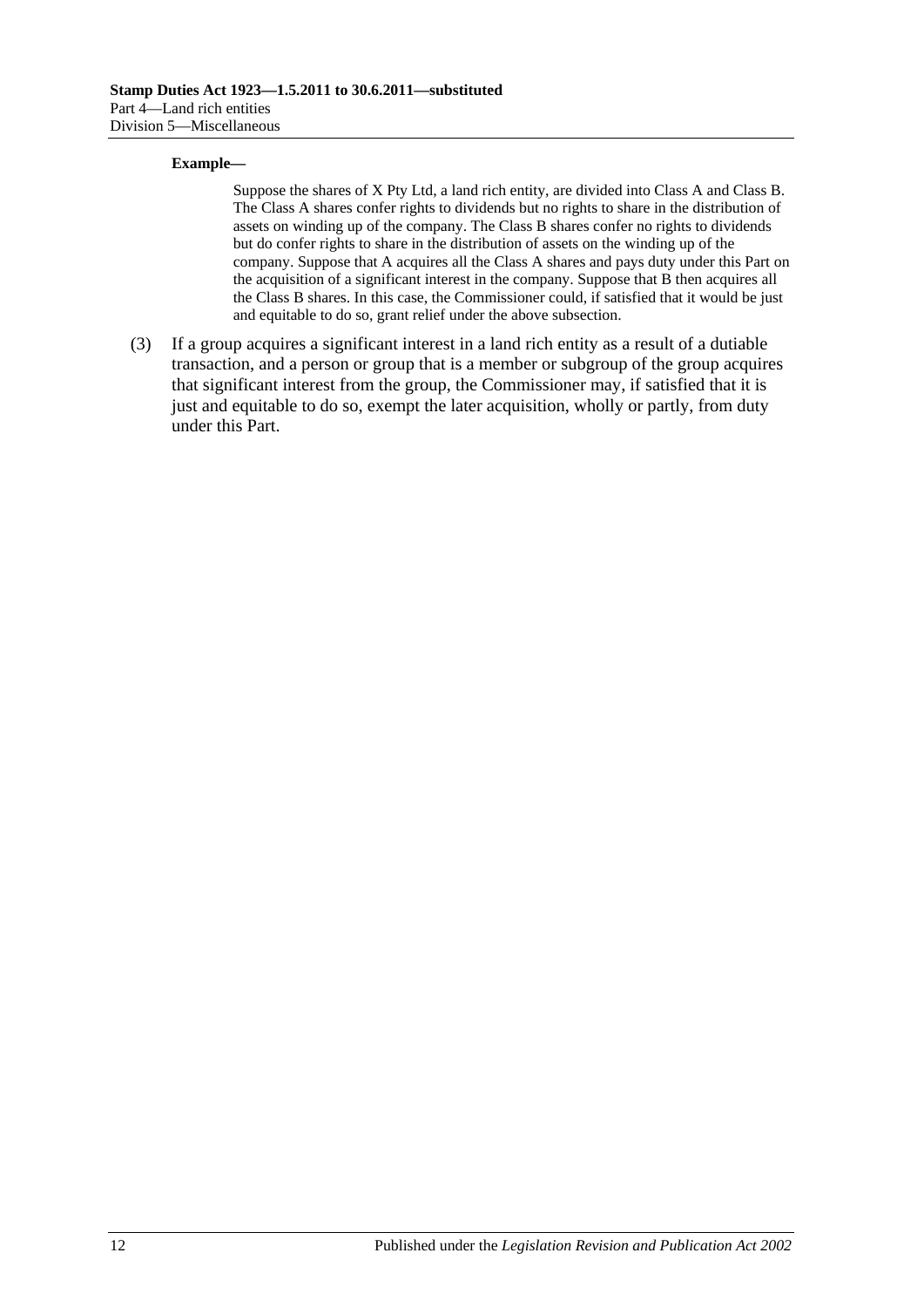# **Part 4A—Abolition of various duties**

# **Division 1—Abolition of duty on rental business**

## **103—Abolition of duty on rental business (1 July 2009)**

- (1) No liability to duty arises in relation to an amount received in respect of rental business (within the meaning of [Part 3 Division 2\)](#page-19-0) after 30 June 2009.
- (2) Despite the provisions of [Part 3 Division 2,](#page-19-0) registration under that Division is not required or to be granted on or after 22 July 2009 and the registration of a person who is registered immediately before 22 July 2009 is to be taken to have been cancelled on that date.
- (3) For the avoidance of doubt, a person is not entitled to a refund of duty paid in relation to an amount received in respect of rental business before 1 July 2009 only because the contract or agreement under which the amount was received expires on or after that date.

# <span id="page-94-0"></span>**Division 2—Abolition of duty on mortgages**

## **104—Abolition of duty on mortgages (1 July 2009)**

- (1) No liability to duty arises under Schedule 2 clause 11 in relation to—
	- (a) a mortgage, bond, debenture, covenant or warrant of attorney executed, or that first affects property in this State, on or after 1 July 2009; or
	- (b) a mortgage executed, or that first affects property in this State, before 1 July 2009 if no advance secured under the mortgage is made before that day; or
	- (c) an advance or further advance on or after 1 July 2009 under a mortgage executed, or that first affects property in this State, before that day.
- (2) Despite [section](#page-13-0) 16, if a mortgage, bond, debenture, covenant or warrant of attorney executed before 1 July 2009 but produced to the Commissioner for the purpose of being stamped on or after that day is dutiable under Schedule 2 clause 11, the duty will be calculated according to the rates in force as at the day on which the instrument became liable to duty (or further duty).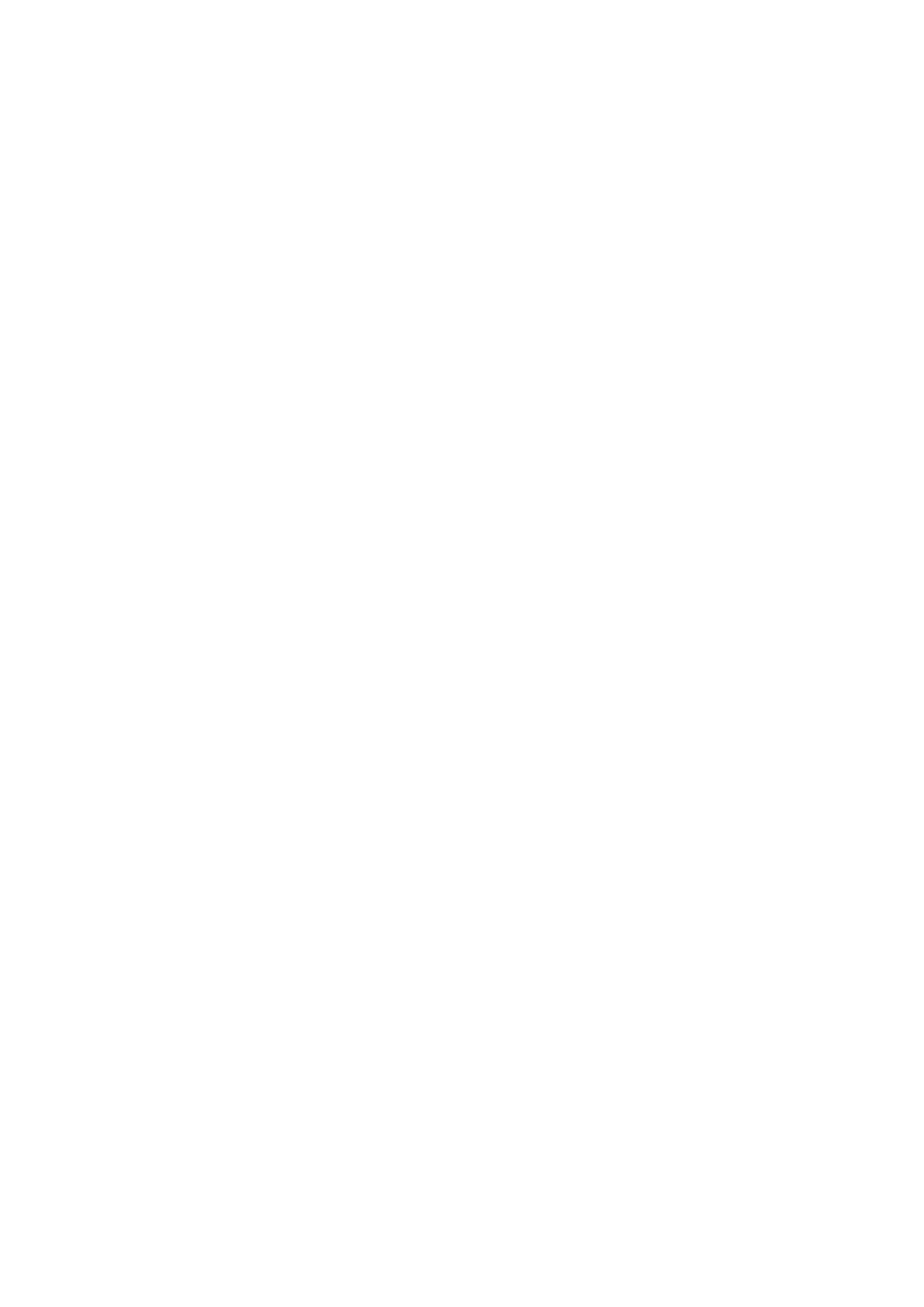# **Part 5—Miscellaneous provisions**

### **106—Spoiled or unused stamps**

- (1) Subject to any regulations made under this Act, the Commissioner may, on the application of any person in possession of stamps or stamped material unused or rendered useless by being inadvertently spoiled, give to that person, in lieu of the stamps or stamped material so spoiled or unused, other stamps (of the same or another denomination) of the same value or, at his discretion, money of the same value, deducting the proper allowance on purchase of stamps of the same description; but the Commissioner may, if he thinks it just to do so, refrain from making any such deduction.
- (2) For the purposes of Part 4 of the *[Taxation Administration Act](http://www.legislation.sa.gov.au/index.aspx?action=legref&type=act&legtitle=Taxation%20Administration%20Act%201996) 1996*
	- (a) an application under this section is to be taken to be an application for a refund; and
	- (b) the giving of stamps or money under this section is to be taken to be the making of a refund.
- (3) In this section—

*stamp* includes an adhesive stamp purchased or otherwise obtained from the Commissioner or a distributor of stamps under this Act before the commencement of Part 5 of the *[Statutes Amendment and Repeal \(Taxation Administration\) Act 2008](http://www.legislation.sa.gov.au/index.aspx?action=legref&type=act&legtitle=Statutes%20Amendment%20and%20Repeal%20(Taxation%20Administration)%20Act%202008)*;

*stamped* includes having an adhesive stamp affixed before the commencement of Part 5 of the *[Statutes Amendment and Repeal \(Taxation Administration\) Act 2008](http://www.legislation.sa.gov.au/index.aspx?action=legref&type=act&legtitle=Statutes%20Amendment%20and%20Repeal%20(Taxation%20Administration)%20Act%202008)*.

## **107—Transfer of property to correct error**

- (1) If the Commissioner is satisfied, on application by a party to an instrument submitted for stamping, that the sole purpose of the instrument is to reverse or correct a disposition of property resulting from an error in an earlier instrument, the Commissioner may grant relief from stamp duty under this section.
- (2) The Commissioner may require the applicant to provide such information (verified if the Commissioner thinks fit by statutory declaration) as the Commissioner thinks necessary to decide the application.
- (3) If the Commissioner grants relief from stamp duty under this section, the duty chargeable on the instrument is the amount (if any) by which the duty that would have been paid on the earlier instrument if it had been correctly made in the first instance exceeds the amount of duty actually paid on that instrument.

### **108—Penalties for certain offences**

- <span id="page-96-0"></span>(1) Any person who—
	- (a) forges any die or stamp;
	- (b) impresses any material with a forged die;
	- (c) cuts, tears or in any way removes from any material any stamp with intent to make fraudulent use of the stamp or of any part thereof;
	- (d) mutilates any stamp with intent to make fraudulent use of any part thereof;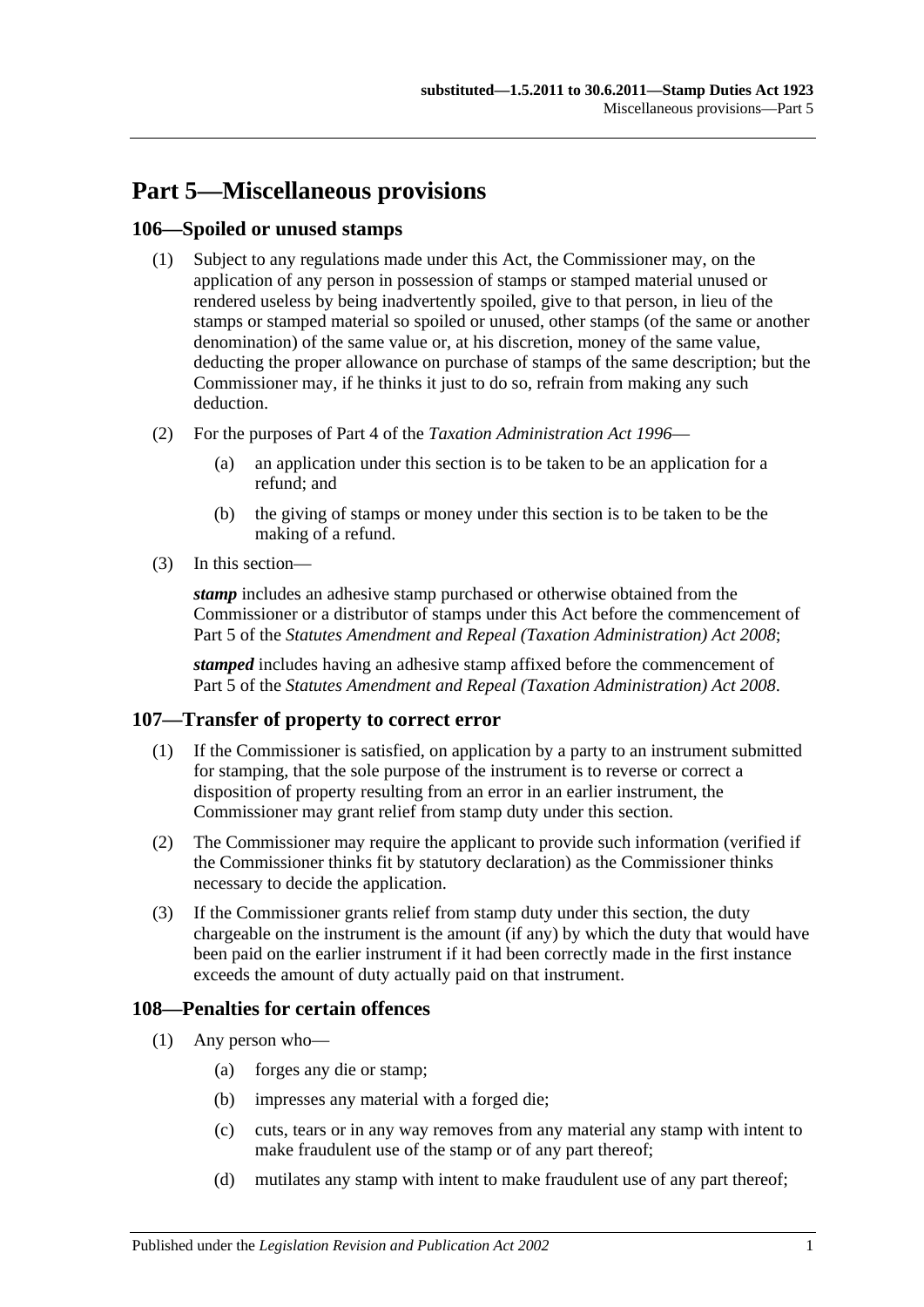- (e) fraudulently fixes or places upon any material, or upon any stamp, any stamp or part of a stamp which has been cut, torn or in any way removed from any other material or out of or from any other stamp;
- (f) erases or otherwise removes from any stamped material any name, sum, date or other matter or thing therein written with the intent that any fraudulent use should be made of the stamp upon the material;
- (g) knowingly sells or exposes for sale, or utters or uses, any forged stamp;
- <span id="page-97-0"></span>(h) knowingly and without lawful excuse (the proof of which lawful excuse shall lie on the person accused) has in his possession any forged die or stamp, or any stamp or part of a stamp which has been fraudulently cut, torn or otherwise removed from any material, or any stamp which has been fraudulently mutilated, or any stamped material out of which any name, sum, date or other matter or thing has been fraudulently erased or otherwise removed,

shall be guilty of an offence and liable to imprisonment for a term of not less than one year and not more than seven years.

(2) Any person who causes to be done, or knowingly assists in doing, any of the acts mentioned in [subsection](#page-96-0)  $(1)(a)$  to  $(h)$  shall be deemed to be guilty of the principal offence and shall be punishable accordingly.

#### **111—Remedy for misappropriation**

- (1) The Supreme Court may, upon application by, or on behalf of, the Commissioner, grant a rule requiring any person who has received money payable by way of duty, or the executor or administrator of any such person, to show cause why he should not deliver to the Commissioner an account upon affidavit of any duty or sum of money received by that person, executor or administrator and why it should not be forthwith paid to the Commissioner.
- (2) The Court may make absolute such a rule and enforce by attachment or otherwise the payment of any such duty or sum of money as appears to be due, together with costs.

### <span id="page-97-1"></span>**112—Regulations**

- (1) The Governor may make such regulations as are contemplated by, or necessary or expedient for the purposes of, this Act.
- (2) Without limiting the generality of [subsection](#page-97-1) (1), the regulations may—
	- (a) be of general or limited application; and
	- (b) require the use of forms approved by the Commissioner for documents required or authorised to be used for the purposes of this Act or the regulations; and
	- (c) leave any other matter to be determined, varied or regulated according to the discretion of the Commissioner; and
	- (ca) prescribe fines, not exceeding \$2 000, for offences against the regulations; and
	- (d) make different prescriptions according to prescribed circumstances.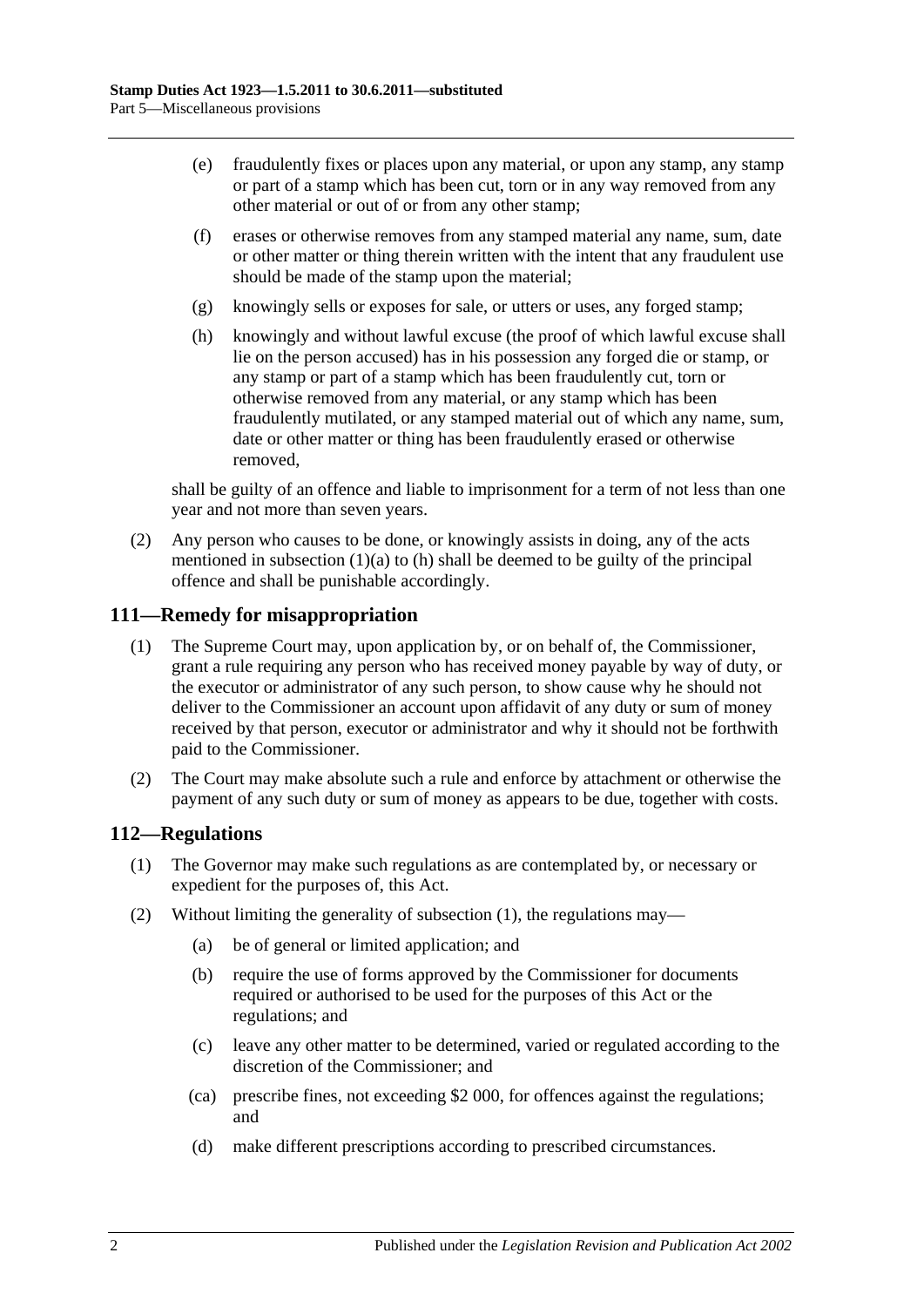# **114—Exemption from stamp duty**

- (1) The Governor may, by proclamation, exempt any body or authority established by statute from the payment of duty under this Act.
- (2) The Governor may, by subsequent proclamation, vary or revoke a proclamation under this section.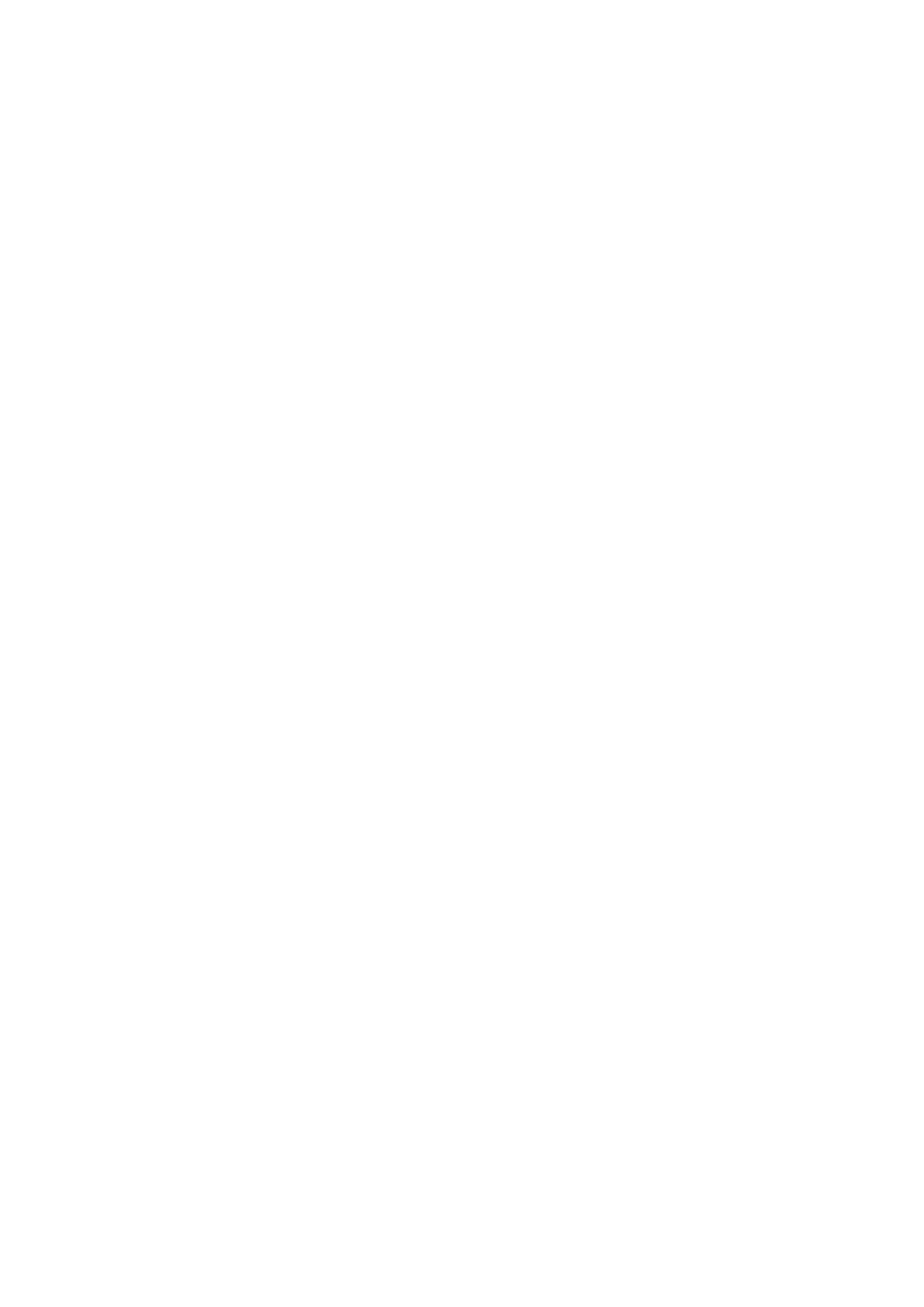# **Schedule 1—Transitional provisions**

#### **1—Commencement of consequential regulations**

Regulations under this Act that are consequential on the amendments made to this Act by the *[Statutes Amendment \(Financial Institutions\) Act](http://www.legislation.sa.gov.au/index.aspx?action=legref&type=act&legtitle=Statutes%20Amendment%20(Financial%20Institutions)%20Act%201999) 1999* or are consequential on the *Cheques and Payment Orders Amendment Act 1998* of the Commonwealth may come into operation on 1 December 1998 or on any subsequent day occurring before the regulations were made.

#### **2—No refund of duty on cheque forms**

Despite any other provision of this Act or the *[Taxation Administration Act](http://www.legislation.sa.gov.au/index.aspx?action=legref&type=act&legtitle=Taxation%20Administration%20Act%201996) 1996*, no refund of duty on cheque forms is allowed.

# **Schedule 2—Stamp duties and exemptions**

#### **Note—**

No liability to duty arises in relation to the following:

- a mortgage, bond, debenture, covenant or warrant of attorney executed, or that first affects property in South Australia, on or after 1 July 2009;
- a mortgage executed, or that first affects property in South Australia, before 1 July 2009 if no advance secured under the mortgage is made before that day;
- an advance or further advance on or after 1 July 2009 under a mortgage first executed, or that first affects property in South Australia, before that day.

Se[e Part 4A Division 2.](#page-94-0)

# **Part 1—Specified instruments**

#### **2—Application to register or transfer registration of motor vehicle**

- (1) Application to register or transfer the registration of a motor vehicle—component payable in respect of registration—
	- (a) where the value of the motor vehicle (not being a commercial motor vehicle or a trailer)—
		- (i) does not exceed \$1 000—for every \$100 or fractional part of \$100 of that value
		- (ii) exceeds  $$1\,000$ , but does not exceed  $$2\,000$   $$10.00$  plus  $$2.00$

(iii) exceeds  $$2,000$ , but does not exceed  $$3,000$  \$30.00 plus \$3.00

for every \$100 or fractional part of \$100 of the excess over \$2 000 of that value

for every \$100 or fractional part of \$100 of the excess over \$1 000 of that value

\$1.00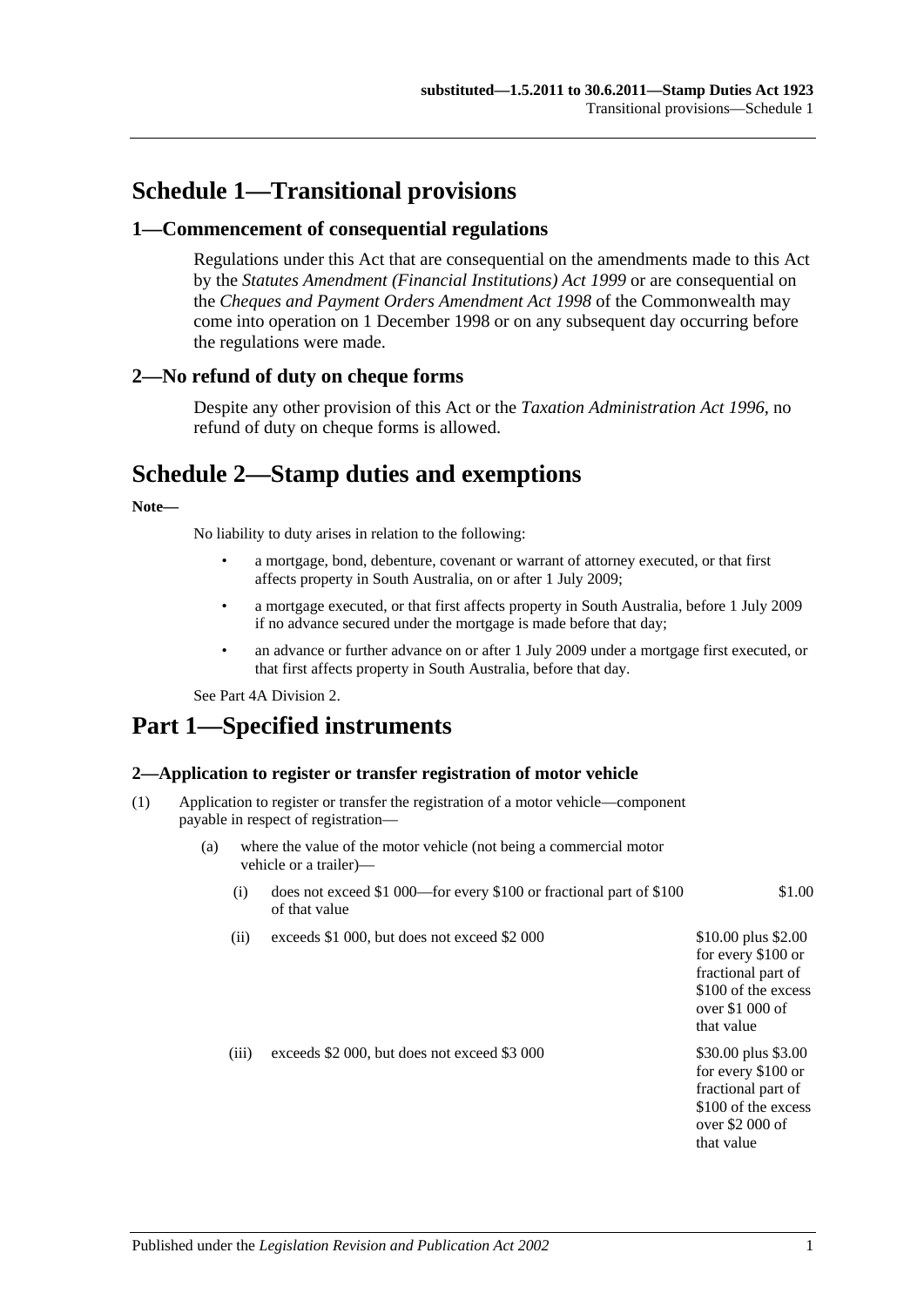|     | (iv)                                                                                                                                          | exceeds \$3 000                                                                          | \$60.00 plus \$4.00<br>for every \$100 or<br>fractional part of<br>\$100 of the excess<br>over \$3 000 of<br>that value  |  |  |
|-----|-----------------------------------------------------------------------------------------------------------------------------------------------|------------------------------------------------------------------------------------------|--------------------------------------------------------------------------------------------------------------------------|--|--|
| (b) |                                                                                                                                               | where the value of the motor vehicle (being a commercial motor vehicle<br>or a trailer)— |                                                                                                                          |  |  |
|     | (i)                                                                                                                                           | does not exceed \$1 000—for every \$100 or fractional part of \$100<br>of that value     | \$1.00                                                                                                                   |  |  |
|     | (ii)                                                                                                                                          | exceeds \$1 000, but does not exceed \$2 000                                             | \$10.00 plus \$2.00<br>for every \$100 or<br>fractional part of<br>\$100 of the excess<br>over $$1,000$ of<br>that value |  |  |
|     | (iii)                                                                                                                                         | exceeds \$2 000                                                                          | \$30.00 plus \$3.00<br>for every \$100 or<br>fractional part of<br>\$100 of the excess<br>over $$2000$ of<br>that value  |  |  |
| (c) | if the application is not exempt from duty but the amount of the duty<br>would, apart from this paragraph, be less than \$5, the component in |                                                                                          |                                                                                                                          |  |  |

#### respect of registration is to be \$5. (2) **Exemptions from component payable under subclause (1) in respect of registration**

- 1. Any application to register a motor vehicle made by a person who carries on the business of selling motor vehicles if the application is made by that person for the purpose of selling the motor vehicle to which the application relates to another person in the ordinary course of that business or for the purpose of demonstrating such motor vehicle to prospective purchasers thereof and such motor vehicle has not been previously registered (whether in this State or elsewhere in the Commonwealth).
- 2. Any application to register a motor vehicle that has been previously registered (whether in this State or elsewhere in Australia) or any application to transfer the registration of a motor vehicle that has been previously registered (whether in this State or elsewhere in Australia) to a dealer if the application is being made by that dealer for the purpose of the resale by him to another person of the motor vehicle to which the application relates and the resale is in the ordinary course of the business of the dealer.
- 3. Any application to register a motor vehicle or to transfer the registration of a motor vehicle made by a person or body who or which is entitled to registration, without fee, of the vehicle to which the application relates.
- 4. Any application to register or to transfer the registration of a trailer that is not a heavy vehicle.
- 5. Any application to register a motor vehicle or to transfer the registration of a motor vehicle made by the Crown or by any statutory body or authority which holds its assets for and on account of the Crown or by any person on behalf of the Crown or of any such body or authority.

2 Published under the *Legislation Revision and Publication Act 2002*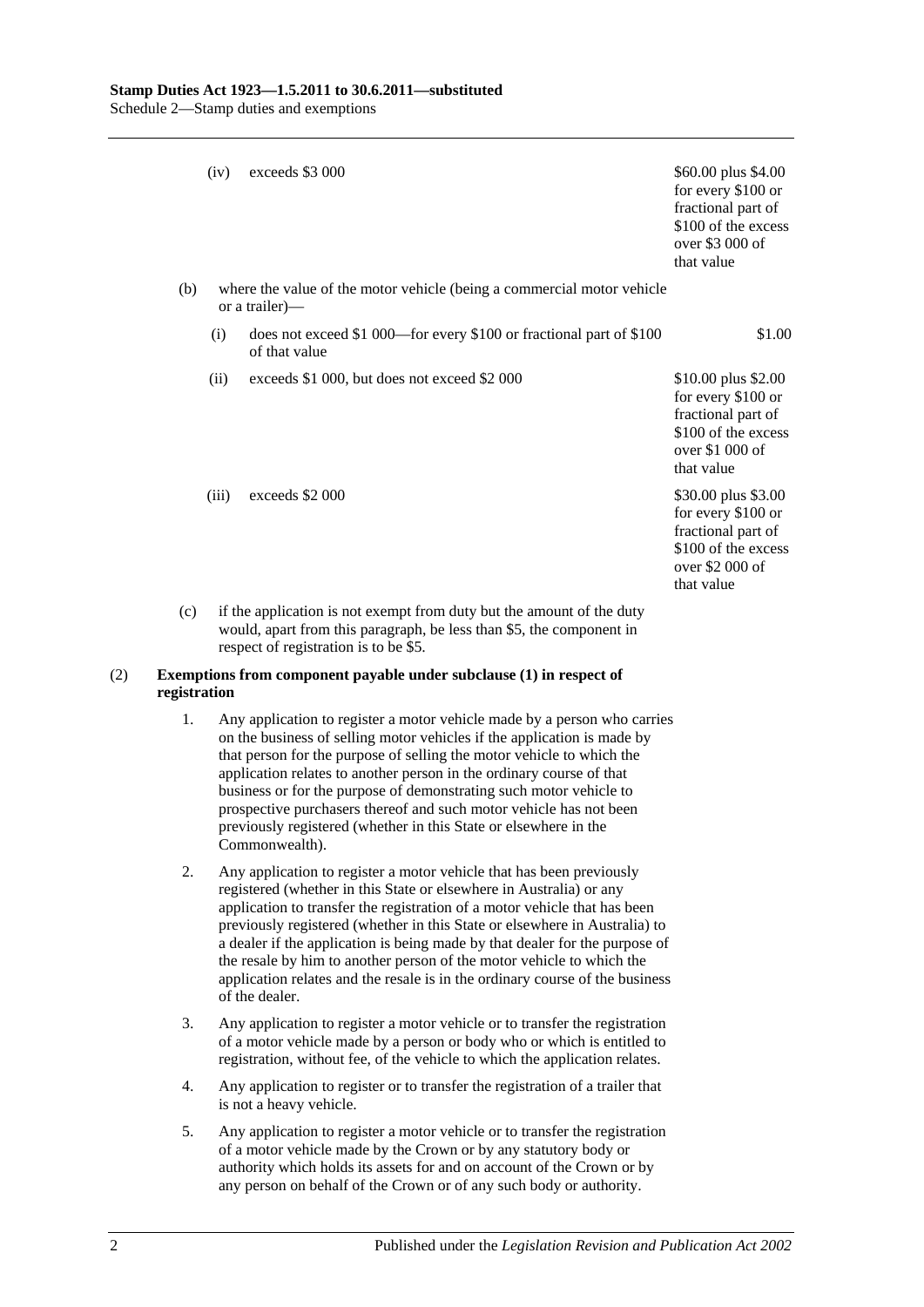- 6. Any application to register a motor vehicle or to transfer the registration of a motor vehicle to the extent that *ad valorem* stamp duty has already been paid, or is payable, on another instrument by which or by virtue of which the property in the motor vehicle was, or will be, legally or equitably transferred to, or vested in, the applicant.
- 7. Any application to register or to transfer the registration of a motor vehicle made by an executor or administrator of, or by any person administering the estate of, a deceased person if the application is made only for the purpose of the transfer of the motor vehicle to a person beneficially entitled thereto or for the purpose of the sale of the motor vehicle in the course of winding up the estate.
- 8. Any application to transfer the registration of a motor vehicle made by an owner who has repossessed that motor vehicle pursuant to a hire-purchase agreement or made by an owner in pursuance of the return of the motor vehicle to that owner by the hirer voluntarily where the vehicle is the subject of a hire-purchase agreement or upon the termination of a hiring agreement (not being a hire-purchase agreement).
- 9. Any application to register or to transfer the registration of a motor vehicle in which seating for not less than twelve adult passengers is provided and which is to be used solely or predominantly for the carriage of passengers for hire or reward.
- 10. Any application to register a motor vehicle in, or to transfer the registration of a motor vehicle to, the name of a council as defined in the *[Local Government Act](http://www.legislation.sa.gov.au/index.aspx?action=legref&type=act&legtitle=Local%20Government%20Act%201999) 1999* or a subsidiary of a council under that Act.
- 10A. Any application to register a motor vehicle where the vehicle is to be conditionally registered under section 25 of the *[Motor Vehicles Act](http://www.legislation.sa.gov.au/index.aspx?action=legref&type=act&legtitle=Motor%20Vehicles%20Act%201959) 1959* and the application is of a class declared by regulation under that Act to be exempt from stamp duty.
- 11. Any application to register a motor vehicle in, or transfer the registration of a motor vehicle to, the name of a person who—
	- (a) is entitled under section 38 of the *[Motor Vehicles Act](http://www.legislation.sa.gov.au/index.aspx?action=legref&type=act&legtitle=Motor%20Vehicles%20Act%201959) 1959* to have the motor vehicle registered at a reduced registration fee; and
	- (b) is not enjoying the benefit of this exemption in respect of any other motor vehicle currently owned by the person.
- 12. Any application to register a motor vehicle in, or to transfer the registration of a motor vehicle to, the name of a person who satisfies the Registrar of Motor Vehicles—
	- (a) that he is licensed under the law of another State or Territory of the Commonwealth to carry on the business of buying, selling or exchanging second-hand or used motor vehicles; and
	- (b) that the application is being made by that person for the purpose of the resale by him to another person of the motor vehicle to which the application relates; and
	- (c) that such resale is in the ordinary course of the business of that person.
- 13. Any application to register a motor vehicle in, or to transfer the registration of a motor vehicle to, the name of a person who satisfies the Registrar of Motor Vehicles—
	- (a) that he is the owner of the motor vehicle; and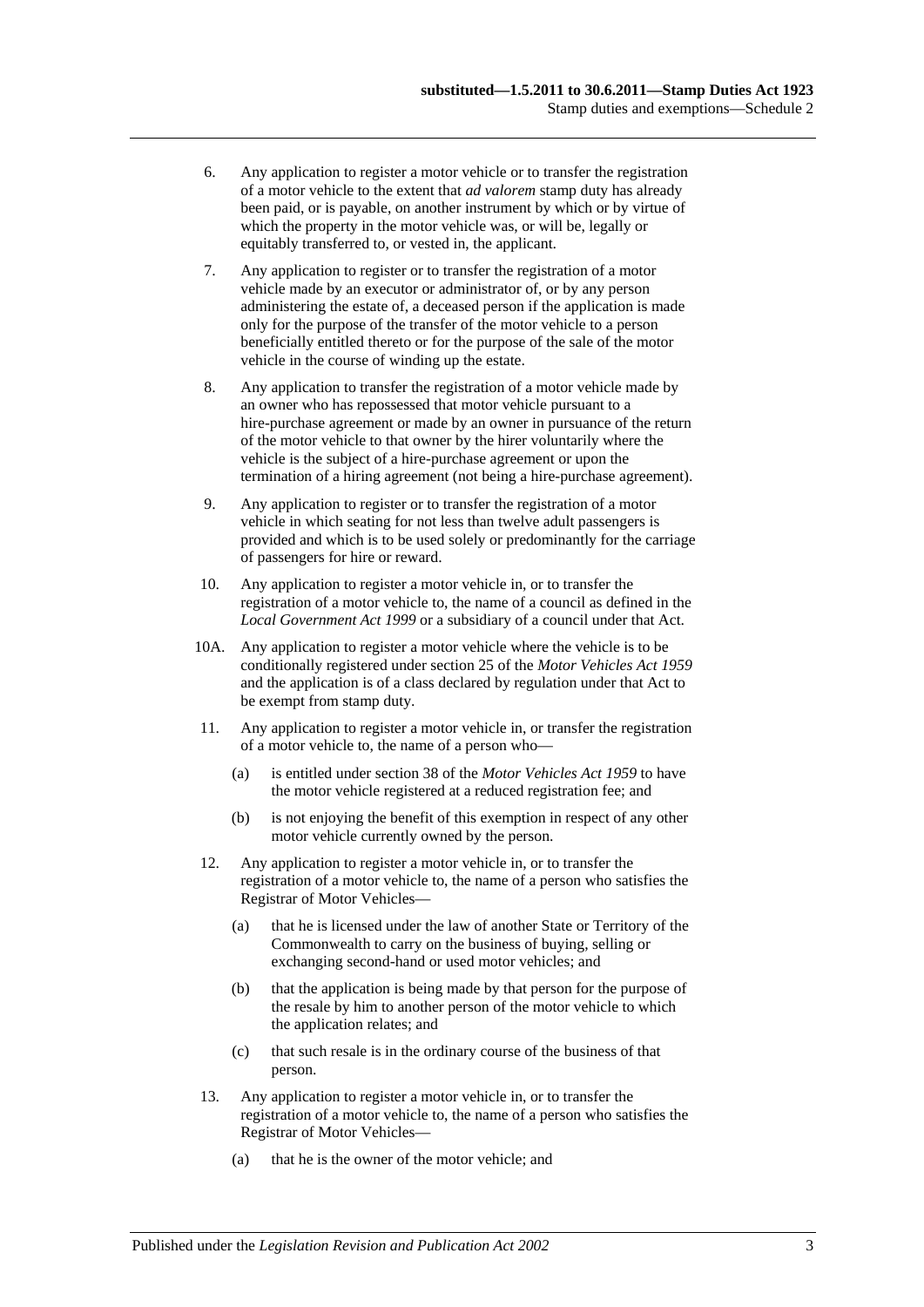- (b) that, in consequence of the loss by him of the use of one or both of his legs, he is permanently unable to use public transport; and
- (c) that the motor vehicle will be wholly or mainly used for transporting himself; and
- (d) that he is not enjoying the benefit of this exemption in respect of any other motor vehicle currently owned by him.
- 14. Any application to register a motor vehicle in, or to transfer the registration of a motor vehicle to, the name of a person who satisfies the Registrar of Motor Vehicles—
	- (a) that the motor vehicle is the subject of a hire-purchase agreement; and
	- (b) that he is a person to whom the hirer's rights under the agreement have passed by assignment,

but, if *ad valorem* stamp duty has already been paid in respect of the assignment of such rights on the instrument by which, or by virtue of which, such rights were assigned, this exemption shall apply only to the extent of the amount of such duty so paid.

- 15. Any application to register a motor vehicle where the vehicle was not, immediately before the date on which the application is made, conditionally registered under section 25 of the *[Motor Vehicles Act](http://www.legislation.sa.gov.au/index.aspx?action=legref&type=act&legtitle=Motor%20Vehicles%20Act%201959) 1959* and—
	- (a) immediately before the date on which the application is made, the motor vehicle was registered in the name of the applicant (and not in the name of any other person) under the law of this State; or
	- (b) the applicant satisfies the Registrar of Motor Vehicles that, immediately before the date on which the application is made—
		- (i) the motor vehicle was registered in the name of the applicant (and not in the name of any other person) under the law of another State or a Territory of the Commonwealth; and
		- (ii) the applicant—
			- (A) was a resident of that State or Territory; or
			- (B) carried on a business in that State or Territory.
- 16. Any application to register a motor vehicle in, or to transfer the registration of a motor vehicle into, the name of the East Torrens County Board of Health constituted under the *[Health Act](http://www.legislation.sa.gov.au/index.aspx?action=legref&type=act&legtitle=Health%20Act%201935) 1935*.
- 17. Any application to transfer the registration of a motor vehicle made by a mortgagee—
	- (a) who has, in accordance with the *[Consumer Transactions Act](http://www.legislation.sa.gov.au/index.aspx?action=legref&type=act&legtitle=Consumer%20Transactions%20Act%201972) 1972*, taken possession of the motor vehicle in pursuance of a consumer mortgage; or
	- (b) to whom the motor vehicle has been voluntarily returned by the mortgagor in pursuance of the *[Consumer Transactions Act](http://www.legislation.sa.gov.au/index.aspx?action=legref&type=act&legtitle=Consumer%20Transactions%20Act%201972) 1972*.
- 18. Any application to register or to transfer the registration of a tractor or item of agricultural machinery owned by a primary producer.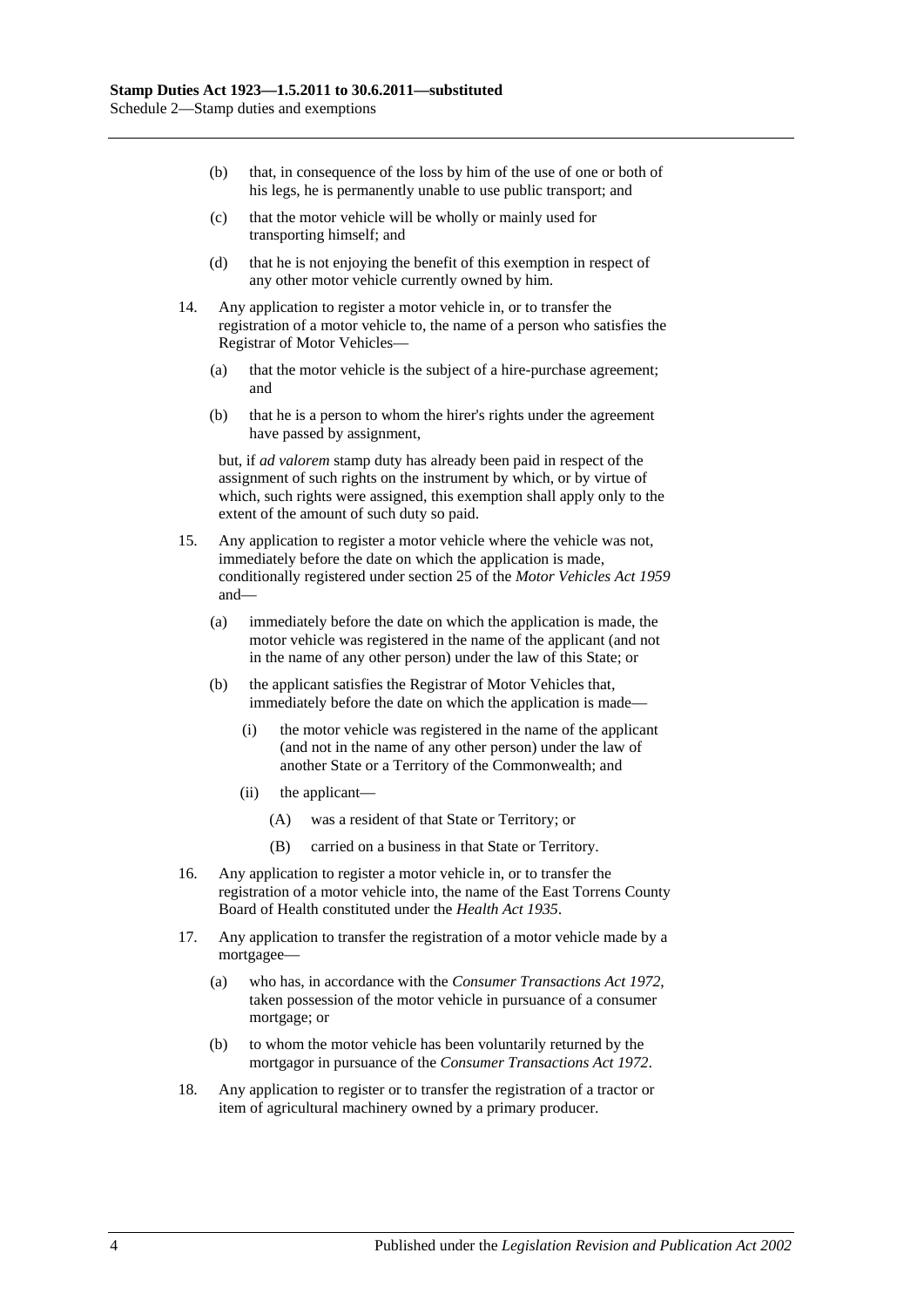- 19. An application to register a motor vehicle in, or to transfer the registration of a motor vehicle into, the name of a beneficiary of the estate of a deceased person in order to give effect to the provisions of a will or the rules of intestacy.
- (3) Application to register or transfer the registration of a motor vehicle—component payable in respect of policy of insurance where the application is for registration of the vehicle for a period of—
	- (a) less than 12 months (for each 3 months or part of each 3 months in the period of registration) \$15.00
	- (b)  $12$  months  $\$60.00$
- (4) **Exemptions from component payable under subclause (3) in respect of a policy of insurance**
	- 1. Policy of insurance where the application for registration is made by a person or body who or which is entitled to registration of the motor vehicle to which the application relates without fee.
	- 2. Policy of insurance where the application is for registration of a trailer that is not a heavy vehicle.
	- 3. Policy of insurance where the application for registration is made by the Crown or by any statutory body or authority which holds its assets for and on account of the Crown or by any person on behalf of the Crown or of any such body or authority.
	- 4. Policy of insurance where the application is for registration of a motor vehicle in which seating for not less than twelve adult passengers if provided and which is used solely or predominantly for the carriage of passengers for hire or reward.
	- 5. Policy of insurance where the application for registration is made by a council as defined in the *[Local Government Act](http://www.legislation.sa.gov.au/index.aspx?action=legref&type=act&legtitle=Local%20Government%20Act%201999) 1999* or a subsidiary of a council under that Act.
	- 5A. Policy of insurance where the motor vehicle is to be conditionally registered under section 25 of the *[Motor Vehicles Act](http://www.legislation.sa.gov.au/index.aspx?action=legref&type=act&legtitle=Motor%20Vehicles%20Act%201959) 1959* and the application for registration is of a class declared by regulation under that Act to be exempt from stamp duty.
	- 6. Policy of insurance where the application for registration is made by a person who—
		- (a) is entitled under section 38 of the *[Motor Vehicles Act](http://www.legislation.sa.gov.au/index.aspx?action=legref&type=act&legtitle=Motor%20Vehicles%20Act%201959) 1959* to have the motor vehicle registered at a reduced registration fee; and
		- (b) is not enjoying the benefit of this exemption in respect of any other motor vehicle currently owned by the person.
	- 7. Policy of insurance where the application for registration is made by a person who satisfies the Registrar of Motor Vehicles—
		- (a) that he is the owner of the motor vehicle; and
		- (b) that, in consequence of the loss by him of the use of one or both of his legs, he is permanently unable to use public transport; and
		- (c) that the motor vehicle will be wholly or mainly used for transporting himself; and
		- (d) that he is not enjoying the benefit of this exemption in respect of any other motor vehicle currently owned by him.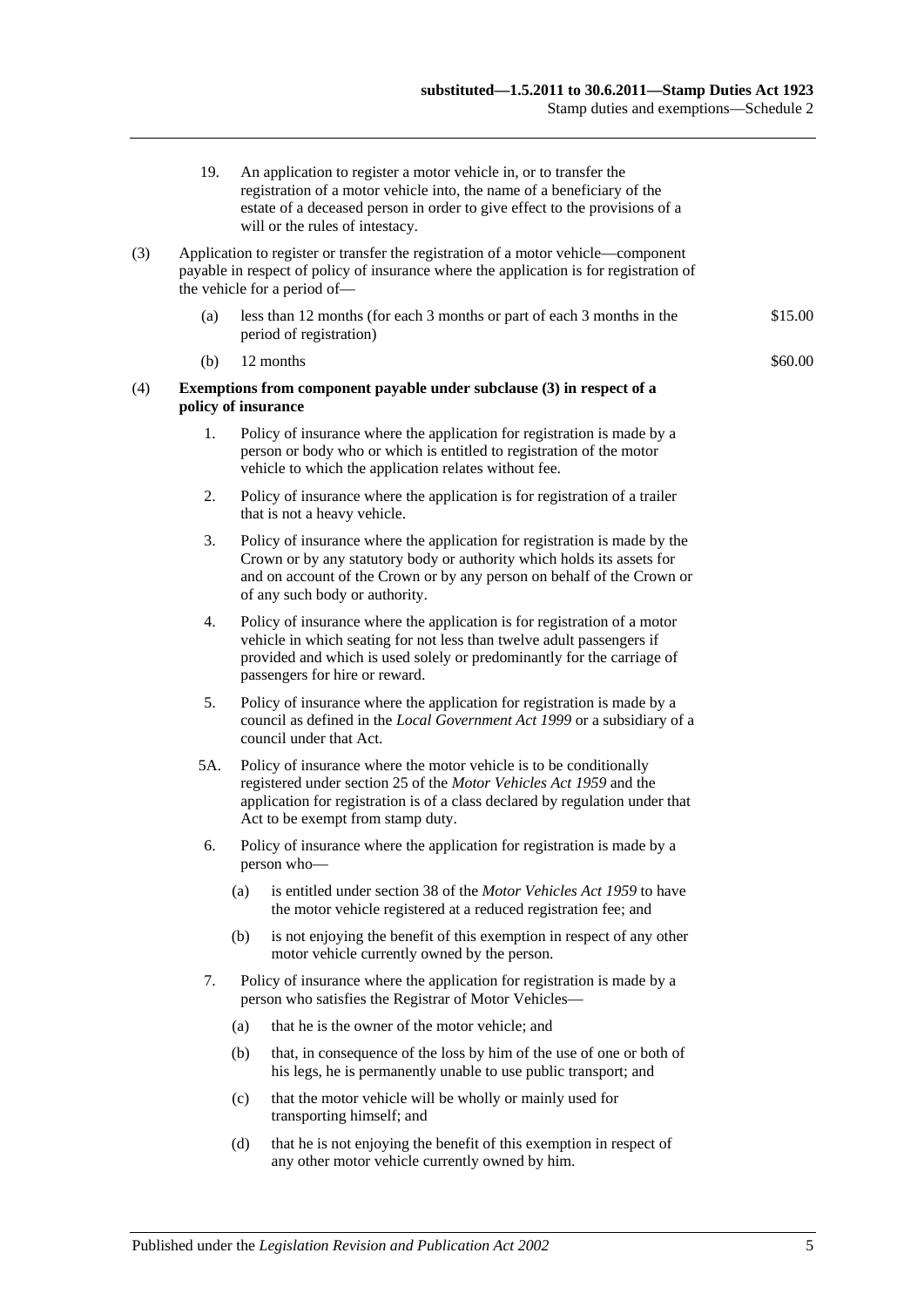|     | 8.                                                                                                                   | Policy of insurance where the application for registration is made by a<br>person who satisfies the Registrar of Motor Vehicles- |      |                                                                                                                                                                                                 |                                                                                                                           |  |  |  |  |  |
|-----|----------------------------------------------------------------------------------------------------------------------|----------------------------------------------------------------------------------------------------------------------------------|------|-------------------------------------------------------------------------------------------------------------------------------------------------------------------------------------------------|---------------------------------------------------------------------------------------------------------------------------|--|--|--|--|--|
|     |                                                                                                                      | (a)                                                                                                                              |      | that he is the owner of the motor vehicle;                                                                                                                                                      |                                                                                                                           |  |  |  |  |  |
|     |                                                                                                                      | (b)                                                                                                                              |      | that he is entitled as the holder of—                                                                                                                                                           |                                                                                                                           |  |  |  |  |  |
|     |                                                                                                                      |                                                                                                                                  | (i)  | a State concession card of a prescribed class; or                                                                                                                                               |                                                                                                                           |  |  |  |  |  |
|     |                                                                                                                      |                                                                                                                                  | (ii) | a pensioner entitlement card issued under any Act or law of the<br>Commonwealth,                                                                                                                |                                                                                                                           |  |  |  |  |  |
|     |                                                                                                                      |                                                                                                                                  |      | to travel on public transport in this State at reduced fares.                                                                                                                                   |                                                                                                                           |  |  |  |  |  |
|     |                                                                                                                      |                                                                                                                                  |      | 3—Conveyance or transfer on sale of property not otherwise charged                                                                                                                              |                                                                                                                           |  |  |  |  |  |
| (1) | Conveyance or transfer on sale of any property (not otherwise charged), including<br>contract or agreement for sale- |                                                                                                                                  |      |                                                                                                                                                                                                 |                                                                                                                           |  |  |  |  |  |
|     | (a)                                                                                                                  |                                                                                                                                  |      | in the case of the sale of a financial product that is not quoted on a<br>recognised financial market-for every \$100 and any fractional part of<br>\$100 of the value of the financial product | \$0.60                                                                                                                    |  |  |  |  |  |
|     | (b)                                                                                                                  |                                                                                                                                  |      | in any other case (not being a conveyance or transfer on sale of any<br>financial product)—where the value of the property conveyed—                                                            |                                                                                                                           |  |  |  |  |  |
|     |                                                                                                                      | (i)                                                                                                                              |      | does not exceed \$12 000—for every \$100 or fractional part of \$100<br>of the value                                                                                                            | \$1.00                                                                                                                    |  |  |  |  |  |
|     |                                                                                                                      | (ii)                                                                                                                             |      | exceeds \$12 000 but does not exceed \$30 000                                                                                                                                                   | \$120 plus \$2.00<br>for every \$100 or<br>fractional part of<br>\$100 of the excess<br>over \$12 000 of<br>that value    |  |  |  |  |  |
|     |                                                                                                                      | (iii)                                                                                                                            |      | exceeds \$30 000 but does not exceed \$50 000                                                                                                                                                   | \$480 plus \$3.00<br>for every \$100 or<br>fractional part of<br>\$100 of the excess<br>over \$30 000 of<br>that value    |  |  |  |  |  |
|     |                                                                                                                      | (iv)                                                                                                                             |      | exceeds \$50 000 but does not exceed \$100 000                                                                                                                                                  | \$1 080 plus \$3.50<br>for every \$100 or<br>fractional part of<br>\$100 of the excess<br>over \$50 000 of<br>that value  |  |  |  |  |  |
|     |                                                                                                                      | (v)                                                                                                                              |      | exceeds \$100,000 but does not exceed \$200,000                                                                                                                                                 | \$2 830 plus \$4.00<br>for every \$100 or<br>fractional part of<br>\$100 of the excess<br>over \$100 000 of<br>that value |  |  |  |  |  |
|     |                                                                                                                      | (vi)                                                                                                                             |      | exceeds \$200 000 but does not exceed \$250 000                                                                                                                                                 | \$6 830 plus \$4.25<br>for every \$100 or<br>fractional part of<br>\$100 of the excess<br>over \$200 000 of<br>that value |  |  |  |  |  |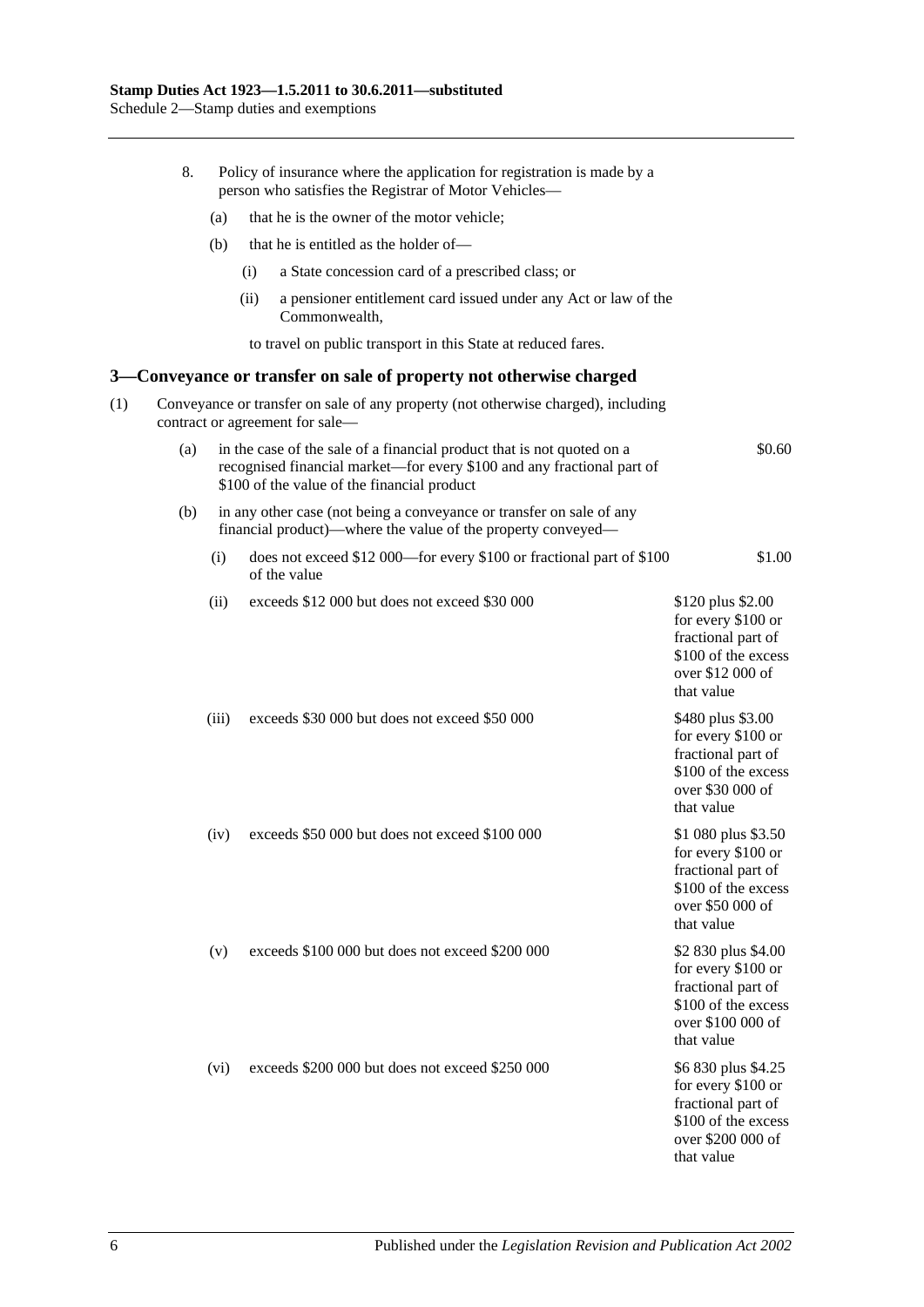| (vii)            | exceeds \$250 000 but does not exceed \$300 000                   | \$8 955 plus \$4.75<br>for every \$100 or<br>fractional part of<br>\$100 of the excess<br>over \$250 000 of<br>that value     |
|------------------|-------------------------------------------------------------------|-------------------------------------------------------------------------------------------------------------------------------|
| (viii)           | exceeds \$300 000 but does not exceed \$500 000                   | \$11 330 plus<br>\$5.00 for every<br>\$100 or fractional<br>part of \$100 of the<br>excess over<br>\$300 000 of that<br>value |
| (ix)             | exceeds \$500 000                                                 | \$21 330 plus<br>\$5.50 for every<br>\$100 or fractional<br>part of \$100 of the<br>excess over<br>\$500 000 of that<br>value |
| <b>Exemption</b> |                                                                   |                                                                                                                               |
| 1.               | Conveyance or transfer of a mortgage or an interest in a mortgage |                                                                                                                               |
|                  |                                                                   |                                                                                                                               |

- $(2)$ 
	- 1. Conveyance or transfer of a mortgage or an interest in a mortgage (including such a conveyance or transfer under which a chose in action consisting of the debt secured by that mortgage or part of that debt is also conveyed or transferred).
	- 2. Conveyance or transfer of any debenture, debenture stock, bond, note or other security of a similar kind of a government or of any municipal or other corporation, company or society (whether constituting a charge on the assets of the government, or of the municipal or other corporation, company or society or not).
	- 4. In the case of an amalgamation under the *[Fair Work Act](http://www.legislation.sa.gov.au/index.aspx?action=legref&type=act&legtitle=Fair%20Work%20Act%201994) 1994* any conveyance or transfer of property by an amalgamating association to the association formed by the amalgamation.
	- 5. In the case of an amalgamation of 2 or more organisations under the *[Fair](http://www.legislation.sa.gov.au/index.aspx?action=legref&type=act&legtitle=Fair%20Work%20(Registered%20Organisations)%20Act%202009)  [Work \(Registered Organisations\) Act](http://www.legislation.sa.gov.au/index.aspx?action=legref&type=act&legtitle=Fair%20Work%20(Registered%20Organisations)%20Act%202009) 2009* of the Commonwealth, any conveyance or transfer of property to an amalgamated organisation from a de-registered organisation.

#### **4—Conveyance operating as voluntary disposition** *inter vivos*

- (1) Conveyance operating as a voluntary disposition *inter vivos* of any property (including a statement under [Part 4\)](#page-82-0)—
	- (a) in the case of the disposition of a financial product that is not quoted on a recognised financial market—for every \$100 and any fractional part of \$100 of the value of the financial product \$0.60
	- (b) in any other case—where the value of the property conveyed—
		- (i) does not exceed \$12 000—for every \$100 or fractional part of \$100 of the value \$1.00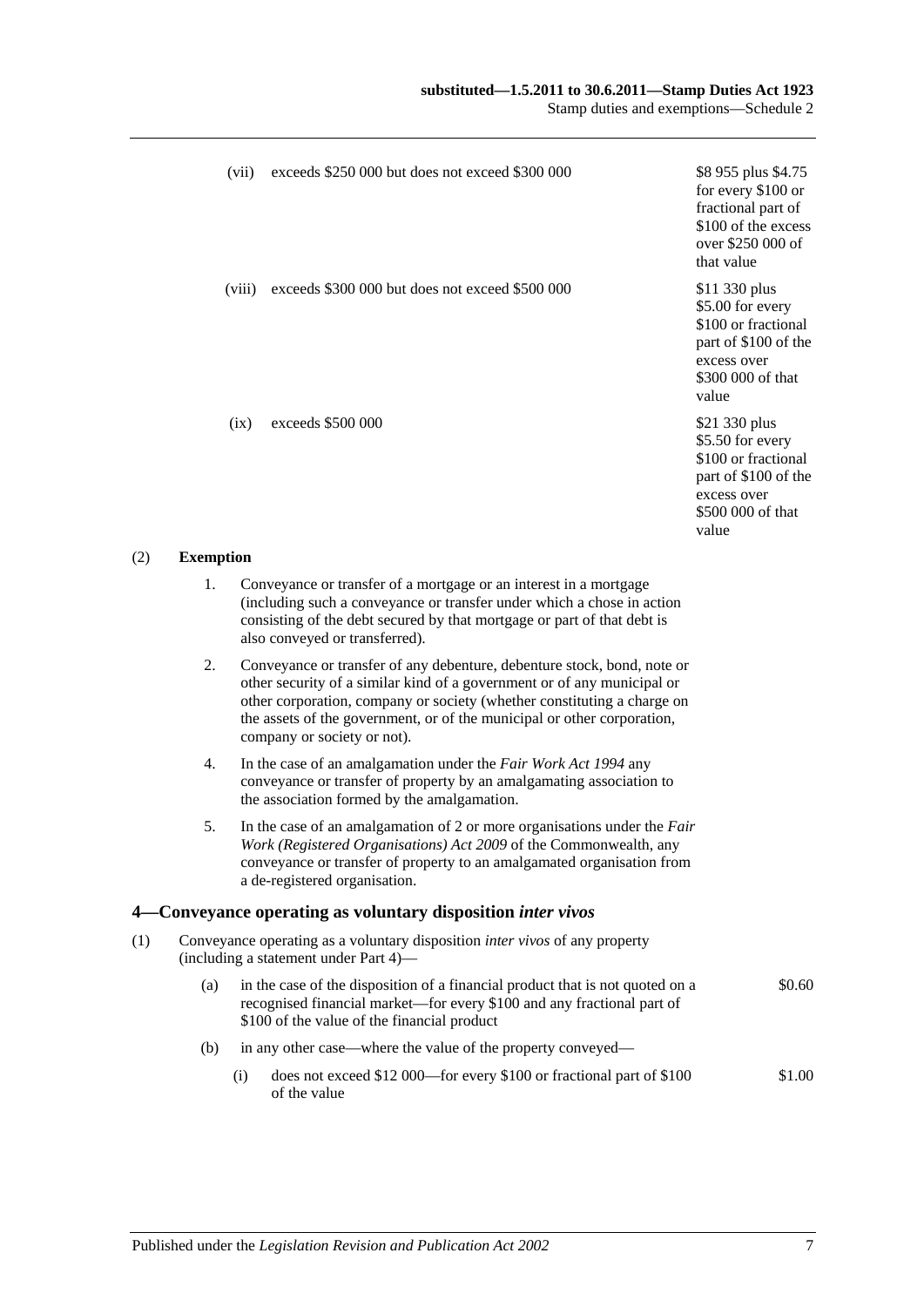| (ii)   | exceeds \$12 000 but does not exceed \$30 000   | \$120 plus \$2.00<br>for every \$100 or<br>fractional part of<br>\$100 of the excess<br>over \$12 000 of<br>that value        |
|--------|-------------------------------------------------|-------------------------------------------------------------------------------------------------------------------------------|
| (iii)  | exceeds \$30 000 but does not exceed \$50 000   | \$480 plus \$3.00<br>for every \$100 or<br>fractional part of<br>\$100 of the excess<br>over \$30 000 of<br>that value        |
| (iv)   | exceeds \$50 000 but does not exceed \$100 000  | \$1 080 plus \$3.50<br>for every \$100 or<br>fractional part of<br>\$100 of the excess<br>over \$50 000 of<br>that value      |
| (v)    | exceeds \$100 000 but does not exceed \$200 000 | \$2 830 plus \$4.00<br>for every \$100 or<br>fractional part of<br>\$100 of the excess<br>over \$100 000 of<br>that value     |
| (vi)   | exceeds \$200 000 but does not exceed \$250 000 | \$6 830 plus \$4.25<br>for every \$100 or<br>fractional part of<br>\$100 of the excess<br>over \$200 000 of<br>that value     |
| (vii)  | exceeds \$250 000 but does not exceed \$300 000 | \$8 955 plus \$4.75<br>for every \$100 or<br>fractional part of<br>\$100 of the excess<br>over \$250 000 of<br>that value     |
| (viii) | exceeds \$300 000 but does not exceed \$500 000 | \$11 330 plus<br>\$5.00 for every<br>\$100 or fractional<br>part of \$100 of the<br>excess over<br>\$300 000 of that<br>value |
| (ix)   | exceeds \$500 000                               | \$21 330 plus<br>\$5.50 for every<br>\$100 or fractional<br>part of \$100 of the<br>excess over<br>\$500 000 of that<br>value |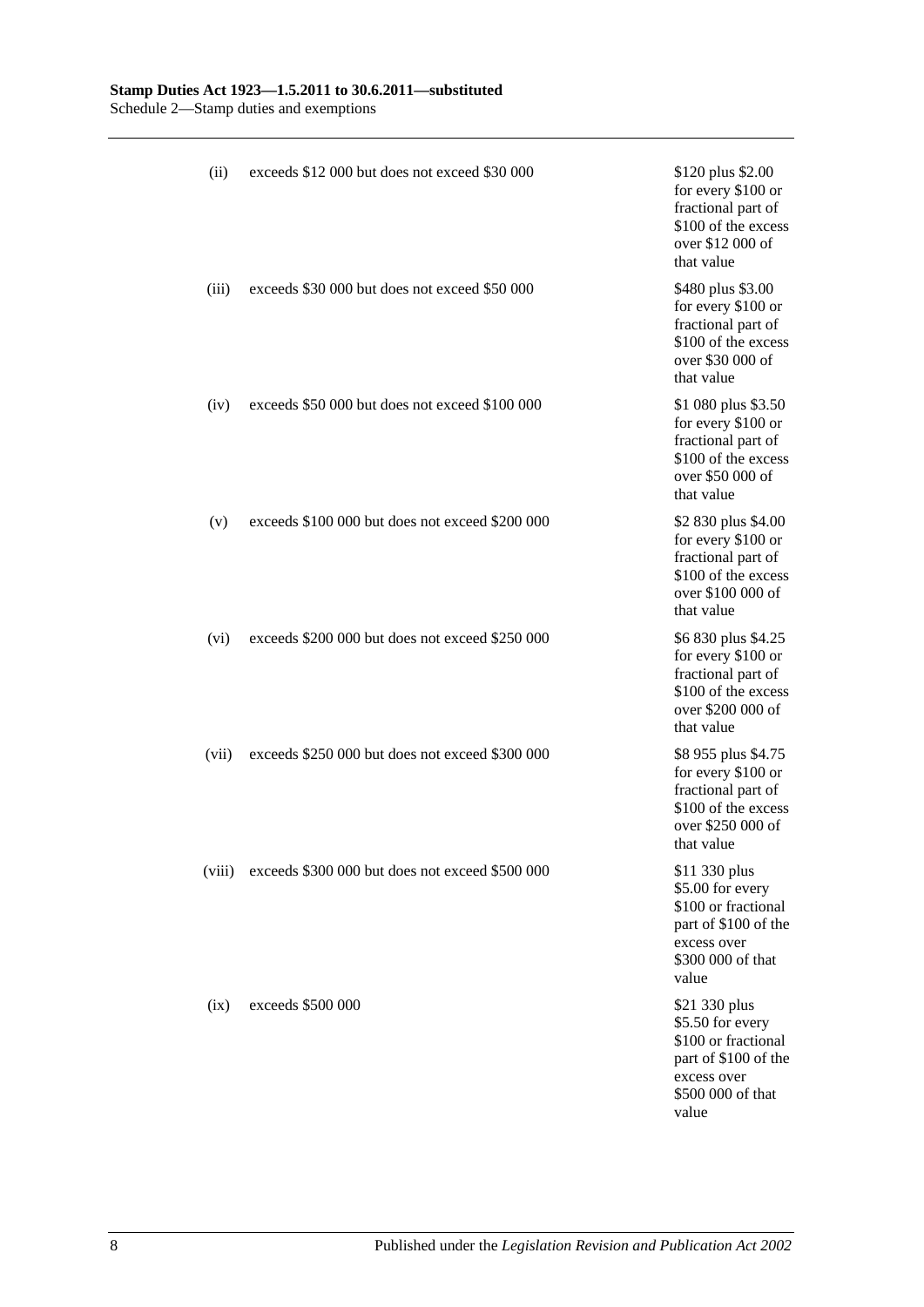### (2) **Exemption**

- 1. Conveyance operating as a voluntary disposition *inter vivos* by an employer of any property for the purpose of providing individual personal benefits, pensions or retiring allowances for his employees.
- 2. Conveyance or transfer of a mortgage or an interest in a mortgage (including such a conveyance or transfer under which a chose in action consisting of the debt secured by that mortgage or part of that debt is also conveyed or transferred).
- 4. In the case of an amalgamation under the *[Fair Work Act](http://www.legislation.sa.gov.au/index.aspx?action=legref&type=act&legtitle=Fair%20Work%20Act%201994) 1994* any conveyance or transfer of property by an amalgamating association to the association formed by the amalgamation.
- 5. In the case of an amalgamation of 2 or more organisations under the *[Fair](http://www.legislation.sa.gov.au/index.aspx?action=legref&type=act&legtitle=Fair%20Work%20(Registered%20Organisations)%20Act%202009)  [Work \(Registered Organisations\) Act](http://www.legislation.sa.gov.au/index.aspx?action=legref&type=act&legtitle=Fair%20Work%20(Registered%20Organisations)%20Act%202009) 2009* of the Commonwealth, any conveyance or transfer of property to an amalgamated organisation from a de-registered organisation.

### **11—Mortgage, bond, debenture, covenant or warrant of attorney**

- (1) Mortgage, bond, debenture, covenant or warrant of attorney to confess and enter up judgment—
	- (a) subject to paragraphs (b) and (c), the rate of duty is—
		- (i) if the secured liability does not exceed \$6 000—\$10.00;
		- (ii) if the secured liability exceeds \$6 000—\$10 plus \$0.15 for every \$100 or fractional part of \$100 over \$6 000,

(but any amount representing the premium on an insurance policy over property subject to the security is to be excluded);

- (b) if a mortgage is a mortgage of an existing mortgage over land used or to be used solely as the site of a residential building, the duty is \$10.00;
- (c) a bond, debenture, or covenant securing a contingent liability is liable to *ad valorem* duty based on the amount presently secured at the time of stamping if the Commissioner is satisfied of the genuineness of the contingency.

### (2) **Exemptions**

- 1. Every collateral or auxiliary or additional or substituted security, or security by way of further assurance for the above-mentioned purpose, where the principal or primary security is chargeable with duty as a mortgage, bond, debenture, covenant or warrant of attorney to confess and enter up judgment and is duly stamped as such.
- 2. Every mortgage, bond, debenture or covenant securing the payment or repayment of an amount not exceeding four hundred dollars.
- 2a. A mortgage securing a loan that has been, or is to be, applied wholly for home acquisition or improvement.
- 2b. A mortgage to secure a loan that has been, or is to be, applied wholly for refinancing purposes.
- 3. A deed of cross guarantee entered into between a company and its subsidiaries in pursuance of a class order under section 341 of the *Corporations Act 2001* of the Commonwealth or a mortgage, bond, debenture or covenant securing a liability under such a deed of cross guarantee.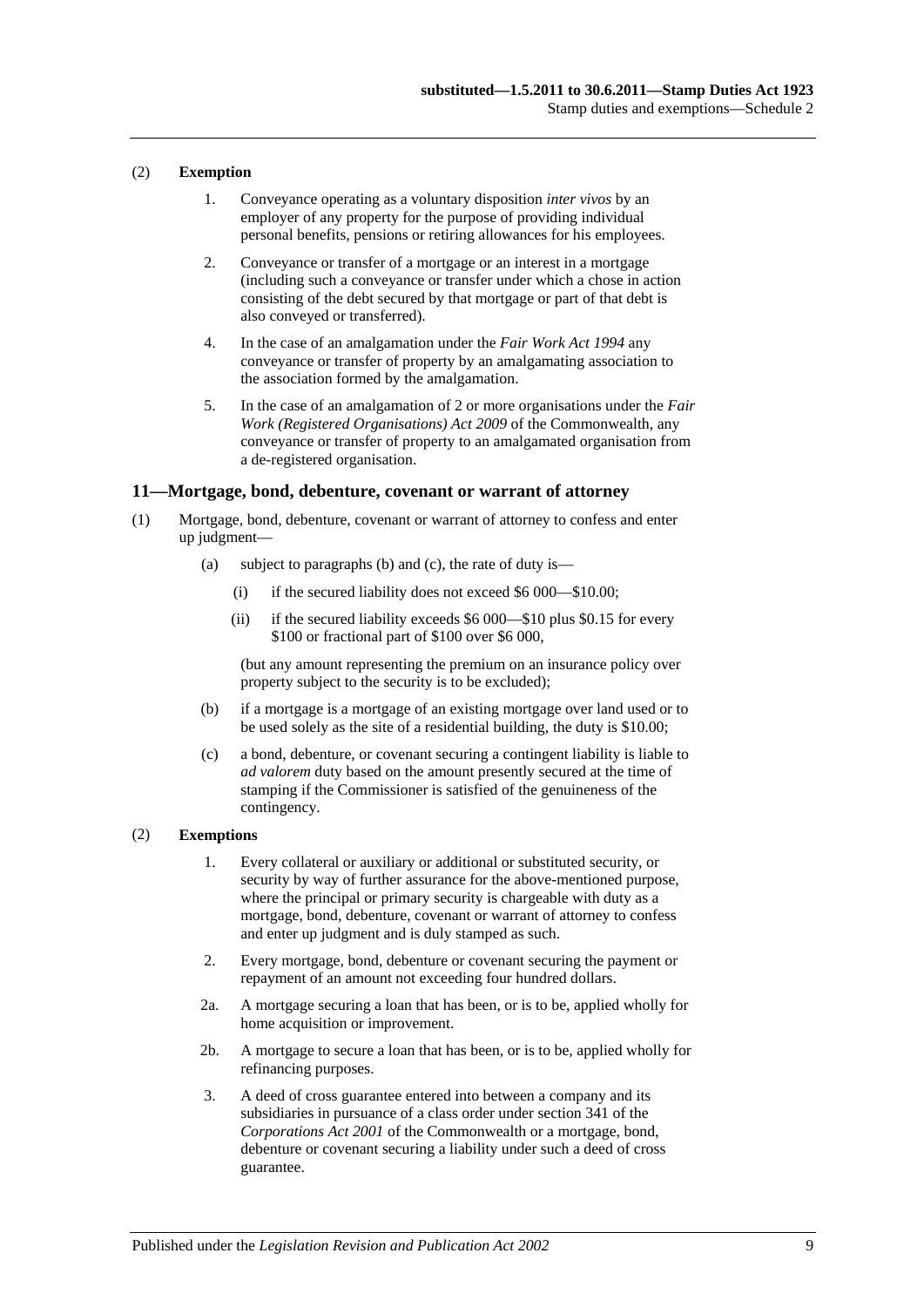4. Charge over property imposed by order made under section 8(1) of the *[Enforcement of Judgments Act](http://www.legislation.sa.gov.au/index.aspx?action=legref&type=act&legtitle=Enforcement%20of%20Judgments%20Act%201991) 1991*.

### (3) **Partial exemptions**

- 1 A mortgage securing a loan that has been, or is to be, applied in part for home acquisition or improvement and in part for other purposes is liable to duty as if it secured only so much of the loan as is to be applied for the other purposes.
- 2 A mortgage securing a loan that has been, or is to be, applied in part for refinancing purposes and in part for other purposes is liable to duty as if it secured only so much of the loan as is to be applied for the other purposes.

### (4) **Definitions**

A loan secured by a mortgage is applied for *home acquisition or improvement* to the extent that it is used for one or more of the following purposes:

- (a) purchasing land on which residential premises have been, or are to be, built that the mortgagor (or, if there are 2 or more mortgagors, at least one of them) intends to occupy as his or her sole or principal place of residence;
- (b) building, or making additions or improvements to, residential premises that the mortgagor (or, if there are 2 or more mortgagors, at least one of them) occupies or intends to occupy as his or her sole or principal place of residence;
- (c) repaying a loan previously taken out for one or more of the above purposes.

A loan secured by a mortgage is applied for *refinancing purposes* to the extent that the loan has been, or is to be, applied to paying out the outstanding balance of a debt secured by an earlier mortgage on which duty has been paid (or which is exempt from duty) if the following conditions are satisfied:

- (a) the borrower under the loan transaction must be the person liable for the debt secured by the earlier mortgage; and
- (b) at least some of the mortgaged property must be common to both mortgages; and
- (c) the earlier mortgage must be fully discharged before, or as soon as practicable after, the first payment of loan money to, or for the benefit of, the borrower under the loan transaction secured by the later mortgage.

# **Part 2—General exemptions from all stamp duties**

### **16—General exemptions**

The following instruments are exempt from all stamp duties:

- 1 Wills, testamentary instruments and letters of administration and any instrument acknowledging, evidencing or recording any such instrument.
- 1A Agreement or memorandum of agreement made on or after 1 September 1992, not under seal, and not otherwise specifically charged with duty.
- 2 Certificates of title issued from the Lands Titles Office.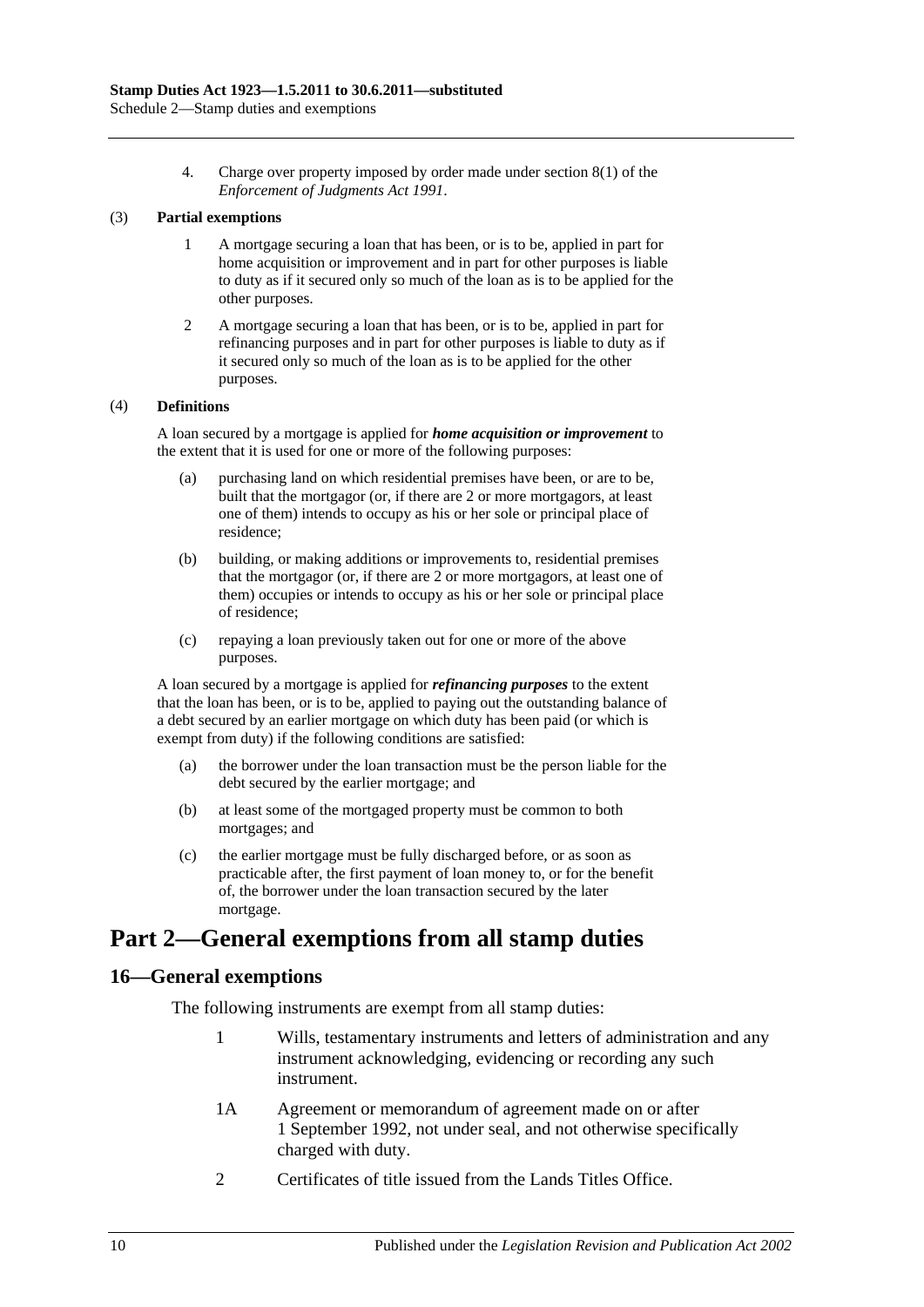- 3 Customs bonds.
- 4 Administration bonds.
- 5 Bonds to the Crown.
- 6 Conveyances of bills, bonds, debentures or other securities issued by a public statutory body constituted under a law of the Commonwealth or of this or any other State or of any Territory of the Commonwealth, not being a prescribed statutory body or a statutory body of a prescribed class.
- 7 Bond on appointment of a special bailiff.
- 8 Memorandum of association, articles of association and rules and regulations of any incorporated company, association or society.
- 9 Marriage settlements.
- 10 Mortgage bonds guaranteed by the Government of South Australia.
- 11 Articles or indentures of apprenticeship and assignments of articles or indentures of apprenticeship.
- 12 Leases to the Crown and to any person on behalf of the Crown.
- 13 A power of attorney (or any other instrument in the nature of a power of attorney).
- 13A Grant of land from the Crown.
- 13B Conveyance, whether on sale or otherwise, to the Crown or to any person on behalf of the Crown (not being a surrender to the Crown, or any such person, of a lease or other interest in land in order that the Crown may grant to a person other than the surrenderor a lease of, or other interest in, the same land or any part thereof).
- 15 Any transfer of any fire, personal accident, fidelity, guarantee, livestock, plate glass or marine insurance or assurance policy.
- 16 Any cemetery leases.
- 18 Bills, bonds, inscribed stock, debentures, deposit receipts and other securities issued by the Government of the State, and coupons or interest warrants issued in connection with any such bills, bonds, stock, debentures, deposit receipts or other securities, and any transfer of, or document relating to, the purchase or sale of any such bills, bonds, stock, debentures, deposit receipts or other securities.
- 19 Conveyance or transfer of a financial product by the personal representative of a deceased person to another person entitled under the will of the deceased person, or on intestacy, to have the financial product conveyed or transferred to him or her.
- 20 Conveyance or transfer of a financial product if the conveyance or transfer is made for the purpose of effectuating the appointment of a new trustee or the retirement of a trustee and all duty chargeable on any instrument for the appointment of the new trustee or the retirement of the trustee, as the case may be, has been duly paid.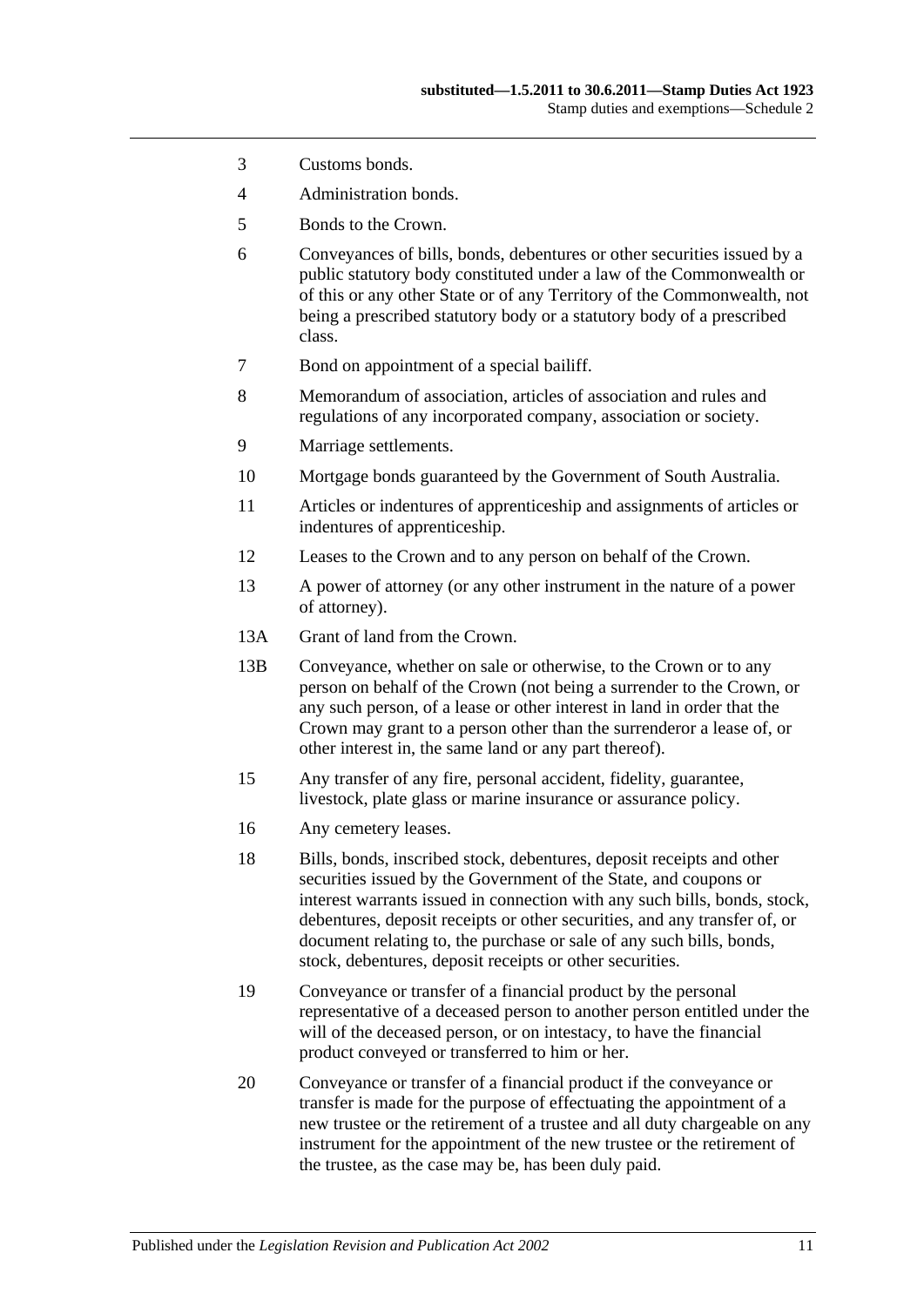- 21 Conveyance or transfer of a financial product if the conveyance of transfer is made in pursuance of any deed of settlement or deed of gift and all duty chargeable on the deed of settlement or deed of gift, as the case may be, has been duly paid.
- 23 (1) Any conveyance, transfer or mortgage to which a prescribed person is a party and which is executed or entered into in connection with the purchase or gift of any land on which the prescribed person resides or intends to reside shall be exempt from stamp duty on so much of the amount on which the duty is chargeable as does not exceed two thousand four hundred dollars, but a conveyance, transfer or mortgage shall not be exempt under this paragraph unless the Commissioner is satisfied by such evidence as he requires—
	- (a) that the purchase or gift is made for the purpose of enabling the prescribed person to become the owner, or lessee from the Crown, of a dwelling house in which he resides or intends to reside;
	- (b) that a conveyance, transfer or mortgage to which the prescribed person was a party and which was executed or entered into in connection with any other purchase or gift of land on which the prescribed person resided or intended to reside has not previously been exempt from stamp duty pursuant to this paragraph or any enactment relating to advances for homes.
	- (2) In this exemption—

### <span id="page-111-0"></span>*prescribed person* means—

- (a) a person who, during any war in which the Commonwealth is or was engaged, has served as a member of a naval, military or air force of the Commonwealth or of the United Kingdom or of any part of Her Majesty's dominions, whether or not he is still so serving at the time when he claims exemption under this paragraph;
- <span id="page-111-1"></span>(b) a person who, during any such war, was employed in seagoing service on a ship registered in any territory under the dominion of Her Majesty the Queen, whether or not he is still so employed at the time when he claims exemption under this paragraph;
- <span id="page-111-2"></span>(c) a person who has been on active service in the Korean war as a member of a naval, military or air force of the Commonwealth or of the United Kingdom or of any other part of Her Majesty's dominions, whether or not he is still on such service at the time when he claims exemption under this paragraph.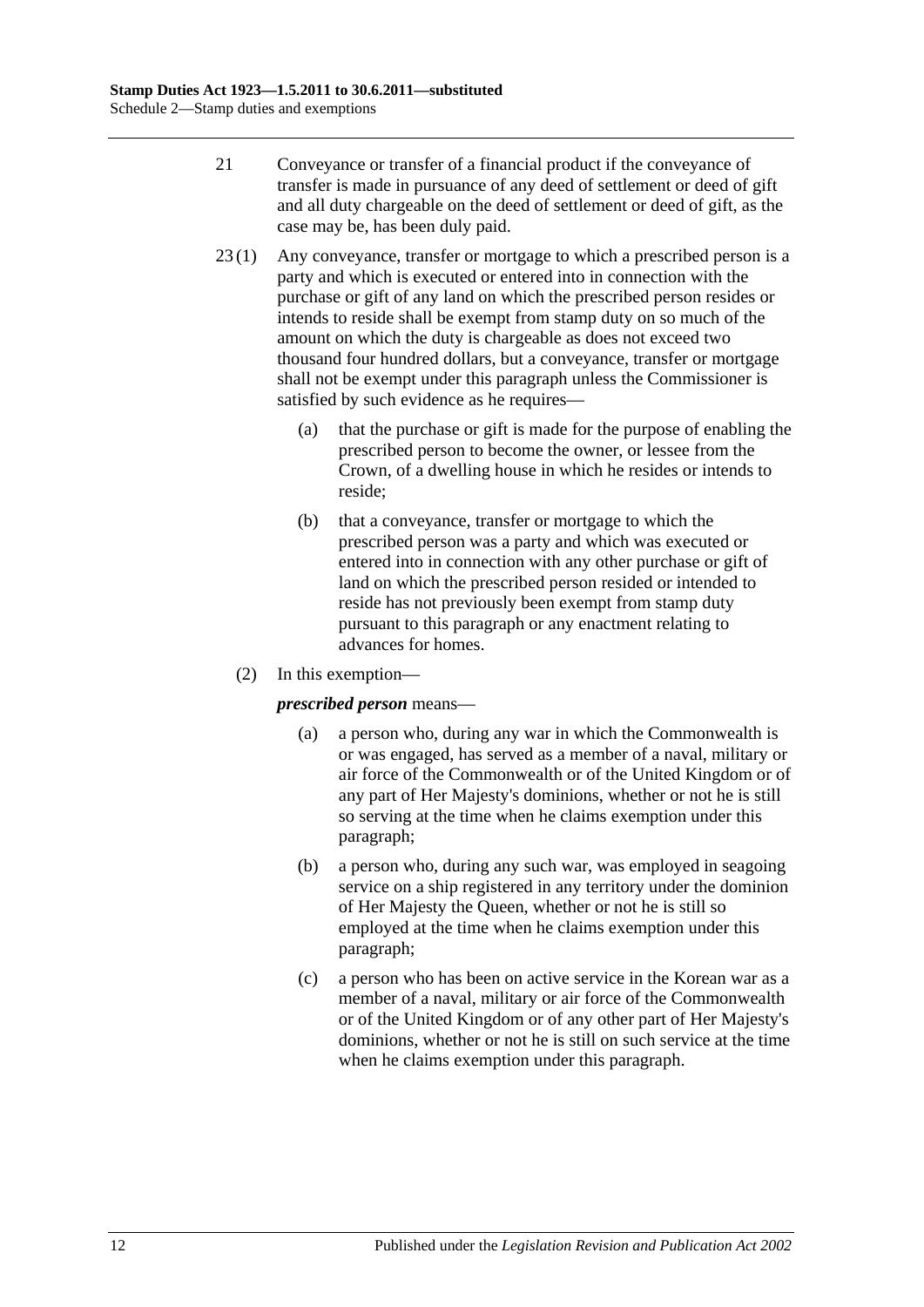The expression *Korean war* in this paragraph means the war in Korea which commenced on the twenty-fifth day of June, 1950. For the purposes of this paragraph that war shall be deemed to end on the day on which a proclamation is issued by the Governor declaring that the Korean war has ceased;

- <span id="page-112-0"></span>(d) a person who has been on active service as a member of a naval, military or air force of the Commonwealth or of the United Kingdom or of any other part of Her Majesty's dominions operating for the suppression of unlawful violence in Malaya, whether or not he is still on such service at the time when he claims exemption under this paragraph;
- <span id="page-112-1"></span>(d1) a person who (whether before or after the commencement of the *[Stamp Duties Act Amendment Act](http://www.legislation.sa.gov.au/index.aspx?action=legref&type=act&legtitle=Stamp%20Duties%20Act%20Amendment%20Act%201965) 1965*) has been on active service as a member of a naval, military or air force of the Commonwealth or of the United Kingdom or of any other part of Her Majesty's dominions in any area outside Australia or in any naval, military or air force operation that is proclaimed to be an area or (as the case may be) a naval, military or air force operation for the purposes of this paragraph, whether or not he is still on such service at the time when he claims exemption under this paragraph;
- (e) the widow of any deceased person who during his lifetime served or was employed as mentioned in [paragraph](#page-111-0) (a), [\(b\),](#page-111-1)  $(c)$ ,  $(d)$  or  $(d1)$ ;

*land* includes the fee simple of any land and the estate and interest of a lessee of land held under a Crown lease, and of a purchaser of land held under an agreement for sale and purchase granted by the Crown.

- (3) For the purposes of [paragraphs](#page-111-0) (a) and [\(b\)](#page-111-1) of the definition of *prescribed person*, a war shall be deemed to continue from the commencement thereof until the day declared by the Governor by proclamation to be the day on which the war shall be deemed to cease. Notwithstanding the provisions of this paragraph, or of any proclamation made in pursuance thereof, the war which commenced on the third day of September, 1939, shall, for the purposes of any conveyance, transfer or mortgage executed or entered into after the commencement of the *[Stamp Duties Act Amendment Act](http://www.legislation.sa.gov.au/index.aspx?action=legref&type=act&legtitle=Stamp%20Duties%20Act%20Amendment%20Act%201965) 1965* be deemed to have ceased on the thirty-first day of December, 1945.
- 24B A conveyance or transfer of a financial product made solely for the purpose of a security lending transaction of a kind that would qualify for relief under section 26BC(3) of the *Income Tax Assessment*  Act 1936 of the Commonwealth, as amended from time to time.
- 25 A declaration of trust by the Public Trustee for the benefit of a child under the age of 18 years who has received a payment under the *[Victims of Crime Act](http://www.legislation.sa.gov.au/index.aspx?action=legref&type=act&legtitle=Victims%20of%20Crime%20Act%202001) 2001* or a corresponding previous law.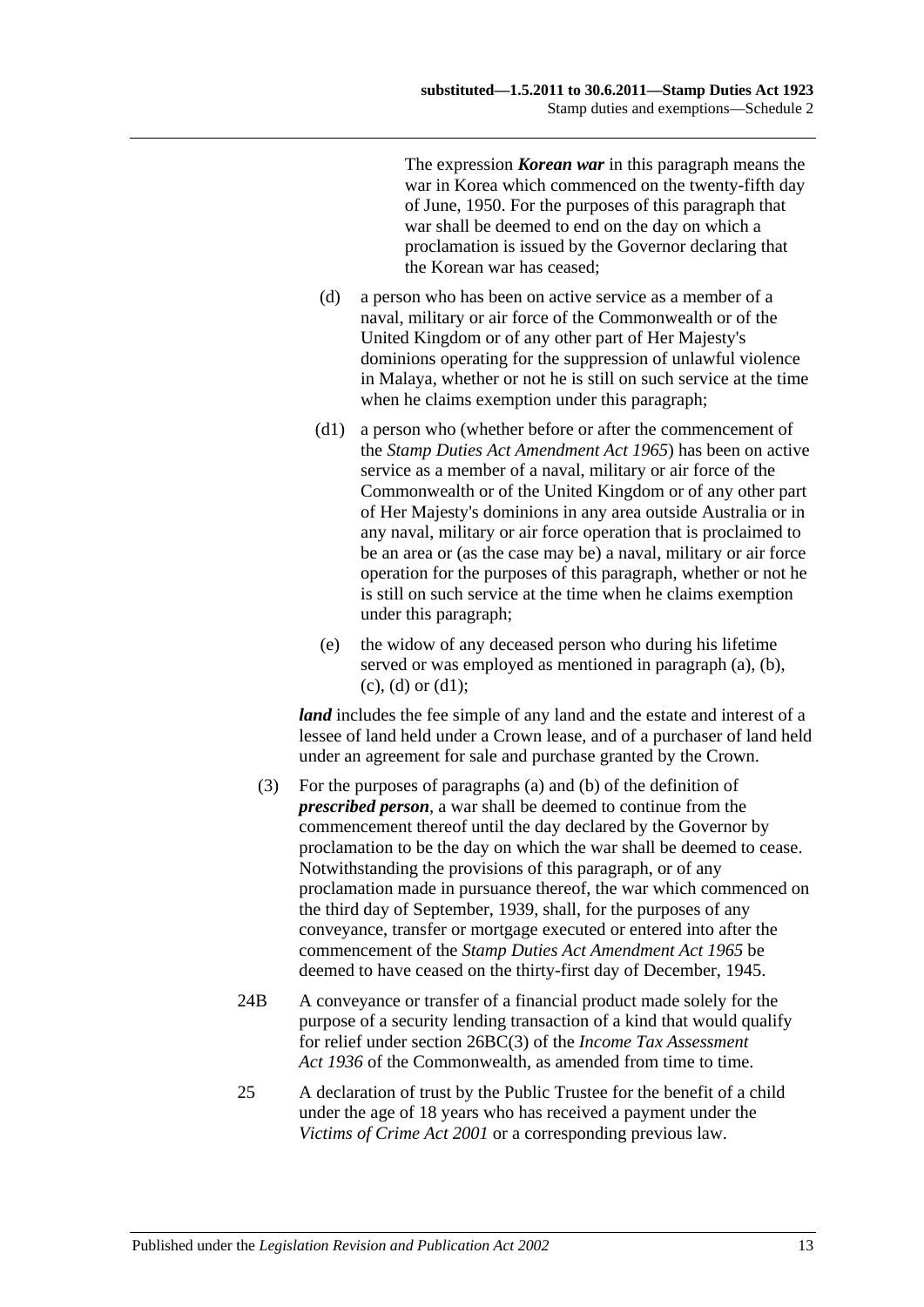- 26 An instrument executed by a trustee of a regulated superannuation fund within the meaning of the *Superannuation Industry (Supervision) Act 1993* of the Commonwealth in the ordinary course of administering the fund for the purpose of effecting or acknowledging, evidencing or recording—
	- (a) the creation of an interest in the property of the superannuation fund on account of a person becoming a member of the fund; or
	- (b) the redemption, cancellation or extinguishment of an interest in the property of the superannuation fund on account of a person ceasing to be a member of the fund,

but not so as to exempt any conveyance or transfer of property into or out of the fund.

- 27 An instrument of discharge or partial discharge of a mortgage or charge.
- 28 A conveyance (other than a conveyance operating as a voluntary disposition *inter vivos*) for effectuating the appointment of a new trustee or the retirement of a trustee.
- 29 A conveyance of a kind for which no specific charge, or basis for charging duty, is fixed by this Schedule.
- 30 A deed or transfer of a kind for which no specific charge, or basis for charging duty, is fixed by this Schedule.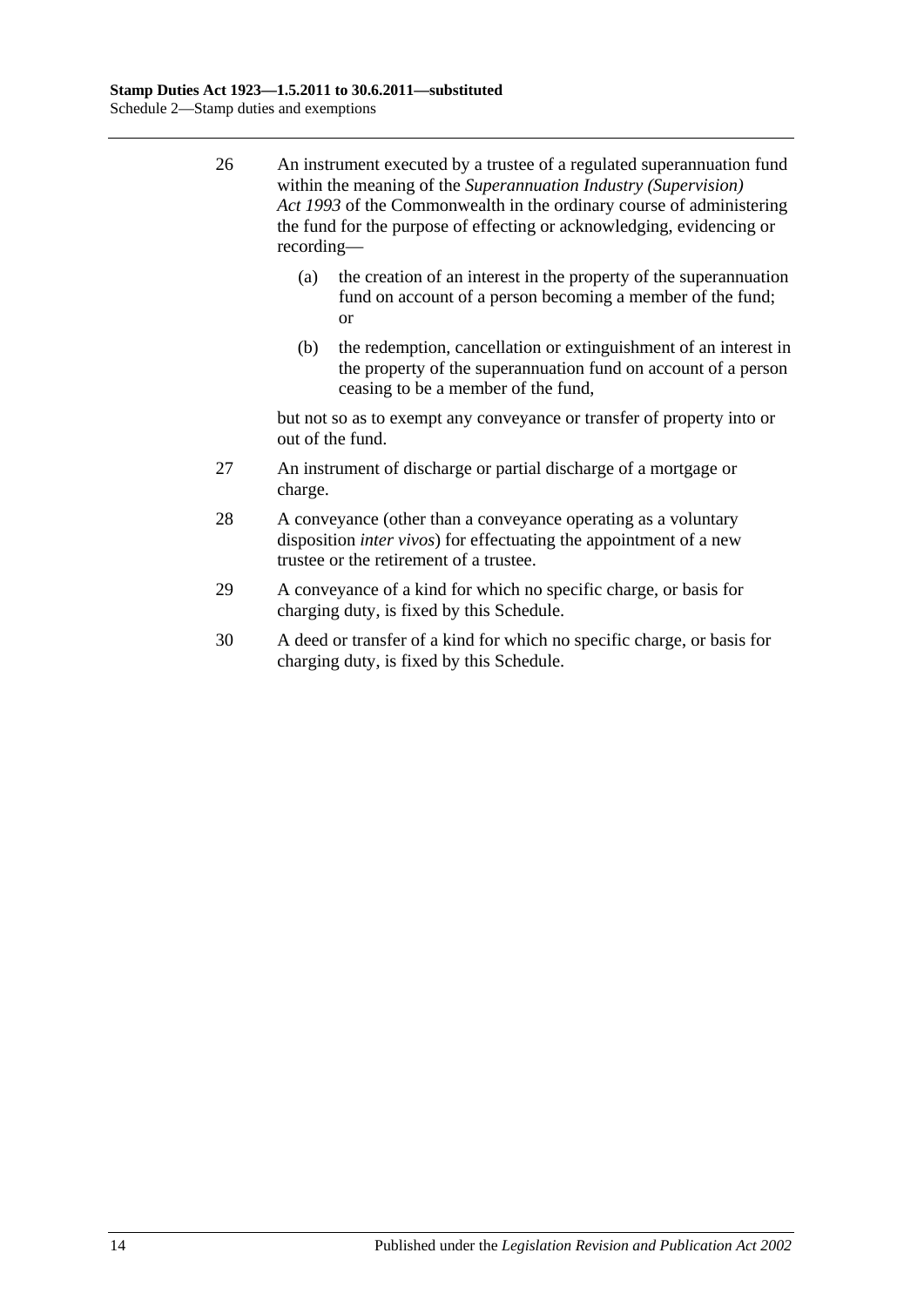# **Legislative history**

### **Notes**

• This version is comprised of the following:

| Part 1    | 1.1.2009                |
|-----------|-------------------------|
| Part 2    | 4.6.2009                |
| Part 3    | $1.5.2011$ —substituted |
| Part 3A   | 1.1.2009                |
| Part 4    | 1.1.2009                |
| Part 4A   | 4.6.2009                |
| Part 5    | 4.6.2009                |
| Schedules | 1.5.2011                |

- Amendments of this version that are uncommenced are not incorporated into the text.
- Please note—References in the legislation to other legislation or instruments or to titles of bodies or offices are not automatically updated as part of the program for the revision and publication of legislation and therefore may be obsolete.
- Earlier versions of this Act (historical versions) are listed at the end of the legislative history.
- For further information relating to the Act and subordinate legislation made under the Act see the Index of South Australian Statutes or www.legislation.sa.gov.au.

# **Principal Act and amendments**

| New entries appear in bold. |  |  |
|-----------------------------|--|--|

| Year | No.       | Title                                         | Assent     | Commencement                              |
|------|-----------|-----------------------------------------------|------------|-------------------------------------------|
| 1923 | 1569      | <b>Stamp Duties Act 1923</b>                  | 21.11.1923 | 21.11.1923                                |
| 1927 | 1822      | <b>Stamp Duties Act 1927</b>                  | 21.12.1927 | 24.12.1927 (Gazette 22.12.1927 p1609)     |
| 1928 | 1860      | <b>Stamp Duties Amendment Act 1928</b>        | 17.10.1928 | 17.10.1928                                |
| 1928 | 1877      | Lottery and Gaming Act Amendment<br>Act 1928  | 1.11.1928  | 1.11.1928                                 |
| 1935 | 2246      | <b>Statute Law Revision Act 1935</b>          | 19.12.1935 | 19.12.1935                                |
|      | 1936 2312 | <b>Stamp Duties Act Amendment</b><br>Act 1936 | 19.11.1936 | 19.11.1936                                |
| 1937 | 2359      | <b>Stamp Duties Act Amendment</b><br>Act 1937 | 19.11.1937 | 19.11.1937                                |
| 1938 | 2387      | <b>Stamp Duties Act Amendment</b><br>Act 1938 | 25.8.1938  | 25.8.1938 except s $4(1)$ —16.1.1939: s 4 |
| 1941 | 48        | <b>Stamp Duties Act Amendment</b><br>Act 1941 | 27.11.1941 | 27.11.1941                                |
| 1942 | 22        | <b>Stamp Duties Act Amendment</b><br>Act 1942 | 12.11.1942 | 12.11.1942                                |
| 1944 | 30        | <b>Stamp Duties Act Amendment</b><br>Act 1944 | 14.12.1944 | 14.12.1944                                |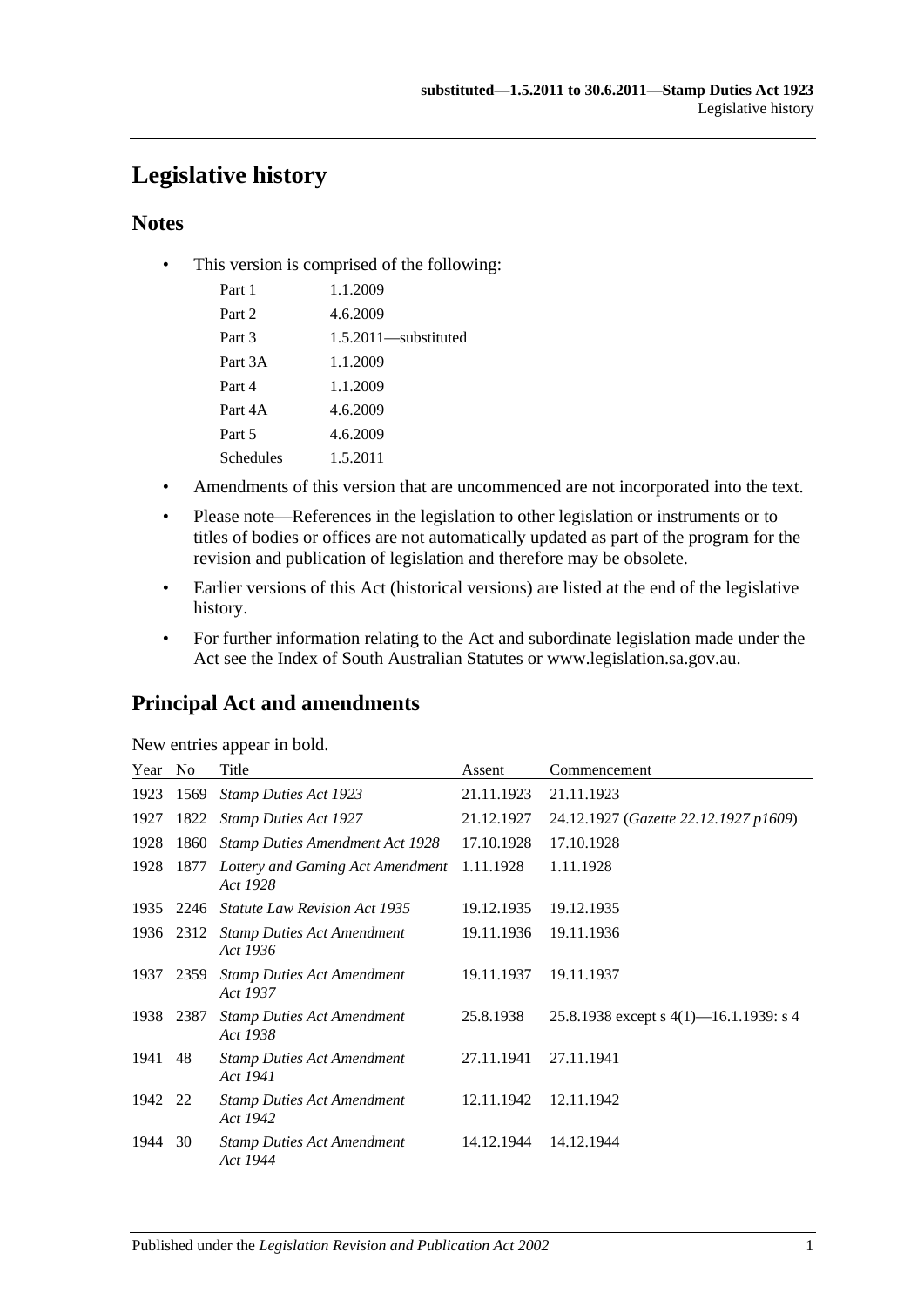| 1945 32 |      | <b>Stamp Duties Act Amendment</b><br>Act 1945 as amended by 41/1947               | 3.1.1946   | 3.1.1946 except s $3-3.9.1939$ : s $4(1)$                                                    |
|---------|------|-----------------------------------------------------------------------------------|------------|----------------------------------------------------------------------------------------------|
| 1947    | 41   | <b>Stamp Duties Act Amendment Act</b><br>1947                                     | 11.12.1947 | 11.12.1947                                                                                   |
| 1950    | 16   | <b>Stamp Duties Act Amendment</b><br>Act 1950                                     | 2.11.1950  | 2.11.1950                                                                                    |
| 1952 5  |      | <b>Stamp Duties Act Amendment</b><br>Act 1952                                     | 2.10.1952  | 2.10.1952                                                                                    |
| 1952 42 |      | <b>Statute Law Revision Act 1952</b>                                              | 4.12.1952  | 4.12.1952                                                                                    |
| 1952    | 55   | Stamp Duties Act Amendment Act (No. 8.1.1953<br>2) 1952                           |            | 8.1.1953 except ss 4 - 6 - 22.1.1953<br>(Gazette 22.1.1953 p72)                              |
| 1953    | 30   | <b>Stamp Duties Act Amendment</b><br>Act 1953                                     | 10.12.1953 | 10.12.1953                                                                                   |
| 1954    | - 29 | <b>Stamp Duties Act Amendment</b><br>Act 1954                                     | 2.12.1954  | 2.12.1954                                                                                    |
| 1956 8  |      | <b>Stamp Duties Act Amendment</b><br>Act 1956                                     | 11.10.1956 | 11.10.1956 except s $6-10.9.1956$ : s $6(3)$                                                 |
| 1959    | 45   | <b>Stamp Duties Act Amendment</b><br>Act 1959                                     | 17.12.1959 | 1.2.1960 (Gazette 7.1.1960 p1)                                                               |
| 1960    | -7   | <b>Stamp Duties Act Amendment</b><br>Act 1960                                     | 19.5.1960  | 1.2.1960: $s$ 3(2)                                                                           |
| 1962 32 |      | <b>Banks Statutory Obligations</b><br>Amendment Act 1962 as amended by<br>77/1973 | 1.11.1962  | 1.11.1962                                                                                    |
| 1964 24 |      | <b>Statutes Amendment (Stamp Duties</b><br>and Motor Vehicles) Act 1964           | 9.10.1964  | 9.10.1964: s $2(1)$ except ss $3-8$ ,<br>9(b)-(l)-19.10.1964 (Gazette<br>15.10.1964 p1203)   |
| 1965    | 58   | <b>Stamp Duties Act Amendment</b><br>Act 1965 as amended by 59/1966               | 23.12.1965 | 23.12.1965 except ss 5, 7, 8, 10-13,<br>$15((a), (c)$ —(k), 17 & 18—14.2.1966: s 3           |
| 1966    | 46   | Lottery and Gaming Act Amendment<br>Act (No. 2) 1966                              | 13.10.1966 | 8.12.1966: s 3A                                                                              |
| 1966    | -59  | <b>Stamp Duties Act Amendment</b><br>Act 1966                                     | 10.11.1966 | 21.11.1966 (Gazette 19.11.1966 p1882)<br>except s 9(1)-14.2.1966: s 9(2)                     |
| 1967 14 |      | Marketable Securities Transfer<br>Act 1967                                        | 6.4.1967   | 1.7.1967 (Gazette 25.5.1967 p1657)                                                           |
| 1967    | 48   | <b>Stamp Duties Act Amendment</b><br>Act 1967                                     | 19.10.1967 | 19.10.1967                                                                                   |
| 1968    | -26  | Stamp Duties Act Amendment Act (No. 5.12.1968<br>2) 1968                          |            | 1.1.1969 (Gazette 5.12.1968 p2429)                                                           |
| 1968    | 32   | <b>Stamp Duties Act Amendment</b><br>Act 1968 as amended by 42/1974               | 12.12.1968 | 1.2.1969 (Gazette 12.12.1968 p2558)                                                          |
| 1968    | - 56 | Stamp Duties Act Amendment Act (No. 19.12.1968<br>3) 1968                         |            | 1.2.1969 (Gazette 19.12.1968 p2670)                                                          |
| 1970    | 42   | <b>Stamp Duties Act Amendment</b><br>Act 1970                                     | 3.12.1970  | 3.12.1970                                                                                    |
| 1971    | 71   | <b>Stamp Duties Act Amendment</b><br>Act 1971 as amended by 103/1971              | 4.11.1971  | 1.12.1971 (Gazette 11.11.1971 p1928)<br>except s 13(3)-1.1.1972 (Gazette<br>3.12.1971 p2298) |
| 1971    | 80   | Stamp Duties Act Amendment Act (No. 18.11.1971<br>2) 1971                         |            | 1.1.1972 (Gazette 23.12.1971 p2627)                                                          |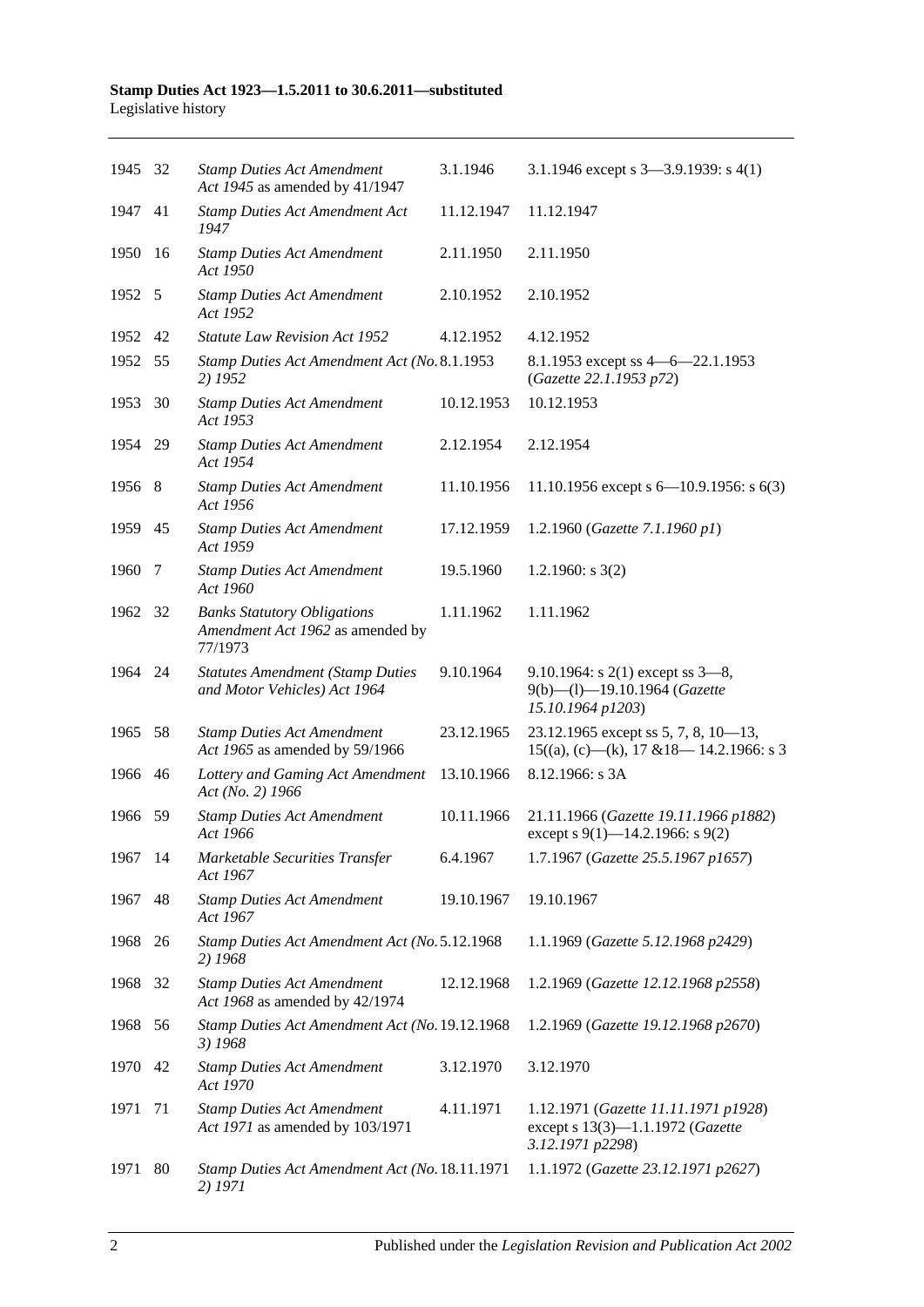| 1971    | 103   | <b>Stamp Duties Act Amendment Act</b><br>1971 Amending Act 1971    | 3.11.1971  | 30.11.1971: s1(1)                                                                                                                                             |
|---------|-------|--------------------------------------------------------------------|------------|---------------------------------------------------------------------------------------------------------------------------------------------------------------|
| 1973    | 77    | <b>Statute Law Revision Act 1973</b>                               | 6.12.1973  | 6.12.1973                                                                                                                                                     |
| 1974    | 42    | <b>Statute Law Revision Act 1974</b>                               | 11.4.1974  | 11.4.1974                                                                                                                                                     |
| 1974    | -90   | <b>Stamp Duties Act Amendment</b><br>Act 1974                      | 2.12.1974  | 16.12.1974 except s 7-2.1.1975 (Gazette<br>2.12.1974 p3555)                                                                                                   |
| 1975 63 |       | <b>Stamp Duties Act Amendment</b><br>Act 1975                      | 4.9.1975   | 18.9.1975 (Gazette 18.9.1975 p1574)                                                                                                                           |
| 1975    | - 76  | <b>Statutes Amendment (Gift Duty and</b><br>Stamp Duties) Act 1975 | 16.10.1975 | $14.7.1975$ : s 2                                                                                                                                             |
| 1976 54 |       | <b>Statutes Amendment (Gift Duty and</b><br>Stamp Duties) Act 1976 | 28.10.1976 | 14.7.1976: s 2                                                                                                                                                |
| 1976    | 101   | <b>Stamp Duties Act Amendment</b><br>Act 1976                      | 16.12.1976 | 16.12.1976 except s 2-16.6.1977<br>(Gazette 16.6.1977 p1708)                                                                                                  |
| 1976    | 104   | Racing Act 1976                                                    | 16.12.1976 | Sch 2-1.1.1977 (Gazette 16.12.1976<br>p2252)                                                                                                                  |
| 1977    | -28   | <b>Stamp Duties Act Amendment</b><br>Act 1977                      | 28.7.1977  | 28.7.1977                                                                                                                                                     |
| 1978 27 |       | <b>Stamp Duties Act Amendment</b><br>Act 1978                      | 30.3.1978  | 30.3.1978: s 2 except ss $3-5 &$<br>9-impliedly repealed by 10/2011,<br>s 5-the provisions amended were<br>subsequently deleted and except<br>s 6-uncommenced |
| 1978 89 |       | Stamp Duties Act Amendment Act (No. 30.11.1978)<br>2) 1978         |            | 18.1.1979 (Gazette 18.1.1979 p97)                                                                                                                             |
| 1979    | 66    | <b>Stamp Duties Act Amendment</b><br>Act 1979                      | 15.11.1979 | 1.11.1979: s 2                                                                                                                                                |
| 1980    | 111   | <b>Stamp Duties Act Amendment</b><br>Act 1980                      | 18.12.1980 | $6.11.1980$ : s 2                                                                                                                                             |
| 1981    | 70    | <b>Stamp Duties Act Amendment</b><br>Act 1981                      | 30.10.1981 | 2.11.1981 (Gazette 30.10.1981 p1423)                                                                                                                          |
| 1982    | -15   | <b>Stamp Duties Act Amendment</b><br>Act 1982                      | 11.3.1982  | 22.3.1982 (Gazette 18.3.1982 p857)                                                                                                                            |
| 1982    | - 30  | Stamp Duties Act Amendment Act (No. 8.4.1982<br>2) 1982            |            | 24.12.1981: s 2 except s 4-19.8.1982<br>(Gazette 19.8.1982 p512)                                                                                              |
| 1982 95 |       | Stamp Duties Act Amendment Act (No. 23.12.1982<br>3) 1982          |            | 23.12.1982 (Gazette 23.12.1982 p1935)                                                                                                                         |
| 1982    | (139) | Gazette 8.7.1982 p95                                               |            | 8.7.1982                                                                                                                                                      |
| 1983    | 65    | <b>Stamp Duties Act Amendment</b><br>Act 1983                      | 29.9.1983  | 1.1.1984 (Gazette 24.11.1983 p1515)                                                                                                                           |
| 1983    | 89    | Stamp Duties Act Amendment Act (No. 1.12.1983<br>2) 1983           |            | $1.1.1984$ : s 2                                                                                                                                              |
| 1984 50 |       | Statute Law Revision Act 1984                                      | 24.5.1984  | Sch 6-1.11.1984 (Gazette 1.11.1984<br>p1398)                                                                                                                  |
| 1985    | 81    | <b>Stamp Duties Act Amendment</b><br>Act 1985                      | 22.8.1985  | $5.8.1985$ : s 2                                                                                                                                              |
| 1986 8  |       | <b>Stamp Duties Act Amendment</b><br>Act 1986                      | 13.3.1986  | 13.3.1986                                                                                                                                                     |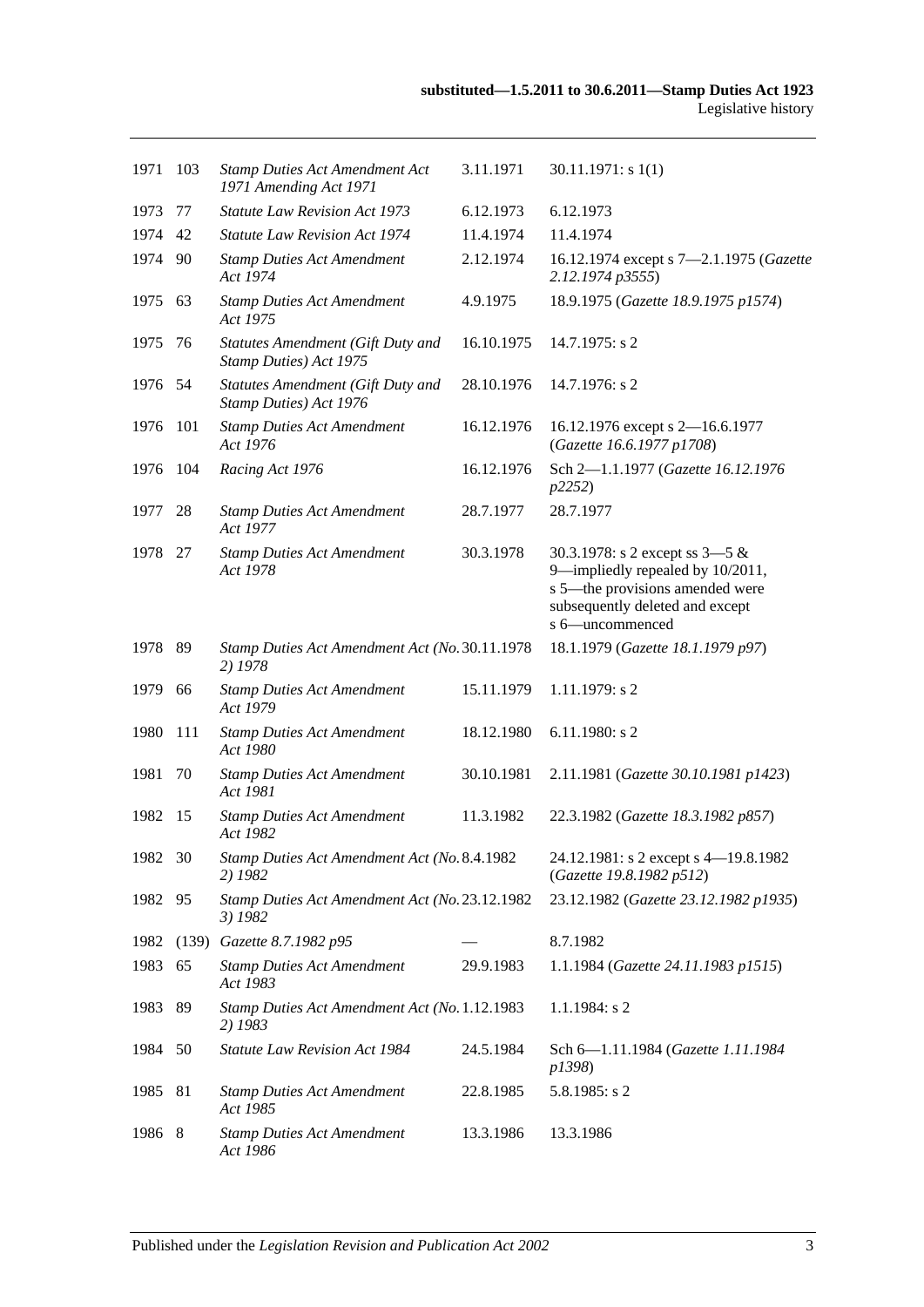| 1986 100 |      | Stamp Duties Act Amendment Act (No. 11.12.1986<br>2) 1986                                            |            | 18.12.1986 except ss 16(a), (b), (c), (d) &<br>18(h), (i)-1.2.1987 (Gazette 18.12.1986<br><i>p1877</i> )      |
|----------|------|------------------------------------------------------------------------------------------------------|------------|---------------------------------------------------------------------------------------------------------------|
| 1987 2   |      | <b>Statutes Amendment (Taxation)</b><br>Act 1987                                                     | 5.3.1987   | 5.3.1987                                                                                                      |
| 1988     | 21   | <b>Stamp Duties Act Amendment</b><br>Act 1988                                                        | 14.4.1988  | 7.12.1987 except s 3-14.6.1988: s 2                                                                           |
| 1989     | -8   | <b>Stamp Duties Act Amendment</b><br>Act 1989                                                        | 16.3.1989  | 1.2.1988: s 2                                                                                                 |
| 1989     | - 52 | Stamp Duties Act Amendment Act (No. 14.9.1989<br>2) 1989                                             |            | 21.9.1989 (Gazette 21.9.1989 p915)<br>except ss $3 & 7 - 9.8.1989$ and except ss 4<br>$& 5 - 1.10.1989$ : s 2 |
| 1989     | 64   | Stamp Duties Act Amendment Act (No. 29.10.1989<br>3) 1989                                            |            | 28.3.1990 (Gazette 15.3.1990 p729)                                                                            |
| 1990 4   |      | <b>Stamp Duties Act Amendment</b><br>Act 1990                                                        | 29.3.1990  | 29.3.1990                                                                                                     |
| 1990     | 33   | Stamp Duties Act Amendment Act (No. 26.4.1990<br>2) 1990                                             |            | 26.4.1990                                                                                                     |
| 1990     | 36   | Stamp Duties Act Amendment Act (No. 3.5.1990<br>3) 1990                                              |            | 24.5.1990 (Gazette 17.5.1990 p1359)                                                                           |
| 1990     | 47   | Stamp Duties Act Amendment Act (No. 8.11.1990<br>4) 1990                                             |            | 1.7.1990 except s $5(2)$ —1.1.1991: s 2                                                                       |
| 1991     | 19   | Stamp Duties (Concessional Duty and 18.4.1991<br>Exemptions) Amendment Act 1991                      |            | 18.4.1991                                                                                                     |
| 1991     | 54   | Motor Vehicles (Historic Vehicles and 28.11.1991<br>Disabled Persons' Parking)<br>Amendment Act 1991 |            | 3.2.1992 (Gazette 23.1.1992 p200)                                                                             |
| 1991     | 74   | <b>Stamp Duties (Assessments and</b><br>Forms) Amendment Act 1991                                    | 12.12.1991 | 12.12.1991 (Gazette 12.12.1991 p1746)                                                                         |
| 1992 42  |      | <b>Stamp Duties (Rates) Amendment</b><br>Act 1992                                                    | 31.8.1992  | 1.9.1992: s2                                                                                                  |
| 1992     | 71   | Statutes Amendment (Expiation of<br>Offences) Act 1992                                               | 19.11.1992 | 1.3.1993 (Gazette 18.2.1993 p600)                                                                             |
| 1992 88  |      | <b>Stamp Duties (Penalties,</b><br><b>Reassessments and Securities</b> )<br>Amendment Act 1992       | 10.12.1992 | 14.12.1992 (Gazette 10.12.1992 p1754)                                                                         |
| 1994 14  |      | <b>Stamp Duties (Securities Clearing</b><br>House) Amendment Act 1994                                | 12.5.1994  | 1.9.1994 (Gazette 18.8.1994 p490)                                                                             |
| 1994     | 31   | <b>Stamp Duties (Concessions)</b><br>Amendment Act 1994                                              | 30.5.1994  | 30.5.1994 except ss 5, 6 & 10-1.6.1994:<br>s <sub>2</sub>                                                     |
| 1994     | -59  | Criminal Law Consolidation (Felonies27.10.1994<br>and Misdemeanours) Amendment<br>Act 1994           |            | 1.1.1995 (Gazette 8.12.1994 p1942)                                                                            |
| 1994     | 76   | Motor Vehicles (Conditional<br><b>Registration</b> ) Amendment Act 1994                              | 8.12.1994  | 2.3.1995 (Gazette 2.3.1995 p734)                                                                              |
| 1994     | 83   | <b>Stamp Duties (Miscellaneous)</b><br>Amendment Act 1994                                            | 8.12.1994  | 8.12.1994                                                                                                     |
| 1995     | 49   | Stamp Duties (Marketable Securities) 13.7.1995<br>Amendment Act 1995                                 |            | 1.7.1995: s2                                                                                                  |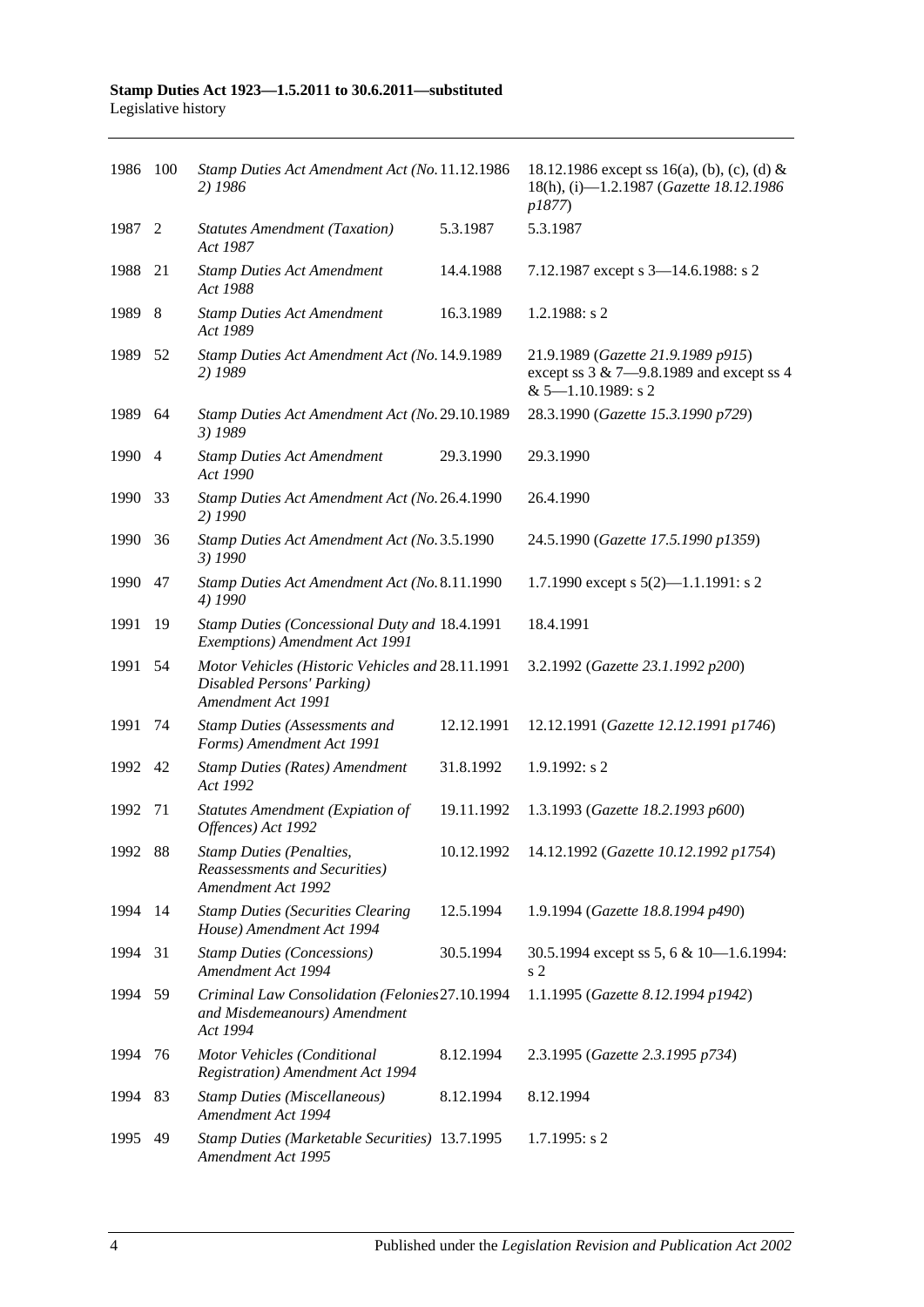| 1995    | -72 | <b>Stamp Duties (Miscellaneous)</b><br>Amendment Act 1995                            | 2.11.1995  | 23.11.1995 (Gazette 23.11.1995 p1412)                                                                                                                                                                                        |
|---------|-----|--------------------------------------------------------------------------------------|------------|------------------------------------------------------------------------------------------------------------------------------------------------------------------------------------------------------------------------------|
| 1995    | 77  | Motor Vehicles (Heavy Vehicles<br><b>Registration Charges)</b> Amendment<br>Act 1995 | 23.11.1995 | 1.7.1996 (Gazette 30.5.1996 p2637)                                                                                                                                                                                           |
| 1995    | 83  | Stamp Duties (Valuations-Objections 30.11.1995<br>and Appeals) Amendment Act 1995    |            | 30.11.1995                                                                                                                                                                                                                   |
| 1996    | 18  | <b>Stamp Duties (Miscellaneous)</b><br>Amendment Act 1996                            | 24.4.1996  | 24.4.1996 (Gazette 24.4.1996 p2068)                                                                                                                                                                                          |
| 1996    | 30  | Motor Vehicles (Miscellaneous No. 2) 2.5.1996<br>Amendment Act 1996                  |            | s 43-1.7.1996 (Gazette 30.5.1996<br>p2637, erratum Gazette 6.6.1996 p2874)                                                                                                                                                   |
| 1996    | 38  | <b>Statutes Amendment (Community</b><br>Titles) Act 1996                             | 9.5.1996   | s 40-4.11.1996 (Gazette 31.10.1996<br>p1460)                                                                                                                                                                                 |
| 1996    | 82  | <b>Statutes Amendment (Taxation</b><br>Administration) Act 1996                      | 5.12.1996  | Pt 6 (ss 77-133)-1.7.1997 (Gazette<br>19.12.1996 p1924)                                                                                                                                                                      |
| 1997    | 20  | <b>Stamp Duties (Miscellaneous)</b><br>Amendment Act 1997                            | 27.3.1997  | 7.1.1997 except s 4-1.2.1997: s 2                                                                                                                                                                                            |
| 1997    | 42  | <b>Stamp Duties (Rates of Duty)</b><br>Amendment Act 1997                            | 17.7.1997  | 17.7.1997                                                                                                                                                                                                                    |
| 1997    | 82  | Stamp Duties (Miscellaneous No. 2)<br><b>Amendment Act 1997</b>                      | 24.12.1997 | 1.1.1998: s2                                                                                                                                                                                                                 |
| 1998    | 36  | <b>Stamp Duties (Miscellaneous)</b><br>Amendment Act 1998                            | 23.7.1998  | 1.6.1998 except ss $3(c)$ &<br>4(3)–27.7.1998 and except ss 3(b) &<br>$4(2)$ -1.9.1998: s 2                                                                                                                                  |
| 1998    | 71  | <b>Stamp Duties (Share Buy-backs)</b><br>Amendment Act 1998                          | 3.12.1998  | 3.12.1998                                                                                                                                                                                                                    |
| 1999    | 11  | <b>Stamp Duties (Miscellaneous)</b><br>Amendment Act 1999                            | 18.3.1999  | 18.3.1999                                                                                                                                                                                                                    |
| 1999    | 40  | <b>Stamp Duties (Conveyance Rates)</b><br>Amendment Act 1999                         | 5.8.1999   | 5.8.1999                                                                                                                                                                                                                     |
| 1999    | 41  | <b>Statutes Amendment (Financial</b><br>Institutions) Act 1999                       | 5.8.1999   | Pt 4 (ss $16 - 23$ )-1.12.1998: s 2                                                                                                                                                                                          |
| 2000    | -11 | Offshore Minerals Act 2000                                                           | 4.5.2000   | 4.5.2002 (s 7(5) Acts Interpretation<br>Act 1915)                                                                                                                                                                            |
| 2000    | 21  | National Tax Reform (State<br>Provisions) Act 2000                                   | 8.6.2000   | 8.6.2000                                                                                                                                                                                                                     |
| 2000 80 |     | Stamp Duties (Land Rich Entities and 14.12.2000<br>Redemption) Amendment Act 2000    |            | 14.12.2000 (Gazette 14.12.2000 p3520)                                                                                                                                                                                        |
| 2000    | 94  | TAB (Disposal) Act 2000                                                              | 21.12.2000 | Sch 4 (cl 3)-14.12.2001 (Gazette<br>6.12.2001 p5267)                                                                                                                                                                         |
| 2001    | 23  | <b>Statutes Amendment (Corporations)</b><br>Act 2001                                 | 14.6.2001  | Pt 30 (ss $105 - 117$ ) -15.7.2001 being the<br>day on which the Corporations Act 2001<br>of the Commonwealth came into<br>operation: Commonwealth of Australia<br>Gazette No. S 285, 13.7.2001 (Gazette<br>21.6.2001 p2270) |
| 2001    | 27  | <b>Statutes Amendment (Taxation</b><br>Measures) Act 2001                            | 26.7.2001  | Pt 4 (ss $10-13$ )-26.7.2001 except<br>s $14 - 1.1.2002$ : s 2                                                                                                                                                               |
| 2001    | 58  | Victims of Crime Act 2001                                                            | 15.11.2001 | Sch 2 (cl 6)-1.1.2003 (Gazette<br>19.12.2002 p4736)                                                                                                                                                                          |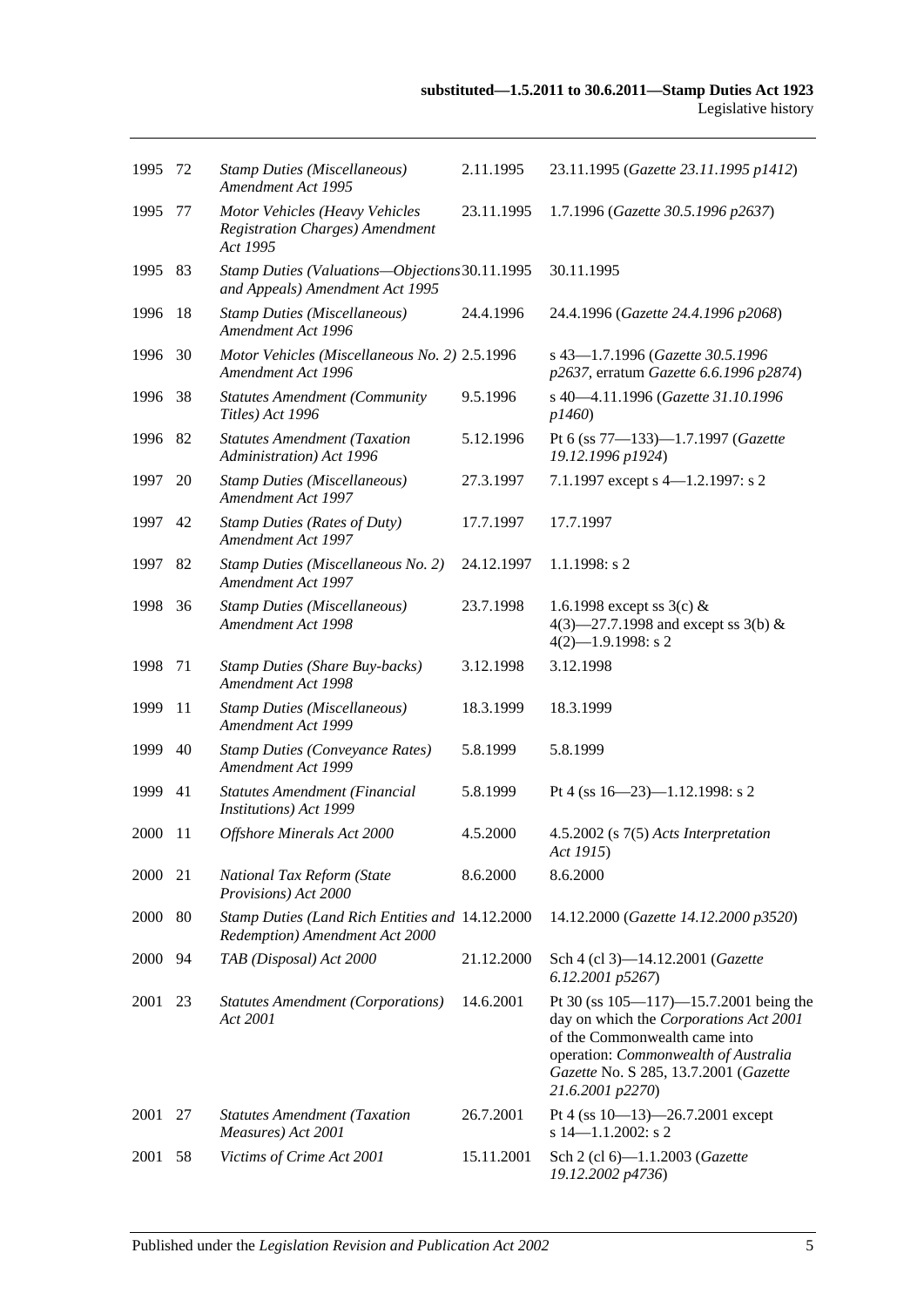| 2011 27 |           | <b>Statutes Amendment (De Facto</b><br><b>Relationships</b> ) Act 2011              | 21.7.2011  | Pt 4 (s $6$ )-1.7.2010: s 2(2)                                                                                                                                                                                             |
|---------|-----------|-------------------------------------------------------------------------------------|------------|----------------------------------------------------------------------------------------------------------------------------------------------------------------------------------------------------------------------------|
| 2011    | <b>10</b> | <b>Stamp Duties (Insurance)</b><br><b>Amendment Act 2011</b>                        | 14.4.2011  | 1.5.2011 (Gazette 21.4.2011 p1120)                                                                                                                                                                                         |
| 2010    | 3         | Credit (Transitional Arrangements)<br>Act 2010                                      | 24.6.2010  | Sch 1 (cl 6)-1.7.2010 (Gazette 1.7.2010<br>p3337)                                                                                                                                                                          |
| 2009    | 84        | <b>Statutes Amendment (Public Sector</b><br>Consequential Amendments) Act 2009      | 10.12.2009 | Pt 145 (s 333)-1.2.2010 (Gazette<br>28.1.2010 p320)                                                                                                                                                                        |
| 2009    | 58        | <b>Statutes Amendment (National</b><br><b>Industrial Relations System) Act 2009</b> | 26.11.2009 | Pt 14 (s 42)-1.1.2010 (Gazette<br>17.12.2009 p6351)                                                                                                                                                                        |
| 2009    | 24        | <b>Stamp Duties (Tax Reform)</b><br>Amendment Act 2009                              | 4.6.2009   | 4.6.2009 except s 13-1.7.2009: s 2                                                                                                                                                                                         |
| 2008    | 38        | <b>Statutes Amendment and Repeal</b><br>(Taxation Administration) Act 2008          | 23.10.2008 | Pt 5 (ss 30-44)-1.1.2009 (Gazette<br>11.12.2008 p5475)                                                                                                                                                                     |
| 2008    | 34        | Statutes Amendment (Budget 2008)<br>Act 2008                                        | 31.7.2008  | Pt 3 (s 5)—5.6.2008: s 2(2) &<br>Sch $1 - 31.7.2008$ : s 2(4)                                                                                                                                                              |
| 2008    | 23        | Stamp Duties (Trusts) Amendment Act 26.6.2008<br>2008                               |            | 26.6.2008                                                                                                                                                                                                                  |
| 2006 44 |           | <b>Statutes Amendment (Justice</b><br>Portfolio) Act 2006                           | 14.12.2006 | Pt 27 (s 59)-18.1.2007 (Gazette<br>18.1.2007 p234)                                                                                                                                                                         |
| 2006    | 43        | <b>Statutes Amendment (Domestic</b><br>Partners) Act 2006                           | 14.12.2006 | Pt 82 (ss 199-205)-1.6.2007 (Gazette<br>26.4.2007 p1352)                                                                                                                                                                   |
| 2006 27 |           | <b>Stamp Duties (Land Rich Entities)</b><br>Amendment Act 2006                      | 23.11.2006 | 22.9.2006: s 2                                                                                                                                                                                                             |
| 2005    | 28        | Statutes Amendment (Budget 2005)<br>Act 2005 as amended by 24/2009                  | 30.6.2005  | Pt $3$ (ss $8-12$ )—at midnight on<br>30.6.2005; Pt 4 (ss 13-15)-1.7.2006;<br>Pt 5 (ss $16 \& 17$ )-1.7.2007; Pt 6<br>$(ss 18-20)$ -1.7.2008; Pt 7 (ss 21 & 22)<br>was deleted by 24/2009 without coming<br>into operation |
| 2004    | 41        | <b>Stamp Duties (Miscellaneous)</b><br>Amendment Act 2004                           | 4.11.2004  | s $10(8)$ —4.11.2004: s $2(2)$ ; remainder of<br>Act-24.2.2005 (Gazette 24.2.2005 p534)                                                                                                                                    |
| 2004    | 21        | Statutes Amendment (Budget 2004)<br>Act 2004                                        | 1.7.2004   | Pt 4 (ss 9-12)-1.7.2004: s 2(1)                                                                                                                                                                                            |
| 2003    | 44        | <b>Statute Law Revision Act 2003</b>                                                | 23.10.2003 | Sch 1-24.11.2003 (Gazette 13.11.2003<br><i>p4048</i> )                                                                                                                                                                     |
| 2003    | 31        | <b>Stamp Duties (Rental and Mortgage</b><br>Duty) Amendment Act 2003                | 24.7.2003  | $1.10.2003$ : s 2                                                                                                                                                                                                          |
| 2002    | -39       | <b>Stamp Duties (Gaming Machine</b><br>Surcharge) Amendment Act 2002                | 28.11.2002 | 28.11.2002 (Gazette 28.11.2002 p4293)                                                                                                                                                                                      |
| 2002 35 |           | <b>Statutes Amendment (Stamp Duties</b><br>and Other Measures) Act 2002             | 28.11.2002 | Pt 6 (ss $15-27$ )-28.11.2002: s 2(1)                                                                                                                                                                                      |
| 2002    | - 34      | <b>Statutes Amendment</b><br>(Corporations-Financial Services<br>Reform) Act 2002   | 28.11.2002 | Pt 11 (ss 26—46)—1.8.2003 (Gazette<br>10.7.2003 p2913)                                                                                                                                                                     |
| 2002 15 |           | <b>Stamp Duties (Rental Business and</b><br>Conveyance Rates) Amendment<br>Act 2002 | 5.9.2002   | 5.9.2002 except ss $5 & 6 - 1.1.2003$ : s 2                                                                                                                                                                                |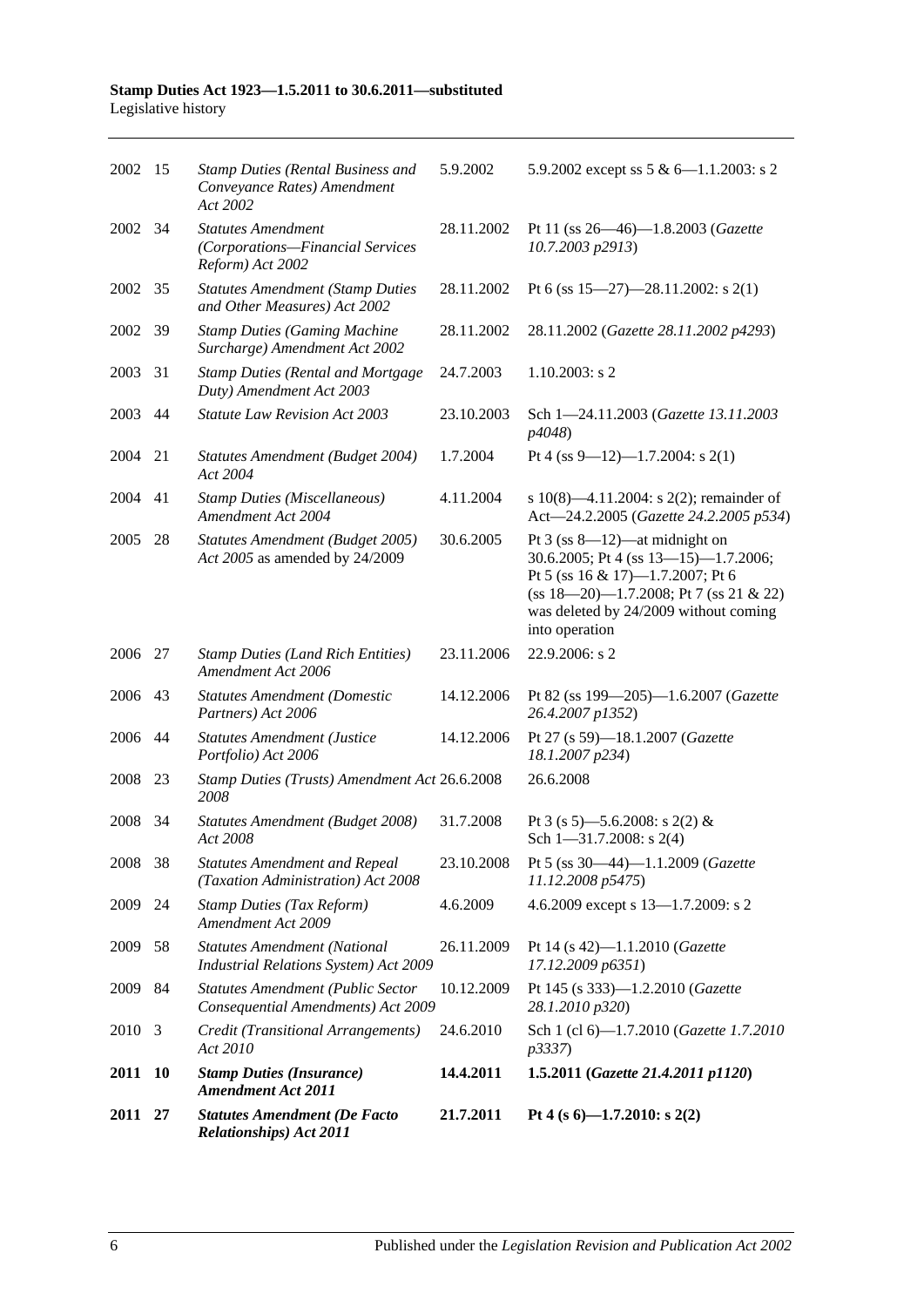# **Provisions amended since 3 February 1976**

- Legislative history prior to 3 February 1976 appears in marginal notes and footnotes included in the consolidation of this Act contained in Volume 10 of The Public General Acts of South Australia 1837-1975 at page 369.
- Certain textual alterations were made to this Act by the Commissioner of Statute Revision when preparing the reprint of the Act that incorporated all amendments in force as at 1 November 1984. A Schedule of these alterations was laid before Parliament on 13 November 1984.

New entries appear in bold.

| How varied                                                                                  | Commencement |  |
|---------------------------------------------------------------------------------------------|--------------|--|
| amended by 44/2003 s 3(1) (Sch 1)                                                           | 24.11.2003   |  |
|                                                                                             |              |  |
| heading inserted by 80/2000 s 3                                                             | 14.12.2000   |  |
| heading inserted by 80/2000 s 4                                                             | 14.12.2000   |  |
| deleted in pursuance of the Acts Republication<br>Act 1967                                  | 1.11.1984    |  |
| deleted in pursuance of the Acts Republication<br>Act 1967 as its function is now exhausted | 1.11.1984    |  |
|                                                                                             |              |  |
| s 4 redesignated as s $2$ by $82/1996$ s $77(2)$                                            | 1.7.1997     |  |
| s 2 redesignated as s $2(1)$ by $80/2000$ s $5(g)$                                          | 14.12.2000   |  |
| inserted by $8/1986$ s $2(a)$                                                               | 13.3.1986    |  |
| deleted by $38/2008 s 30(1)$                                                                | 1.1.2009     |  |
| inserted by 35/2002 s 15                                                                    | 28.11.2002   |  |
| inserted by $82/1996$ s $77(1)(a)$                                                          | 1.7.1997     |  |
| inserted by $34/2002$ s $26(a)$                                                             | 1.8.2003     |  |
| deleted by 38/2008 s 30(2)                                                                  | 1.1.2009     |  |
| inserted by $100/1986$ s $3(a)$                                                             | 18.12.1986   |  |
| deleted by $82/1996 s 77(1)(a)$                                                             | 1.7.1997     |  |
| inserted by $80/2000$ s $5(a)$                                                              | 14.12.2000   |  |
| business of primary inserted by 31/1994 s 3                                                 | 30.5.1994    |  |
| substituted by $82/1996$ s $77(1)(b)$                                                       | 1.7.1997     |  |
| inserted by $18/1996 s 3(a)$                                                                | 24.4.1996    |  |
| deleted by 38/2008 s 30(3)                                                                  | 1.1.2009     |  |
| substituted by 8/1986 s 2(b)                                                                | 13.3.1986    |  |
| inserted by $36/1990$ s $3(a)$                                                              | 24.5.1990    |  |
| inserted by 43/2006 s 199(1)                                                                | 1.6.2007     |  |
| substituted by $88/1992$ s $3(a)$                                                           | 14.12.1992   |  |
| substituted by $82/1996$ s $77(1)(c)$                                                       | 1.7.1997     |  |
| inserted by $34/2002$ s $26(b)$                                                             | 1.8.2003     |  |
|                                                                                             |              |  |

Entries that relate to provisions that have been deleted appear in italics.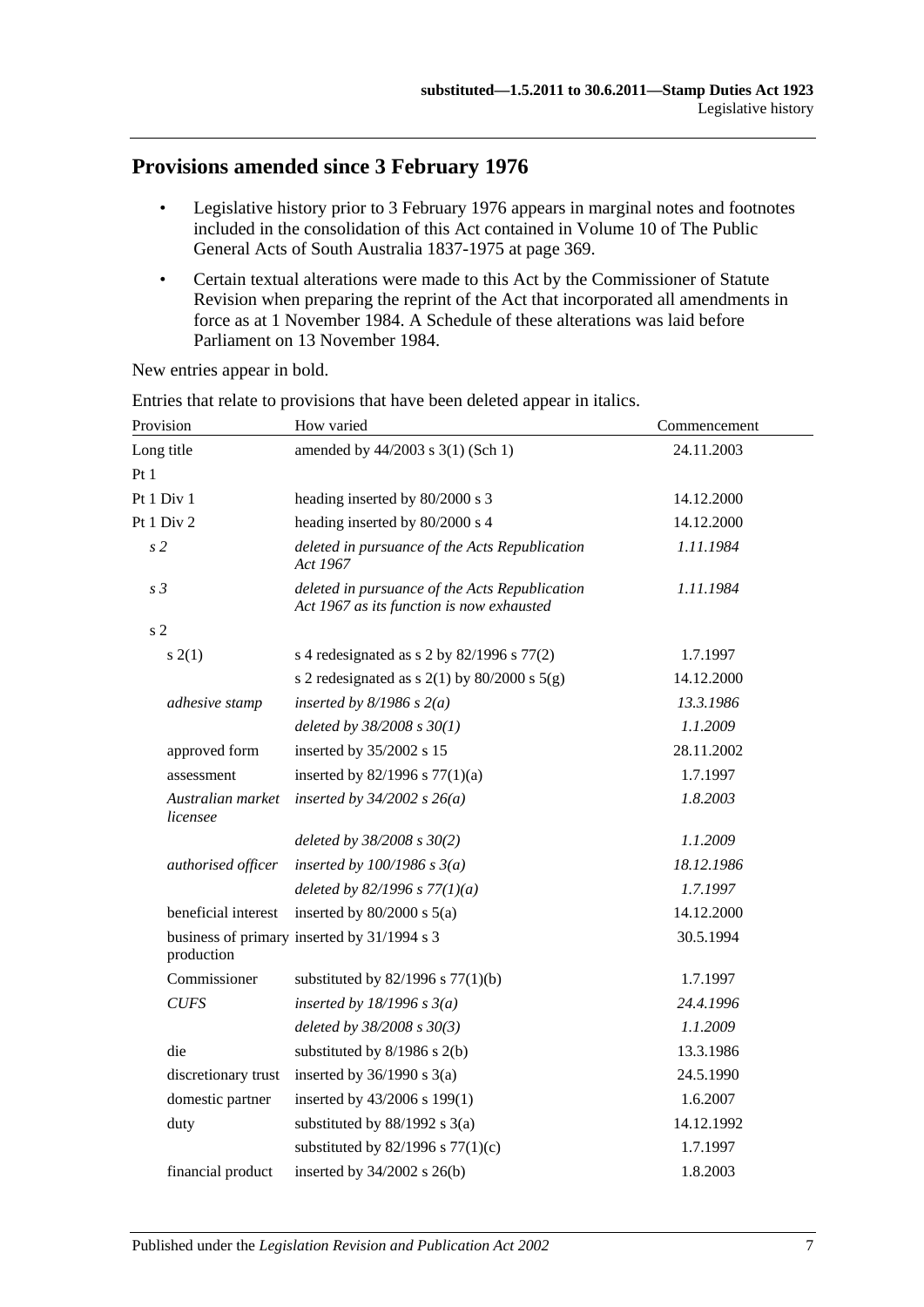|                              | (d) and (e) deleted by $38/2008$ s $30(4)$            | 1.1.2009   |
|------------------------------|-------------------------------------------------------|------------|
| fixed interest               | inserted by $111/1980 s 3(a)$                         | 6.11.1980  |
| security                     | deleted by $81/1985 s 3$                              | 5.8.1985   |
| <b>GST</b>                   | inserted by $21/2000$ s $22(a)$                       | 8.6.2000   |
| <b>GST</b> law               | inserted by $21/2000$ s $22(a)$                       | 8.6.2000   |
| impressed stamp              | inserted by $8/1986$ s $2(c)$                         | 13.3.1986  |
|                              | intellectual property inserted by 80/2000 s 5(b)      | 14.12.2000 |
| interest                     | inserted by $80/2000$ s $5(b)$                        | 14.12.2000 |
| jurisdiction                 | inserted by $80/2000$ s $5(b)$                        | 14.12.2000 |
|                              | marketable security amended by $111/1980 s 3(b)$      | 6.11.1980  |
|                              | amended by $50/1984$ s $3(1)$ (Sch 6)                 | 1.11.1984  |
|                              | amended by $88/1992$ s $3(b)$                         | 14.12.1992 |
|                              | amended by $18/1996$ s $3(b)$                         | 24.4.1996  |
|                              | amended by $23/2001 s 105(a)$                         | 15.7.2001  |
|                              | deleted by $34/2002$ s $26(c)$                        | 1.8.2003   |
| money                        | substituted by $50/1984$ s $3(1)$ (Sch 6)             | 1.11.1984  |
|                              | potential beneficial inserted by $80/2000$ s $5(c)$   | 14.12.2000 |
| interest                     |                                                       |            |
| property                     | inserted by $80/2000$ s $5(c)$                        | 14.12.2000 |
| market                       | recognised financial inserted by 34/2002 s 26(d)      | 1.8.2003   |
| recognised stock<br>exchange | inserted by $80/2000$ s $5(c)$                        | 14.12.2000 |
|                              | deleted by $34/2002$ s $26(d)$                        | 1.8.2003   |
| records                      | inserted by $100/1986$ s $3(b)$                       | 18.12.1986 |
| rent                         | inserted by $21/2000$ s $22(b)$                       | 8.6.2000   |
| marketable security          | right in respect of a deleted by $34/2002$ s $26(e)$  | 1.8.2003   |
| financial product            | right in respect of a inserted by $34/2002$ s $26(e)$ | 1.8.2003   |
| sale                         | inserted by $80/2000$ s $5(d)$                        | 14.12.2000 |
| spouse                       | inserted by $80/2000$ s $5(d)$                        | 14.12.2000 |
|                              | substituted by 43/2006 s 199(2)                       | 1.6.2007   |
| savings bank                 | substituted by $50/1984$ s $3(1)$ (Sch 6)             | 1.11.1984  |
|                              | deleted by 41/1999 s 16                               | 1.12.1998  |
| stamp                        | substituted by $8/1986$ s $2(d)$                      | 13.3.1986  |
|                              | amended by 38/2008 s 30(5)                            | 1.1.2009   |
| stamped                      | substituted by $8/1986$ s $2(d)$                      | 13.3.1986  |
|                              | amended by 38/2008 s 30(6)                            | 1.1.2009   |
| State                        | inserted by $80/2000$ s $5(f)$                        | 14.12.2000 |
| stock                        | amended by 50/1984 s 3(1) (Sch 6)                     | 1.11.1984  |
|                              | amended by 23/2001 s 105(b)                           | 15.7.2001  |
| transfer                     | inserted by $80/2000$ s $5(e)$                        | 14.12.2000 |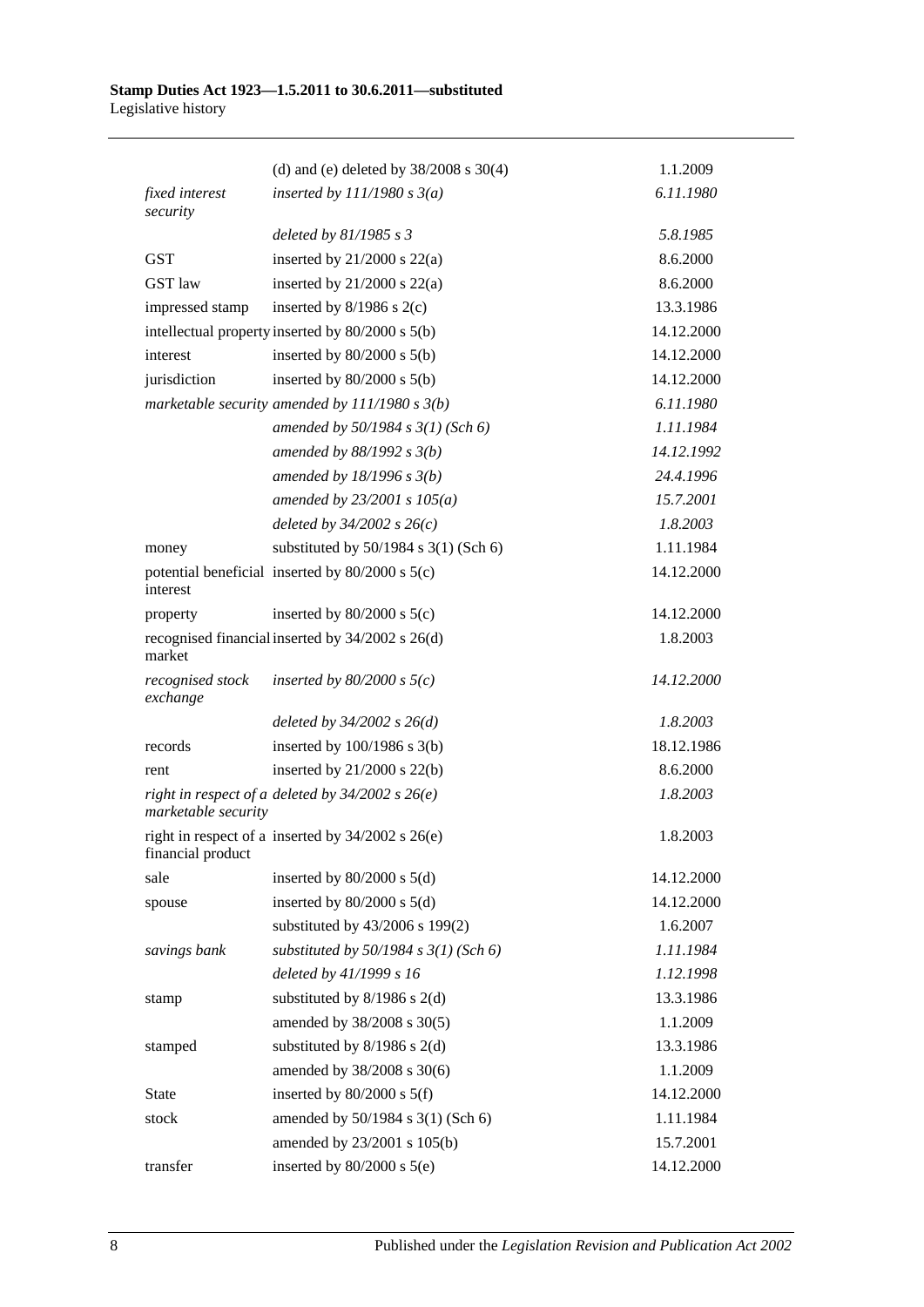| unit               | inserted by $36/1990$ s $3(b)$                | 24.5.1990  |
|--------------------|-----------------------------------------------|------------|
| unit trust scheme  | inserted by $36/1990$ s $3(b)$                | 24.5.1990  |
| $s(2(2)$ and $(3)$ | inserted by $80/2000$ s $5(g)$                | 14.12.2000 |
| s <sub>3</sub>     | inserted by 82/1996 s 78                      | 1.7.1997   |
| Pt 1 Div 3         | inserted by 80/2000 s 6                       | 14.12.2000 |
| s 3C               |                                               |            |
| s $3C(4)$          | amended by 23/2001 s 106                      | 15.7.2001  |
| Pt 2               | heading inserted by 82/1996 s 78              | 1.7.1997   |
| s <sub>4</sub>     | inserted by 82/1996 s 78                      | 1.7.1997   |
| s <sub>5</sub>     | amended by $50/1984$ s $3(1)$ (Sch 6)         | 1.11.1984  |
|                    | deleted by 82/1996 s 78                       | 1.7.1997   |
| s 5A               | inserted by $111/1980 s 4$                    | 6.11.1980  |
|                    | deleted by 82/1996 s 78                       | 1.7.1997   |
| $s$ 5AB            | inserted by $81/1985$ s 4                     | 5.8.1985   |
|                    | substituted by $52/1989$ s 3                  | 9.8.1989   |
|                    | deleted by 82/1996 s 78                       | 1.7.1997   |
| s <sub>5</sub>     | s 5B inserted by $111/1980$ s 4               | 6.11.1980  |
|                    | s 5B amended by 50/1984 s $3(1)$ (Sch 6)      | 1.11.1984  |
|                    | s 5B redesignated as $s$ 5 by 82/1996 s 79    | 1.7.1997   |
|                    | deleted by 80/2000 s 7                        | 14.12.2000 |
| s <sub>6</sub>     | amended by 50/1984 s 3(1) (Sch 6)             | 1.11.1984  |
|                    | substituted by 100/1986 s 4                   | 18.12.1986 |
|                    | substituted by 82/1996 s 80                   | 1.7.1997   |
| $s\,6(2)$          | deleted by 38/2008 s 31                       | 1.1.2009   |
| s 6AA              | inserted by $100/1986$ s 4                    | 18.12.1986 |
|                    | deleted by 82/1996 s 80                       | 1.7.1997   |
| s6A                | inserted by $8/1986 s 3$                      | 13.3.1986  |
|                    | amended by $2/1987 s 6(a)$                    | 5.3.1987   |
|                    | deleted by 82/1996 s 80                       | 1.7.1997   |
| s6B                | inserted by $2/1987 s 6(b)$                   | 5.3.1987   |
|                    | deleted by 82/1996 s 80                       | 1.7.1997   |
| s 7                |                                               |            |
| $s \, 7(3)$        | substituted by $82/1997 s 3$                  | 1.1.1998   |
|                    | amended by 41/1999 s 17                       | 1.12.1998  |
|                    | deleted by 24/2009 s 4                        | 4.6.2009   |
| $s \, 7(4)$        | amended by $50/1984 s 3(1)$ (Sch 6)           | 1.11.1984  |
|                    | deleted by 82/1997 s 3                        | 1.1.1998   |
|                    | heading preceding s 9 deleted by 82/1996 s 81 | 1.7.1997   |
| s 9                | deleted by 82/1996 s 81                       | 1.7.1997   |
| s 10               | amended by 88/1992 s 4                        | 14.12.1992 |
|                    | deleted by 82/1996 s 81                       | 1.7.1997   |
| s 11               |                                               |            |
| $s$ $11(3)$        | deleted by 38/2008 s 32                       | 1.1.2009   |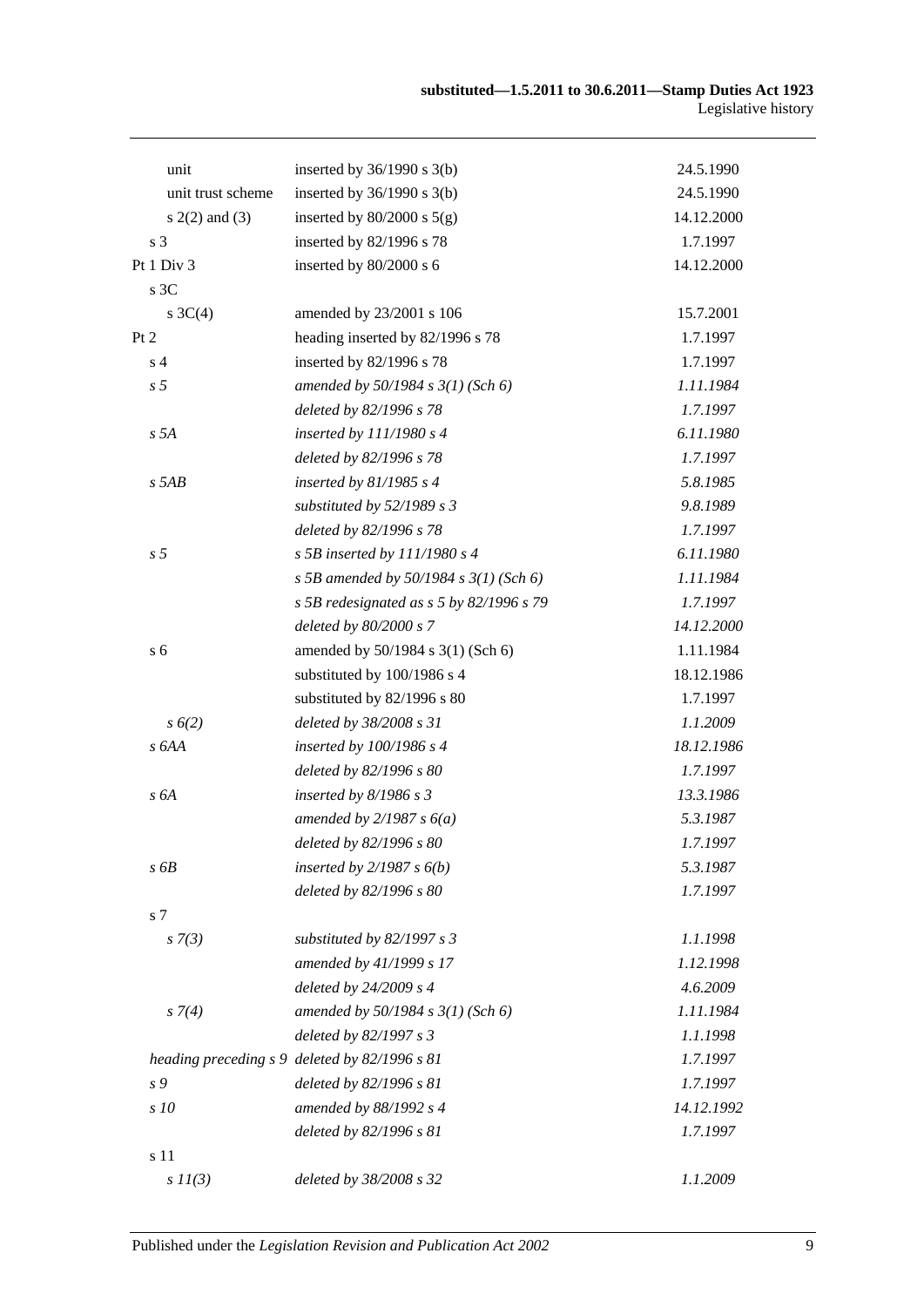### *s 12 before deletion by*

| 38/2008             |                                                                                            |            |
|---------------------|--------------------------------------------------------------------------------------------|------------|
| $s\ 12(3)$          | substituted by $88/1992$ s 5                                                               | 14.12.1992 |
| s <sub>12</sub>     | deleted by 38/2008 s 33                                                                    | 1.1.2009   |
| s <sub>15</sub>     | deleted by 82/1996 s 82                                                                    | 1.7.1997   |
| $s$ 15 $A$          | substituted by 21/2000 s 23                                                                | 8.6.2000   |
| s 16                | amended by 24/2009 s 5                                                                     | 4.6.2009   |
| s 17                | deleted by 111/1980 s 5                                                                    | 6.11.1980  |
|                     | inserted by 4/1990 s 2                                                                     | 29.3.1990  |
| s <sub>19</sub>     | amended by $50/1984 s 3(1)$ (Sch 6)                                                        | 1.11.1984  |
|                     | substituted by $88/1992 s 6$                                                               | 14.12.1992 |
|                     | deleted by 82/1996 s 83                                                                    | 1.7.1997   |
| s 19A               | inserted by 111/1980 s 6                                                                   | 6.11.1980  |
| s 19A(1)            | amended by 88/1992 s 7                                                                     | 14.12.1992 |
|                     | amended by 82/1996 s 84                                                                    | 1.7.1997   |
| $\frac{1}{20}$      |                                                                                            |            |
| $s \ 20(1)$         | substituted by $111/1980$ s $7(a)$                                                         | 6.11.1980  |
|                     | substituted by $82/1996$ s $85(a)$                                                         | 1.7.1997   |
| $s$ 20(1aa)         | inserted by $88/1992 s 8(a)$                                                               | 14.12.1992 |
|                     | deleted by $82/1996 s 85(a)$                                                               | 1.7.1997   |
| $s\,20(1a)$         | inserted by $111/1980 s 7(a)$                                                              | 6.11.1980  |
|                     | amended by $88/1992 s 8(b)$ , (c)                                                          | 14.12.1992 |
|                     | deleted by $82/1996 s 85(a)$                                                               | 1.7.1997   |
| $s \ 20(2)$         | amended by $111/1980$ s $7(b)$                                                             | 6.11.1980  |
|                     | amended by $88/1992$ s $8(d)$                                                              | 14.12.1992 |
|                     | substituted by $82/1996$ s $85(a)$                                                         | 1.7.1997   |
| $s\,20(3)$          | substituted by $88/1992$ s $8(e)$                                                          | 14.12.1992 |
|                     | substituted by $82/1996$ s $85(a)$                                                         | 1.7.1997   |
| $s \ 20(4)$         | inserted by 21/1988 s 3                                                                    | 14.6.1988  |
|                     | amended by $88/1992$ s $8(f)$                                                              | 14.12.1992 |
|                     | amended by 82/1996 s 85(b)                                                                 | 1.7.1997   |
| $s \, 20(5)$        | inserted by 21/1988 s 3                                                                    | 14.6.1988  |
|                     | substituted by 38/2008 s 34                                                                | 1.1.2009   |
| s $20(6)$ and $(7)$ | inserted by 21/1988 s 3                                                                    | 14.6.1988  |
| $s\,20(8)$          | inserted by $21/1988 s 3$                                                                  | 14.6.1988  |
|                     | deleted by $82/1996 s 85(c)$                                                               | 1.7.1997   |
| s 21                | $s$ 21(1) redesignated as $s$ 21 in pursuance of the<br><b>Acts Republication Act 1967</b> | 1.11.1984  |
| $s\,2I(2)$ —(4)     | deleted by $50/1984$ s $3(1)$ (Sch 6)                                                      | 1.11.1984  |
| s 22                | amended by 50/1984 s 3(1) (Sch 6)                                                          | 1.11.1984  |
| s 23                |                                                                                            |            |
| $s\,23(1)$          | substituted by $100/1986$ s $5(a)$                                                         | 18.12.1986 |
|                     | substituted by $82/1996$ s $86(a)$                                                         | 1.7.1997   |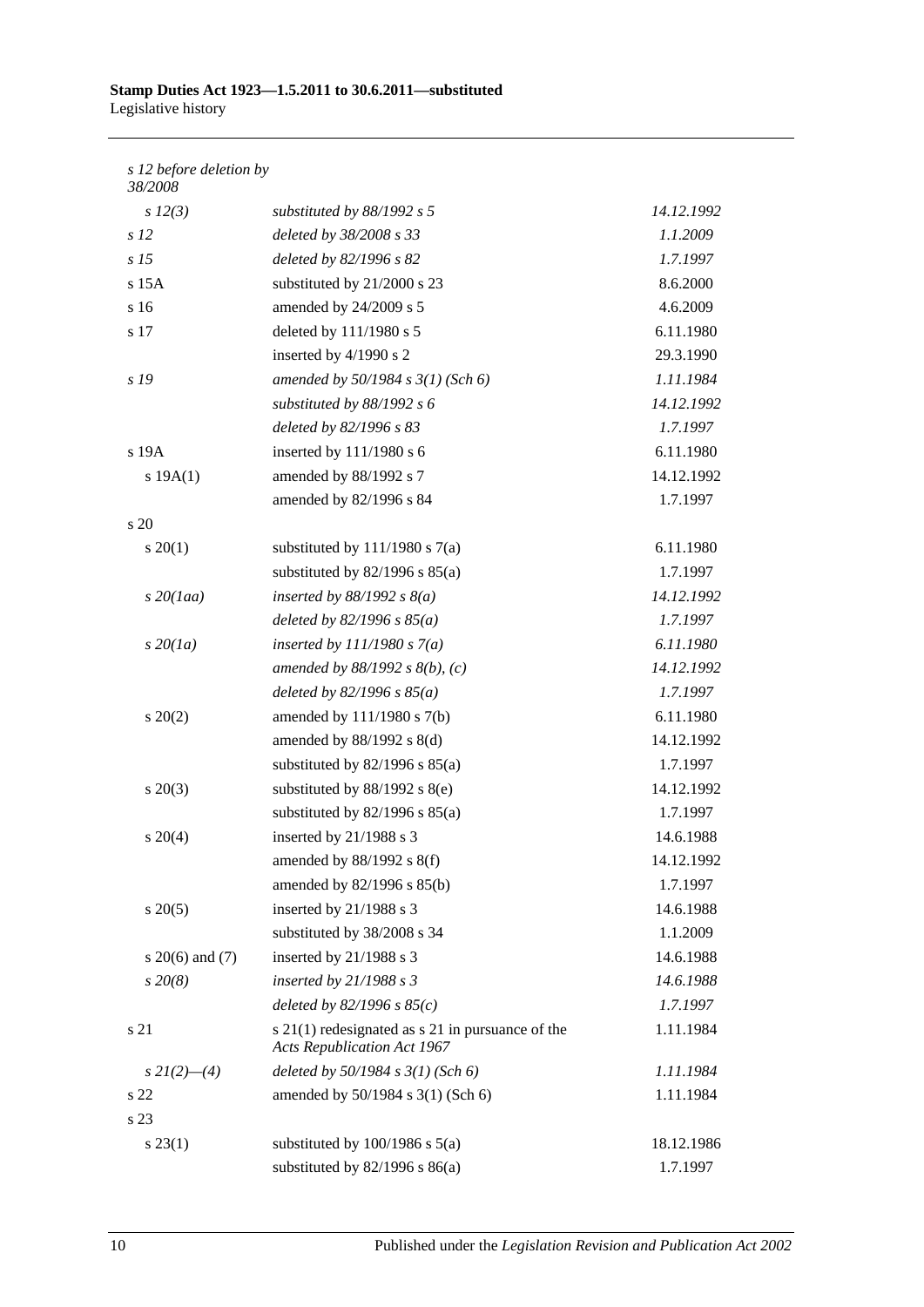| $s$ 23(1a) and (1b) | inserted by $100/1986$ s $5(a)$                                                           | 18.12.1986 |
|---------------------|-------------------------------------------------------------------------------------------|------------|
|                     | deleted by $82/1996 s 86(a)$                                                              | 1.7.1997   |
| $s\,23(2)$          | amended by $100/1986$ s $5(b)$                                                            | 18.12.1986 |
|                     | substituted by $82/1996$ s $86(a)$                                                        | 1.7.1997   |
| $s\,23(3)$          | amended by $100/1986$ s $5(c)$                                                            | 18.12.1986 |
|                     | substituted by $82/1996$ s $86(a)$                                                        | 1.7.1997   |
| $s\,23(4)$          | amended by 82/1996 s 86(b)                                                                | 1.7.1997   |
| s 23(5)             | substituted by 88/1992 s 9                                                                | 14.12.1992 |
| s 23A               | inserted by 88/1992 s 10                                                                  | 14.12.1992 |
|                     | deleted by 82/1996 s 87                                                                   | 1.7.1997   |
| s24                 | amended by $21/1988 s 4$                                                                  | 7.12.1987  |
|                     | amended by 88/1992 s 11                                                                   | 14.12.1992 |
|                     | amended by 83/1995 s 2                                                                    | 30.11.1995 |
|                     | deleted by 82/1996 s 87                                                                   | 1.7.1997   |
| s <sub>25</sub>     | amended by $50/1984 s 3(1)$ (Sch 6)                                                       | 1.11.1984  |
|                     | deleted by 100/1986 s 6                                                                   | 18.12.1986 |
| s26                 | amended by $50/1984 s 3(1)$ (Sch 6)                                                       | 1.11.1984  |
|                     | deleted by 82/1996 s 87                                                                   | 1.7.1997   |
| s 27A               | substituted by 100/1986 s 7                                                               | 18.12.1986 |
|                     | deleted by 82/1996 s 88                                                                   | 1.7.1997   |
| $s$ 27 $B$          | substituted by 100/1986 s 7                                                               | 18.12.1986 |
|                     | amended by $14/1994 s 3$                                                                  | 1.9.1994   |
|                     | deleted by 82/1996 s 88                                                                   | 1.7.1997   |
| $s$ 27 $C$          | amended by $50/1984 s 3(1)$ (Sch 6)                                                       | 1.11.1984  |
|                     | substituted by 100/1986 s 7                                                               | 18.12.1986 |
|                     | deleted by 82/1996 s 88                                                                   | 1.7.1997   |
| s 27D               | substituted by 100/1986 s 7                                                               | 18.12.1986 |
|                     | amended by 88/1992 s 12                                                                   | 14.12.1992 |
|                     | deleted by 82/1996 s 88                                                                   | 1.7.1997   |
| $s$ 27 $E$          | deleted by 82/1996 s 88                                                                   | 1.7.1997   |
| Pt <sub>3</sub>     |                                                                                           |            |
| s 28 and heading    | deleted by $81/1985 s 5$                                                                  | 5.8.1985   |
| Pt 3 Div 1          | heading preceding s 29 deleted and Div 1<br>heading inserted by $44/2003$ s 3(1) (Sch 1)  | 24.11.2003 |
| s29                 | deleted by 38/2008 s 35                                                                   | 1.1.2009   |
| s 31                |                                                                                           |            |
| $s \, 31(1)$        | amended by 34/2002 s 27                                                                   | 1.8.2003   |
| s $31(2)$ —(4)      | amended by $50/1984$ s $3(1)$ (Sch 6)                                                     | 1.11.1984  |
| s 31A               | amended by 31/1994 s 4                                                                    | 30.5.1994  |
| Pt 3 Div 2          | heading preceding s 31B amended by 50/1984<br>$s \; 3(1)$ (Sch 6)                         | 1.11.1984  |
|                     | heading preceding s 31B deleted and Div 2<br>heading inserted by $44/2003$ s 3(1) (Sch 1) | 24.11.2003 |
| s 31B               | s 31B(1) amended by 50/1984 s 3(1) (Sch 6)                                                | 1.11.1984  |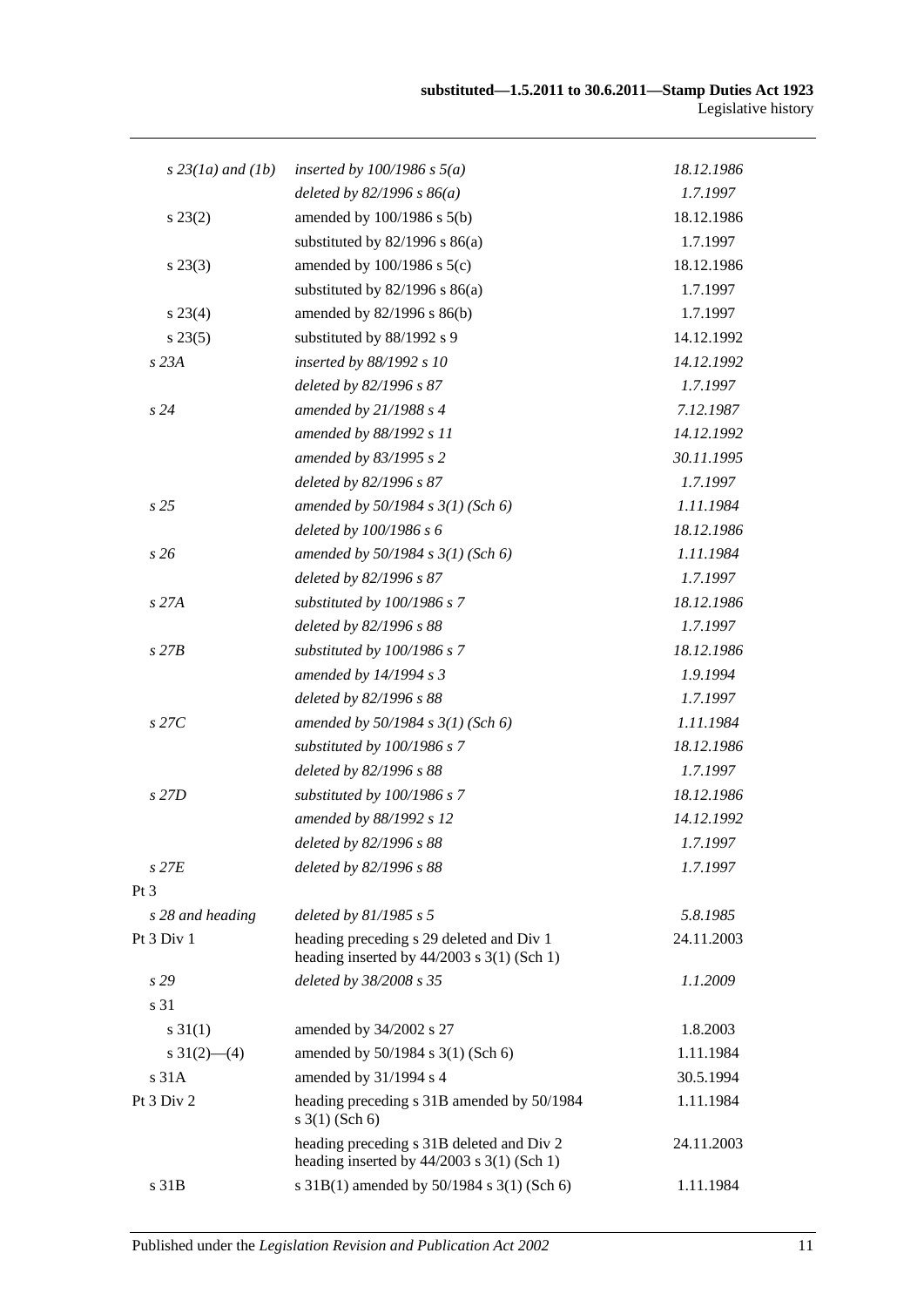|                                       | s 31B(1) redesignated as s 31B in pursuance of<br>the Acts Republication Act 1967 | 1.11.1984  |
|---------------------------------------|-----------------------------------------------------------------------------------|------------|
|                                       | amended by 44/2003 s 3(1) (Sch 1)                                                 | 24.11.2003 |
| bailee                                | inserted by $88/1992$ s $13(a)$                                                   | 14.12.1992 |
| bailment plant                        | inserted by $88/1992$ s $13(a)$                                                   | 14.12.1992 |
| bailor                                | inserted by $88/1992$ s $13(a)$                                                   | 14.12.1992 |
| bank                                  | deleted by $50/1984$ s $3(1)$ (Sch 6)                                             | 1.11.1984  |
|                                       | contractual bailment inserted by 88/1992 s 13(a)                                  | 14.12.1992 |
|                                       | substituted by $15/2002$ s 3(a)                                                   | 5.9.2002   |
| corresponding law                     | inserted by 31/1994 s 5                                                           | 1.6.1994   |
|                                       | amended by 44/2003 s 3(1) (Sch 1)                                                 | 24.11.2003 |
| dutiable rental<br>business           | inserted by $31/2003$ s $4(1)$                                                    | 1.10.2003  |
|                                       | amended by 28/2005 s 18                                                           | 1.7.2008   |
| equipment<br>financing<br>arrangement | inserted by $31/2003$ s $4(1)$                                                    | 1.10.2003  |
|                                       | credit arrangement deleted by $50/1984$ s $3(1)$ (Sch 6)                          | 1.11.1984  |
| credit business                       | deleted by $50/1984 s 3(1)$ (Sch 6)                                               | 1.11.1984  |
|                                       | discount transactiondeleted by $50/1984$ s $3(1)$ (Sch 6)                         | 1.11.1984  |
| dutiable rental<br>business           | amended by 24/2009 s 6                                                            | 4.6.2009   |
| goods                                 | amended by 88/1992 s 13(b)                                                        | 14.12.1992 |
| guarantee                             | deleted by $50/1984$ s $3(1)$ (Sch 6)                                             | 1.11.1984  |
| guarantor                             | deleted by $50/1984$ s $3(1)$ (Sch 6)                                             | 1.11.1984  |
| hire-purchase<br>agreement            | inserted by $15/2002$ s 3(b)                                                      | 5.9.2002   |
| interest                              | deleted by $50/1984$ s $3(1)$ (Sch 6)                                             | 1.11.1984  |
| loan                                  | amended by $101/1976$ s $2(1)(a)$                                                 | 16.6.1977  |
|                                       | deleted by $50/1984$ s $3(1)$ (Sch 6)                                             | 1.11.1984  |
| prescribed rate                       | substituted by $95/1982$ s $3(a)$                                                 | 23.12.1982 |
|                                       | deleted by $50/1984$ s $3(1)$ (Sch 6)                                             | 1.11.1984  |
| principal                             | deleted by $50/1984 s 3(1)$ (Sch 6)                                               | 1.11.1984  |
| rate of interest                      | deleted by $50/1984$ s $3(1)$ (Sch 6)                                             | 1.11.1984  |
| registered credit<br>union            | substituted by $101/1976$ s $2(1)(b)$                                             | 16.6.1977  |
|                                       | deleted by $50/1984$ s $3(1)$ (Sch 6)                                             | 1.11.1984  |
| registered person                     | deleted by $31/2003$ s $4(2)$                                                     | 1.10.2003  |
| registered                            | inserted by $31/2003$ s $4(2)$                                                    | 1.10.2003  |
|                                       | related corporation amended by 50/1984 s 3(1) (Sch 6)                             | 1.11.1984  |
|                                       | amended by 88/1992 s 13(c)                                                        | 14.12.1992 |
|                                       | substituted by 23/2001 s 107                                                      | 15.7.2001  |
| rental business                       | substituted by $88/1992$ s $13(d)$                                                | 14.12.1992 |
| $s$ 31 $B(1a)$                        | substituted by $95/1982$ s $3(b)$                                                 | 23.12.1982 |
|                                       | deleted by $50/1984$ s $3(1)$ (Sch 6)                                             | 1.11.1984  |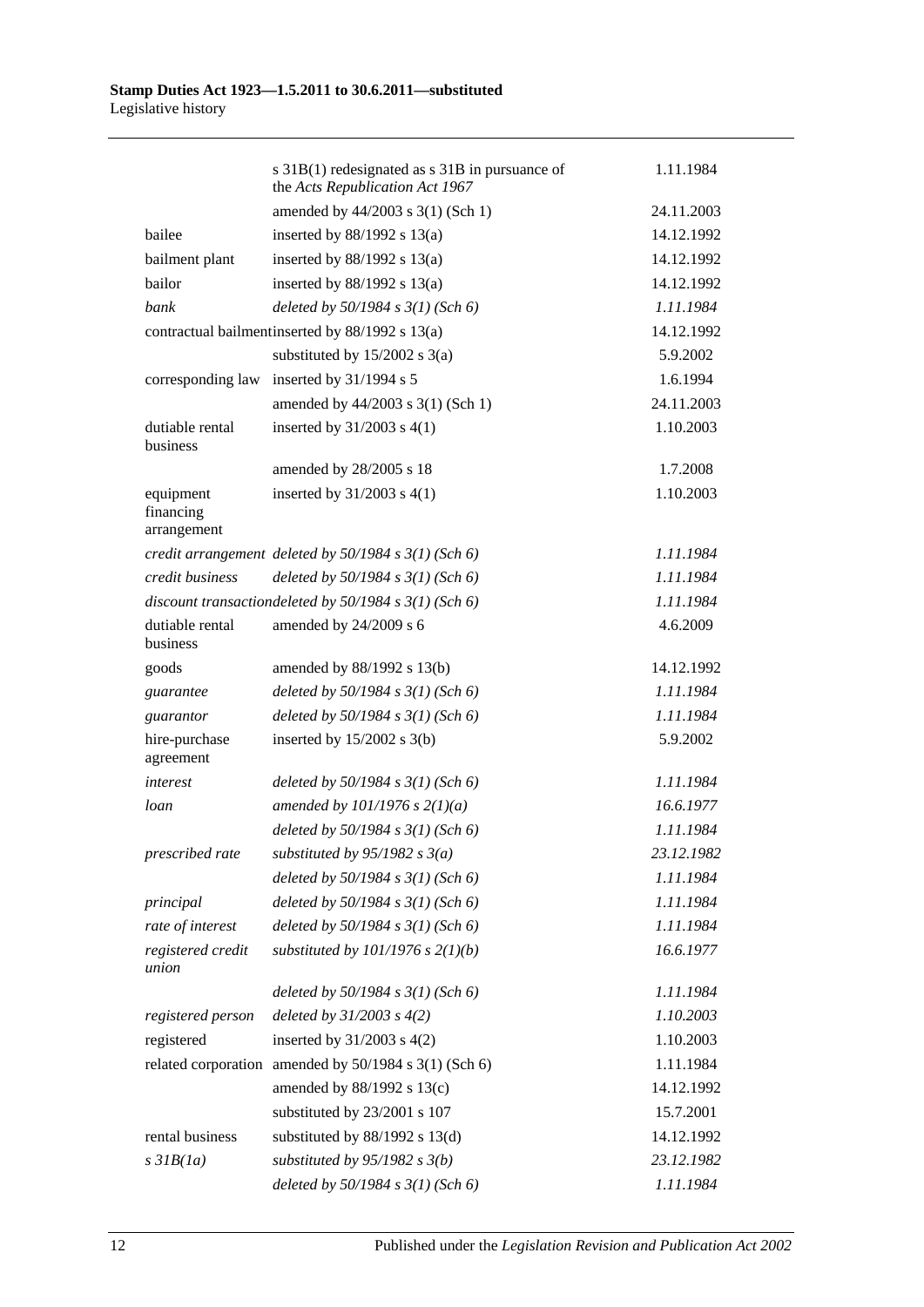| s $3IB(2)$ - (10) | deleted by $50/1984$ s $3(1)$ (Sch 6)             | 1.11.1984  |
|-------------------|---------------------------------------------------|------------|
| s 31C             | substituted by 89/1983 s 3                        | 1.1.1984   |
|                   | deleted by 50/1984 s 3(1) (Sch 6)                 | 1.11.1984  |
|                   | inserted by 15/2002 s 4                           | 5.9.2002   |
|                   | substituted by 31/2003 s 5                        | 1.10.2003  |
| s 31D             | amended by 89/1983 s 4                            | 1.1.1984   |
|                   | amended by 71/1992 s 3(1) (Sch)                   | 1.3.1993   |
|                   | amended by 88/1992 s 14                           | 14.12.1992 |
|                   | amended by 82/1996 s 89                           | 1.7.1997   |
|                   | substituted by 31/2003 s 5                        | 1.10.2003  |
| s 31E             |                                                   |            |
| $s \, 31E(1)$     | amended by $35/2002$ s 16(a)                      | 28.11.2002 |
| $s \, 31E(2)$     | substituted by 89/1983 s 5                        | 1.1.1984   |
|                   | amended by 35/2002 s 16(b)                        | 28.11.2002 |
| s <sub>31F</sub>  | amended by 101/1976 s 3                           | 16.12.1976 |
|                   | amended by 89/1983 s 6                            | 1.1.1984   |
|                   | amended by 50/1984 s 3(1) (Sch 6)                 | 1.11.1984  |
|                   | amended by 81/1985 s 6                            | 5.8.1985   |
|                   | amended by 100/1986 s 8                           | 18.12.1986 |
|                   | amended by 52/1989 s 4                            | 1.10.1989  |
|                   | amended by 74/1991 s 3                            | 12.12.1991 |
|                   | amended by 88/1992 s 15                           | 14.12.1992 |
|                   | amended by 82/1996 s 90                           | 1.7.1997   |
|                   | amended by 21/2000 s 24                           | 8.6.2000   |
|                   | amended by 15/2002 s 5                            | 1.1.2003   |
|                   | amended by 35/2002 s 17                           | 28.11.2002 |
|                   | substituted by 31/2003 s 6                        | 1.10.2003  |
| $s \, 31F(1)$     | amended by 28/2005 s 16(1), (2)                   | 1.7.2007   |
|                   | amended by 28/2005 s 19(1), (2)                   | 1.7.2008   |
| s31G              | amended by $50/1984$ s $3(1)$ (Sch 6)             | 1.11.1984  |
|                   | amended by 74/1991 s 4                            | 12.12.1991 |
|                   | deleted by 88/1992 s 16                           | 14.12.1992 |
| s 31H             | amended by 82/1996 s 91                           | 1.7.1997   |
| s 31I             |                                                   |            |
| $s \, 31I(1)$     | amended by 50/1984 s 3(1) (Sch 6)                 | 1.11.1984  |
|                   | (d) and (e) deleted by $50/1984$ s $3(1)$ (Sch 6) | 1.11.1984  |
|                   | (f) deleted by $81/1985$ s $7(a)$                 | 5.8.1985   |
|                   | amended by 74/1991 s 5                            | 12.12.1991 |
|                   | amended by $31/1994$ s $6(a)$                     | 1.6.1994   |
|                   | amended by 83/1994 s 12 (Sch)                     | 8.12.1994  |
|                   | amended by $82/1996$ s $92(a)$ —(c)               | 1.7.1997   |
|                   | amended by $15/2002$ s $6(a)$                     | 1.1.2003   |
|                   | amended by 31/2003 s 7(1)                         | 1.10.2003  |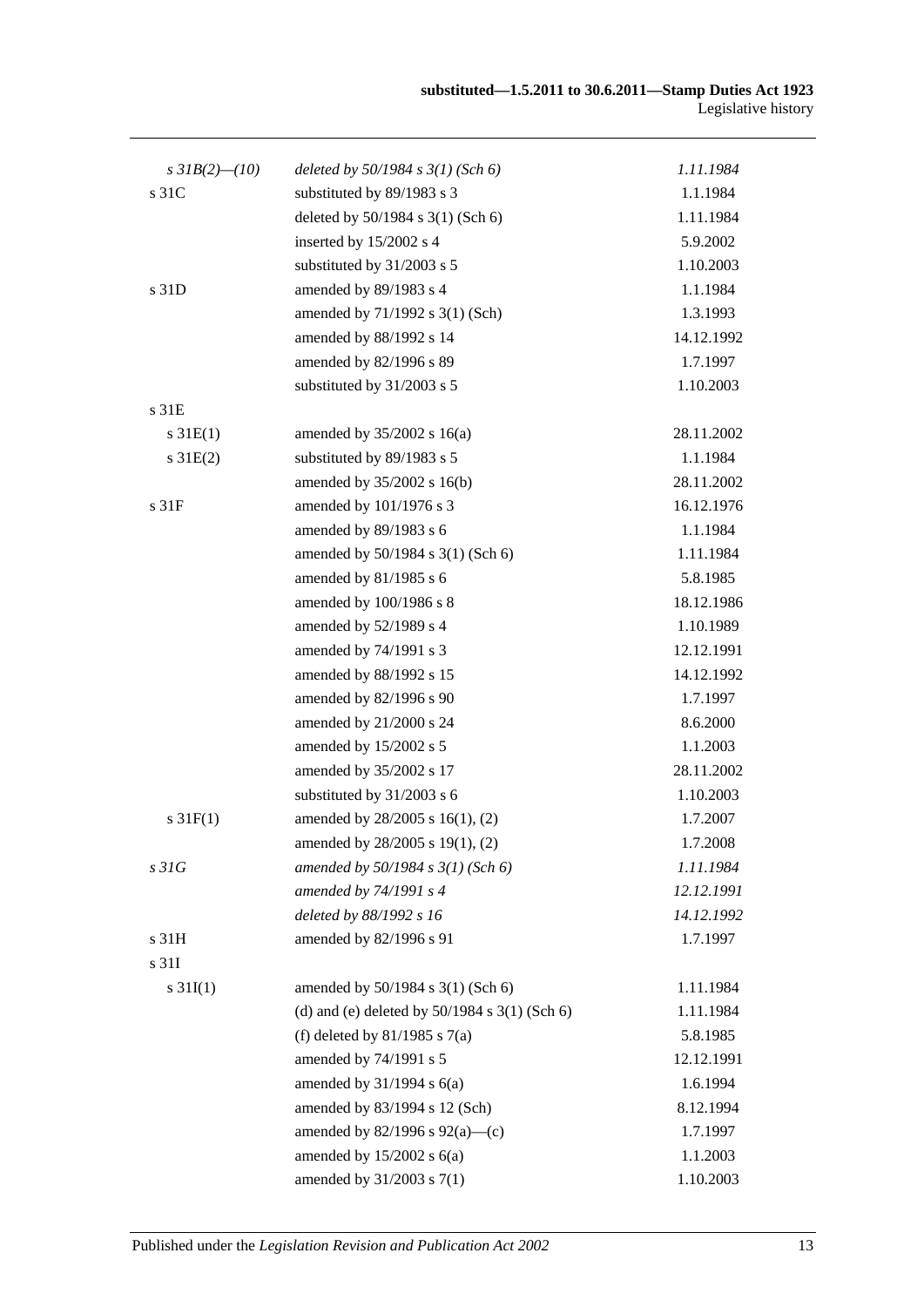|                            | (h) deleted by $31/2003$ s $7(2)$                            | 1.10.2003  |
|----------------------------|--------------------------------------------------------------|------------|
| $s \frac{31I(1a)}{2}$      | inserted by $31/1994$ s $6(b)$                               | 1.6.1994   |
|                            | amended by 31/2003 s 7(3)                                    | 1.10.2003  |
|                            | amended by 44/2003 s 3(1) (Sch 1)                            | 24.11.2003 |
| $s \frac{31I(1b)}{2}$      | inserted by $31/1994$ s $6(b)$                               | 1.6.1994   |
|                            | (a) deleted by $31/2003$ s $6(4)$                            | 1.10.2003  |
|                            | amended by 44/2003 s 3(1) (Sch 1)                            | 24.11.2003 |
| s $31I(1c)$                | s $31I(1a)$ inserted by $81/1985$ s $7(b)$                   | 5.8.1985   |
|                            | s 31I(1a) amended by 52/1989 s 5                             | 1.10.1989  |
|                            | s $31I(1a)$ redesignated as s $31I(1c)$ by $31/1994$<br>s(6) | 1.6.1994   |
|                            | amended by 82/1996 s 92(d)                                   | 1.7.1997   |
|                            | amended by $15/2002$ s $6(b)$                                | 1.1.2003   |
|                            | amended by 31/2003 s 7(5)                                    | 1.10.2003  |
| $s$ 31I(2)                 | deleted by $82/1996 s 92(e)$                                 | 1.7.1997   |
| $s$ 31J                    | amended by $71/1992 s 3(1)$ (Sch)                            | 1.3.1993   |
|                            | deleted by 82/1996 s 93                                      | 1.7.1997   |
| s 31K                      |                                                              |            |
| $s \, 31K(3)$              | amended by 82/1996 s 94                                      | 1.7.1997   |
| s 31L                      | deleted by 70/1981 s 3                                       | 2.11.1981  |
|                            | inserted by 15/1982 s 3                                      | 22.3.1982  |
| $s \, 31L(1)$              | amended by 50/1984 s 3(1) (Sch 6)                            | 1.11.1984  |
|                            | amended by 100/1986 s 9(1)(a)                                | 18.12.1986 |
|                            | amended by 71/1992 s 3(1) (Sch)                              | 1.3.1993   |
|                            | amended by 82/1996 s 95                                      | 1.7.1997   |
| $s \, 31L(3)$              | deleted by 50/1984 s 3(1) (Sch 6)                            | 1.11.1984  |
|                            | inserted by $100/1986$ s $9(1)(b)$                           | 18.12.1986 |
| $s \, 3IL(4)$ and (5)      | deleted by $50/1984$ s $3(1)$ (Sch 6)                        | 1.11.1984  |
| heading preceding<br>s 31M | deleted by $50/1984 s 3(1)$ (Sch 6)                          | 1.11.1984  |
| s 31M                      | deleted by $50/1984$ s $3(1)$ (Sch 6)                        | 1.11.1984  |
|                            | inserted by 100/1986 s 10                                    | 18.12.1986 |
|                            | substituted by 74/1991 s 6                                   | 12.12.1991 |
|                            | amended by 88/1992 s 17                                      | 14.12.1992 |
|                            | deleted by 82/1996 s 96                                      | 1.7.1997   |
|                            | inserted by 31/2003 s 8                                      | 1.10.2003  |
| s <sub>31MA</sub>          | inserted by 89/1983 s 7                                      | 1.1.1984   |
|                            | deleted by $50/1984$ s $3(1)$ (Sch 6)                        | 1.11.1984  |
| $s$ 31 $N$                 | amended by 89/1983 s 8                                       | 1.1.1984   |
|                            | amended by $50/1984 s 3(1)$ (Sch 6)                          | 1.11.1984  |
|                            | amended by 100/1986 s 10                                     | 18.12.1986 |
|                            | amended by 74/1991 s 7                                       | 12.12.1991 |
|                            | amended by 88/1992 s 18                                      | 14.12.1992 |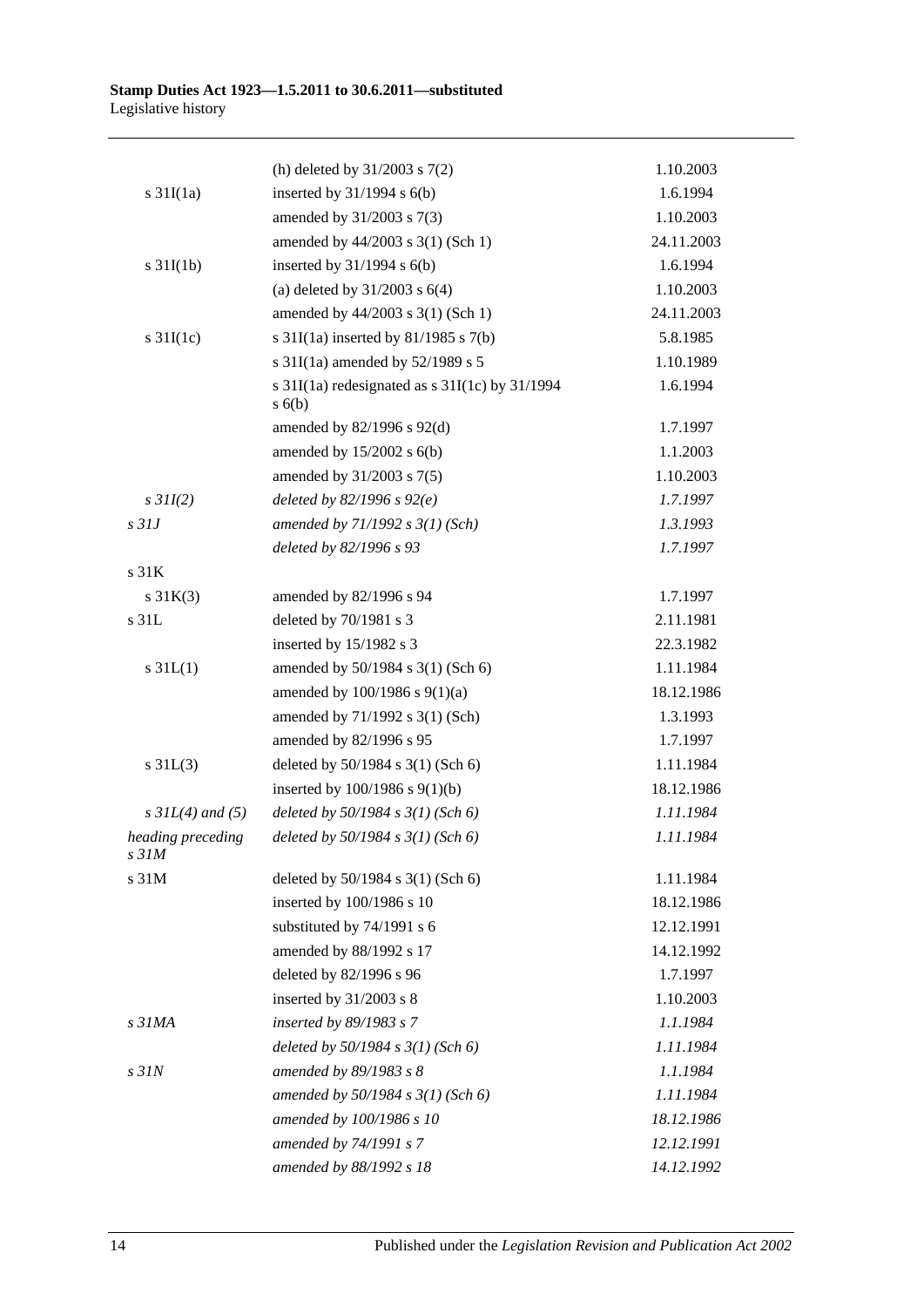|                                              | amended by 82/1996 s 97                                                                    | 1.7.1997                     |
|----------------------------------------------|--------------------------------------------------------------------------------------------|------------------------------|
|                                              | deleted by 31/2003 s 9                                                                     | 1.10.2003                    |
| s 31N                                        | inserted by 24/2009 s 7                                                                    | 4.6.2009                     |
| s310                                         | deleted by $50/1984 s 3(1)$ (Sch 6)                                                        | 1.11.1984                    |
| $s$ 31 $P$                                   | deleted by $70/1981 s4$                                                                    | 2.11.1981                    |
|                                              | inserted by 15/1982 s 4                                                                    | 22.3.1982                    |
|                                              | deleted by $50/1984 s 3(1)$ (Sch 6)                                                        | 1.11.1984                    |
| $ss31Q - 31T$                                | deleted by 50/1984 s 3(1) (Sch 6)                                                          | 1.11.1984                    |
| Pt 3 Div 3 before<br>substitution by 10/2011 | heading preceding s 32 deleted and Div 3<br>heading inserted by $44/2003$ s $3(1)$ (Sch 1) | 24.11.2003                   |
| s <sub>32</sub>                              | redesignated as $s$ 32(1) by 27/1978 $s$ 3(b)                                              | uncommenced-not incorporated |
| assurance or<br><i>insurance business</i>    | amended by $27/1978 s 3(a)$                                                                | uncommenced-not incorporated |
|                                              | amended by $50/1984$ s $3(1)$ (Sch 6)                                                      | 1.11.1984                    |
| general insurance<br>business                | inserted by $47/1990 s3$                                                                   | 1.7.1990                     |
|                                              | life insurance policyinserted by 47/1990 s 3                                               | 1.7.1990                     |
| policy                                       | amended by $50/1984 s 3(1)$ (Sch 6)                                                        | 1.11.1984                    |
| premium                                      | inserted by 74/1991 s 8                                                                    | 12.12.1991                   |
|                                              | substituted by 21/2000 s 25                                                                | 8.6.2000                     |
| $s\,32(2)$                                   | inserted by $27/1978 s 3(b)$                                                               | uncommenced-not incorporated |
| s 33 before<br>substitution by<br>47/1990    |                                                                                            |                              |
| $s \, 33(1)$                                 | amended by 27/1978 s 4                                                                     | uncommenced-not incorporated |
| s <sub>33</sub>                              | substituted by 47/1990 s 4                                                                 | 1.7.1990                     |
| $s\,34$                                      | amended by $50/1984 s 3(1)$ (Sch 6)                                                        | 1.11.1984                    |
|                                              | substituted by 47/1990 s 4                                                                 | 1.7.1990                     |
| s34                                          |                                                                                            |                              |
| $s \, 34(3)$                                 | amended by $82/1996 s 98(a)$                                                               | 1.7.1997                     |
| $s \frac{34}{4}$                             | deleted by $82/1996 s 98(b)$                                                               | 1.7.1997                     |
| s34A                                         | deleted by 47/1990 s 4                                                                     | 1.7.1990                     |
| s <sub>35</sub>                              | amended by 111/1980 s 8                                                                    | 6.11.1980                    |
|                                              | amended by $50/1984 s 3(1)$ (Sch 6)                                                        | 1.11.1984                    |
|                                              | substituted by 47/1990 s 4                                                                 | 1.7.1990                     |
| $s \, 35(1)$                                 | amended by 82/1996 s 99                                                                    | 1.7.1997                     |
| s36                                          | substituted by $50/1984$ s $3(1)$ (Sch 6)                                                  | 1.11.1984                    |
|                                              | substituted by $47/1990 s 4$                                                               | 1.7.1990                     |
| $s \, 36(4)$                                 | deleted by 82/1996 s 100                                                                   | 1.7.1997                     |
| s 36A                                        | inserted by 82/1996 s 101                                                                  | 1.7.1997                     |
| s 37                                         | deleted by 100/1986 s 11                                                                   | 18.12.1986                   |
|                                              | inserted by $47/1990 s 4$                                                                  | 1.7.1990                     |
|                                              | amended by 82/1996 s 102                                                                   | 1.7.1997                     |
| s 38                                         | amended by $50/1984 s 3(1)$ (Sch 6)                                                        | 1.11.1984                    |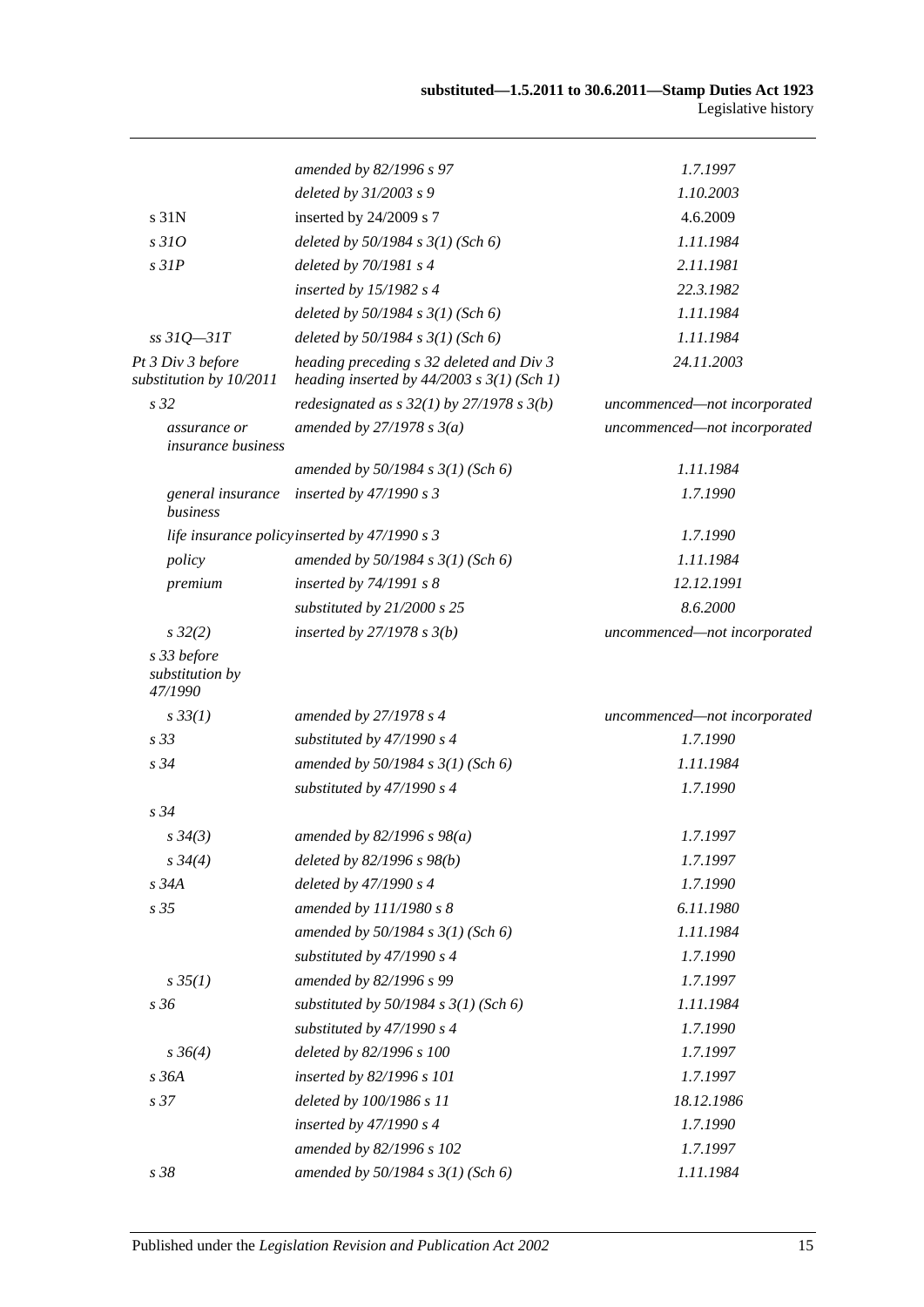|                               | deleted by 100/1986 s 11                                                                  | 18.12.1986                   |
|-------------------------------|-------------------------------------------------------------------------------------------|------------------------------|
|                               | inserted by $47/1990 s 4$                                                                 | 1.7.1990                     |
| s 39                          | substituted by $47/1990 s 4$                                                              | 1.7.1990                     |
|                               | deleted by 82/1996 s 103                                                                  | 1.1.1997                     |
| $s\,40$                       | inserted by $47/1990 s 4$                                                                 | 1.7.1990                     |
|                               | deleted by 82/1996 s 103                                                                  | 1.7.1997                     |
| s41                           | substituted by $47/1990 s 4$                                                              | 1.7.1990                     |
|                               | amended by 74/1991 s 9                                                                    | 12.12.1991                   |
|                               | amended by 88/1992 s 19                                                                   | 14.12.1992                   |
|                               | deleted by 82/1996 s 103                                                                  | 1.7.1997                     |
| $s\,42$                       | substituted by $47/1990 s 4$                                                              | 1.7.1990                     |
|                               | deleted by 82/1996 s 103                                                                  | 1.7.1997                     |
| $s\,42AA$                     |                                                                                           |                              |
| $s\,42AA(1)$                  | amended by 35/2002 s 18                                                                   | 28.11.2002                   |
| $s\,42AA(4)$                  | substituted by 88/1992 s 20                                                               | 14.12.1992                   |
|                               | substituted by 82/1996 s 104                                                              | 1.7.1997                     |
|                               | $s$ 42AA(4a) and (4b)inserted by 88/1992 s 20                                             | 14.12.1992                   |
|                               | deleted by 82/1996 s 104                                                                  | 1.7.1997                     |
| $s\,42AA(5)$                  | deleted by 27/1978 s 5                                                                    | uncommenced-not incorporated |
| $s\ 42AB$                     | inserted by $8/1986$ s 4                                                                  | 13.3.1986                    |
| $s\,42AB(3)$                  | amended by 82/1996 s 105                                                                  | 1.7.1997                     |
| Pt 3 Div 3                    | substituted by 10/2011 s 4                                                                | 1.5.2011                     |
| Pt 3 Div 4                    | heading preceding s 42A deleted and Div 4<br>heading inserted by $44/2003$ s 3(1) (Sch 1) | 24.11.2003                   |
| $s$ 42A                       |                                                                                           |                              |
| $s\ 42A(1)$                   | s 42A redesignated as $s$ 42A(1) by 41/2004 s 4                                           | 24.2.2005                    |
| applicant                     | substituted by $100/1986$ s $12(a)$                                                       | 18.12.1986                   |
| vehicle                       | commercial motor inserted by $64/1989$ s $3(a)$                                           | 28.3.1990                    |
| dealer                        | substituted by $100/1986$ s $12(b)$                                                       | 18.12.1986                   |
| list price                    | inserted by 100/1986 s 12(b)                                                              | 18.12.1986                   |
|                               | substituted by $21/2000$ s $26(a)$                                                        | 8.6.2000                     |
| market value                  | inserted by 100/1986 s 12(b)                                                              | 18.12.1986                   |
|                               | substituted by $21/2000$ s $26(b)$                                                        | 8.6.2000                     |
|                               | new motor vehicle inserted by 100/1986 s 12(c)                                            | 18.12.1986                   |
|                               | optional equipment inserted by 100/1986 s 12(c)                                           | 18.12.1986                   |
| primary producer              | inserted by $64/1989$ s $3(b)$                                                            | 28.3.1990                    |
| vehicle                       | second-hand motor inserted by 100/1986 s 12(d)                                            | 18.12.1986                   |
| $s\ 42A(2)$                   | inserted by 41/2004 s 4                                                                   | 24.2.2005                    |
| heading preceding<br>$s$ 42AB | inserted by $27/1978$ s 6                                                                 | uncommenced—not incorporated |
| s 42AB                        | inserted by $27/1978$ s 6                                                                 | uncommenced-not incorporated |
| s 42B                         |                                                                                           |                              |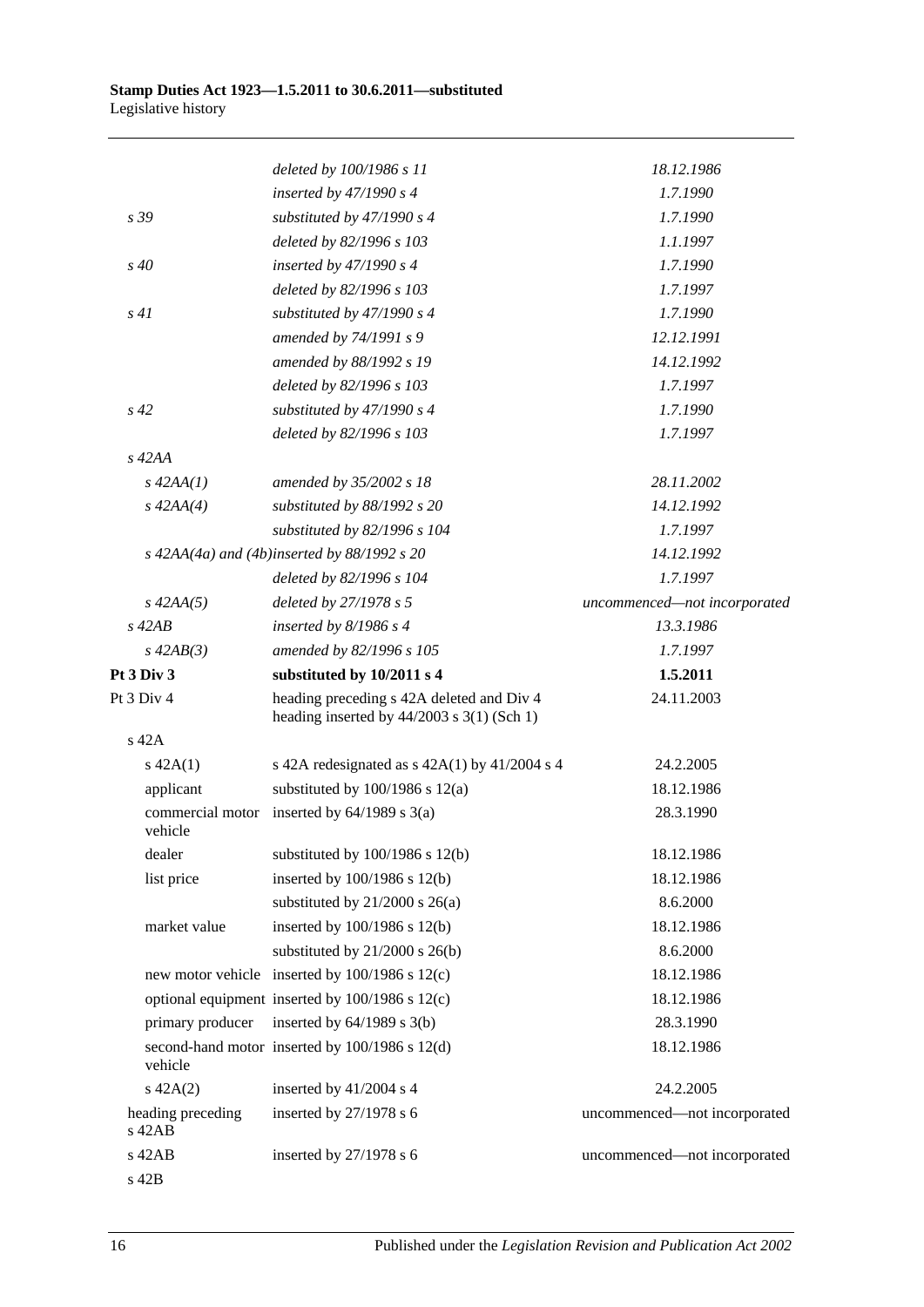| $s\ 42B(1)$                      | substituted by $100/1986$ s $13(a)$                            | 18.12.1986 |
|----------------------------------|----------------------------------------------------------------|------------|
|                                  | amended by 21/2000 s 27                                        | 8.6.2000   |
| $s\,42B(1aa)$                    | inserted by $100/1986$ s $13(a)$                               | 18.12.1986 |
|                                  | deleted by $41/2004$ s $5(2)$                                  | 24.2.2005  |
| s $42B(1a)$ —see<br>$s\ 42B(1d)$ |                                                                |            |
| $s\ 42B(1a)$                     | inserted by $41/2004$ s $5(2)$                                 | 24.2.2005  |
| $s\,42B(1b)$                     | inserted by $28/1977 s 2(b)$                                   | 28.7.1977  |
|                                  | substituted by $33/1990 s 2(a)$                                | 26.4.1990  |
|                                  | deleted by $83/1994 s 2(b)$                                    | 8.12.1994  |
| $s\ 42B(1b)$                     | inserted by $41/2004$ s $5(2)$                                 | 24.2.2005  |
| $s\,42B(lc)$                     | inserted by $33/1990$ s $2(a)$                                 | 26.4.1990  |
|                                  | deleted by $83/1994 s 2(b)$                                    | 8.12.1994  |
| $s\ 42B(1c)$                     | inserted by $41/2004$ s $5(2)$                                 | 24.2.2005  |
| $s\ 42B(1d)$                     | s 42B(1a) amended by $28/1977$ s $2(a)$                        | 28.7.1977  |
|                                  | s 42B(1a) amended by 83/1994 s 2(a)                            | 8.12.1994  |
|                                  | s $42B(1a)$ redesignated as s $42B(1d)$ by $41/2004$<br>s 5(1) | 24.2.2005  |
| $s\ 42B(2)$                      | amended by $28/1977$ s $2(c)$                                  | 28.7.1977  |
|                                  | amended by $83/1994$ s 2(c)                                    | 8.12.1994  |
|                                  | amended by $41/2004$ s $5(3)$                                  | 24.2.2005  |
| $s\ 42B(2a)$                     | amended by $41/2004$ s $5(4)$                                  | 24.2.2005  |
| $s\ 42B(2b)$                     | inserted by $41/2004$ s $5(5)$                                 | 24.2.2005  |
| $s\,42B(3a)$                     | deleted by 94/2000 Sch 4 cl 3                                  | 14.12.2001 |
| s $42B(4)$ - (6)                 | substituted by $100/1986$ s $13(b)$                            | 18.12.1986 |
|                                  | substituted by 82/1996 s 106                                   | 1.7.1997   |
| $s\ 42B(6a)$ and $(6b)$          | deleted by 82/1996 s 106                                       | 1.7.1997   |
|                                  | inserted by 74/1991 s 10                                       | 12.12.1991 |
|                                  | substituted by 88/1992 s 21                                    | 14.12.1992 |
| $s\ 42B(7)$                      | amended by 83/1994 s 2(d)                                      | 8.12.1994  |
|                                  | deleted by 100/1986 s 13(b)                                    | 18.12.1986 |
|                                  | inserted by $33/1990$ s 2(b)                                   | 26.4.1990  |
| $s\,42B(8)$                      | deleted by $50/1984$ s $3(1)$ (Sch 6)                          | 1.11.1984  |
| s 42BA                           | inserted by $72/1995$ s 3                                      | 23.11.1995 |
| s 42C                            | deleted by 33/1990 s 3                                         | 26.4.1990  |
|                                  | inserted by 74/1991 s 11                                       | 12.12.1991 |
|                                  | amended by 88/1992 s 22                                        | 14.12.1992 |
|                                  | amended by 72/1995 s 4                                         | 23.11.1995 |
|                                  | substituted by 82/1996 s 107                                   | 1.7.1997   |
| $s$ 42CA                         | inserted by $41/2004$ s 6                                      | 24.2.2005  |
| s 42D                            | amended by 50/1984 s 3(1) (Sch 6)                              | 1.11.1984  |
|                                  | amended by 100/1986 s 14                                       | 18.12.1986 |
|                                  | amended by 33/1990 s 4                                         | 26.4.1990  |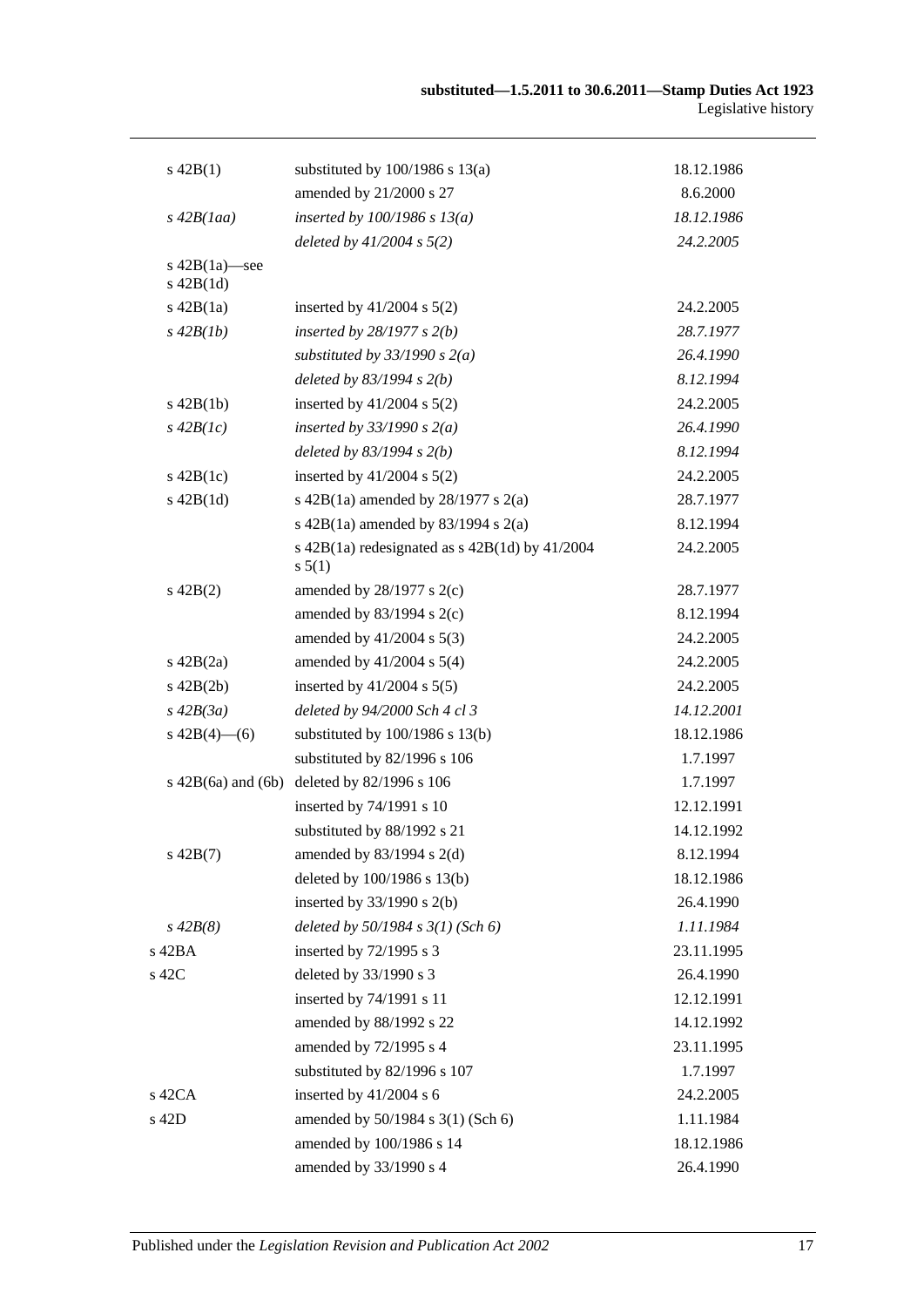|                                                  | substituted by 82/1996 s 107                                                               | 1.7.1997   |
|--------------------------------------------------|--------------------------------------------------------------------------------------------|------------|
| s 42E                                            | amended by 33/1990 s 5                                                                     | 26.4.1990  |
|                                                  | amended by 82/1996 s 108                                                                   | 1.7.1997   |
|                                                  | amended by 44/2003 s 3(1) (Sch 1)                                                          | 24.11.2003 |
| $ss$ 43–45A and<br>heading                       | deleted by 111/1980 s 9                                                                    | 6.11.1980  |
| by 24/2009                                       | Pt 3 Div 5 before deletion heading preceding s 43 inserted by 82/1997 s 4                  | 1.1.1998   |
|                                                  | heading preceding s 43 deleted and Div 5<br>heading inserted by $44/2003$ s $3(1)$ (Sch 1) | 24.11.2003 |
| $s\,43$                                          | inserted by 82/1997 s 4                                                                    | 1.1.1998   |
| bank                                             | deleted by $41/1999 s 18(a)$                                                               | 1.12.1998  |
| cheque                                           | amended by 41/1999 s 18(b)                                                                 | 1.12.1998  |
| Cheques and<br><b>Payment Orders</b><br>Act 1986 | deleted by $41/1999 s 18(c)$                                                               | 1.12.1998  |
|                                                  | financial institution inserted by $41/1999 s 18(c)$                                        | 1.12.1998  |
|                                                  | unstamped cheque amended by $41/1999 s 18(d)$                                              | 1.12.1998  |
| $s\,44$                                          | inserted by 82/1997 s 4                                                                    | 1.1.1998   |
| $s\,44(1)$                                       | amended by $41/1999 s 19(a)$ , (b)                                                         | 1.12.1998  |
| $s\,44(2)$ and (3)                               | amended by $41/1999 s 19(c)$                                                               | 1.12.1998  |
| $s\,44(4)$                                       | amended by 41/1999 s 19(d)                                                                 | 1.12.1998  |
| $s\,44(5)$                                       | amended by 41/1999 s 19(e)                                                                 | 1.12.1998  |
| $s\,45$                                          |                                                                                            |            |
| $s\,45(1)$                                       | s 45 inserted by 82/1997 s 4                                                               | 1.1.1998   |
|                                                  | s 45 amended by 41/1999 s 20                                                               | 1.12.1998  |
|                                                  | s 45 amended and redesignated as $s$ 45(1) by<br>21/2004 s 9(1), (2)                       | 1.7.2004   |
| $s\,45(2)$ —(4)                                  | inserted by $21/2004 s 9(2)$                                                               | 1.7.2004   |
| heading preceding<br>s 46                        | deleted by 82/1997 s 4                                                                     | 1.1.1998   |
| $s\,46$                                          | amended by 19/1991 s 2                                                                     | 18.4.1991  |
|                                                  | substituted by $82/1997 s 4$                                                               | 1.1.1998   |
|                                                  | amended by 41/1999 s 21                                                                    | 1.12.1998  |
| s 46A                                            | inserted by 89/1983 s 9                                                                    | 1.1.1984   |
|                                                  | amended by 19/1991 s 3                                                                     | 18.4.1991  |
|                                                  | deleted by 82/1997 s 4                                                                     | 1.1.1998   |
| $s\,47$                                          | amended by $50/1984 s 3(1)$ (Sch 6)                                                        | 1.11.1984  |
|                                                  | deleted by 82/1997 s 4                                                                     | 1.1.1998   |
| $s\,47A$                                         | deleted by 82/1997 s 4                                                                     | 1.1.1998   |
| ss 47B-47D                                       | deleted by 70/1981 s 5                                                                     | 2.11.1981  |
| $s\,48$                                          | amended by 70/1981 s 6                                                                     | 2.11.1981  |
|                                                  | amended by $50/1984 s 3(1)$ (Sch 6)                                                        | 1.11.1984  |
|                                                  | deleted by 82/1997 s 4                                                                     | 1.1.1998   |
| s 48A                                            | amended by 101/1976 s 4                                                                    | 16.12.1976 |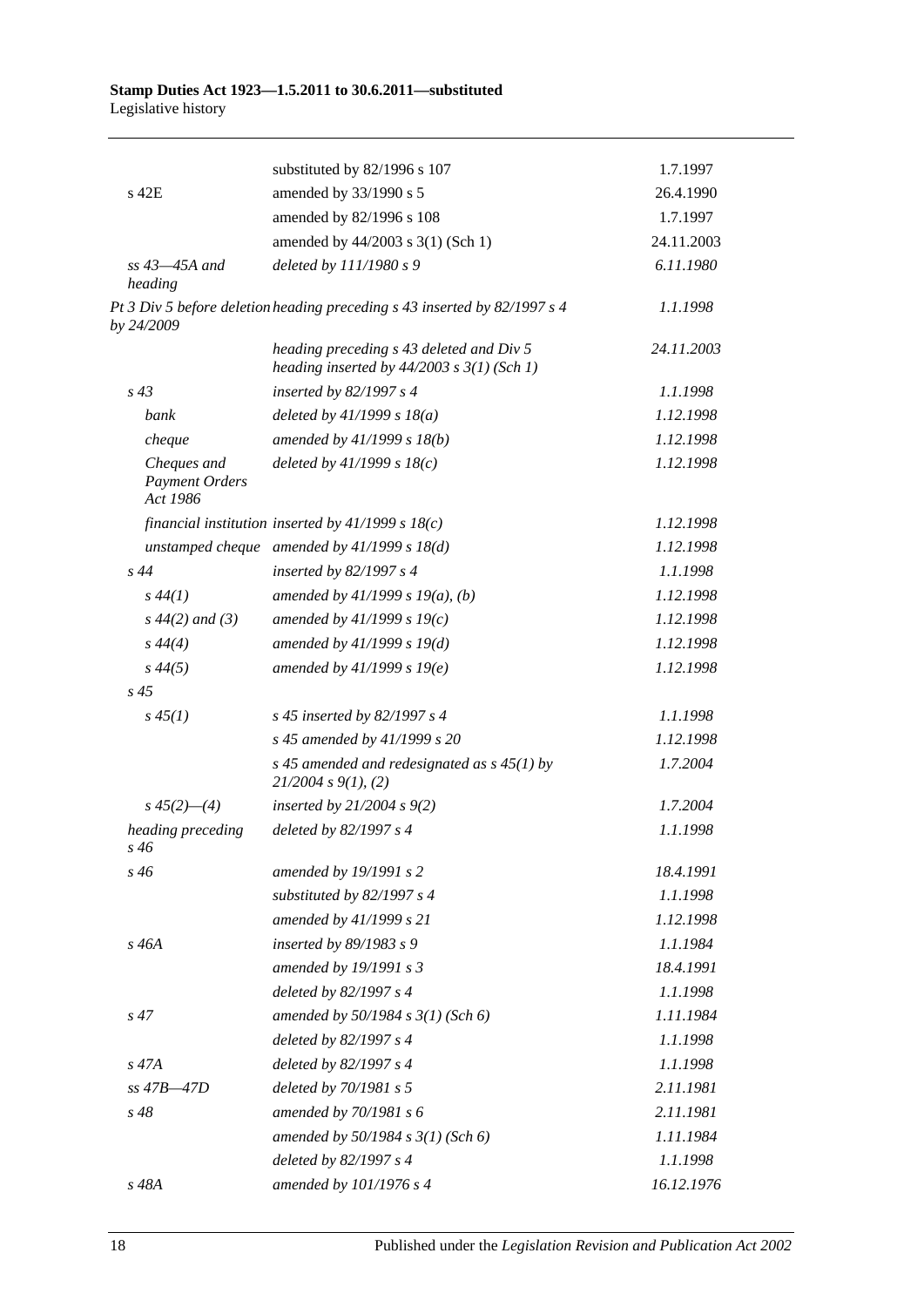|                                 | amended by 70/1981 s 7                                                                      | 2.11.1981  |
|---------------------------------|---------------------------------------------------------------------------------------------|------------|
|                                 | amended by 95/1982 s 4                                                                      | 23.12.1982 |
|                                 | amended by 19/1991 s 4                                                                      | 18.4.1991  |
|                                 | amended by 82/1996 s 109                                                                    | 1.7.1997   |
|                                 | deleted by 82/1997 s 4                                                                      | 1.1.1998   |
| s 49                            | amended by 88/1992 s 23                                                                     | 14.12.1992 |
|                                 | deleted by 82/1997 s 4                                                                      | 1.1.1998   |
| s50                             | deleted by 82/1997 s 4                                                                      | 1.1.1998   |
| s <sub>51</sub>                 | amended by 88/1992 s 24                                                                     | 14.12.1992 |
|                                 | deleted by 82/1997 s 4                                                                      | 1.1.1998   |
| s <sub>52</sub>                 | deleted by 82/1997 s 4                                                                      | 1.1.1998   |
| s 53 and heading                | deleted by $81/1985 s 8$                                                                    | 5.8.1985   |
| ss 54-59A and<br>heading        | deleted by $50/1984$ s $3(1)$ (Sch 6)                                                       | 1.11.1984  |
| Heading preceding<br>$s$ 59 $B$ | inserted by $27/1978 s 7$                                                                   | 30.3.1978  |
|                                 | deleted in pursuance of the Acts Republication<br>Act 1967 as its function is now exhausted | 1.1.1995   |
| $s$ 59 $B$                      | inserted by 27/1978 s 7                                                                     | 30.3.1978  |
|                                 | amended by $50/1984$ s $3(1)$ (Sch 6)                                                       | 1.11.1984  |
|                                 | amended by 52/1989 s 6                                                                      | 21.9.1989  |
|                                 | amended by 88/1992 s 25                                                                     | 14.12.1992 |
|                                 | deleted by 83/1994 s 3                                                                      | 8.12.1994  |
| Pt $3 Div 5$                    | deleted by $24/2009 s 8$                                                                    | 4.6.2009   |
| Pt 3 Div 6 heading              | heading preceding s 60 deleted and Div 6<br>heading inserted by $44/2003$ s 3(1) (Sch 1)    | 24.11.2003 |
| $\sqrt{60}$                     |                                                                                             |            |
| conveyance                      | amended by 38/1996 s 40                                                                     | 4.11.1996  |
|                                 | amended by 80/2000 s 8                                                                      | 14.12.2000 |
| s 60A                           | substituted by 95/1982 s 5                                                                  | 23.12.1982 |
| s 60A(1)                        | amended by 36/1990 s 4                                                                      | 24.5.1990  |
| s 60A(4)                        | amended by 50/1984 s 3(1) (Sch 6)                                                           | 1.11.1984  |
|                                 | s $60A(4a)$ and $(4b)$ inserted by $20/1997$ s $3(a)$                                       | 7.1.1997   |
| $s$ 60A(6)                      | inserted by $20/1997$ s $3(b)$                                                              | 7.1.1997   |
|                                 | amended by $23/2001$ s $108(a)$ —(c)                                                        | 15.7.2001  |
|                                 | amended by 43/2006 s 200                                                                    | 1.6.2007   |
| s 60A(7)                        | inserted by $20/1997$ s $3(b)$                                                              | 7.1.1997   |
| $s$ 60A(8)                      | inserted by $20/1997$ s $3(b)$                                                              | 7.1.1997   |
| majority<br>shareholder         | substituted by $23/2001$ s $108(d)$                                                         | 15.7.2001  |
| spouse                          | deleted by 80/2000 s 9                                                                      | 14.12.2000 |
| s 60B                           |                                                                                             |            |
| $s$ 60B(1)                      | amended by 35/2002 s 19                                                                     | 28.11.2002 |
| $s$ 60 $B(2)$                   | deleted by 38/2008 s 36                                                                     | 1.1.2009   |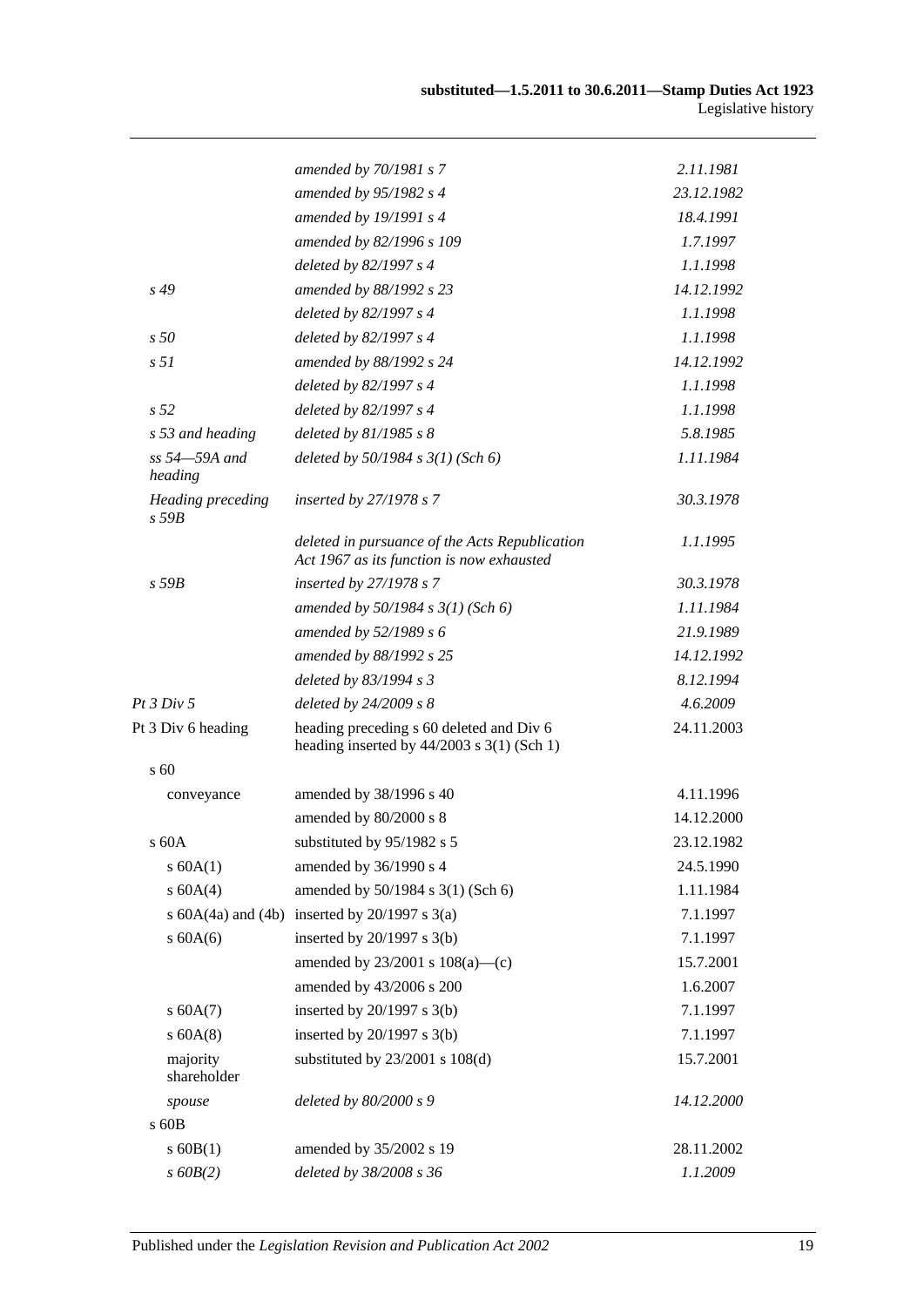| s 60C               | inserted by 80/2000 s 10                                                                   | 14.12.2000 |
|---------------------|--------------------------------------------------------------------------------------------|------------|
| s 61                | amended by 95/1982 s 6                                                                     | 23.12.1982 |
| s <sub>62</sub>     | inserted by 80/2000 s 11                                                                   | 14.12.2000 |
| s $62(2)$ and $(3)$ | substituted by 27/2001 s 10                                                                | 26.7.2001  |
| s 63                | deleted by 95/1982 s 7                                                                     | 23.12.1982 |
| s <sub>65</sub>     | amended by 95/1982 s 8                                                                     | 23.12.1982 |
| s 66                | s 66(1) amended by 95/1982 s 9(a)                                                          | 23.12.1982 |
|                     | $s$ 66(1) redesignated as $s$ 66 in pursuance of the<br><b>Acts Republication Act 1967</b> | 1.1.1984   |
| $s\,66(2)$ and (3)  | substituted by 28/1977 s 3                                                                 | 28.7.1977  |
|                     | deleted by $95/1982 s(9)$                                                                  | 23.12.1982 |
| $s\,66(4)$          | deleted by $95/1982 s 9(b)$                                                                | 23.12.1982 |
| s 66A               | deleted by 33/1990 s 6                                                                     | 26.4.1990  |
| s66AB               | amended by 101/1976 s 5                                                                    | 16.12.1976 |
|                     | amended by 111/1980 s 10                                                                   | 6.11.1980  |
|                     | amended by 70/1981 s 8                                                                     | 2.11.1981  |
|                     | deleted by 33/1990 s 6                                                                     | 26.4.1990  |
| $s$ 66 $B$          | amended by 28/1977 s 4                                                                     | 28.7.1977  |
|                     | deleted by 95/1982 s 10                                                                    | 23.12.1982 |
| s 67                | deleted by 95/1982 s 10                                                                    | 23.12.1982 |
|                     | inserted by $33/1990$ s 6                                                                  | 26.4.1990  |
| s 67(2)             | amended by 34/2002 s 28                                                                    | 1.8.2003   |
| $s\,67(5)$ and (6)  | deleted by 82/1996 s 110                                                                   | 1.7.1997   |
| s 67(8)             | deleted by 27/2001 s 11                                                                    | 26.7.2001  |
| s 68                |                                                                                            |            |
| s 68(1)             | amended by $95/1982 s 11(a)$                                                               | 23.12.1982 |
|                     | amended by $50/1984$ s $3(1)$ (Sch 6)                                                      | 1.11.1984  |
|                     | deleted by 33/1990 s 7                                                                     | 26.4.1990  |
| $s\,68(2)$          | amended by 95/1982 s 11(b)                                                                 | 23.12.1982 |
|                     | deleted by 33/1990 s 7                                                                     | 26.4.1990  |
| s68(3)              | amended by 95/1982 s 11(c)                                                                 | 23.12.1982 |
| s68(4)              | amended by 95/1982 s 11(d)                                                                 | 23.12.1982 |
| s 68(5)             | amended by 95/1982 s 11(e)                                                                 | 23.12.1982 |
| s 69                | deleted by 33/1990 s 8                                                                     | 26.4.1990  |
| s 70                | substituted by $50/1984$ s $3(1)$ (Sch 6)                                                  | 1.11.1984  |
| s 71                |                                                                                            |            |
| $s \, 7l(2)$        | substituted by 82/1996 s 111                                                               | 1.7.1997   |
|                     | deleted by 35/2002 s 20                                                                    | 28.11.2002 |
| $s \, 71(3)$        | substituted by 111/1980 s 11                                                               | 6.11.1980  |
|                     | amended by $80/2000$ s $12(a)$                                                             | 14.12.2000 |
| $s \, 71(4)$        | substituted by 111/1980 s 11                                                               | 6.11.1980  |
|                     | amended by 80/2000 s 12(b)                                                                 | 14.12.2000 |
|                     | amended by 34/2002 s 29(a)                                                                 | 1.8.2003   |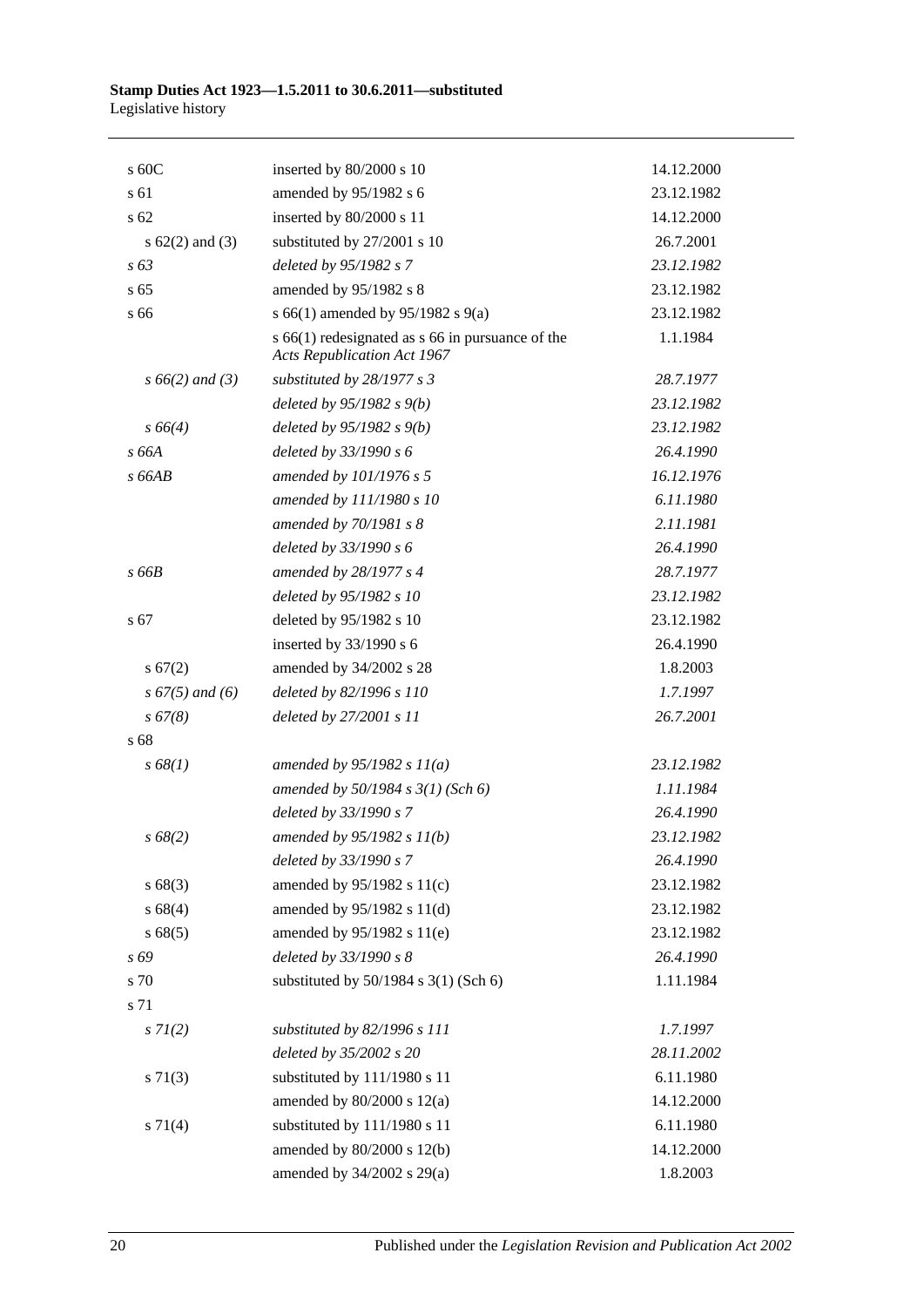| $s \, 71(4a)$         | inserted by $36/1990$ s $5(a)$                    | 24.5.1990  |
|-----------------------|---------------------------------------------------|------------|
|                       | amended by $88/1992$ s $26(a)$                    | 14.12.1992 |
|                       | substituted by 18/1996 s 4                        | 24.4.1996  |
|                       | amended by 23/2001 s 109(a)                       | 15.7.2001  |
|                       | amended by 23/2008 s 3(1)                         | 26.6.2008  |
| $s \, 71(4b)$         | inserted by $23/2008$ s $3(2)$                    | 26.6.2008  |
| $s \, 71(5)$          | deleted by 66/1979 s 3                            | 1.11.1979  |
|                       | inserted by 111/1980 s 11                         | 6.11.1980  |
|                       | amended by $95/1982$ s $12(a)$                    | 23.12.1982 |
|                       | amended by 21/1988 s 5                            | 7.12.1987  |
|                       | (a) deleted by $80/2000$ s $12(c)$                | 14.12.2000 |
|                       | amended by $80/2000$ s $12(d)$ —(f)               | 14.12.2000 |
|                       | amended by 34/2002 s 29(b)                        | 1.8.2003   |
|                       | amended by 23/2008 s 3(3)                         | 26.6.2008  |
| s 71(6)               | amended by 54/1976 s 7                            | 14.7.1976  |
|                       | deleted by 66/1979 s 3                            | 1.11.1979  |
|                       | inserted by 111/1980 s 11                         | 6.11.1980  |
|                       | amended by $80/2000$ s $12(g)$                    | 14.12.2000 |
| $s \, 71(7)$          | deleted by 66/1979 s 3                            | 1.11.1979  |
|                       | inserted by 111/1980 s 11                         | 6.11.1980  |
|                       | substituted by $23/2008$ s 3(4)                   | 26.6.2008  |
| s 71(8)               | deleted by 66/1979 s 3                            | 1.11.1979  |
|                       | inserted by 111/1980 s 11                         | 6.11.1980  |
|                       | amended by 95/1982 s 12(b)                        | 23.12.1982 |
| s $71(9)$ and $(10)$  | inserted by 111/1980 s 11                         | 6.11.1980  |
| s 71(11)              | inserted by 111/1980 s 11                         | 6.11.1980  |
|                       | amended by 36/1990 s 5(b)                         | 24.5.1990  |
|                       | amended by $34/2002$ s $29(c)$                    | 1.8.2003   |
|                       | amended by $38/2008$ s 37                         | 1.1.2009   |
| $s \, 71(11a)$        | inserted by $36/1990$ s $5(c)$                    | 24.5.1990  |
| s $71(12)$ and $(13)$ | inserted by 111/1980 s 11                         | 6.11.1980  |
| $s \, 71(14)$         | inserted by 111/1980 s 11                         | 6.11.1980  |
|                       | amended by 42/1992 s 3                            | 1.9.1992   |
|                       | amended by 24/2009 s 9                            | 4.6.2009   |
| s71(15)               | inserted by 111/1980 s 11                         | 6.11.1980  |
|                       | discretionary trust deleted by $36/1990 s 5(d)$   | 24.5.1990  |
| interest              | potential beneficial deleted by $80/2000 s 12(h)$ | 14.12.2000 |
| primary custodian     | inserted by $23/2008$ s $3(5)$                    | 26.6.2008  |
| public company        | amended by 50/1984 s 3(1) (Sch 6)                 | 1.11.1984  |
|                       | amended by 88/1992 s 26(b)                        | 14.12.1992 |
|                       | amended by 23/2001 s 109(b)                       | 15.7.2001  |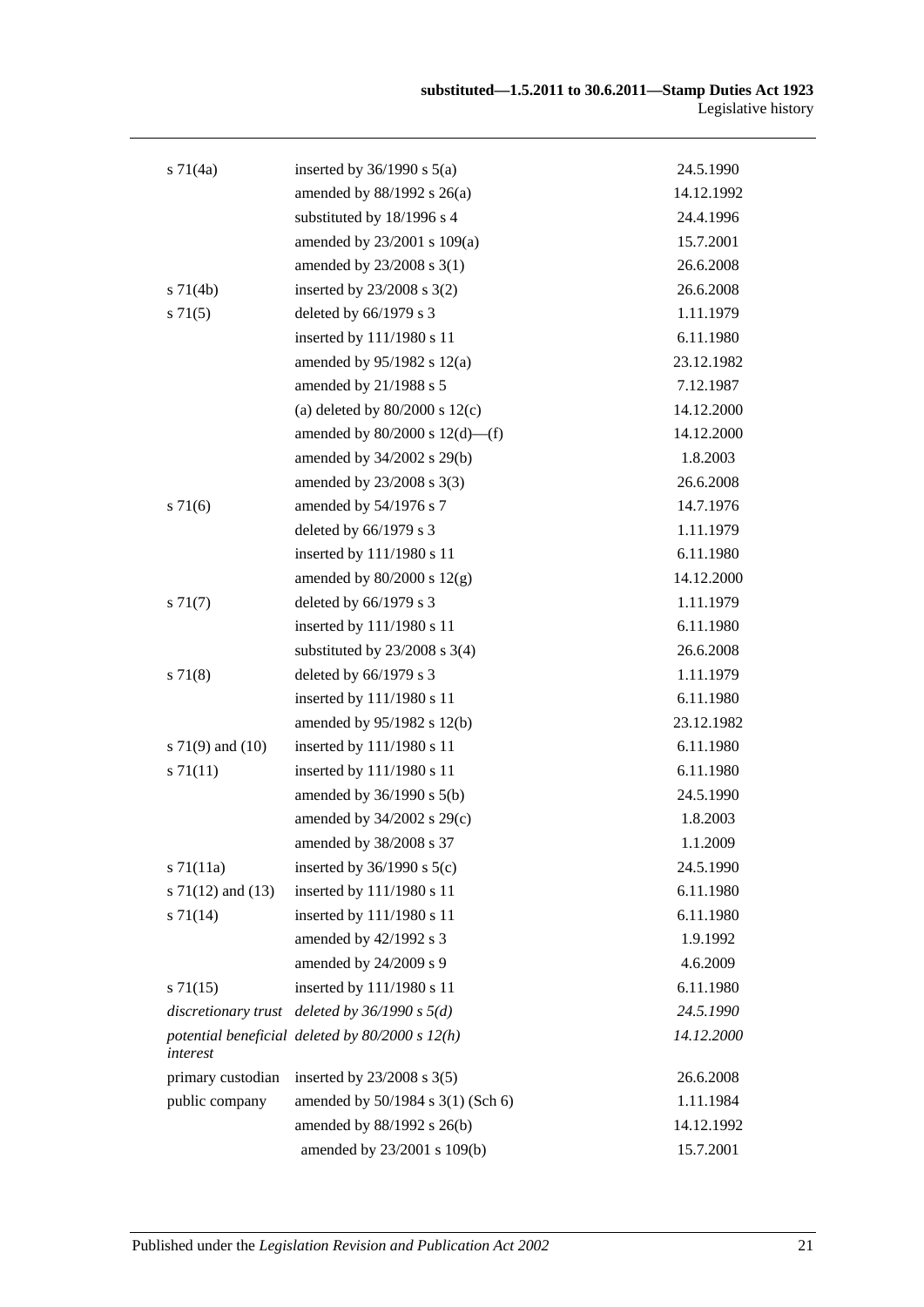| investment scheme                 | registered managed inserted by 23/2008 s 3(6)                 | 26.6.2008  |
|-----------------------------------|---------------------------------------------------------------|------------|
|                                   | responsible entity inserted by $23/2008$ s 3(6)               | 26.6.2008  |
|                                   | superannuation fundinserted by $23/2008$ s $3(6)$             | 26.6.2008  |
| transfer                          | deleted by $80/2000 s 12(h)$                                  | 14.12.2000 |
| unit                              | deleted by $36/1990 s 5(d)$                                   | 24.5.1990  |
| unit trust                        | inserted by $23/2008$ s $3(7)$                                | 26.6.2008  |
| unit trust scheme                 | amended by $50/1984 s 3(1)$ (Sch 6)                           | 1.11.1984  |
|                                   | deleted by $36/1990 s 5(d)$                                   | 24.5.1990  |
| $s$ 71AA                          | inserted by 80/2000 s 13                                      | 14.12.2000 |
| $s$ 71 $A$                        | amended by 111/1980 s 12                                      | 6.11.1980  |
|                                   | amended by 50/1984 s 3(1) (Sch 6)                             | 1.11.1984  |
| $s$ 71 $B$                        |                                                               |            |
| $s \, 71B(1)$                     | s 71B amended and redesignated as s 71B(1) by<br>95/1982 s 13 | 23.12.1982 |
| $s$ 71B(2)                        | inserted by $95/1982$ s 13(b)                                 | 23.12.1982 |
|                                   | deleted by 82/1996 s 112                                      | 1.7.1997   |
|                                   | inserted by 28/2005 s 13                                      | 1.7.2006   |
| $s$ 71 $B(3)$                     | inserted by 95/1982 s 13(b)                                   | 23.12.1982 |
|                                   | deleted by 82/1996 s 112                                      | 1.7.1997   |
| s $71B(4)$ and $(5)$              | inserted by $95/1982$ s 13(b)                                 | 23.12.1982 |
| s 71C                             | inserted by 66/1979 s 4                                       | 1.11.1979  |
| $s \, 71C(1)$                     | amended by $81/1985$ s $9(a)$ , (b)                           | 5.8.1985   |
|                                   | amended by $8/1989$ s $3(a)$ , (b)                            | 1.2.1988   |
|                                   | amended by $52/1989$ s $7(a)$                                 | 9.8.1989   |
|                                   | amended by $42/1992$ s $4(a)$                                 | 1.9.1992   |
|                                   | amended by $20/1997$ s $4(a)$                                 | 1.2.1997   |
|                                   | amended by 44/2003 s 3(1) (Sch 1)                             | 24.11.2003 |
| $s$ 71 $C(1a)$                    | inserted by $8/1989$ s $3(c)$                                 | 1.2.1988   |
| $s$ 71 $C(1b)$                    | inserted by $35/2002$ s $21(a)$                               | 28.11.2002 |
| $s \, 71C(2)$                     | amended by 95/1982 s 14                                       | 23.12.1982 |
|                                   | amended by 81/1985 s 9(c)—(e)                                 | 5.8.1985   |
|                                   | substituted by $52/1989$ s $7(b)$                             | 9.8.1989   |
|                                   | amended by 42/1992 s 4(b)                                     | 1.9.1992   |
|                                   | amended by $20/1997$ s $4(b)$ —(d)                            | 1.2.1997   |
|                                   | amended by 35/2002 s 21(b)                                    | 28.11.2002 |
|                                   | amended by 21/2004 s 10(1)                                    | 1.7.2004   |
| s $71C(2a)$ —see<br>$s \, 71C(4)$ |                                                               |            |
| s 71C(2b)-see<br>$s \, 71C(5)$    |                                                               |            |
| s $71C(3)$ —see                   |                                                               |            |

s  $71C(6)$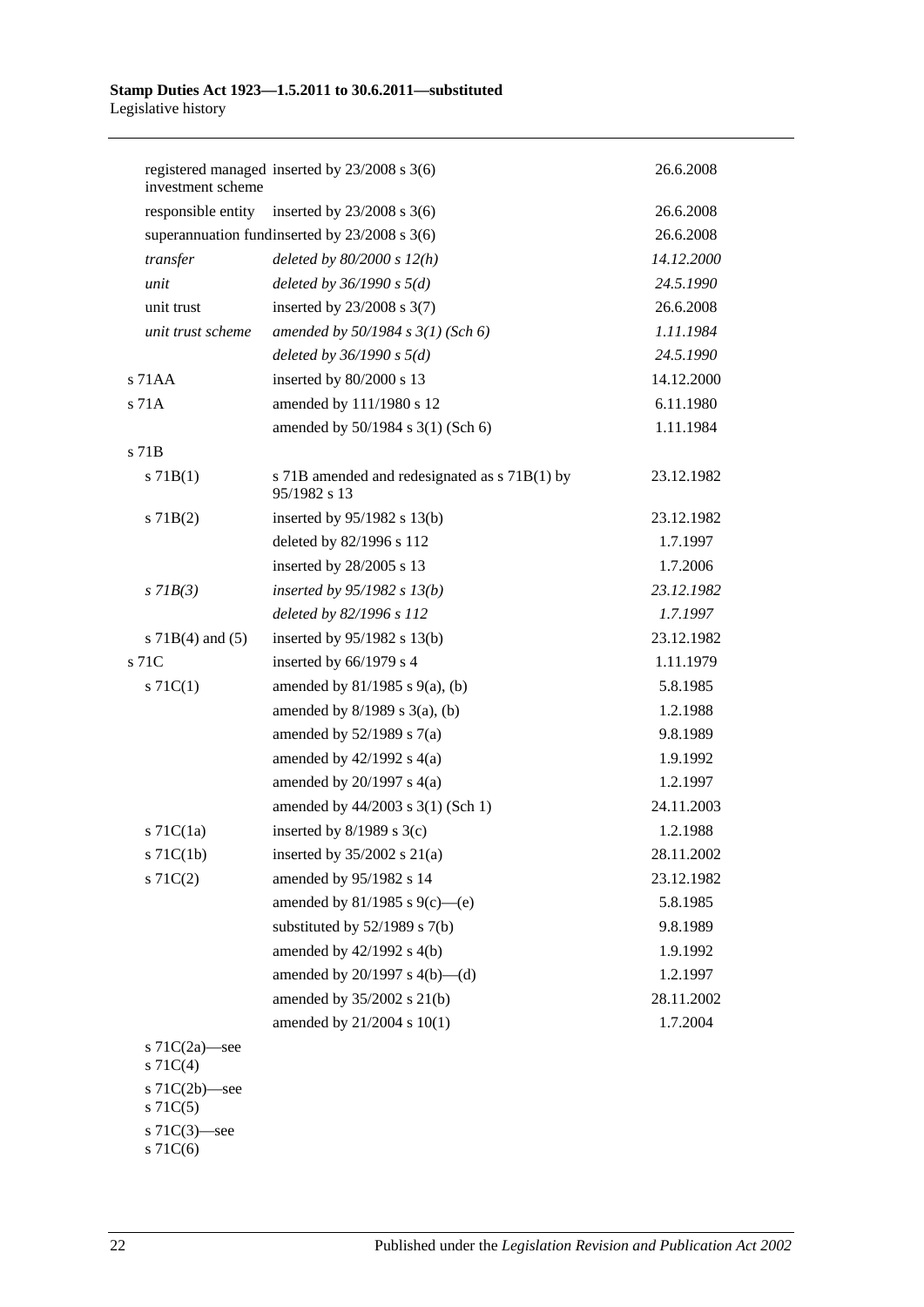| $s71C(4)$ -see<br>$s \, 71C(7)$                  |                                                              |            |
|--------------------------------------------------|--------------------------------------------------------------|------------|
| $s \, 71C(3)$                                    | inserted by $21/2004$ s $10(2)$                              | 1.7.2004   |
| $s$ 71C(3a)                                      | inserted by 24/2009 s 10                                     | 4.6.2009   |
| $s \, 71C(4)$                                    | s 71C (2a) inserted by 81/1985 s 9(f)                        | 5.8.1985   |
|                                                  | s 71C(2a) substituted by $35/2002$ s 21(c)                   | 28.11.2002 |
|                                                  | s 71C(2a) redesignated as s 71C(4) by 21/2004<br>$s \ 10(3)$ | 1.7.2004   |
| $s$ 71 $C(5)$                                    | s 71C(2b) inserted by $52/1989$ s 7(c)                       | 9.8.1989   |
|                                                  | s 71C(2b) deleted by 14/1994 s 4                             | 1.9.1994   |
|                                                  | s 71C(2b) inserted by 35/2002 s 21(d)                        | 28.11.2002 |
|                                                  | s 71C(2b) redesignated as s 71C(5) by 21/2004<br>$s\ 10(3)$  | 1.7.2004   |
| $s$ 71 $C(6)$                                    | s 71C(3) redesignated as s 71C(6) by $21/2004$<br>$s\ 10(3)$ | 1.7.2004   |
| genuine farm                                     | inserted by $35/2002$ s $21(e)$                              | 28.11.2002 |
| <b>Housing Trust</b><br>home                     | inserted by $8/1989$ s 3(d)                                  | 1.2.1988   |
|                                                  | prescribed amount inserted by $20/1997$ s $4(e)$             | 1.2.1997   |
| prescribed<br>maximum                            | inserted by $20/1997$ s $4(e)$                               | 1.2.1997   |
|                                                  | relevant component inserted by $35/2002$ s $21(f)$           | 28.11.2002 |
| relevant contract                                | inserted by $42/1992$ s $4(c)$                               | 1.9.1992   |
| $s \, 71C(7)$                                    | s 71C(4) substituted by $52/1989$ s 7(d)                     | 9.8.1989   |
|                                                  | s 71C(4) redesignated as s 71C(7) by $21/2004$<br>s 10(3)    | 1.7.2004   |
| $s$ 71 $C(8)$                                    | inserted by 34/2008 s 5                                      | 5.6.2008   |
| s 71CA before<br>substitution by<br>41/2004      | inserted by $30/1982 s3$                                     | 24.12.1981 |
| $s$ 71CA(2) and (3)                              | substituted by $83/1994$ s 4                                 | 8.12.1994  |
| s 71 CA                                          | substituted by 41/2004 s 7                                   | 24.2.2005  |
| $s$ 71 $CA(1)$                                   |                                                              |            |
| de facto<br>relationship                         | inserted by $27/2011 s 6(1)$                                 | 1.7.2010   |
|                                                  | Family Law order amended by 27/2011 s 6(2)                   | 1.7.2010   |
| financial<br>agreement                           | substituted by $27/2011$ s $6(3)$                            | 1.7.2010   |
| $s$ 71CA $(2)$                                   | amended by 27/2011 s $6(4)$ — $(6)$                          | 1.7.2010   |
| $s$ 71 $CA(3)$                                   | substituted by $27/2011$ s $6(7)$                            | 1.7.2010   |
| s 71CB                                           | inserted by 21/1988 s 6                                      | 7.12.1987  |
|                                                  | substituted by 83/1994 s 5                                   | 8.12.1994  |
| $s$ 71CB(1) before<br>substitution by<br>43/2006 |                                                              |            |
| spouses                                          | amended by 80/2000 s 14                                      | 14.12.2000 |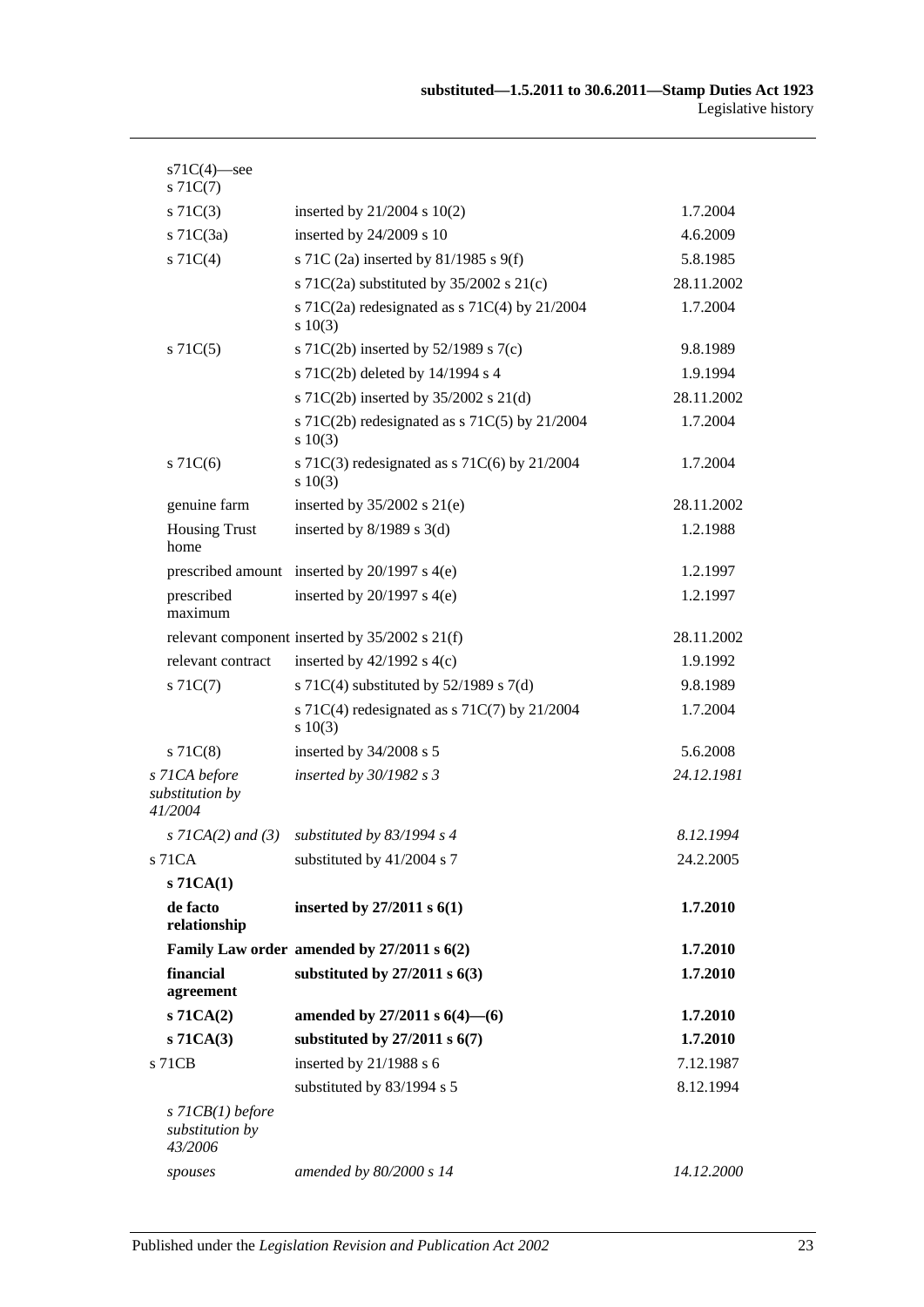| $s$ 71CB(1)                                    | substituted by $43/2006$ s $201(1)$             | 1.6.2007   |
|------------------------------------------------|-------------------------------------------------|------------|
| s 71CB(2)                                      | substituted by 41/2004 s 8                      | 24.2.2005  |
|                                                | amended by $43/2006$ s $201(2)$ —(4)            | 1.6.2007   |
| $s$ 71CB(3)                                    | amended by 43/2006 s 201(5), (6)                | 1.6.2007   |
| $s$ 71CB(4)                                    | amended by 43/2006 s 201(7)                     | 1.6.2007   |
| s 71CBA                                        | inserted by 41/2004 s 9                         | 24.2.2005  |
| $s$ 71CBA $(1)$                                |                                                 |            |
| certificated<br>cohabitation<br>agreement      | deleted by $43/2006$ s $202(1)$                 | 1.6.2007   |
| certified domestic<br>partnership<br>agreement | inserted by $43/2006$ s $202(1)$                | 1.6.2007   |
| cohabitation<br>agreement                      | deleted by $43/2006$ s $202(1)$                 | 1.6.2007   |
| domestic partner                               | inserted by $43/2006$ s $202(1)$                | 1.6.2007   |
| domestic<br>relationship                       | inserted by 43/2006 s 202(1)                    | 1.6.2007   |
| order                                          | property adjustment amended by 43/2006 s 202(2) | 1.6.2007   |
| $s$ 71CBA $(2)$                                | amended by $43/2006$ s $202(3)$ — $(9)$         | 1.6.2007   |
| $s$ 71CBA $(3)$                                | amended by 43/2006 s 202(10)                    | 1.6.2007   |
| $s$ 71CBA $(5)$                                | amended by 43/2006 s 202(11)                    | 1.6.2007   |
| s 71CC                                         | inserted by 31/1994 s 7                         | 30.5.1994  |
| $\vert$ s 71CC(1)                              | amended by $18/1996$ s $5(a)$ —(c)              | 24.4.1996  |
|                                                | amended by $11/1999$ s $2(a)$                   | 18.3.1999  |
|                                                | amended by $35/2002$ s $22(a)$                  | 28.11.2002 |
|                                                | amended by 43/2006 s 203(1)                     | 1.6.2007   |
| s $71CC(1a)$                                   | inserted by $11/1999$ s $2(b)$                  | 18.3.1999  |
| $s$ 71CC(1b)                                   | inserted by $35/2002$ s $22(b)$                 | 28.11.2002 |
| $s$ 71 $CC(5)$                                 |                                                 |            |
| natural person                                 | inserted by $18/1996$ s $5(d)$                  | 24.4.1996  |
| person                                         | inserted by $18/1996$ s $5(d)$                  | 24.4.1996  |
| relative                                       | amended by $11/1999$ s $2(c)$                   | 18.3.1999  |
|                                                | amended by 43/2006 s 203(2)                     | 1.6.2007   |
| spouse                                         | deleted by 80/2000 s 15                         | 14.12.2000 |
| s 71CD                                         | inserted by 42/1997 s 2                         | 17.7.1997  |
| s 71D                                          | inserted by 111/1980 s 13                       | 6.11.1980  |
| $s$ 71D(1)                                     | substituted by $19/1991$ s $5(a)$               | 18.4.1991  |
|                                                | amended by 24/2009 s 11(1)                      | 4.6.2009   |
| $s$ 71D(2)                                     | substituted by $19/1991$ s $5(a)$               | 18.4.1991  |
| $s$ 71D $(2a)$                                 | inserted by $19/1991$ s $5(a)$                  | 18.4.1991  |
| $s$ 71D(3)                                     |                                                 |            |
| exploration<br>tenement                        | amended by 83/1994 s 12 (Sch)                   | 8.12.1994  |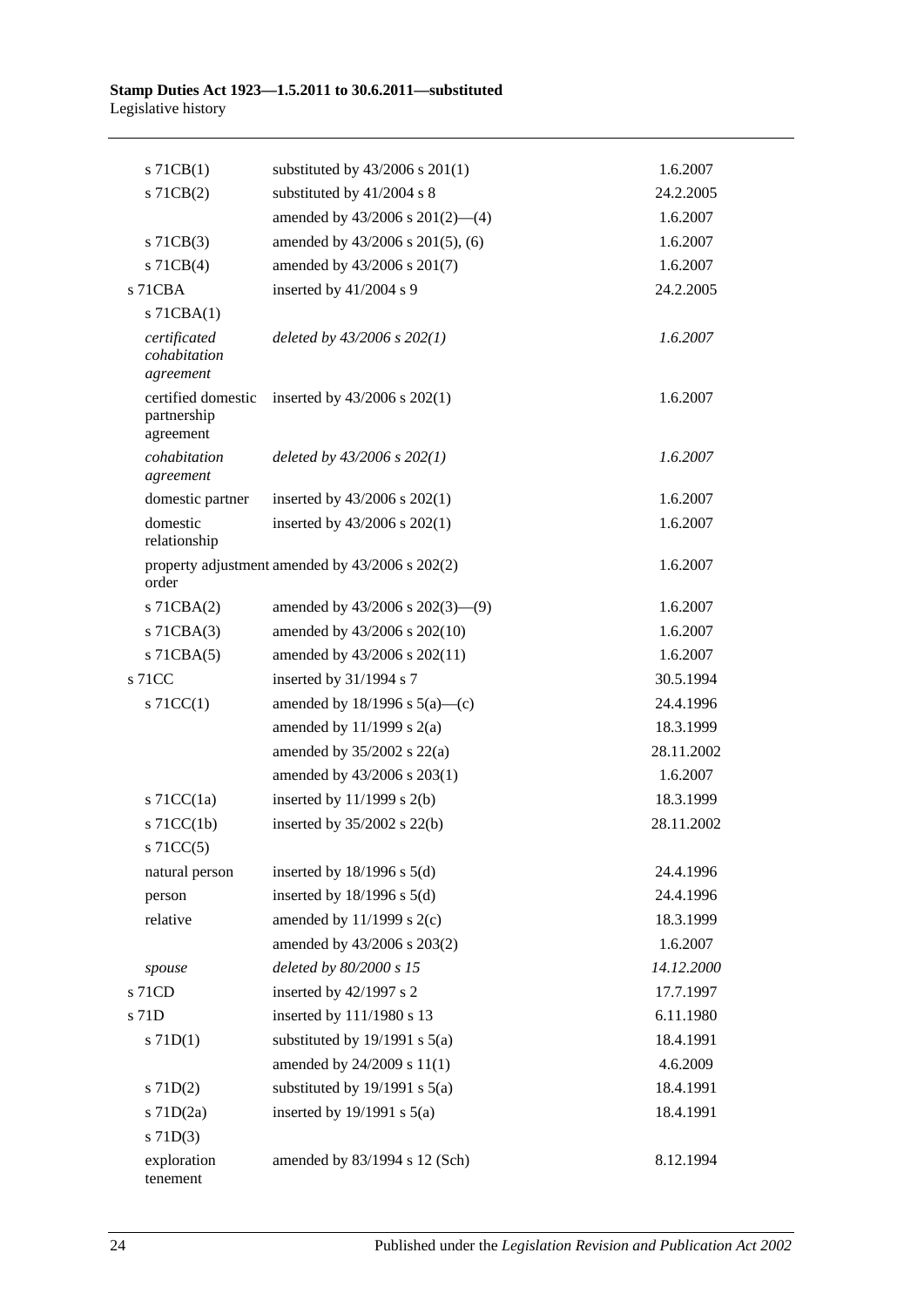|                                  | amended by 11/2000 Sch 2                                                                                              | 4.5.2002   |
|----------------------------------|-----------------------------------------------------------------------------------------------------------------------|------------|
|                                  | amended by 24/2009 s 11(2)                                                                                            | 4.6.2009   |
| $s$ 71D(4)                       | substituted by $19/1991$ s $5(b)$                                                                                     | 18.4.1991  |
| s $71D(5)$ and (6)               | inserted by $19/1991$ s $5(b)$                                                                                        | 18.4.1991  |
| $s$ 71DA                         | inserted by 83/1994 s 6                                                                                               | 8.12.1994  |
| s $71DA(1a)$ and<br>(1b)         | inserted by $42/1997$ s $3(a)$                                                                                        | 17.7.1997  |
| $s$ 71DA $(5)$                   |                                                                                                                       |            |
| complying<br>superannuation fund | amended by 42/1997 s 3(b)                                                                                             | 17.7.1997  |
| pooled<br>superannuation trust   | inserted by $42/1997$ s 3(c)                                                                                          | 17.7.1997  |
| the SIS Act                      | inserted by $42/1997$ s 3(c)                                                                                          | 17.7.1997  |
| $s$ 71DA $(6)$                   | substituted by $42/1997$ s 3(d)                                                                                       | 17.7.1997  |
| Pt $3$ Div $7$                   | heading preceding s 71EA inserted by 39/2002<br>s <sub>3</sub>                                                        | 28.11.2002 |
|                                  | heading preceding s 71EA deleted and Div 7<br>heading inserted by $44/2003$ s $3(1)$ (Sch 1)                          | 24.11.2003 |
| $s$ 71 $EA$                      | inserted by 39/2002 s 3                                                                                               | 28.11.2002 |
| $s$ 71EA $(1)$                   |                                                                                                                       |            |
| this Division                    | deleted by $44/2003$ s $3(1)$ (Sch 1)                                                                                 | 24.11.2003 |
| ss 71EB-71EJ                     | inserted by 39/2002 s 3                                                                                               | 28.11.2002 |
| Pt 3 Div 8                       | heading preceding s 71E inserted by 21/1988 s 7                                                                       | 7.12.1987  |
|                                  | heading preceding s 71E deleted and Div 8<br>heading inserted by $44/2003$ s 3(1) (Sch 1)                             | 24.11.2003 |
| $s$ 71 $E$                       | inserted by 21/1988 s 7                                                                                               | 7.12.1987  |
| s 71E(1)                         | amended by $18/1996$ s $6(a)$ , (b)                                                                                   | 24.4.1996  |
| $s$ 71 $E(1a)$                   | inserted by $18/1996$ s $6(c)$                                                                                        | 24.4.1996  |
| s 71E(2)                         | amended by 88/1992 s 27                                                                                               | 14.12.1992 |
|                                  | (d) deleted by $80/2000$ s 16                                                                                         | 14.12.2000 |
|                                  | amended by 23/2001 s 110                                                                                              | 15.7.2001  |
| $s$ 71 $E(4a)$                   | inserted by 74/1991 s 12                                                                                              | 12.12.1991 |
| s 71E(6)                         | amended by 82/1996 s 113                                                                                              | 1.7.1997   |
| $s$ 71 $E(10)$                   | deleted by 33/1990 s 9                                                                                                | 26.4.1990  |
| $s$ 71 $F$                       | inserted by 35/2002 s 23                                                                                              | 28.11.2002 |
| <i>by 24/2009</i>                | Pt 3 Div 9 before deletion heading preceding s 72 deleted and Div 9<br>heading inserted by $44/2003$ s $3(1)$ (Sch 1) | 24.11.2003 |
| heading preceding<br>s 75        | deleted by 81/1985 s 10                                                                                               | 5.8.1985   |
| s <sub>75</sub>                  | deleted by 81/1985 s 10                                                                                               | 5.8.1985   |
|                                  | inserted by 72/1995 s 5                                                                                               | 23.11.1995 |
| s 75A                            | inserted by $21/2004 s 11$                                                                                            | 1.7.2004   |
| heading preceding<br>$S$ 75AA    | deleted in pursuance of the Acts Republication<br>Act 1967 as its function is now exhausted                           | 1.11.1984  |
| s 75AA                           | deleted by 50/1984 s 3(1) (Sch 6)                                                                                     | 1.11.1984  |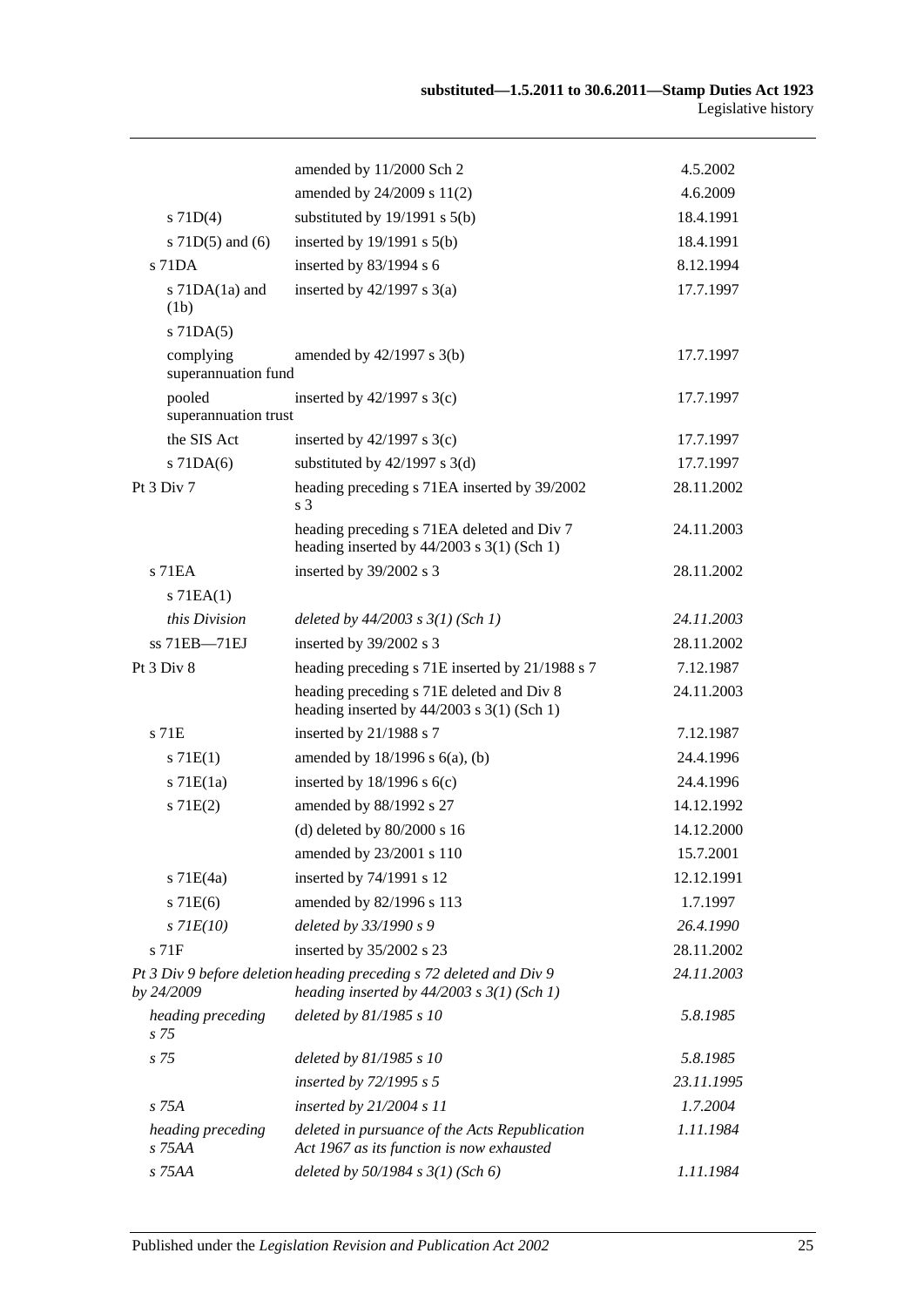| Pt 3 Div 9                          | deleted by 24/2009 s 12                                                                     | 4.6.2009   |
|-------------------------------------|---------------------------------------------------------------------------------------------|------------|
| Pt 3 Div 10                         | heading preceding s 76 deleted and Div 10<br>heading inserted by $44/2003$ s $3(1)$ (Sch 1) | 24.11.2003 |
| s 76                                |                                                                                             |            |
| home                                | inserted by $31/2003$ s $10(1)$                                                             | 1.10.2003  |
|                                     | deleted by $28/2005 s 8$                                                                    | 1.7.2005   |
| home mortgage                       | inserted by $31/2003$ s $10(1)$                                                             | 1.10.2003  |
|                                     | deleted by 28/2005 s 8                                                                      | 1.7.2005   |
| liability                           | inserted by 88/1992 s 28                                                                    | 14.12.1992 |
| mortgage                            | substituted by 88/1992 s 28                                                                 | 14.12.1992 |
|                                     | amended by 31/2003 s 10(2)                                                                  | 1.10.2003  |
|                                     | amended by 3/2010 Sch 1 cl 6                                                                | 1.7.2010   |
| s 76A                               | inserted by $8/1986$ s 5                                                                    | 13.3.1986  |
|                                     | deleted by 88/1992 s 29                                                                     | 14.12.1992 |
| s 79                                | substituted by 88/1992 s 30                                                                 | 14.12.1992 |
| $s \, 79(2)$                        | amended by 31/2003 s 11                                                                     | 1.10.2003  |
|                                     | amended by 28/2005 s 9                                                                      | 1.7.2005   |
| $s$ 79(6) and (7)                   | deleted by 24/2009 s 13                                                                     | 1.7.2009   |
| s 80                                | amended by 95/1982 s 15                                                                     | 23.12.1982 |
| s 81                                |                                                                                             |            |
| s 81(1)                             | s 81 redesignated as s $81(1)$ by 18/1996 s 7                                               | 24.4.1996  |
| s 81(2)                             | inserted by 18/1996 s 7                                                                     | 24.4.1996  |
| s 81A before deletion<br>by 38/2008 | inserted by $101/1976 s 6$                                                                  | 16.12.1976 |
| $s$ 81A(1) and (2)                  | amended by 31/2003 s 12                                                                     | 1.10.2003  |
| s 81A                               | deletion by $28/2005$ s 21 implied repealed by<br>38/2008                                   |            |
|                                     | deleted by 38/2008 s 38                                                                     | 1.1.2009   |
| s 81B                               | inserted by 111/1980 s 14                                                                   | 6.11.1980  |
|                                     | substituted by 88/1992 s 31                                                                 | 14.12.1992 |
| s 81C                               | inserted by 95/1982 s 16                                                                    | 23.12.1982 |
| $s \, 81C(6)$                       | amended by 83/1994 s 12 (Sch)                                                               | 8.12.1994  |
|                                     | amended by 23/2001 s 111                                                                    | 15.7.2001  |
| by 28/2005                          | s 81D before deletion inserted by 31/1994 s 8                                               | 30.5.1994  |
| $s$ $81D(1)$                        | amended by 82/1997 s $5(a)$                                                                 | 1.1.1998   |
| $s$ $81D(4)$                        |                                                                                             |            |
| subsidiary                          | amended by $23/2001 s 112(a)$                                                               | 15.7.2001  |
| public company                      | amended by 23/2001 s 112(b)                                                                 | 15.7.2001  |
| $s$ $81D(5)$                        | amended by $82/1997 s 5(b)$                                                                 | 1.1.1998   |
| $s$ $81D(6)$                        | deleted by $82/1997 s 5(c)$                                                                 | 1.1.1998   |
| s 81D                               | deleted by 28/2005 s 10                                                                     | 1.7.2005   |
| $s$ $81E$                           | inserted by 82/1997 s 6                                                                     | 1.1.1998   |
|                                     | deleted by 28/2005 s 10                                                                     | 1.7.2005   |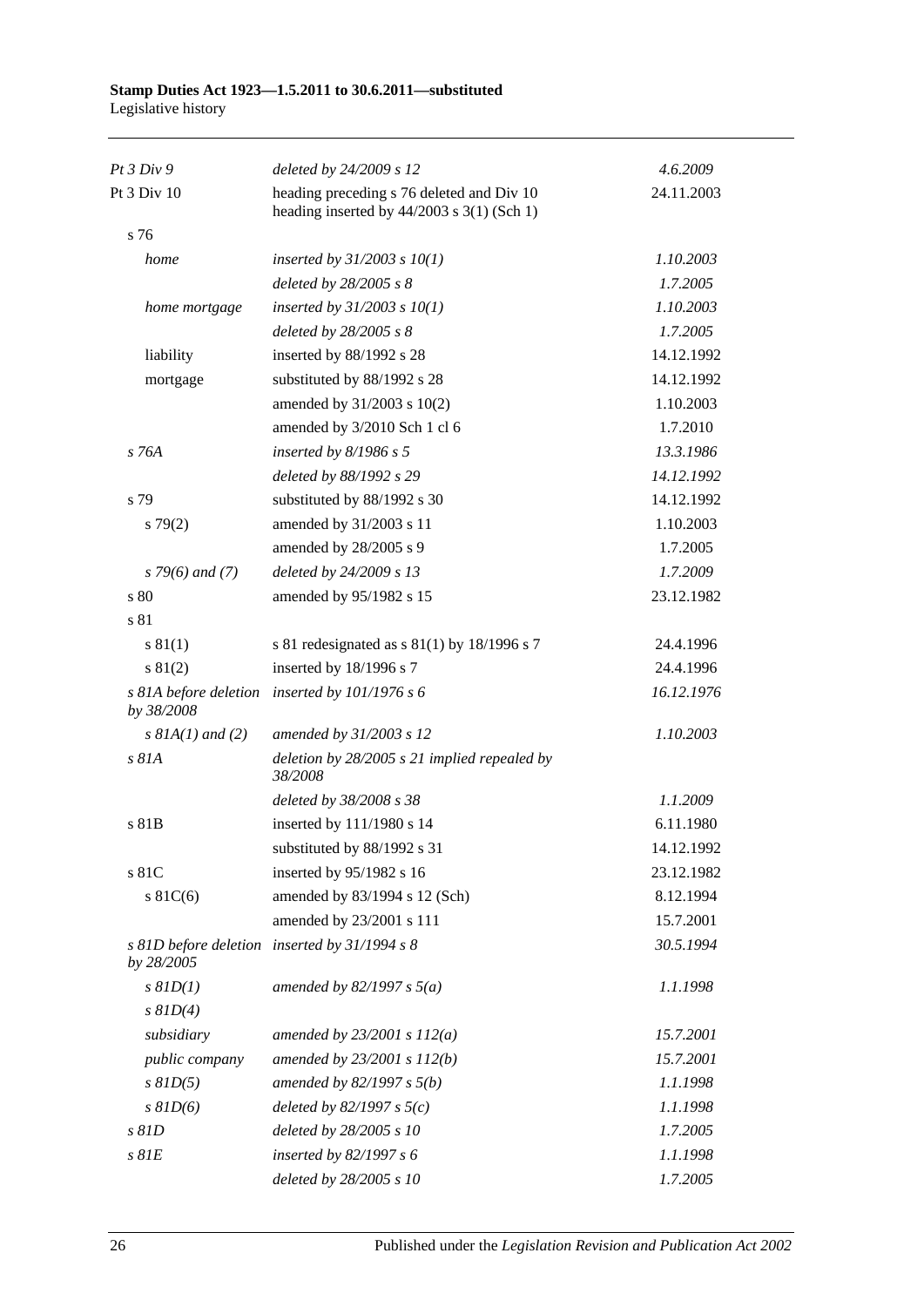| heading preceding<br>s 82                 | deleted by $50/1984$ s $3(1)$ (Sch 6)                        | 1.11.1984 |
|-------------------------------------------|--------------------------------------------------------------|-----------|
| s 82                                      | deleted by 50/1984 s 3(1) (Sch 6)                            | 1.11.1984 |
|                                           | inserted by 21/1988 s 8                                      | 7.12.1987 |
| s 82(1)                                   | substituted by 28/2005 s 14                                  | 1.7.2006  |
| s 82(2)                                   | amended by 42/1992 s 5                                       | 1.9.1992  |
|                                           | substituted by 28/2005 s 14                                  | 1.7.2006  |
| s 82A                                     | deleted by 50/1984 s 3(1) (Sch 6)                            | 1.11.1984 |
|                                           | inserted by 24/2009 s 14                                     | 4.6.2009  |
| s 83                                      | deleted by $50/1984$ s $3(1)$ (Sch 6)                        | 1.11.1984 |
|                                           | inserted by 21/2004 s 12                                     | 1.7.2004  |
|                                           | deleted by 28/2005 s 11                                      | 1.7.2005  |
| $ss 84 - 84J$                             | deleted by $50/1984$ s $3(1)$ (Sch 6)                        | 1.11.1984 |
|                                           | ss 85-90 and heading deleted by 104/1976 s 4(2) (Sch 2)      | 1.1.1977  |
| by 38/2008                                | Pt 3A before substitution heading substituted by 14/1994 s 5 | 1.9.1994  |
|                                           | amended by 34/2002 s 30                                      | 1.8.2003  |
| Pt 3A Div 1                               | heading inserted by 14/1994 s 5                              | 1.9.1994  |
| s90A                                      | amended by $14/1994 s 6(a)$                                  | 1.9.1994  |
| <b>Australian CS</b><br>facility licensee | inserted by $34/2002$ s $31(a)$                              | 1.8.2003  |
| broker                                    | amended by $52/1989 s 8(a)$                                  | 21.9.1989 |
|                                           | amended by $14/1994 s 6(b)$                                  | 1.9.1994  |
|                                           | substituted by 11/1999 s 3                                   | 18.3.1999 |
|                                           | substituted by $34/2002$ s $31(a)$                           | 1.8.2003  |
| CS facility                               | inserted by $34/2002$ s $31(b)$                              | 1.8.2003  |
| CSF identifier                            | inserted by $34/2002$ s $31(b)$                              | 1.8.2003  |
| CSF participant                           | inserted by $34/2002$ s $31(b)$                              | 1.8.2003  |
| CSF transaction                           | inserted by $34/2002$ s $31(b)$                              | 1.8.2003  |
| error transaction                         | inserted by $14/1994 s 6(c)$                                 | 1.9.1994  |
|                                           | substituted by $34/2002$ s $31(c)$                           | 1.8.2003  |
|                                           | exempt transaction inserted by $21/2000 s 28(a)$             | 8.6.2000  |
|                                           | substituted by 27/2001 s 12                                  | 26.7.2001 |
|                                           | substituted by $34/2002$ s $31(c)$                           | 1.8.2003  |
| financial market                          | inserted by $34/2002$ s $31(c)$                              | 1.8.2003  |
| foreign company                           | inserted by $14/1994 s 6(c)$                                 | 1.9.1994  |
|                                           | amended by $23/2001 s 113(a)$                                | 15.7.2001 |
|                                           | <i>identification code</i> inserted by $14/1994 s6(c)$       | 1.9.1994  |
|                                           | substituted by $34/2002$ s $31(d)$                           | 1.8.2003  |
| odd lot                                   | inserted by $70/1981 s$ 9                                    | 2.11.1981 |
|                                           | deleted by $34/2002$ s $31(e)$                               | 1.8.2003  |
| odd lot specialist                        | inserted by $70/1981 s$ 9                                    | 2.11.1981 |
|                                           | amended by $52/1989$ s $8(b)$                                | 21.9.1989 |
|                                           | deleted by $34/2002$ s $31(e)$                               | 1.8.2003  |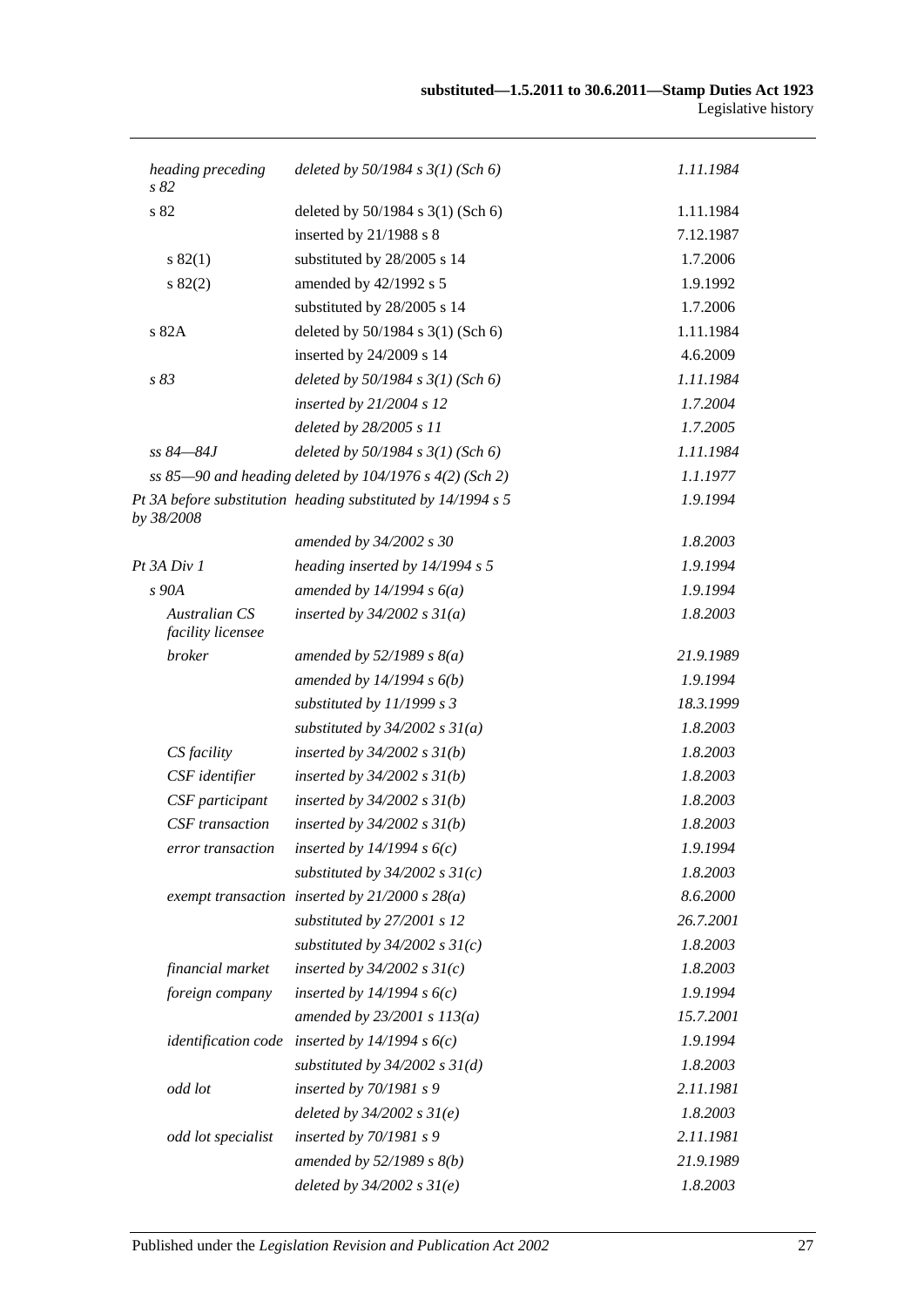| <i>operating rules</i>                 | inserted by $34/2002$ s $31(e)$                 | 1.8.2003   |
|----------------------------------------|-------------------------------------------------|------------|
| proper CSF<br>transaction              | inserted by $34/2002$ s $31(e)$                 | 1.8.2003   |
| proper SCH<br>transfer                 | inserted by $14/1994$ s $6(d)$                  | 1.9.1994   |
|                                        | deleted by $34/2002 s 31(e)$                    | 1.8.2003   |
| quoted financial<br>product            | inserted by $34/2002$ s $31(e)$                 | 1.8.2003   |
| security                               | quoted marketable inserted by $21/2000 s 28(b)$ | 8.6.2000   |
|                                        | deleted by $34/2002 s 31(e)$                    | 1.8.2003   |
| recognised stock<br>exchange           | inserted by $21/2000$ s $28(b)$                 | 8.6.2000   |
|                                        | deleted by 80/2000 s 17                         | 14.12.2000 |
| registered CS<br>facility licensee     | inserted by $34/2002$ s $31(e)$                 | 1.8.2003   |
| registered market<br>licensee          | inserted by $34/2002$ s $31(e)$                 | 1.8.2003   |
| relevant company                       | inserted by $14/1994 s 6(d)$                    | 1.9.1994   |
|                                        | amended by 23/2001 s 113(b)                     | 15.7.2001  |
| relevant CSF<br>participant            | inserted by $34/2002$ s $31(f)$                 | 1.8.2003   |
| relevant SCH<br>participant            | inserted by $14/1994 s 6(d)$                    | 1.9.1994   |
|                                        | deleted by $34/2002 s 31(f)$                    | 1.8.2003   |
| <b>SCH</b>                             | inserted by $14/1994 s 6(d)$                    | 1.9.1994   |
|                                        | deleted by $34/2002 s 31(f)$                    | 1.8.2003   |
|                                        | SCH business rules inserted by $14/1994 s 6(d)$ | 1.9.1994   |
|                                        | deleted by $34/2002 s 31(f)$                    | 1.8.2003   |
| <b>SCH</b> participant                 | inserted by $14/1994 s 6(d)$                    | 1.9.1994   |
|                                        | deleted by $34/2002 s 31(f)$                    | 1.8.2003   |
| SCH-regulated<br>transfer              | inserted by $14/1994 s 6(d)$                    | 1.9.1994   |
|                                        | deleted by $34/2002 s 31(f)$                    | 1.8.2003   |
| South Australian<br>registered company | inserted by $14/1994 s6(e)$                     | 1.9.1994   |
|                                        | substituted by $23/2001$ s $113(c)$             | 15.7.2001  |
| transfer document                      | inserted by $14/1994 s6(e)$                     | 1.9.1994   |
|                                        | substituted by $34/2002$ s $31(g)$              | 1.8.2003   |
| transfer identifier                    | inserted by $14/1994 s6(e)$                     | 1.9.1994   |
|                                        | deleted by $34/2002 s 31(g)$                    | 1.8.2003   |
| transfer value                         | inserted by $14/1994 s6(e)$                     | 1.9.1994   |
|                                        | substituted by $34/2002$ s $31(g)$              | 1.8.2003   |
| $s$ 90AB                               | inserted by $71/1998 s 2$                       | 3.12.1998  |
| $s$ 90AC                               | inserted by $21/2000 s 28(c)$                   | 8.6.2000   |
| Pt 3A Div 2                            | heading inserted by 14/1994 s 7                 | 1.9.1994   |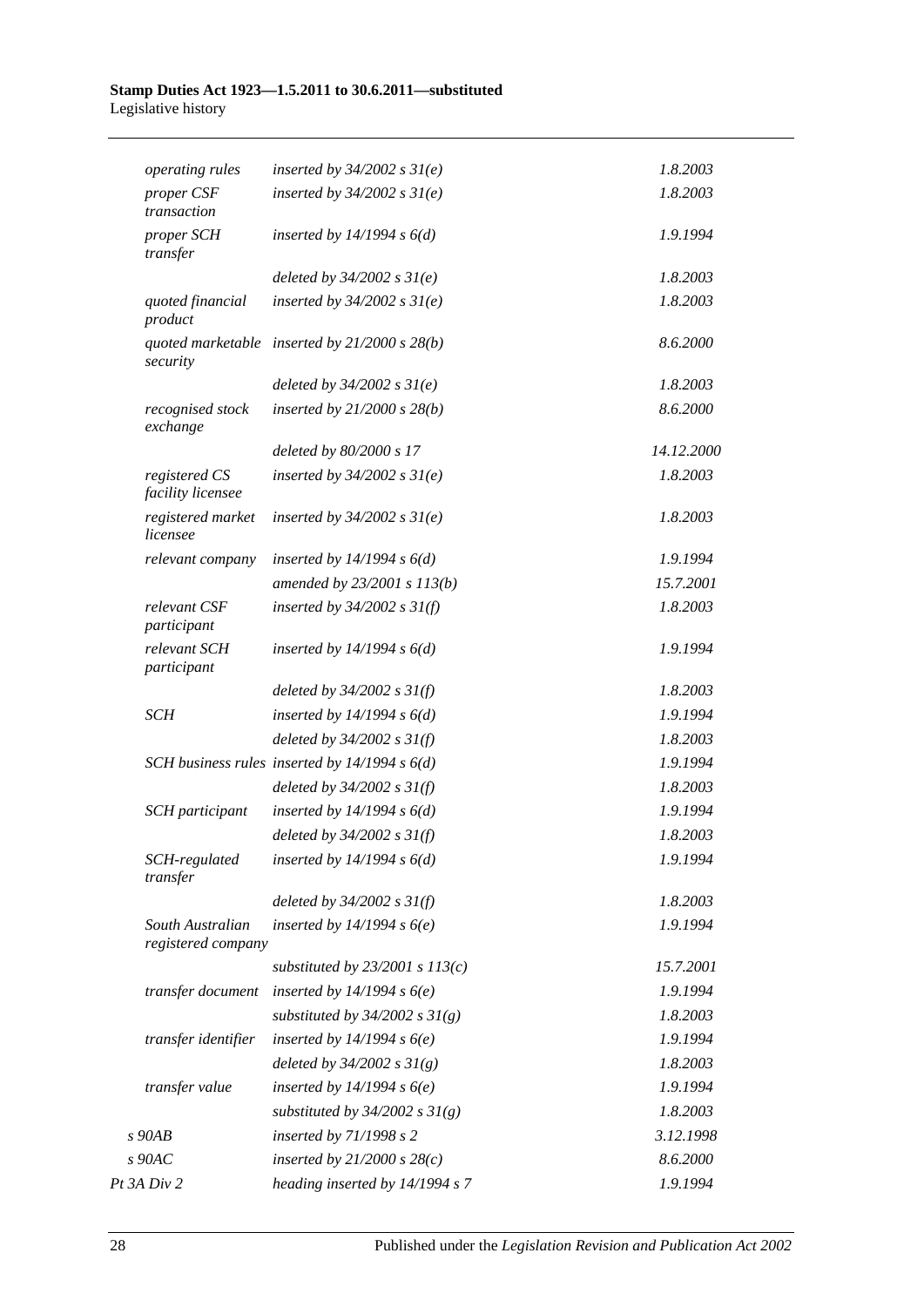| s90B             |                                                                |            |
|------------------|----------------------------------------------------------------|------------|
| $s\,90B(1)$      | s 90B amended by 50/1984 s $3(1)$ (Sch 6)                      | 1.11.1984  |
|                  | s 90B amended by 14/1994 s 8                                   | 1.9.1994   |
|                  | s 90B amended and redesignated as $s$ 90B(1) by<br>49/1995 s 3 | 1.7.1995   |
|                  | amended by $34/2002$ s $32(a)$ —(d)                            | 1.8.2003   |
| $s$ 90 $B(2)$    | inserted by $49/1995 s 3(b)$                                   | 1.7.1995   |
|                  | amended by $34/2002 s 32(a)$                                   | 1.8.2003   |
| $s\,90B(3)$      | inserted by $49/1995 s 3(b)$                                   | 1.7.1995   |
|                  | amended by $34/2002$ s $32(a)$ , (b)                           | 1.8.2003   |
| $s\,90C$         |                                                                |            |
| $s \cdot 90C(1)$ | amended by $14/1994 s 9(a)$                                    | 1.9.1994   |
|                  | amended by $49/1995 s 4(a)$ , (b)                              | 1.7.1995   |
|                  | (a) and (b) deleted by $49/1995 s 4(c)$                        | 1.7.1995   |
|                  | amended by $34/2002 s 33(a)$                                   | 1.8.2003   |
| $s \, 90C(2)$    | deleted by $49/1995 s 4(d)$                                    | 1.7.1995   |
| $s\ 90C(3)$      | amended by 70/1981 s 10                                        | 2.11.1981  |
|                  | amended by $49/1995 s 4(e)$                                    | 1.7.1995   |
|                  | amended by $34/2002$ s $33(a)$ , (b)                           | 1.8.2003   |
| $s \, 90C(4)$    | amended by $34/2002 s 33(a)$                                   | 1.8.2003   |
| $s \, 90C(5)$    | amended by $49/1995$ s $4(f)$                                  | 1.7.1995   |
| $s \, 90C(6)$    | substituted by $14/1994 s 9(b)$                                | 1.9.1994   |
|                  | amended by 49/1995 s $4(g)$                                    | 1.7.1995   |
|                  | substituted by 82/1996 s 114                                   | 1.7.1997   |
| $s \, 90C(7)$    | amended by $49/1995 s 4(h)$                                    | 1.7.1995   |
|                  | deleted by 82/1996 s 114                                       | 1.7.1997   |
| $s\,90C(8)$      | amended by 71/1992 s 3(1) (Sch 6)                              | 1.3.1993   |
|                  | amended by $14/1994 s 9(c)$ , (d)                              | 1.9.1994   |
|                  | amended by $49/1995 s 4(i)$                                    | 1.7.1995   |
|                  | deleted by 82/1996 s 114                                       | 1.7.1997   |
| $s\,90C(9)$      | deleted by 100/1986 s 15                                       | 18.12.1986 |
| s 90D            |                                                                |            |
| $s$ 90 $D(al)$   | inserted by 49/1995 s $5(a)$                                   | 1.7.1995   |
| $s$ 90D(1)       | amended by $49/1995 s 5(b)$                                    | 1.7.1995   |
|                  | amended by $35/2002 s 24(a)$                                   | 28.11.2002 |
| $s \, 90D(2)$    | amended by 49/1995 s $5(c)$                                    | 1.7.1995   |
|                  | amended by $35/2002 s 24(b)$                                   | 28.11.2002 |
| $s$ 90 $D(3)$    | substituted by 88/1992 s 32                                    | 14.12.1992 |
|                  | substituted by $14/1994 s 10(a)$                               | 1.9.1994   |
|                  | amended by $49/1995 s 5(d)$                                    | 1.7.1995   |
|                  | substituted by 82/1996 s 115                                   | 1.7.1997   |
| $s$ 90D(4)       | substituted by 88/1992 s 32                                    | 14.12.1992 |
|                  | amended by $49/1995 s 5(e)$                                    | 1.7.1995   |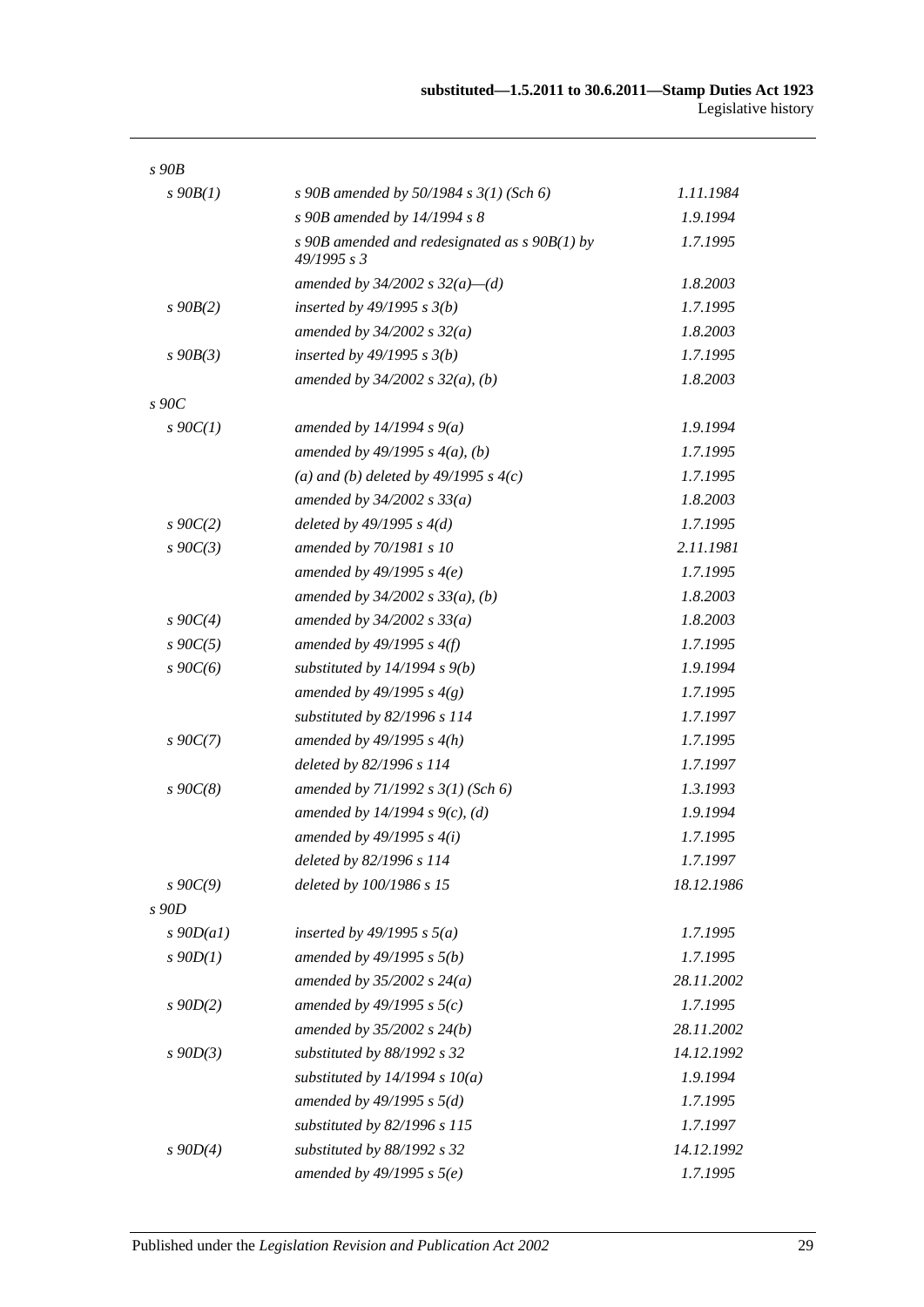|                                                  | deleted by 82/1996 s 115                                                | 1.7.1997   |
|--------------------------------------------------|-------------------------------------------------------------------------|------------|
| $s$ 90D(5)                                       | inserted by 88/1992 s 32                                                | 14.12.1992 |
|                                                  | deleted by 82/1996 s 115                                                | 1.7.1997   |
| $s$ 90 $D(6)$                                    | inserted by 88/1992 s 32                                                | 14.12.1992 |
|                                                  | amended by $14/1994 s 10(b)$                                            | 1.9.1994   |
|                                                  | deleted by 82/1996 s 115                                                | 1.7.1997   |
| $s \, 90D(7)$ and (8)                            | inserted by 88/1992 s 32                                                | 14.12.1992 |
|                                                  | deleted by 82/1996 s 115                                                | 1.7.1997   |
| $s$ 90 $E$                                       |                                                                         |            |
| $s\ 90E(1)$                                      | amended by 14/1994 s 11                                                 | 1.9.1994   |
|                                                  | amended by $49/1995 s 6(a)$                                             | 1.7.1995   |
|                                                  | amended by $34/2002$ s $34(a)$                                          | 1.8.2003   |
| $s$ 90 $E(2)$                                    | substituted by 88/1992 s 33                                             | 14.12.1992 |
|                                                  | amended by $49/1995 s 6(b)$                                             | 1.7.1995   |
|                                                  | amended by 82/1996 s 116                                                | 1.7.1997   |
| $s$ 90 $E(3)$                                    | amended by 36/1990 s 6                                                  | 24.5.1990  |
|                                                  | substituted by $34/2002$ s $34(b)$                                      | 1.8.2003   |
| $s$ 90 $F$                                       | amended by 49/1995 s 7                                                  | 1.7.1995   |
|                                                  | amended by 34/2002 s 35                                                 | 1.8.2003   |
| s90G                                             | inserted by $8/1986 s 6$                                                | 13.3.1986  |
| $s \, 90G(1)$                                    |                                                                         |            |
| <i>broker</i>                                    | amended by $52/1989 s 9(c)$                                             | 21.9.1989  |
| financial product                                | marketable security amended by 23/2001 s 114                            | 15.7.2001  |
|                                                  | marketable security renamed financial product<br>by $34/2002$ s $36(a)$ | 1.8.2003   |
| jobber                                           | deleted by $52/1989 s 9(a)$                                             | 21.9.1989  |
| marketable<br>security-see<br>financial product  |                                                                         |            |
| market maker                                     | inserted by 52/1989 s $9(a)$                                            | 21.9.1989  |
|                                                  | relevant transaction amended by $34/2002 s 36(a)$                       | 1.8.2003   |
| the U.K. Stock<br>Exchange                       | deleted by $52/1989 s 9(b)$                                             | 21.9.1989  |
| the U.K. and<br><b>Ireland Stock</b><br>Exchange | inserted by $52/1989 s 9(b)$                                            | 21.9.1989  |
| $s\,90G(3)$                                      | amended by $34/2002 s 36(a)$                                            | 1.8.2003   |
| $s\,90G(5)$                                      | substituted by 88/1992 s 34                                             | 14.12.1992 |
|                                                  | substituted by $82/1996$ s $117(a)$                                     | 1.7.1997   |
|                                                  | $s\ 90G(5a)$ and $(5b)$ inserted by 88/1992 s 34                        | 14.12.1992 |
|                                                  | deleted by $82/1996 s 117(a)$                                           | 1.7.1997   |
| $s\,90G(6)$                                      | amended by $100/1986$ s $16(a)$ , (b)                                   | 1.2.1987   |
|                                                  | amended by 52/1989 s $9(c)$ —(f)                                        | 21.9.1989  |
|                                                  | amended by 49/1995 s 8                                                  | 1.7.1995   |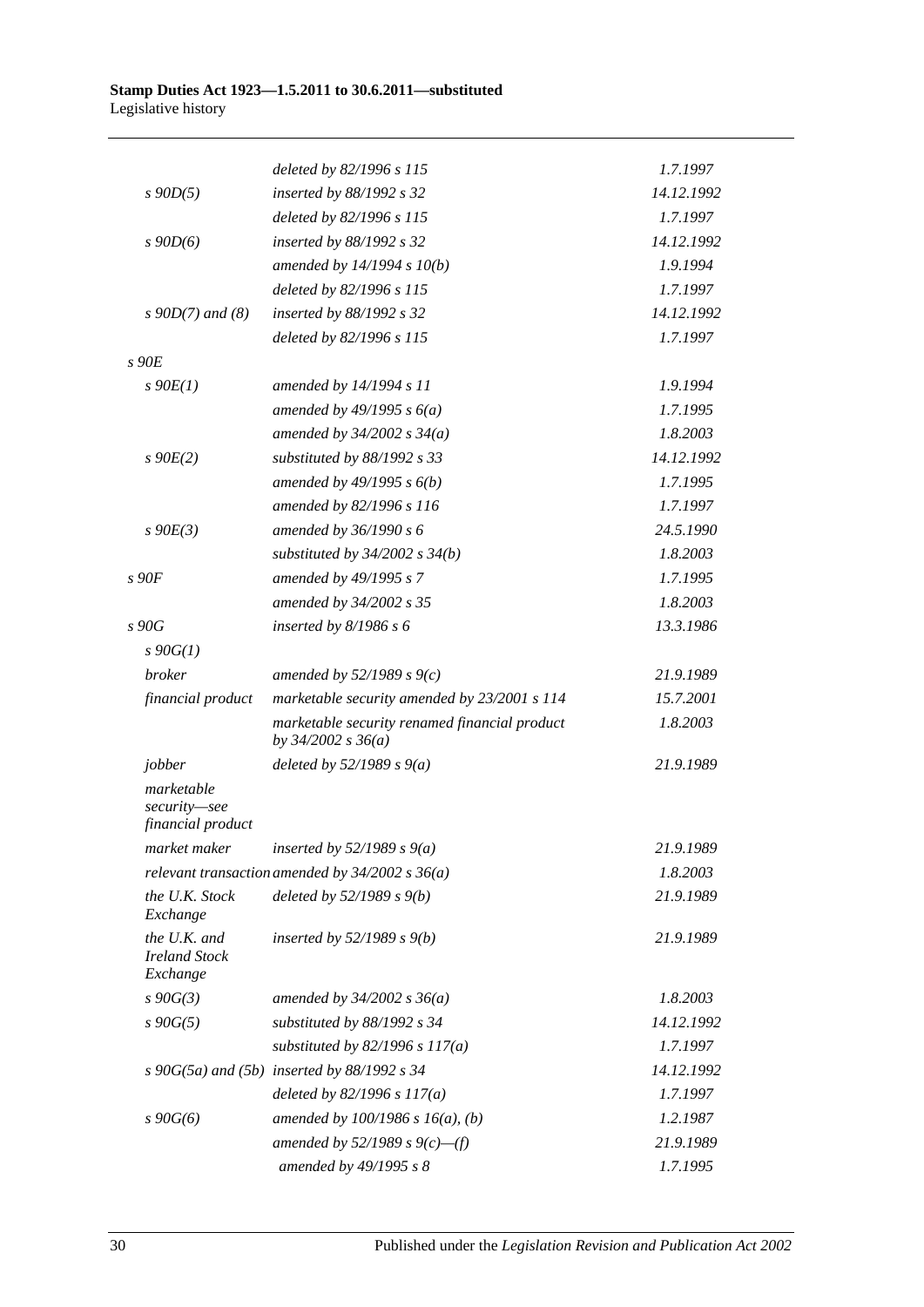|                                           | amended by $34/2002$ s $36(b)$ —(d)                    | 1.8.2003   |
|-------------------------------------------|--------------------------------------------------------|------------|
| $s\,90G(7)$                               | amended by $100/1986$ s $16(c)$ , (d)                  | 1.2.1987   |
|                                           | amended by 52/1989 s 9(c), (g)                         | 21.9.1989  |
|                                           | amended by $34/2002 s 36(b)$                           | 1.8.2003   |
| $s\,90G(8)$                               | substituted by $100/1986$ s $16(e)$                    | 18.12.1986 |
|                                           | deleted by 82/1996 s 117(b)                            | 1.7.1997   |
| $Pt$ 3A $Div$ 3                           | inserted by 14/1994 s 12                               | 1.9.1994   |
|                                           | amended by 83/1994 s 7                                 | 8.12.1994  |
|                                           | amended by 18/1996 s 8                                 | 24.4.1996  |
|                                           | amended by 82/1996 ss 118, 119                         | 1.7.1997   |
|                                           | substituted by $34/2002$ s 37                          | 1.8.2003   |
| Pt 3A Div 4                               | inserted by 14/1994 s 12                               | 1.9.1994   |
|                                           | amended by 82/1996 ss 120, 121                         | 1.7.1997   |
|                                           | substituted by 34/2002 s 37                            | 1.8.2003   |
| $Pt$ 3A $Div$ 5                           | inserted by $83/1994 s 8$                              | 8.12.1994  |
| $s$ 90 $T$                                | amended by 23/2001 s 115                               | 15.7.2001  |
|                                           | amended by 34/2002 s 38                                | 1.8.2003   |
| s90U                                      | amended by 34/2002 s 39                                | 1.8.2003   |
| s90V                                      |                                                        |            |
| $s$ 90V(1)                                | amended by 34/2002 s 40                                | 1.8.2003   |
| $s$ 90V(3)                                | inserted by 80/2000 s 18                               | 14.12.2000 |
| Pt 3A                                     | substituted by 38/2008 s 39                            | 1.1.2009   |
| Pt 4                                      | inserted by 36/1990 s 7                                | 24.5.1990  |
|                                           | amended by 88/1992 ss 35-41                            | 14.12.1992 |
|                                           | amended by 83/1994 s 9                                 | 8.12.1994  |
|                                           | amended by 18/1996 s 9                                 | 24.4.1996  |
|                                           | amended by 82/1996 ss 122-127                          | 1.7.1997   |
|                                           | substituted by 80/2000 s 19                            | 14.12.2000 |
| s 91                                      |                                                        |            |
| $s\ 91(1)$                                |                                                        |            |
| close personal<br>relationship            | inserted by 43/2006 s 204(1)                           | 1.6.2007   |
| executive officer                         | amended by 23/2001 s 116(a)                            | 15.7.2001  |
| land asset                                | land asset and local substituted by $27/2006$ s $4(1)$ | 22.9.2006  |
| local primary<br>production land<br>asset | inserted by 27/2006 s 4(1)                             | 22.9.2006  |
| majority interest                         | deleted by $27/2006 s 4(2)$                            | 22.9.2006  |
| entity                                    | primary production inserted by $27/2006$ s $4(3)$      | 22.9.2006  |
| private company                           | substituted by 34/2002 s 41                            | 1.8.2003   |
| relative                                  | amended by 43/2006 s 204(2)                            | 1.6.2007   |
|                                           | significant interest inserted by 27/2006 s 4(4)        | 22.9.2006  |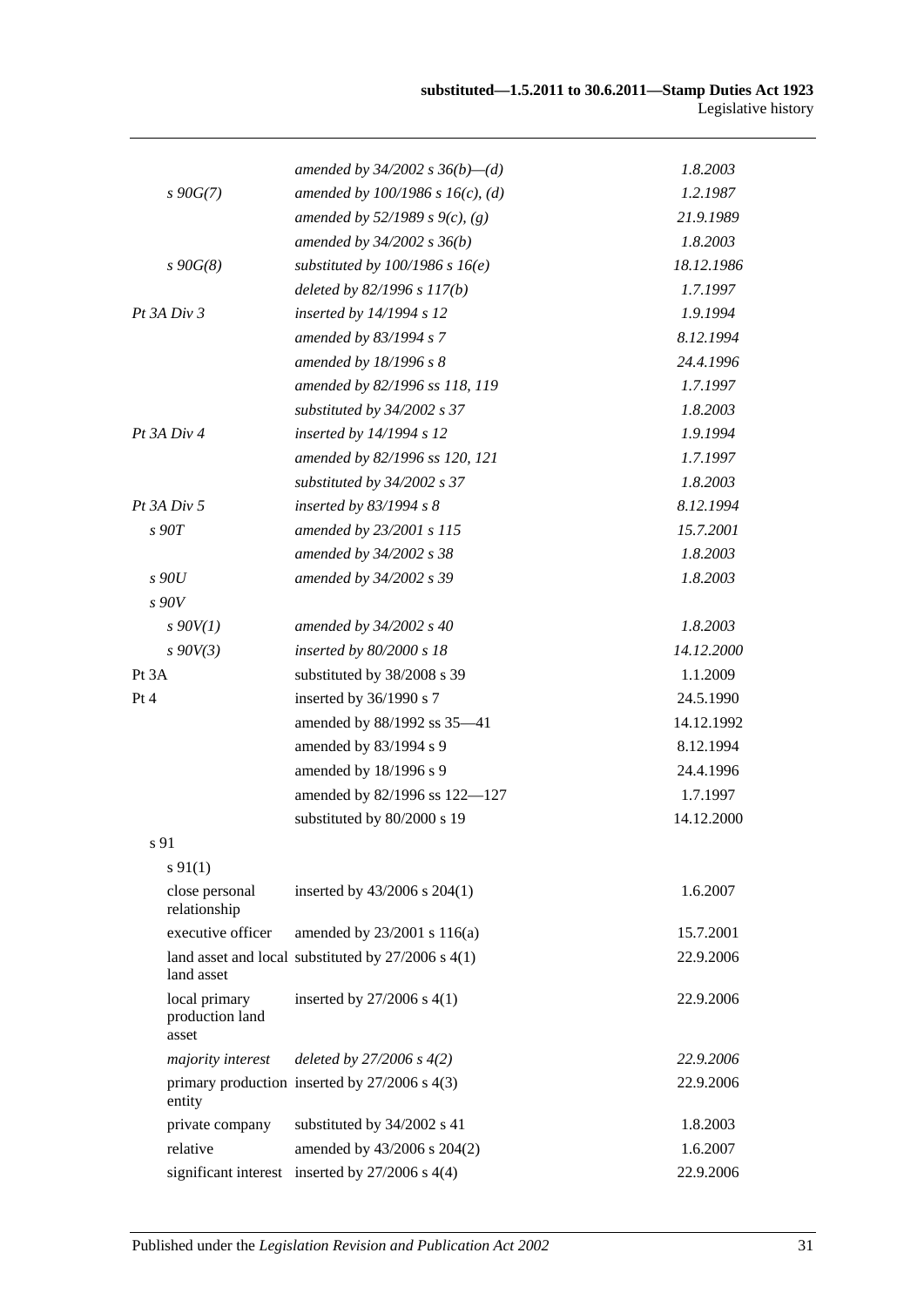| $s\ 91(4)$                           | amended by 23/2001 s 116(b)                     | 15.7.2001  |  |
|--------------------------------------|-------------------------------------------------|------------|--|
|                                      | amended by 43/2006 s 204(3)                     | 1.6.2007   |  |
| s 91A                                | inserted by 27/2006 s 5                         | 22.9.2006  |  |
| s 93                                 |                                                 |            |  |
| $s\,93(1)$                           | amended by 27/2006 s 6(1), (2)                  | 22.9.2006  |  |
| s 94                                 |                                                 |            |  |
| $s\,94(1)$                           | amended by 27/2006 s 7(1)                       | 22.9.2006  |  |
| $s\,94(2)$                           | amended by 27/2006 s 7(2)                       | 22.9.2006  |  |
| $s\,94(5)$                           | inserted by $27/2006$ s $7(3)$                  | 22.9.2006  |  |
| s 95                                 |                                                 |            |  |
| $s\,95(1)$ —(3)                      | amended by 27/2006 s 8                          | 22.9.2006  |  |
| ss 95A and 95B                       | inserted by 27/2006 s 9                         | 22.9.2006  |  |
| s 96                                 |                                                 |            |  |
| s $96(1)$ and (2)                    | amended by 27/2006 s 10                         | 22.9.2006  |  |
| s 97                                 |                                                 |            |  |
| $s\,97(1)$                           | amended by 27/2006 s 11(1)                      | 22.9.2006  |  |
| $s\,97(2)$                           | amended by 34/2002 s 42                         | 1.8.2003   |  |
| s $97(3)$ and (4)                    | amended by 27/2006 s 11(1)                      | 22.9.2006  |  |
| $s\,97(5)$                           | amended by 34/2002 s 42                         | 1.8.2003   |  |
|                                      | amended by 27/2006 s 11(1)-(3)                  | 22.9.2006  |  |
| s 98                                 |                                                 |            |  |
| $s\,98(1)$                           | amended by 27/2006 s 12(1), (2)                 | 22.9.2006  |  |
| $s\,98(1a)$                          | inserted by 27/2006 s 12(3)                     | 22.9.2006  |  |
| $s\,98(2)$                           | amended by 27/2006 s 12(1)                      | 22.9.2006  |  |
| s 101                                |                                                 |            |  |
| s 101(2)                             | substituted by 27/2001 s 13                     | 26.7.2001  |  |
|                                      | amended by 34/2002 s 43                         | 1.8.2003   |  |
| s 102                                |                                                 |            |  |
| s $102(1)$ —(3)                      | amended by 27/2006 s 13                         | 22.9.2006  |  |
| Pt 4A                                | inserted by 24/2009 s 15                        | 4.6.2009   |  |
| Pt 5                                 |                                                 |            |  |
| s 106                                |                                                 |            |  |
| s 106(1)                             | s 106 amended by 50/1984 s 3(1) (Sch 6)         | 1.11.1984  |  |
|                                      | s 106 redesignated as s 106(1) by 82/1996 s 128 | 1.7.1997   |  |
| 106(2)                               | inserted by 82/1996 s 128                       | 1.7.1997   |  |
| $s\ 106(3)$                          | inserted by 38/2008 s 40                        | 1.1.2009   |  |
| s 106A before deletion<br>by 38/2008 |                                                 |            |  |
| $s$ 106A(1)                          | amended by $70/1981 s 11(a)$                    | 2.11.1981  |  |
|                                      | amended by $83/1994 s 10(a)$                    | 8.12.1994  |  |
|                                      | amended by $34/2002$ s $44(a)$ , (b)            | 1.8.2003   |  |
| $s$ 106A(1a)                         | inserted by $70/1981 s 11(b)$                   | 2.11.1981  |  |
|                                      | amended by 35/2002 s 25                         | 28.11.2002 |  |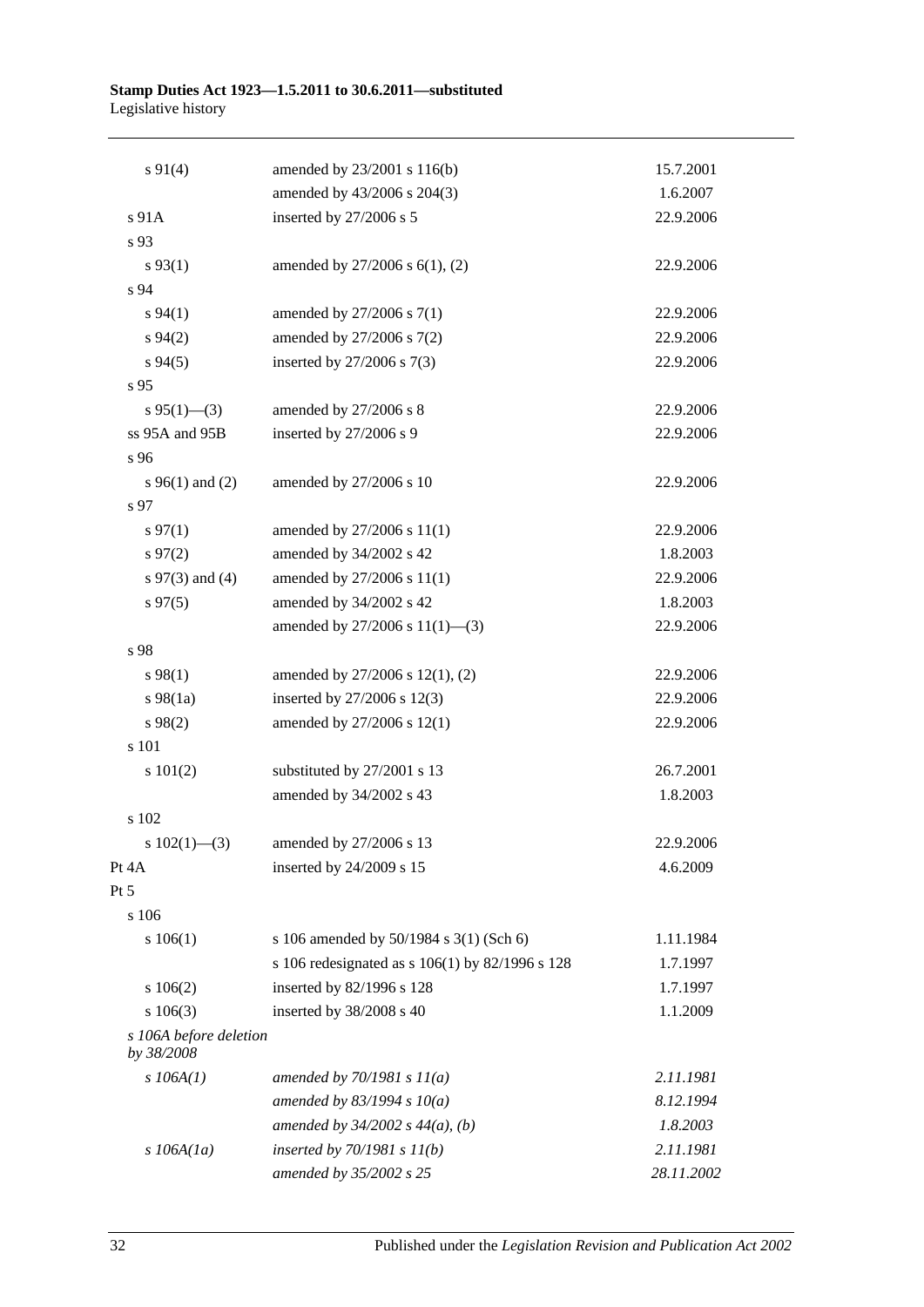|                             | amended by $34/2002$ s $44(c)$                                                              | 1.8.2003   |
|-----------------------------|---------------------------------------------------------------------------------------------|------------|
| $s$ 106A(1b)                | inserted by $70/1981 s 11(b)$                                                               | 2.11.1981  |
| $s$ 106A(2)                 | amended by 14/1994 s 13                                                                     | 1.9.1994   |
|                             | amended by $83/1994 s 10(b)$                                                                | 8.12.1994  |
|                             | amended by $34/2002$ s $44(d)$ —(f)                                                         | 1.8.2003   |
| $s$ 106A(3)                 | amended by 83/1994 s $10(c)$                                                                | 8.12.1994  |
|                             | amended by $82/1996 s 129(a)$                                                               | 1.7.1997   |
|                             | amended by $34/2002 s 44(g)$                                                                | 1.8.2003   |
| $s$ 106A(4)                 | substituted by $83/1994$ s $10(d)$                                                          | 8.12.1994  |
|                             | amended by 82/1996 s 129(b)                                                                 | 1.7.1997   |
| $s$ 106A(5)                 | amended by $83/1994 s 10(e)$                                                                | 8.12.1994  |
|                             | amended by $34/2002$ s $44(h)$ , (i)                                                        | 1.8.2003   |
| s 106A                      | deleted by 38/2008 s 41                                                                     | 1.1.2009   |
| s 107                       | substituted by 14/1994 s 14                                                                 | 1.9.1994   |
|                             | deleted by 82/1996 s 130                                                                    | 1.7.1997   |
|                             | inserted by 35/2002 s 26                                                                    | 28.11.2002 |
| $s\ 107(3)$                 | amended by 24/2009 s 16                                                                     | 4.6.2009   |
| s 108                       |                                                                                             |            |
| s 108(1)                    | amended by 59/1994 Sch 2                                                                    | 1.1.1995   |
|                             | amended by 44/2006 s 59                                                                     | 18.1.2007  |
| s 109                       | amended by 88/1992 s 42                                                                     | 14.12.1992 |
|                             | deleted by 38/2008 s 42                                                                     | 1.1.2009   |
| s 110                       | deleted by 88/1992 s 43                                                                     | 14.12.1992 |
| s 110A                      | amended by 100/1986 s 17                                                                    | 18.12.1986 |
|                             | deleted by 82/1996 s 131                                                                    | 1.7.1997   |
| s 111                       | amended by 82/1996 s 132                                                                    | 1.7.1997   |
| s 112                       |                                                                                             |            |
| s 112(1)                    | amended by 74/1991 s 13(a)                                                                  | 12.12.1991 |
|                             | substituted by $38/2008$ s $43(1)$                                                          | 1.1.2009   |
| $s\ 112(2)$                 | inserted by $74/1991 s 13(b)$                                                               | 12.12.1991 |
|                             | deleted by $38/2008 s 43(1)$                                                                | 1.1.2009   |
| s 112(2)                    | s $112(5)$ amended and redesignated as s $112(2)$<br>by $38/2008$ s $43(2)$ —(4)            | 1.1.2009   |
| s $112(3)$ and (4)          | deleted by $38/2008 s 43(1)$                                                                | 1.1.2009   |
| s $112(5)$ —see<br>s 112(2) |                                                                                             |            |
| s 113                       | deleted by $50/1984$ s $3(1)$ (Sch 6)                                                       | 1.11.1984  |
| s 114                       | inserted by 27/1978 s 8                                                                     | 30.3.1978  |
| Sch 1                       | deleted in pursuance of the Acts Republication<br>Act 1967 as its function is now exhausted | 1.11.1984  |
|                             | inserted by 41/1999 s 22                                                                    | 1.12.1998  |
| cl <sub>2</sub>             | inserted by 24/2009 s 17                                                                    | 4.6.2009   |
| Sch 2                       | heading substituted by $44/2003$ s 3(1) (Sch 1)                                             | 24.11.2003 |
| Pt1                         | heading inserted by $44/2003$ s 3(1) (Sch 1)                                                | 24.11.2003 |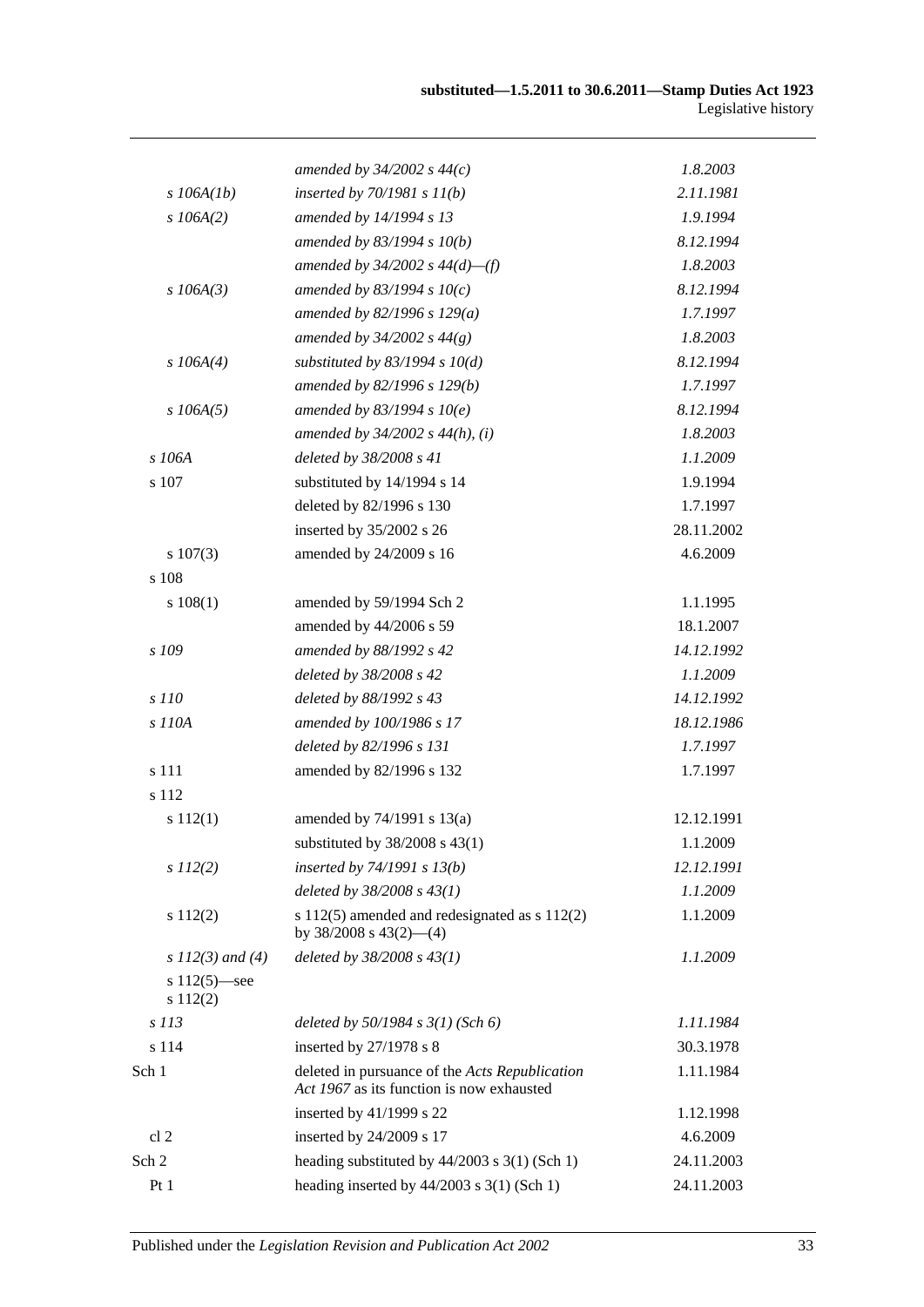| <b>AGREEMENT</b> or<br>any                | amended by $42/1992 s 6(a)$                                                                                          | 1.9.1992                     |
|-------------------------------------------|----------------------------------------------------------------------------------------------------------------------|------------------------------|
| <b>MEMORANDUM</b>                         |                                                                                                                      |                              |
|                                           | deleted by $88/1992$ s $44(a)$                                                                                       | 14.12.1992                   |
| <b>AFFIDAVIT OR</b><br><b>DECLARATION</b> | amended by $50/1984 s 3(1)$ (Sch 6)                                                                                  | 1.11.1984                    |
|                                           | deleted by $81/1985 s 11(a)$                                                                                         | 5.8.1985                     |
| by 10/11                                  | cl 1 before deletion ANNUAL LICENCE amended by 27/1978<br>$s \, 9(a) - (d)$                                          | uncommenced-not incorporated |
|                                           | ANNUAL LICENCE amended by 65/1983 s 3                                                                                | 1.1.1984                     |
|                                           | ANNUAL LICENCE amended by $8/1986 s 7(a)$                                                                            | 13.3.1986                    |
|                                           | ANNUAL LICENCE amended by 100/1986<br>$s$ 18( <i>a</i> ), ( <i>b</i> )                                               | 18.12.1986                   |
|                                           | ANNUAL LICENCE amended by 47/1990<br>$s \frac{5}{1}(a), (b), (d), (c)$                                               | 1.7.1990                     |
|                                           | ANNUAL LICENCE paragraph (1) deleted by<br>47/1990 s 5(1)(c)                                                         | 1.7.1990                     |
|                                           | ANNUAL LICENCE amended by 82/1996 s 133                                                                              | 1.7.1997                     |
|                                           | ANNUAL LICENCE amended by $36/1998 s 3(a)$                                                                           | 1.6.1998                     |
|                                           | ANNUAL LICENCE amended and redesignated<br>as cl 1 by 44/2003 s 3(1) (Sch 1)                                         | 24.11.2003                   |
| $cl$ $I(3)$                               |                                                                                                                      |                              |
|                                           | Exemption No 2 amended by $41/1999$ s $23(a)$                                                                        | 1.12.1998                    |
|                                           | Exemption No 3 inserted by $111/1980 s 15(a)$                                                                        | 6.11.1980                    |
|                                           | substituted by $100/1986$ s $18(c)$                                                                                  | 18.12.1986                   |
|                                           | Exemption No 4 inserted by $111/1980 s 15(a)$                                                                        | 6.11.1980                    |
| and $6$                                   | Exemption Nos 5 inserted by $81/1985 s 11(b)$                                                                        | 5.8.1985                     |
|                                           | Exemption No 7 inserted by $8/1986$ s $7(b)$                                                                         | 13.3.1986                    |
|                                           | Exemption No $8$ inserted by 100/1986 s 18(d)                                                                        | 18.12.1986                   |
| cl1                                       | deleted by $10/2011 s 5(1)$                                                                                          | 1.5.2011                     |
| cl <sub>2</sub>                           | <b>APPLICATION</b> to Register a Motor Vehicle<br>amended by $64/1989$ s $4(a)$ , (b)                                | 28.3.1990                    |
|                                           | <b>APPLICATION</b> to Register a Motor Vehicle<br>amended by $31/1994$ s $9(a)$                                      | 30.5.1994                    |
|                                           | <b>APPLICATION</b> to Register a Motor Vehicle<br>amended and redesignated as cl 2 by 44/2003<br>$s \; 3(1)$ (Sch 1) | 24.11.2003                   |
| cl $2(1)$                                 | amended by 28/2005 s 15(1)                                                                                           | 1.7.2006                     |
| cl $2(2)$                                 |                                                                                                                      |                              |
|                                           | Exemption No 2 amended by 100/1986 s 18(e)                                                                           | 18.12.1986                   |
|                                           | Exemption No 4 substituted by $64/1989$ s $4(c)$                                                                     | 28.3.1990                    |
|                                           | substituted by $30/1996$ s $43(a)$                                                                                   | 1.7.1996                     |
|                                           | Exemption No 5Ainserted by $8/1986$ s $7(c)$                                                                         | 13.3.1986                    |
|                                           | deleted by $38/2008 s 44(1)$                                                                                         | 1.1.2009                     |
|                                           | Exemption No 6 substituted by $41/2004$ s $10(1)$                                                                    | 24.2.2005                    |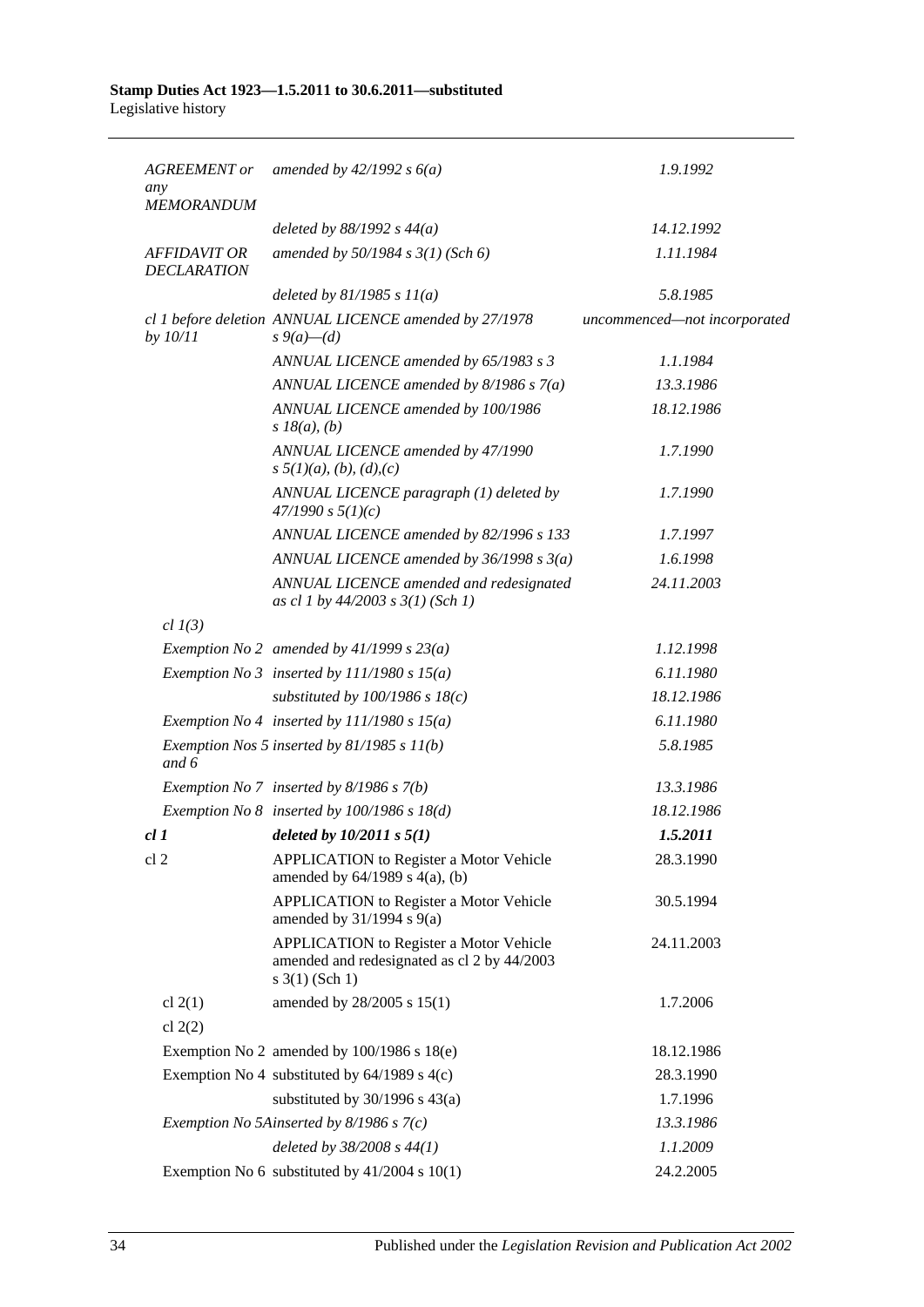| Exemption<br>No 10  | substituted by 83/1994 s 12 (Sch)                | 8.12.1994  |
|---------------------|--------------------------------------------------|------------|
|                     | amended by $41/2004$ s $10(2)$                   | 24.2.2005  |
| Exemption<br>No 10A | inserted by $76/1994$ s $7(a)$                   | 2.3.1995   |
|                     | substituted by $77/1995$ s $17(a)$               | 1.7.1996   |
|                     | substituted by $30/1996$ s $43(b)$               | 1.7.1996   |
| Exemption<br>No 10B | inserted by $77/1995 s 17(a)$                    | 1.7.1996   |
|                     | deleted by $30/1996 s 43(b)$                     | 1.7.1996   |
| Exemption<br>No 11  | substituted by $41/2004$ s $10(3)$               | 24.2.2005  |
| Exemption<br>No 11A | inserted by $54/1991$ s $5(a)$                   | 3.2.1992   |
|                     | deleted by $30/1996 s 43(c)$                     | 1.7.1996   |
| Exemption<br>No 12  | amended by $19/1991$ s $6(a)$                    | 18.4.1991  |
| Exemption<br>No 13  | amended by $19/1991$ s $6(b)$                    | 18.4.1991  |
| Exemption<br>No 14  | amended by $19/1991$ s $6(c)$                    | 18.4.1991  |
| Exemption<br>No 15  | substituted by $19/1991$ s $6(d)$                | 18.4.1991  |
|                     | amended by $72/1995$ s $6(a)$ —(c)               | 23.11.1995 |
|                     | (ab) deleted by $36/1998$ s $3(b)$               | 1.9.1998   |
|                     | amended by 41/2004 s 10(4)                       | 24.2.2005  |
| Exemption<br>No 16  | substituted by 28/1977 s 5                       | 28.7.1977  |
| Exemption<br>No 17  | inserted by 139/1982                             | 8.7.1982   |
|                     | substituted by $81/1985$ s $11(c)$               | 5.8.1985   |
| Exemption<br>No 18  | inserted by $31/1994$ s $9(b)$                   | 30.5.1994  |
|                     | amended by 41/2004 s 10(5)                       | 24.2.2005  |
| Exemption<br>No 19  | inserted by 28/2005 s 15(2)                      | 1.7.2006   |
| cl $2(3)$           | amended by $47/1990$ s $5(2)$                    | 1.1.1991   |
|                     | amended by 77/1995 s 17(b)                       | 1.7.1996   |
|                     | amended by 36/1998 s 3(c)                        | 27.7.1998  |
| cl $2(4)$           |                                                  |            |
|                     | Exemption No 2 substituted by $64/1989$ s $4(d)$ | 28.3.1990  |
|                     | substituted by $30/1996$ s $43(d)$               | 1.7.1996   |
|                     | Exemption No 3Ainserted by 8/1986 s 7(d)         | 13.3.1986  |
|                     | deleted by 38/2008 s 44(2)                       | 1.1.2009   |
|                     | Exemption No 5 substituted by 83/1994 s 12 (Sch) | 8.12.1994  |
|                     | amended by 41/2004 s 10(6)                       | 24.2.2005  |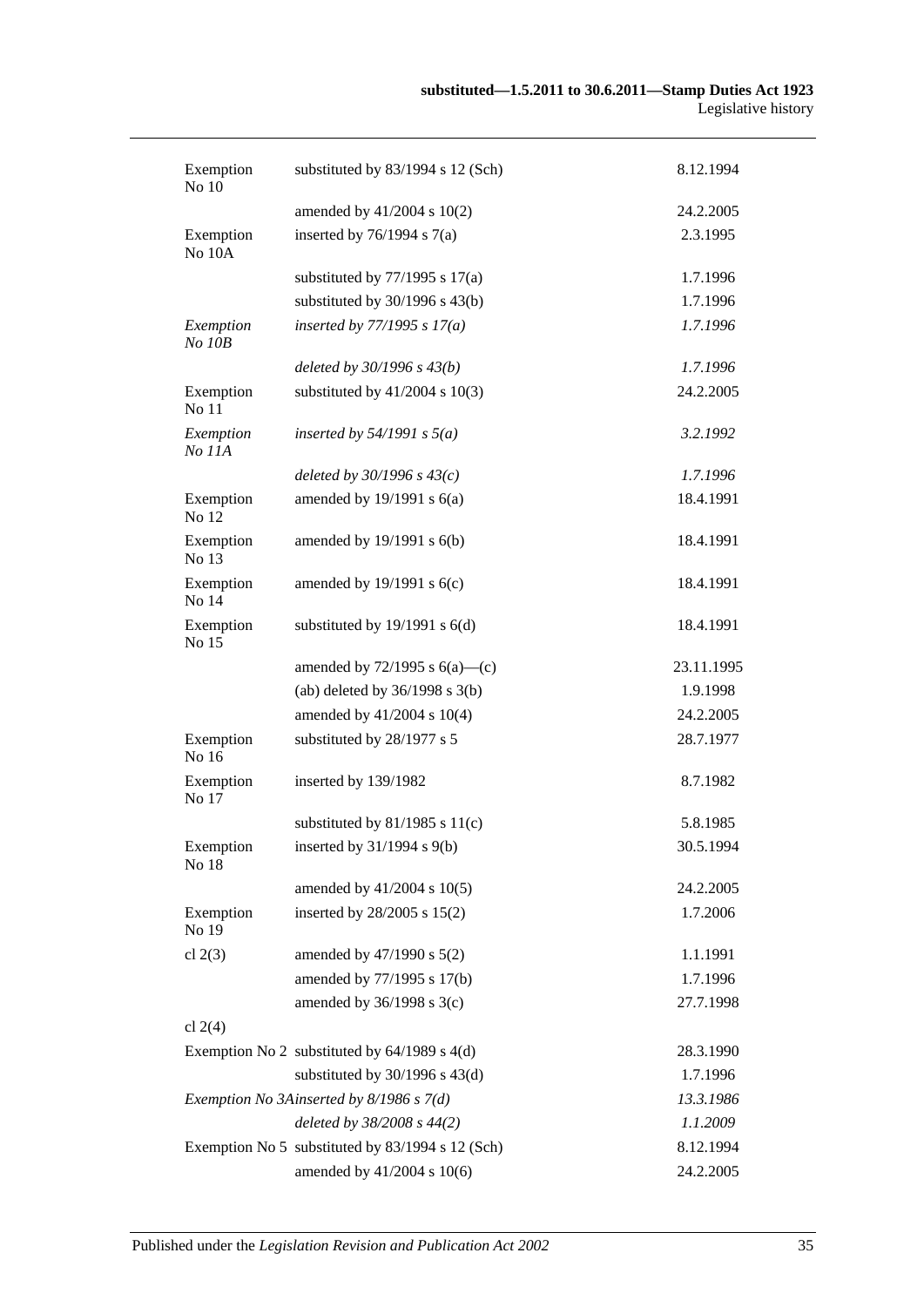| Exemption<br>No 5A                                                                                              | inserted by $76/1994$ s $7(b)$                  | 2.3.1995  |
|-----------------------------------------------------------------------------------------------------------------|-------------------------------------------------|-----------|
|                                                                                                                 | substituted by $77/1995$ s $17(c)$              | 1.7.1996  |
|                                                                                                                 | substituted by $30/1996$ s $43(e)$              | 1.7.1996  |
|                                                                                                                 | Exemption No 5Binserted by $77/1995$ s $17(c)$  | 1.7.1996  |
|                                                                                                                 | deleted by $30/1996 s 43(e)$                    | 1.7.1996  |
|                                                                                                                 | Exemption No 6 substituted by $41/2004$ s 10(7) | 24.2.2005 |
|                                                                                                                 | Exemption No 6Ainserted by 54/1991 s 5(b)       | 3.2.1992  |
|                                                                                                                 | deleted by $30/1996 s 43(f)$                    | 1.7.1996  |
|                                                                                                                 | Exemption No 8 amended by 89/1978 s 3           | 18.1.1979 |
|                                                                                                                 | (c) deleted by 89/1978 s 3                      | 18.1.1979 |
|                                                                                                                 | amended by 84/2009 s 333                        | 1.2.2010  |
| <b>BANK NOTE</b>                                                                                                | deleted by $111/1980 s 15(b)$                   | 6.11.1980 |
| <b>BILL OF</b><br><b>EXCHANGE</b><br>payable on                                                                 | amended by $70/1981 s 12(a)$                    | 2.11.1981 |
| demand                                                                                                          |                                                 |           |
|                                                                                                                 | substituted by 89/1983 s $10(a)$                | 1.1.1984  |
|                                                                                                                 | substituted by 19/1991 s $6(e)$                 | 18.4.1991 |
|                                                                                                                 | deleted by $82/1997 s 7(a)$                     | 1.1.1998  |
| <b>BILL OF</b><br>EXCHANGE, being<br>a cheque                                                                   | inserted by $89/1983$ s $10(a)$                 | 1.1.1984  |
|                                                                                                                 | amended by $50/1984$ s $3(1)$ (Sch 6)           | 1.11.1984 |
|                                                                                                                 | deleted by $82/1997 s 7(a)$                     | 1.1.1998  |
| <b>BILL OF</b><br>EXCHANGE, being<br>a payment order                                                            | inserted by $19/1991$ s $6(f)$                  | 18.4.1991 |
|                                                                                                                 | deleted by $82/1997 s 7(a)$                     | 1.1.1998  |
| <b>BILL OF</b><br><b>EXCHANGE</b> and<br><b>PROMISSORY</b><br>NOTE drawn or<br>made                             | amended by $70/1981 s 12(b)$                    | 2.11.1981 |
|                                                                                                                 | deleted by $82/1997 s 7(a)$                     | 1.1.1998  |
| <b>BILL OF</b><br><b>EXCHANGE</b> and<br><b>PROMISSORY</b><br>NOTE (not being a<br>bill or note                 | deleted by $82/1997 s 7(a)$                     | 1.1.1998  |
| <b>BILL OF</b><br><b>EXCHANGE</b> and<br><b>PROMISSORY</b><br>NOTE of any other<br>kind (except a bank<br>note) | amended by 19/1991 s $6(g)$                     | 18.4.1991 |
|                                                                                                                 | amended by 83/1994 s 12 (Sch)                   | 8.12.1994 |
|                                                                                                                 | deleted by $82/1997 s 7(a)$                     | 1.1.1998  |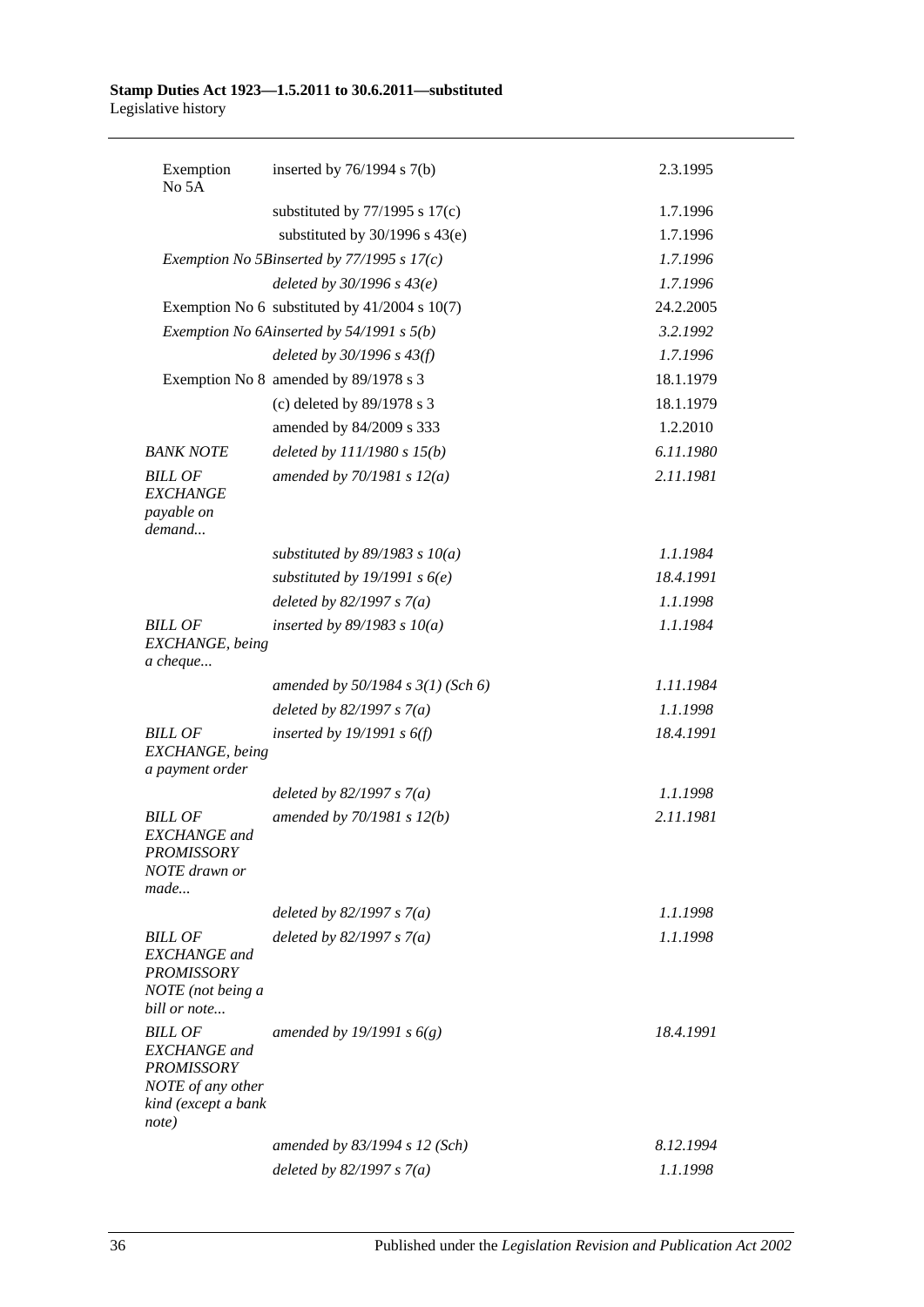| OR SHIPPING<br><b>NOTE</b> | BILL OF LADING deleted by $81/1985 s 11(d)$                                                | 5.8.1985   |
|----------------------------|--------------------------------------------------------------------------------------------|------------|
| (not otherwise<br>charged) | CONTRACT NOTE deleted by $50/1984 s 3(1)$ (Sch 6)                                          | 1.11.1984  |
|                            | CONTRACT NOTE deleted by 50/1984 s 3(1) (Sch 6)                                            | 1.11.1984  |
| <b>CONTRACT</b>            | deleted by $50/1984$ s $3(1)$ (Sch 6)                                                      | 1.11.1984  |
| cl <sub>3</sub>            | CONVEYANCE or TRANSFER amended by<br>101/1976 s 7                                          | 16.12.1976 |
|                            | CONVEYANCE or TRANSFER amended by<br>$111/1980$ s $15(c)$ , (d)                            | 6.11.1980  |
|                            | CONVEYANCE or TRANSFER amended by<br>$95/1982$ s $17(a)$ —(d)                              | 23.12.1982 |
|                            | CONVEYANCE or TRANSFER (ab) deleted by<br>89/1983 s 10(b)                                  | 1.1.1984   |
|                            | CONVEYANCE or TRANSFER amended by<br>89/1983 s 10(c)                                       | 1.1.1984   |
|                            | CONVEYANCE or TRANSFER amended by<br>$50/1984$ s 3(1) (Sch 6)                              | 1.11.1984  |
|                            | CONVEYANCE or TRANSFER amended by<br>$81/1985$ s $11(e)$ , (g)                             | 5.8.1985   |
|                            | CONVEYANCE or TRANSFER (aab) deleted<br>by $81/1985$ s $11(f)$                             | 5.8.1985   |
|                            | CONVEYANCE or TRANSFER amended by<br>$8/1986$ s 7(e)                                       | 13.3.1986  |
|                            | CONVEYANCE or TRANSFER amended by<br>$42/1992$ s $6(b)$                                    | 1.9.1992   |
|                            | CONVEYANCE or TRANSFER amended by<br>$88/1992$ s 44(b), (c)                                | 14.12.1992 |
|                            | CONVEYANCE or TRANSFER amended by<br>49/1995 s 9(a)                                        | 1.7.1995   |
|                            | CONVEYANCE or TRANSFER amended by<br>40/1999 s $2(a)$                                      | 5.8.1999   |
|                            | CONVEYANCE or TRANSFER amended by<br>$15/2002$ s 7(a)                                      | 5.9.2002   |
|                            | CONVEYANCE or TRANSFER amended by<br>$34/2002$ s $45(a)$ , (b)                             | 1.8.2003   |
|                            | CONVEYANCE or TRANSFER amended and<br>redesignated as cl $3$ by $44/2003$ s $3(1)$ (Sch 1) | 24.11.2003 |
| cl $3(1)$<br>cl $3(2)$     | amended by 38/2008 s 44(3)                                                                 | 1.1.2009   |
|                            | Exemption No 1 substituted by 81/1985 s 11(h)                                              | 5.8.1985   |
|                            | substituted by $80/2000$ s $20(a)$                                                         | 14.12.2000 |
|                            | Exemption No 2 inserted by 81/1985 s 11(h)                                                 | 5.8.1985   |
|                            | amended by $34/2002$ s $45(c)$                                                             | 1.8.2003   |
|                            | amended by 41/2004 s 10(8)                                                                 | 4.11.2004  |
|                            | Exemption No 3 inserted by $100/1986$ s $18(f)$                                            | 18.12.1986 |
|                            |                                                                                            |            |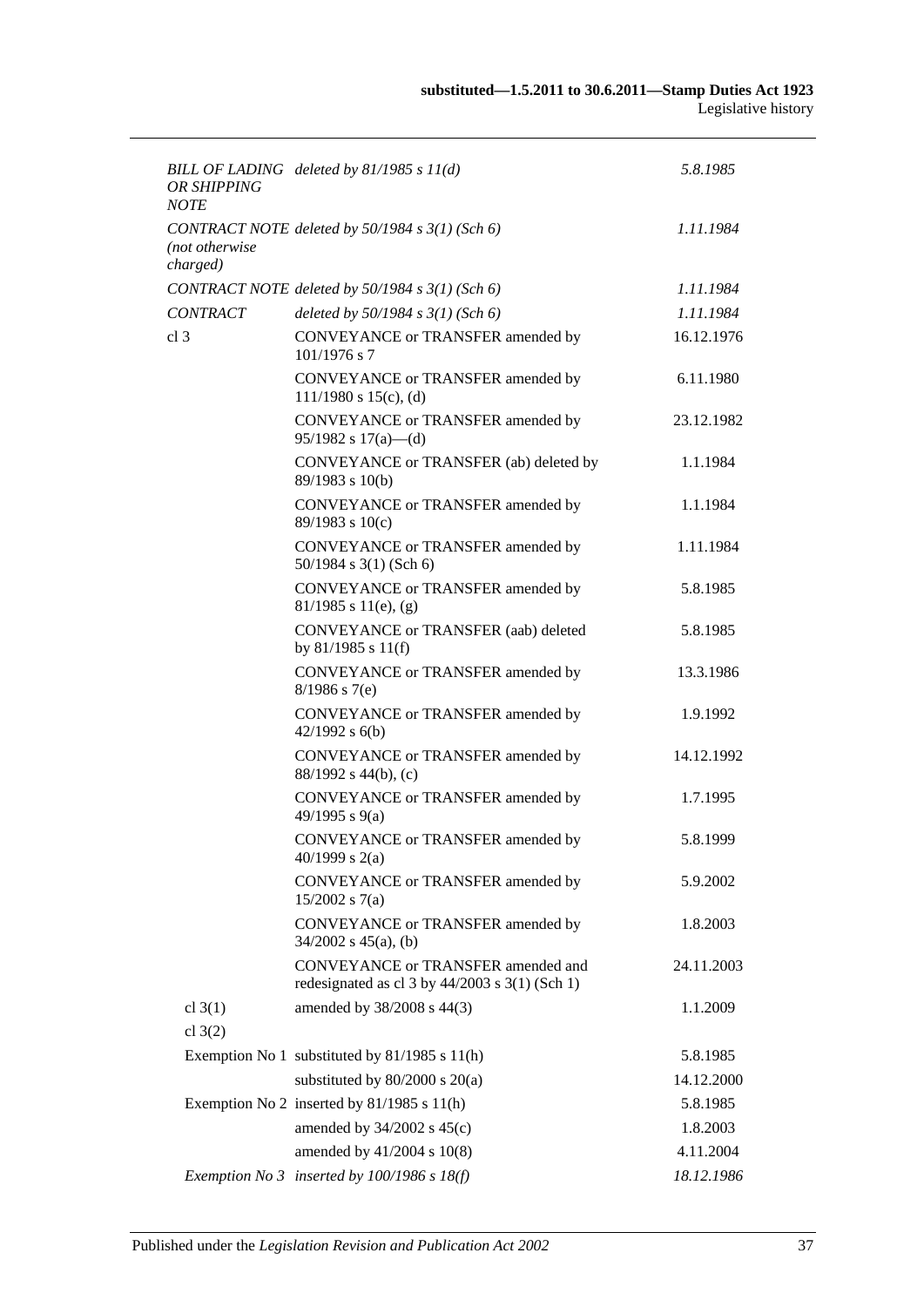|                 | amended by $34/2002$ s $45(d)$                                                       | 1.8.2003   |
|-----------------|--------------------------------------------------------------------------------------|------------|
|                 | deleted by 38/2008 s 44(4)                                                           | 1.1.2009   |
|                 | Exemption No 4 inserted by $100/1986$ s $18(f)$                                      | 18.12.1986 |
|                 | amended by 83/1994 s 12 (Sch)                                                        | 8.12.1994  |
|                 | amended by 38/2008 s 44(5)                                                           | 1.1.2009   |
|                 | Exemption No 5 inserted by $100/1986$ s $18(f)$                                      | 18.12.1986 |
|                 | substituted by 83/1994 s 12 (Sch)                                                    | 8.12.1994  |
|                 | amended by 38/2008 s 44(6)                                                           | 1.1.2009   |
|                 | amended by 58/2009 s 42(1)                                                           | 1.1.2010   |
| cl <sub>4</sub> | CONVEYANCE operating substituted by<br>101/1976 s 8                                  | 16.12.1976 |
|                 | CONVEYANCE operating amended by 81/1985<br>s 11(i)                                   | 5.8.1985   |
|                 | CONVEYANCE operating amended by 36/1990<br>s 8                                       | 24.5.1990  |
|                 | CONVEYANCE operating amended by 88/1992<br>$s\ 44(d), (e)$                           | 14.12.1992 |
|                 | CONVEYANCE operating amended by 14/1994<br>s 15(a)                                   | 1.9.1994   |
|                 | CONVEYANCE operating amended by 49/1995<br>$s \theta(b)$                             | 1.7.1995   |
|                 | CONVEYANCE operating amended by 42/1997<br>s <sub>4</sub>                            | 17.7.1997  |
|                 | CONVEYANCE operating amended by 40/1999<br>s(2(b)                                    | 5.8.1999   |
|                 | CONVEYANCE operating amended by 15/2002<br>s(7(b)                                    | 5.9.2002   |
|                 | CONVEYANCE operating amended by 34/2002<br>$s\,45(e)$                                | 1.8.2003   |
|                 | CONVEYANCE operating amended and<br>redesignated as cl 4 by $44/2003$ s 3(1) (Sch 1) | 24.11.2003 |
| cl 4(1)         | amended by 38/2008 s 44(7)                                                           | 1.1.2009   |
|                 | (aa) deleted by 38/2008 s 44(7)                                                      | 1.1.2009   |
| cl $4(2)$       |                                                                                      |            |
|                 | Exemption No 2 inserted by $81/1985$ s $11(j)$                                       | 5.8.1985   |
|                 | substituted by 80/2000 s 20(b)                                                       | 14.12.2000 |
|                 | Exemption No 3 inserted by $100/1986$ s $18(g)$                                      | 18.12.1986 |
|                 | amended by $34/2002$ s $45(f)$                                                       | 1.8.2003   |
|                 | deleted by 38/2008 s 44(8)                                                           | 1.1.2009   |
|                 | Exemption No 4 inserted by $100/1986$ s $18(g)$                                      | 18.12.1986 |
|                 | amended by 83/1994 s 12 (Sch)                                                        | 8.12.1994  |
|                 | amended by 38/2008 s 44(9)                                                           | 1.1.2009   |
|                 | Exemption No 5 inserted by $100/1986$ s $18(g)$                                      | 18.12.1986 |
|                 | substituted by 83/1994 s 12 (Sch)                                                    | 8.12.1994  |
|                 | amended by 38/2008 s 44(10)                                                          | 1.1.2009   |
|                 | amended by 58/2009 s 42(2)                                                           | 1.1.2010   |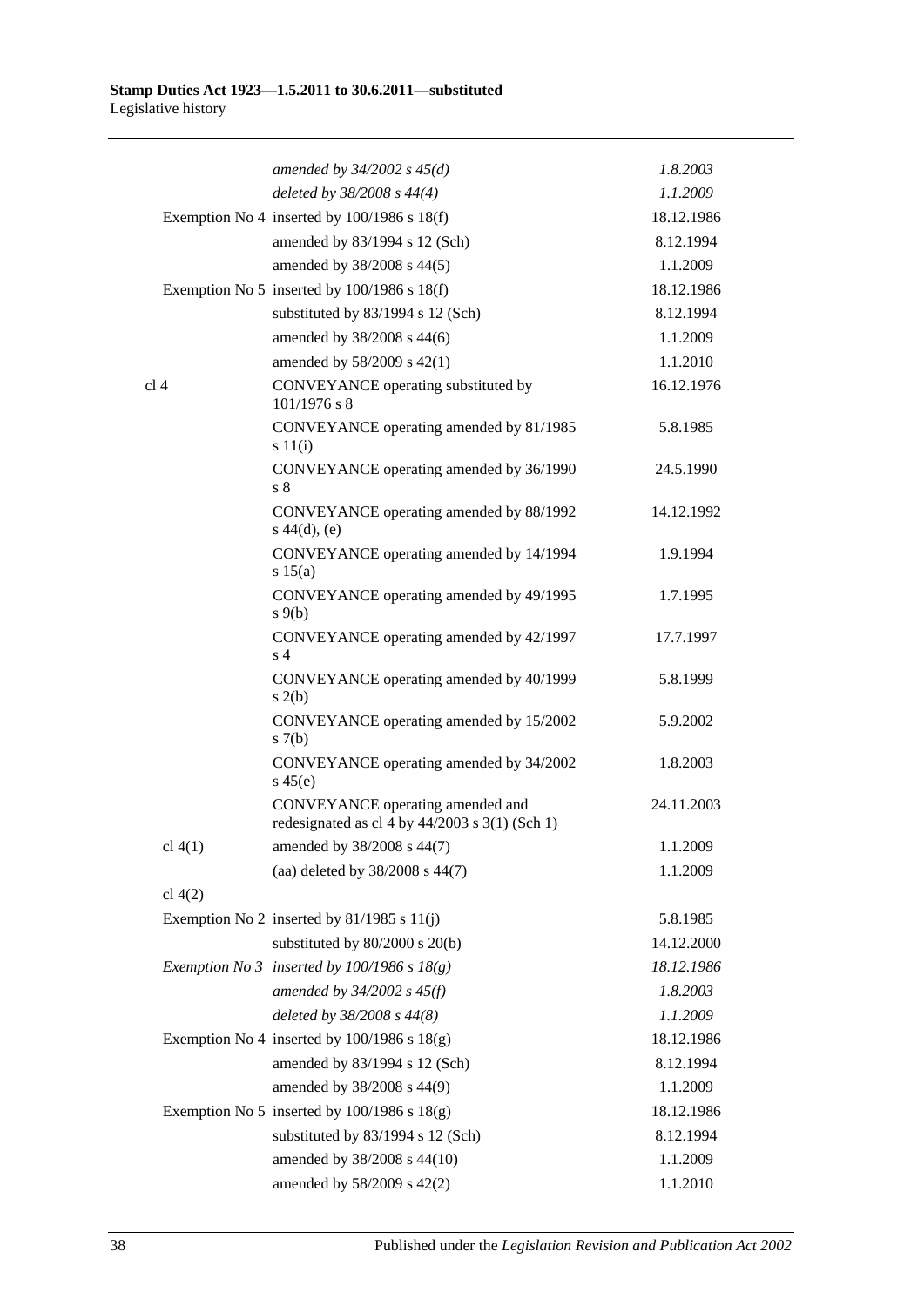| cl 5                                                     | CONVEYANCE for the partition amended by<br>95/1982 s 17(e)                         | 23.12.1982 |
|----------------------------------------------------------|------------------------------------------------------------------------------------|------------|
|                                                          | CONVEYANCE for the partition amended by<br>42/1992 s6(c)                           | 1.9.1992   |
|                                                          | CONVEYANCE for the partition redesignated as<br>cl 5 by $44/2003$ s $3(1)$ (Sch 1) | 24.11.2003 |
|                                                          | deleted by $28/2005$ s $15(3)$                                                     | 1.7.2006   |
| cl 6                                                     | CONVEYANCE for effectuating amended by<br>111/1980 s 15(e)                         | 6.11.1980  |
|                                                          | CONVEYANCE for effectuating amended by<br>42/1992 s 6(d)                           | 1.9.1992   |
|                                                          | CONVEYANCE for effectuating redesignated as<br>cl 6 by $44/2003$ s $3(1)$ (Sch 1)  | 24.11.2003 |
|                                                          | deleted by $28/2005$ s $15(3)$                                                     | 1.7.2006   |
| which s 71D applies                                      | CONVEYANCE to inserted by $111/1980 s 15(f)$                                       | 6.11.1980  |
|                                                          | deleted by $19/1991 s 6(h)$                                                        | 18.4.1991  |
| cl 7                                                     | CONVEYANCE of any other kind amended by<br>42/1992 s6(e)                           | 1.9.1992   |
|                                                          | CONVEYANCE of any other kind redesignated<br>as cl 7 by $44/2003$ s $3(1)$ (Sch 1) | 24.11.2003 |
|                                                          | deleted by $28/2005$ s $15(3)$                                                     | 1.7.2006   |
| cl 8                                                     | DEED substituted by $42/1992$ s $6(f)$                                             | 1.9.1992   |
|                                                          | DEED redesignated as cl 8 by 44/2003 s 3(1)<br>(Sch 1)                             | 24.11.2003 |
|                                                          | deleted by $28/2005$ s $15(2)$                                                     | 1.7.2006   |
| <b>DOCUMENT</b> or<br><i>other</i><br><b>INSTRUMENT</b>  | deleted by $95/1982 s 17(f)$                                                       | 23.12.1982 |
| <b>INSTALMENT</b><br><i>PURCHASE</i><br><b>AGREEMENT</b> | deleted by $50/1984$ s $3(1)$ (Sch 6)                                              | 1.11.1984  |
| by 28/2005                                               | cl 9 before deletion INSTRUMENT amended by $42/1992 s 6(g)$                        | 1.9.1992   |
|                                                          | INSTRUMENT redesignated as cl 9 by 44/2003<br>$s \frac{3}{1} (Sch 1)$              | 24.11.2003 |
| cl <sub>9</sub>                                          | deleted by $28/2005$ s $15(3)$                                                     | 1.7.2006   |
| lease)                                                   | LEASE (not being a amended by $111/1980 s 15(g)$ )                                 | 6.11.1980  |
|                                                          | amended by $81/1985 s 11(k)$                                                       | 5.8.1985   |
|                                                          | deleted by $72/1995 s 6(d)$                                                        | 23.11.1995 |
| cl 10 before<br>deletion by 24/2009 by 72/1995 s $6(d)$  | <b>LEASE or AGREEMENT FOR LEASE inserted</b>                                       | 23.11.1995 |
|                                                          | amended and redesignated as cl 10 by 44/2003<br>$s \frac{3}{1} (Sch 1)$            | 24.11.2003 |
| $cl$ 10(2)                                               |                                                                                    |            |
|                                                          | Exemption No 1 substituted by 27/2001 s 14                                         | 1.1.2002   |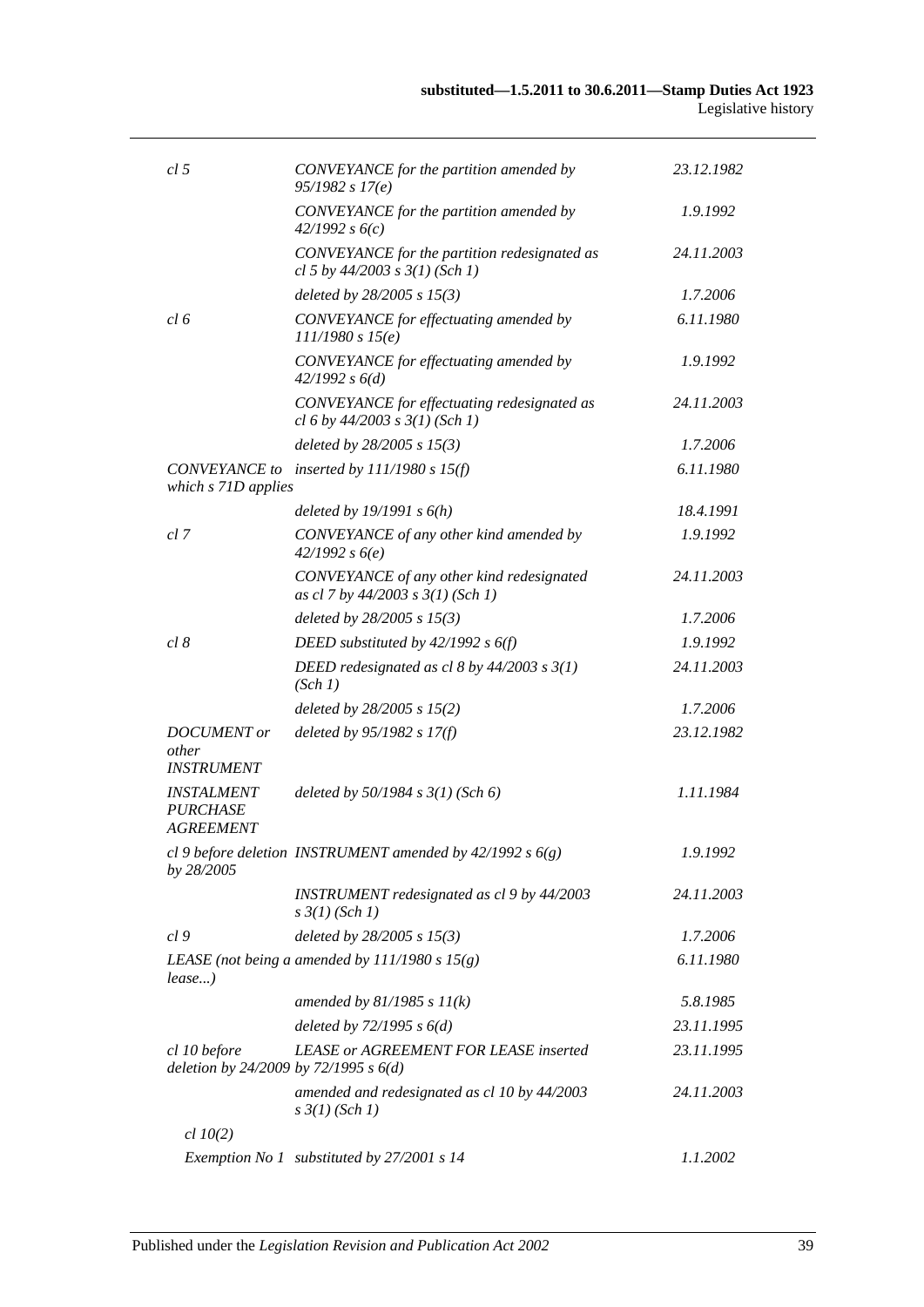| <b>LEASE</b> made<br>subsequently    | deleted by $72/1995 s 6(e)$                                                                                                                     | 23.11.1995 |
|--------------------------------------|-------------------------------------------------------------------------------------------------------------------------------------------------|------------|
| <b>LETTER OF</b><br><b>ALLOTMENT</b> | deleted by $81/1985 s 11(l)$                                                                                                                    | 5.8.1985   |
| $cl$ 10                              | deleted by 24/2009 18(1)                                                                                                                        | 4.6.2009   |
| cl <sub>11</sub>                     | MORTGAGE amended by 101/1976 s 9                                                                                                                | 16.12.1976 |
|                                      | MORTGAGE amended by 88/1992 s 44(f)(i)                                                                                                          | 14.12.1992 |
|                                      | MORTGAGE amended by 31/2003 s 13                                                                                                                | 1.10.2003  |
|                                      | MORTGAGE amended and redesignated as cl 11<br>by $44/2003$ s $3(1)$ (Sch 1)                                                                     | 24.11.2003 |
| cl $11(1)$                           | amended by 28/2005 s 12(1)                                                                                                                      | 1.7.2005   |
|                                      | (a)(iii) deleted by $28/2005$ s 12(1)                                                                                                           | 1.7.2005   |
|                                      | amended by 28/2005 s 17                                                                                                                         | 1.7.2007   |
|                                      | amended by 28/2005 s 20                                                                                                                         | 1.7.2008   |
| cl $11(2)$                           |                                                                                                                                                 |            |
| Exemption<br>Nos 2a and 2b           | inserted by $28/2005$ s $12(2)$                                                                                                                 | 1.7.2005   |
|                                      | Exemption No 3 inserted by $88/1992$ s $44(f)(ii)$                                                                                              | 14.12.1992 |
|                                      | amended by 23/2001 s 117(a)                                                                                                                     | 15.7.2001  |
|                                      | Exemption No 4 inserted by $72/1995$ s 6(f)                                                                                                     | 23.11.1995 |
|                                      | cl 11(3) and (4) inserted by $28/2005$ s 12(3)                                                                                                  | 1.7.2005   |
| <b>POWER OF</b><br><b>ATTORNEY</b>   | deleted by $42/1992 s 6(h)$                                                                                                                     | 1.9.1992   |
| <b>RECEIPTS</b>                      | deleted by $50/1984$ s $3(1)$ (Sch 6)                                                                                                           | 1.11.1984  |
| cl 12 before                         | RETURN lodged with the Commissioner by a<br>deletion by $10/2011$ company redesignated as cl 12 by $44/2003$ s $3(1)$<br>(Sch 1)                | 24.11.2003 |
| <i>cl</i> 12                         | deleted by $10/2011 s 5(2)$                                                                                                                     | 1.5.2011   |
| cl 13 before                         | RETURN lodged with the Commissioner by a<br>deletion by 24/2009 financial institution under s 44 inserted by<br>82/1997 s 7(b)                  | 1.1.1998   |
|                                      | RETURN lodged with the Commissioner by a<br>financial institution under s 44 amended by<br>41/1999 s 23(b)                                      | 1.12.1998  |
|                                      | RETURN lodged with the Commissioner by a<br>financial institution under s 44 amended and<br>redesignated as cl 13 by $44/2003$ s $3(1)$ (Sch 1) | 24.11.2003 |
| cl 13(2)                             |                                                                                                                                                 |            |
|                                      | Exemption No 1 amended by $41/1999$ s $23(c)$ , (d)                                                                                             | 1.12.1998  |
|                                      | Exemption No 2 amended by $41/1999$ s $23(e)$                                                                                                   | 1.12.1998  |
|                                      | Exemption No 3 amended by $41/1999$ s $23(f)$ , (g)                                                                                             | 1.12.1998  |
| cl 13                                | deleted by $24/2009 s 18(2)$                                                                                                                    | 4.6.2009   |
| cl 14 before                         | RETURN lodged with the Commissioner by a<br>deletion by $38/2008$ dealer amended by $111/1980$ s $15(h)$                                        | 6.11.1980  |
|                                      | RETURN lodged with the Commissioner by a<br>dealer amended by $42/1992 s 6(i)$                                                                  | 1.9.1992   |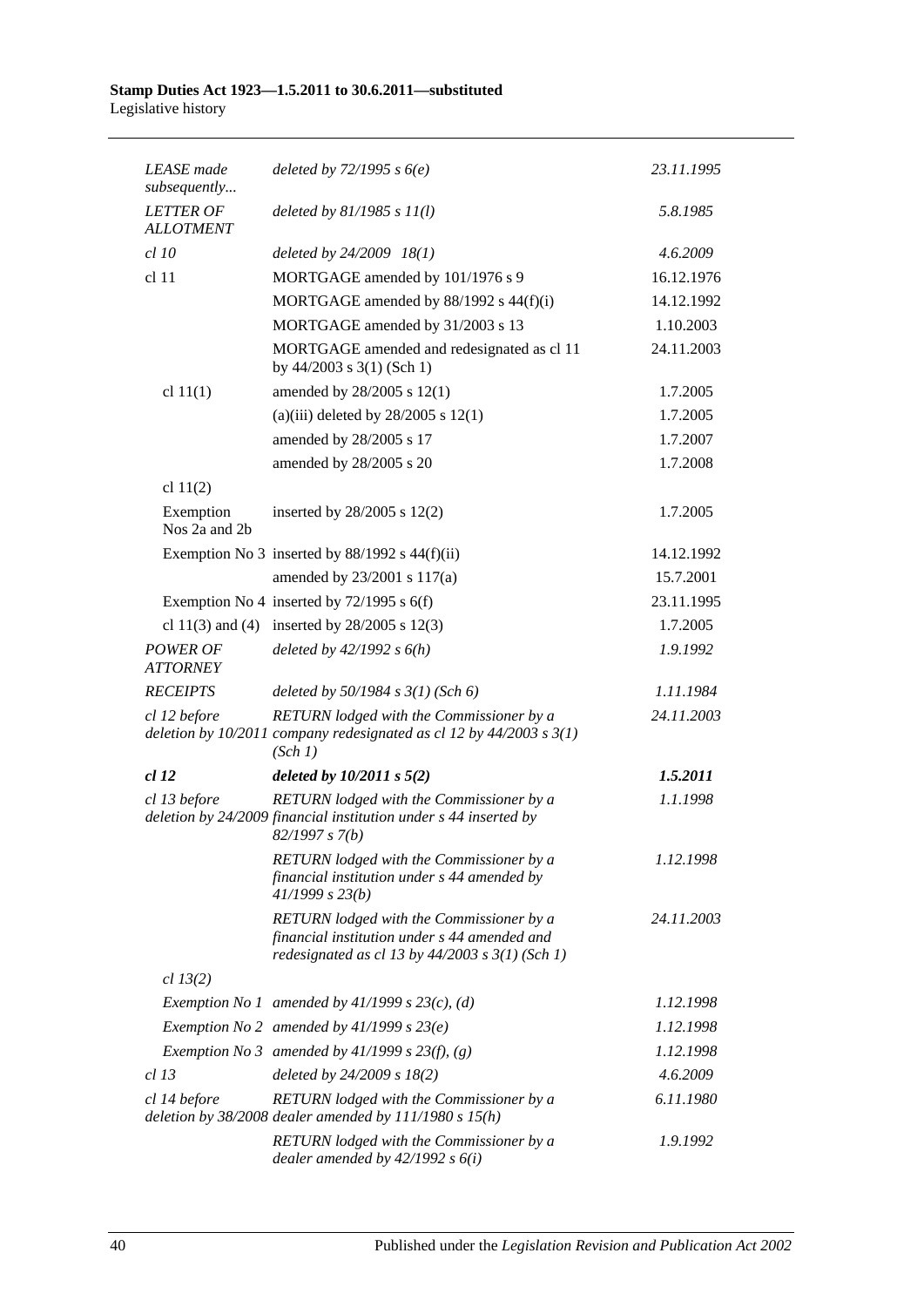|      |                                           | RETURN lodged with the Commissioner by a<br>dealer amended by $49/1995$ s $9(c)$ , (d)                                | 1.7.1995   |
|------|-------------------------------------------|-----------------------------------------------------------------------------------------------------------------------|------------|
|      |                                           | RETURN lodged with the Commissioner by a<br>dealer amended by $34/2002$ s $44(g)$                                     | 1.8.2003   |
|      |                                           | RETURN lodged with the Commissioner by a<br>dealer amended and redesignated as cl 14 by<br>$44/2003$ s $3(1)$ (Sch 1) | 24.11.2003 |
|      | cl 14(2)                                  |                                                                                                                       |            |
|      |                                           | Exemption No 1 amended by $100/1986$ s $18(h)$                                                                        | 1.2.1987   |
|      |                                           | substituted by $34/2002$ s $45(h)$                                                                                    | 1.8.2003   |
|      |                                           | Exemption No 2 amended by $100/1986$ s $18(i)$                                                                        | 1.2.1987   |
|      |                                           | substituted by $34/2002$ s $45(h)$                                                                                    | 1.8.2003   |
|      | $cl$ 14                                   | deleted by 38/2008 s 44(11)                                                                                           | 1.1.2009   |
|      | cl 15 before<br>deletion by 38/2008       | RETURN under $s$ 90G inserted by 8/1986 $s$ 7(f)                                                                      | 13.3.1986  |
|      |                                           | RETURN under s 90G substituted by 42/1992<br>$s\delta(j)$                                                             | 1.9.1992   |
|      |                                           | RETURN under s 90G amended by 49/1995<br>$s\theta(e)$                                                                 | 1.7.1995   |
|      |                                           | RETURN under s 90G amended by 34/2002<br>$s\,45(i)$                                                                   | 1.8.2003   |
|      |                                           | RETURN under s 90G redesignated as cl 15 by<br>$44/2003$ s $3(1)$ (Sch 1)                                             | 24.11.2003 |
|      | $cl$ 15                                   | deleted by 38/2008 s 44(11)                                                                                           | 1.1.2009   |
|      | <b>TOTALIZATOR</b>                        | deleted by $104/1976$ s $4(2)$ (Sch 2)                                                                                | 1.1.1977   |
|      | <b>TOTALIZATOR</b><br><b>AGENCY BOARD</b> | deleted by $104/1976$ s $4(2)$ (Sch 2)                                                                                | 1.1.1977   |
| Pt 2 |                                           | heading inserted by $44/2003$ s 3(1) (Sch 1)                                                                          | 24.11.2003 |
|      | cl 16                                     | <b>GENERAL EXEMPTIONS FROM ALL</b><br>STAMP DUTIES amended and redesignated as<br>cl 16 by 44/2003 s 3(1) (Sch 1)     | 24.11.2003 |
|      |                                           | Exemption No 1 substituted by 111/1980 s 15(i)                                                                        | 6.11.1980  |
|      | Exemption<br>No 1A                        | inserted by $88/1992$ s $44(g)$                                                                                       | 14.12.1992 |
|      |                                           | Exemption No 6 substituted by 101/1976 s 10                                                                           | 16.12.1976 |
|      |                                           | substituted by 30/1982 s 4                                                                                            | 19.8.1982  |
|      |                                           | substituted by $95/1982$ s $17(g)$                                                                                    | 23.12.1982 |
|      | Exemption<br>No 13                        | substituted by $42/1992$ s $6(k)$                                                                                     | 1.9.1992   |
|      | Exemption<br>No 13C                       | inserted by $8/1986$ s $7(g)$                                                                                         | 13.3.1986  |
|      |                                           | deleted by 38/2008 s 44(12)                                                                                           | 1.1.2009   |
|      |                                           | Exemption No 14 deleted by $38/2008$ s $44(12)$                                                                       | 1.1.2009   |
|      | Exemption<br>Nos 14A and 14B              | deleted by $50/1984$ s $3(1)$ (Sch 6)                                                                                 | 1.11.1984  |
|      | Exemption<br>No 19                        | substituted by $14/1994$ s $15(b)$                                                                                    | 1.9.1994   |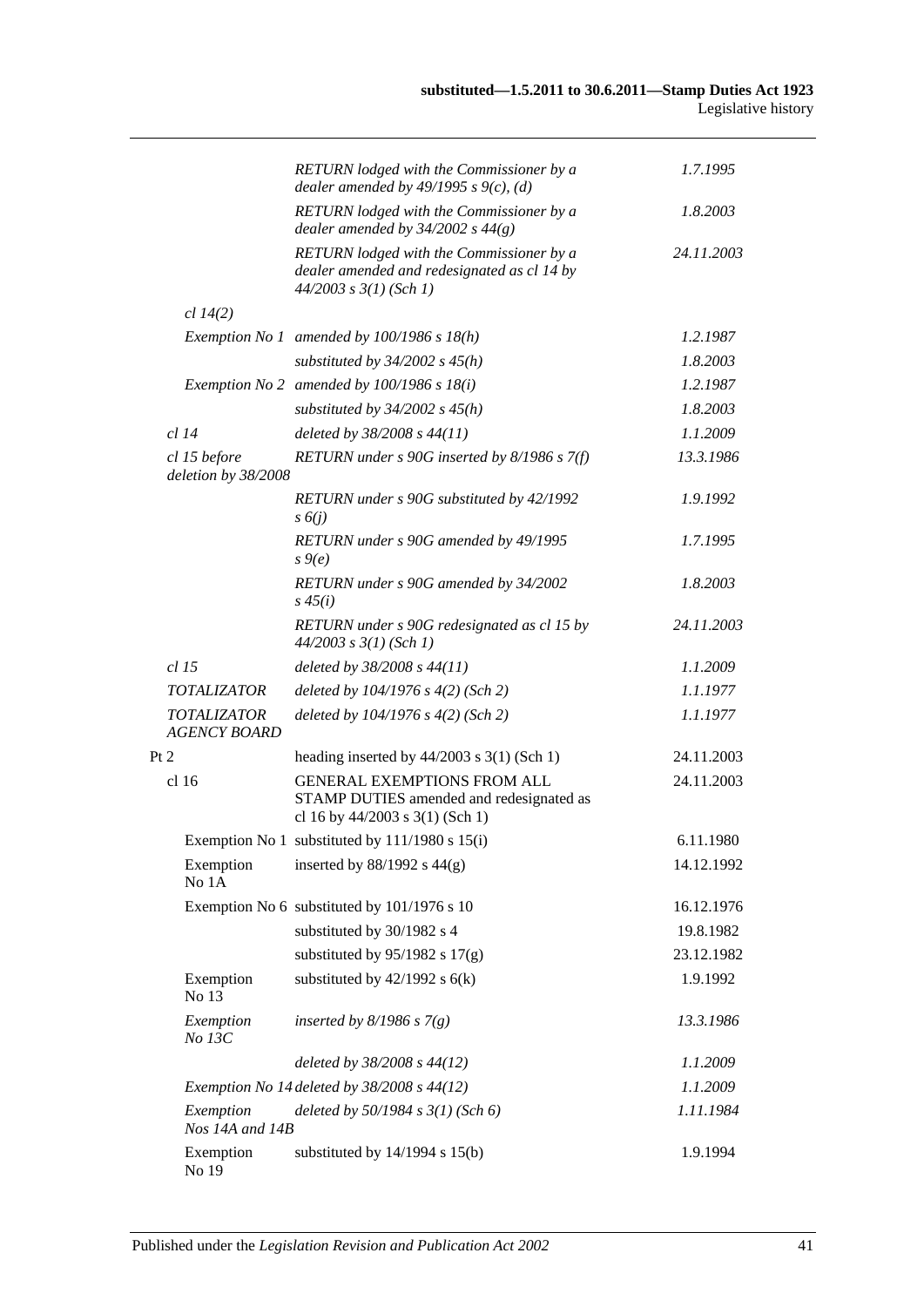|                            | amended by $34/2002$ s $45(j)$                     | 1.8.2003   |
|----------------------------|----------------------------------------------------|------------|
| Exemption<br>No 20         | amended by 14/1994 s 15(c)                         | 1.9.1994   |
|                            | amended by $34/2002$ s $45(k)$                     | 1.8.2003   |
| Exemption<br>No 20A        | inserted by $11/1999 s 4$                          | 18.3.1999  |
|                            | amended by 23/2001 s 117(b)                        | 15.7.2001  |
|                            | deleted by 38/2008 s 44(13)                        | 1.1.2009   |
| Exemption<br>No 21         | amended by 14/1994 s 15(c)                         | 1.9.1994   |
|                            | amended by 34/2002 s 45(l)                         | 1.8.2003   |
|                            | Exemption No 22 inserted by 83/1994 s 11           | 8.12.1994  |
|                            | amended by $18/1996 s 10(a)$                       | 24.4.1996  |
|                            | amended by $23/2001 s 117(c)$                      | 15.7.2001  |
|                            | amended by $34/2002 s 45(m)$                       | 1.8.2003   |
|                            | deleted by 38/2008 s 44(14)                        | 1.1.2009   |
| Exemption<br>No 23         | amended by 50/1984 s 3(1) (Sch 6)                  | 1.11.1984  |
|                            | prescribed personamended by 50/1984 s 3(1) (Sch 6) | 1.11.1984  |
|                            | Exemption No 24 inserted by 52/1989 s 10           | 21.9.1989  |
|                            | substituted by $14/1994$ s $15(d)$                 | 1.9.1994   |
|                            | amended by $49/1995 s 9(f)$                        | 1.7.1995   |
|                            | substituted by $34/2002$ s $45(n)$                 | 1.8.2003   |
|                            | deleted by 38/2008 s 44(15)                        | 1.1.2009   |
| Exemption<br>No 24AA       | inserted by $18/1996$ s $10(b)$                    | 24.4.1996  |
|                            | amended by $34/2002 s 45(0)$                       | 1.8.2003   |
|                            | deleted by 38/2008 s 44(15)                        | 1.1.2009   |
| Exemption<br>No 24A        | inserted by $14/1994$ s $15(d)$                    | 1.9.1994   |
|                            | amended by $34/2002 s 45(p)$                       | 1.8.2003   |
|                            | deleted by 38/2008 s 44(15)                        | 1.1.2009   |
| Exemption<br><b>No 24B</b> | inserted by $14/1994$ s $15(d)$                    | 1.9.1994   |
|                            | amended by $34/2002$ s $45(q)$                     | 1.8.2003   |
| Exemption<br>No 24C        | inserted by $72/1995 s 6(g)$                       | 23.11.1995 |
|                            | amended by $34/2002$ s $45(r)$                     | 1.8.2003   |
|                            | deleted by 38/2008 s 44(16)                        | 1.1.2009   |
| Exemption<br>No 24D        | inserted by $21/2000$ s $28(d)$                    | 8.6.2000   |
|                            | amended by $34/2002$ s $45(s)$                     | 1.8.2003   |
|                            | deleted by 38/2008 s 44(16)                        | 1.1.2009   |
| Exemption<br>No 25         | inserted by 74/1991 s 14                           | 12.12.1991 |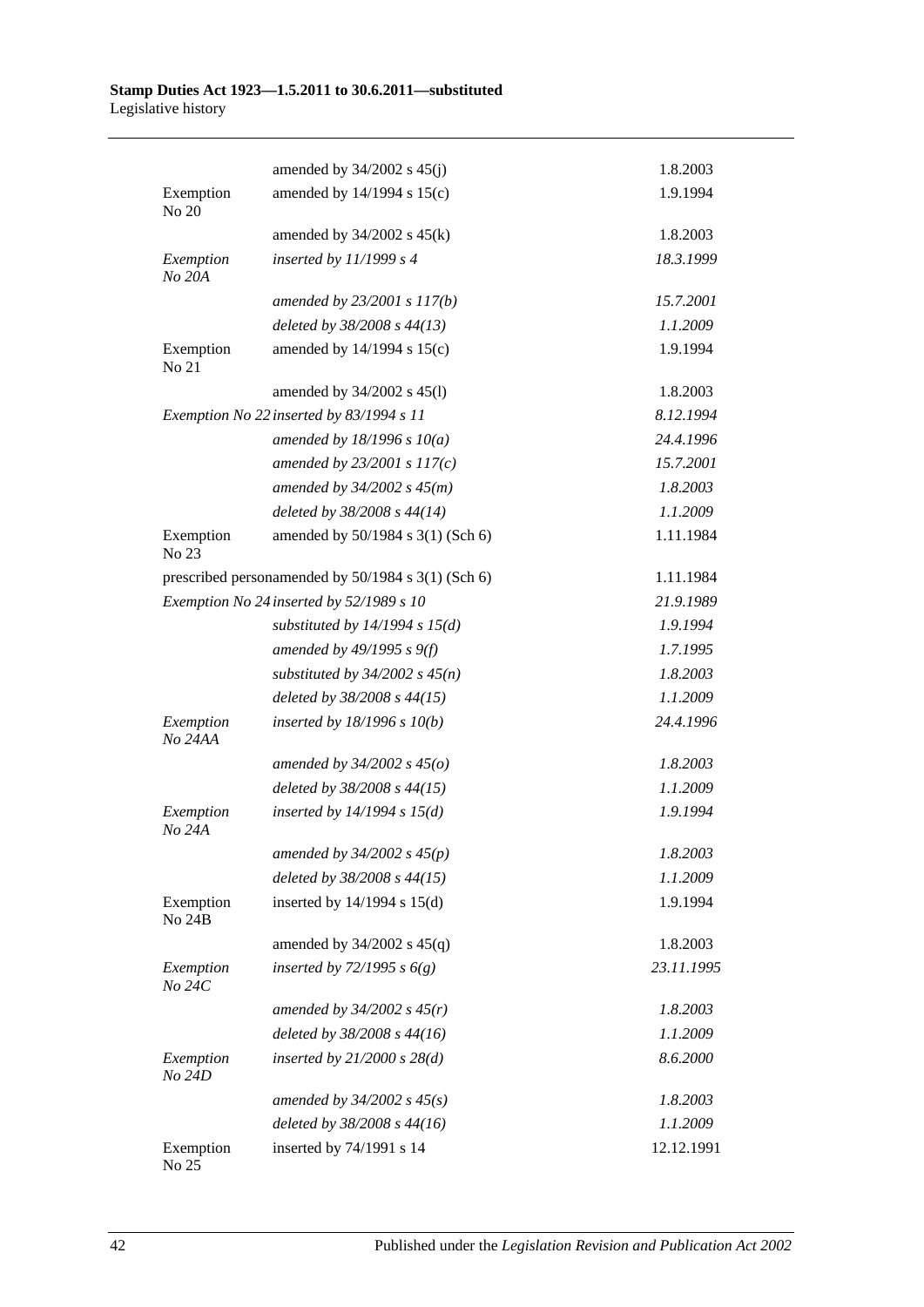| Exemption                  | amended by 58/2001 Sch 2 cl 6<br>inserted by $80/2000$ s $20(c)$ | 1.1.2003<br>14.12.2000 |
|----------------------------|------------------------------------------------------------------|------------------------|
| No 26                      |                                                                  |                        |
|                            | substituted by $23/2008$ s 4                                     | 26.6.2008              |
| Exemption<br>No 27         | inserted by $28/2005$ s 12(4)                                    | 1.7.2005               |
| Exemption<br>$Nos 28 - 30$ | inserted by $28/2005$ s $15(4)$                                  | 1.7.2006               |
| Form A                     | deleted by $72/1995 s 6(h)$                                      | 23.11.1995             |
| Sch 3                      | deleted by $47/1990 s 6$                                         | 1.7.1990               |
|                            |                                                                  |                        |

## **Transitional etc provisions associated with Act or amendments**

#### *Stamp Duties Act Amendment Act 1988*

#### **9—Transitional provision**

Section 71E of the principal Act applies in relation to transactions entered into on or after 7th December, 1987, but no offence arises under subsection (6)(a) of that section in relation to a transaction entered into before the date of assent to this Act if the required statement is lodged with the Commissioner within two months after assent.

#### *Stamp Duties Act Amendment Act 1989*

#### **4—Application of Act**

The amendments effected by this Act apply to conveyances lodged with the Commissioner of Stamps for stamping on or after 1 February, 1988.

#### *Stamp Duties Act Amendment Act (No. 4) 1990*

#### **7—Transitional provisions**

Where a company, person or firm of persons carried on general insurance business before the enactment of this Act, the company, person or firm—

- (a) is required to lodge monthly returns only in relation to general insurance business carried on by it on or after 1 July, 1990; and
- (b) will be taken to have complied with the requirements of section 36(1) of the principal Act, as amended by this Act, in relation to the period from 1 July, 1990, until the enactment of this Act if the monthly returns required in relation to that period are lodged with the Commissioner not later than the fifteenth day of the month commencing after the enactment of this Act.

#### *Stamp Duties (Rates) Amendment Act 1992*

#### **7—Application of amendments**

The amendments made by sections 5 and 6 of this Act apply to instruments executed on or after the commencement of this Act (with the effect that instruments executed before that commencement will be chargeable with duty as if those provisions had not been enacted).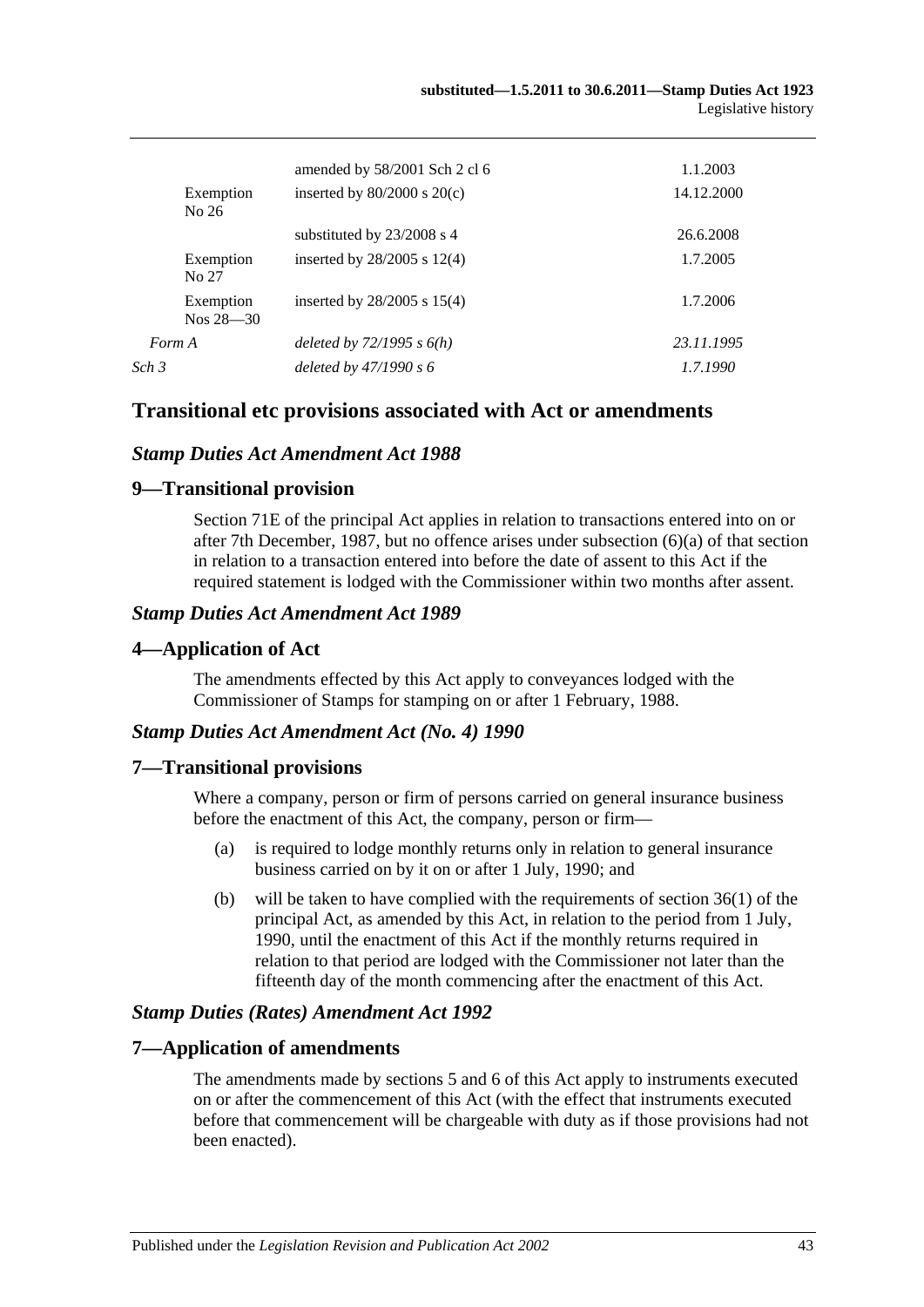# *Stamp Duties (Penalties, Reassessments and Securities) Amendment Act 1992*

# **45—Transitional provision**

- (1) Subject to this section, the amendments made by this Act do not affect the amount of duty chargeable on an instrument executed, or a transaction completed, before the commencement of this Act.
- $(2)$  If—
	- (a) a mortgage executed before the commencement of this Act is extended or renewed after the commencement of this Act; or
	- (b) a liability that is secured by a mortgage executed before the commencement of this Act is incurred after the commencement of this Act (except a liability that accrues in respect of a liability that was incurred before the commencement of this Act, or a liability that takes effect in substitution for an earlier liability and does not-when incurred-exceed the amount of the earlier liability); or
	- (c) after the commencement of this Act the time for payment or repayment of a liability secured by a mortgage executed before the commencement of this Act is extended or deferred,

duty is chargeable under the principal Act as amended by this Act as if the mortgage were a new and separate instrument executed on the date of the extension or renewal, the date when the fresh liability was incurred, or the date when the time for payment or repayment of the liability was extended or deferred (as the case requires), but allowance must be made for duty paid on the mortgage before that date.

## *Stamp Duties (Concessions) Amendment Act 1994*

### **10—Transitional provision**

The amendments made by sections 5 and 6 of this Act apply in relation to rental business transacted on or after 1 June 1994.

### *Stamp Duties (Miscellaneous) Amendment Act 1996*

### **11—Transitional provision**

The amendments made by this Act do not affect the amount of duty chargeable on an instrument executed before the commencement of this Act.

### *Stamp Duties (Miscellaneous No. 2) Amendment Act 1997*

### **8—Transitional provision**

A bank is not required to pay duty on a cheque form or cheque under the principal Act as amended by this Act if duty has already been paid in relation to the cheque form or cheque under the repealed provisions of the principal Act.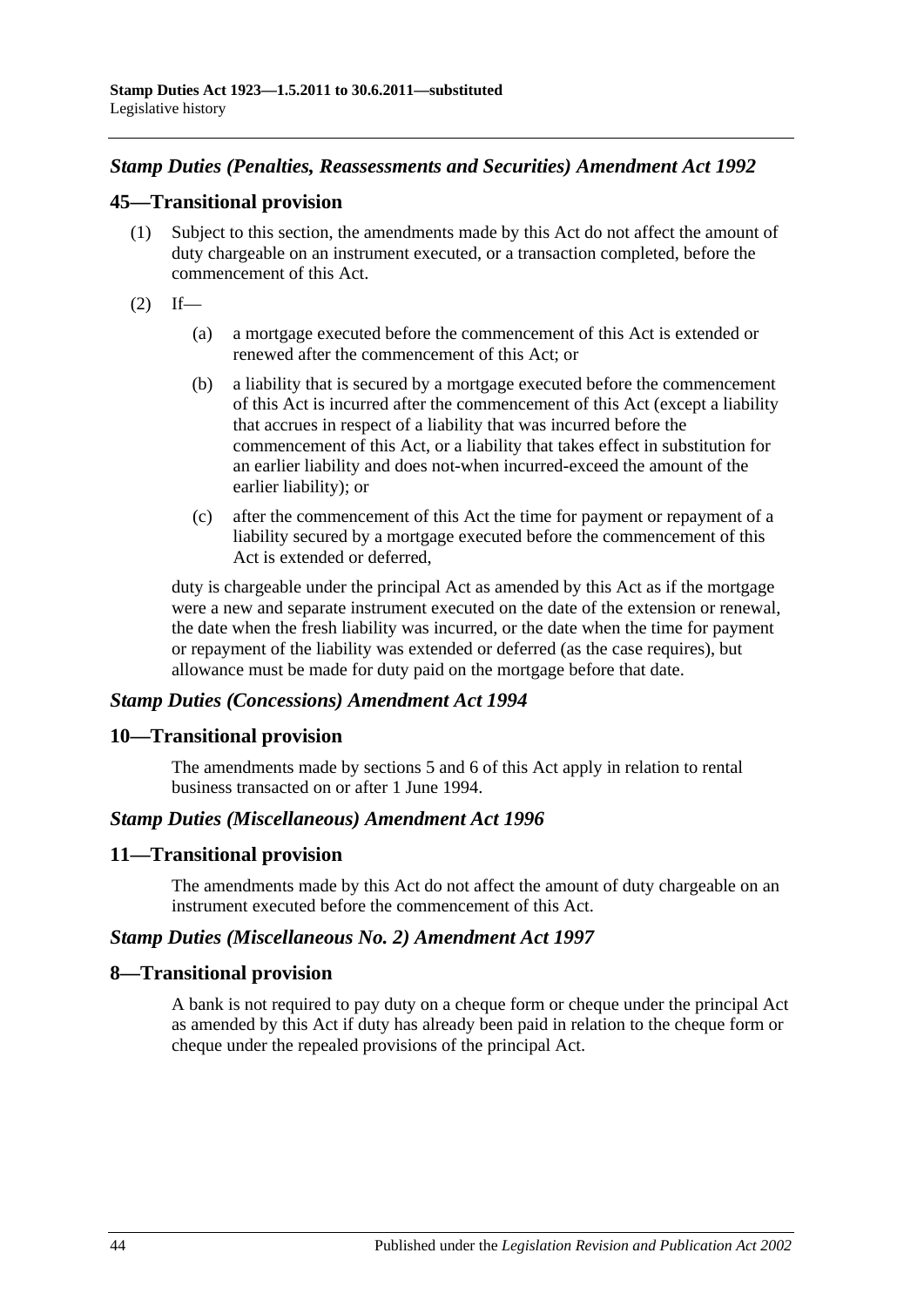# *Stamp Duties (Miscellaneous) Amendment Act 1998*

## **4—Transitional provision**

- (1) The amendment made by section  $3(a)$  of this Act does not apply in relation to—
	- (a) insurance premiums received or charged in account (whether directly or by agents) before 1 June 1998; or
	- (b) insurance premiums received or charged in account (whether directly or by agents) before 1 August 1998 relating to policies to be in force for 12 months or less commencing before 1 September 1998,

with the effect that those insurance premiums will be chargeable with duty as if section 3(a) had not been enacted.

- (2) The amendment made by section 3(b) of this Act does not apply in relation to applications made before the commencement of section 3(b).
- (3) The amendment made by section 3(c) of this Act does not apply in relation to applications where the term of the registration is to take effect before 1 September 1998, with the effect that those applications will be charged with duty as if section 3(c) had not been enacted.

## *Stamp Duties (Conveyance Rates) Amendment Act 1999*

# **3—Application of amendments**

- (1) The amendments made by section 2 of this Act apply to instruments first lodged with the Commissioner of State Taxation for stamping on or after the commencement of this Act.
- (2) However, if on application under this subsection the Commissioner of State Taxation is satisfied that an instrument lodged for stamping gives effect to a written agreement entered into before 27 May 1999, the amendments made by section 2 of this Act will not apply to the instrument (and the instrument will be chargeable with duty as if those amendments had not been enacted).

# *Commonwealth Places (Mirror Taxes Administration) (Modification of State Taxing Laws) Regulations 2000 (No. 8 of 2000)*

## **4—Prescribed modification of State taxing laws (s. 7(1))**

Each State taxing law is modified under section  $7(1)$  of the Act by the addition of a provision to the following effect:

- (1) "This State taxing law is to be read together with its corresponding applied law as a single body of law.".
- (2) The principle in subregulation (1) is subject to any express exceptions and qualifications prescribed under the Act and the *Commonwealth Places (Mirror Taxes) Act 1998* of the Commonwealth.

# *Stamp Duties (Land Rich Entities and Redemption) Amendment Act 2000*

# **21—Amendments relating to redemption to operate retrospectively and prospectively**

(1) The MSP amendments operate both prospectively and retrospectively.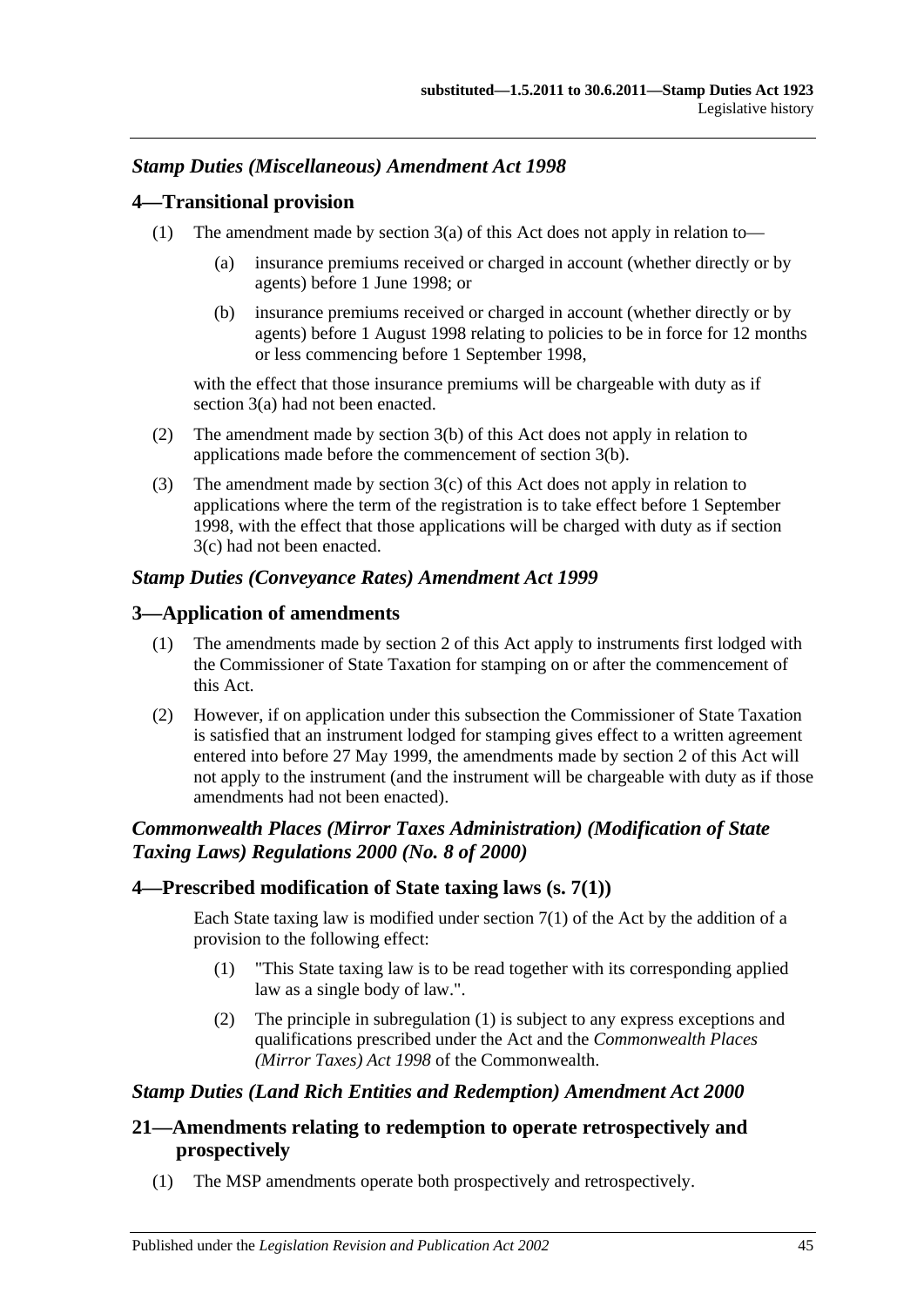- (2) However—
	- (a) the MSP amendments do not operate retrospectively in respect of an instrument or transaction made or occurring before the relevant date but on or after 30 September 1999; and
	- (b) the MSP amendments only operate to impose a liability in respect of an instrument or transaction made or occurring before 30 September 1999 if—
		- (i) no assessment of duty in respect of the instrument or transaction had been made before the relevant date; or
		- (ii) an assessment of duty in respect of the instrument or transaction had been made before the relevant date but—
			- no objection to the assessment was made within 60 days after the date of the assessment; or
			- an objection to the assessment was made and the objection was disallowed; and
	- (c) the MSP amendments do not validate the assessment of duty made in relation to the transaction that was the subject of the High Court's judgment in the case of MSP Nominees Pty Ltd and another v Commissioner of Stamps<sup>1</sup> or authorise a reassessment of duty in that case.
- (3) In this section—

*MSP amendments* means the amendments made by sections 5, 6, 7 and 12 of this Act insofar as they are applicable to the redemption, cancellation or extinguishment of an interest in a unit trust scheme;

*relevant date* means the date of the introduction of the Bill for this Act into the Parliament.

**Note—**

1 (1999) 166 ALR 149.

### *Stamp Duties (Rental Business and Conveyance Rates) Amendment Act 2002*

## **8—Application of amendments**

- (1) The amendments made by section 7 of this Act apply to instruments first lodged with the Commissioner of State Taxation for stamping on or after the commencement of that section.
- (2) However, if on application under this subsection the Commissioner of State Taxation is satisfied that an instrument lodged for stamping gives effect to a written agreement entered into on or before 11 July 2002, the amendments made by section 7 of this Act will not apply to the instrument (and the instrument will be chargeable with duty as if those amendments had not been enacted).

### *Statutes Amendment (Stamp Duties and Other Measures) Act 2002*

### **27—Transitional provision**

The amendment made to the principal Act by section 21(c) of this Act does not apply in relation to stamp duty paid before the commencement of that section.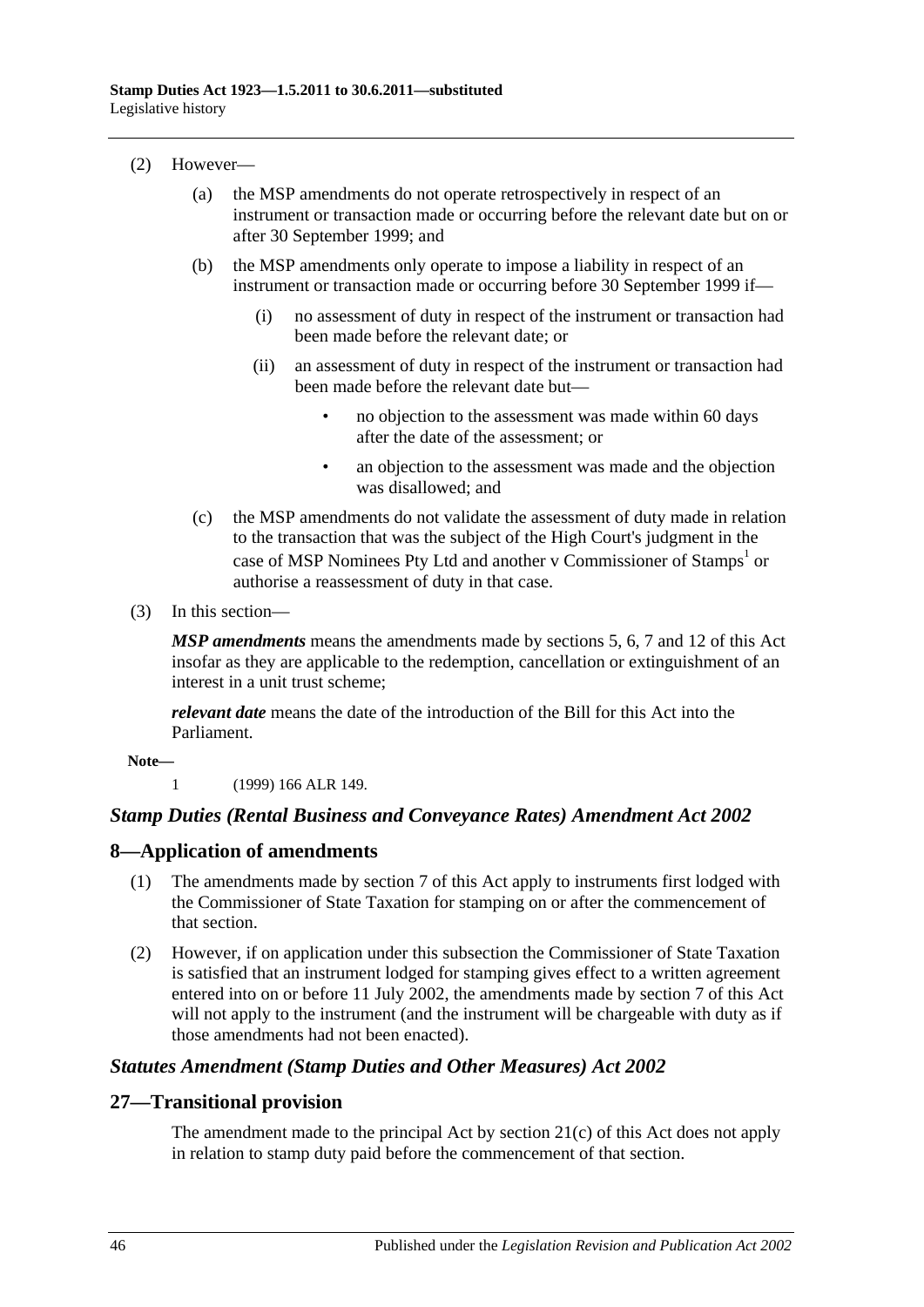# *Stamp Duties (Gaming Machine Surcharge) Amendment Act 2002*

## **4—Application of amendments**

The amendments made by this Act do not apply to a transaction entered into before the commencement of this Act.

### *Statutes Amendment (Corporations—Financial Services Reform) Act 2002*

### **46—Transitional provisions**

- (1) The Australian Stock Exchange Limited will, on the commencement of this section, be taken to be a registered market licensee under Part 3A of the principal Act without the need for an application under Division 4 of that Part (as enacted by this Act).
- (2) The body registered by the Commissioner of State Taxation under Division 4 of Part 3A of the principal Act immediately before the commencement of this section will, on that commencement, be taken to be a registered CS facility licensee under Part 3A of the principal Act without the need for an application under Division 4 of that Part (as enacted by this Act).

## *Stamp Duties (Rental and Mortgage Duty) Amendment Act 2003, Sch—Transitional provision*

1 Part 3 Division 2 of the *[Stamp Duties Act](http://www.legislation.sa.gov.au/index.aspx?action=legref&type=act&legtitle=Stamp%20Duties%20Act%201923) 1923* (the Act) is to be read subject to the following qualification:

> An amount received under or in respect of a contract, agreement or arrangement entered into before 1 October 2003 is required to be included in a statement to be lodged under section 31F of the Act if (and only if) it was required to be brought into account for the calculation of rental duty under the relevant provisions of the Act, as in force immediately before 1 October 2003.

## *Stamp Duties (Land Rich Entities) Amendment Act 2006, Sch 1*

## **1—Transitional provision**

- (1) The amendments made by this Act to the *[Stamp Duties Act](http://www.legislation.sa.gov.au/index.aspx?action=legref&type=act&legtitle=Stamp%20Duties%20Act%201923) 1923* apply only in relation to transactions entered into after the commencement of this clause.
- (2) Section 98(1) of the *[Stamp Duties Act](http://www.legislation.sa.gov.au/index.aspx?action=legref&type=act&legtitle=Stamp%20Duties%20Act%201923) 1923*, as amended by this Act, applies to a transaction entered into after the commencement of this clause but before the day on which this Act is assented to by the Governor (the *day of assent*) as if the period of 2 months referred to in that provision ends 2 months after the day of assent.

## *Statutes Amendment (Domestic Partners) Act 2006*

## **205—Transitional provision**

An amendment made by this Act to the *[Stamp Duties Act](http://www.legislation.sa.gov.au/index.aspx?action=legref&type=act&legtitle=Stamp%20Duties%20Act%201923) 1923* applies only in relation to instruments executed after the commencement of the amendment.

### *Stamp Duties (Trusts) Amendment Act 2008, Sch 1*

## **1—Transitional provision**

The amendment made by section 3(2) of this Act to section 71 of the *[Stamp Duties](http://www.legislation.sa.gov.au/index.aspx?action=legref&type=act&legtitle=Stamp%20Duties%20Act%201923)  Act [1923](http://www.legislation.sa.gov.au/index.aspx?action=legref&type=act&legtitle=Stamp%20Duties%20Act%201923)* operates both prospectively and retrospectively.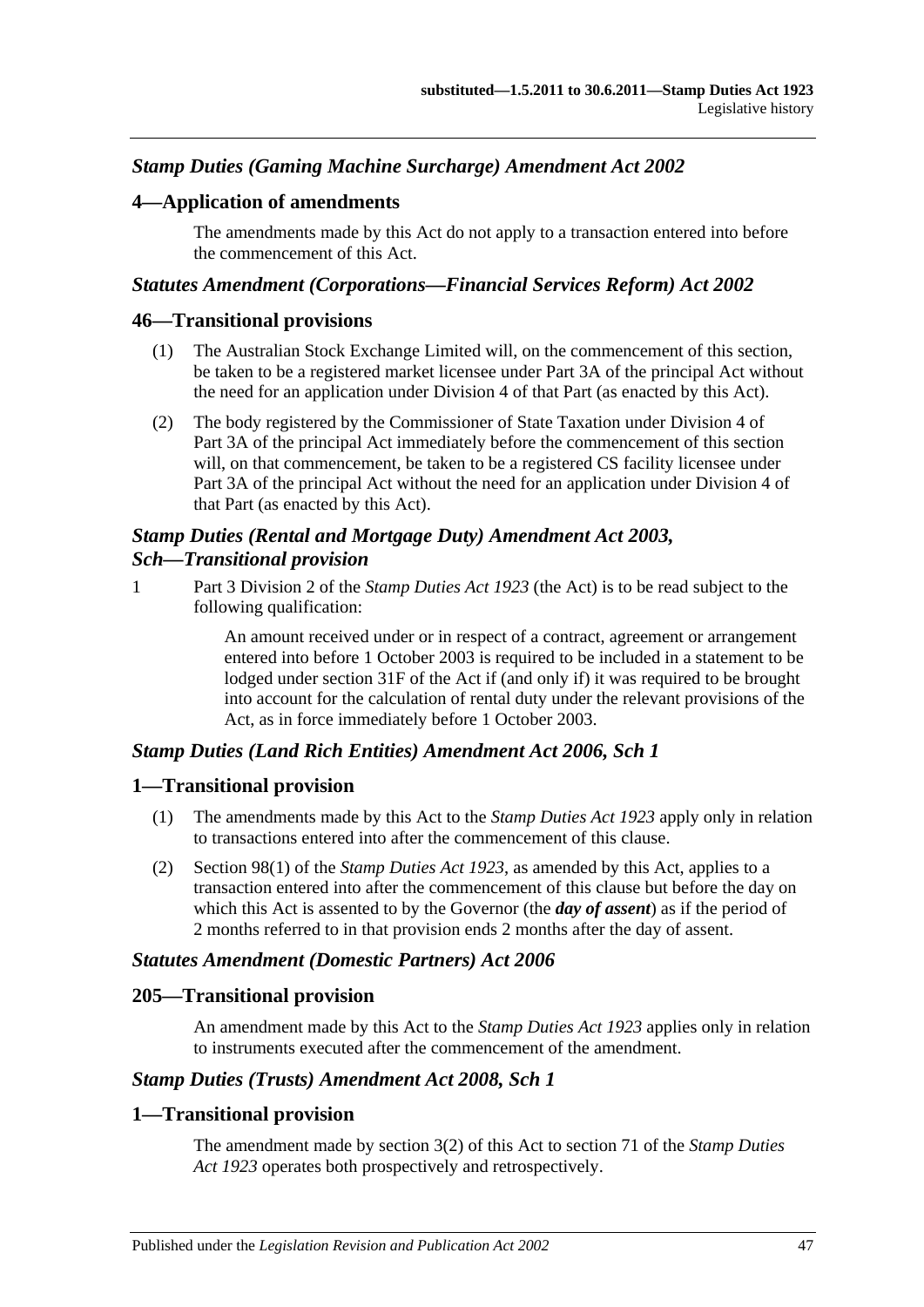# *Statutes Amendment (Budget 2008) Act 2008, Sch 1*

## **1—Transitional provisions**

- $(1)$  If—
	- (a) a person is entitled to a first home bonus grant under section 18B of the *[First](http://www.legislation.sa.gov.au/index.aspx?action=legref&type=act&legtitle=First%20Home%20Owner%20Grant%20Act%202000)  [Home Owner Grant Act](http://www.legislation.sa.gov.au/index.aspx?action=legref&type=act&legtitle=First%20Home%20Owner%20Grant%20Act%202000) 2000*, as enacted by this Act (the *relevant entitlement*); and
	- (b) the person has—
		- (i) in respect of a conveyance that relates to the land on which the home under that Act is situated or is to be built (as the case may be), received a benefit under section 71C of the *[Stamp Duties Act](http://www.legislation.sa.gov.au/index.aspx?action=legref&type=act&legtitle=Stamp%20Duties%20Act%201923) 1923*; or
		- (ii) received a benefit constituted by an *ex gratia* payment by the State in order to provide for the first home bonus grant envisaged by this Act for the period between 5 June 2008 and the date of enactment of this Act,

the amount of the relevant entitlement will be reduced by the amount of the benefit provided under section 71C of the *[Stamp Duties Act](http://www.legislation.sa.gov.au/index.aspx?action=legref&type=act&legtitle=Stamp%20Duties%20Act%201923) 1923* or by the amount of the *ex gratia* payment, or both (including so as to fully set off the amount of the relevant entitlement).

- $(2)$  If—
	- (a) a person has received a benefit constituted by an *ex gratia* payment by the State in order to provide for the first home bonus grant envisaged by this Act for the period between 5 June 2008 and the date of the enactment of this Act; and
	- (b) the person has also, in respect of a conveyance that relates to the land on which the home that is relevant to the *ex gratia* payment is situated, or is to be built, (as the case may be), received a benefit under section 71C of the *[Stamp](http://www.legislation.sa.gov.au/index.aspx?action=legref&type=act&legtitle=Stamp%20Duties%20Act%201923)  [Duties Act](http://www.legislation.sa.gov.au/index.aspx?action=legref&type=act&legtitle=Stamp%20Duties%20Act%201923) 1923* (the *relevant benefit*),

the Commissioner of State Taxation may recover the amount of the relevant benefit from any person who claimed that benefit as a debt due to the Crown.

- $(3)$  If—
	- (a) a person has received a benefit under section 71C of the *[Stamp Duties](http://www.legislation.sa.gov.au/index.aspx?action=legref&type=act&legtitle=Stamp%20Duties%20Act%201923)  Act [1923](http://www.legislation.sa.gov.au/index.aspx?action=legref&type=act&legtitle=Stamp%20Duties%20Act%201923)* (the *relevant benefit*); and
	- (b) the conveyance on which the benefit is based falls within the ambit of subsection (8) of section 71C of the *[Stamp Duties Act](http://www.legislation.sa.gov.au/index.aspx?action=legref&type=act&legtitle=Stamp%20Duties%20Act%201923) 1923* (as enacted by this Act),

the Commissioner of State Taxation may recover the amount of the relevant benefit from any person who claimed that benefit as a debt due to the Crown.

(4) To avoid doubt, any set off or right of recovery under this clause extends to a benefit obtained before the commencement of this clause.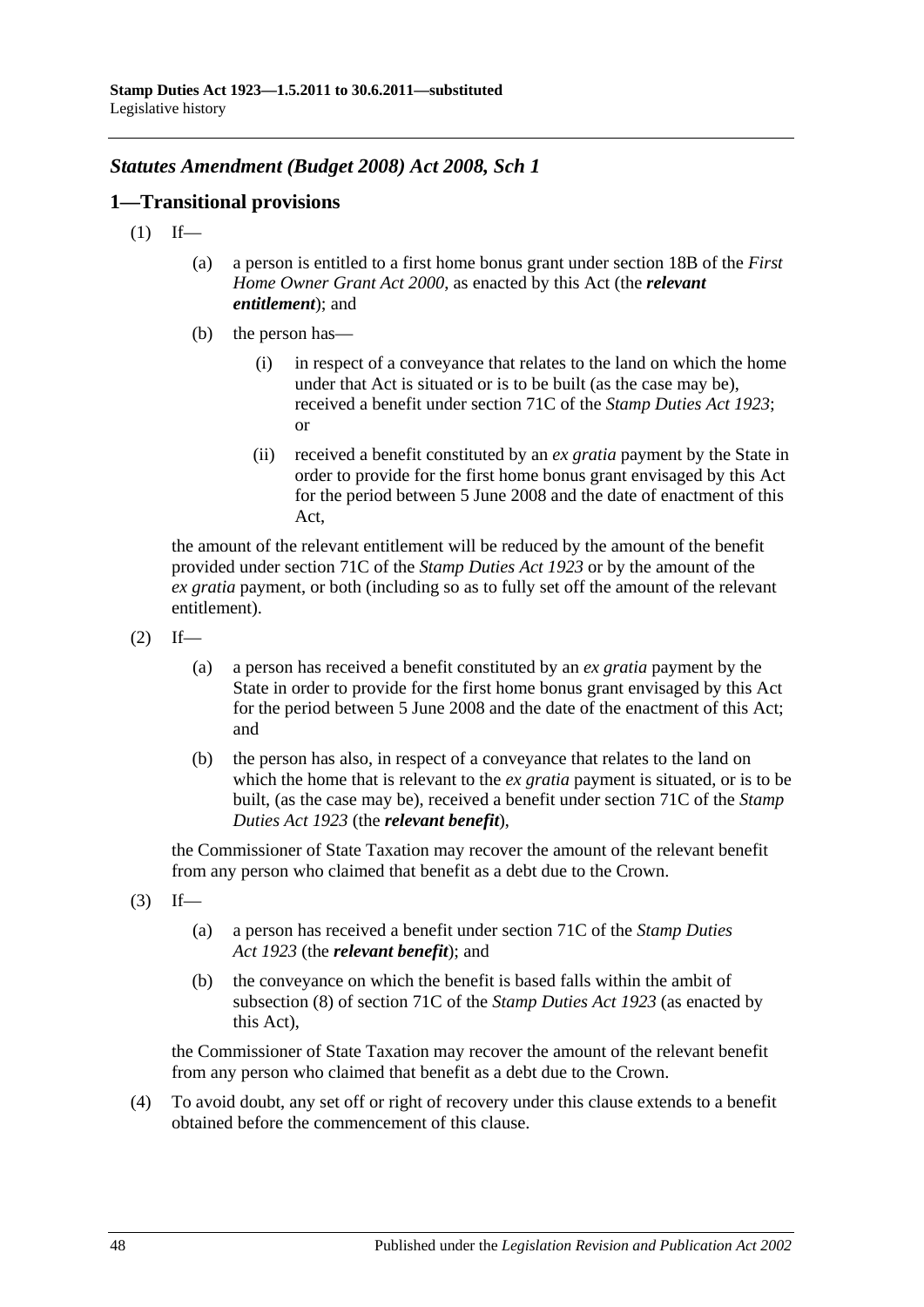# *Stamp Duties (Insurance) Amendment Act 2011, Sch 1*

## **1—Transitional provision**

- (1) An insurer that is licensed under Part 3 Division 3 of the *[Stamp Duties Act](http://www.legislation.sa.gov.au/index.aspx?action=legref&type=act&legtitle=Stamp%20Duties%20Act%201923) 1923* immediately before the repeal of that Division by section 4 of this Act will be taken to be registered for the purposes of Part 3 Division 3 of the Act as inserted by that section.
- (2) In this clause—

*insurer* has the same meaning as in the *[Stamp Duties Act](http://www.legislation.sa.gov.au/index.aspx?action=legref&type=act&legtitle=Stamp%20Duties%20Act%201923) 1923* (as amended by this Act).

# **Historical versions**

Reprint—1.11.1984 Reprint No 1—12.12.1991 Reprint No 2—3.2.1992 Reprint No 3—1.9.1992 Reprint No 4—14.12.1992 Reprint No 5—1.3.1993 Reprint No 6—1.6.1994 Reprint No 7—1.9.1994 Reprint No 8—1.1.1995 Reprint No 9—2.3.1995 Reprint No 10—13.7.1995 Reprint No 11—30.11.1995 Reprint No 12—24.4.1996 Reprint No 13—1.7.1996 Reprint No 14—4.11.1996 Reprint No 15—27.3.1997 Reprint No 16—1.7.1997 Reprint No 17—17.7.1997 Reprint No 18—1.1.1998 Reprint No 19—27.7.1998 Reprint No 20—1.9.1998 Reprint No 21—3.12.1998 Reprint No 22—18.3.1999 Reprint No 23—5.8.1999 Reprint No 24—8.6.2000 Reprint No 25—14.12.2000 Reprint No 26—15.7.2001 Reprint No 27—26.7.2001 Reprint No 28—1.1.2002 Reprint No 29—4.5.2002 Reprint No 30—5.9.2002